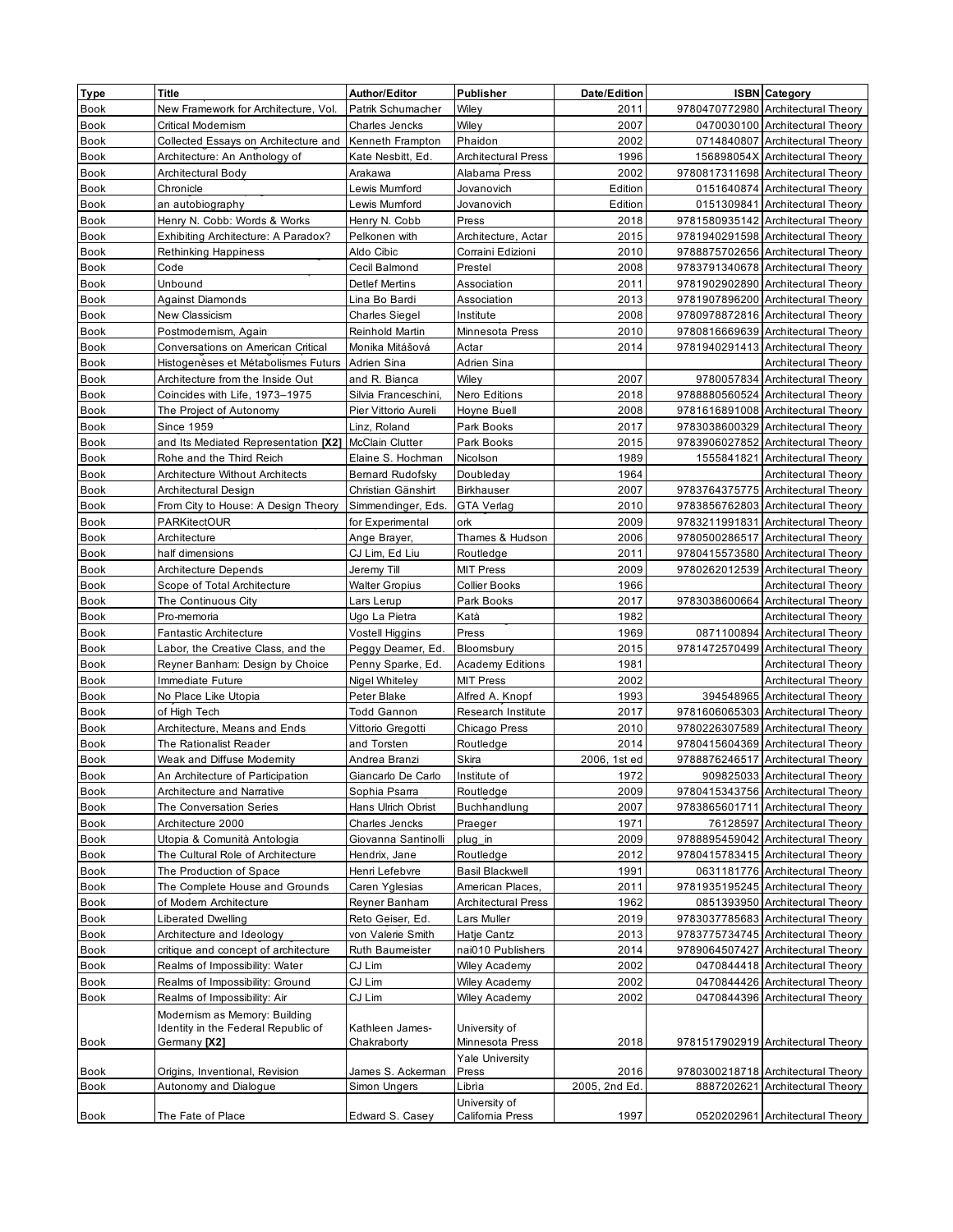|                     | 20/20: Editorial Takes on                                               |                                                   | Architectural                     |      |                                    |
|---------------------|-------------------------------------------------------------------------|---------------------------------------------------|-----------------------------------|------|------------------------------------|
| <b>Book</b>         | Architectural Discourse                                                 | Kirk Wooller, Ed.                                 | Association                       | 2011 | 9781907896002 Architectural Theory |
| Book                | Curating Architecture and the City                                      | Sarah Chaplin,<br>Alexandra Stara                 | Routledge                         | 2009 | 9780415489836 Architectural Theory |
|                     | Histories of the Immediate Present:                                     |                                                   |                                   |      |                                    |
| <b>Book</b>         | <b>Inventing Architectural Modernism</b>                                | Anthony Vidler                                    | <b>MIT Press</b>                  | 2008 | 9780262720519 Architectural Theory |
|                     |                                                                         | Aaron Cayer, Peggy<br>Deamer, Sben<br>Korsh, Eric |                                   |      |                                    |
|                     | Asymmetric Labors: The Economy of                                       | Peterson, Manuel                                  | The Architecture                  |      |                                    |
| <b>Book</b>         | Architecture in Theory and Practice<br>Native Genius in Anonymous       | Shvartzberg                                       | Lobby                             | 2016 | Architectural Theory               |
| Book                | Architecture in North America                                           | Sibyl Moholy-Nagy                                 | Schocken Books                    | 1976 | 0805205128 Architectural Theory    |
|                     |                                                                         | Lewis Mumford:                                    |                                   |      |                                    |
|                     | Lewis Mumford: Architecture as a                                        | Jeanne M. Davem.                                  | Architectural                     |      |                                    |
| <b>Book</b>         | Home for Man<br>Beyond the Supersquare: Art and                         | Ed.                                               | <b>Record Books</b>               | 1975 | Architectural Theory               |
|                     | Architecture in Latin America After                                     | Antonio Sergio                                    | Fordham                           |      |                                    |
| Book                | Modernism                                                               | Bessa, Ed.                                        | <b>University Press</b>           | 2014 | 9780823260799 Architectural Theory |
|                     |                                                                         | lain Borden, Joe<br>Kerr. Jane Rendell.           |                                   |      |                                    |
| <b>Book</b>         | The Unknown City: Contesting<br>Architecture and Social Space           | Alicia Pivaro, Eds.                               | <b>MIT Press</b>                  | 2001 | 0262024713 Architectural Theory    |
|                     | Nearest Thing to Heaven: The                                            |                                                   |                                   |      |                                    |
|                     | <b>Empire State Building and American</b>                               |                                                   | <b>Yale University</b>            |      |                                    |
| <b>Book</b>         | Dreams                                                                  | Mark Kingwell                                     | Press                             | 2006 | 9780300106220 Architectural Theory |
|                     | Strangely Familiar: Narratives of                                       | lain Borden, Joe<br>Kerr, Jane Rendell,           |                                   |      |                                    |
| Book                | Architecture in the City                                                | Alicia Pivaro, Eds.                               | Routledge                         | 1996 | 0415144183 Architectural Theory    |
|                     |                                                                         | Emanuele Piccardo,                                |                                   |      |                                    |
| <b>Book</b>         | Archphoto 2.0: Holiday Houses 03<br>Architecture, Animal, Human: The    | Ed.                                               | plug_in                           | 2016 | 9788895459134 Architectural Theory |
| <b>Book</b>         | <b>Asymmetrical Condition</b>                                           | Catherine Ingraham                                | Routledge                         | 2006 | 0415701074 Architectural Theory    |
|                     | Genius Loci: Towards a                                                  | Christian Norberg-                                |                                   |      |                                    |
| <b>Book</b>         | Phenomenology of Architecture                                           | Schulz                                            | Rizzoli                           | 1980 | 0847802876 Architectural Theory    |
| <b>Book</b>         | Unreal Estates of China                                                 | Laurent Gutierrez,<br>Valérie Portefaix           | <b>MAP Book</b><br>Publishers     | 2007 | 9628604007 Architectural Theory    |
|                     | Reflect #01: New Commitment in                                          |                                                   |                                   |      |                                    |
| <b>Book</b>         | Architecture, Art and Design                                            | NAi Publishers, Ed.                               | NAi Publishers                    | 2003 | 9056623478 Architectural Theory    |
|                     | Enduring Innocence: Global                                              |                                                   |                                   |      |                                    |
| Book                | Architecture and its Political<br>Masquerades                           | Keller Easterling                                 | <b>MIT Press</b>                  | 2005 | 9780262050791 Architectural Theory |
|                     | Urban Literacy: Reading and Writing                                     |                                                   |                                   |      |                                    |
| <b>Book</b>         | Architecture                                                            | Klaske Havik                                      | NAi010 Publishers                 | 2014 | 9789462081215 Architectural Theory |
|                     |                                                                         | Sarah Edwards,                                    |                                   |      |                                    |
| <b>Book</b>         | Writing the Modern City: Literature,<br>Architecture, Modernity         | Jonathan Charley,<br>Eds.                         | Routledge                         | 2012 | 9780415591515 Architectural Theory |
|                     | Utopia/Dystopia: A Paradigm Shift in                                    |                                                   |                                   |      |                                    |
| Book                | Art and Architecture                                                    | Pedr Gadanho, Ed.                                 | Mousse Publishing                 | 2017 | 9788867492800 Architectural Theory |
| <b>Book</b>         | Memo for Nemo                                                           | William Firebrace                                 | Architectural<br>Association      | 2016 | 9781907896545 Architectural Theory |
|                     |                                                                         |                                                   |                                   |      |                                    |
|                     |                                                                         | Reyner Banham;<br>Mary Banham, Paul               |                                   |      |                                    |
|                     |                                                                         | Barker, Sutherland                                |                                   |      |                                    |
|                     | A Critic Writes: Essays by Reyner<br>Banham                             | Lyall, Cedric Price,<br>Eds.                      | University of<br>California Press | 1996 | 0520088557 Architectural Theory    |
| Book<br><b>Book</b> | Principles of Architectural History                                     | Paul Frankl                                       | <b>MIT Press</b>                  | 1968 | Architectural Theory               |
| Book                | Gothic Vs. Classic                                                      | Rudolf Wittkower                                  | George Braziller                  | 1974 | Architectural Theory               |
| Book                | Architecture as Space [X2]                                              | Bruno Zevi                                        | Horizon Press                     | 1957 | Architectural Theory               |
|                     | Redesigning the American Dream:                                         |                                                   |                                   |      |                                    |
| <b>Book</b>         | The Future of Housing, Work, and<br>Family Life                         | Dolores Hayden                                    | W. W. Norton                      | 1984 | 0393017796 Architectural Theory    |
| Book                | Building the Dream: A Social History<br>of Housing in the United States | Gwendolyn Wright                                  | Pantheon                          | 1981 | 0394503716 Architectural Theory    |
|                     | Moralism and the Model Home:                                            |                                                   |                                   |      |                                    |
|                     | Domestic Architecture and Cultural                                      |                                                   | University of                     | 1980 |                                    |
| <b>Book</b>         | Conflict in Chicago 1873-1913<br>Modernism and the Architecture of      | Gwendolyn Wright                                  | Chicago Press<br>Columbia         |      | 0226908356 Architectural Theory    |
| Book                | Private Life                                                            | Victoria Rosner                                   | <b>University Press</b>           | 2005 | 0231133049 Architectural Theory    |
|                     | Figures of Architecture and Thought,                                    |                                                   |                                   |      |                                    |
|                     | German Architecture Culture                                             | Francesco Dal Co                                  | Rizzoli                           | 1990 | 0847806545 Architectural Theory    |
| <b>Book</b>         | 1880-1920                                                               |                                                   |                                   |      |                                    |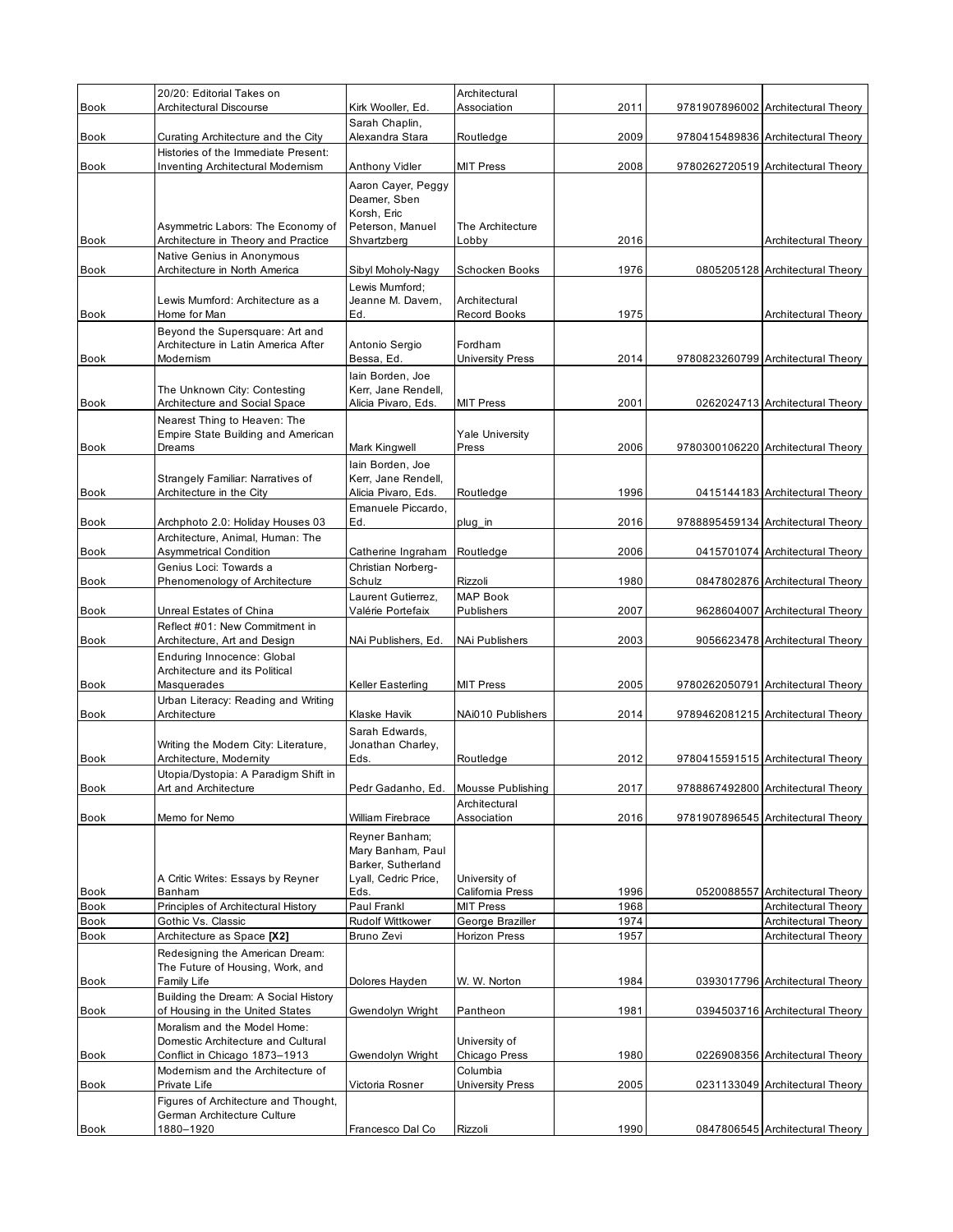| Book<br><b>Expanded Edition</b><br>Peter Zumthor<br>2006<br><b>Architectural Theory</b><br><b>Birkhauser</b><br>3764374977<br><b>Book</b><br>As I Was Saying, Vol. 3: Urbanistics<br><b>MIT Press</b><br>1996<br>0262181693 Architectural Theory<br>Colin Rowe<br>University of<br>Chicago Press<br>1987<br>Book<br>The Dilemma Of Style<br>J. Mordaunt Crook<br>0226121194 Architectural Theory<br>On Adam's Houe in Paradise: The<br>Idea of the Primitive Hut in<br>The Museum of<br>Book<br>Joseph Rykwert<br>Modern Art<br>1972<br>087070513X Architectural Theory<br>Architectural History<br>1973<br><b>Book</b><br>Modern Movements in Architecture<br><b>Charles Jencks</b><br><b>Anchor Books</b><br>Architectural Theory<br>Serge Chermayeff,<br>Christoph Alexander Anchor Books<br>1965<br>Book<br>Community and Privacy<br>Architectural Theory<br>Andrea<br>Book<br>Oppenheimer Dean<br>1983<br>0847804879 Architectural Theory<br>Bruno Zevi on Modern Architecture<br>Rizzoli<br>Classical Architecture: The Poetics of<br>Alexander Tzonis.<br>Liane Lefaivre<br><b>MIT Press</b><br>1986<br>Book<br>Order<br>0262200597 Architectural Theory<br>Verlag der<br>Rem Koolhaas, Hans Ulrich Obrist:<br>Rem Koolhaas,<br>Buchhandlung<br>The Conversation Series<br>Walther König<br>2006<br>Book<br>Hans Ulrich Obrist<br>3865600778 Architectural Theory<br>Edizioni di<br>Comunità<br>1970<br>Zodiac 20<br>Maria Bottero, Ed.<br>Architectural Theory<br>Alexander Nagel,<br>Christopher S. Wood Zone Books<br>Book<br>Anachronic Renaissance<br>2010<br>9781935408024 Architectural Theory<br><b>MIT Press</b><br>1990<br>0262022982 Architectural Theory<br><b>Book</b><br>From Signs to Design<br>Charles Burroughs<br><b>Book</b><br>Architectural Model as Machine<br>Albert C. Smith<br><b>Architectural Press</b><br>2004<br>0750656344 Architectural Theory<br>Oppositions<br>Books, MIT Press<br>1982<br>026207088X Architectural Theory<br>Style and Epoch<br>Moisei Ginzburg<br>What Moves Us? Le Corbusier and<br>Scheidegger &<br>Ruth Baumeister,<br>Asger Jorn in Art and Architecture<br>Spies<br>2016<br>9783858817730 Architectural Theory<br>Book<br>Ed.<br>HyperArchitettura: Spazi nell'età<br>Luigi Prestinenza<br>dell'elettronica<br>Puglisi<br>Testo & Imaggine<br>1998<br>9788886498463 Architectural Theory<br>Book<br>History of Modern Architecture, Vol.<br>Book<br>2: The Modern Movement<br><b>MIT Press</b><br>1980<br>0262520451 Architectural Theory<br>Leonardo Benevolo<br><b>Book</b><br><b>Architectural Press</b><br>1970<br>851396925 Architectural Theory<br>Towards a New Architecture<br>Le Corbusier<br>The Future of Architecture<br>Frank Lloyd Wright<br><b>Horizon Press</b><br>1953<br>Architectural Theory<br><b>Book</b><br>I Am a Monument: On Learning from<br>Book<br>Las Vegas<br>Aron Vinegar<br><b>MIT Press</b><br>2008<br>9780262220828 Architectural Theory<br>The History, Theory and Criticism of<br>Architecture: Papers from the 1964<br>AIA-ACSA Teacher Seminar<br><b>MIT Press</b><br>1965<br>Book<br>Marcus Whiffen<br>Architectural Theory<br>Event-Cities 3: Concept vs. Context<br>Book<br><b>MIT Press</b><br>2004<br>0262701103 Architectural Theory<br>vs. Content<br><b>Bernard Tschumi</b><br>New Flatness: Surface Tension in<br><b>Book</b><br>Digital Architecture<br>2000<br>3764362952 Architectural Theory<br>Alicia Imperiale<br><b>Birkhauser</b><br>Princeton<br>Book<br>Stud: Architectures of Masculinity<br>Joel Sanders, Ed.<br><b>Architectural Press</b><br>1996<br>1568980760 Architectural Theory<br>2005<br>158093143X Architectural Theory<br>Joel Sanders: Writings and Projects<br>Monacelli Press<br><b>Book</b><br><b>Joel Sanders</b><br>You Have to Pay for the Public Life:<br>Selected Essay of Charles W. Moore<br>Book<br><b>MIT Press</b><br>2004<br>0262633019 Architectural Theory<br>Kevin Keim, Ed.<br>Better Places, Better Lives: A<br>Urban Land<br>Biography of James Rouse<br>Joshua Olsen<br>2004<br>Book<br>Institute<br>0874209196 Architectural Theory<br>Catalytic Formations: Architecture<br>and Digital Design<br>Ali Rahim<br>2006<br>0415390893 Architectural Theory<br>Book<br>Taylor & Francis<br>Layout: Philip Johnson in<br>Philip Johnson,<br>Verlag der<br>conversation with Rem Koolhaas and<br>Rem Koolhaas,<br>Buchhandlung<br>Hans Ulrich Obrist<br><b>Hans Ulrich Obrist</b><br>Walther König<br>2003<br>3883755303 Architectural Theory<br>Book<br>Form Follows Libido: Architecture and<br>Richard Neutra in a Psychoanalytic<br>Sylvia Lavin<br><b>MIT Press</b><br>2004<br>0262122685 Architectural Theory<br>Book<br>Culture<br>Nothing Less Than Literal:<br>Architecture after Minimalism<br>Mark Linder<br><b>MIT Press</b><br>2005<br>0262122669 Architectural Theory<br>Book<br>The Southern<br>Eric Owen Moss,<br>California Institute<br>Jeffrey Kipnis, Joe<br>of Architecture<br>Press<br>2004<br>0976007908 Architectural Theory<br>Book<br>Sessions<br>Day, et al.<br>Henry-Russell<br>Hitchcock, Albert<br>Fein, Winston<br>Weisman, Vincent<br>1970<br>Praeger<br>Book<br>The Rise of an American Architecture<br>Scully<br>Architectural Theory |      |                               |  |  |  |
|-------------------------------------------------------------------------------------------------------------------------------------------------------------------------------------------------------------------------------------------------------------------------------------------------------------------------------------------------------------------------------------------------------------------------------------------------------------------------------------------------------------------------------------------------------------------------------------------------------------------------------------------------------------------------------------------------------------------------------------------------------------------------------------------------------------------------------------------------------------------------------------------------------------------------------------------------------------------------------------------------------------------------------------------------------------------------------------------------------------------------------------------------------------------------------------------------------------------------------------------------------------------------------------------------------------------------------------------------------------------------------------------------------------------------------------------------------------------------------------------------------------------------------------------------------------------------------------------------------------------------------------------------------------------------------------------------------------------------------------------------------------------------------------------------------------------------------------------------------------------------------------------------------------------------------------------------------------------------------------------------------------------------------------------------------------------------------------------------------------------------------------------------------------------------------------------------------------------------------------------------------------------------------------------------------------------------------------------------------------------------------------------------------------------------------------------------------------------------------------------------------------------------------------------------------------------------------------------------------------------------------------------------------------------------------------------------------------------------------------------------------------------------------------------------------------------------------------------------------------------------------------------------------------------------------------------------------------------------------------------------------------------------------------------------------------------------------------------------------------------------------------------------------------------------------------------------------------------------------------------------------------------------------------------------------------------------------------------------------------------------------------------------------------------------------------------------------------------------------------------------------------------------------------------------------------------------------------------------------------------------------------------------------------------------------------------------------------------------------------------------------------------------------------------------------------------------------------------------------------------------------------------------------------------------------------------------------------------------------------------------------------------------------------------------------------------------------------------------------------------------------------------------------------------------------------------------------------------------------------------------------------------------------------------------------------------------------------------------------------------------------------------------------------------------------------------------------------------------------------------------------------------------------------------------------------------------------------------------------------------------------------------------------------------------------------------------------------------------------------------------------------------------------------------------------------------------------------------------------------------------------------------------------------------------------------------------------------------------------------------------------------------------------------------------------------------------------------------------------------------------------------------------------------------------------------------------------------------------------|------|-------------------------------|--|--|--|
|                                                                                                                                                                                                                                                                                                                                                                                                                                                                                                                                                                                                                                                                                                                                                                                                                                                                                                                                                                                                                                                                                                                                                                                                                                                                                                                                                                                                                                                                                                                                                                                                                                                                                                                                                                                                                                                                                                                                                                                                                                                                                                                                                                                                                                                                                                                                                                                                                                                                                                                                                                                                                                                                                                                                                                                                                                                                                                                                                                                                                                                                                                                                                                                                                                                                                                                                                                                                                                                                                                                                                                                                                                                                                                                                                                                                                                                                                                                                                                                                                                                                                                                                                                                                                                                                                                                                                                                                                                                                                                                                                                                                                                                                                                                                                                                                                                                                                                                                                                                                                                                                                                                                                                                                                               |      | Thinking Architecture, Second |  |  |  |
|                                                                                                                                                                                                                                                                                                                                                                                                                                                                                                                                                                                                                                                                                                                                                                                                                                                                                                                                                                                                                                                                                                                                                                                                                                                                                                                                                                                                                                                                                                                                                                                                                                                                                                                                                                                                                                                                                                                                                                                                                                                                                                                                                                                                                                                                                                                                                                                                                                                                                                                                                                                                                                                                                                                                                                                                                                                                                                                                                                                                                                                                                                                                                                                                                                                                                                                                                                                                                                                                                                                                                                                                                                                                                                                                                                                                                                                                                                                                                                                                                                                                                                                                                                                                                                                                                                                                                                                                                                                                                                                                                                                                                                                                                                                                                                                                                                                                                                                                                                                                                                                                                                                                                                                                                               |      |                               |  |  |  |
|                                                                                                                                                                                                                                                                                                                                                                                                                                                                                                                                                                                                                                                                                                                                                                                                                                                                                                                                                                                                                                                                                                                                                                                                                                                                                                                                                                                                                                                                                                                                                                                                                                                                                                                                                                                                                                                                                                                                                                                                                                                                                                                                                                                                                                                                                                                                                                                                                                                                                                                                                                                                                                                                                                                                                                                                                                                                                                                                                                                                                                                                                                                                                                                                                                                                                                                                                                                                                                                                                                                                                                                                                                                                                                                                                                                                                                                                                                                                                                                                                                                                                                                                                                                                                                                                                                                                                                                                                                                                                                                                                                                                                                                                                                                                                                                                                                                                                                                                                                                                                                                                                                                                                                                                                               |      |                               |  |  |  |
|                                                                                                                                                                                                                                                                                                                                                                                                                                                                                                                                                                                                                                                                                                                                                                                                                                                                                                                                                                                                                                                                                                                                                                                                                                                                                                                                                                                                                                                                                                                                                                                                                                                                                                                                                                                                                                                                                                                                                                                                                                                                                                                                                                                                                                                                                                                                                                                                                                                                                                                                                                                                                                                                                                                                                                                                                                                                                                                                                                                                                                                                                                                                                                                                                                                                                                                                                                                                                                                                                                                                                                                                                                                                                                                                                                                                                                                                                                                                                                                                                                                                                                                                                                                                                                                                                                                                                                                                                                                                                                                                                                                                                                                                                                                                                                                                                                                                                                                                                                                                                                                                                                                                                                                                                               |      |                               |  |  |  |
|                                                                                                                                                                                                                                                                                                                                                                                                                                                                                                                                                                                                                                                                                                                                                                                                                                                                                                                                                                                                                                                                                                                                                                                                                                                                                                                                                                                                                                                                                                                                                                                                                                                                                                                                                                                                                                                                                                                                                                                                                                                                                                                                                                                                                                                                                                                                                                                                                                                                                                                                                                                                                                                                                                                                                                                                                                                                                                                                                                                                                                                                                                                                                                                                                                                                                                                                                                                                                                                                                                                                                                                                                                                                                                                                                                                                                                                                                                                                                                                                                                                                                                                                                                                                                                                                                                                                                                                                                                                                                                                                                                                                                                                                                                                                                                                                                                                                                                                                                                                                                                                                                                                                                                                                                               |      |                               |  |  |  |
|                                                                                                                                                                                                                                                                                                                                                                                                                                                                                                                                                                                                                                                                                                                                                                                                                                                                                                                                                                                                                                                                                                                                                                                                                                                                                                                                                                                                                                                                                                                                                                                                                                                                                                                                                                                                                                                                                                                                                                                                                                                                                                                                                                                                                                                                                                                                                                                                                                                                                                                                                                                                                                                                                                                                                                                                                                                                                                                                                                                                                                                                                                                                                                                                                                                                                                                                                                                                                                                                                                                                                                                                                                                                                                                                                                                                                                                                                                                                                                                                                                                                                                                                                                                                                                                                                                                                                                                                                                                                                                                                                                                                                                                                                                                                                                                                                                                                                                                                                                                                                                                                                                                                                                                                                               |      |                               |  |  |  |
|                                                                                                                                                                                                                                                                                                                                                                                                                                                                                                                                                                                                                                                                                                                                                                                                                                                                                                                                                                                                                                                                                                                                                                                                                                                                                                                                                                                                                                                                                                                                                                                                                                                                                                                                                                                                                                                                                                                                                                                                                                                                                                                                                                                                                                                                                                                                                                                                                                                                                                                                                                                                                                                                                                                                                                                                                                                                                                                                                                                                                                                                                                                                                                                                                                                                                                                                                                                                                                                                                                                                                                                                                                                                                                                                                                                                                                                                                                                                                                                                                                                                                                                                                                                                                                                                                                                                                                                                                                                                                                                                                                                                                                                                                                                                                                                                                                                                                                                                                                                                                                                                                                                                                                                                                               |      |                               |  |  |  |
|                                                                                                                                                                                                                                                                                                                                                                                                                                                                                                                                                                                                                                                                                                                                                                                                                                                                                                                                                                                                                                                                                                                                                                                                                                                                                                                                                                                                                                                                                                                                                                                                                                                                                                                                                                                                                                                                                                                                                                                                                                                                                                                                                                                                                                                                                                                                                                                                                                                                                                                                                                                                                                                                                                                                                                                                                                                                                                                                                                                                                                                                                                                                                                                                                                                                                                                                                                                                                                                                                                                                                                                                                                                                                                                                                                                                                                                                                                                                                                                                                                                                                                                                                                                                                                                                                                                                                                                                                                                                                                                                                                                                                                                                                                                                                                                                                                                                                                                                                                                                                                                                                                                                                                                                                               |      |                               |  |  |  |
|                                                                                                                                                                                                                                                                                                                                                                                                                                                                                                                                                                                                                                                                                                                                                                                                                                                                                                                                                                                                                                                                                                                                                                                                                                                                                                                                                                                                                                                                                                                                                                                                                                                                                                                                                                                                                                                                                                                                                                                                                                                                                                                                                                                                                                                                                                                                                                                                                                                                                                                                                                                                                                                                                                                                                                                                                                                                                                                                                                                                                                                                                                                                                                                                                                                                                                                                                                                                                                                                                                                                                                                                                                                                                                                                                                                                                                                                                                                                                                                                                                                                                                                                                                                                                                                                                                                                                                                                                                                                                                                                                                                                                                                                                                                                                                                                                                                                                                                                                                                                                                                                                                                                                                                                                               |      |                               |  |  |  |
|                                                                                                                                                                                                                                                                                                                                                                                                                                                                                                                                                                                                                                                                                                                                                                                                                                                                                                                                                                                                                                                                                                                                                                                                                                                                                                                                                                                                                                                                                                                                                                                                                                                                                                                                                                                                                                                                                                                                                                                                                                                                                                                                                                                                                                                                                                                                                                                                                                                                                                                                                                                                                                                                                                                                                                                                                                                                                                                                                                                                                                                                                                                                                                                                                                                                                                                                                                                                                                                                                                                                                                                                                                                                                                                                                                                                                                                                                                                                                                                                                                                                                                                                                                                                                                                                                                                                                                                                                                                                                                                                                                                                                                                                                                                                                                                                                                                                                                                                                                                                                                                                                                                                                                                                                               |      |                               |  |  |  |
|                                                                                                                                                                                                                                                                                                                                                                                                                                                                                                                                                                                                                                                                                                                                                                                                                                                                                                                                                                                                                                                                                                                                                                                                                                                                                                                                                                                                                                                                                                                                                                                                                                                                                                                                                                                                                                                                                                                                                                                                                                                                                                                                                                                                                                                                                                                                                                                                                                                                                                                                                                                                                                                                                                                                                                                                                                                                                                                                                                                                                                                                                                                                                                                                                                                                                                                                                                                                                                                                                                                                                                                                                                                                                                                                                                                                                                                                                                                                                                                                                                                                                                                                                                                                                                                                                                                                                                                                                                                                                                                                                                                                                                                                                                                                                                                                                                                                                                                                                                                                                                                                                                                                                                                                                               |      |                               |  |  |  |
|                                                                                                                                                                                                                                                                                                                                                                                                                                                                                                                                                                                                                                                                                                                                                                                                                                                                                                                                                                                                                                                                                                                                                                                                                                                                                                                                                                                                                                                                                                                                                                                                                                                                                                                                                                                                                                                                                                                                                                                                                                                                                                                                                                                                                                                                                                                                                                                                                                                                                                                                                                                                                                                                                                                                                                                                                                                                                                                                                                                                                                                                                                                                                                                                                                                                                                                                                                                                                                                                                                                                                                                                                                                                                                                                                                                                                                                                                                                                                                                                                                                                                                                                                                                                                                                                                                                                                                                                                                                                                                                                                                                                                                                                                                                                                                                                                                                                                                                                                                                                                                                                                                                                                                                                                               |      |                               |  |  |  |
|                                                                                                                                                                                                                                                                                                                                                                                                                                                                                                                                                                                                                                                                                                                                                                                                                                                                                                                                                                                                                                                                                                                                                                                                                                                                                                                                                                                                                                                                                                                                                                                                                                                                                                                                                                                                                                                                                                                                                                                                                                                                                                                                                                                                                                                                                                                                                                                                                                                                                                                                                                                                                                                                                                                                                                                                                                                                                                                                                                                                                                                                                                                                                                                                                                                                                                                                                                                                                                                                                                                                                                                                                                                                                                                                                                                                                                                                                                                                                                                                                                                                                                                                                                                                                                                                                                                                                                                                                                                                                                                                                                                                                                                                                                                                                                                                                                                                                                                                                                                                                                                                                                                                                                                                                               |      |                               |  |  |  |
|                                                                                                                                                                                                                                                                                                                                                                                                                                                                                                                                                                                                                                                                                                                                                                                                                                                                                                                                                                                                                                                                                                                                                                                                                                                                                                                                                                                                                                                                                                                                                                                                                                                                                                                                                                                                                                                                                                                                                                                                                                                                                                                                                                                                                                                                                                                                                                                                                                                                                                                                                                                                                                                                                                                                                                                                                                                                                                                                                                                                                                                                                                                                                                                                                                                                                                                                                                                                                                                                                                                                                                                                                                                                                                                                                                                                                                                                                                                                                                                                                                                                                                                                                                                                                                                                                                                                                                                                                                                                                                                                                                                                                                                                                                                                                                                                                                                                                                                                                                                                                                                                                                                                                                                                                               |      |                               |  |  |  |
|                                                                                                                                                                                                                                                                                                                                                                                                                                                                                                                                                                                                                                                                                                                                                                                                                                                                                                                                                                                                                                                                                                                                                                                                                                                                                                                                                                                                                                                                                                                                                                                                                                                                                                                                                                                                                                                                                                                                                                                                                                                                                                                                                                                                                                                                                                                                                                                                                                                                                                                                                                                                                                                                                                                                                                                                                                                                                                                                                                                                                                                                                                                                                                                                                                                                                                                                                                                                                                                                                                                                                                                                                                                                                                                                                                                                                                                                                                                                                                                                                                                                                                                                                                                                                                                                                                                                                                                                                                                                                                                                                                                                                                                                                                                                                                                                                                                                                                                                                                                                                                                                                                                                                                                                                               |      |                               |  |  |  |
|                                                                                                                                                                                                                                                                                                                                                                                                                                                                                                                                                                                                                                                                                                                                                                                                                                                                                                                                                                                                                                                                                                                                                                                                                                                                                                                                                                                                                                                                                                                                                                                                                                                                                                                                                                                                                                                                                                                                                                                                                                                                                                                                                                                                                                                                                                                                                                                                                                                                                                                                                                                                                                                                                                                                                                                                                                                                                                                                                                                                                                                                                                                                                                                                                                                                                                                                                                                                                                                                                                                                                                                                                                                                                                                                                                                                                                                                                                                                                                                                                                                                                                                                                                                                                                                                                                                                                                                                                                                                                                                                                                                                                                                                                                                                                                                                                                                                                                                                                                                                                                                                                                                                                                                                                               |      |                               |  |  |  |
|                                                                                                                                                                                                                                                                                                                                                                                                                                                                                                                                                                                                                                                                                                                                                                                                                                                                                                                                                                                                                                                                                                                                                                                                                                                                                                                                                                                                                                                                                                                                                                                                                                                                                                                                                                                                                                                                                                                                                                                                                                                                                                                                                                                                                                                                                                                                                                                                                                                                                                                                                                                                                                                                                                                                                                                                                                                                                                                                                                                                                                                                                                                                                                                                                                                                                                                                                                                                                                                                                                                                                                                                                                                                                                                                                                                                                                                                                                                                                                                                                                                                                                                                                                                                                                                                                                                                                                                                                                                                                                                                                                                                                                                                                                                                                                                                                                                                                                                                                                                                                                                                                                                                                                                                                               |      |                               |  |  |  |
|                                                                                                                                                                                                                                                                                                                                                                                                                                                                                                                                                                                                                                                                                                                                                                                                                                                                                                                                                                                                                                                                                                                                                                                                                                                                                                                                                                                                                                                                                                                                                                                                                                                                                                                                                                                                                                                                                                                                                                                                                                                                                                                                                                                                                                                                                                                                                                                                                                                                                                                                                                                                                                                                                                                                                                                                                                                                                                                                                                                                                                                                                                                                                                                                                                                                                                                                                                                                                                                                                                                                                                                                                                                                                                                                                                                                                                                                                                                                                                                                                                                                                                                                                                                                                                                                                                                                                                                                                                                                                                                                                                                                                                                                                                                                                                                                                                                                                                                                                                                                                                                                                                                                                                                                                               |      |                               |  |  |  |
|                                                                                                                                                                                                                                                                                                                                                                                                                                                                                                                                                                                                                                                                                                                                                                                                                                                                                                                                                                                                                                                                                                                                                                                                                                                                                                                                                                                                                                                                                                                                                                                                                                                                                                                                                                                                                                                                                                                                                                                                                                                                                                                                                                                                                                                                                                                                                                                                                                                                                                                                                                                                                                                                                                                                                                                                                                                                                                                                                                                                                                                                                                                                                                                                                                                                                                                                                                                                                                                                                                                                                                                                                                                                                                                                                                                                                                                                                                                                                                                                                                                                                                                                                                                                                                                                                                                                                                                                                                                                                                                                                                                                                                                                                                                                                                                                                                                                                                                                                                                                                                                                                                                                                                                                                               |      |                               |  |  |  |
|                                                                                                                                                                                                                                                                                                                                                                                                                                                                                                                                                                                                                                                                                                                                                                                                                                                                                                                                                                                                                                                                                                                                                                                                                                                                                                                                                                                                                                                                                                                                                                                                                                                                                                                                                                                                                                                                                                                                                                                                                                                                                                                                                                                                                                                                                                                                                                                                                                                                                                                                                                                                                                                                                                                                                                                                                                                                                                                                                                                                                                                                                                                                                                                                                                                                                                                                                                                                                                                                                                                                                                                                                                                                                                                                                                                                                                                                                                                                                                                                                                                                                                                                                                                                                                                                                                                                                                                                                                                                                                                                                                                                                                                                                                                                                                                                                                                                                                                                                                                                                                                                                                                                                                                                                               |      |                               |  |  |  |
|                                                                                                                                                                                                                                                                                                                                                                                                                                                                                                                                                                                                                                                                                                                                                                                                                                                                                                                                                                                                                                                                                                                                                                                                                                                                                                                                                                                                                                                                                                                                                                                                                                                                                                                                                                                                                                                                                                                                                                                                                                                                                                                                                                                                                                                                                                                                                                                                                                                                                                                                                                                                                                                                                                                                                                                                                                                                                                                                                                                                                                                                                                                                                                                                                                                                                                                                                                                                                                                                                                                                                                                                                                                                                                                                                                                                                                                                                                                                                                                                                                                                                                                                                                                                                                                                                                                                                                                                                                                                                                                                                                                                                                                                                                                                                                                                                                                                                                                                                                                                                                                                                                                                                                                                                               |      |                               |  |  |  |
|                                                                                                                                                                                                                                                                                                                                                                                                                                                                                                                                                                                                                                                                                                                                                                                                                                                                                                                                                                                                                                                                                                                                                                                                                                                                                                                                                                                                                                                                                                                                                                                                                                                                                                                                                                                                                                                                                                                                                                                                                                                                                                                                                                                                                                                                                                                                                                                                                                                                                                                                                                                                                                                                                                                                                                                                                                                                                                                                                                                                                                                                                                                                                                                                                                                                                                                                                                                                                                                                                                                                                                                                                                                                                                                                                                                                                                                                                                                                                                                                                                                                                                                                                                                                                                                                                                                                                                                                                                                                                                                                                                                                                                                                                                                                                                                                                                                                                                                                                                                                                                                                                                                                                                                                                               | Book |                               |  |  |  |
|                                                                                                                                                                                                                                                                                                                                                                                                                                                                                                                                                                                                                                                                                                                                                                                                                                                                                                                                                                                                                                                                                                                                                                                                                                                                                                                                                                                                                                                                                                                                                                                                                                                                                                                                                                                                                                                                                                                                                                                                                                                                                                                                                                                                                                                                                                                                                                                                                                                                                                                                                                                                                                                                                                                                                                                                                                                                                                                                                                                                                                                                                                                                                                                                                                                                                                                                                                                                                                                                                                                                                                                                                                                                                                                                                                                                                                                                                                                                                                                                                                                                                                                                                                                                                                                                                                                                                                                                                                                                                                                                                                                                                                                                                                                                                                                                                                                                                                                                                                                                                                                                                                                                                                                                                               |      |                               |  |  |  |
|                                                                                                                                                                                                                                                                                                                                                                                                                                                                                                                                                                                                                                                                                                                                                                                                                                                                                                                                                                                                                                                                                                                                                                                                                                                                                                                                                                                                                                                                                                                                                                                                                                                                                                                                                                                                                                                                                                                                                                                                                                                                                                                                                                                                                                                                                                                                                                                                                                                                                                                                                                                                                                                                                                                                                                                                                                                                                                                                                                                                                                                                                                                                                                                                                                                                                                                                                                                                                                                                                                                                                                                                                                                                                                                                                                                                                                                                                                                                                                                                                                                                                                                                                                                                                                                                                                                                                                                                                                                                                                                                                                                                                                                                                                                                                                                                                                                                                                                                                                                                                                                                                                                                                                                                                               |      |                               |  |  |  |
|                                                                                                                                                                                                                                                                                                                                                                                                                                                                                                                                                                                                                                                                                                                                                                                                                                                                                                                                                                                                                                                                                                                                                                                                                                                                                                                                                                                                                                                                                                                                                                                                                                                                                                                                                                                                                                                                                                                                                                                                                                                                                                                                                                                                                                                                                                                                                                                                                                                                                                                                                                                                                                                                                                                                                                                                                                                                                                                                                                                                                                                                                                                                                                                                                                                                                                                                                                                                                                                                                                                                                                                                                                                                                                                                                                                                                                                                                                                                                                                                                                                                                                                                                                                                                                                                                                                                                                                                                                                                                                                                                                                                                                                                                                                                                                                                                                                                                                                                                                                                                                                                                                                                                                                                                               |      |                               |  |  |  |
|                                                                                                                                                                                                                                                                                                                                                                                                                                                                                                                                                                                                                                                                                                                                                                                                                                                                                                                                                                                                                                                                                                                                                                                                                                                                                                                                                                                                                                                                                                                                                                                                                                                                                                                                                                                                                                                                                                                                                                                                                                                                                                                                                                                                                                                                                                                                                                                                                                                                                                                                                                                                                                                                                                                                                                                                                                                                                                                                                                                                                                                                                                                                                                                                                                                                                                                                                                                                                                                                                                                                                                                                                                                                                                                                                                                                                                                                                                                                                                                                                                                                                                                                                                                                                                                                                                                                                                                                                                                                                                                                                                                                                                                                                                                                                                                                                                                                                                                                                                                                                                                                                                                                                                                                                               |      |                               |  |  |  |
|                                                                                                                                                                                                                                                                                                                                                                                                                                                                                                                                                                                                                                                                                                                                                                                                                                                                                                                                                                                                                                                                                                                                                                                                                                                                                                                                                                                                                                                                                                                                                                                                                                                                                                                                                                                                                                                                                                                                                                                                                                                                                                                                                                                                                                                                                                                                                                                                                                                                                                                                                                                                                                                                                                                                                                                                                                                                                                                                                                                                                                                                                                                                                                                                                                                                                                                                                                                                                                                                                                                                                                                                                                                                                                                                                                                                                                                                                                                                                                                                                                                                                                                                                                                                                                                                                                                                                                                                                                                                                                                                                                                                                                                                                                                                                                                                                                                                                                                                                                                                                                                                                                                                                                                                                               |      |                               |  |  |  |
|                                                                                                                                                                                                                                                                                                                                                                                                                                                                                                                                                                                                                                                                                                                                                                                                                                                                                                                                                                                                                                                                                                                                                                                                                                                                                                                                                                                                                                                                                                                                                                                                                                                                                                                                                                                                                                                                                                                                                                                                                                                                                                                                                                                                                                                                                                                                                                                                                                                                                                                                                                                                                                                                                                                                                                                                                                                                                                                                                                                                                                                                                                                                                                                                                                                                                                                                                                                                                                                                                                                                                                                                                                                                                                                                                                                                                                                                                                                                                                                                                                                                                                                                                                                                                                                                                                                                                                                                                                                                                                                                                                                                                                                                                                                                                                                                                                                                                                                                                                                                                                                                                                                                                                                                                               |      |                               |  |  |  |
|                                                                                                                                                                                                                                                                                                                                                                                                                                                                                                                                                                                                                                                                                                                                                                                                                                                                                                                                                                                                                                                                                                                                                                                                                                                                                                                                                                                                                                                                                                                                                                                                                                                                                                                                                                                                                                                                                                                                                                                                                                                                                                                                                                                                                                                                                                                                                                                                                                                                                                                                                                                                                                                                                                                                                                                                                                                                                                                                                                                                                                                                                                                                                                                                                                                                                                                                                                                                                                                                                                                                                                                                                                                                                                                                                                                                                                                                                                                                                                                                                                                                                                                                                                                                                                                                                                                                                                                                                                                                                                                                                                                                                                                                                                                                                                                                                                                                                                                                                                                                                                                                                                                                                                                                                               |      |                               |  |  |  |
|                                                                                                                                                                                                                                                                                                                                                                                                                                                                                                                                                                                                                                                                                                                                                                                                                                                                                                                                                                                                                                                                                                                                                                                                                                                                                                                                                                                                                                                                                                                                                                                                                                                                                                                                                                                                                                                                                                                                                                                                                                                                                                                                                                                                                                                                                                                                                                                                                                                                                                                                                                                                                                                                                                                                                                                                                                                                                                                                                                                                                                                                                                                                                                                                                                                                                                                                                                                                                                                                                                                                                                                                                                                                                                                                                                                                                                                                                                                                                                                                                                                                                                                                                                                                                                                                                                                                                                                                                                                                                                                                                                                                                                                                                                                                                                                                                                                                                                                                                                                                                                                                                                                                                                                                                               | Book |                               |  |  |  |
|                                                                                                                                                                                                                                                                                                                                                                                                                                                                                                                                                                                                                                                                                                                                                                                                                                                                                                                                                                                                                                                                                                                                                                                                                                                                                                                                                                                                                                                                                                                                                                                                                                                                                                                                                                                                                                                                                                                                                                                                                                                                                                                                                                                                                                                                                                                                                                                                                                                                                                                                                                                                                                                                                                                                                                                                                                                                                                                                                                                                                                                                                                                                                                                                                                                                                                                                                                                                                                                                                                                                                                                                                                                                                                                                                                                                                                                                                                                                                                                                                                                                                                                                                                                                                                                                                                                                                                                                                                                                                                                                                                                                                                                                                                                                                                                                                                                                                                                                                                                                                                                                                                                                                                                                                               |      |                               |  |  |  |
|                                                                                                                                                                                                                                                                                                                                                                                                                                                                                                                                                                                                                                                                                                                                                                                                                                                                                                                                                                                                                                                                                                                                                                                                                                                                                                                                                                                                                                                                                                                                                                                                                                                                                                                                                                                                                                                                                                                                                                                                                                                                                                                                                                                                                                                                                                                                                                                                                                                                                                                                                                                                                                                                                                                                                                                                                                                                                                                                                                                                                                                                                                                                                                                                                                                                                                                                                                                                                                                                                                                                                                                                                                                                                                                                                                                                                                                                                                                                                                                                                                                                                                                                                                                                                                                                                                                                                                                                                                                                                                                                                                                                                                                                                                                                                                                                                                                                                                                                                                                                                                                                                                                                                                                                                               |      |                               |  |  |  |
|                                                                                                                                                                                                                                                                                                                                                                                                                                                                                                                                                                                                                                                                                                                                                                                                                                                                                                                                                                                                                                                                                                                                                                                                                                                                                                                                                                                                                                                                                                                                                                                                                                                                                                                                                                                                                                                                                                                                                                                                                                                                                                                                                                                                                                                                                                                                                                                                                                                                                                                                                                                                                                                                                                                                                                                                                                                                                                                                                                                                                                                                                                                                                                                                                                                                                                                                                                                                                                                                                                                                                                                                                                                                                                                                                                                                                                                                                                                                                                                                                                                                                                                                                                                                                                                                                                                                                                                                                                                                                                                                                                                                                                                                                                                                                                                                                                                                                                                                                                                                                                                                                                                                                                                                                               |      |                               |  |  |  |
|                                                                                                                                                                                                                                                                                                                                                                                                                                                                                                                                                                                                                                                                                                                                                                                                                                                                                                                                                                                                                                                                                                                                                                                                                                                                                                                                                                                                                                                                                                                                                                                                                                                                                                                                                                                                                                                                                                                                                                                                                                                                                                                                                                                                                                                                                                                                                                                                                                                                                                                                                                                                                                                                                                                                                                                                                                                                                                                                                                                                                                                                                                                                                                                                                                                                                                                                                                                                                                                                                                                                                                                                                                                                                                                                                                                                                                                                                                                                                                                                                                                                                                                                                                                                                                                                                                                                                                                                                                                                                                                                                                                                                                                                                                                                                                                                                                                                                                                                                                                                                                                                                                                                                                                                                               |      |                               |  |  |  |
|                                                                                                                                                                                                                                                                                                                                                                                                                                                                                                                                                                                                                                                                                                                                                                                                                                                                                                                                                                                                                                                                                                                                                                                                                                                                                                                                                                                                                                                                                                                                                                                                                                                                                                                                                                                                                                                                                                                                                                                                                                                                                                                                                                                                                                                                                                                                                                                                                                                                                                                                                                                                                                                                                                                                                                                                                                                                                                                                                                                                                                                                                                                                                                                                                                                                                                                                                                                                                                                                                                                                                                                                                                                                                                                                                                                                                                                                                                                                                                                                                                                                                                                                                                                                                                                                                                                                                                                                                                                                                                                                                                                                                                                                                                                                                                                                                                                                                                                                                                                                                                                                                                                                                                                                                               |      |                               |  |  |  |
|                                                                                                                                                                                                                                                                                                                                                                                                                                                                                                                                                                                                                                                                                                                                                                                                                                                                                                                                                                                                                                                                                                                                                                                                                                                                                                                                                                                                                                                                                                                                                                                                                                                                                                                                                                                                                                                                                                                                                                                                                                                                                                                                                                                                                                                                                                                                                                                                                                                                                                                                                                                                                                                                                                                                                                                                                                                                                                                                                                                                                                                                                                                                                                                                                                                                                                                                                                                                                                                                                                                                                                                                                                                                                                                                                                                                                                                                                                                                                                                                                                                                                                                                                                                                                                                                                                                                                                                                                                                                                                                                                                                                                                                                                                                                                                                                                                                                                                                                                                                                                                                                                                                                                                                                                               |      |                               |  |  |  |
|                                                                                                                                                                                                                                                                                                                                                                                                                                                                                                                                                                                                                                                                                                                                                                                                                                                                                                                                                                                                                                                                                                                                                                                                                                                                                                                                                                                                                                                                                                                                                                                                                                                                                                                                                                                                                                                                                                                                                                                                                                                                                                                                                                                                                                                                                                                                                                                                                                                                                                                                                                                                                                                                                                                                                                                                                                                                                                                                                                                                                                                                                                                                                                                                                                                                                                                                                                                                                                                                                                                                                                                                                                                                                                                                                                                                                                                                                                                                                                                                                                                                                                                                                                                                                                                                                                                                                                                                                                                                                                                                                                                                                                                                                                                                                                                                                                                                                                                                                                                                                                                                                                                                                                                                                               |      |                               |  |  |  |
|                                                                                                                                                                                                                                                                                                                                                                                                                                                                                                                                                                                                                                                                                                                                                                                                                                                                                                                                                                                                                                                                                                                                                                                                                                                                                                                                                                                                                                                                                                                                                                                                                                                                                                                                                                                                                                                                                                                                                                                                                                                                                                                                                                                                                                                                                                                                                                                                                                                                                                                                                                                                                                                                                                                                                                                                                                                                                                                                                                                                                                                                                                                                                                                                                                                                                                                                                                                                                                                                                                                                                                                                                                                                                                                                                                                                                                                                                                                                                                                                                                                                                                                                                                                                                                                                                                                                                                                                                                                                                                                                                                                                                                                                                                                                                                                                                                                                                                                                                                                                                                                                                                                                                                                                                               |      |                               |  |  |  |
|                                                                                                                                                                                                                                                                                                                                                                                                                                                                                                                                                                                                                                                                                                                                                                                                                                                                                                                                                                                                                                                                                                                                                                                                                                                                                                                                                                                                                                                                                                                                                                                                                                                                                                                                                                                                                                                                                                                                                                                                                                                                                                                                                                                                                                                                                                                                                                                                                                                                                                                                                                                                                                                                                                                                                                                                                                                                                                                                                                                                                                                                                                                                                                                                                                                                                                                                                                                                                                                                                                                                                                                                                                                                                                                                                                                                                                                                                                                                                                                                                                                                                                                                                                                                                                                                                                                                                                                                                                                                                                                                                                                                                                                                                                                                                                                                                                                                                                                                                                                                                                                                                                                                                                                                                               |      |                               |  |  |  |
|                                                                                                                                                                                                                                                                                                                                                                                                                                                                                                                                                                                                                                                                                                                                                                                                                                                                                                                                                                                                                                                                                                                                                                                                                                                                                                                                                                                                                                                                                                                                                                                                                                                                                                                                                                                                                                                                                                                                                                                                                                                                                                                                                                                                                                                                                                                                                                                                                                                                                                                                                                                                                                                                                                                                                                                                                                                                                                                                                                                                                                                                                                                                                                                                                                                                                                                                                                                                                                                                                                                                                                                                                                                                                                                                                                                                                                                                                                                                                                                                                                                                                                                                                                                                                                                                                                                                                                                                                                                                                                                                                                                                                                                                                                                                                                                                                                                                                                                                                                                                                                                                                                                                                                                                                               |      |                               |  |  |  |
|                                                                                                                                                                                                                                                                                                                                                                                                                                                                                                                                                                                                                                                                                                                                                                                                                                                                                                                                                                                                                                                                                                                                                                                                                                                                                                                                                                                                                                                                                                                                                                                                                                                                                                                                                                                                                                                                                                                                                                                                                                                                                                                                                                                                                                                                                                                                                                                                                                                                                                                                                                                                                                                                                                                                                                                                                                                                                                                                                                                                                                                                                                                                                                                                                                                                                                                                                                                                                                                                                                                                                                                                                                                                                                                                                                                                                                                                                                                                                                                                                                                                                                                                                                                                                                                                                                                                                                                                                                                                                                                                                                                                                                                                                                                                                                                                                                                                                                                                                                                                                                                                                                                                                                                                                               |      |                               |  |  |  |
|                                                                                                                                                                                                                                                                                                                                                                                                                                                                                                                                                                                                                                                                                                                                                                                                                                                                                                                                                                                                                                                                                                                                                                                                                                                                                                                                                                                                                                                                                                                                                                                                                                                                                                                                                                                                                                                                                                                                                                                                                                                                                                                                                                                                                                                                                                                                                                                                                                                                                                                                                                                                                                                                                                                                                                                                                                                                                                                                                                                                                                                                                                                                                                                                                                                                                                                                                                                                                                                                                                                                                                                                                                                                                                                                                                                                                                                                                                                                                                                                                                                                                                                                                                                                                                                                                                                                                                                                                                                                                                                                                                                                                                                                                                                                                                                                                                                                                                                                                                                                                                                                                                                                                                                                                               |      |                               |  |  |  |
|                                                                                                                                                                                                                                                                                                                                                                                                                                                                                                                                                                                                                                                                                                                                                                                                                                                                                                                                                                                                                                                                                                                                                                                                                                                                                                                                                                                                                                                                                                                                                                                                                                                                                                                                                                                                                                                                                                                                                                                                                                                                                                                                                                                                                                                                                                                                                                                                                                                                                                                                                                                                                                                                                                                                                                                                                                                                                                                                                                                                                                                                                                                                                                                                                                                                                                                                                                                                                                                                                                                                                                                                                                                                                                                                                                                                                                                                                                                                                                                                                                                                                                                                                                                                                                                                                                                                                                                                                                                                                                                                                                                                                                                                                                                                                                                                                                                                                                                                                                                                                                                                                                                                                                                                                               |      |                               |  |  |  |
|                                                                                                                                                                                                                                                                                                                                                                                                                                                                                                                                                                                                                                                                                                                                                                                                                                                                                                                                                                                                                                                                                                                                                                                                                                                                                                                                                                                                                                                                                                                                                                                                                                                                                                                                                                                                                                                                                                                                                                                                                                                                                                                                                                                                                                                                                                                                                                                                                                                                                                                                                                                                                                                                                                                                                                                                                                                                                                                                                                                                                                                                                                                                                                                                                                                                                                                                                                                                                                                                                                                                                                                                                                                                                                                                                                                                                                                                                                                                                                                                                                                                                                                                                                                                                                                                                                                                                                                                                                                                                                                                                                                                                                                                                                                                                                                                                                                                                                                                                                                                                                                                                                                                                                                                                               |      |                               |  |  |  |
|                                                                                                                                                                                                                                                                                                                                                                                                                                                                                                                                                                                                                                                                                                                                                                                                                                                                                                                                                                                                                                                                                                                                                                                                                                                                                                                                                                                                                                                                                                                                                                                                                                                                                                                                                                                                                                                                                                                                                                                                                                                                                                                                                                                                                                                                                                                                                                                                                                                                                                                                                                                                                                                                                                                                                                                                                                                                                                                                                                                                                                                                                                                                                                                                                                                                                                                                                                                                                                                                                                                                                                                                                                                                                                                                                                                                                                                                                                                                                                                                                                                                                                                                                                                                                                                                                                                                                                                                                                                                                                                                                                                                                                                                                                                                                                                                                                                                                                                                                                                                                                                                                                                                                                                                                               |      |                               |  |  |  |
|                                                                                                                                                                                                                                                                                                                                                                                                                                                                                                                                                                                                                                                                                                                                                                                                                                                                                                                                                                                                                                                                                                                                                                                                                                                                                                                                                                                                                                                                                                                                                                                                                                                                                                                                                                                                                                                                                                                                                                                                                                                                                                                                                                                                                                                                                                                                                                                                                                                                                                                                                                                                                                                                                                                                                                                                                                                                                                                                                                                                                                                                                                                                                                                                                                                                                                                                                                                                                                                                                                                                                                                                                                                                                                                                                                                                                                                                                                                                                                                                                                                                                                                                                                                                                                                                                                                                                                                                                                                                                                                                                                                                                                                                                                                                                                                                                                                                                                                                                                                                                                                                                                                                                                                                                               |      |                               |  |  |  |
|                                                                                                                                                                                                                                                                                                                                                                                                                                                                                                                                                                                                                                                                                                                                                                                                                                                                                                                                                                                                                                                                                                                                                                                                                                                                                                                                                                                                                                                                                                                                                                                                                                                                                                                                                                                                                                                                                                                                                                                                                                                                                                                                                                                                                                                                                                                                                                                                                                                                                                                                                                                                                                                                                                                                                                                                                                                                                                                                                                                                                                                                                                                                                                                                                                                                                                                                                                                                                                                                                                                                                                                                                                                                                                                                                                                                                                                                                                                                                                                                                                                                                                                                                                                                                                                                                                                                                                                                                                                                                                                                                                                                                                                                                                                                                                                                                                                                                                                                                                                                                                                                                                                                                                                                                               |      |                               |  |  |  |
|                                                                                                                                                                                                                                                                                                                                                                                                                                                                                                                                                                                                                                                                                                                                                                                                                                                                                                                                                                                                                                                                                                                                                                                                                                                                                                                                                                                                                                                                                                                                                                                                                                                                                                                                                                                                                                                                                                                                                                                                                                                                                                                                                                                                                                                                                                                                                                                                                                                                                                                                                                                                                                                                                                                                                                                                                                                                                                                                                                                                                                                                                                                                                                                                                                                                                                                                                                                                                                                                                                                                                                                                                                                                                                                                                                                                                                                                                                                                                                                                                                                                                                                                                                                                                                                                                                                                                                                                                                                                                                                                                                                                                                                                                                                                                                                                                                                                                                                                                                                                                                                                                                                                                                                                                               |      |                               |  |  |  |
|                                                                                                                                                                                                                                                                                                                                                                                                                                                                                                                                                                                                                                                                                                                                                                                                                                                                                                                                                                                                                                                                                                                                                                                                                                                                                                                                                                                                                                                                                                                                                                                                                                                                                                                                                                                                                                                                                                                                                                                                                                                                                                                                                                                                                                                                                                                                                                                                                                                                                                                                                                                                                                                                                                                                                                                                                                                                                                                                                                                                                                                                                                                                                                                                                                                                                                                                                                                                                                                                                                                                                                                                                                                                                                                                                                                                                                                                                                                                                                                                                                                                                                                                                                                                                                                                                                                                                                                                                                                                                                                                                                                                                                                                                                                                                                                                                                                                                                                                                                                                                                                                                                                                                                                                                               |      |                               |  |  |  |
|                                                                                                                                                                                                                                                                                                                                                                                                                                                                                                                                                                                                                                                                                                                                                                                                                                                                                                                                                                                                                                                                                                                                                                                                                                                                                                                                                                                                                                                                                                                                                                                                                                                                                                                                                                                                                                                                                                                                                                                                                                                                                                                                                                                                                                                                                                                                                                                                                                                                                                                                                                                                                                                                                                                                                                                                                                                                                                                                                                                                                                                                                                                                                                                                                                                                                                                                                                                                                                                                                                                                                                                                                                                                                                                                                                                                                                                                                                                                                                                                                                                                                                                                                                                                                                                                                                                                                                                                                                                                                                                                                                                                                                                                                                                                                                                                                                                                                                                                                                                                                                                                                                                                                                                                                               |      |                               |  |  |  |
|                                                                                                                                                                                                                                                                                                                                                                                                                                                                                                                                                                                                                                                                                                                                                                                                                                                                                                                                                                                                                                                                                                                                                                                                                                                                                                                                                                                                                                                                                                                                                                                                                                                                                                                                                                                                                                                                                                                                                                                                                                                                                                                                                                                                                                                                                                                                                                                                                                                                                                                                                                                                                                                                                                                                                                                                                                                                                                                                                                                                                                                                                                                                                                                                                                                                                                                                                                                                                                                                                                                                                                                                                                                                                                                                                                                                                                                                                                                                                                                                                                                                                                                                                                                                                                                                                                                                                                                                                                                                                                                                                                                                                                                                                                                                                                                                                                                                                                                                                                                                                                                                                                                                                                                                                               |      |                               |  |  |  |
|                                                                                                                                                                                                                                                                                                                                                                                                                                                                                                                                                                                                                                                                                                                                                                                                                                                                                                                                                                                                                                                                                                                                                                                                                                                                                                                                                                                                                                                                                                                                                                                                                                                                                                                                                                                                                                                                                                                                                                                                                                                                                                                                                                                                                                                                                                                                                                                                                                                                                                                                                                                                                                                                                                                                                                                                                                                                                                                                                                                                                                                                                                                                                                                                                                                                                                                                                                                                                                                                                                                                                                                                                                                                                                                                                                                                                                                                                                                                                                                                                                                                                                                                                                                                                                                                                                                                                                                                                                                                                                                                                                                                                                                                                                                                                                                                                                                                                                                                                                                                                                                                                                                                                                                                                               |      |                               |  |  |  |
|                                                                                                                                                                                                                                                                                                                                                                                                                                                                                                                                                                                                                                                                                                                                                                                                                                                                                                                                                                                                                                                                                                                                                                                                                                                                                                                                                                                                                                                                                                                                                                                                                                                                                                                                                                                                                                                                                                                                                                                                                                                                                                                                                                                                                                                                                                                                                                                                                                                                                                                                                                                                                                                                                                                                                                                                                                                                                                                                                                                                                                                                                                                                                                                                                                                                                                                                                                                                                                                                                                                                                                                                                                                                                                                                                                                                                                                                                                                                                                                                                                                                                                                                                                                                                                                                                                                                                                                                                                                                                                                                                                                                                                                                                                                                                                                                                                                                                                                                                                                                                                                                                                                                                                                                                               |      |                               |  |  |  |
|                                                                                                                                                                                                                                                                                                                                                                                                                                                                                                                                                                                                                                                                                                                                                                                                                                                                                                                                                                                                                                                                                                                                                                                                                                                                                                                                                                                                                                                                                                                                                                                                                                                                                                                                                                                                                                                                                                                                                                                                                                                                                                                                                                                                                                                                                                                                                                                                                                                                                                                                                                                                                                                                                                                                                                                                                                                                                                                                                                                                                                                                                                                                                                                                                                                                                                                                                                                                                                                                                                                                                                                                                                                                                                                                                                                                                                                                                                                                                                                                                                                                                                                                                                                                                                                                                                                                                                                                                                                                                                                                                                                                                                                                                                                                                                                                                                                                                                                                                                                                                                                                                                                                                                                                                               |      |                               |  |  |  |
|                                                                                                                                                                                                                                                                                                                                                                                                                                                                                                                                                                                                                                                                                                                                                                                                                                                                                                                                                                                                                                                                                                                                                                                                                                                                                                                                                                                                                                                                                                                                                                                                                                                                                                                                                                                                                                                                                                                                                                                                                                                                                                                                                                                                                                                                                                                                                                                                                                                                                                                                                                                                                                                                                                                                                                                                                                                                                                                                                                                                                                                                                                                                                                                                                                                                                                                                                                                                                                                                                                                                                                                                                                                                                                                                                                                                                                                                                                                                                                                                                                                                                                                                                                                                                                                                                                                                                                                                                                                                                                                                                                                                                                                                                                                                                                                                                                                                                                                                                                                                                                                                                                                                                                                                                               |      |                               |  |  |  |
|                                                                                                                                                                                                                                                                                                                                                                                                                                                                                                                                                                                                                                                                                                                                                                                                                                                                                                                                                                                                                                                                                                                                                                                                                                                                                                                                                                                                                                                                                                                                                                                                                                                                                                                                                                                                                                                                                                                                                                                                                                                                                                                                                                                                                                                                                                                                                                                                                                                                                                                                                                                                                                                                                                                                                                                                                                                                                                                                                                                                                                                                                                                                                                                                                                                                                                                                                                                                                                                                                                                                                                                                                                                                                                                                                                                                                                                                                                                                                                                                                                                                                                                                                                                                                                                                                                                                                                                                                                                                                                                                                                                                                                                                                                                                                                                                                                                                                                                                                                                                                                                                                                                                                                                                                               |      |                               |  |  |  |
|                                                                                                                                                                                                                                                                                                                                                                                                                                                                                                                                                                                                                                                                                                                                                                                                                                                                                                                                                                                                                                                                                                                                                                                                                                                                                                                                                                                                                                                                                                                                                                                                                                                                                                                                                                                                                                                                                                                                                                                                                                                                                                                                                                                                                                                                                                                                                                                                                                                                                                                                                                                                                                                                                                                                                                                                                                                                                                                                                                                                                                                                                                                                                                                                                                                                                                                                                                                                                                                                                                                                                                                                                                                                                                                                                                                                                                                                                                                                                                                                                                                                                                                                                                                                                                                                                                                                                                                                                                                                                                                                                                                                                                                                                                                                                                                                                                                                                                                                                                                                                                                                                                                                                                                                                               |      |                               |  |  |  |
|                                                                                                                                                                                                                                                                                                                                                                                                                                                                                                                                                                                                                                                                                                                                                                                                                                                                                                                                                                                                                                                                                                                                                                                                                                                                                                                                                                                                                                                                                                                                                                                                                                                                                                                                                                                                                                                                                                                                                                                                                                                                                                                                                                                                                                                                                                                                                                                                                                                                                                                                                                                                                                                                                                                                                                                                                                                                                                                                                                                                                                                                                                                                                                                                                                                                                                                                                                                                                                                                                                                                                                                                                                                                                                                                                                                                                                                                                                                                                                                                                                                                                                                                                                                                                                                                                                                                                                                                                                                                                                                                                                                                                                                                                                                                                                                                                                                                                                                                                                                                                                                                                                                                                                                                                               |      |                               |  |  |  |
|                                                                                                                                                                                                                                                                                                                                                                                                                                                                                                                                                                                                                                                                                                                                                                                                                                                                                                                                                                                                                                                                                                                                                                                                                                                                                                                                                                                                                                                                                                                                                                                                                                                                                                                                                                                                                                                                                                                                                                                                                                                                                                                                                                                                                                                                                                                                                                                                                                                                                                                                                                                                                                                                                                                                                                                                                                                                                                                                                                                                                                                                                                                                                                                                                                                                                                                                                                                                                                                                                                                                                                                                                                                                                                                                                                                                                                                                                                                                                                                                                                                                                                                                                                                                                                                                                                                                                                                                                                                                                                                                                                                                                                                                                                                                                                                                                                                                                                                                                                                                                                                                                                                                                                                                                               |      |                               |  |  |  |
|                                                                                                                                                                                                                                                                                                                                                                                                                                                                                                                                                                                                                                                                                                                                                                                                                                                                                                                                                                                                                                                                                                                                                                                                                                                                                                                                                                                                                                                                                                                                                                                                                                                                                                                                                                                                                                                                                                                                                                                                                                                                                                                                                                                                                                                                                                                                                                                                                                                                                                                                                                                                                                                                                                                                                                                                                                                                                                                                                                                                                                                                                                                                                                                                                                                                                                                                                                                                                                                                                                                                                                                                                                                                                                                                                                                                                                                                                                                                                                                                                                                                                                                                                                                                                                                                                                                                                                                                                                                                                                                                                                                                                                                                                                                                                                                                                                                                                                                                                                                                                                                                                                                                                                                                                               |      |                               |  |  |  |
|                                                                                                                                                                                                                                                                                                                                                                                                                                                                                                                                                                                                                                                                                                                                                                                                                                                                                                                                                                                                                                                                                                                                                                                                                                                                                                                                                                                                                                                                                                                                                                                                                                                                                                                                                                                                                                                                                                                                                                                                                                                                                                                                                                                                                                                                                                                                                                                                                                                                                                                                                                                                                                                                                                                                                                                                                                                                                                                                                                                                                                                                                                                                                                                                                                                                                                                                                                                                                                                                                                                                                                                                                                                                                                                                                                                                                                                                                                                                                                                                                                                                                                                                                                                                                                                                                                                                                                                                                                                                                                                                                                                                                                                                                                                                                                                                                                                                                                                                                                                                                                                                                                                                                                                                                               |      |                               |  |  |  |
|                                                                                                                                                                                                                                                                                                                                                                                                                                                                                                                                                                                                                                                                                                                                                                                                                                                                                                                                                                                                                                                                                                                                                                                                                                                                                                                                                                                                                                                                                                                                                                                                                                                                                                                                                                                                                                                                                                                                                                                                                                                                                                                                                                                                                                                                                                                                                                                                                                                                                                                                                                                                                                                                                                                                                                                                                                                                                                                                                                                                                                                                                                                                                                                                                                                                                                                                                                                                                                                                                                                                                                                                                                                                                                                                                                                                                                                                                                                                                                                                                                                                                                                                                                                                                                                                                                                                                                                                                                                                                                                                                                                                                                                                                                                                                                                                                                                                                                                                                                                                                                                                                                                                                                                                                               |      |                               |  |  |  |
|                                                                                                                                                                                                                                                                                                                                                                                                                                                                                                                                                                                                                                                                                                                                                                                                                                                                                                                                                                                                                                                                                                                                                                                                                                                                                                                                                                                                                                                                                                                                                                                                                                                                                                                                                                                                                                                                                                                                                                                                                                                                                                                                                                                                                                                                                                                                                                                                                                                                                                                                                                                                                                                                                                                                                                                                                                                                                                                                                                                                                                                                                                                                                                                                                                                                                                                                                                                                                                                                                                                                                                                                                                                                                                                                                                                                                                                                                                                                                                                                                                                                                                                                                                                                                                                                                                                                                                                                                                                                                                                                                                                                                                                                                                                                                                                                                                                                                                                                                                                                                                                                                                                                                                                                                               |      |                               |  |  |  |
|                                                                                                                                                                                                                                                                                                                                                                                                                                                                                                                                                                                                                                                                                                                                                                                                                                                                                                                                                                                                                                                                                                                                                                                                                                                                                                                                                                                                                                                                                                                                                                                                                                                                                                                                                                                                                                                                                                                                                                                                                                                                                                                                                                                                                                                                                                                                                                                                                                                                                                                                                                                                                                                                                                                                                                                                                                                                                                                                                                                                                                                                                                                                                                                                                                                                                                                                                                                                                                                                                                                                                                                                                                                                                                                                                                                                                                                                                                                                                                                                                                                                                                                                                                                                                                                                                                                                                                                                                                                                                                                                                                                                                                                                                                                                                                                                                                                                                                                                                                                                                                                                                                                                                                                                                               |      |                               |  |  |  |
|                                                                                                                                                                                                                                                                                                                                                                                                                                                                                                                                                                                                                                                                                                                                                                                                                                                                                                                                                                                                                                                                                                                                                                                                                                                                                                                                                                                                                                                                                                                                                                                                                                                                                                                                                                                                                                                                                                                                                                                                                                                                                                                                                                                                                                                                                                                                                                                                                                                                                                                                                                                                                                                                                                                                                                                                                                                                                                                                                                                                                                                                                                                                                                                                                                                                                                                                                                                                                                                                                                                                                                                                                                                                                                                                                                                                                                                                                                                                                                                                                                                                                                                                                                                                                                                                                                                                                                                                                                                                                                                                                                                                                                                                                                                                                                                                                                                                                                                                                                                                                                                                                                                                                                                                                               |      |                               |  |  |  |
|                                                                                                                                                                                                                                                                                                                                                                                                                                                                                                                                                                                                                                                                                                                                                                                                                                                                                                                                                                                                                                                                                                                                                                                                                                                                                                                                                                                                                                                                                                                                                                                                                                                                                                                                                                                                                                                                                                                                                                                                                                                                                                                                                                                                                                                                                                                                                                                                                                                                                                                                                                                                                                                                                                                                                                                                                                                                                                                                                                                                                                                                                                                                                                                                                                                                                                                                                                                                                                                                                                                                                                                                                                                                                                                                                                                                                                                                                                                                                                                                                                                                                                                                                                                                                                                                                                                                                                                                                                                                                                                                                                                                                                                                                                                                                                                                                                                                                                                                                                                                                                                                                                                                                                                                                               |      |                               |  |  |  |
|                                                                                                                                                                                                                                                                                                                                                                                                                                                                                                                                                                                                                                                                                                                                                                                                                                                                                                                                                                                                                                                                                                                                                                                                                                                                                                                                                                                                                                                                                                                                                                                                                                                                                                                                                                                                                                                                                                                                                                                                                                                                                                                                                                                                                                                                                                                                                                                                                                                                                                                                                                                                                                                                                                                                                                                                                                                                                                                                                                                                                                                                                                                                                                                                                                                                                                                                                                                                                                                                                                                                                                                                                                                                                                                                                                                                                                                                                                                                                                                                                                                                                                                                                                                                                                                                                                                                                                                                                                                                                                                                                                                                                                                                                                                                                                                                                                                                                                                                                                                                                                                                                                                                                                                                                               |      |                               |  |  |  |
|                                                                                                                                                                                                                                                                                                                                                                                                                                                                                                                                                                                                                                                                                                                                                                                                                                                                                                                                                                                                                                                                                                                                                                                                                                                                                                                                                                                                                                                                                                                                                                                                                                                                                                                                                                                                                                                                                                                                                                                                                                                                                                                                                                                                                                                                                                                                                                                                                                                                                                                                                                                                                                                                                                                                                                                                                                                                                                                                                                                                                                                                                                                                                                                                                                                                                                                                                                                                                                                                                                                                                                                                                                                                                                                                                                                                                                                                                                                                                                                                                                                                                                                                                                                                                                                                                                                                                                                                                                                                                                                                                                                                                                                                                                                                                                                                                                                                                                                                                                                                                                                                                                                                                                                                                               |      |                               |  |  |  |
|                                                                                                                                                                                                                                                                                                                                                                                                                                                                                                                                                                                                                                                                                                                                                                                                                                                                                                                                                                                                                                                                                                                                                                                                                                                                                                                                                                                                                                                                                                                                                                                                                                                                                                                                                                                                                                                                                                                                                                                                                                                                                                                                                                                                                                                                                                                                                                                                                                                                                                                                                                                                                                                                                                                                                                                                                                                                                                                                                                                                                                                                                                                                                                                                                                                                                                                                                                                                                                                                                                                                                                                                                                                                                                                                                                                                                                                                                                                                                                                                                                                                                                                                                                                                                                                                                                                                                                                                                                                                                                                                                                                                                                                                                                                                                                                                                                                                                                                                                                                                                                                                                                                                                                                                                               |      |                               |  |  |  |
|                                                                                                                                                                                                                                                                                                                                                                                                                                                                                                                                                                                                                                                                                                                                                                                                                                                                                                                                                                                                                                                                                                                                                                                                                                                                                                                                                                                                                                                                                                                                                                                                                                                                                                                                                                                                                                                                                                                                                                                                                                                                                                                                                                                                                                                                                                                                                                                                                                                                                                                                                                                                                                                                                                                                                                                                                                                                                                                                                                                                                                                                                                                                                                                                                                                                                                                                                                                                                                                                                                                                                                                                                                                                                                                                                                                                                                                                                                                                                                                                                                                                                                                                                                                                                                                                                                                                                                                                                                                                                                                                                                                                                                                                                                                                                                                                                                                                                                                                                                                                                                                                                                                                                                                                                               |      |                               |  |  |  |
|                                                                                                                                                                                                                                                                                                                                                                                                                                                                                                                                                                                                                                                                                                                                                                                                                                                                                                                                                                                                                                                                                                                                                                                                                                                                                                                                                                                                                                                                                                                                                                                                                                                                                                                                                                                                                                                                                                                                                                                                                                                                                                                                                                                                                                                                                                                                                                                                                                                                                                                                                                                                                                                                                                                                                                                                                                                                                                                                                                                                                                                                                                                                                                                                                                                                                                                                                                                                                                                                                                                                                                                                                                                                                                                                                                                                                                                                                                                                                                                                                                                                                                                                                                                                                                                                                                                                                                                                                                                                                                                                                                                                                                                                                                                                                                                                                                                                                                                                                                                                                                                                                                                                                                                                                               |      |                               |  |  |  |
|                                                                                                                                                                                                                                                                                                                                                                                                                                                                                                                                                                                                                                                                                                                                                                                                                                                                                                                                                                                                                                                                                                                                                                                                                                                                                                                                                                                                                                                                                                                                                                                                                                                                                                                                                                                                                                                                                                                                                                                                                                                                                                                                                                                                                                                                                                                                                                                                                                                                                                                                                                                                                                                                                                                                                                                                                                                                                                                                                                                                                                                                                                                                                                                                                                                                                                                                                                                                                                                                                                                                                                                                                                                                                                                                                                                                                                                                                                                                                                                                                                                                                                                                                                                                                                                                                                                                                                                                                                                                                                                                                                                                                                                                                                                                                                                                                                                                                                                                                                                                                                                                                                                                                                                                                               |      |                               |  |  |  |
|                                                                                                                                                                                                                                                                                                                                                                                                                                                                                                                                                                                                                                                                                                                                                                                                                                                                                                                                                                                                                                                                                                                                                                                                                                                                                                                                                                                                                                                                                                                                                                                                                                                                                                                                                                                                                                                                                                                                                                                                                                                                                                                                                                                                                                                                                                                                                                                                                                                                                                                                                                                                                                                                                                                                                                                                                                                                                                                                                                                                                                                                                                                                                                                                                                                                                                                                                                                                                                                                                                                                                                                                                                                                                                                                                                                                                                                                                                                                                                                                                                                                                                                                                                                                                                                                                                                                                                                                                                                                                                                                                                                                                                                                                                                                                                                                                                                                                                                                                                                                                                                                                                                                                                                                                               |      |                               |  |  |  |
|                                                                                                                                                                                                                                                                                                                                                                                                                                                                                                                                                                                                                                                                                                                                                                                                                                                                                                                                                                                                                                                                                                                                                                                                                                                                                                                                                                                                                                                                                                                                                                                                                                                                                                                                                                                                                                                                                                                                                                                                                                                                                                                                                                                                                                                                                                                                                                                                                                                                                                                                                                                                                                                                                                                                                                                                                                                                                                                                                                                                                                                                                                                                                                                                                                                                                                                                                                                                                                                                                                                                                                                                                                                                                                                                                                                                                                                                                                                                                                                                                                                                                                                                                                                                                                                                                                                                                                                                                                                                                                                                                                                                                                                                                                                                                                                                                                                                                                                                                                                                                                                                                                                                                                                                                               |      |                               |  |  |  |
|                                                                                                                                                                                                                                                                                                                                                                                                                                                                                                                                                                                                                                                                                                                                                                                                                                                                                                                                                                                                                                                                                                                                                                                                                                                                                                                                                                                                                                                                                                                                                                                                                                                                                                                                                                                                                                                                                                                                                                                                                                                                                                                                                                                                                                                                                                                                                                                                                                                                                                                                                                                                                                                                                                                                                                                                                                                                                                                                                                                                                                                                                                                                                                                                                                                                                                                                                                                                                                                                                                                                                                                                                                                                                                                                                                                                                                                                                                                                                                                                                                                                                                                                                                                                                                                                                                                                                                                                                                                                                                                                                                                                                                                                                                                                                                                                                                                                                                                                                                                                                                                                                                                                                                                                                               |      |                               |  |  |  |
|                                                                                                                                                                                                                                                                                                                                                                                                                                                                                                                                                                                                                                                                                                                                                                                                                                                                                                                                                                                                                                                                                                                                                                                                                                                                                                                                                                                                                                                                                                                                                                                                                                                                                                                                                                                                                                                                                                                                                                                                                                                                                                                                                                                                                                                                                                                                                                                                                                                                                                                                                                                                                                                                                                                                                                                                                                                                                                                                                                                                                                                                                                                                                                                                                                                                                                                                                                                                                                                                                                                                                                                                                                                                                                                                                                                                                                                                                                                                                                                                                                                                                                                                                                                                                                                                                                                                                                                                                                                                                                                                                                                                                                                                                                                                                                                                                                                                                                                                                                                                                                                                                                                                                                                                                               |      |                               |  |  |  |
|                                                                                                                                                                                                                                                                                                                                                                                                                                                                                                                                                                                                                                                                                                                                                                                                                                                                                                                                                                                                                                                                                                                                                                                                                                                                                                                                                                                                                                                                                                                                                                                                                                                                                                                                                                                                                                                                                                                                                                                                                                                                                                                                                                                                                                                                                                                                                                                                                                                                                                                                                                                                                                                                                                                                                                                                                                                                                                                                                                                                                                                                                                                                                                                                                                                                                                                                                                                                                                                                                                                                                                                                                                                                                                                                                                                                                                                                                                                                                                                                                                                                                                                                                                                                                                                                                                                                                                                                                                                                                                                                                                                                                                                                                                                                                                                                                                                                                                                                                                                                                                                                                                                                                                                                                               |      |                               |  |  |  |
|                                                                                                                                                                                                                                                                                                                                                                                                                                                                                                                                                                                                                                                                                                                                                                                                                                                                                                                                                                                                                                                                                                                                                                                                                                                                                                                                                                                                                                                                                                                                                                                                                                                                                                                                                                                                                                                                                                                                                                                                                                                                                                                                                                                                                                                                                                                                                                                                                                                                                                                                                                                                                                                                                                                                                                                                                                                                                                                                                                                                                                                                                                                                                                                                                                                                                                                                                                                                                                                                                                                                                                                                                                                                                                                                                                                                                                                                                                                                                                                                                                                                                                                                                                                                                                                                                                                                                                                                                                                                                                                                                                                                                                                                                                                                                                                                                                                                                                                                                                                                                                                                                                                                                                                                                               |      |                               |  |  |  |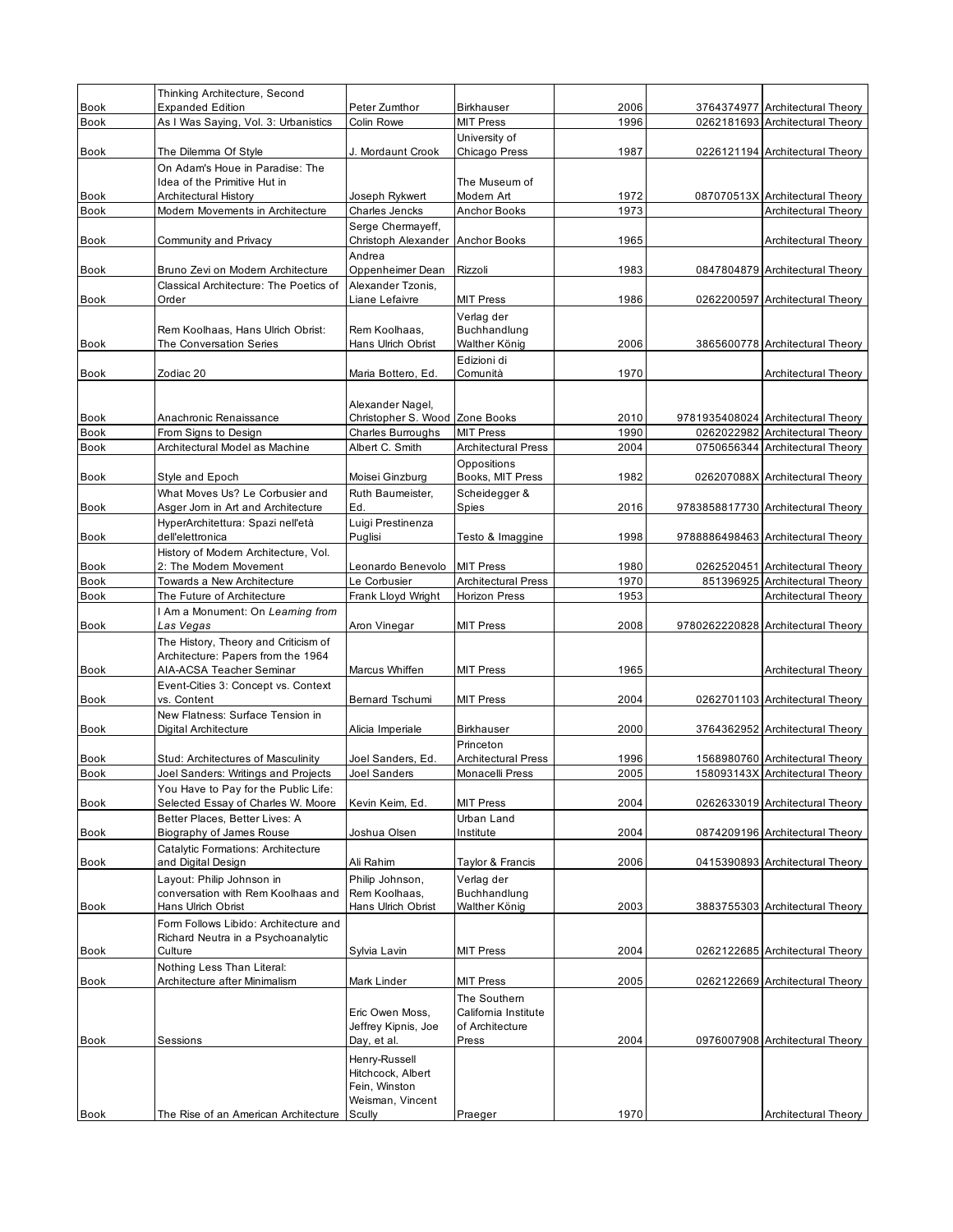| <b>Book</b>                | The Virtual Window: From Alberti to<br>Microsoft                         | Anne Friedberg                         | <b>MIT Press</b>                 | 2006         | 9780262062527 Architectural Theory                      |
|----------------------------|--------------------------------------------------------------------------|----------------------------------------|----------------------------------|--------------|---------------------------------------------------------|
|                            | Dimensions: Space, shape & scale in                                      | Charles Moore,                         | Architectural                    |              |                                                         |
| <b>Book</b>                | architecture                                                             | Gerald Allen                           | Record Books                     | 1976         | 0070023360 Architectural Theory                         |
| Book                       | American Architectural History: A<br>Contemporary Reader                 | Keith L. Eggener,<br>Ed.               | Routledge                        | 2004         | 0415306957 Architectural Theory                         |
| <b>Book</b>                | Eisenman/Krier: Two Ideologies                                           | Cynthia C.<br>Davidson, Ed.            | The Monacelli<br>Press           | 2004         | 1580931391 Architectural Theory                         |
|                            | Ordering Space: Types in                                                 | Karen A. Franck,<br>Lynda H.           | Van Nostrand                     |              |                                                         |
| Book                       | Architecture and Design                                                  | Schneekloth, Eds                       | Reinhold                         | 1994         | 0442012330 Architectural Theory                         |
| <b>Book</b>                | The Rise of Architectural History                                        | David Watkin                           | <b>Architectural Press</b>       | 1980         | 0851395465 Architectural Theory                         |
| Book                       | Art and Geometry: A Study in Space<br>Intuitions                         | William M. Ivins, Jr.                  | Dover                            | 1964         | Architectural Theory                                    |
|                            | American Architects anad the                                             | Roxanne Kuter                          | University of                    |              |                                                         |
| <b>Book</b>                | Mechanics of Fame                                                        | Williamson                             | <b>Texas Press</b>               | 1991         | 0292751214 Architectural Theory                         |
|                            | 194X: Architecture, Planning, and                                        |                                        |                                  |              |                                                         |
|                            | Consumer Culture on the American<br>Home Front                           | Andrew M. Shanken                      | University of<br>Minnesota Press | 2009         |                                                         |
| <b>Book</b>                |                                                                          | Madeline Gins,                         |                                  |              | 9780816653669 Architectural Theory                      |
| <b>Book</b>                | Making Dying Illegal                                                     | Arakawa                                | Roof Books                       | 2006         | 9781931824224 Architectural Theory                      |
| <b>Book</b>                | Drafting Culture: A Social History of<br>Architectural Graphic Standards | George Barnett<br>Johnston             | <b>MIT Press</b>                 | 2008         | 9780262101226 Architectural Theory                      |
|                            | Architecture and the Crisis of Modern                                    | Alberto Pérez-                         |                                  |              |                                                         |
| <b>Book</b>                | Science                                                                  | Gómez                                  | <b>MIT Press</b>                 | 1988         | 0262160919 Architectural Theory                         |
|                            |                                                                          | Thomas P. Hughes,                      | Oxford University                |              |                                                         |
| <b>Book</b>                | Lewis Mumford: Public Intellectual                                       | Agatha C. Hughes                       | Press                            | 1990         | 019506173X Architectural Theory                         |
|                            | Roots of Contemporary American                                           |                                        |                                  |              |                                                         |
| <b>Book</b>                | Architecture                                                             | Lewis Mumford                          | Grove Press                      | 1959         | Architectural Theory                                    |
|                            | Lewis Mumford: Interpretations and                                       |                                        | Harcourt, Brace,                 |              |                                                         |
| <b>Book</b><br><b>Book</b> | Forecasts, 1922-1972<br>The Story of Utopias                             | Lewis Mumford<br>Lewis Mumford         | Jovanovich<br>Boni & Liveright   | 1973<br>1928 | 015644903X Architectural Theory<br>Architectural Theory |
|                            | Artisans and Architects: The                                             |                                        |                                  |              |                                                         |
|                            | Ruskinian Tradition in Architectural                                     |                                        |                                  |              |                                                         |
| <b>Book</b>                | Thought                                                                  | Mark Swenarton                         | St. Martin's Press               | 1989         | 0312023758 Architectural Theory                         |
| <b>Book</b>                | Modern Architecture: A Critical History                                  | Kenneth Frampton                       | Thames & Hudson                  | 1985         | Architectural Theory                                    |
|                            | The Skyward Trend of Thought: The                                        |                                        |                                  |              |                                                         |
|                            | Metaphysics of the American                                              | Thomas A. P. van                       |                                  |              |                                                         |
| <b>Book</b>                | Skyscraper                                                               | Leeuwen                                | <b>MIT Press</b>                 | 1986         | 0262220345 Architectural Theory                         |
|                            |                                                                          |                                        |                                  |              |                                                         |
| <b>Book</b>                | Modernity and the Classical Tradition:<br>Architectural Essays 1980-1987 |                                        | <b>MIT Press</b>                 | 1991         | 0262531011 Architectural Theory                         |
|                            | Privacy and Publicity: Modern                                            | Alan Colquhoun                         |                                  |              |                                                         |
| <b>Book</b>                | Architecture as Mass Media                                               | Beatriz Colomina                       | <b>MIT Press</b>                 | 1994         | 0262032147 Architectural Theory                         |
|                            | Crib Sheets: Notes on the                                                | Sylvia Lavin, Helene                   |                                  |              |                                                         |
|                            | Contemporary Architectural                                               | Furjan, Penelope                       |                                  |              |                                                         |
| Book                       | Conversation<br>Rethinking Architecture: A Reader in                     | Dean                                   | Monacelli Press                  | 2005         | 1580931588 Architectural Theory                         |
| Book                       | Cultural Theory                                                          | Neil Leach, Ed.                        | Routledge                        | 1997         | 0415128269 Architectural Theory                         |
|                            | The Architectural Uncanny: Essays in                                     |                                        |                                  |              |                                                         |
| Book                       | the Modern Unhomely                                                      | Anthony Vidler                         | <b>MIT Press</b>                 | 1992         | 026222044X Architectural Theory                         |
| <b>Book</b>                | The Study of Architectural History                                       | <b>Bruce Allsop</b>                    | Praeger                          | 1970         | Architectural Theory                                    |
| Book                       | The Havana Project: Architecture<br>Again                                | Peter Noever, Ed.                      | Prestel                          | 1996         | 3791316001 Architectural Theory                         |
|                            |                                                                          |                                        | The Monacelli                    |              |                                                         |
|                            |                                                                          |                                        | Press, Columbia                  |              |                                                         |
|                            | The State of Architecture at the                                         | Bernard Tschumi,                       | Books of                         |              |                                                         |
| Book                       | Beginning of the 21st Century                                            | Irene Cheng, Eds.                      | Architecture                     | 2003         | 1580931340 Architectural Theory                         |
| <b>Book</b>                | Ideas that Shaped Buildings<br>Architecture Theory: A Reader in          | Fil Heam                               | <b>MIT Press</b>                 | 2003         | 0262582279 Architectural Theory                         |
| Book                       | Philosophy and Culture                                                   | Andrew Ballantine                      | Continuum                        | 2005         | 0826464084 Architectural Theory                         |
|                            |                                                                          | Beatriz Colomina,                      | Princeton                        |              |                                                         |
| Book                       | Revisions 2: Architectureproduction                                      | Ed.                                    | <b>Architectural Press</b>       | 1988         | 0910413207 Architectural Theory                         |
|                            |                                                                          |                                        | Princeton                        | 1985         |                                                         |
| <b>Book</b>                | Architecture Criticism Ideology                                          | Joan Ockman, Ed.<br>Christian Norberg- | <b>Architectural Press</b>       |              | 0910413045 Architectural Theory                         |
| Book                       | Existence, Space & Architecture                                          | Schulz                                 | Praeger                          | 1971         | Architectural Theory                                    |
|                            |                                                                          |                                        | Princeton                        |              |                                                         |
| <b>Book</b>                | Architectural Practice: A Critical View                                  | Robert Gutman                          | <b>Architectural Press</b>       | 1988         | 0910413452 Architectural Theory                         |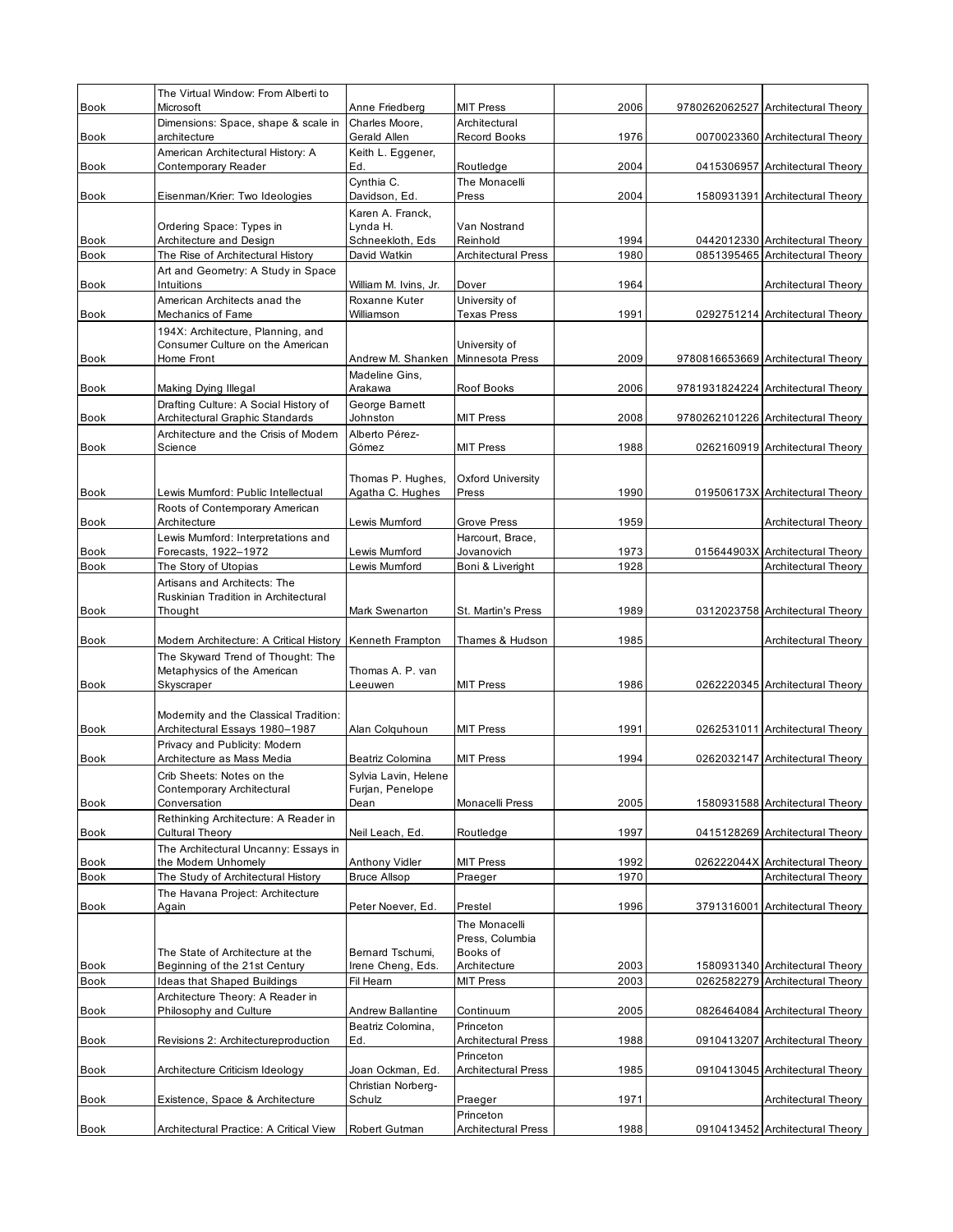|                     |                                                                                                      |                                                                                                                 | Princeton<br><b>Architectural Press</b> |              |                                                                    |
|---------------------|------------------------------------------------------------------------------------------------------|-----------------------------------------------------------------------------------------------------------------|-----------------------------------------|--------------|--------------------------------------------------------------------|
| Book                | Drawing Building Text<br>Building Change: Architecture,                                              | Andrea Kahn, Ed.                                                                                                |                                         | 1991         | 0910413711 Architectural Theory                                    |
| <b>Book</b>         | Politics and Cultural Agency                                                                         | Lisa Findley                                                                                                    | Routledge                               | 2005         | 0415318769 Architectural Theory                                    |
|                     |                                                                                                      |                                                                                                                 | Context and                             |              |                                                                    |
| <b>Book</b>         | A Post Seminar Reading                                                                               | Gerard Bergers                                                                                                  | Modernity                               | 1991         | Architectural Theory                                               |
| Book                | Sticks and Stones: A Study of<br>American Architecture and Civilization                              | Lewis Mumford                                                                                                   | Dover                                   | 1955         | Architectural Theory                                               |
| <b>Book</b>         | White Walls, Designer Dresses: The<br>Fashioning of Modern Architecture                              | Mark Wigley                                                                                                     | <b>MIT Press</b>                        | 1995         | 0262231859 Architectural Theory                                    |
|                     | Non-Plan: Essays on Freedom,                                                                         |                                                                                                                 |                                         |              |                                                                    |
|                     | Participation, and Change in Modern                                                                  | Jonathan Hughes,                                                                                                |                                         |              |                                                                    |
| Book                | Architecture and Urbanism<br>Out of Site: A Social Criticism of                                      | Simon Sadler, Eds.                                                                                              | <b>Architectural Press</b>              | 2000         | 0750640839 Architectural Theory                                    |
| <b>Book</b>         | Architecture                                                                                         | Diane Ghirardo, Ed.                                                                                             | <b>Bay Press</b>                        | 1991         | 0941920194 Architectural Theory                                    |
|                     | Against Architecture: The Writings of                                                                |                                                                                                                 |                                         |              |                                                                    |
| <b>Book</b>         | George Bataille                                                                                      | Denis Hollier                                                                                                   | <b>MIT Press</b>                        | 1989         | 0262081865 Architectural Theory                                    |
| <b>Book</b>         | Architecture in the Twentieth Century                                                                | Udo Kulterman                                                                                                   | Van Nostrand<br>Reinhold                | 1993         | 0442009429 Architectural Theory                                    |
|                     |                                                                                                      | Scott Marble, David                                                                                             |                                         |              |                                                                    |
|                     |                                                                                                      | Smiley, Marwan Al-                                                                                              |                                         |              |                                                                    |
| Book                | Architecture and Body                                                                                | Sayed, et al, Eds.                                                                                              | Rizzoli                                 | 1988         | 0847809471 Architectural Theory                                    |
|                     | The Eternal Present, Vol. 2: The<br>Beginnings of Architecture [The A.W.                             |                                                                                                                 |                                         |              |                                                                    |
|                     | Mellon Lectures in Fine Arts 1957.                                                                   |                                                                                                                 |                                         |              |                                                                    |
| <b>Book</b>         | Bollingen Series XXXV.6.II]                                                                          | S. Giedion                                                                                                      | Pantheon Books                          | 1964         | Architectural Theory                                               |
| <b>Book</b>         | The Beaux-Arts and Nineteenth<br>Century French Architecture                                         | Robin Middleton, Ed. MIT Press                                                                                  |                                         | 1982         | 0262131730 Architectural Theory                                    |
|                     |                                                                                                      |                                                                                                                 | Farrar, Straus and                      |              |                                                                    |
| <b>Book</b>         | From Bauhaus to Our House                                                                            | Tom Wolfe                                                                                                       | Giroux                                  | 1981         | Architectural Theory                                               |
| <b>Book</b>         | Sexuality and Space                                                                                  | Beatriz Colomina                                                                                                | Princeton<br><b>Architectural Press</b> | 1992         | 1878271083 Architectural Theory                                    |
|                     | Heavenly Mansions and Other                                                                          |                                                                                                                 |                                         |              |                                                                    |
| <b>Book</b>         | Essays on Architecture                                                                               | John Summerson                                                                                                  | W. W. Norton                            | 1963         | 0393002101 Architectural Theory                                    |
| <b>Book</b>         | Inside Architecture                                                                                  | Vittorio Gregotti                                                                                               | <b>MIT Press</b>                        | 1996         | 0262571153 Architectural Theory                                    |
| <b>Book</b>         | Nine Chains to the Moon                                                                              | R. Buckminster Fuller University Press                                                                          | Southern Illinois                       | 1963         | Architectural Theory                                               |
|                     | American Buildings and Their<br>Architects: The Impace of European<br>Modernism in the Mid-Twentieth |                                                                                                                 |                                         |              |                                                                    |
| Book                | Century                                                                                              | William H. Jordy                                                                                                | <b>Anchor Press</b>                     | 1976         | 0385057040 Architectural Theory                                    |
|                     | A Pattern Language: Towns,                                                                           | Christopher<br>Alexander, Sara<br>Ishikawa, Murray                                                              | Oxford University                       |              |                                                                    |
| <b>Book</b>         | Buildings, Construction                                                                              | Silverstein, et al<br>Christopher<br>Alexander, Murray<br>Silverstein, Shlomo<br>Angel, Sara<br>Ishikawa, Denny | Press<br><b>Oxford University</b>       | 1977         | Architectural Theory                                               |
| Book                | The Oregon Experiment                                                                                | Abrams                                                                                                          | Press                                   | 1975         | 0195018249 Architectural Theory                                    |
| <b>Book</b>         | The Production of Houses                                                                             | Christopher<br>Alexander, Howard<br>Davis, Julio Martine,<br>Don Comer                                          | <b>Oxford University</b><br>Press       | 1985         | 0195032233 Architectural Theory                                    |
|                     |                                                                                                      | Christopher                                                                                                     | Oxford University                       |              |                                                                    |
| Book                | The Linz Café / Das Linz Café                                                                        | Alexander<br>Christopher                                                                                        | Press<br>Oxford University              | 1981         | 0195202635 Architectural Theory                                    |
| Book                | The Timeless Way of Building                                                                         | Alexander                                                                                                       | Press                                   | 1979         | 0195024028 Architectural Theory                                    |
|                     | Spatial Divisions of Labor: Social<br>Structures and the Geography of                                |                                                                                                                 |                                         | 1995, Second |                                                                    |
| Book<br><b>Book</b> | Production<br>Conceptions of Space and Time                                                          | Doreen Massey<br>Murad D. Akhundov                                                                              | Routledge<br><b>MIT Press</b>           | Ed<br>1986   | 0415912962 Architectural Theory<br>0262010917 Architectural Theory |
|                     | Theory and Design in the First                                                                       |                                                                                                                 |                                         |              |                                                                    |
| Book                | Machine Age                                                                                          | Reyner Banham                                                                                                   | Praeger                                 | 1960         | 0275710505 Architectural Theory                                    |
| <b>Book</b>         | The Mathematics of the Ideal Villa<br>and Other Essays                                               | Colin Rowe                                                                                                      | <b>MIT Press</b>                        | 1982         | 0262680378 Architectural Theory                                    |
| <b>Book</b>         | The Rise of Architectural History                                                                    | David Watkin                                                                                                    | The University of<br>Chicago Press      | 1980         | 0226874869 Architectural Theory                                    |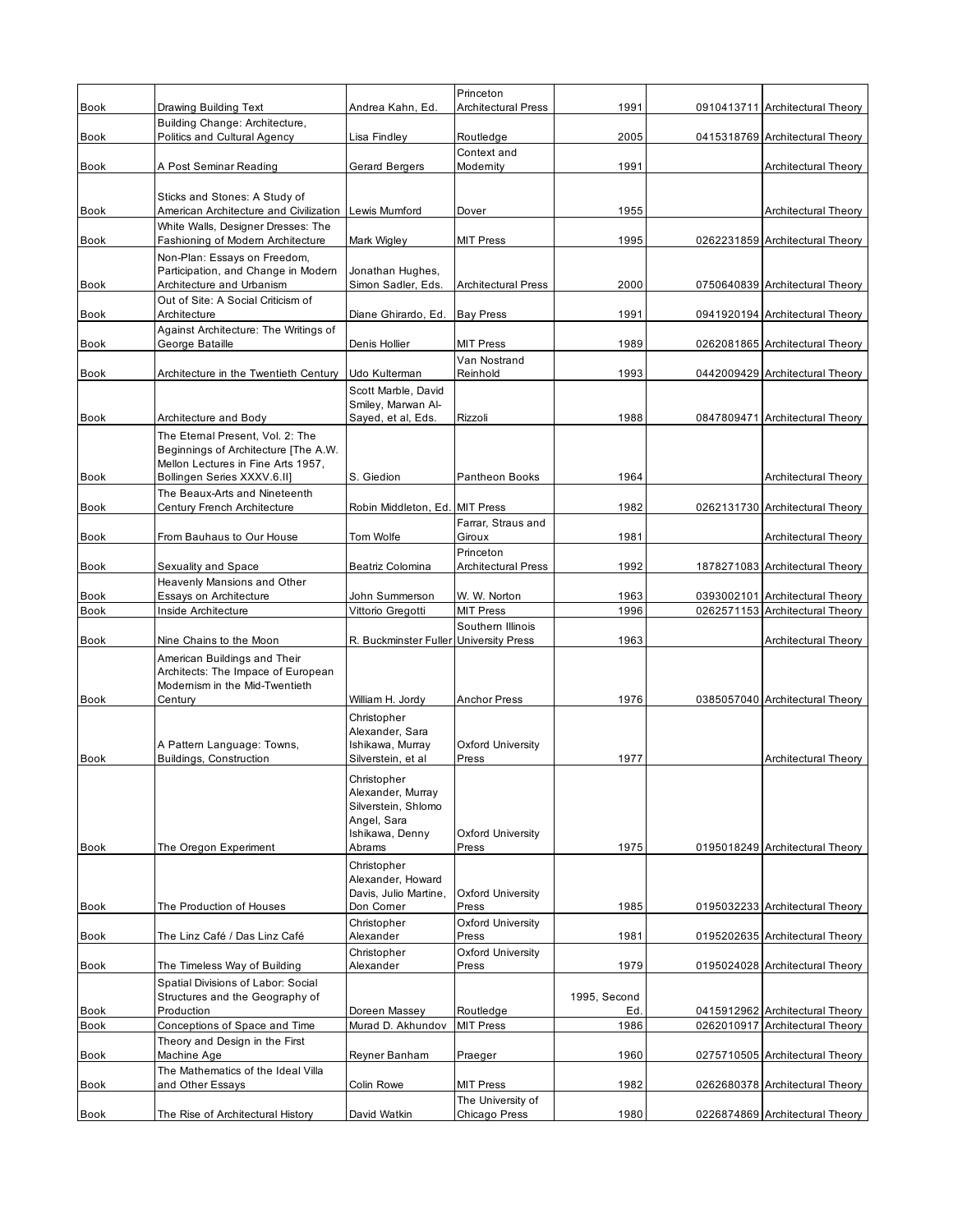|                     |                                                                                          | Alex Lehnerer,<br>Jared Macken.                            |                                                                                                                     |                     |                                                       |              |
|---------------------|------------------------------------------------------------------------------------------|------------------------------------------------------------|---------------------------------------------------------------------------------------------------------------------|---------------------|-------------------------------------------------------|--------------|
| Book                | The Western Town: A Theory of                                                            | Jayne Kelley,<br>Lorenzo Stieger                           | Hatje Cantz                                                                                                         | 2013                | 9783775736596 Architecture                            |              |
|                     | Aggregation<br>The Skira Yearbook of World                                               |                                                            |                                                                                                                     |                     |                                                       |              |
| Book                | Architecture 2007-2008                                                                   | Skira                                                      | Skira                                                                                                               | 2008                | 9788861309234 Architecture                            |              |
| Book                | The Unfettered Gaze: The Rasch<br>Brothers and their Influence on<br>Modern Architecture | Marta Herford                                              | Emst Wasmuth<br>Verlag                                                                                              | 2014                | 9783803007803 Architecture                            |              |
| <b>Book</b>         | Celebrating the Courthouse                                                               | Steven Flanders,<br>Ed.                                    | W. W. Norton                                                                                                        | 2006                | 9780393730708 Architecture                            |              |
| <b>Book</b>         | Asmara: Africa's Secret Modernist City                                                   | Edward Dennison,<br>Guang Yu Ren,<br>Naigzy<br>Gebremedhim | Merrell                                                                                                             | 2003                | 9781858943824 Architecture                            |              |
| Book                | Spaces Speak, Are You Listening?<br>[X2]                                                 | Barry Blesser and<br>Linda-Ruth Salter                     | <b>MIT Press</b>                                                                                                    | 2006                | 9780262026055 Architecture                            |              |
|                     | Rameses to Rockefeller: The Story of                                                     | <b>Charles Harris</b>                                      |                                                                                                                     | 1934, First         |                                                       |              |
| <b>Book</b>         | Architecture                                                                             | Whitaker<br>Lebbeus Woods;                                 | Random House                                                                                                        | Edition             |                                                       | Architecture |
| <b>Book</b>         | Lebbeus Woods: System Wien                                                               | Peter Noever, Ed.                                          | MAK, Hatje Cantz                                                                                                    | 2005                | 3775716645 Architecture                               |              |
| Book                | An Everyday Modernism: The<br>Houses of William Wurster                                  | Marc Treib                                                 | SF MoMA.<br>University of<br>California Press                                                                       | 1995                | 9780520221710 Architecture                            |              |
| Book                | Masterpieces of Chicago Architecture<br>[X2]                                             | John Zukowsky and<br>Martha Thorne                         | Rizzoli                                                                                                             | 2004                | 0847825965 Architecture                               |              |
|                     |                                                                                          | Bernard Tschumi.                                           |                                                                                                                     |                     |                                                       |              |
| Book                | Tschumi: Parc de la Villette                                                             | Jacques Deridda,<br>Anthony Vidler                         | Artifice                                                                                                            | 2014                | 9781908967435 Architecture                            |              |
|                     | Visions of Heaven: The Dome in                                                           |                                                            | Princeton                                                                                                           |                     |                                                       |              |
| Book                | European Architecture                                                                    | David Stephenson<br>Elites Kedan, F.                       | <b>Architectural Press</b>                                                                                          | 2005                | 9781568985497 Architecture                            |              |
|                     | Provisional: Emerging Modes of                                                           | Jonathan Dreyfous,                                         | Princeton                                                                                                           |                     |                                                       |              |
| Book                | Architectural Practice USA                                                               | Craig Mutter                                               | <b>Architectural Press</b>                                                                                          | 2009                | 9781568988788 Architecture                            |              |
| Book                | A Confederacy of Heretics                                                                | Todd Gannon,<br>Ewan Branda                                | Sci-Arc Press,<br><b>Getty Publication</b>                                                                          | 2013                | 9781606062630 Architecture                            |              |
| Book                | Architecture: The Whole Story                                                            | Denna Jones, Ed.                                           | Prestel                                                                                                             | 2014                | 9783791349152 Architecture                            |              |
| Book<br>Book        | Architecture: The Story of Practice<br>Ground-up City. Play as Design Tool.              | Dana Cuff<br>Liane Lefaivre                                | <b>MIT Press</b><br>010 Publishers                                                                                  | 1991<br>2007        | 0262031752 Architecture<br>9789064506024 Architecture |              |
| <b>Book</b>         | <b>Speed Limits</b>                                                                      | Jeffrey T. Schnapp,<br>Ed.                                 | The Wolfsonian-<br>Florida<br>International<br>University, the<br>Canadian Centre<br>for Architecture,<br>and Skira | 2009                | 9780920785843 Architecture                            |              |
| Book                | James Frazer Stirling: Notes from the<br>Archive                                         | Anthony Vidler                                             | Canadian Centre<br>for Archiecture,<br>Yale Center for<br>British Art, Yale<br><b>University Press</b>              | 2010                | 9780300167238 Architecture                            |              |
| Book                | Neo-avant-garde and Postmodern:<br>Postwar Architecture in Britain and<br>Beyond         | Mark Crinson, Claire<br>Zimmerman, Eds.                    | Yale Center for<br>British Art, Paul<br>Mellon Centre for<br><b>Studies in British</b><br>Art                       | 2010                | 9780300166187 Architecture                            |              |
|                     |                                                                                          |                                                            | <b>Yale University</b>                                                                                              |                     |                                                       |              |
| Book                | The Image of the Architect<br>Victor Gruen: From Urban Shop to                           | <b>Andrew Saint</b>                                        | Press                                                                                                               | 1983                | 0300030134 Architecture                               |              |
| Book                | New City                                                                                 | Alex Wall                                                  | Actar                                                                                                               | 2005                | 9788495951878 Architecture                            |              |
| <b>Book</b><br>Book | The Projective Cast<br>Architecture, Politics, & Identity in<br>Divided Berlin           | Robin Evans<br>Emily Pugh                                  | <b>MIT Press</b><br>University of<br>Pittsburgh Press                                                               | 1995<br>2014        | 0262050498 Architecture<br>9780822963028 Architecture |              |
|                     | Town and Square: From the Agora to                                                       |                                                            | Columbia                                                                                                            |                     |                                                       |              |
| Book                | the Village Green                                                                        | Paul Zucker                                                | University Press<br><b>Harvard University</b>                                                                       | 1959<br>1967, Fifth |                                                       | Architecture |
| Book                | Space, Time and Architecture                                                             | S. Giedion                                                 | Press                                                                                                               | Edition             |                                                       | Architecture |
| Book                | Architecture Now! 3                                                                      | Philip Jodidio<br>Shumon Basar,                            | Taschen                                                                                                             | 2004                | 9783822829356 Architecture                            |              |
| Book                | With/Without                                                                             | Antonia Carver,<br>Markus Miessen                          | Bidoun                                                                                                              | 2007                | 9789948034537 Architecture                            |              |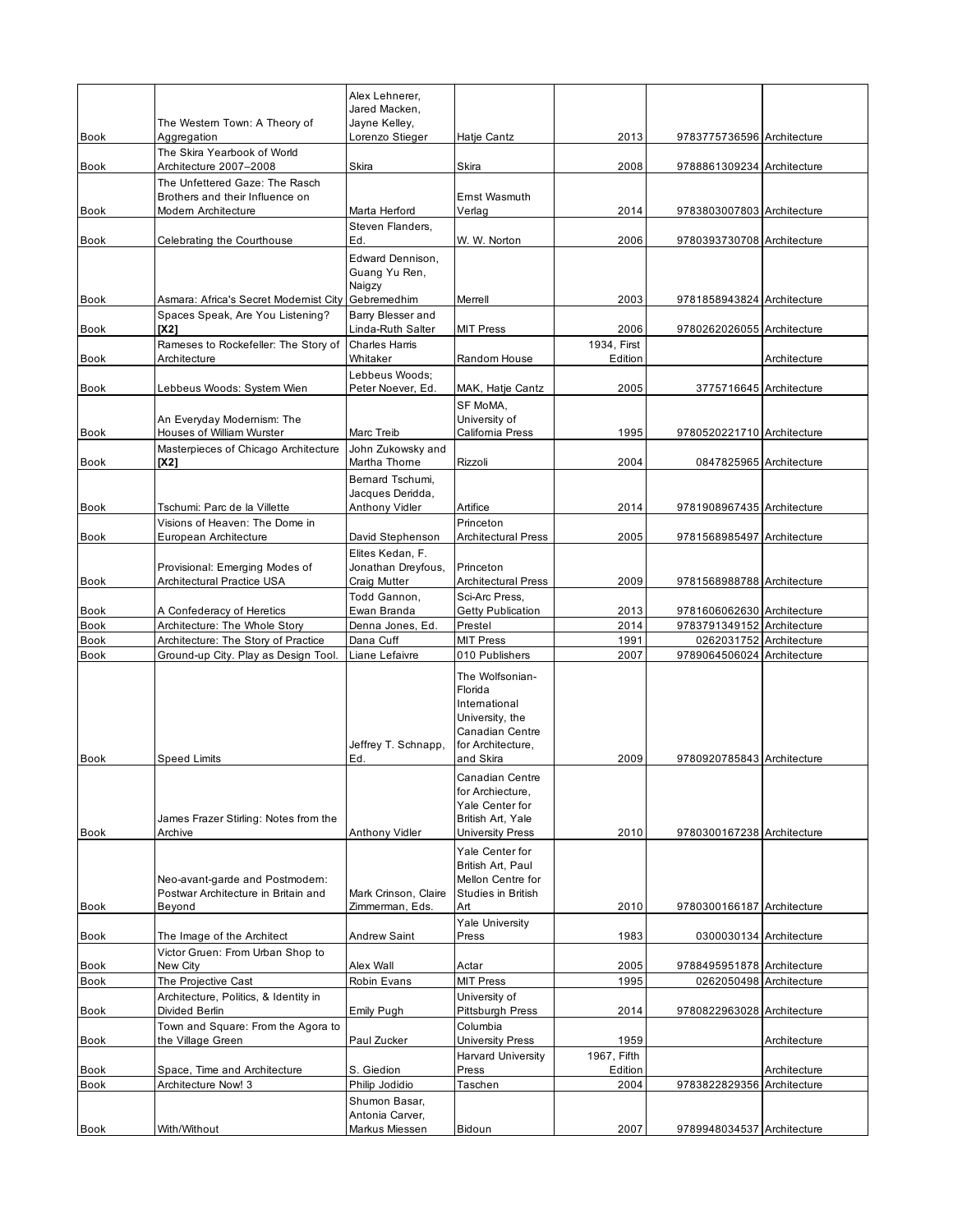|              | The Sympathy of Things: Ruskin and                               |                                          |                                         | 2016, Second |                                       |              |
|--------------|------------------------------------------------------------------|------------------------------------------|-----------------------------------------|--------------|---------------------------------------|--------------|
| <b>Book</b>  | the Ecology of Design                                            | Lars Spuybroke<br><b>Bruce Brooks</b>    | Bloomsbury                              | Edition      | 9781474243858 Architecture            |              |
|              |                                                                  | Pfeiffer, Maxine                         |                                         |              |                                       |              |
| Book         | The Life of Olgivanna Lloyd Wright                               | Fawsette-Yeske                           | <b>ORO</b> Editions                     | 2017         | 9781939621597 Architecture            |              |
|              | Manhattan Atmospheres:                                           |                                          |                                         |              |                                       |              |
|              | Architecture, The Interior                                       |                                          | University of                           |              |                                       |              |
| Book         | Environment, and Urban Crisis                                    | David Gissen                             | Minnesota Press                         | 2014         | 9780816680719 Architecture            |              |
|              | Designing Modern Childhoods:<br>History, Space, and the Material | Marta Gutman, Ning<br>de Coninck-Smith,  | <b>Rutgers University</b>               |              |                                       |              |
| Book         | Culture of Children                                              | Eds.                                     | Press                                   | 2008         | 9780813541969 Architecture            |              |
|              |                                                                  | lain Borden, Murray                      |                                         |              |                                       |              |
|              | Forty Ways to Think About                                        | Fraser and Barbara                       |                                         |              |                                       |              |
| Book         | Architecture [X3]                                                | Penner                                   | Wiley                                   | 2014         | 9781118822616 Architecture            |              |
|              |                                                                  | Peggy Deamer and                         |                                         |              |                                       |              |
| Book         | Building (in) the Future: Recasting<br>Labor in Architecture     | Phillip G. Bernstein,<br>Eds.            | Princeton<br><b>Architectural Press</b> | 2010         | 9781568988061 Architecture            |              |
| <b>Book</b>  | American Art and Architecture                                    | Michael J. Lewis                         | Thames & Hudson                         | 2006         | 0500203911                            | Architecture |
|              |                                                                  | Farshid Moussavi                         |                                         |              |                                       |              |
|              |                                                                  | and Michael Kubo,                        |                                         |              |                                       |              |
| Book         | The Function of Ornament                                         | Eds.                                     | Actar                                   | 2006         | 8496540502 Architecture               |              |
|              |                                                                  | Richard Pare, Text                       |                                         |              |                                       |              |
| <b>Book</b>  | Le Corbusier: The Built Work                                     | by Jean-Louis<br>Cohen                   | The Monacelli<br>Press                  | 2018         | 9781580934718 Architecture            |              |
|              | Rebel Modemists: Viennese                                        |                                          |                                         |              |                                       |              |
| <b>Book</b>  | Architecture Since Otto Wagner                                   | Liane Lefaivre                           | Lund Humphries                          | 2017         | 9781848222052                         | Architecture |
| <b>Book</b>  | Anton Schweighofer: Architekt                                    | Anton Schweighofer                       | Ungar Druckerei                         | 1989         |                                       | Architecture |
|              |                                                                  | Natascha Drabbe,                         |                                         |              |                                       |              |
|              | Van Schijndel House: The House of                                | Hans van Heeswijk                        |                                         |              |                                       |              |
| <b>Book</b>  | Architect Mart van Schijndel                                     | and Arjen<br>Oosterman                   | <b>NDCC Publishers</b>                  | 2014         | 9789080363502 Architecture            |              |
| Book         | Schinkel in Berlin und Potsdam                                   | Gerrit Engel                             | Schirmer/Mosel                          | 2011         | 9783829604277                         | Architecture |
|              | Artists and Architecture: Variable                               | Didier Gourvennec                        | Éditions Pavillon                       |              |                                       |              |
| Book         | Dimensions                                                       | Ogor, Gregory Lang                       | de l'Arsenal                            | 2015         | 9782354870324 Architecture            |              |
|              | Zevi's Architects: History and Counter-                          |                                          |                                         |              |                                       |              |
| <b>Book</b>  | history of Italian Architecture,<br>1944-2000                    | Pippo Ciorra, Jean-<br>Louis Cohen, Eds. | MAXXI, Quodlibet                        | 2018         | 9788822902085 Architecture            |              |
|              |                                                                  |                                          |                                         |              |                                       |              |
|              |                                                                  | Le Corbusier, Trans.                     |                                         |              |                                       |              |
| Book         | Le Corbusier: The Marseilles Block                               | Geoffrey Sainsbury                       | The Harvill Press                       | 1953         |                                       | Architecture |
|              | Motion Mobility: Die neue ÖAMTC-                                 |                                          |                                         |              |                                       |              |
|              | Zentrale in Wien/The Austrian                                    | Matthias Boeckl,                         |                                         |              |                                       |              |
| Book         | Mobility Club Headquarters                                       | Wijciech Czaja<br>Robert Maxwell, Tim    | Park Books                              | 2018         | 9783038600725 Architecture            |              |
|              |                                                                  | McFarlane, Patrick                       | <b>Black Dog</b>                        |              |                                       |              |
| Book         | <b>Rick Mather Architects</b>                                    | <b>Bellew</b>                            | Publishing                              | 2006         | 9781904772385 Architecture            |              |
| <b>Book</b>  | Norman Foster: Works 2                                           | David Jenkins, Ed.                       | Prestel                                 | 2005         | 3791330179 Architecture               |              |
| Book         | Norman Foster: Works 4                                           | David Jenkins, Ed.                       | Prestel                                 | 2004         | 3791328522 Architecture               |              |
| Book         | Accommodating Change: Innovation<br>in Housing                   | Hilary French, Ed.                       | Circle 33 Housing<br>Group              | 2002         | 0951906771                            | Architecture |
| Book         | Luxury Living by Related                                         | Related                                  | Related                                 |              |                                       | Architecture |
|              | La Biennale di Venezia Section of                                |                                          |                                         |              |                                       |              |
|              | Visual Arts and Architecture, General                            | Barbara Radice,                          | Alfieri edizione                        |              |                                       |              |
| Book         | Catalogue Vols 1-2                                               | Franco Raggi                             | d'arte                                  | 1976         |                                       | Architecture |
|              |                                                                  | Ben Murphy, Kofi A.                      |                                         |              |                                       |              |
| Book         | The U.N. Building                                                | Annan, Aaron<br>Betsky                   | Thames & Hudson                         | 2005         | 9780500342169 Architecture            |              |
| Book         | 10x10 2                                                          | Phaidon                                  | Phaidon                                 | 2005         | 0714844411                            | Architecture |
| Book         | Arquitectonica                                                   | Alastair Gordon                          | Rizzoli                                 | 2018         | 9780847859993 Architecture            |              |
|              |                                                                  | Kester Rattenbury,                       |                                         |              |                                       |              |
|              |                                                                  | Robert Bevan,                            |                                         |              |                                       |              |
| Book<br>Book | Architects Today<br>30 St Mary Axe: A Tower for London           | Kieran Long<br>Kenneth Powell            | Laurence King<br>Merrell                | 2004<br>2006 | 1856693694 Architecture<br>1858943221 | Architecture |
|              | LC Foto: Le Corbusier Secret                                     |                                          |                                         |              |                                       |              |
| Book         | Photographer                                                     | Tim Benton                               | Lars Muller                             | 2013         | 9783037783443 Architecture            |              |
| <b>Book</b>  | Kengo Kuma: Complete Works                                       | Kenneth Frampton                         | Thames & Hudson                         | 2013         | 9780500342831 Architecture            |              |
|              |                                                                  | Manfredo Tafuri,                         |                                         |              |                                       |              |
| <b>Book</b>  | Modern Architecture                                              | Francesco Dal Co                         | Abrams                                  | 1979         | 0810910063 Architecture               |              |
| Book         | The Future of Architecture Since<br>1889                         | Jean-Louis Cohen                         | Phaidon                                 | 2012         | 9780714845982 Architecture            |              |
| Book         | Mother's House                                                   | Frederic Schwartz                        | Rizzoli                                 | 1992         | 0847811417 Architecture               |              |
|              |                                                                  |                                          |                                         |              |                                       |              |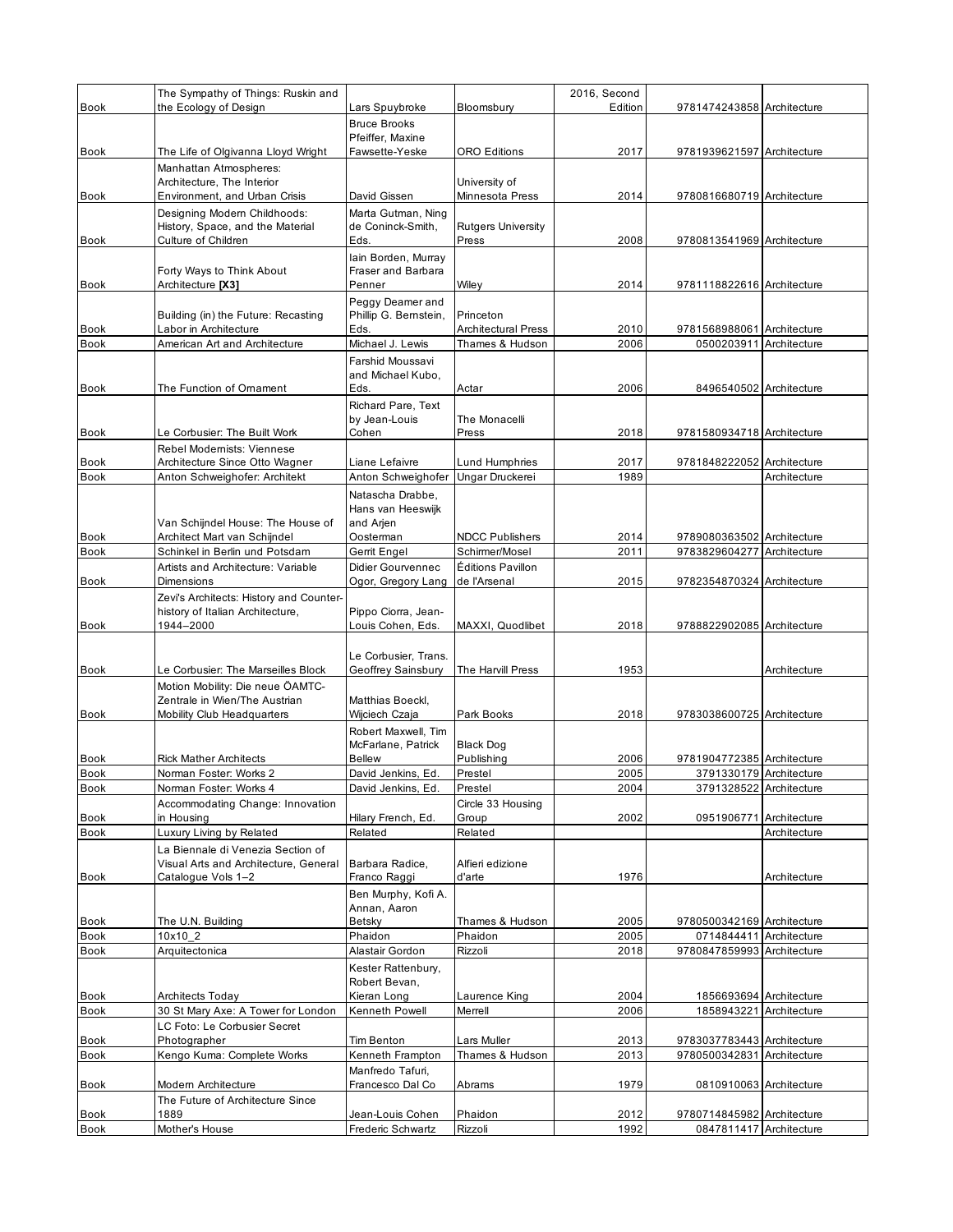|                     | Pamphlet Architecture 34: Fathoming                             | Nat Chard + Perry                          | Princeton                                 |                         |                                                          |  |
|---------------------|-----------------------------------------------------------------|--------------------------------------------|-------------------------------------------|-------------------------|----------------------------------------------------------|--|
| <b>Book</b><br>Book | the Unfathomable<br>From the Ground Up                          | Kulper<br>Lewis Mumford                    | <b>Architectural Press</b><br>Harvest/HBJ | 2014<br>1956            | 9781616891732 Architecture<br>9780156340199 Architecture |  |
|                     |                                                                 |                                            |                                           |                         |                                                          |  |
|                     |                                                                 |                                            | <b>Bard Graduate</b>                      |                         |                                                          |  |
|                     |                                                                 |                                            | Center, Château<br>de Fontainebleau,      |                         |                                                          |  |
|                     | Charles Percier: Architecture and                               |                                            | <b>Yale University</b>                    |                         |                                                          |  |
| Book                | Design in an Age of Revolutions                                 | Jean-Phillipe Garic                        | Press                                     | 2016                    | 9780300221589 Architecture                               |  |
| <b>Book</b>         | Michael Schmidt: Berlin Nach 45                                 | Michael Schmidt                            | Steidl                                    | 2006                    | 3895210902 Architecture                                  |  |
|                     |                                                                 | John Hejdduk,                              |                                           |                         |                                                          |  |
|                     |                                                                 | Elizabeth Diller,<br>Diane Lewis, and      |                                           |                         |                                                          |  |
| <b>Book</b>         | Education of an Architect                                       | Kim Shkapich                               | Rizzoli                                   | 1988                    | 0847809706 Architecture                                  |  |
|                     | The Lost Vanguard: Russian                                      |                                            |                                           |                         |                                                          |  |
|                     | Modernist Architecture, 1922-1932                               |                                            | The Monacelli                             |                         |                                                          |  |
| <b>Book</b>         | [X2]                                                            | <b>Richard Pare</b>                        | Press                                     | 2007                    | 9781580931854 Architecture                               |  |
| Book                | Casa Mexicana: The Architecture,<br>Design, and Style of Mexico | Tim Street-Porter                          | Stewart, Tabori &<br>Chang                | 1989                    | 1556700970 Architecture                                  |  |
| <b>Book</b>         | Dogma: 11 Projects                                              | Dogma                                      | <b>AA Publications</b>                    | 2013                    | 9781907896309 Architecture                               |  |
|                     | Corrections and Collections:                                    |                                            |                                           |                         |                                                          |  |
| Book                | Architectures for Art and Crime                                 | Joe Day                                    | Routledge                                 | 2013                    | 9780415534826 Architecture                               |  |
| Book                | Architecture, Ethics and Globalization Graham Owen, Ed.         |                                            | Routledge                                 | 2009                    | 9780415323741 Architecture                               |  |
|                     |                                                                 |                                            | Princeton                                 |                         |                                                          |  |
| Book                | Aldo Rossi: Architecture, 1981-1991                             | Morris Adjmi, Ed.                          | <b>Architectural Press</b>                | 1991                    | 1878271164 Architecture                                  |  |
|                     |                                                                 | Richard J. S.                              |                                           |                         |                                                          |  |
| <b>Book</b>         | American Diner                                                  | Gutman, Elliott<br>Kaufman                 | Harper & Row                              | 1979                    | 0060116986 Architecture                                  |  |
|                     |                                                                 | Edward Lear.                               |                                           |                         |                                                          |  |
|                     |                                                                 | Illustrated by James                       |                                           |                         |                                                          |  |
| <b>Book</b>         | Edward Lear's Non-Sense                                         | Wines                                      | Rizzoli                                   | 1994                    | 9780847816828 Architecture                               |  |
| <b>Book</b>         | <b>Highrise of Homes</b>                                        | SITE                                       | Rizzoli                                   | 1982                    | 0847804674 Architecture                                  |  |
| <b>Book</b>         | <b>SITE</b>                                                     | Mario Pisano<br>Pierre Restany,            | Edil Stampa                               | 2006                    | 9788878640252 Architecture                               |  |
| <b>Book</b>         | SITE: Architecture as Art                                       | Bruno Zevi                                 | St. Martin's Press                        | 1980                    | 0312048149 Architecture                                  |  |
|                     |                                                                 |                                            | Columbia Books                            |                         |                                                          |  |
|                     | Wright's Writings: Reflections on                               | Kenneth Frampton,                          | on Architecture                           |                         |                                                          |  |
| Book                | Culture and Politics 1894-1959                                  | Ed.                                        | and the City                              | 2017                    | 9781941332351 Architecture                               |  |
| Book                | Architecture in the Age of Printing                             | Mario Carpo; Sarah<br>Benson, Trans.       | <b>MIT Press</b>                          | 2001                    | 9780262032889 Architecture                               |  |
|                     | Charles Bueb: Ronchamp, Le                                      |                                            | Éditions Facteur                          | 2015, First             |                                                          |  |
| <b>Book</b>         | Corbusier                                                       | Julien Donada                              | Humain                                    | Edition                 | 9782960051377 Architecture                               |  |
|                     |                                                                 | Paolo Portoghesi;                          |                                           |                         |                                                          |  |
|                     | Roma Barocca: The History of an                                 | Barbara Luigia La                          |                                           |                         |                                                          |  |
| <b>Book</b>         | Architectonic Culture                                           | Penta, Trans.                              | <b>MIT Press</b><br>The Monacelli         | 1970                    | 0262160404 Architecture                                  |  |
| Book                | Albert Speer: Architecture 1932-1942 Léon Krier                 |                                            | Press                                     | 2013                    | 9781580933544 Architecture                               |  |
|                     | Frank Lloyd Wright: Unpacking the                               | Barry Bergdoll,                            | The Museum of                             |                         |                                                          |  |
| Book                | Archive                                                         | Jennifer Gray                              | Modern Art                                | 2017                    | 9781633450264 Architecture                               |  |
|                     | Becoming an Architect in                                        |                                            | <b>Yale University</b>                    |                         |                                                          |  |
| Book                | Renaissance Italy                                               | Ann C. Huppert<br>Alexander                | Press                                     | 2015                    | 9780300203950 Architecture                               |  |
|                     |                                                                 | Eisenschmidt with                          |                                           |                         |                                                          |  |
|                     | Chicagoisms: The City as Catalyst for                           | Jonathan Mekinda,                          |                                           |                         |                                                          |  |
| Book                | <b>Architectural Speculation</b>                                | Eds.                                       | Park Books                                | 2014                    | 978-3906027159 Architecture                              |  |
|                     |                                                                 |                                            |                                           |                         |                                                          |  |
|                     |                                                                 | Urban-Think Tank,<br>Chair of Architecture |                                           |                         |                                                          |  |
|                     | Torre David: Informal Vertical                                  | and Urban Design,                          | Lars Muller                               |                         |                                                          |  |
| Book                | Communities                                                     | ETH Zürich                                 | Publishers                                | 2013                    | 9783037782989 Architecture                               |  |
|                     | The Passive Solar House: The                                    |                                            |                                           |                         |                                                          |  |
|                     | Complete Guide to Heating and                                   |                                            |                                           | 2006, Second<br>Edition | 1933392037 Architecture                                  |  |
| Book                | Cooling Your Home<br>Esherick, Maloof, and Nakashima:           | James Kachadorian<br>Tina Skinner,         | Chelsea Green                             |                         |                                                          |  |
| Book                | Homes of the Master Wood Artisans                               | Steven Paul Whitsitt                       | Schiffer                                  | 2009                    | 9780764332029 Architecture                               |  |
| <b>Book</b>         | <b>Sketches</b>                                                 | Zvi Hecker                                 | Hatje Cantz                               | 2012                    | 9783775733830 Architecture                               |  |
|                     | Housing in the 20th and 21st                                    |                                            |                                           |                         |                                                          |  |
| Book                | Centuries                                                       | Wolfgang Förster                           | Prestel                                   | 2006                    | 9783791335292 Architecture                               |  |
| <b>Book</b>         | <b>Building Seagram</b>                                         | Phyllis Lambert                            | <b>Yale University</b><br>Press           | 2013                    | 9780300167672 Architecture                               |  |
|                     |                                                                 |                                            |                                           |                         |                                                          |  |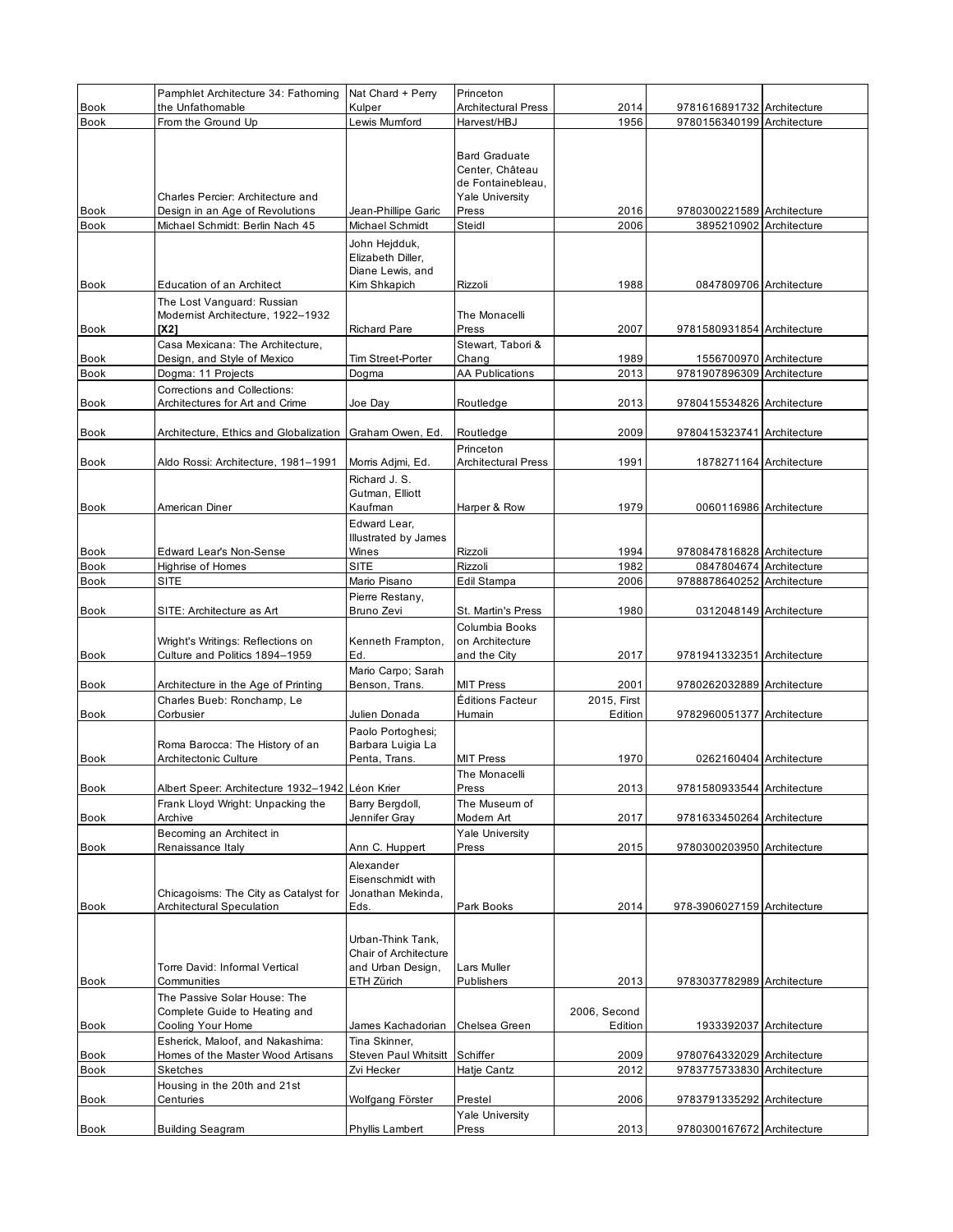|                            | Interférences/Interferenzen                                              |                                           | Éditions des                     |              |                                                          |              |
|----------------------------|--------------------------------------------------------------------------|-------------------------------------------|----------------------------------|--------------|----------------------------------------------------------|--------------|
|                            | Architecture Allemagne-France                                            | Jean-Louis Cohen.                         | Musées de                        |              |                                                          |              |
| Book<br><b>Book</b>        | 1800-200<br>Mies                                                         | Hartmut Frank<br><b>Detlef Mertins</b>    | Strasbourg<br>Phaidon            | 2013<br>2014 | 9782351251010 Architecture<br>9780714839622 Architecture |              |
|                            | Le Corbusier: An Atlas of Modern                                         |                                           | The Museum of                    |              |                                                          |              |
| <b>Book</b>                | Landscapes                                                               | Jean-Louis Cohen                          | Modern Art                       | 2013         | 9780870708510 Architecture                               |              |
|                            |                                                                          | Cemal Emden,                              |                                  |              |                                                          |              |
|                            |                                                                          | <b>Edited by Burcu</b>                    |                                  |              |                                                          |              |
| <b>Book</b><br><b>Book</b> | Le Corbusier: The Complete Buildings Kütükçüoglu<br>L'Architecture Verte | James Wines                               | Prestel<br>Taschen               | 2017<br>2000 | 9783791384023 Architecture<br>3822863467 Architecture    |              |
| <b>Book</b>                | De-Architecture [X2]                                                     | James Wines                               | Rizzoli                          | 1987         | 0847808629 Architecture                                  |              |
|                            |                                                                          |                                           | Yale University                  |              |                                                          |              |
| <b>Book</b>                | Minoru Yamasaki                                                          | Dale Allen Gyure                          | Press                            | 2017         | 9780300217094 Architecture                               |              |
|                            | <b>Best Architects 09</b>                                                | Tobias Schwarzer,<br>Ed.                  | Zinnobergruen<br>Gmbh            | 2008         |                                                          |              |
| <b>Book</b>                |                                                                          | Carlo Olmo,                               |                                  |              | 9783981117424 Architecture                               |              |
|                            | Pier Luigi Nervi: Architecture as                                        | Cristiana Chiorino,                       |                                  |              |                                                          |              |
| <b>Book</b>                | Challenge                                                                | Eds.                                      | Silvana Editoriale               | 2010         | 978-8836617562 Architecture                              |              |
|                            |                                                                          | Kent Kleinman and                         |                                  |              |                                                          |              |
|                            |                                                                          | Leslie Van Duzer,                         | Princeton                        |              |                                                          |              |
| <b>Book</b>                | Mies van der Rohe: The Krefeld Villas Eds.                               |                                           | <b>Architectural Press</b>       | 2005         | 1568985038 Architecture                                  |              |
|                            | Spatial Sequences and Urban<br>Infrastructure: Graber Pulver at ETH      | Marco Graber.                             | Verlag,<br>Scheidegger &         |              |                                                          |              |
| <b>Book</b>                | Zurich                                                                   | Thomas Pulver                             | Spies                            | 2009         | 9783858812605 Architecture                               |              |
|                            |                                                                          |                                           | Holzhausen                       |              |                                                          |              |
| <b>Book</b>                | wiener wohn bau 1995-2005                                                | Claus Pándi                               | Verlag GmbH                      | 2005         | 3854931050 Architecture                                  |              |
|                            |                                                                          | Wolfgang Förster,                         | Museum                           |              |                                                          |              |
|                            | Wagner-Schule: Rotes Wien.<br>Architektur als Soziale Utopie             | Monika Wenzl-<br>Bachmeyer                | Postsparkasse,<br>Bawag PSK      | 2010         |                                                          |              |
| Book                       | Best of Austria: Architecture                                            | Vienna Centre of                          |                                  |              |                                                          | Architecture |
| <b>Book</b>                | 2010–2011                                                                | Architecture                              | Park Books                       | 2013         | 9783906027111 Architecture                               |              |
|                            |                                                                          |                                           | Museum im                        |              |                                                          |              |
|                            |                                                                          |                                           | Bellpark, Kriens                 |              |                                                          |              |
|                            |                                                                          |                                           | and Verlag                       |              |                                                          |              |
| <b>Book</b>                |                                                                          | Hilar Stadler,                            | Scheidegger &                    | 2008         |                                                          |              |
|                            | Las Vegas Studio [X2]                                                    | Martino Stierli, Eds.                     | Spiess<br><b>Yale University</b> |              | 9783858817174 Architecture                               |              |
| Book                       | The Architecture of Paul Rudolph [X2] Timothy M. Rohan                   |                                           | Press                            | 2014         | 978030014939 Architecture                                |              |
| <b>Book</b>                | <b>Breuer</b>                                                            | Robert McCarter                           | Phaidon                          | 2016         | 9780714870229 Architecture                               |              |
|                            |                                                                          |                                           | Col-legi                         |              |                                                          |              |
|                            | Col-legi d'arquitectes de catalunya                                      | Enric Granell,                            | d'Arquitectes de                 |              |                                                          |              |
| <b>Book</b>                | 1874-1962                                                                | Antoni Ramon                              | Catalunya                        | 2012         | 9788496842588 Architecture                               |              |
|                            | Constitutional Modernism:<br>Architecture and Civil Society in           |                                           | University of                    |              |                                                          |              |
| <b>Book</b>                | Cuba, 1933-1959                                                          | Timothy Hyde                              | Minnesota Press                  | 2012         | 9780816678112 Architecture                               |              |
|                            |                                                                          | Guy LaFranchi and                         | SpringerWienNewY                 |              |                                                          |              |
| <b>Book</b>                | Prisoners of Museum                                                      | Daniel Egger                              | ork                              | 2001         |                                                          | Architecture |
|                            |                                                                          |                                           | SpringerWienNewY                 |              |                                                          |              |
| <b>Book</b>                | <b>Spatial Pathology Floating Realities</b>                              | Margot K. Krasojevic                      | <b>ork</b>                       | 2007         | 9783211715338 Architecture                               |              |
|                            |                                                                          | Lluís Alexandre<br>Casanovas Blanco.      |                                  |              |                                                          |              |
|                            | After Belonging: The Objects,                                            | Ignacio G. Galán,                         |                                  |              |                                                          |              |
|                            | Spaces, and Territories of the Ways                                      | Carlos Minguez                            | Lars Muller                      |              |                                                          |              |
| <b>Book</b>                | we Stay in Transit                                                       | Carrasco, et. al.                         | Publishers                       | 2016         | 9783037785201 Architecture                               |              |
|                            | Carlo Scarpa: Architecture and                                           | Guido Beltramini,                         |                                  |              |                                                          |              |
| <b>Book</b>                | Design<br>Modernism's Visible Hand:                                      | Italo Zannier, Ed.                        | Rizzoli                          | 2006         | 9780847829118 Architecture                               |              |
|                            | Architecture and Regulation in                                           |                                           | University of                    |              |                                                          |              |
| Book                       | America                                                                  | Michael Osman                             | Minnesota Press                  | 2018         | 9781517900984 Architecture                               |              |
|                            |                                                                          |                                           | The Architectural                |              |                                                          |              |
|                            |                                                                          |                                           | Press, London;                   |              |                                                          |              |
|                            | The Architecture of the Well-<br>tempered Environment                    |                                           | University of<br>Chicago Press   | 1969         | 0226036960 Architecture                                  |              |
| Book                       |                                                                          | Reyner Banham                             |                                  |              |                                                          |              |
|                            | Places of Production: Aluminium<br>[National Pavilion of the Kingdom of  |                                           |                                  |              |                                                          |              |
|                            | Bahrain at the 15th International                                        |                                           | <b>Bahrain Authority</b>         |              |                                                          |              |
|                            | Architecture Exhibition, La Biennale                                     | Anne Holtrop,                             | for Culture &                    |              |                                                          |              |
| Book                       | di Venezia]                                                              | Noura Al Sayeh                            | Antiquities                      | 2016         |                                                          | Architecture |
| <b>Book</b>                | Italo Modern 2: Architecture in<br>Modern Italy                          | Martin Feiersinger,<br>Werner Feiersinger | Park Books                       | 2017         |                                                          |              |
|                            |                                                                          |                                           |                                  |              | 9783038600299 Architecture                               |              |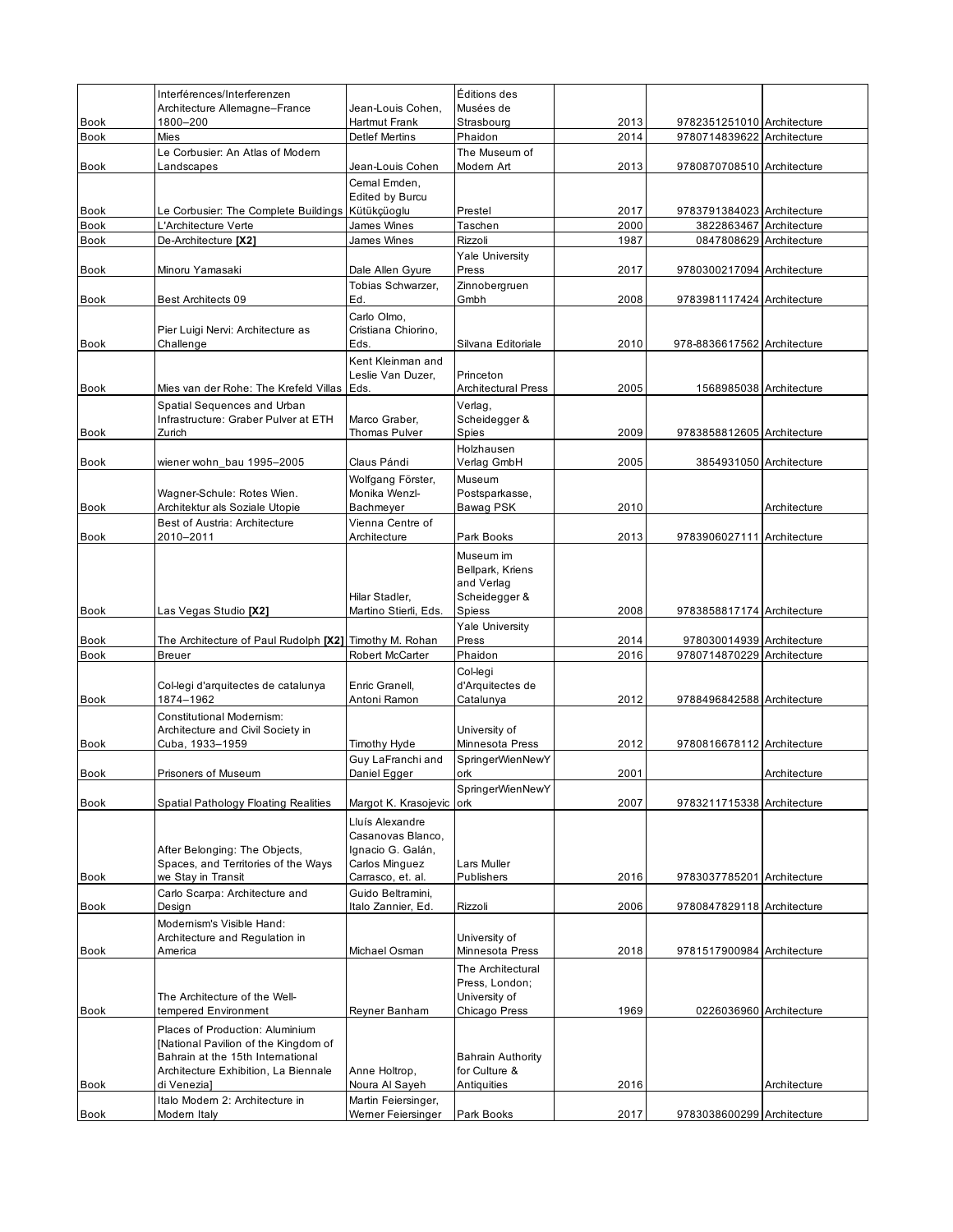|                     | Italo Modern 1: Architecture in                              | Martin Feiersinger,                    |                                           |                         |                                                       |  |
|---------------------|--------------------------------------------------------------|----------------------------------------|-------------------------------------------|-------------------------|-------------------------------------------------------|--|
| <b>Book</b>         | Modern Italy                                                 | Werner Feiersinger                     | Park Books                                | 2017                    | 9783038600282 Architecture                            |  |
| <b>Book</b>         | Pamphlet Architecture 11-20                                  | Pamphlet<br>Architecture               | Princeton<br><b>Architectural Press</b>   | 2011                    | 9781616890162 Architecture                            |  |
| Book                | Palm Springs: Mid-Century Modern                             | Dolly Faibyshev                        | Schiffer                                  | 2010                    | 9780764334610 Architecture                            |  |
|                     | A Contingent Object of Research/Do                           |                                        |                                           |                         |                                                       |  |
|                     | Ho Suh, A Perfect Home: The Bridge                           | Yasmeen A.<br>Siddiqui, Ed.            | <b>Storefront Books</b>                   |                         |                                                       |  |
| <b>Book</b>         | Project<br>In/Formed by the Land: The                        |                                        |                                           | 2010                    | 9780984361724 Architecture                            |  |
| <b>Book</b>         | Architecture of Carl Abbott                                  | Carl Abbott                            | ORO editions                              | 2013                    | 9781935935490 Architecture                            |  |
| Book                | CodeX: The City of Culture of Galicia                        | Eisenman Architects                    | <b>Monacelli Press</b>                    | 2005                    | 1580931383 Architecture                               |  |
|                     | Luminous Buildings: Architecture of                          | Marion Ackermann,                      |                                           |                         |                                                       |  |
| Book<br><b>Book</b> | the Night<br>Irving J. Gill: Architect 1870-1936             | Dietrich Neumann<br>Marvin Rand        | Hatje Cantz<br>Gibbs Smith                | 2006<br>2006            | 9783775717571 Architecture<br>1586854461 Architecture |  |
|                     |                                                              |                                        |                                           |                         |                                                       |  |
|                     | Edward Durell Stone: A Son's Untold                          |                                        |                                           |                         |                                                       |  |
| <b>Book</b>         | Story of a Legendary Architect                               | <b>Hickst Stone</b>                    | Rizzoli                                   | 2011                    | 9780847835683 Architecture                            |  |
| <b>Book</b>         | Nature and Architecture<br>Palazzo Te: Giulio Romano's       | Paolo Portoghesi                       | Skira                                     | 2000                    | 978881186587 Architecture                             |  |
| <b>Book</b>         | Masterwork in Mantua                                         | Ugo Bazzotti                           | Thames & Hudson                           | 2012                    | 9780500517109 Architecture                            |  |
|                     | Mies Reconsidered: His Career,                               | Organized by John                      | Art Institute of                          |                         |                                                       |  |
| <b>Book</b>         | Legacy, and Disciples                                        | Zukowsky                               | Chicago, Rizzoli                          | 1986                    | 0847807711 Architecture                               |  |
| Book                | A History of Architecture: Settings<br>and Rituals           | Spiro Kostof                           | Oxford University<br>Press                | 1995. Second<br>Edition | 9780195083798 Architecture                            |  |
|                     | The Restoration of the Roman Forum                           |                                        | University of                             |                         |                                                       |  |
| Book                | in Late Antiquity                                            | Gregor Kalas                           | <b>Texas Press</b>                        | 2015                    | 9780292760783 Architecture                            |  |
|                     |                                                              |                                        |                                           |                         |                                                       |  |
|                     |                                                              | Ellis Woodman and                      |                                           |                         |                                                       |  |
| <b>Book</b>         | Siza Gowan: Housing and the City                             | Manual Montenegro<br>with Tony Fretton | <b>Drawing Matter</b><br>Somerset         | 2018                    | 978-995630932 Architecture                            |  |
|                     | Opening Lines I: Seven Early                                 | Álvaro Siza Vieira;                    | Drawing Matter                            |                         |                                                       |  |
| <b>Book</b>         | Sketchbooks, Álvaro Siza Vieira                              | Tina di Carlo, Ed.                     | Somerset                                  | 2018                    | 9780995630949 Architecture                            |  |
|                     | Opening Lines III: The Lisson Gallery                        | Tony Fretton; Tina                     | Drawing Matter                            |                         |                                                       |  |
| Book                | Sketchbooks, Tony Fretton<br>Opening Lines IV: Sketchbooks-A | di Carlo, Ed.<br>Níall McLaughlin;     | Somerset<br>Drawing Matter                | 2018                    | 9780995630963 Architecture                            |  |
| Book                | Parallel Life, Níall McLaughlin                              | Tina di Carlo, Ed.                     | Somerset                                  | 2018                    | 9780995630970 Architecture                            |  |
|                     | A Topology of Everyday                                       |                                        |                                           |                         |                                                       |  |
| Book                | Constellations                                               | Georges Teyssot                        | <b>MIT Press</b>                          | 2013                    | 9780262518321 Architecture                            |  |
| <b>Book</b>         | New York Vertical                                            | Horst Hamann                           | <b>Edition Panorama</b>                   | 2006                    | 9783898231503 Architecture                            |  |
|                     |                                                              | Joan Ockman, Ed.                       | MIT Press,                                |                         |                                                       |  |
|                     | Architecture School: Three Centuries                         | with Rebecca                           | Association of                            |                         |                                                       |  |
|                     | of Educating Architects in North                             | Williamson.                            | Collegiate Schools                        |                         |                                                       |  |
| <b>Book</b>         | America                                                      | Research Ed.                           | of Architecture                           | 2012                    | 9780262017084 Architecture                            |  |
|                     |                                                              | Berma Klein<br>Goldewijk, Georg        |                                           |                         |                                                       |  |
|                     | Cultural Emergency in Conflict and                           | Frerks and Els van                     | <b>NAI Publishers,</b>                    |                         |                                                       |  |
| Book                | Disaster                                                     | der Plas, Eds.                         | Prince Claus Fund                         | 2011                    | 9789056628178 Architecture                            |  |
|                     |                                                              |                                        | John Hartell                              |                         |                                                       |  |
|                     | Vers Un Climat: Building (With) the                          | Roger Connah,<br>Sam Jacob, Rowan      | Gallery, College of<br>Architecture, Art, |                         |                                                       |  |
| Book                | Unstable [X2]                                                | Moore, et. al.                         | and Planning                              | 2013                    | 9782746664081 Architecture                            |  |
|                     |                                                              |                                        | Institute of                              |                         |                                                       |  |
|                     |                                                              |                                        | Contemporary Art                          |                         |                                                       |  |
|                     |                                                              |                                        | Philadelphia,<br>Graham Institute         |                         |                                                       |  |
|                     |                                                              |                                        | for Advanced                              |                         |                                                       |  |
| Book                | <b>Inhabiting Geometry</b>                                   | Anne Tyng                              | Studies                                   | 2011                    | 9780884541219 Architecture                            |  |
|                     |                                                              | Joshua Bolchover,                      |                                           |                         |                                                       |  |
| Book                | Sustain and Develop [306090<br>Books, Vol. 13]               | Jonathan D.<br>Solomon, Eds.           | 306090 Books                              | 2009, First<br>Edition  | 9780692000885 Architecture                            |  |
|                     | Living Modern: A Biography of                                |                                        | <b>William Stout</b>                      |                         |                                                       |  |
| Book                | Greenwood Common                                             | Waverly B. Lowell                      | Publishers                                | 2009                    | 9780979550867 Architecture                            |  |
|                     |                                                              |                                        | <b>Harvard University</b>                 |                         |                                                       |  |
|                     | Kenzō Tange: Architecture for the                            | Seng Kuan, Yukio                       | Graduate School<br>of Design, Lars        |                         |                                                       |  |
| Book                | World                                                        | Lippit, Eds                            | Muller Publishers                         | 2012                    | 9783037783108 Architecture                            |  |
|                     |                                                              |                                        | Princeton                                 |                         |                                                       |  |
| Book                | The Storm and the Fall                                       | Lebbeus Woods                          | <b>Architectural Press</b>                | 2004                    | 1568984219 Architecture                               |  |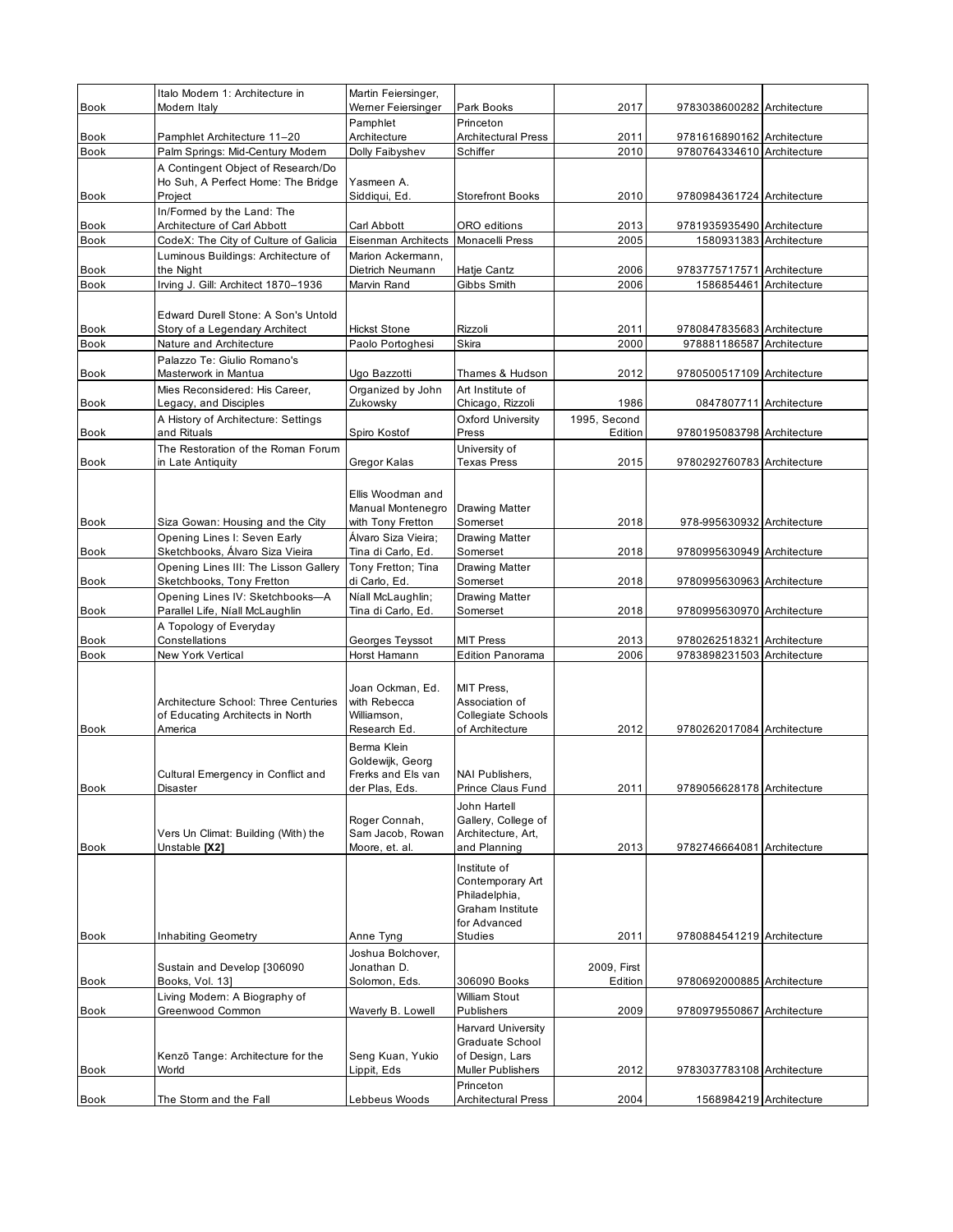|                            |                                                                                                                | Kenneth Frampton,                                                                     | Columbia<br>University GSAPP,<br>Lars Müller                             |                      |                                                       |                              |
|----------------------------|----------------------------------------------------------------------------------------------------------------|---------------------------------------------------------------------------------------|--------------------------------------------------------------------------|----------------------|-------------------------------------------------------|------------------------------|
| <b>Book</b>                | Five North American Architects                                                                                 | Ed.<br>Photographs by                                                                 | Publishers                                                               | 2012                 | 9783037782569 Architecture                            |                              |
|                            |                                                                                                                | Curt Bruce, Text by                                                                   |                                                                          |                      |                                                       |                              |
| Book                       | The Great Houses of San Francisco<br>New Chocolate City: Hip-Hop                                               | Thomas Aidala                                                                         | Knopf<br>Syracuse<br>Architecture,<br>District of<br>Columbia Office of  | 1974                 | 0394483804 Architecture                               |                              |
| Book                       | Architecture in Washington, DC                                                                                 | Sekou Cooke<br>Todd Gannon,                                                           | Planning                                                                 |                      |                                                       | Architecture                 |
| <b>Book</b>                | A Confederacy of Heretics                                                                                      | Ewan Branda                                                                           | <b>SCI-Arc Press</b><br>Mildred Lane                                     | 2013                 | 9781606062630 Architecture                            |                              |
| <b>Book</b>                | Drawing Ambience: Alvin Boyarsky<br>and the Architectural Association                                          | Igor Marjanović, Jan<br>Howard                                                        | Kemper Museum,<br><b>RISD Museum</b>                                     | 2014                 | 9780936316390 Architecture                            |                              |
| <b>Book</b>                | In Progress: The IID Summer<br>Sessions                                                                        | Irene Sunwoo, Ed.                                                                     | Architectural<br>Association<br>London; Graham<br>Foundation,<br>Chicago | 2016                 | 9781907896453 Architecture                            |                              |
|                            | Gleichartige Architekturzeichen nach                                                                           | Günter Günschel,<br>Elisabeth Fuchs-                                                  | <b>Wenzel Hablik</b>                                                     |                      |                                                       |                              |
| Book<br><b>Book</b>        | den beiden Weltkriegen<br>Hippie Modernism                                                                     | Belhamri<br><b>Andrew Blauvelt</b>                                                    | Museum Itzehoe<br><b>Walker Art Center</b>                               | 2000<br>2015, 1st ed | 9781935963097                                         | Architecture<br>Architecture |
|                            |                                                                                                                | Waverly Lowell,<br>Elizabeth Byrne,<br>and Betsy Frederick-                           | College of<br>Environmental<br>Design, University<br>of California,      |                      |                                                       |                              |
| <b>Book</b>                | Design on the Edge                                                                                             | Rothwell                                                                              | Berkeley                                                                 | 2009                 | 9780981966731 Architecture                            |                              |
|                            |                                                                                                                | University of<br>Pennsylvania,<br>School of Design,<br>Department of<br>Architecture, |                                                                          |                      |                                                       |                              |
| Book                       | Pressing Matters 6<br>Energy: Oil and Post-Oil Architecture                                                    | 2016-2017                                                                             | Oro Editions                                                             | 2017                 | 9781940743066 Architecture                            |                              |
| <b>Book</b>                | and Grids                                                                                                      | <b>MAXXI Archittetura</b>                                                             | Mondadori Electa                                                         | 2013                 |                                                       | Architecture                 |
| Book                       | The Genesis of Roman Architecture                                                                              | John North Hopkins                                                                    | <b>Yale University</b><br>Press                                          | 2016                 | 9780300211818 Architecture                            |                              |
|                            | Yona Friedman: The Dilution of                                                                                 | Yona Friedman,<br>Manuel Orazi;                                                       |                                                                          |                      |                                                       |                              |
| <b>Book</b><br><b>Book</b> | Architecture<br>Yona Friedman: Pro Domo                                                                        | Nader Seraj, Ed.<br>Yona Friedman                                                     | Park Books<br>Actar                                                      | 2015<br>2006         | 9783906027685 Architecture<br>8496540510 Architecture |                              |
|                            | Architectural Guide: Venice.                                                                                   | Clemens F. Kusch,                                                                     |                                                                          |                      |                                                       |                              |
| Book                       | Buildings and Projects After 1950                                                                              | Anabel Gelhaar                                                                        | <b>DOM Publishers</b>                                                    | 2014, 2nd ed.        | 9783869223629 Architecture                            |                              |
| Book                       | Living Archive 7: Ant Farm                                                                                     | Felicity D. Scott                                                                     | Actar                                                                    | 2007                 | 9788496954243 Architecture                            |                              |
| Book<br>Book               | Andrew Geller: Deconstructed<br>Walter Pichler: Haus neben der<br>schmiede                                     | Jake Gorst<br>Walter Pichler                                                          | Glitterati<br>Jung und Jung                                              | 2015, 1st ed<br>2002 | 9780990380894 Architecture<br>3902144335 Architecture |                              |
| Book                       | Supercrit #1: Cedric Price, Potteries<br>Thinkbelt [X3]                                                        | Samantha<br>Hardingham and<br>Kester Rattenbury                                       | Routledge                                                                | 2007                 |                                                       | 415434122 Architecture       |
| Book                       | The Changing of the Avant-Garde:<br>Visionary Architectural Drawings from<br>the Howard Gilman Collection [X2] | Museum of Modern<br>Art                                                               | Museum of<br>Modern Art, New<br>York                                     | 2002                 |                                                       | 870700049 Architecture       |
| Book                       | Coop Himmelb(I)au: Beyond the Blue<br>IX31                                                                     | Peter Noever, Ed.                                                                     | Prestel                                                                  | 2007                 | 9783791339627 Architecture                            |                              |
| Book                       | Itsuko Hasegawa [X2]                                                                                           | Itsuko Hasegawa                                                                       | <b>Birkhauser</b>                                                        | 1997                 | 3764356057 Architecture                               |                              |
| Book                       | The Architect's Guide to Writing                                                                               | <b>Bill Schmalz</b>                                                                   | Images Publishing                                                        | 2014                 | 9781864705720 Architecture                            |                              |
|                            | La casa sulla cascate di F. Ll.<br>Wright/Frank Lloyd Wright's                                                 | Bruno Zevi, Edgar                                                                     |                                                                          |                      |                                                       |                              |
| Book                       | Fallingwater                                                                                                   | Kaufmann jr.                                                                          | ET/AS Kompass                                                            | 1965, 2nd ed         |                                                       | Architecture                 |
| Book                       | Ralph Erskine, Architect                                                                                       | Mats Egelius<br>Laboratoire Bâle                                                      | Byggförlaget                                                             | 1990                 | 9179880460                                            | Architecture                 |
| Book                       | Venice Lessons: Industrial Nostalgia                                                                           | (laba)                                                                                | Park Books                                                               | 2016                 | 9783038600343 Architecture                            |                              |
| Book                       | Adalberto Libera                                                                                               | Francesco Garofalo,<br>Luca Veresane                                                  | Princeton<br><b>Architectural Press</b>                                  | 2002                 | 1568983441 Architecture                               |                              |
|                            |                                                                                                                |                                                                                       |                                                                          |                      |                                                       |                              |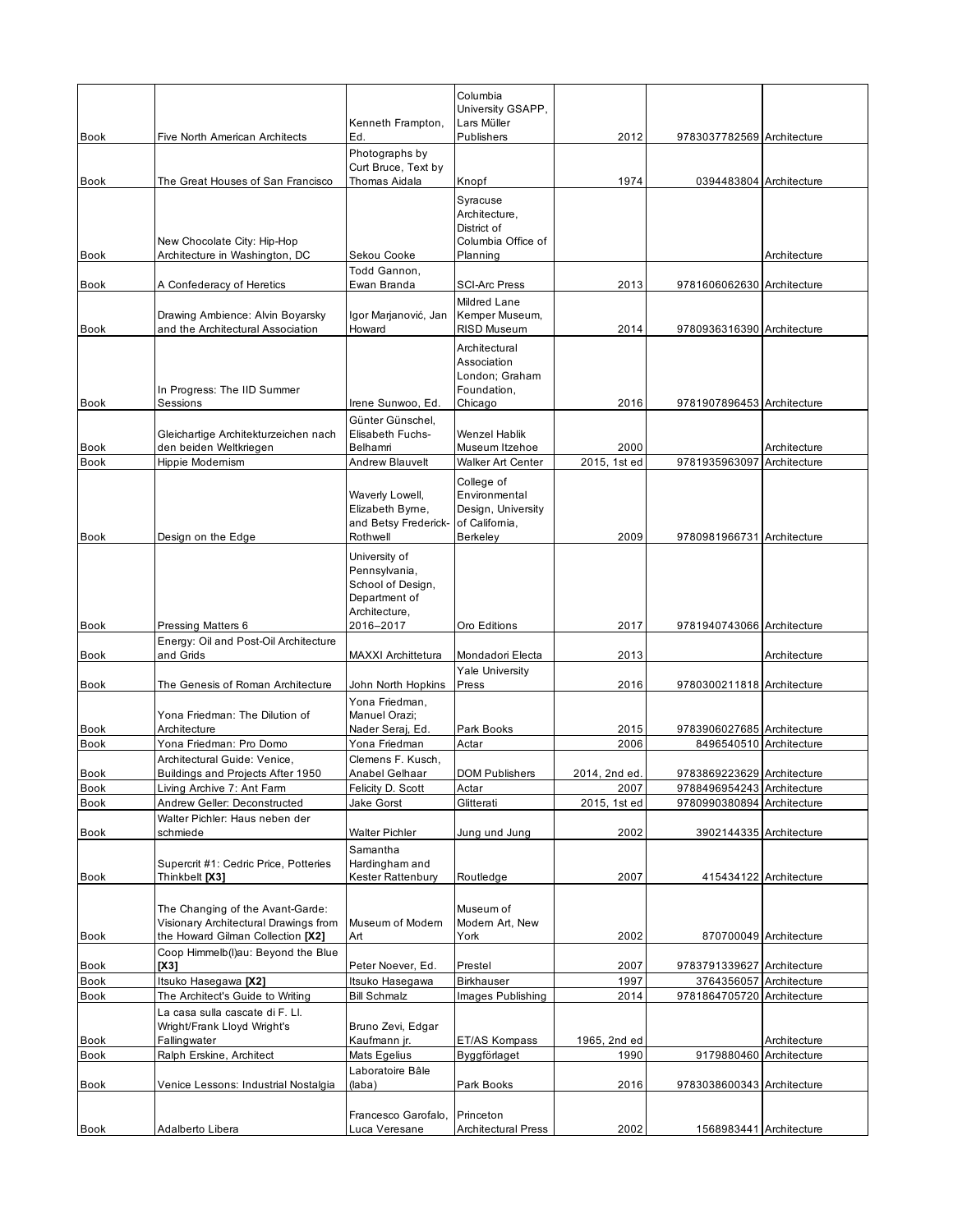|                     | Kisho Kurokawa: From the Age of                               |                                                                                          |                                         |                      |                                                       |                        |
|---------------------|---------------------------------------------------------------|------------------------------------------------------------------------------------------|-----------------------------------------|----------------------|-------------------------------------------------------|------------------------|
| <b>Book</b>         | the Machine to the Age of Life                                | Dennis Sharp, Ed.                                                                        | <b>BookART</b>                          | 1998                 |                                                       | 947648226 Architecture |
| Book<br><b>Book</b> | Architectones<br>Automerica [X2]                              | Xavier Veilhan<br>Ant Farm                                                               | <b>SPA</b><br>Dutton                    | 2015<br>1976, 1st ed | 9780988763463 Architecture                            | 525474374 Architecture |
| Book                | Controcanti                                                   | Fabrizio Paone                                                                           | Marsilio                                | 2009                 |                                                       | 883179724 Architecture |
|                     | Buckminster Fuller: Designing for                             | Michael John                                                                             |                                         |                      |                                                       |                        |
| Book                | Mobility                                                      | Gorman                                                                                   | Skira                                   | 2005, 1st ed         | 8876242651 Architecture                               |                        |
| <b>Book</b>         | Megastructure Reloaded                                        | Sabrina van der<br>Ley, Markus Richter                                                   | Hatje Cantz                             | 2008                 | 9783775722162 Architecture                            |                        |
|                     |                                                               | Ulrich Conrads,                                                                          | Frederick A.                            |                      |                                                       |                        |
| <b>Book</b>         | The Architecture of Fantasy                                   | Hans G. Sperlich                                                                         | Praeger                                 |                      | 1962 LOC card no: 62 8740 Architecture                |                        |
| <b>Book</b>         | Pamphlet Architecture 6                                       | Lebbeus Woods                                                                            | William Stout                           | 2012                 | 9780981966779 Architecture                            |                        |
| <b>Book</b>         | Radical Games                                                 | Lara Schrijver                                                                           | NAi Publishers                          | 2009                 | 9789056626785 Architecture                            |                        |
|                     | The Master Architect Series VI: SITE,                         | Tom Wolfe, Michael<br>J. Crosbie, Michael<br>McDonough, James                            |                                         |                      |                                                       |                        |
| Book                | Identity in Density                                           | Wines                                                                                    | Images Publishing                       | 2006                 | 9781920744212 Architecture                            |                        |
| <b>Book</b>         | Palladio                                                      | James S. Ackerman                                                                        | Penguin Books                           | 1966                 |                                                       | Architecture           |
| Book                | Parallax                                                      | Steven Holl                                                                              | Princeton<br><b>Architectural Press</b> | 2000                 | 1568982615 Architecture                               |                        |
|                     |                                                               |                                                                                          | Princeton                               |                      |                                                       |                        |
| <b>Book</b>         | Lawrence Halprin's Skyline Park                               | Anna Komara                                                                              | <b>Architectural Press</b>              | 2012                 | 9781616890919 Architecture                            |                        |
|                     | Architect d.b.a: On Re-Defining the                           | Hana Kassem,<br>Daniel Gallagher,                                                        |                                         |                      |                                                       |                        |
| <b>Book</b>         | Role of the Architect Today                                   | Eds.                                                                                     | <b>AIA New York</b>                     | 2016                 | 9780998397702 Architecture                            |                        |
| <b>Book</b>         | Architectural Guide: Berlin                                   | Dominik Schendel                                                                         | <b>DOM Publishers</b>                   | 2016                 | 9783869225470 Architecture                            |                        |
| <b>Book</b>         |                                                               | Shirley M. Horowitz,<br>Ed.                                                              | Creative<br><b>Homeowner Press</b>      | 1982                 | 0932944507 Architecture                               |                        |
|                     | Swimming Pools<br>Toward a Concrete Utopia:                   |                                                                                          |                                         |                      |                                                       |                        |
|                     | Architecture in Yugoslavia                                    | Martino Stierli.                                                                         |                                         |                      |                                                       |                        |
| <b>Book</b>         | 1948-1980                                                     | Vladimir Kulić                                                                           | <b>MoMA</b>                             | 2018                 | 9781633450516 Architecture                            |                        |
|                     |                                                               | Greg Goldin, Sam                                                                         |                                         |                      |                                                       |                        |
| Book                | Never Built New York                                          | Lubell                                                                                   | Metropolis Books                        | 2016                 | 9781938922756 Architecture                            |                        |
|                     |                                                               | Julie Ault, Martin                                                                       |                                         |                      |                                                       |                        |
| Book                | Critical Condition                                            | Beck                                                                                     | Kokerri Zollverein                      | 2003                 | 3935783116 Architecture                               |                        |
| <b>Book</b>         | Work-Place                                                    | Studio Mumbai                                                                            | Éditions Archizoom                      | 2011                 | 9782839908740 Architecture                            |                        |
|                     |                                                               | Peter Noever, Open                                                                       | <b>MAK Center for</b>                   |                      |                                                       |                        |
|                     |                                                               | Source Architecture                                                                      | Art and                                 |                      |                                                       |                        |
| Book                | The Gen(Home) Project                                         | Ed.                                                                                      | Architecture                            | 2006                 | 9780967186238 Architecture                            |                        |
|                     |                                                               |                                                                                          | <b>Harvard University</b>               |                      |                                                       |                        |
| <b>Book</b>         | Two Squares<br>An Architecture of Play: A Survery of          | Hashim Sarki, Eds                                                                        | Press<br><b>Four Corners</b>            | 2006                 | 9780935617894 Architecture                            |                        |
| <b>Book</b>         | London's Adventure Playgrounds                                | Nils Norman                                                                              | Books                                   | 2003                 | 9780954502508 Architecture                            |                        |
|                     | 2001 Henrietta Johnson Louis<br>Symposium on Architecture and | Michael Sorkin,<br>Mitch McComb, Clio<br>Miller, Roger<br>Phillips, Elpitha<br>Dimitrios | Graduate School<br>of Architecture,     |                      |                                                       |                        |
| Book                | Writing                                                       | Sifantonakis                                                                             | University of Utah                      | 2001                 |                                                       | Architecture           |
| Book                | Wastelands: The Presence of<br>Absence                        | Dan Dubowitz                                                                             | Civic Works Press                       | 2003                 | 0954598016 Architecture                               |                        |
|                     |                                                               |                                                                                          | Springer-                               |                      |                                                       |                        |
| Book<br>Book        | Urbanomad<br>Imagining MIT                                    | Guy Lafranchi<br>William J. Mitchell                                                     | Verlag/Wien<br><b>MIT Press</b>         | 2004<br>2007         | 3211203478 Architecture<br>9780262134798 Architecture |                        |
| Book                | Architecture and Design 2000-2001                             | Jenelle Porter, Ed.                                                                      | <b>Artists Space</b>                    | 2001                 |                                                       | Architecture           |
|                     |                                                               |                                                                                          | Architectural                           |                      |                                                       |                        |
|                     | Barkow Leibinger: An Atlas Of                                 |                                                                                          | Association                             |                      |                                                       |                        |
| Book                | Fabrication                                                   | Frank Barkow                                                                             | London                                  | 2009                 | 9781902902753 Architecture                            |                        |
|                     |                                                               | Josef Paul                                                                               |                                         |                      |                                                       |                        |
| Book                | Josef Paul Kleihues: Works<br>1966-1980                       | Kleihues; Thorsten<br>Scheer, Ed.                                                        | Hatje Cantz                             | 2008                 | 9783775720878 Architecture                            |                        |
| Book                | Emst May: 1886-1970                                           | Claudia Quiring,<br>Wolfgang Voigt,<br>Peter Cachola<br>Schmal, Eckhard<br>Herrel        | Prestel                                 | 2011                 | 9783791351322 Architecture                            |                        |
|                     | Bauten und Projekte zu Architektur                            | Günter Zamp Kelp,                                                                        | Verlag Jürgen                           |                      |                                                       |                        |
| Book                | und Medialität Werkübersicht                                  | Haus-Rucker-Co                                                                           | Häusser                                 | 1990                 | 3927902438 Architecture                               |                        |
| <b>Book</b>         | Emilio Ambasz: The Poetics of the<br>Pragmatic                | Emilio Ambasz                                                                            | Rizzoli                                 | 1988                 | 0847809676 Architecture                               |                        |
|                     |                                                               |                                                                                          |                                         |                      |                                                       |                        |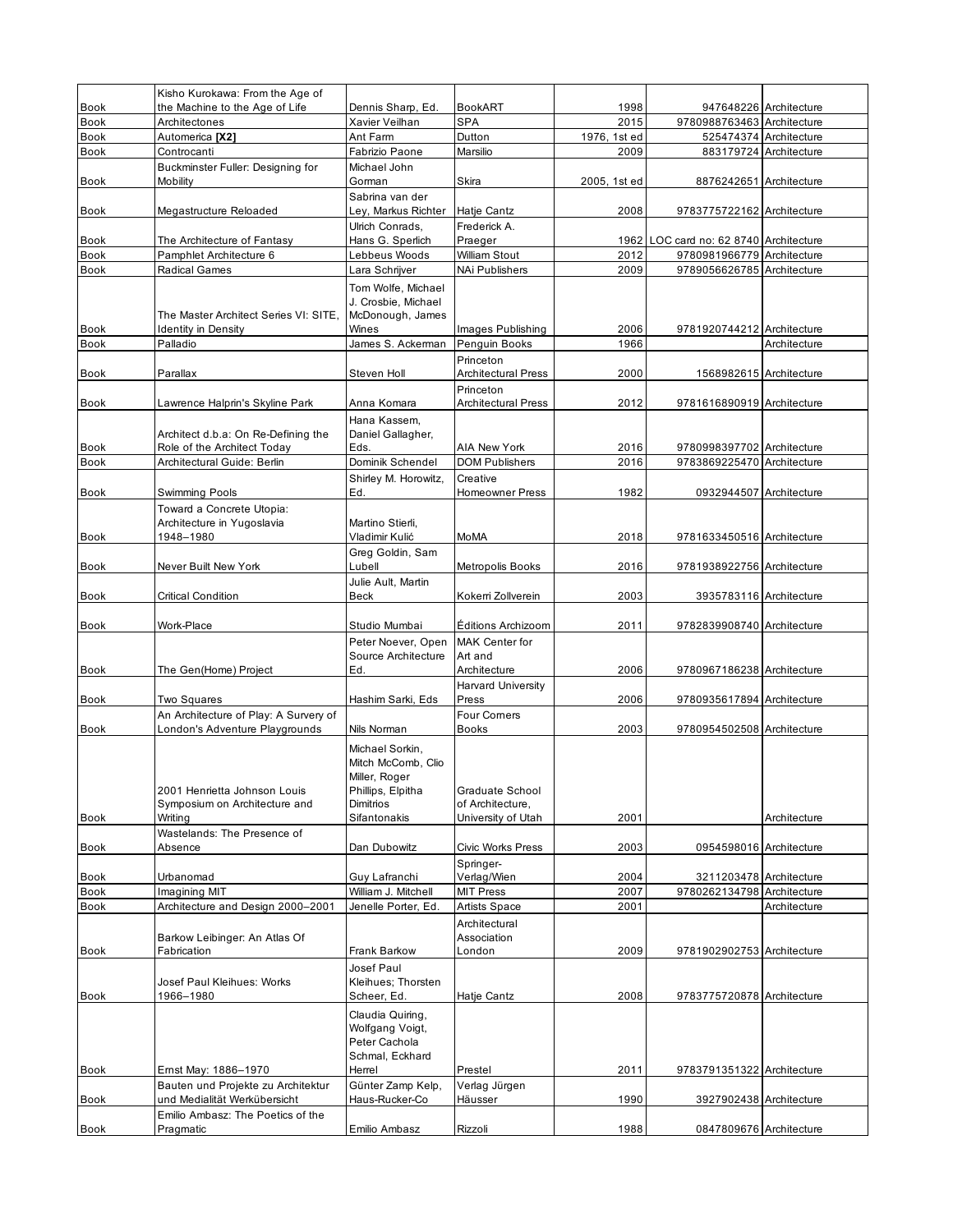| Book                | Rome of the Renaissance                                                | Paolo Portoghesi                     | Phaidon                          | 1972         | 0714814199 Architecture                                  |              |
|---------------------|------------------------------------------------------------------------|--------------------------------------|----------------------------------|--------------|----------------------------------------------------------|--------------|
|                     | Bertrand Goldberg: Architecture of                                     |                                      | <b>Yale University</b>           |              |                                                          |              |
| Book                | Invention                                                              | Zoë Ryan, Ed.                        | Press                            | 2011         | 9780300167047 Architecture                               |              |
|                     |                                                                        | Kennehth I.                          | University of                    |              |                                                          |              |
| Book                | Lawrence Halprin                                                       | Helphand                             | Georgia Press                    | 2017         | 9780820352077 Architecture                               |              |
|                     | Baldassare Longhena and Venetian                                       |                                      | <b>Yale University</b>           |              |                                                          |              |
| Book                | <b>Baroque Architecture</b>                                            | Andrew Hopkins                       | Press                            | 2012         | 9780300181098 Architecture                               |              |
|                     | The Inhabited Pathway: The Built                                       | Sebastiano                           |                                  |              |                                                          |              |
| Book<br><b>Book</b> | Work of Alberto Ponis in Sardinia<br>The Architecture of Closed Worlds | Brandolini, Ed.<br>Lydia Kallipoliti | Park Books<br>Lars Muller        | 2015<br>2018 | 9783906027494 Architecture<br>9783037785805 Architecture |              |
|                     |                                                                        | Herausgegeben                        |                                  |              |                                                          |              |
| Book                | Hand Drawn Worlds                                                      | von Kristin Feireiss                 | Jovis                            | 2003         | 3936314063 Architecture                                  |              |
|                     |                                                                        | K. L. Going,                         |                                  |              |                                                          |              |
|                     |                                                                        | Illustrated by                       |                                  |              |                                                          |              |
| Book                | The Shape of the World                                                 | Lauren Stringer                      | Beach Lane                       | 2017         | 9781442478213 Architecture                               |              |
|                     | Absurd Thinking: Between Art and                                       | Allan Wexler; Ashley                 |                                  |              |                                                          |              |
| Book                | Design                                                                 | Simone, Ed.                          | Lars Muller                      | 2017         | 9783037785164 Architecture                               |              |
|                     |                                                                        |                                      | Princeton                        |              |                                                          |              |
| <b>Book</b>         | Slow Manifesto: Lebbeus Woods Blog                                     | Clare Jacobson, Ed.                  | <b>Architectural Press</b>       | 2015         | 9781616893347 Architecture                               |              |
|                     | By Other Means: Notes, Projects,                                       |                                      |                                  |              |                                                          |              |
| <b>Book</b>         | and Ephemera From the Miscellany<br>of Peter Eisenman                  | Mathew Ford, Ed.                     | <b>GAA Foundation</b>            | 2016         | 9789490784218 Architecture                               |              |
|                     | Pamphlet Architecture 13: Edge of a                                    |                                      | Princeton                        |              |                                                          |              |
| Book                | City                                                                   | Steven Holl                          | <b>Architectural Press</b>       | 1991         | 1878271563 Architecture                                  |              |
|                     |                                                                        | Mikael Bergquist                     |                                  |              |                                                          |              |
| Book                | Josef Frank-Spaces                                                     | and Olof Michélsen                   | Park Books                       | 2016         | 9783038600183 Architecture                               |              |
| <b>Book</b>         | Heidegger's Hut [X2]                                                   | Adam Sharr                           | <b>MIT Press</b>                 | 2006         | 9780262195515 Architecture                               |              |
|                     |                                                                        | Timothy M. Rohan,                    | <b>Yale University</b>           |              |                                                          |              |
| Book                | Reassessing Rudolph                                                    | Ed.                                  | Press                            | 2018         | 9780300225860 Architecture                               |              |
|                     |                                                                        |                                      | <b>Yale University</b>           |              |                                                          |              |
| <b>Book</b>         | Palladio Virtuel                                                       | Peter Eisenman                       | Press                            | 2015         | 9780300213881 Architecture                               |              |
| <b>Book</b>         | MCHAP: The Americas                                                    | Fabrizio Gallanti, Ed.               | Actar                            | 2016         | 9781945150012 Architecture                               |              |
|                     |                                                                        |                                      |                                  |              |                                                          |              |
|                     |                                                                        | 03 Architekten                       |                                  |              |                                                          |              |
|                     |                                                                        | GmbH, München;<br>Andreas Garkisch;  |                                  |              |                                                          |              |
|                     | Walter Mair vs. 03 Arch: A Dialogue                                    | Karin Schmid:                        |                                  |              |                                                          |              |
|                     | between Photography and                                                | Michael Wimmer,                      |                                  |              |                                                          |              |
| <b>Book</b>         | Architecture                                                           | Eds.                                 | Park Books                       | 2013         | 9783906027388 Architecture                               |              |
|                     |                                                                        | Nathalie                             |                                  |              |                                                          |              |
|                     | Le Corbusier and the Power of                                          | Herschdorfer, Lada                   |                                  |              |                                                          |              |
| <b>Book</b>         | Photography                                                            | Umstätter                            | Thames & Hudson                  | 2013         | 9780500544228 Architecture                               |              |
|                     | The Buildings and Designs of Andrea                                    |                                      | Princeton                        |              |                                                          |              |
| <b>Book</b>         | Palladio                                                               | O.B. Scamozzi                        | <b>Architectural Press</b>       | 2015         | 9781616892647 Architecture                               |              |
|                     |                                                                        | Nakagin kapuseru<br>tawā biru hozon  |                                  |              |                                                          |              |
| <b>Book</b>         | Nakagin Capsule Tower Building                                         | saisei purojekuto                    | Seigetsusha                      | 2015         | 9784810912883 Architecture                               |              |
|                     |                                                                        | CJ Lim/Studio 8                      |                                  |              |                                                          |              |
|                     |                                                                        | Architects; Text by                  |                                  |              |                                                          |              |
|                     |                                                                        | David Porter and                     | The Glasgow                      |              |                                                          |              |
| <b>Book</b>         | Museums [Work in Progress]                                             | Simon Chadwick                       | School of Art                    | 2004         | 0901904392 Architecture                                  |              |
| Book                | How Green is Your Garden?                                              | CJ Lim, Ed Liu                       | <b>Wiley Academy</b>             | 2003         | 0470845392 Architecture                                  |              |
|                     |                                                                        |                                      | <b>Editorial Lord</b>            |              |                                                          |              |
| Book                | Juan Downey: Of Dream into Study                                       | Juan Downey                          | Cochrane                         | 1989         |                                                          | Architecture |
|                     |                                                                        | JoAnn Locktov, Ed;                   |                                  |              |                                                          |              |
| Book                | Dream of Venice Architecture                                           | Riccardo De Cal,<br>Photographs      | Bella Figura<br>Publications     | 2016         | 9780990772514 Architecture                               |              |
|                     |                                                                        |                                      |                                  |              |                                                          |              |
|                     | SANAA: Kazuyo Sejima and Ryue<br>Nichizawa: Zollverein School of       |                                      |                                  |              |                                                          |              |
|                     | Management and Design, Essen,                                          |                                      |                                  |              |                                                          |              |
| Book                | Germany                                                                | Kristin Feiress, Ed.                 | Prestel                          | 2006         | 3791335391 Architecture                                  |              |
|                     | Gold Medal for Italian Architecture:                                   |                                      | The Plan, La                     |              |                                                          |              |
| Book                | 1995-2003                                                              | Luca Molinaro                        | Triennale di Milano              | 2006         | 8885980406 Architecture                                  |              |
|                     | Pride in Modesty: Modernist                                            |                                      |                                  |              |                                                          |              |
|                     | Architecture and the Vernacular                                        | Michelangelo                         | University of                    |              |                                                          |              |
| Book                | Tradition in Italy                                                     | Sabatino                             | <b>Toronto Press</b>             | 2010         | 9780802097057 Architecture                               |              |
|                     |                                                                        |                                      | <b>Cornell University</b>        |              |                                                          |              |
|                     | Italy Now? Country Positions in                                        |                                      | College of<br>Architecture, Art, |              |                                                          |              |
| Book                | Architecture                                                           | Alberto Alessi, Ed.                  | and Planning                     | 2007         | 0978506103 Architecture                                  |              |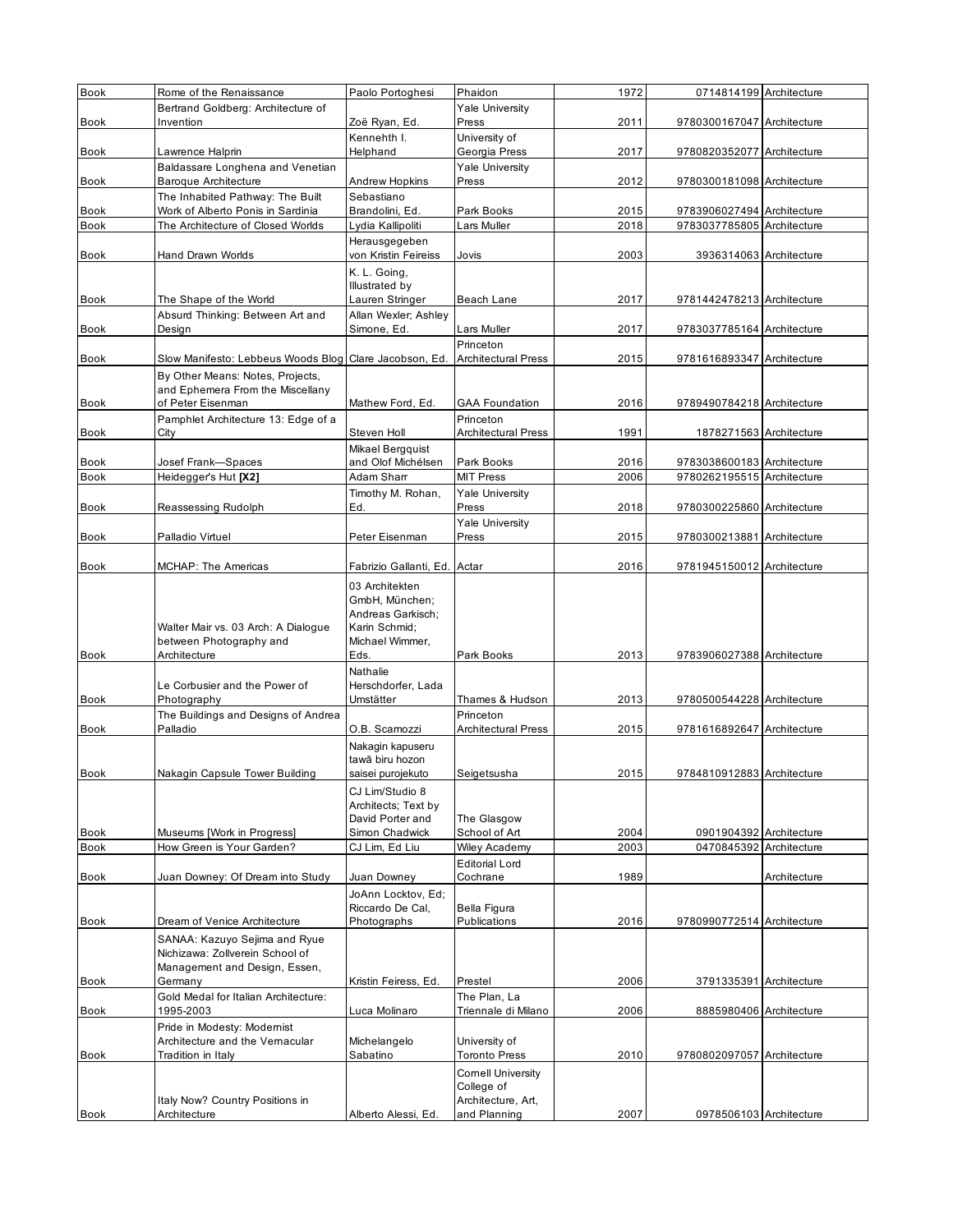|             |                                                   | Josiah McElheny,                     |                                 |      |                            |              |
|-------------|---------------------------------------------------|--------------------------------------|---------------------------------|------|----------------------------|--------------|
|             | Glass! Love!! Perpetual Motion!!! A               | Christine Burgin,                    | University of                   |      |                            |              |
| Book        | Paul Scheerbart Reader                            | Eds.                                 | Chicago Press                   | 2014 | 9780226203003 Architecture |              |
|             |                                                   | Joseph Grima,                        |                                 |      |                            |              |
|             |                                                   | Campbell Hyers,                      |                                 |      |                            |              |
|             |                                                   | Paolo Cardin, Tom                    |                                 |      |                            |              |
|             |                                                   | Keeley, Susannah                     |                                 |      |                            |              |
|             |                                                   | Bohlke, Pemilla                      |                                 |      |                            |              |
|             |                                                   | Ohrstedt, Yasmeen                    | Storefront for Art              |      |                            |              |
|             | White House Redux: 123 Ideas for a                | Siddiqui, Charlie                    | and Architecture,               |      |                            |              |
| Book        | New White House [X2]                              | Miller                               | Control Group                   | 2008 |                            | Architecture |
|             | Architectural Design No. 260: Re-                 |                                      |                                 |      |                            |              |
|             | Imagining the Avant-Garde:                        | Matthew Butcher,                     |                                 |      |                            |              |
|             | Revisiting the Architecture of the                | Luke Caspar                          |                                 |      |                            |              |
| <b>Book</b> | 1960s and 1970s                                   | Pearson                              | Wiley                           | 2019 | 9781119506850 Architecture |              |
| <b>Book</b> | The Time of my Life                               | Robert Maxwell                       | Artifice                        | 2016 | 9781908967817 Architecture |              |
|             |                                                   |                                      |                                 |      |                            |              |
|             |                                                   |                                      | Stuttgart-Bad<br>Cannstatt, Dr. |      |                            |              |
|             |                                                   |                                      |                                 |      |                            |              |
|             |                                                   |                                      | Cantz'sche                      |      |                            |              |
| <b>Book</b> | Hermann Finsterlin: Eine Annäherung Reinhard Döhl |                                      | Druckerei                       | 1988 |                            | Architecture |
| <b>Book</b> | Making LA Modern: Craig Ellwood                   | Michael Boyd, Ed.                    | Rizzoli                         | 2018 | 9780847861538 Architecture |              |
|             |                                                   |                                      |                                 |      |                            |              |
|             | Architecture as Revolution: Episodes              |                                      | University of                   |      |                            |              |
| Book        | in the History of Modern Mexico                   | Luis E. Carranza                     | Texas Press                     | 2010 | 9780292721951 Architecture |              |
|             |                                                   | Text by Kenneth                      |                                 |      |                            |              |
|             |                                                   | Frampton;                            |                                 |      |                            |              |
|             |                                                   | Photographs by                       |                                 |      |                            |              |
| Book        | <b>Building Brasilia</b>                          | Marcel Gautherot                     | Thames & Hudson                 | 2010 | 9780500515426 Architecture |              |
| <b>Book</b> | Sigurd Lewerentz, architect                       | Janne Ahlin                          | Park Books                      | 2015 | 9783906027487 Architecture |              |
|             |                                                   | Julien De Smedt.                     |                                 |      |                            |              |
| Book        | <b>Built Unbuilt</b>                              | Julien Lanoo                         | <b>Frame Publishers</b>         | 2017 | 9789492311139 Architecture |              |
|             |                                                   |                                      | Booth Clibborn                  |      |                            |              |
| <b>Book</b> | Dome                                              | <b>Richard Rogers</b><br>Partnership | <b>Editions Limited</b>         | 2000 | 9781861541482 Architecture |              |
|             |                                                   |                                      |                                 |      |                            |              |
|             |                                                   |                                      | Jabik & Colophon                |      |                            |              |
| Book        | l gradi di libertà                                | Ugo La Pietra                        | Editori                         | 1975 |                            | Architecture |
| <b>Book</b> | Atlas of Another America                          | Keith Krumwiede                      | Park Books                      | 2016 | 9783038600022 Architecture |              |
|             |                                                   | Olivia Elser, Philip                 |                                 |      |                            |              |
|             | SOS Brutalism: A Global Survey                    | Kurz, Peter Cachola                  |                                 |      |                            |              |
|             | [AND] Brutalism: Contributions to the             | Schmal, Eds;                         |                                 |      |                            |              |
|             | international symposium in Berlin                 | Wüstenrot                            |                                 |      |                            |              |
| Book        | 2012                                              | Foundation, Ed.                      | Park Books                      | 2017 | 9783038600756 Architecture |              |
|             | Finding Brutalism: A Photographic                 |                                      |                                 |      |                            |              |
|             | Survey of Post-War British                        |                                      |                                 |      |                            |              |
| <b>Book</b> | Architecture                                      | Simon Phipps                         | Park Books                      | 2017 | 9783038600633 Architecture |              |
|             |                                                   |                                      |                                 |      |                            |              |
|             |                                                   |                                      |                                 |      |                            |              |
|             |                                                   | Cho Slade                            |                                 |      |                            |              |
|             |                                                   | Architecture, Julia                  |                                 |      |                            |              |
|             |                                                   | Czemiak, Anuradha                    |                                 |      |                            |              |
|             |                                                   | Mathur and Dilip da                  |                                 |      |                            |              |
|             |                                                   | Cunha, Rhett                         |                                 |      |                            |              |
|             |                                                   | Russo, Terry Surjan                  |                                 |      |                            |              |
|             |                                                   | and                                  | Princeton                       |      |                            |              |
| Book        | Young Architects 2: Second Nature                 | SYSTEMarchitects                     | <b>Architectural Press</b>      | 2001 | 1568982658 Architecture    |              |
|             |                                                   | Is.Ar Iwamoto Scott                  |                                 |      |                            |              |
|             |                                                   | Architecture, MESH                   |                                 |      |                            |              |
|             |                                                   | Architectures,                       |                                 |      |                            |              |
|             |                                                   | L.E.F.T., Della Valle                |                                 |      |                            |              |
|             |                                                   | + Bernheimer                         |                                 |      |                            |              |
|             |                                                   | Design, J. Meejin                    |                                 |      |                            |              |
|             |                                                   | Moon, and Degree                     | Princeton                       |      |                            |              |
| <b>Book</b> | Young Architects 4: Material Process              | Zero                                 | <b>Architectural Press</b>      | 2003 | 9781568983745 Architecture |              |
|             |                                                   |                                      |                                 |      |                            |              |
|             |                                                   | Stephanie Forsyth                    |                                 |      |                            |              |
|             |                                                   | and Todd Macallen,                   |                                 |      |                            |              |
|             |                                                   | Steven Mankouche,                    |                                 |      |                            |              |
|             |                                                   | Lisa Hsieh, Stella                   |                                 |      |                            |              |
|             |                                                   | Betts, Ben                           |                                 |      |                            |              |
|             | Young Architects 5: Inhabiting                    | Checkwitch, Mike                     | Princeton                       |      |                            |              |
| Book        | ldentity                                          | Latham                               | <b>Architectural Press</b>      | 2004 | 1568984588 Architecture    |              |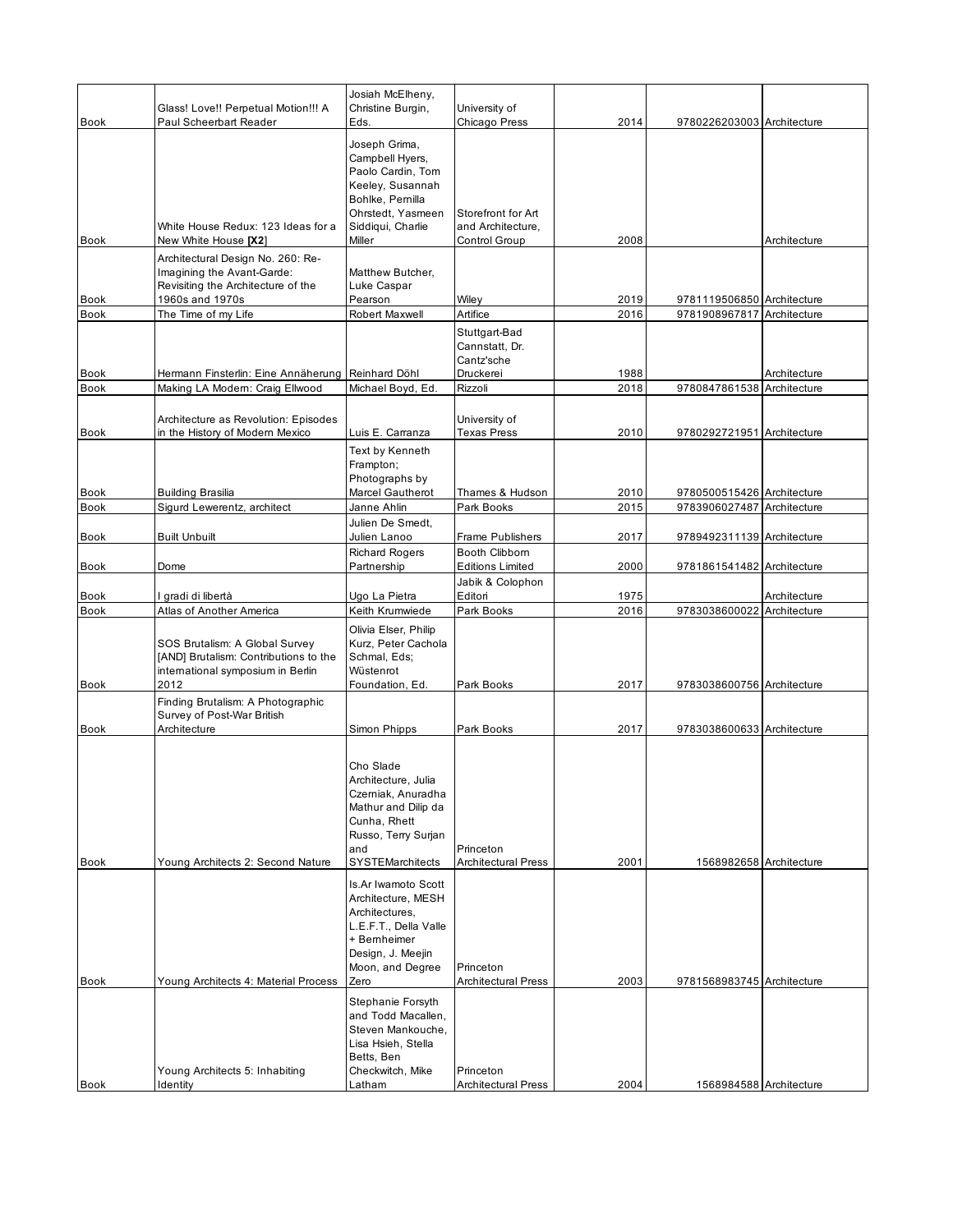|             |                                                                             | Femando Romero;<br>Tobias Lundquist:       |                                      |                        |                            |              |
|-------------|-----------------------------------------------------------------------------|--------------------------------------------|--------------------------------------|------------------------|----------------------------|--------------|
|             |                                                                             | Anthony Piermarini                         |                                      |                        |                            |              |
|             |                                                                             | and Hansy L. Better                        |                                      |                        |                            |              |
|             |                                                                             | Barraza; Keith                             |                                      |                        |                            |              |
|             |                                                                             | Mitnick, Mireille                          |                                      |                        |                            |              |
|             |                                                                             | Roddier, and                               |                                      |                        |                            |              |
|             |                                                                             | Stewart Hicks; Tom                         |                                      |                        |                            |              |
|             |                                                                             | Wiscombe; and Gail                         | Princeton                            |                        |                            |              |
| <b>Book</b> | Young Architects 6: IfThen                                                  | Peter Borden                               | <b>Architectural Press</b>           | 2005                   | 1568985126 Architecture    |              |
|             |                                                                             |                                            |                                      |                        |                            |              |
|             |                                                                             | Greg Kochanowski,                          |                                      |                        |                            |              |
|             |                                                                             | <b>ROEWU</b>                               |                                      |                        |                            |              |
|             |                                                                             | Architecture, Lateral<br>Architecture, Dan |                                      |                        |                            |              |
|             |                                                                             | Hisel Design,                              |                                      |                        |                            |              |
|             |                                                                             | LinOldham Office,                          | Princeton                            |                        |                            |              |
| <b>Book</b> | Young Architects 7: Situating                                               | and Interboro                              | <b>Architectural Press</b>           | 2006                   | 9781568985732 Architecture |              |
|             |                                                                             | David Benjamin and                         |                                      |                        |                            |              |
|             |                                                                             | Soo-in Yang, The                           |                                      |                        |                            |              |
|             |                                                                             | Living KBSA,                               |                                      |                        |                            |              |
|             |                                                                             | WilliamsonWilliamson                       |                                      |                        |                            |              |
|             |                                                                             | Ply Architecture,                          |                                      |                        |                            |              |
|             |                                                                             | MAD, and Julio                             | Princeton                            |                        |                            |              |
| <b>Book</b> | Young Architects 8: Instability                                             | Salcedo                                    | <b>Architectural Press</b>           | 2007                   | 9781568986371 Architecture |              |
| <b>Book</b> | Michael Asher: Kunsthalle Bern 1992                                         | Anne Rorimer                               | <b>Afterall Books</b>                | 2012                   | 9781846380938 Architecture |              |
|             | Modeling Messages: The Architect                                            |                                            | The Monacelli                        |                        |                            |              |
| Book        | and the Model                                                               | Karen Moon                                 | Press                                | 2005                   | 1580931286 Architecture    |              |
|             |                                                                             |                                            | Los Angeles                          |                        |                            |              |
|             |                                                                             |                                            | Forum for                            |                        |                            |              |
|             |                                                                             | Warren Techentin,                          | Architecture and                     |                        |                            |              |
| <b>Book</b> | Dead Malls [X2]                                                             | Ed.                                        | Urban Design                         | 2004                   | 0975861697 Architecture    |              |
| <b>Book</b> | arch'it papers 00                                                           | Pietro Valle, Ed.                          | Navado Press                         | 2006                   | 9788890145797 Architecture |              |
|             |                                                                             | Joan Ockman,                               |                                      |                        |                            |              |
| <b>Book</b> | Architourism                                                                | Salomon Frausto                            | Prestel                              | 2005                   | 9783791332970 Architecture |              |
| <b>Book</b> | Venice and the Renaissance                                                  | Manfredo Tafuri                            | <b>MIT Press</b>                     | 1989                   | 0262200724 Architecture    |              |
|             | Lightness: The Inevitable                                                   | Adriaan Beukers,                           |                                      | 2005, 4th              |                            |              |
| Book        | Renaissance of Minimum Energy<br>Structure                                  | Ed van Hinte                               | 010 Publishers                       | <b>Revised Edition</b> | 9064505608 Architecture    |              |
|             |                                                                             | Adriaan Beukers,                           |                                      |                        |                            |              |
| <b>Book</b> | <b>Flying Lightness</b>                                                     | Ed van Hinte                               | 010 Publishers                       | 2005                   | 9064505381 Architecture    |              |
|             | Architecture Experience and                                                 |                                            |                                      |                        |                            |              |
|             | Thought: Projects by Tony Fretton                                           | <b>Tony Fretton</b>                        | Architectural                        |                        |                            |              |
| Book        | Architects                                                                  | Architects                                 | Association                          | 1998                   | 1870890930 Architecture    |              |
|             |                                                                             |                                            |                                      |                        |                            |              |
|             |                                                                             | William Zuk, Roger                         | Van Nostrand                         |                        |                            |              |
| Book        | Kinetic Architecture                                                        | H. Clark                                   | Reinhold Company                     | 1970                   |                            | Architecture |
|             |                                                                             | Carlo Ratti with                           |                                      |                        |                            |              |
| <b>Book</b> | Open Source Architecture                                                    | Matthew Claudel                            | Thames & Hudson                      | 2015                   | 9780500343067 Architecture |              |
|             |                                                                             |                                            | Shenzhen                             |                        |                            |              |
|             |                                                                             |                                            | Biennale of                          |                        |                            |              |
|             | Handbook 2011 Shenzhen & Hong<br>Kong Bi-City Biennale of                   | Dong CM, Zhou                              | Urbanism/Architect<br>ure Organizing |                        |                            |              |
| <b>Book</b> | Urbanism/Architecture                                                       | Tiangi                                     | Committee Office                     | 2011                   |                            | Architecture |
|             |                                                                             | Niels Lehmann &                            |                                      |                        |                            |              |
| Book        | Fragments of a Metropolis Berlin                                            | Christoph Rauhut                           | Hirmer                               | 2016                   | 9783777426785 Architecture |              |
|             | Done.Book: Picturing the City of                                            |                                            |                                      |                        |                            |              |
| <b>Book</b> | Society                                                                     | Wolfgang Scheppe                           | Hatje Cantz                          | 2010                   | 9783775727730 Architecture |              |
|             |                                                                             |                                            |                                      |                        |                            |              |
|             |                                                                             |                                            |                                      |                        |                            |              |
|             | Utopia e crisi dell'antinatura: Momenti                                     |                                            |                                      |                        |                            |              |
|             | delle intenzioni architettoniche in<br>Italia/Immaginazione megastrutturale |                                            | Gruppo Editoriale                    |                        |                            |              |
| Book        | dal Futurismo o aggo                                                        | Enrico Crispotti                           | Electa                               | 1979                   | 8820802430 Architecture    |              |
|             |                                                                             |                                            |                                      |                        |                            |              |
| Book        | The City of Falling Angesl                                                  | John Berendt                               | The Penguin Press                    | 2005                   | 9781594200588 Architecture |              |
|             |                                                                             | Onkar Kular &                              |                                      |                        |                            |              |
| Book        | In Dreams I Walk With You                                                   | Noam Toran                                 |                                      | 2013                   |                            | Architecture |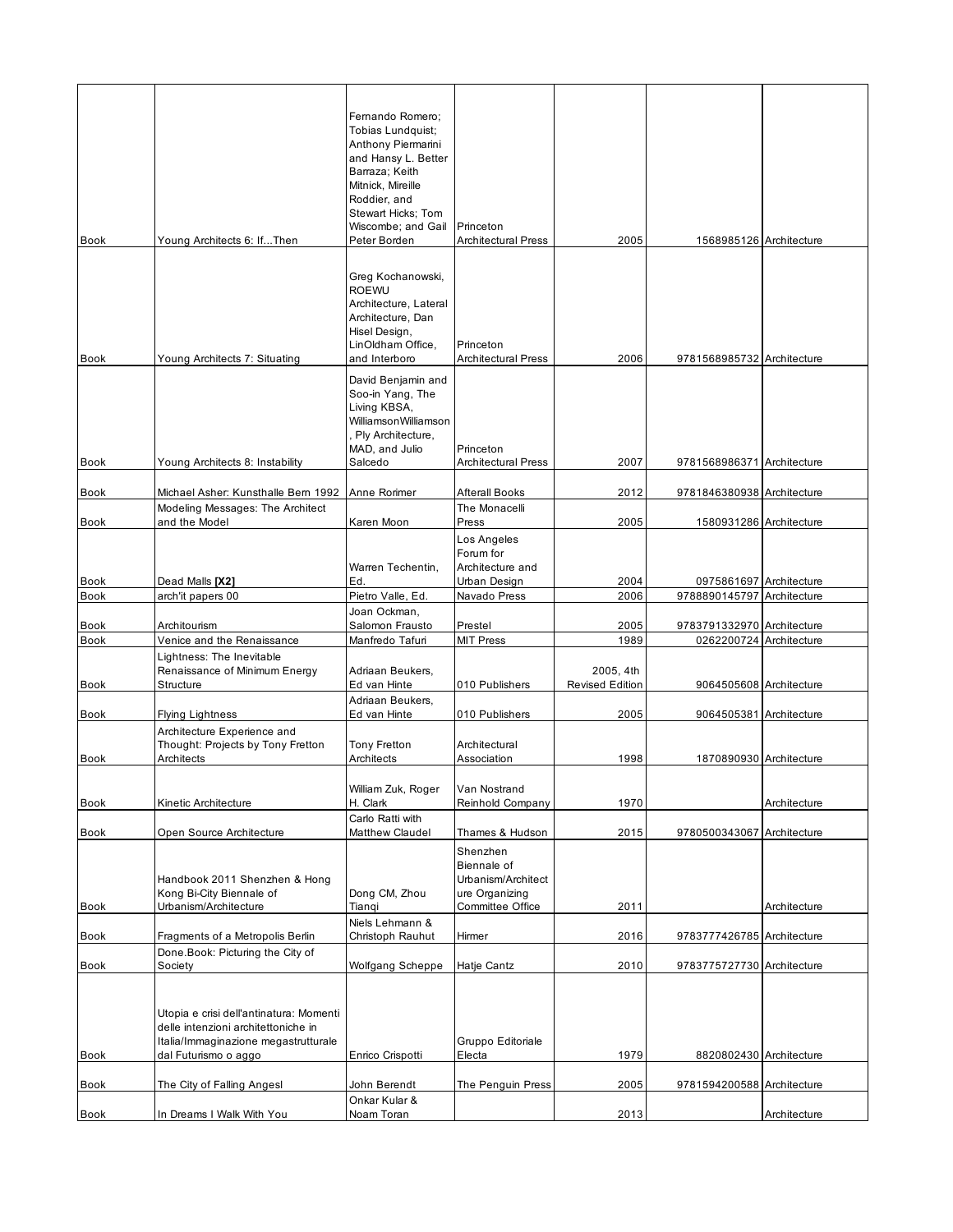| <b>Book</b> | La Galleria Storica della Triennale                                                                                      | Anty Pansera,<br>Mariateresa Chirico,<br>Cristina Daniele                                                   | Triennale di Milano                                 | 2000        | 8881582996 Architecture    |              |
|-------------|--------------------------------------------------------------------------------------------------------------------------|-------------------------------------------------------------------------------------------------------------|-----------------------------------------------------|-------------|----------------------------|--------------|
|             |                                                                                                                          | Francisco Diaz, Nina<br>Valerie Kolowratnik,                                                                |                                                     |             |                            |              |
| Book        | Promiscuous Encounters                                                                                                   | Marcelo Lopez-<br>Dinardi, Marina<br>Otero Verzier                                                          | <b>GSAPP Books</b>                                  | 2014        | 9781883584955 Architecture |              |
| Book        |                                                                                                                          | Louis Mannie<br>5401 Lionni, Ed.                                                                            | 5401                                                | 2000        |                            | Architecture |
|             | A-Typical Plan: Projects and Essays<br>on Identity, Flexibility, and                                                     |                                                                                                             |                                                     |             |                            |              |
| <b>Book</b> | Atmosphere in the Office Building                                                                                        | Jeannette Kuo, Ed.                                                                                          | Park Books                                          | 2013        | 9783906027098 Architecture |              |
| Book        | Other Space Odysseys                                                                                                     | Giovanna Borasi,<br>Mirko Zardini, Eds.                                                                     | Canadian Centre<br>for Architecture,<br>Lars Muller | 2010        | 9780920785881 Architecture |              |
| Book        | Architecture and Biomimetics Series:<br>The Pangolin's Guide to Biomimetics<br>and Digital Architecture [X3]             | Dennis Dollens                                                                                              | Sites Books                                         | 2006        | 9780930829629 Architecture |              |
|             |                                                                                                                          | Sarah                                                                                                       |                                                     |             |                            |              |
| Book        | Installations by Architects:<br>Experiments in Building and Design                                                       | Bonnemaison, Ronit<br>Eisenbach                                                                             | Princeton<br><b>Architectural Press</b>             | 2009        | 9781568988504 Architecture |              |
| <b>Book</b> | Aircraftcarrier: American Ideas and<br>Israeli Architectures after 1973                                                  | Milana Gitzin-<br>Adiram, Erez Ella,<br>Dan Handel                                                          | Hatje Cantz                                         | 2012        | 9783775734684 Architecture |              |
|             |                                                                                                                          |                                                                                                             | <b>Yale University</b>                              |             |                            |              |
| Book        | Le Corbusier and the Concept of Self Simon Richards<br>Crow's Eye View: The Korean                                       |                                                                                                             | Press                                               | 2003        | 0300095651 Architecture    |              |
| <b>Book</b> | Peninsula [14 Mostra Internazionale<br>di Architettura]                                                                  | Hyungmin Pai,<br>Minsuk Cho, Eds.                                                                           | ArchLife                                            | 2014        | 9788996450863 Architecture |              |
| Book        | Maison Blanche, Charles-Edouard<br>Jeanneret, Le Corbusier: History and<br>Restoration of the Villa Jeanneret-<br>Perret | Klaus<br>Spechtenhauser,<br>Arthur Rüegg, Eds.                                                              | Association<br>Maison Blanche,<br>Birkhäuser        | 2007        | 9783764378363 Architecture |              |
|             | Buildings Across Time: An                                                                                                | Michael Fazio,<br>Marian Moffett,<br>Lawrence                                                               |                                                     | 2009, Third |                            |              |
| Book        | Introduction to World Architecture<br>Leisurama Now: The Beach House                                                     | Wodehouse, Eds.                                                                                             | McGraw Hill<br>Princeton                            | Edition     | 9780073053042 Architecture |              |
| Book        | for Everyone, 1964– <b>[X2]</b>                                                                                          | Paul Sahre                                                                                                  | <b>Architectural Press</b><br><b>Editions Le</b>    | 2008        | 9781568987095 Architecture |              |
| <b>Book</b> | Niche                                                                                                                    | David Edwards                                                                                               | Laboratoire                                         | 2007        | 9780674027909 Architecture |              |
| Book        | The Sauna                                                                                                                | Rob Roy                                                                                                     | Chelsea Green<br>Publishing                         | 1996        | 0930031873 Architecture    |              |
| Book        | Natural Home Heating                                                                                                     | Greg Pahl                                                                                                   | Chelsea Green<br>Publishing                         | 2003        | 1931498229 Architecture    |              |
| Book        | Vienna e Dintorni                                                                                                        | Raimund Abraham,<br>Hans Hollein, Max<br>Peintner, Gianni<br>Pettena, Walter<br>Pichler, Ettore<br>Sottsass | Vanilla Edizioni                                    | 2013        | 9788860571786 Architecture |              |
|             |                                                                                                                          | Gisela Gledhill;<br>Philippa Stockley,                                                                      | Sir John Soane's<br>Museum of                       |             |                            |              |
| Book        | Soane's Life and Times<br>Future Cities: Architecture and the                                                            | Ed.                                                                                                         | Lincoln's Inn Fields                                | 2012        | 9780955876202 Architecture |              |
| Book        | Imagination                                                                                                              | Paul Dobraszczyk                                                                                            | <b>Reaktion Books</b>                               | 2019        | 9781789140644 Architecture |              |
| Book        | Eugenics in the Garden:<br>Transatlantic Architecture and the<br>Crafting of Modernity                                   | Fabiola López-Durán Texas Press                                                                             | University of                                       | 2018        | 9781477314968 Architecture |              |
| Book        | California's Mission Revival                                                                                             | Karen J. Weitze                                                                                             | Hennessey and<br>Ingalls, Inc.                      | 1984        | 0912158891 Architecture    |              |
|             | Downward Spiral: El Helicoide's                                                                                          | Celeste Olalquiaga,                                                                                         | UR Books,                                           |             |                            |              |
| Book        | Descent from Mall to Prison                                                                                              | Lisa Blackmore, Eds.                                                                                        | Terreform                                           | 2018        | 9781947198005 Architecture |              |
|             | California Mission Landscapes: Race,                                                                                     | Elizabeth Kryder-                                                                                           | University of                                       |             |                            |              |
| Book        | Memory, and the Politics of Heritage                                                                                     | Reid                                                                                                        | Minnesota Press                                     | 2016        | 9780816637973 Architecture |              |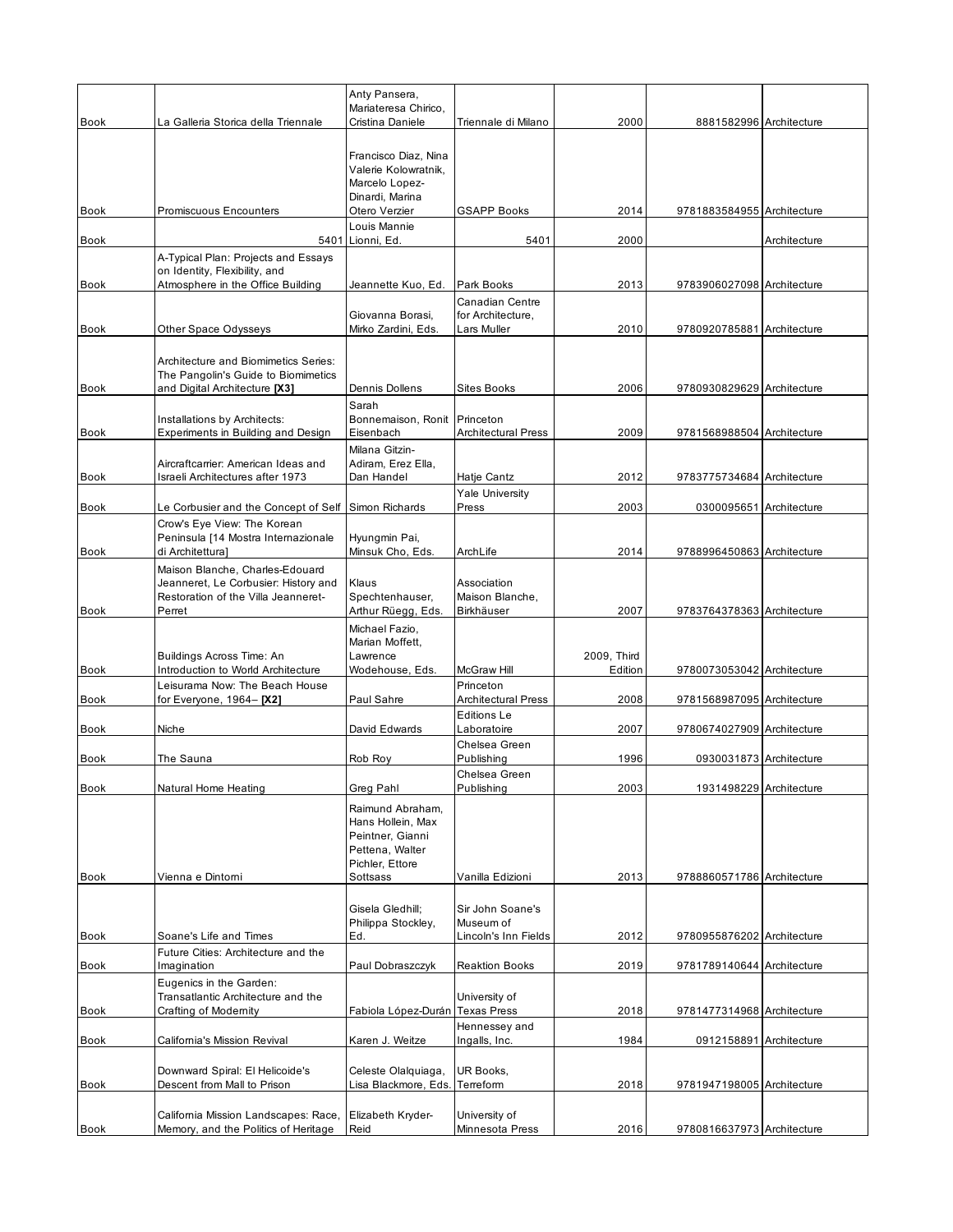|             | Architectural Robotics: Ecosystems of                            |                                        |                                |                        |                            |              |
|-------------|------------------------------------------------------------------|----------------------------------------|--------------------------------|------------------------|----------------------------|--------------|
| <b>Book</b> | Bits, Bytes, and Biology                                         | Keith Evan Green                       | <b>MIT Press</b>               | 2016                   | 9780262033954 Architecture |              |
|             |                                                                  |                                        | Columbia Books                 |                        |                            |              |
|             | Red Tape, A New Work by Les                                      |                                        | on Architecture                |                        |                            |              |
| <b>Book</b> | Levine, 1970<br>Architectural Drawings of the Russian            | Les Levine                             | and the City<br>The Museum of  | 2016                   | 9781941332252 Architecture |              |
| <b>Book</b> | Avant-Garde [X2]                                                 | Janet R. Wilson, Ed.                   | Modern Art                     | 1990                   | 0870705563 Architecture    |              |
|             |                                                                  |                                        | Royal Academy of               |                        |                            |              |
| Book        | The Sketchbooks of Chris Wilkinson                               | Chris Wilkinson                        | the Arts                       | 2015                   | 9781910350188 Architecture |              |
| <b>Book</b> | Corviale                                                         | Otto Hainzl                            | Kehrer                         | 2015                   | 9783868285963 Architecture |              |
|             |                                                                  |                                        | kt.Color; Lars                 |                        |                            |              |
| Book        | Schwarz/Black                                                    | Katrin Trautwein                       | Muller                         | 2015                   | 9783037783825 Architecture |              |
| <b>Book</b> | Lucio Fontana: Ambienti Spaziali                                 | German Celant                          | Skira, Gagosian                | 2012                   | 9788857214290 Architecture |              |
|             | The Experience of Modernism:<br>Modern Architects and the Future |                                        | Cambridge                      |                        |                            |              |
| Book        | City 1928-1953                                                   | John R. Gold                           | <b>University Press</b>        | 1997                   | 0419207406 Architecture    |              |
|             |                                                                  |                                        |                                | 1951, Second           |                            |              |
| Book        | An Outline of European Architecture                              | Nikolaus Pevsner                       | Penguin Books                  | <b>Revised Edition</b> |                            | Architecture |
|             |                                                                  |                                        |                                |                        |                            |              |
| <b>Book</b> | Culture & Democracy                                              | Hugh Dalziel Duncan Bedminster Press   |                                | 1965                   |                            | Architecture |
|             |                                                                  |                                        | The New York<br>State Historic |                        |                            |              |
|             |                                                                  |                                        | Trust, The Society             |                        |                            |              |
|             | Iron Architecture in New York: The                               |                                        | for Industrial                 |                        |                            |              |
| Book        | Edgar Laing Store, The Cooper Union                              | John G. Waite, Ed.                     | Archeology                     | 1972                   |                            | Architecture |
|             | From Abyssinian to Zion: A Guide to                              |                                        | Columbia                       |                        |                            |              |
| <b>Book</b> | Manhattan's Houses of Worship                                    | David W. Dunlap                        | <b>University Press</b>        | 2004                   | 0231125429 Architecture    |              |
|             |                                                                  |                                        | M.ED.IN.A, U.S.A.              |                        |                            |              |
| Book        | New York Architects 2<br>Constructing Architecture: Materials,   | Giuseppe Guerrera<br>Andrea Deplazes,  | <b>Books</b>                   | 1988                   |                            | Architecture |
| <b>Book</b> | Processes, Structures: A Handbook                                | Ed.                                    | <b>Birkhauser</b>              | 2005                   | 9783764371890 Architecture |              |
|             | Artist's Housing: A Survey of                                    |                                        |                                |                        |                            |              |
| Book        | Live/Work Space                                                  | Carmi Bee                              |                                | 1983                   |                            | Architecture |
|             | AIA Guide to New York City, Fourth                               | Norval White, Elliot                   |                                |                        |                            |              |
| <b>Book</b> | Edition                                                          | Willensky                              | <b>Three Rivers Press</b>      | 2000                   | 9780812931075 Architecture |              |
|             |                                                                  |                                        | Columbia Books                 |                        |                            |              |
| Book        | Architecture Culture 1943-1968                                   | Joan Ockman                            | on Architecture,<br>Rizzoli    | 1993                   | 0847815226 Architecture    |              |
|             |                                                                  | Michael Benedikt,                      |                                |                        |                            |              |
| <b>Book</b> | Cyberspace: First Steps                                          | Ed.                                    | <b>MIT Press</b>               | 1991                   | 026202327X Architecture    |              |
|             | Great Fortune: The Epic of                                       |                                        |                                |                        |                            |              |
| Book        | Rockefeller Center                                               | Daniel Okrent                          | Penguin Press                  | 2003                   | 9780142001776 Architecture |              |
|             |                                                                  |                                        | <b>McGill Queens</b>           |                        |                            |              |
| <b>Book</b> | Architectural Judgment<br>Rubble: Unearthing the History of      | Peter Collins                          | <b>University Press</b>        | 1971                   |                            | Architecture |
| <b>Book</b> | Demolition                                                       | Jeff Byles                             | Harmony Books                  | 2005                   | 9781400050574 Architecture |              |
|             |                                                                  |                                        | Simon and                      |                        |                            |              |
| Book        | The Great Bridge                                                 | David McCullough                       | Schuster                       | 1972                   |                            | Architecture |
|             |                                                                  |                                        |                                |                        |                            |              |
| Book        | Architecture, Ambition and Americans                             | <b>Wayne Andrews</b>                   | The Free Press                 | 1964                   |                            | Architecture |
|             |                                                                  | Manfredo Tafuri.                       |                                |                        |                            |              |
| Book        | History of Italian Architecture,<br>1944-1985                    | Transited by Jessica<br>Levine         | <b>MIT Press</b>               | 1989                   | 0262200678 Architecture    |              |
|             | On the Rise: Architecture and Design                             |                                        |                                |                        |                            |              |
| Book        | in a Postmodern Age                                              | Paul Goldberger                        | Penguin Books                  | 1983                   | 0140076328 Architecture    |              |
|             |                                                                  |                                        | Rizzoli;                       |                        |                            |              |
|             |                                                                  |                                        | Architectural                  |                        |                            |              |
| Book        | Imagining Ground Zero                                            | Suzanne Stephens                       | Record                         | 2004                   | 0847826570 Architecture    |              |
|             | Manhattan Manners: Architecture                                  |                                        |                                |                        |                            |              |
| Book        | and Style, 1850-1900<br>The Pan Am Building and the              | M. Christine Boyer                     | Rizzoli                        | 1985                   | 0847806502 Architecture    |              |
| Book        | Shattering of the Modernist Dream                                | Meredith L. Clausen                    | <b>MIT Press</b>               | 2005                   | 0262033240 Architecture    |              |
|             |                                                                  | Joan Ockman,                           |                                |                        |                            |              |
|             |                                                                  | Salomon Frausto,                       |                                |                        |                            |              |
| Book        | Architourism                                                     | Eds.                                   | Prestel                        | 2005                   | 9783791332970 Architecture |              |
|             |                                                                  | Giorgio Maffei,                        |                                |                        |                            |              |
| Book        | I Libri di/Books by Ettore Sottsass                              | Bruno Tonini, Eds.                     | Corraini Edizioni              | 2011                   | 9788875702762 Architecture |              |
| <b>Book</b> |                                                                  |                                        |                                |                        |                            |              |
|             | Emanuele Piccardo: From the                                      |                                        |                                |                        |                            |              |
|             | Metropolis to the Desert<br>Ranch Houses: Living the California  | Emanuele Piccardo<br>David Weingarten, | plug in                        | 2012                   | 9788895459110 Architecture |              |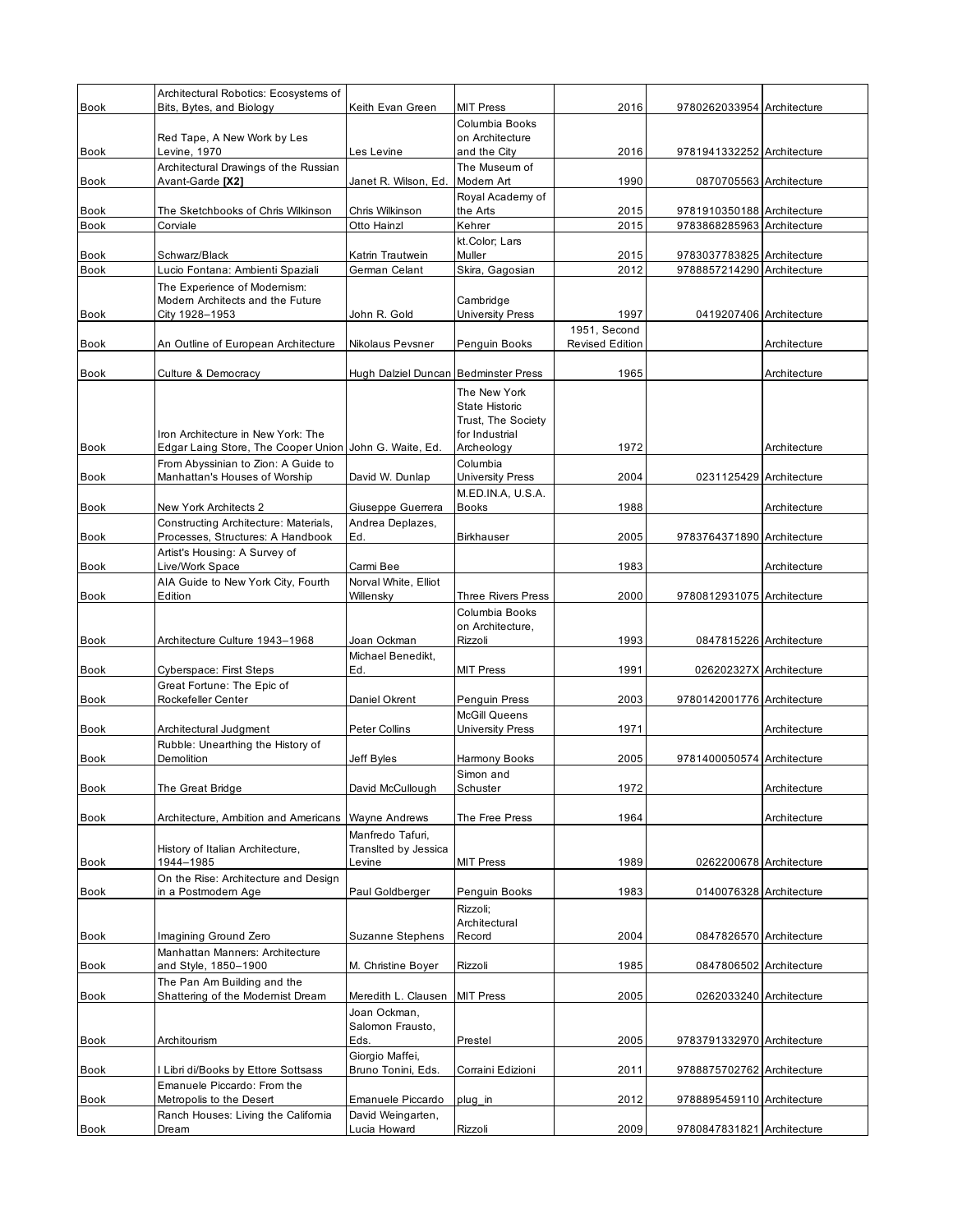| <b>Book</b>         | Why Architect's Still Draw                       | Paolo Berardi                         | <b>MIT Press</b>        | 2014         | 9780262525480 Architecture |  |
|---------------------|--------------------------------------------------|---------------------------------------|-------------------------|--------------|----------------------------|--|
| <b>Book</b>         | Italy                                            | Diane Ghirardo                        | <b>Reaktion Books</b>   | 2013         | 9781861898647 Architecture |  |
|                     |                                                  | Julius Shulman:                       |                         |              |                            |  |
|                     |                                                  | Sam Lubell and                        |                         |              |                            |  |
| Book                | Julius Shulman: Los Angeles                      | Douglas Woods                         | Rizzoli                 | 2011         | 9780847835485 Architecture |  |
|                     |                                                  | Julius Shulman;                       |                         |              |                            |  |
|                     |                                                  | Michael Stern and                     |                         |              |                            |  |
| Book                | Julius Shulman: Palm Springs                     | Alan Hess                             | Rizzoli                 | 2008         | 9780847831135 Architecture |  |
|                     | A Sense of the Sacred: Sacred                    |                                       |                         |              |                            |  |
|                     | Foundations of Christian Architecture            |                                       |                         |              |                            |  |
| <b>Book</b>         | and Art                                          | R. Kevin Seasoltz                     | Continuum Books         | 2005         | 0826417019 Architecture    |  |
|                     |                                                  | Albert Ferré,                         |                         |              |                            |  |
|                     |                                                  | Michael Kubo,                         |                         |              |                            |  |
|                     |                                                  | Ramon Prat,                           |                         |              |                            |  |
|                     |                                                  | Tomoko Sakamoto.                      |                         |              |                            |  |
| <b>Book</b>         |                                                  | Jaime Salazar,<br>Anna Tetas          | Actar                   | 2004         | 8495273764 Architecture    |  |
|                     | Verb Matters [Verb Boogazine No. 2]              |                                       |                         |              |                            |  |
|                     |                                                  | Albert Ferré, Irene                   |                         |              |                            |  |
|                     |                                                  | Hwang, Michael                        |                         |              |                            |  |
|                     | Verb Conditioning [Verb Boogazine                | Kubo, Ramon Prat,<br>Tomoko Sakamoto, |                         |              |                            |  |
| <b>Book</b>         | No. 4]                                           | Anna Tetas                            | Actar                   | 2005         | 849595186X Architecture    |  |
|                     |                                                  |                                       |                         |              |                            |  |
|                     |                                                  |                                       |                         |              |                            |  |
|                     |                                                  | Stefano Boeri,<br>Maddalena Bregani,  |                         |              |                            |  |
|                     |                                                  | Francisca Insulza,                    |                         |              |                            |  |
|                     |                                                  | Francesco Jodice,                     |                         |              |                            |  |
|                     | Multiplicity Use: Uncertain States of            | Giovanni La Varra,                    |                         |              |                            |  |
| Book                | Europe                                           | John Palmesino                        | Skira                   | 2003         | 8884911397 Architecture    |  |
|                     | Building Art: The Life and Work of               |                                       |                         |              |                            |  |
| <b>Book</b>         | Frank Gehry                                      | Paul Goldberger                       | Knopf                   | 2015         | 9780307701534 Architecture |  |
|                     |                                                  | Kathleen James-                       | University of           |              |                            |  |
| Book                | Architecture Since 1400                          | Chakraborty                           | Minnesota Press         | 2014         | 9780816673971 Architecture |  |
|                     | Light, Air and Openness: Modem                   |                                       |                         |              |                            |  |
| Book                | Architecture Between the Wars                    | Paul Overy                            | Thames & Hudson         | 2008         | 9780500342428 Architecture |  |
|                     | Fabrication [to construct by                     |                                       |                         |              |                            |  |
|                     | assembling diverse parts] and                    |                                       |                         |              |                            |  |
| <b>Book</b>         | Fabrication [an untruthful statement]            | Amit Wolf, Ed.                        | Sci-Arc Press           | 2014         | 9780984391318 Architecture |  |
|                     |                                                  | Fundació Mies van                     |                         |              |                            |  |
|                     | European Union Prize for                         | der Rohe, Diane<br>Gray, Meritxell    |                         |              |                            |  |
|                     | Contemporary Architecture, Mies van              | Cuspinera, Aurora                     |                         |              |                            |  |
| Book                | der Rohe Award 2003                              | Cuito                                 | Actar                   | 2003         | 8495951428 Architecture    |  |
|                     | Massimo Scolari: L'architecture de               |                                       |                         |              |                            |  |
| <b>Book</b>         | l'incertitude                                    | Francesco Moschini                    | L'Equerre               | 1981         | 2864250209 Architecture    |  |
|                     |                                                  | Riichi Miyake; Ian                    |                         |              |                            |  |
|                     |                                                  | Luna, Lauren A.                       |                         |              |                            |  |
| Book                | Shigeru Ban: Paper in Architecture               | Gould, Eds.                           | Rizzoli                 | 2009         | 9780847832118 Architecture |  |
|                     |                                                  |                                       |                         |              |                            |  |
|                     | Fire Island Modernist: Horace Gifford            | Christopher Bascom                    |                         |              |                            |  |
| <b>Book</b>         | and the Architecture of Seduction                | Rawlins                               | Metropolis Books        | 2013         | 9781938922091 Architecture |  |
|                     |                                                  |                                       | Aperture                |              |                            |  |
| Book                | Architecture of Authority                        | <b>Richard Ross</b>                   | Foundation              | 2007         | 9781597110525 Architecture |  |
|                     | Forgotten Modern: California Houses<br>1940-1970 | Alan Weintraub,<br>Alan Hess          | Gibbs Smith             | 2007         | 9781586858582 Architecture |  |
| Book<br><b>Book</b> | Palm Springs Modern                              | Adèle Cygelman                        | Rizzoli                 | 1999         | 9780847820917 Architecture |  |
|                     | California Design 1930-1965: Living              |                                       |                         |              |                            |  |
| Book                | in a Modern Way                                  | Wendy Kaplan, Ed.                     | <b>MIT Press</b>        | 2011         | 9780262016070 Architecture |  |
|                     |                                                  |                                       | W. W. Norton &          |              |                            |  |
| Book                | Long Island Modernism 1930-1980                  | Caroline Rob Zaleski                  | Company                 | 2012         | 9780393733150 Architecture |  |
|                     | The City and the Architecture of                 |                                       |                         |              |                            |  |
|                     | Change: The Work and Radical                     |                                       |                         |              |                            |  |
| Book                | Visions of Cedric Price                          | Tanja Herdt                           | Park Books              | 2017         | 9783038600459 Architecture |  |
|                     | AIA Guide to the Architecture of                 |                                       | Johns Hopkins           | 2006, Fourth |                            |  |
| Book                | Washington, D.C.                                 | G. Martin Moeller Jr.                 | <b>University Press</b> | Edition      | 9780801884689 Architecture |  |
|                     | Pomotopia: An Essay on Playboy's                 |                                       |                         |              |                            |  |
| Book                | Architecture and Biopolitics                     | Beatriz Preciado                      | Zone Books              | 2014         | 9781935408482 Architecture |  |
|                     |                                                  | Rob Dettingmeijer,                    |                         |              |                            |  |
|                     |                                                  | Marie-Thérèse van                     |                         |              |                            |  |
| Book                | Rietveld's Universe                              | Thoor, Ida van Zijl                   | NAi Publishers          | 2010         | 9789056627461 Architecture |  |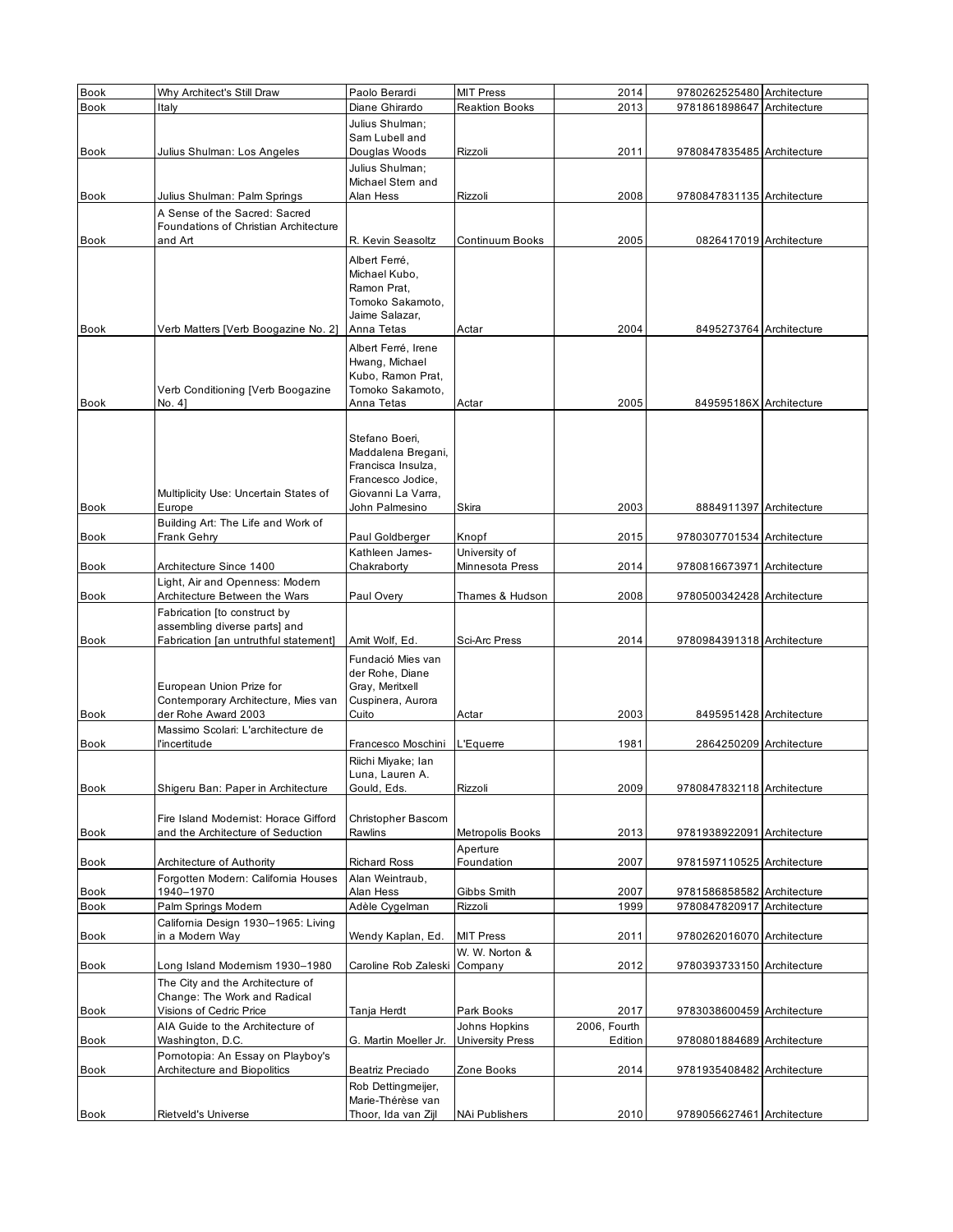|             | A New Sculpturalism: Contemporary                     |                                         |                            |              |                            |                         |
|-------------|-------------------------------------------------------|-----------------------------------------|----------------------------|--------------|----------------------------|-------------------------|
| <b>Book</b> | Architecture from Southern California                 | <b>Christopher Mount</b>                | Skira, Rizzoli             | 2013         | 9780847840113 Architecture |                         |
|             |                                                       | Francisco Díaz.                         |                            |              |                            |                         |
|             | Pier Vittorio Aureli: Entrevistado                    | Felipe de Ferrari,                      |                            |              |                            |                         |
| <b>Book</b> | por/Interviewed by 0300TV                             | Eds.                                    | ARQ Ediciones              | 2014         | 9789569571008 Architecture |                         |
| <b>Book</b> | Digital Workflows in Architecture                     | Scott Marble, Ed.                       | <b>Birkhauser</b>          | 2012         | 9783034607995 Architecture |                         |
|             | The Architect's Library: A Collection                 |                                         |                            |              |                            |                         |
|             | of Notable Books on Architecture at                   |                                         | Vassar College             |              |                            |                         |
| Book        | Vassar College                                        | Nicholas Adams, Ed. Libraries           |                            | 2014         | 9780615885162 Architecture |                         |
|             | Visionary Architecture: Blueprints of                 |                                         |                            |              |                            |                         |
| Book        | the Modern Imagination                                | Neil Spiller                            | Thames & Hudson            | 2006         | 9780500342268 Architecture |                         |
|             | Siena: Constructing the Renaissance                   |                                         | Yale University            |              |                            |                         |
| <b>Book</b> | City                                                  | Fabrizio Nevola                         | Press                      | 2008         | 9780300126785 Architecture |                         |
| Book        | Architecture: Sculpture                               | Werner Sewing                           | Prestel                    | 2004         | 3791330373 Architecture    |                         |
|             | Kunst wächst manchen über den                         |                                         |                            |              |                            |                         |
| Book        | Kopf                                                  | Joseph Beuys                            | Cube Form 5                | 1997         |                            | Architecture            |
|             | Art Spaces: The Architecture of the                   |                                         |                            |              |                            |                         |
| Book        | Four Tates                                            | Helen Searing                           | Abrams                     | 2004         | 1854373986 Architecture    |                         |
|             |                                                       |                                         |                            |              |                            |                         |
| <b>Book</b> | L'immagine e la storia                                | Luca Criscent,<br>Gabriele D'Autilia    | Editori Riuniti            | 2001         | 9788835950288 Architecture |                         |
|             |                                                       |                                         |                            |              |                            |                         |
|             |                                                       |                                         |                            |              |                            |                         |
|             |                                                       | Odile Decq Benoit                       |                            |              |                            |                         |
|             |                                                       | <b>Cornette Architectes</b>             | Architecture and           |              |                            |                         |
| <b>Book</b> | Odile Decq: Architecte                                | <b>Urbanistes</b>                       | Journalism                 | 2007         | 9789889925161 Architecture |                         |
|             | Engineering Architecture: The Vision                  | Yasmin Sabina                           | W. W. Norton &             |              |                            |                         |
| <b>Book</b> | of Fazlur R. Khan                                     | Khan                                    | Company                    | 2004         | 9780393731071 Architecture |                         |
|             |                                                       |                                         | The American               |              |                            |                         |
|             | 20 on 20/20 Vision: Perspectives on                   |                                         | Institute of               |              |                            |                         |
| <b>Book</b> | Diversity and Design                                  | Linda Kiisk, Ed.                        | Architects                 | 2003         |                            | Architecture            |
| <b>Book</b> | <b>Expressionist Architecture</b>                     | Wolfgang Pehnt                          | Thames & Hudson            | 1973         | 0500271623 Architecture    |                         |
|             |                                                       |                                         |                            | 1987, Second |                            |                         |
| <b>Book</b> | Modern Architecture Since 1900                        | William J. R. Curtis                    | <b>Prentice Hall</b>       | Edition      | 0135866944 Architecture    |                         |
| <b>Book</b> | New Museums                                           | Raul A. Barreneche                      | Phaidon                    | 2005         | 0714844985 Architecture    |                         |
|             | Monuments and Memort, Made and                        | Robert S. Nelson,                       | University of              |              |                            |                         |
| Book        | Unmade                                                | Margaret Olin                           | Chicago Press              | 2003         |                            | 0226571580 Architecture |
|             |                                                       |                                         |                            |              |                            |                         |
| Book        | Bloc: Le Monolithe Fracturé                           | Frederic Migayrou                       | Éditions HMX               | 1996         | 978-2910385071             | Architecture            |
|             | Architectural Art: Affirming the Design               |                                         | American Craft             |              |                            |                         |
| <b>Book</b> | Relationship, A Discourse                             | Robert Jensen, Ed.                      | Museum                     | 1988         |                            | Architecture            |
|             |                                                       |                                         |                            |              |                            |                         |
|             |                                                       | Rodolphe el-                            | Princeton                  |              |                            |                         |
| <b>Book</b> | <b>CNP Headquarters</b>                               | Khoury, Mark Pasnik Architectural Press |                            | 2004         | 1568983662 Architecture    |                         |
|             |                                                       |                                         | The Architectural          |              |                            |                         |
|             |                                                       |                                         | League of New              |              |                            |                         |
|             |                                                       |                                         | York. Princeton            |              |                            |                         |
| <b>Book</b> | The Experimental Tradition                            | Helene Lipstadt                         | <b>Architectural Press</b> | 1989         | 0910413495 Architecture    |                         |
|             | Idea and Image: Studies in the                        |                                         |                            |              |                            |                         |
| Book        | Italian Renaissance                                   | <b>Rudolf Wittkower</b>                 | Thames & Hudson            | 1978         | 0500850054 Architecture    |                         |
|             | The New Premises of the European                      | Peter Cachola                           |                            |              |                            |                         |
|             | Central Bank: International                           | Schmal, Ingeborg                        |                            |              |                            |                         |
| Book        | <b>Architectural Competition</b>                      | Flagge, Eds.                            | <b>Birkhauser</b>          | 2005         | 9783764372057 Architecture |                         |
|             |                                                       |                                         | Rhode Island               |              |                            |                         |
|             | Art and Architecture by a Father and                  | Troy West, Anker                        | Council for the            |              |                            |                         |
| Book        | Son                                                   | West                                    | Humanities                 | 2005         |                            | Architecture            |
|             | Architecture and Polyphony: Building                  |                                         |                            |              |                            |                         |
|             | in the Islamic World [The Aga Khan                    |                                         |                            |              |                            |                         |
|             | Award for Architecture, The Ninth                     |                                         |                            |              |                            |                         |
| Book        | Cycle]                                                | Philippa Baker, Ed.                     | Thames & Hudson            | 2005         | 0500285330 Architecture    |                         |
|             |                                                       |                                         |                            |              |                            |                         |
| Book        | Expressionist Architecture in Drawings Wolfgang Pehnt |                                         | Thames & Hudson            | 1985         | 9780500273746 Architecture |                         |
|             |                                                       |                                         | University of              |              |                            |                         |
| Book        | <b>Expressionist Utopias</b>                          | Timothy O. Benson                       | California Press           | 2001         | 9790520230032 Architecture |                         |
|             | Hans Hollein: Work and Behaviour,                     |                                         |                            |              |                            |                         |
|             | Life and Death, Everyday Situations                   |                                         | Ministry of                |              |                            |                         |
|             | [Austria, XXXVI Biennale di Venezia                   | Prof. Dr. Dr. Wilfried                  | Education and              |              |                            |                         |
| Book        | 1972]                                                 | Skreiner                                | Art, Austria               | 1972         |                            | Architecture            |
|             |                                                       |                                         | Lars Müller                |              |                            |                         |
| Book        | Andrea Palladio: Unbuilt Venice                       | Antonio Foscari                         | Publishers                 | 2010         | 9783037782224 Architecture |                         |
|             | Expanding Architecture: Design as                     | Bryan Bell, Katie<br>Wakeford           | Metropolis Books           | 2008         | 9781933045788 Architecture |                         |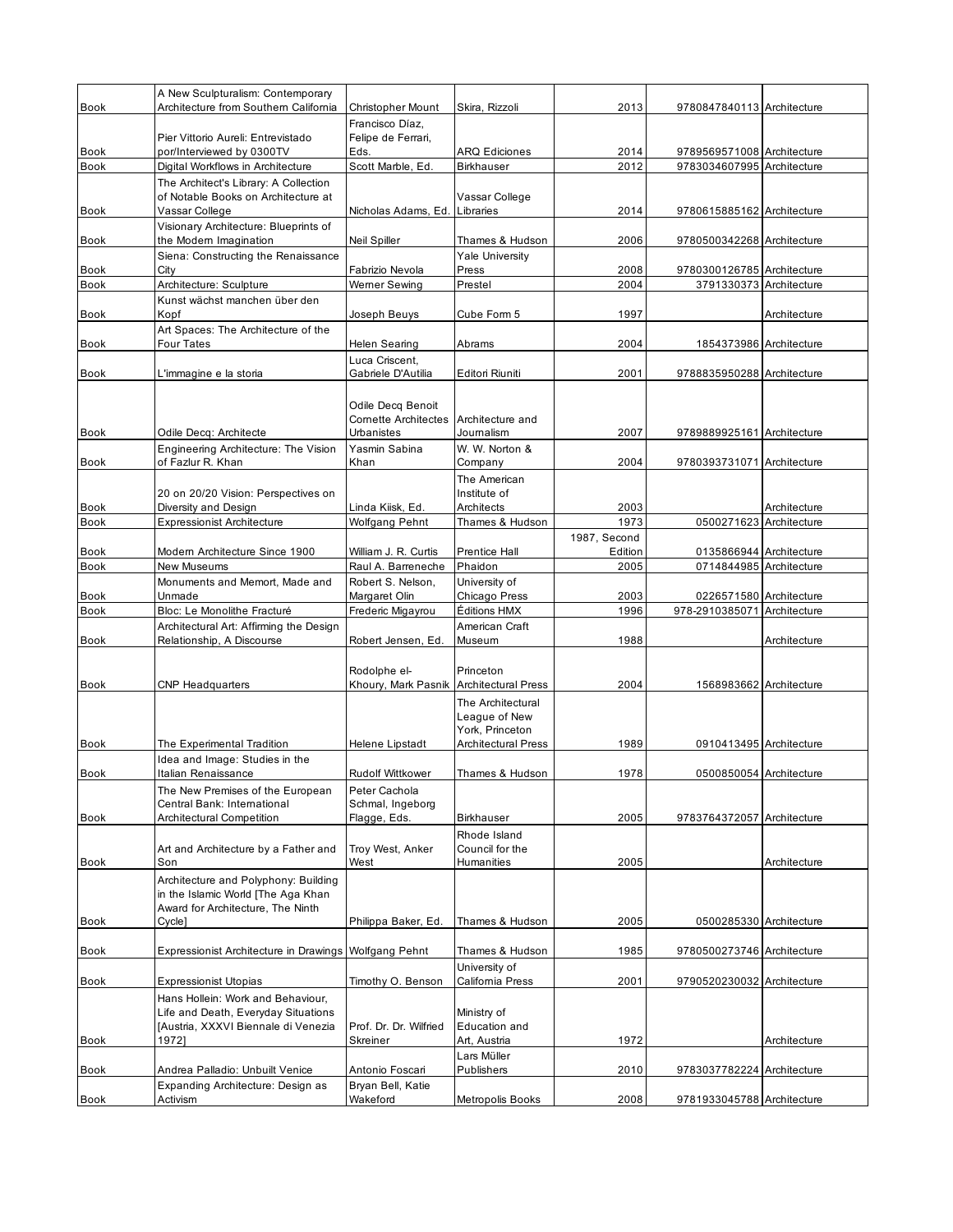|                     | Nine Positions [British Pavilion, the<br>9th Venice Biennale of Architecture                   |                                                                                                             |                                                                                          |                        |                            |                         |
|---------------------|------------------------------------------------------------------------------------------------|-------------------------------------------------------------------------------------------------------------|------------------------------------------------------------------------------------------|------------------------|----------------------------|-------------------------|
| <b>Book</b>         | 20041                                                                                          | Peter Cook                                                                                                  | <b>British Council</b>                                                                   | 2004                   |                            | Architecture            |
| Book                | Comunicare L'Architettura 2 Venti<br>Complessi Edilizi Italiani                                | Bruno Zevi, Carmine<br>Benincasa                                                                            | Edizioni Seat                                                                            | 1985                   |                            | Architecture            |
| <b>Book</b>         | Ombres et Lumières                                                                             | Jean-Paul<br>Jungmann                                                                                       | Les Éditions de la<br>Villette                                                           | 1995                   | 2903539316 Architecture    |                         |
| Book                | Kenzo Tange                                                                                    | Kenzo Tange                                                                                                 | Verlag für<br>Architektur Artemis<br>Zürich, Les<br>Editions<br>d'Architecture           |                        | 1978 3760881076            | Architecture            |
|                     | Exhibiting the Postmoder: The 1980                                                             | Léa-Catherine                                                                                               |                                                                                          |                        |                            |                         |
| Book                | Venice Architecture Biennale                                                                   | Szacka                                                                                                      | Marsilio                                                                                 | 2016                   | 9788831726726 Architecture |                         |
| Book                | Europtopie [16th International<br>Architecture Exhibition, La Biennale<br>di Venezia, Belgium] | Traumnovelle,<br>Roxanne Le Grelle                                                                          | Éditions de la<br>Fédération<br>Wallonie-Bruxelles                                       | 2018                   | 9782930705378 Architecture |                         |
| <b>Book</b>         | After Modern Architecture                                                                      | Paolo Portoghesi                                                                                            | Rizzoli                                                                                  | 1980                   | 0847804089 Architecture    |                         |
| Book                | Graphic Assembly: Montage, Media,<br>and Experimental Architecture in the<br>1960s             | Craig Buckley                                                                                               | University of<br>Minnesota Press                                                         | 2019                   | 9781517901615 Architecture |                         |
|                     |                                                                                                |                                                                                                             | <b>Harvard University</b><br><b>Graduate School</b>                                      |                        |                            |                         |
| Book                | Hypnos<br>Blueprints for Modern Living: History<br>and Legacy of the Case Study                | Massimo Scolari                                                                                             | of Design                                                                                | 1986                   | 0847807916 Architecture    |                         |
| <b>Book</b>         | Houses                                                                                         | Elizabeth A. T. Smith MIT Press                                                                             |                                                                                          | 1989                   | 0262692139 Architecture    |                         |
|                     |                                                                                                |                                                                                                             | Thomas Y. Crowell                                                                        |                        |                            |                         |
| Book                | The Homes of America                                                                           | <b>Emest Pickering</b><br>James Ford.<br>Katherine Morrow                                                   | Company                                                                                  | 1951                   |                            | Architecture            |
| Book                | Classic Modern Homes of the Thirties                                                           | Ford                                                                                                        | Dover Publications                                                                       | 1989                   | 0486259277 Architecture    |                         |
|                     | Neue Häuser: Architektur Fotografien<br>New Houses: Architectural                              |                                                                                                             | Architektur                                                                              |                        |                            |                         |
| Book                | Photographs                                                                                    | Margherite Spiluttini                                                                                       | Zentrum Wien                                                                             | 1993                   |                            | 3854092288 Architecture |
|                     |                                                                                                |                                                                                                             |                                                                                          |                        |                            |                         |
| <b>Book</b>         | <b>Italian Villas and Palaces</b>                                                              | Georgina Masson<br>Thomas L.                                                                                | Abrams<br>Princeton                                                                      | 1959<br>2004, Second   |                            | Architecture            |
| Book                | Terragni's Danteum                                                                             | Schumacher                                                                                                  | <b>Architectural Press</b>                                                               | <b>English Edition</b> | 9781878271822 Architecture |                         |
| Book                | Roman Architecture [History of World<br>Architecture series]                                   | John B. Ward-<br>Perkins                                                                                    | Electa; Rizzoli                                                                          | 1979                   | 0847809722 Architecture    |                         |
|                     | Vittorio Gregotti: Buildings and<br>Projects [Architectural Documents                          |                                                                                                             |                                                                                          |                        |                            |                         |
| <b>Book</b><br>Book | series] [X2]<br>Congressi Internazionali di<br>Architettura Moderna 1928-1959                  | Manfredo Tafuri<br>Nestorio Sacchi                                                                          | Electa; Rizzoli<br>Consulta<br>Regionale<br>Lombarda degli<br>Ordini degli<br>Architetti | 1982<br>1998           | 084780450X Architecture    | Architecture            |
| Book                | Franco Albini 1930-1970                                                                        | Franca Helg, Ed.                                                                                            | Rizzoli                                                                                  | 1981                   | 0847803031                 | Architecture            |
|                     | Reality and Project: Four British                                                              | Armstrong<br>Associates, Ouerre<br>d'Avoine, Tony<br>Fretton, Tim<br>Ronalds; Rosamund<br>Diamond, Wilfried |                                                                                          |                        |                            |                         |
| <b>Book</b>         | Architects                                                                                     | Wang, Eds.                                                                                                  | <b>9H Publications</b>                                                                   | 1990                   | 0951374516 Architecture    |                         |
| Book                | The Home House Project: The Future<br>of Affordable Housing                                    | David J. Brown, Ed.                                                                                         | <b>MIT Press</b>                                                                         | 2005                   | 0262524325 Architecture    |                         |
| Book                | <b>Early Connecticut Houses</b>                                                                | Norman M. Isham,<br>Albert F. Brown                                                                         | Dover Publications                                                                       | 1965                   |                            | Architecture            |
|                     | The New Japanese House: Ritual                                                                 |                                                                                                             |                                                                                          |                        |                            |                         |
| Book                | and Anti-ritual Patterns of Dwelling                                                           | Chris Fawcett<br>Jerry Ditto, Lanning                                                                       | Harper & Row                                                                             | 1980                   | 0064330109 Architecture    |                         |
| Book                | Eichler Homes [Design for Living]<br>Where we Lived: The Places We                             | Stern, Marvin Wax                                                                                           | Chronicle Books                                                                          | 1995                   | 0811808467 Architecture    |                         |
| Book                | Once Called Home: The American<br>Home from 1775-1840<br>Modern Housing for America: Policy    | Jack Larkin                                                                                                 | The Taunton Press<br>University of                                                       | 2006                   | 9781561588473 Architecture |                         |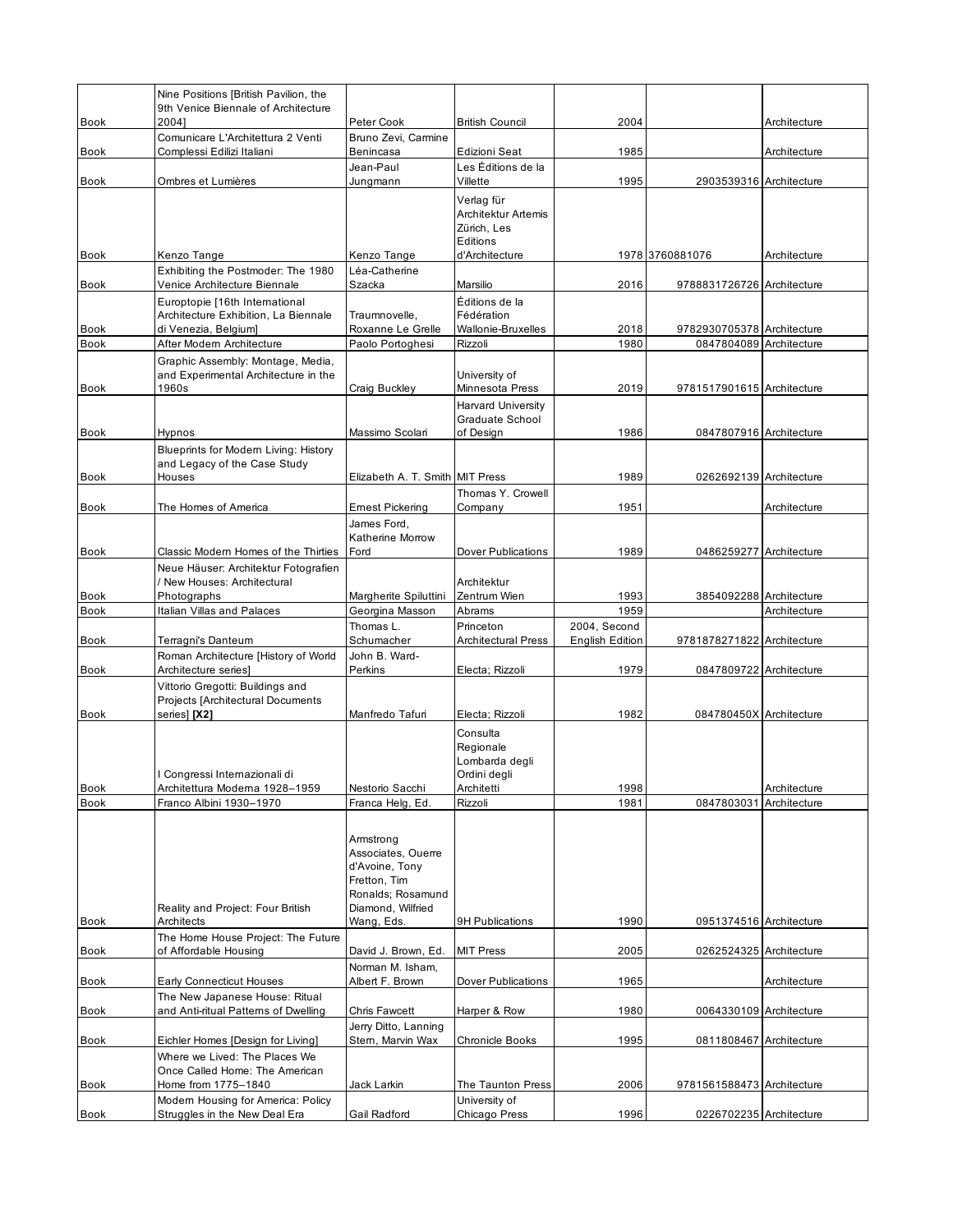|                     |                                                                                                       |                                                       | The University of                       |              |                                                       |              |
|---------------------|-------------------------------------------------------------------------------------------------------|-------------------------------------------------------|-----------------------------------------|--------------|-------------------------------------------------------|--------------|
| <b>Book</b>         | Folk Housing in Middle Virginia                                                                       | Henry Glassie                                         | <b>Tennessee Press</b>                  | 1983         | 0870492683 Architecture                               |              |
|                     | The Grand Domestic Revolution: A<br>History of Feminist Designs for<br>American Homes, Neighborhoods, |                                                       |                                         |              |                                                       |              |
| <b>Book</b>         | and Cities                                                                                            | Dolores Hayden                                        | <b>MIT Press</b>                        | 1981         | 0262081083 Architecture                               |              |
|                     | Caracas Litoral, Venezuela: New                                                                       | Richard Plunz,<br>Michael Conard,<br>Modjeh Baratloo, | Princeton                               |              |                                                       |              |
| <b>Book</b>         | Urbanisms 6                                                                                           | Eds.                                                  | <b>Architectural Press</b>              | 2005         | 1568984464 Architecture                               |              |
| <b>Book</b>         | Nurturing Dreams: Collected Essays<br>on Architecture and the City                                    | Fumihiko Maki                                         | <b>MIT Press</b>                        | 2008         | 9780262135009 Architecture                            |              |
| <b>Book</b>         | Balmori                                                                                               | <b>Balmori Associates</b>                             | C3                                      | 2007         | 9788986780383 Architecture                            |              |
| Book                | Architects of the Arts and Crafts<br>Movement                                                         | Margaret Richardson   Trefoil Books                   |                                         | 1983         | 086294032X Architecture                               |              |
| Book                | Paulo Mendes da Rocha: Bauten<br>und Projekte/Works and Projects                                      | Annette Spiro, Ed.                                    | Niggli                                  | 2002         | 3721204131 Architecture                               |              |
|                     |                                                                                                       |                                                       | New York Graphic                        |              |                                                       |              |
| Book                | Antonio Gaudi: A Reappraisal                                                                          | E. Casanelles                                         | Society                                 | 1965         |                                                       | Architecture |
| <b>Book</b>         | Alvaro Siza                                                                                           | <b>Brigitte Fleck</b>                                 | E & FN Spon                             | 1995         | 0419203001                                            | Architecture |
| Book                | Tower and Office: From Modernist<br>Theory to Contemporary Practice                                   | lñaki Ábalos, Juan<br>Herreros                        | <b>MIT Press</b>                        | 2003         | 0262011913 Architecture                               |              |
| <b>Book</b>         | Revolution of Forms: Cuba's<br>Forgotten Art Schools                                                  | John A. Loomis                                        | Princeton<br><b>Architectural Press</b> | 1999         | 1568981570 Architecture                               |              |
| <b>Book</b>         | José Luis Sert 1901-1983                                                                              | Josep M. Rovira                                       | Electa                                  | 2000         | 1904313213 Architecture                               |              |
|                     |                                                                                                       | Antonio Esposito,                                     |                                         |              |                                                       |              |
| <b>Book</b>         | Eduardo Souto de Moura                                                                                | Giovanni Leoni                                        | Electa                                  | 2003         | 190431323X Architecture                               |              |
|                     | Stolperstein der Geschichte: Die                                                                      |                                                       | Kiel, Verein                            |              |                                                       |              |
| <b>Book</b>         | Reuine des Kieler U-Bootbunkers als<br>Mahnmal und Herausforderung                                    | Jens Ronnau                                           | Mahnmal Kilian<br>e.V.                  | 1997         | 3930563142 Architecture                               |              |
| <b>Book</b>         | Mies van der Rohe                                                                                     | Jean-Louis Cohen                                      | E & FN Spon                             | 1996         | 0419203303 Architecture                               |              |
|                     | Gropius: An Illustrated Biography of                                                                  |                                                       |                                         |              |                                                       |              |
| <b>Book</b>         | the Creator of the Bauhaus                                                                            | Reginald Isaacs                                       | <b>Bulfinch Press</b>                   | 1984         | 0821217534 Architecture                               |              |
|                     | <b>Architectural Association Paper</b><br>Number 5: From Schinkel to the                              |                                                       |                                         |              |                                                       |              |
| <b>Book</b>         | <b>Bauhaus</b>                                                                                        | Julius Posener                                        | Lund Humphries                          | 1972         |                                                       | Architecture |
| <b>Book</b>         | Stiftung La Congiunta : Haus für<br>Reliefs und Halbfiguren des<br>Bildhauers Hans Josephsohn         | Peter Märkli                                          | Kunsthaus<br>Bregenz                    | 1994         | 3775704531 Architecture                               |              |
| <b>Book</b>         | Masterdrawings of Otto Wagner                                                                         | Otto Antonia Graf                                     | The Drawing<br>Center                   | 1987         |                                                       | Architecture |
|                     | Olivetti Builds: Modern Architecture in                                                               | Patrizio Bonifazio,                                   |                                         |              |                                                       |              |
| <b>Book</b>         | Ivrea                                                                                                 | Paolo Scrivano                                        | Skira                                   | 2001         | 8881187426 Architecture                               |              |
| <b>Book</b>         | School Picture Set Medieval Towns &<br>Guilds                                                         | The Metropolitan<br>Museum of Art                     | The Metropolitan<br>Museum of Art       |              |                                                       | Architecture |
|                     | The Architecture of Ludwig                                                                            |                                                       |                                         |              |                                                       |              |
| <b>Book</b>         | Wittgenstein                                                                                          | <b>Bernhard Leitner</b>                               | <b>Academy Editions</b>                 | 1995         | 1854904140 Architecture                               |              |
|                     |                                                                                                       |                                                       | Corvina<br>Kiado/Magyar                 |              |                                                       |              |
| Book                | Renaissance Architecture in Hungary                                                                   | Rosza Feuer-Toth                                      | Helikon                                 | 1981         | 9631310957 Architecture                               |              |
| Book                | Rene Burri. Brasilia: Photographs<br>1960-1993                                                        | Rene Burri                                            | Scheidegger &<br>Spies                  | 2011         | 9783858813077 Architecture                            |              |
|                     | Ludwig Mies Van Der Rohe:                                                                             | Gunther Uecker,<br>Witz Noack, Mark                   |                                         |              |                                                       |              |
|                     | 1933-das haus des berliner druckers                                                                   | Braun; Photos by                                      | Margreff-Druck                          |              |                                                       |              |
| <b>Book</b>         | [X4]                                                                                                  | Herbert Koller                                        | GmbH                                    |              |                                                       | Architecture |
| Book                | Le Corbusier and the Maisons Jaoul                                                                    | Caroline Maniaque<br>Benton                           | Princeton<br><b>Architectural Press</b> | 2009         | 9781568988009 Architecture                            |              |
| Book                | The Architecture of the Renaissance,<br>Volume II                                                     | Leonardo Benevolo                                     | Routledge &<br>Kegan Paul               | 1978         | 0710080360 Architecture                               |              |
|                     | The Architecture of the Renaissance,                                                                  |                                                       | Routledge &                             |              |                                                       |              |
| Book                | Volume I                                                                                              | Leonardo Benevolo                                     | Kegan Paul                              | 1978         | 0710080360 Architecture                               |              |
|                     | Distance Points: Essays in Theory                                                                     |                                                       |                                         |              |                                                       |              |
| Book                | and Renaissance Art and Architecture<br>The Architecture of Modern Italy, Vol.                        | James S. Ackerman                                     | <b>MIT Press</b>                        | 1991         | 0262011220 Architecture                               |              |
|                     | 1: The Challenge of Tradition,                                                                        |                                                       | Princeton                               |              |                                                       |              |
| Book<br><b>Book</b> | 1750-1900<br>Sebastiano Serlio, Architect                                                             | Terry Kirk<br>Sabine Frommel                          | <b>Architectural Press</b><br>Electa    | 2005<br>2004 | 1568984200 Architecture<br>9781904313229 Architecture |              |
|                     |                                                                                                       |                                                       |                                         |              |                                                       |              |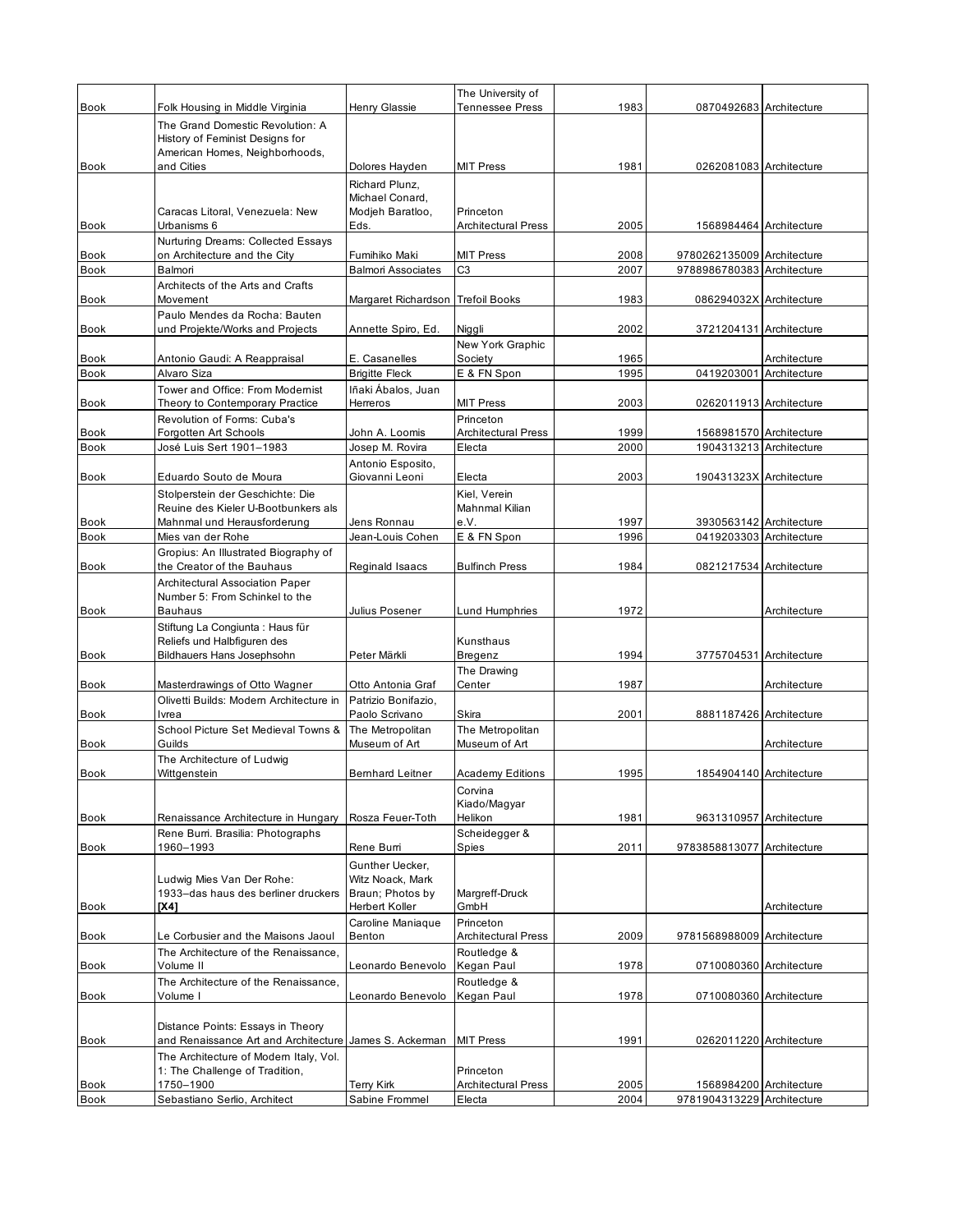|                            | Architecture of Rome: A Nineteenth-                                       |                                                                    |                                           |               |                                                       |              |
|----------------------------|---------------------------------------------------------------------------|--------------------------------------------------------------------|-------------------------------------------|---------------|-------------------------------------------------------|--------------|
| <b>Book</b>                | century Itinerary by Giovanni Battista<br>Cipriani                        | Giovanni Battista<br>Cipriani                                      | Rizzoli                                   | 1986          | 0847807762 Architecture                               |              |
|                            |                                                                           |                                                                    |                                           | 1987          |                                                       | Architecture |
| <b>Book</b><br><b>Book</b> | Guide to Palazzo Te<br>Il Castello Estense di Ferrara                     | Gian Maria Erbesato Edizioni Moretti<br>Marco Borella              | Electa                                    |               | 1990 9788843532865                                    | Architecture |
|                            |                                                                           | O'Donnell+Tuomey,                                                  |                                           |               |                                                       |              |
| Book                       | Archaeology of the Air                                                    | Architecture; Kester<br>Rattenbury                                 | Navado Press                              | 2004          | 8890145706 Architecture                               |              |
|                            | Dedalo e Icaro: Sei Artisti e Sei                                         |                                                                    | Maschietto &                              |               |                                                       |              |
| <b>Book</b>                | Architetti per il Territorio                                              | Lara Vinca Masini                                                  | Musolino                                  | 1995          | 8886404212 Architecture                               |              |
| Book                       | Zaha Hadid: Architektur/Architecture                                      | Peter Noever, Ed.                                                  | Hatje Cantz                               | 2003          | 3775713646 Architecture                               |              |
| <b>Book</b>                | Edwyn Lutyens                                                             | Mary Lutyens                                                       | John Murray                               | 1980          | 0719537770 Architecture                               |              |
| <b>Book</b>                | Architecture in an Age of Skepticism                                      | Denys Lasdun, Ed.                                                  | <b>Oxford University</b><br>Press         | 1984          | 019520445X Architecture                               |              |
| <b>Book</b>                | New Directions in British Architecture                                    | Royston Landau                                                     | George Braziller                          | 1968          |                                                       | Architecture |
|                            | The Architecture of British Transport                                     |                                                                    |                                           |               |                                                       |              |
|                            | in the Twentieth Century [Studies in                                      | Julian Holder,                                                     | <b>Yale University</b>                    |               |                                                       |              |
| Book                       | British Art 13]                                                           | Steven Parissien                                                   | Press                                     | 2004          | 0300106246 Architecture                               |              |
|                            | Zaha Hadid/BMW Central Building                                           |                                                                    | Princeton                                 |               |                                                       |              |
| Book                       | [Source Books in Architecture 7]                                          | Todd Gannon, Ed.                                                   | <b>Architectural Press</b>                | 2006          | 1568985363 Architecture                               |              |
| <b>Book</b>                | John Nash                                                                 | Michael Mansbridge                                                 | Phaidon                                   | 2004          | 0714843806 Architecture                               |              |
|                            |                                                                           |                                                                    |                                           | 1966, Seventh |                                                       |              |
| Book                       | An Outline of European Architecture                                       | Nikolaus Pevsner                                                   | Pelican Books<br><b>Eastview Editions</b> | Edition       | 0898600502 Architecture                               | Architecture |
| <b>Book</b>                | Source of Modern Architecture<br>Trevor Dannatt: Buildings and            | Dennis Sharp                                                       |                                           | 1981          |                                                       |              |
| <b>Book</b>                | Interiors 1951/72                                                         | <b>Trevor Dannett</b>                                              | Lund Humphries                            | 1972          | 084480066X Architecture                               |              |
|                            | Raimund Abraham & The Austrian                                            | Andres Lepik,                                                      |                                           |               |                                                       |              |
| Book                       | Cultural Forum, New York [X2]                                             | Andreas Stadler                                                    | Hatje Cantz                               | 2010          | 9783775727259 Architecture                            |              |
|                            | Victorian Architecture: Four Studies                                      |                                                                    | Columbia                                  |               |                                                       |              |
| <b>Book</b>                | in Evaluation                                                             | John Summerson                                                     | <b>University Press</b>                   | 1970          |                                                       | Architecture |
|                            | Big Jim: The Life and Work of James                                       |                                                                    |                                           |               |                                                       |              |
| <b>Book</b>                | Stirling                                                                  | Mark Girouard                                                      | Chatto & Windus                           | 1998          | 0701162473 Architecture                               |              |
|                            | Joseph Gandy: An Architectural                                            |                                                                    |                                           |               |                                                       |              |
| Book                       | Visionary in Georgian England                                             | Brian Lukacher                                                     | Thames & Hudson                           | 2006          | 9780500342213 Architecture                            |              |
| <b>Book</b>                | Reflections: Normal Foster                                                | Norman Foster                                                      | Prestel                                   | 2005          | 3791334255 Architecture                               |              |
| <b>Book</b>                | The Heroic Period of Modern<br>Architecture                               | Alison and Peter<br>Smithson                                       | Rizzoli                                   | 1981          | 0847803759 Architecture                               |              |
| <b>Book</b>                | James Stirling                                                            | Ton Salman                                                         | <b>Stylos Delft</b>                       | 1984          |                                                       | Architecture |
|                            |                                                                           |                                                                    |                                           |               |                                                       |              |
|                            |                                                                           | Alberto Izzo, Camillo<br>Gubitosi; Texts by<br>Marcello Angrisani, |                                           |               |                                                       |              |
|                            |                                                                           | Renato De Fusco,                                                   |                                           |               |                                                       |              |
| <b>Book</b>                | James Stirling                                                            | Cesare de' Seta                                                    | Officina Edizioni                         | 1976          |                                                       | Architecture |
|                            | Towards a Social Architecture: The<br>Role of School Building in Post-War |                                                                    | <b>Yale University</b>                    |               |                                                       |              |
| Book                       | England                                                                   | <b>Andrew Saint</b>                                                | Press                                     | 1987          | 0300038305 Architecture                               |              |
|                            |                                                                           | Architectural                                                      | Architectural<br>Association              |               |                                                       |              |
| <b>Book</b>                | Architectural Association School of<br>Architecture Prospectus 1984-85    | <b>Association School</b><br>of Architecture                       | School of<br>Architecture                 | 1984          |                                                       | Architecture |
|                            |                                                                           |                                                                    | <b>Black Dog</b>                          |               |                                                       |              |
| <b>Book</b>                | Trevor Dannatt: Works and Words                                           | Roger Stonehouse                                                   | Publishing                                | 2008          | 9781906155216 Architecture                            |              |
|                            | Manual: The Architecture and Office                                       |                                                                    |                                           |               |                                                       |              |
| Book                       | of Allford Hall Monaghan Morris                                           | lain Borden                                                        | <b>Birkhauser</b>                         | 2003          | 3764367555 Architecture                               |              |
| Book                       | Fine Building                                                             | Maxwell Fry                                                        | Faber and Faber                           | 1947          |                                                       | Architecture |
|                            | Colin St John Wilson: Buildings and                                       |                                                                    | <b>Black Dog</b>                          |               |                                                       |              |
| Book                       | Projects                                                                  | Roger Stonehouse                                                   | Publishing                                | 2007          | 9781904772705 Architecture                            |              |
|                            |                                                                           |                                                                    | <b>Black Dog</b>                          |               |                                                       |              |
| Book<br><b>Book</b>        | Ends Middles Beginnings<br><b>Richard Rogers</b>                          | Jonathan Hale<br>Bryan Appleyard                                   | Publishing<br>Faber and Faber             | 2005<br>1986  | 9781904772170 Architecture<br>0571139760 Architecture |              |
|                            | This is Tomorrow: Avanguardie e                                           | Luigi Prestinenza                                                  |                                           |               |                                                       |              |
| Book                       | architettura contemporanea [X2]                                           | Puglisi                                                            | Testo & Imaggine                          | 1999          | 8886498756 Architecture                               |              |
|                            | The Mediaeval Building and his                                            |                                                                    | EP Publishing                             |               |                                                       |              |
| Book                       | Methods                                                                   | Francis B. Andrews                                                 | Limited                                   | 1976          | 085409962X Architecture                               |              |
|                            |                                                                           |                                                                    |                                           | 1978, Revised |                                                       |              |
| Book                       | Georgian London                                                           | John Summerson                                                     | Penguin Books                             | Edition       |                                                       | Architecture |
|                            |                                                                           | Charles A.                                                         | Houghton, Mifflin                         |               |                                                       |              |
| <b>Book</b>                | A History of Architecture in Italy                                        | Cummings                                                           | & Co                                      | 1901          |                                                       | Architecture |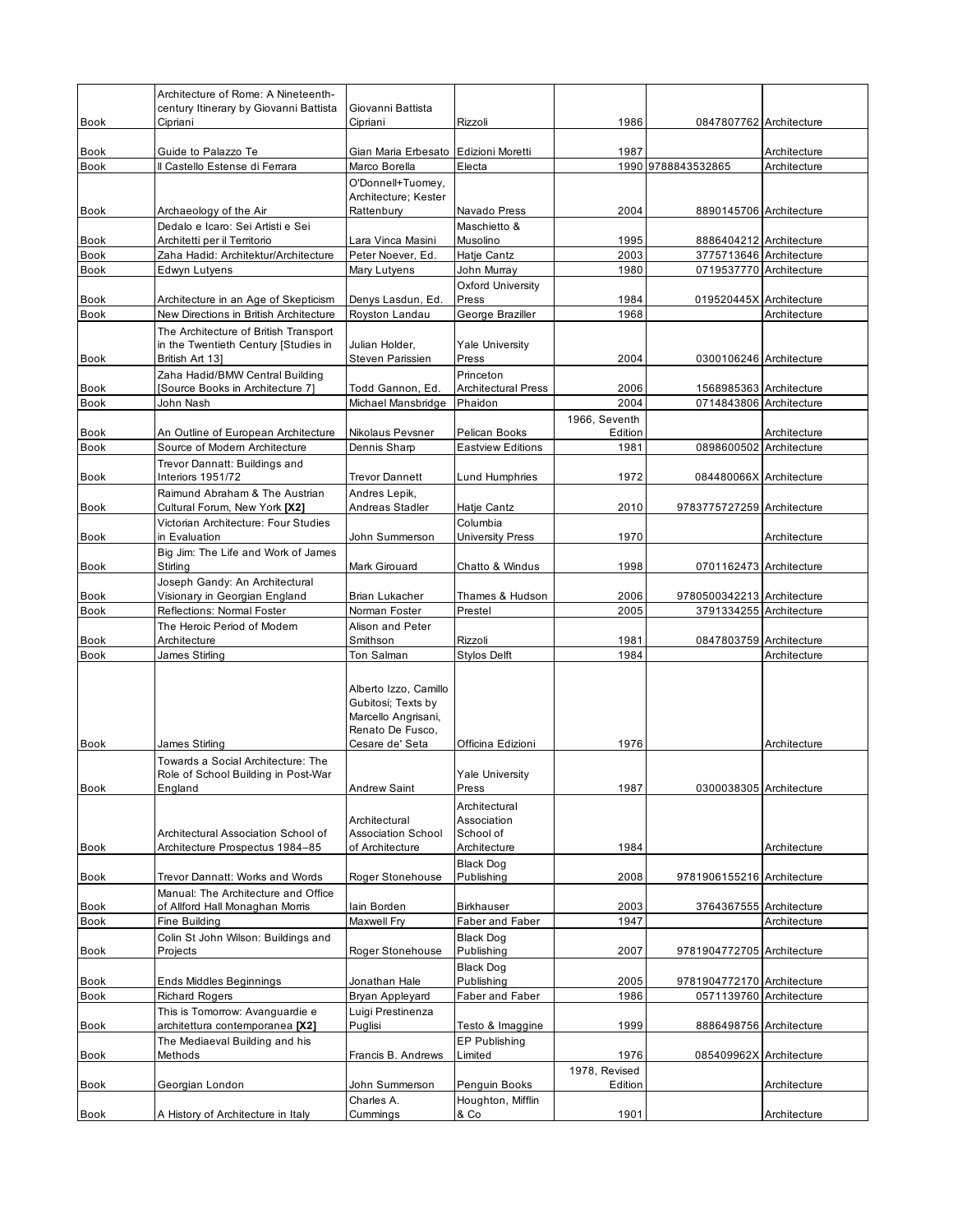| <b>Book</b> | Rudolf-Müller-Preis 1997                                                                                                         | Verlagsgruppe<br>Rudolf-Müller                                                                           | Verlagsgruppe<br>Rudolf-Müller          | 1997         |                            | Architecture |
|-------------|----------------------------------------------------------------------------------------------------------------------------------|----------------------------------------------------------------------------------------------------------|-----------------------------------------|--------------|----------------------------|--------------|
|             | Franz Erhard Walther: Kunsthalle                                                                                                 | Franz Erhard                                                                                             | Kunsthaus                               |              |                            |              |
| <b>Book</b> | Ritter                                                                                                                           | Walther                                                                                                  | Bregenz                                 | 1996         | 3775706645 Architecture    |              |
| <b>Book</b> | <b>Brunelleschi in Perspective</b>                                                                                               | Isabelle Hyman, Ed.                                                                                      | <b>Prentice Hall</b>                    | 1974         | 0130848972 Architecture    |              |
| Book        | Vittorio Giorgini: La natura come<br>modello                                                                                     | Marco Del Francia                                                                                        | Angelo<br>Pontecorboli Editor           |              | 8885207871 Architecture    |              |
| <b>Book</b> | The Villa: Form and Ideology of<br>Country Houses [The A.W. Mellon<br>Lectures in the Fine Arts, 1985,<br>Bollingen Series XXXVI | James S. Ackerman                                                                                        | Princeton<br><b>University Press</b>    | 1985         | 069109960X Architecture    |              |
| Book        | Tilt: A Skewed History of the Tower of<br>Pisa                                                                                   | Nicholas Shrady                                                                                          | Penguin Books                           | 2003         | 0143034502 Architecture    |              |
| <b>Book</b> | The Roman Forum and the Palatine                                                                                                 | Giuseppe Lugli                                                                                           | <b>Bardi Editore</b>                    | 1964         |                            | Architecture |
| <b>Book</b> | Superinfrastrutture                                                                                                              | Comune di Bolzano.<br>Assessorato<br>all'urbanistica                                                     | Faenza (Gruppo<br>Editoriale)           | 2003<br>1967 | 9788881380756 Architecture |              |
| <b>Book</b> | Florence: The Days of the Flood                                                                                                  | Franco Nencini<br>Roberto Roda,                                                                          | Stein and Day                           |              |                            | Architecture |
| <b>Book</b> | Il Tempo delle Ciminiere, Vol. 1 [X8]                                                                                            | Giovanni Guerzoni                                                                                        | Interbooks                              | 1992         |                            | Architecture |
| <b>Book</b> | <b>Eccentric Spaces</b>                                                                                                          | Robert Harbison                                                                                          | Avon Books                              | 1977         | 0380491222 Architecture    |              |
|             |                                                                                                                                  |                                                                                                          | E. P. Dutton and                        |              |                            |              |
| Book        | Architecture in England<br>Guidebook of Aquileia                                                                                 | Cyril Davenport<br>Valnea Scrinari                                                                       | Company<br>Casa Editrice Bietti         | 1968         |                            | Architecture |
| <b>Book</b> |                                                                                                                                  | Cristina Di Stefano,<br>Donatella Scatena.                                                               |                                         |              |                            | Architecture |
| Book        | Paolo Portoghesi: Architetto                                                                                                     | Ed.                                                                                                      | Diagonale                               | 1999         | 8882630102 Architecture    |              |
| <b>Book</b> | Il padiglione dell'esprit nouveau il suo<br>doppio                                                                               | Valentina Ridolfi, Ed. Alinea Editrice                                                                   |                                         | 2000         | 8881254050 Architecture    |              |
|             | Pietro Lingeri 1894-1968: La figura                                                                                              | Ordine degli                                                                                             | <b>Editions</b> les<br>maitres de       |              |                            |              |
| Book        | e l'opera [Triennale di milano 1994]                                                                                             | architetti di Milano<br>Pierluigi Nicolin,                                                               | l'architeture S.A.<br>Gruppo Editoriale | 1995         |                            | Architecture |
| Book        | Lotus International 20                                                                                                           | Daniele Vitale, Eds.<br>Marco de Michelis,                                                               | Electa                                  | 1978         | 084780173X Architecture    |              |
| <b>Book</b> | Ottagono 96: Protesi/Prostheses                                                                                                  | Ed.                                                                                                      | Editrice CO.P.IN.A.                     | 1989         |                            | Architecture |
| Book        | Massimiliano Fuksas: Works and<br>Projects 1970-2005                                                                             | Luca Molinari                                                                                            | Skira                                   | 2005         | 8876242899 Architecture    |              |
| <b>Book</b> | Piranesi                                                                                                                         | Nicholas Penny                                                                                           | <b>Bloomsbury Books</b>                 | 1988         | 1870630505 Architecture    |              |
| Book        | Re:Orient: Migrating Architectures<br>[10th Architecture Biennale,<br>Hungarian Pavilion]                                        | Attila Nemes, Ed.                                                                                        | Mucsamok/Kunsth<br>alle Budapest        | 2006         | 9639506125 Architecture    |              |
| <b>Book</b> | Remix: Fragments of a Country [10th<br>Architecture Biennale, Romanian<br>Pavilion1                                              | Constantin Goagea,<br>Stefan<br>Ghenciulescu,<br>Cosmina Goageo,<br>Justin Baroncea,<br>Ana Bleahu, Eds. | Union of<br>Romanian<br>Architects      | 2006         | 9789730045376 Architecture |              |
|             | Cities: Architecture and Society,<br>Short Guide [10th International<br>Architecture Exhbition, Venice                           |                                                                                                          |                                         |              |                            |              |
| Book        | Biennale]<br>Venetian Vernacular Architecture:                                                                                   | <b>Richard Burdett</b>                                                                                   | Marsilio                                | 2006         |                            | Architecture |
| Book        | Traditional Housing in the Venetian<br>Lagoon                                                                                    | Richard J. Goy                                                                                           | Cambridge<br><b>University Press</b>    | 1989         | 0521345812 Architecture    |              |
| Book        | Mario Botta: Light and Gravity,<br>Architecture 1993-2003                                                                        | Mario Botta                                                                                              | Prestel                                 |              | 9783791331867 Architecture |              |
| Book        | The Renaissance from Brunelleschi<br>to Michelangelo: The Representation<br>of Architecture                                      | Henry A. Millon,<br>Vittorio Magnago<br>Lampugnani, Eds                                                  | Bompiani                                | 1994         | 8845052737 Architecture    |              |
| Book        | Revival Architecture in Hungary:<br><b>Classicism and Romanticism</b>                                                            | Anna Zador                                                                                               | Magyar<br>Helikon/Corvina               | 1981         | 9631319407 Architecture    |              |
| Book        | Skidmore, Owings & Merrill: Computer<br>Capability                                                                               | Skidmore, Owings &<br>Merrill                                                                            | Skidmore, Owings<br>& Merrill           | 1980         |                            | Architecture |
| <b>Book</b> | Gio Ponti: A World                                                                                                               | Marco Romanelli                                                                                          | Abitare Segesta                         | 2002         | 9798886116601 Architecture |              |
| Book        | Baroque Architecture [X2]                                                                                                        | Christian Norberg-<br>Schulz                                                                             | Electa, Rizzoli                         | 1979         | 0847806936 Architecture    |              |
| Book        | Shigeru Ban                                                                                                                      | Matilda McQuaid                                                                                          | Phaidon                                 | 2003         | 0714841943 Architecture    |              |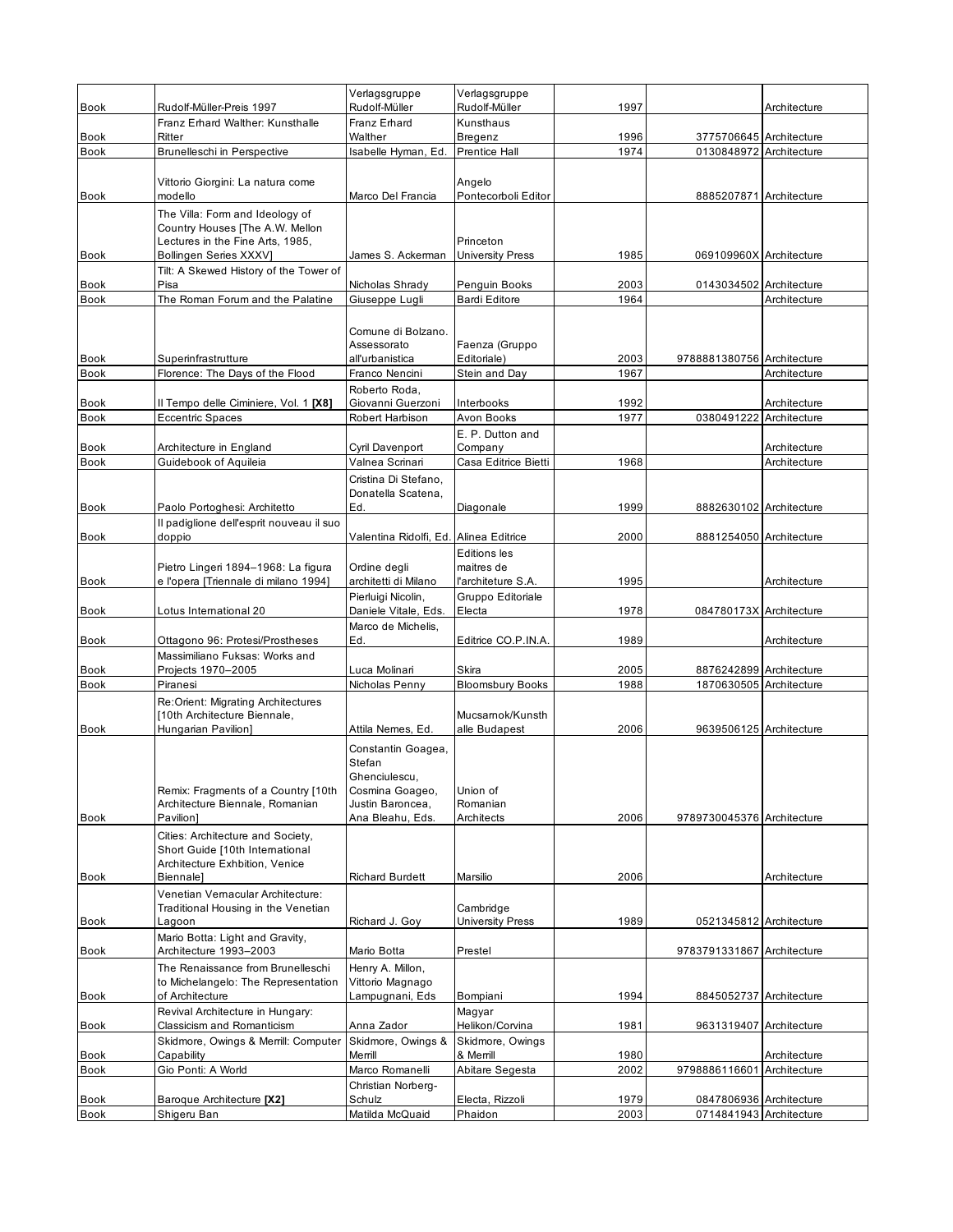|             |                                                                         |                                          | Princeton                           |      |                                                    |              |
|-------------|-------------------------------------------------------------------------|------------------------------------------|-------------------------------------|------|----------------------------------------------------|--------------|
| <b>Book</b> | Minka: My Farmhouse in Japan<br>The Architecture of Fumihiko Maki       | John Roderick                            | <b>Architectural Press</b>          | 2007 | 9781568987316 Architecture                         |              |
| <b>Book</b> |                                                                         | Jennifer Taylor                          | <b>Birkhauser</b><br>Harvard Design | 2003 | 3764366974 Architecture                            |              |
| <b>Book</b> | Case: Brasilia's Superquadra                                            | Fares El-Dahdah                          | School, Prestel                     | 2005 | 3791331574 Architecture                            |              |
|             | Shanghai: Architecture and Urbanism                                     | Seng Kuan, Peter                         |                                     |      |                                                    |              |
| <b>Book</b> | for Modern China                                                        | G. Rowe                                  | Prestel                             | 2005 | 3791331159 Architecture                            |              |
| <b>Book</b> | China's New Dawn                                                        | Layla Dawson                             | Prestel                             | 2005 | 3791332708 Architecture                            |              |
|             |                                                                         | Valerie Portefaix,<br>Laurent Gutierrez, |                                     |      |                                                    |              |
| Book        | Gary Chang: Suitcase House                                              | Eds.                                     | <b>MCCM Creations</b>               | 2004 | 9628681699 Architecture                            |              |
|             |                                                                         | Ari Korpivaara,                          |                                     |      |                                                    |              |
|             |                                                                         | Siphiew Sibeko,                          |                                     |      |                                                    |              |
| <b>Book</b> | Building the New South Africa: One<br>House, One Dream at a Time        | Sankie Mthembi-<br>Mahanyele             | Open Society<br>Institute           | 2001 |                                                    | Architecture |
|             |                                                                         |                                          |                                     |      |                                                    |              |
|             | Kaz Antiyé: Jan Moun Ka Réte:                                           |                                          | Éditions                            |      |                                                    |              |
|             | Caribbean Popular Dwelling/L'Habitat                                    | Jack Berthelot,                          | Perspectives                        |      |                                                    |              |
| <b>Book</b> | populaire aux Antilles                                                  | Martine Gaumé                            | Créoles                             | 1982 | 2904373004 Architecture                            |              |
|             | What is OMA: Considering Rem<br>Koolhaas and the Office for             |                                          |                                     |      |                                                    |              |
| <b>Book</b> | Metropolitan Architecture                                               | Véronique Patteeuw                       | <b>NAi Publishers</b>               | 2003 | 9789056623494 Architecture                         |              |
|             | UN Studio: Erasmus Bridge [Source                                       |                                          | Princeton                           |      |                                                    |              |
| Book        | Books in Architecture 4]                                                | Todd Gannon, Ed.                         | <b>Architectural Press</b>          | 2004 | 156898426X Architecture                            |              |
|             |                                                                         | Wiel Arets; Kim                          |                                     |      |                                                    |              |
|             |                                                                         | Zwarts; Bart                             |                                     |      |                                                    |              |
|             |                                                                         | Lootsma: Jos<br>Bosman; Swiss            |                                     |      |                                                    |              |
|             | <b>Wiel Arets: Strange Bodies</b>                                       | Architecture                             |                                     |      |                                                    |              |
| Book        | Fremdkörper                                                             | Museum (Basel)                           | <b>Birkhauser</b>                   | 1996 | 9783764354114 Architecture                         |              |
| <b>Book</b> | Living Library                                                          | <b>Wiel Arets</b>                        | Prestel                             | 2005 | 3791334557 Architecture                            |              |
| Book        | Future Systems                                                          | Dejan Sudjic                             | Phaidon                             | 2007 | 0714844691 Architecture                            |              |
|             |                                                                         | Alessandra Latour,                       |                                     |      |                                                    |              |
|             |                                                                         | Patricia Phillips,                       |                                     |      |                                                    |              |
| <b>Book</b> | Parables and Other Allegories: The<br>Work of Melvin Charney, 1975-1990 | Phyllis Lambert,<br>Robert-Jan van Pelt  | <b>MIT Press</b>                    | 1992 | 0262531100 Architecture                            |              |
|             | Superdutch: New Architecture in the                                     |                                          | Princeton                           |      |                                                    |              |
| Book        | Netherlands                                                             | Bart Lootsma                             | <b>Architectural Press</b>          | 2000 | 9781568982397 Architecture                         |              |
|             | The New Vision for the New                                              |                                          |                                     |      |                                                    |              |
|             | Architecture: Czechoslovakia                                            |                                          |                                     |      |                                                    |              |
| Book        | 1918-1938                                                               | Jaroslav Andel<br>Ben van Berkel.        | Scalo                               | 2006 | 9783039390427 Architecture                         |              |
| <b>Book</b> | UN Studio: Design Models,<br>Architecture, Urbanism, Infrastructure     | <b>Caroline Bos</b>                      | Rizzoli                             | 2006 | 9780847828784 Architecture                         |              |
|             |                                                                         |                                          |                                     |      |                                                    |              |
|             |                                                                         | Anne                                     |                                     |      |                                                    |              |
|             |                                                                         | Hoogewoning,                             |                                     |      |                                                    |              |
|             |                                                                         | Roemer van. Toom,                        |                                     |      |                                                    |              |
|             | Yearbook: Architecture in the<br>Netherlands                            | Piet Vollaard, Arthur                    |                                     | 2003 | 9056622919 Architecture                            |              |
| <b>Book</b> |                                                                         | Wortmann<br>Erik Møller, Jens            | NAi Publishers                      |      |                                                    |              |
|             |                                                                         | Lindhe, Kjeld                            | The Danish                          |      |                                                    |              |
| Book        | Aarhus City Hall                                                        | Vindum                                   | Architectural Press                 | 1991 | 8774071106 Architecture                            |              |
|             | A Hundred Years of Dutch                                                |                                          |                                     |      |                                                    |              |
|             | Architecture, 1901-2000: Trends,                                        | S. Umberto Barbieri,                     | SUN, NAi                            |      |                                                    |              |
| Book        | Highlights<br>NOX: Machining Architecture                               | Leen van Duin, Eds.                      | Publishers                          | 2003 | 9056623346 Architecture<br>0500285195 Architecture |              |
| Book        |                                                                         | Lars Spuybroek                           | Thames & Hudson                     | 2004 |                                                    |              |
|             |                                                                         |                                          | Arsenal Pulp<br>Press, Morris and   |      |                                                    |              |
|             | Substance over Spectacle:                                               |                                          | Helen Belkin Art                    |      |                                                    |              |
| Book        | Contemporary Canadian Architecture                                      | Andrew Grult                             | Gallery                             | 2005 | 1551521857 Architecture                            |              |
| Book        | The Amsterdam School                                                    | J. J. Vriend                             | Meulenhoff                          | 1970 |                                                    | Architecture |
|             | Architectural Monographs 4: Alvar<br>Aalto                              |                                          |                                     |      | 0856704210 Architecture                            |              |
| Book        |                                                                         | David Dunster, Ed.<br>Martina Kandeler-  | <b>Academy Editions</b>             | 1992 |                                                    |              |
|             | Get Off of My Cloud: Wolf D. Prix,                                      | Fritsch, Thomas                          |                                     |      |                                                    |              |
| Book        | Coop Himmelb(I)au Texts 1968-2005                                       | Kramer, Eds.                             | Hatje Cantz                         | 2005 | 3775716718 Architecture                            |              |
|             | Coop Himmelb(I)au : Central Los                                         |                                          |                                     |      |                                                    |              |
|             | Angeles area high school #9 for the                                     |                                          |                                     |      |                                                    |              |
| Book        | visual and performing arts                                              | Sylvia Lavin                             | Prestel                             | 2010 | 9783791344331 Architecture                         |              |
|             |                                                                         | Sabine Bitter,                           | Sabine Bitter,                      |      |                                                    |              |
| Book        | On Formation, On Condition                                              | Helmut Weber                             | Helmut Weber                        | 1997 |                                                    | Architecture |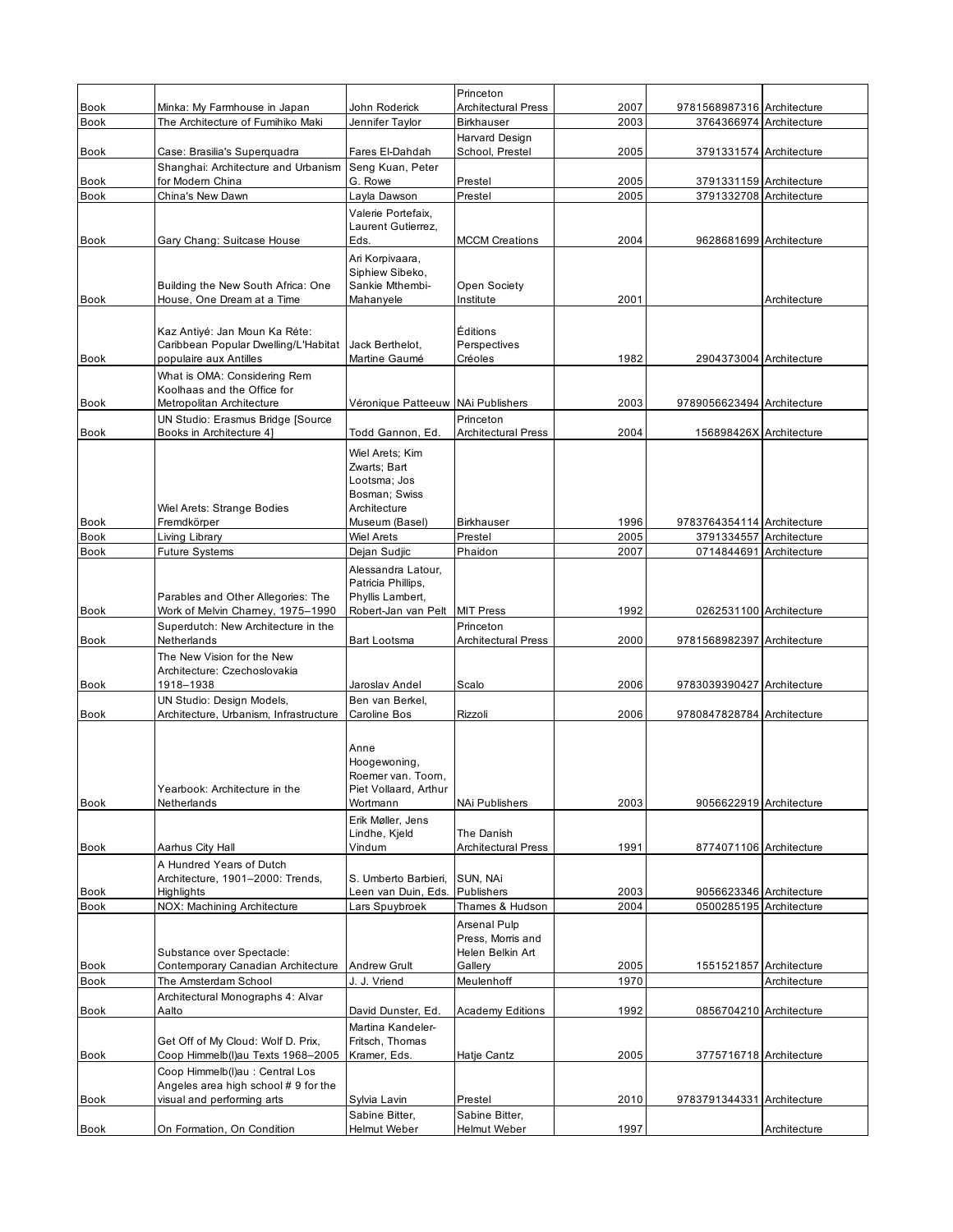| Book         | Building Shanghai: The Story of<br>China's Gateway                    | Edward Denison,<br>Guang Yu Ren                 | Wiley                                           | 2006           | 9780470016374 Architecture |              |
|--------------|-----------------------------------------------------------------------|-------------------------------------------------|-------------------------------------------------|----------------|----------------------------|--------------|
|              |                                                                       | Elisabetta Andreoli,                            |                                                 |                |                            |              |
| Book         | Brazil's Modern Architecture                                          | Adrian Forty, Eds.<br>Marcia Iwatate,           | Phaidon                                         | 2004           | 0714842923 Architecture    |              |
| Book         | Japan Houses                                                          | Geeta K. Mehta                                  | <b>Tuttle Publishing</b>                        | 2005           | 0804836965 Architecture    |              |
| <b>Book</b>  | A Japanese Touch for Your Home                                        | Koji Yagi                                       | Kodansha<br>International                       | 1982           | 477001015X Architecture    |              |
|              |                                                                       |                                                 | Universe                                        |                |                            |              |
| Book         | Tokyo: City and Architecture                                          | Livio Sacchi                                    | Publishing<br>Museum of                         | 2004           | 9780789312129 Architecture |              |
|              |                                                                       | Francesco Bonami,                               | Contemporary Art,                               |                |                            |              |
| Book         | Sugimoto: Architecture                                                | Ed.<br>Sean Godsell, Leon                       | Chicago; D.A.P.                                 | 2003           | 189102454X Architecture    |              |
| Book         | Sean Godsell: Works and Projects                                      | Van Schaik                                      | Electa                                          | 2004           | 1904313337 Architecture    |              |
| Book         | Austria West Tirol Vorarlberg: Neue<br>Architektur / New Architecture | Liesbeth Waechter-<br>Böhm, Ed.                 | <b>Birkhauser</b>                               | 2003           | 3764306807 Architecture    |              |
|              |                                                                       | Stiftung Insel                                  | Stiftung Insel                                  |                |                            |              |
|              | Stiftung Insel Hombroich / Inself                                     | Hombroich / Inself<br>Hombroich                 | Hombroich / Inself<br>Hombroich                 |                |                            |              |
| <b>Book</b>  | Hombroich Foundation                                                  | Foundation                                      | Foundation                                      |                | 3000027602 Architecture    |              |
| Book         | Riba Journal 9                                                        | Royal Institute of<br><b>British Architects</b> | Royal Institute of<br><b>British Architects</b> | September 1971 |                            | Architecture |
|              | The Origins of Modernism in Russian                                   | William Craft                                   | University of                                   |                |                            |              |
| Book         | Architecture<br>Lubetkin and Tecton: Architecture                     | Brumfield<br>Peter Coe, Malcolm                 | California Press<br>The Arts Council            | 1991           | 0520069293 Architecture    |              |
| Book         | and Social Commitment                                                 | Reading                                         | of Great Britain                                | 1981           | 0906515866 Architecture    |              |
| Book         | New Architecture in China                                             | Bernard Chan                                    | Merrell                                         | 2005           | 9781858942995 Architecture |              |
| Book         | Gregotti & Associates: The<br>Architecture of Urban Design            | Guido Morpurgo                                  | Rizzoli                                         | 2008           | 9780847831005 Architecture |              |
|              |                                                                       | Dennis Crompton,                                |                                                 |                |                            |              |
|              |                                                                       | Annie Bridges,<br>Zuzanna Lipinski,             |                                                 |                |                            |              |
| <b>Book</b>  | In/Ex Terior: The Works of Eva Jiricna                                | Eds.                                            | Prostor                                         | 2005           | 8090325777 Architecture    |              |
|              | Le Corbusier's Secret Laboratory:                                     | Jean-Louis Cohen,<br>Staffan Ahrenberg,         |                                                 |                |                            |              |
| Book         | From Painting to Architecture                                         | Eds.                                            | Hatje Cantz                                     | 2013           | 9783775735681 Architecture |              |
|              |                                                                       | Martin and Werner                               | Scheidegger &                                   |                |                            |              |
| Book         | Chandigarh Redux<br>The Architecture of Rasem Badran:                 | Feiersinger, Eds.                               | Spies                                           | 2015           | 9783858817624 Architecture |              |
| Book         | Narratives on People and Place                                        | James Steel                                     | Thames & Hudson                                 | 2005           | 9780500342060 Architecture |              |
|              | Proceedings of the 2001 ACSA<br>International Conference, June        |                                                 |                                                 |                |                            |              |
|              | 15-19, 2001, Istanbul, Turkey:                                        | Sibel Bozdogan,                                 | Association of                                  |                |                            |              |
| Book         | Oriental, Occidental: Geography,<br>Identity, Space                   | Ulker Berke Copur,<br>Eds.                      | <b>Collegiate Schools</b><br>of Architecture    | 2001           |                            | Architecture |
|              | Architectural Encounters with                                         | Peter G. Rowe.                                  |                                                 |                |                            |              |
| Book         | Essence and Form in Modern China                                      | Seng Kuan                                       | <b>MIT Press</b>                                | 2004           | 026268151X Architecture    |              |
| Book         | Kengo Kuma: Works and Projects                                        | Luigi Alini, Kengo<br>Kuma                      | Electa                                          | 2008           | 9781904313618 Architecture |              |
|              | Walter Niedermayr/ Kazuyo Sejima +<br>Ryue Nichizawa / Sanaa          | deSingel, Ed.                                   | Hatje Cantz                                     | 2007           | 9783775718905 Architecture |              |
| Book         | Procida: un'architettura del                                          | Giancarlo Cosenza.                              |                                                 |                |                            |              |
| <b>Book</b>  | Mediterraneo                                                          | Mimmo Jodice                                    | Clean Edizioni                                  | 2002           | 8884970857 Architecture    |              |
| Book         | Non solo luce: Milano, frammenti di<br>notte urbana                   | Massimiliano<br>Finazzer Flory                  | AEM Spa                                         | 2004           |                            | Architecture |
|              |                                                                       | Harold Acton,                                   |                                                 |                |                            |              |
| Book         | Great Houses of Italy: The Tuscan<br>Villas                           | Photos by<br>Alexander Zielcke                  | <b>Viking Press</b>                             | 1973           |                            | Architecture |
|              | Medieval Architecture: Its Origins and                                | Arthur Kingsley                                 | The Baker and                                   |                |                            |              |
| Book<br>Book | Development, Vol. 1<br>Genova Anni'30: Da labo a daneri               | Porter<br>Paolo Cevini                          | <b>Taylor Company</b><br>Sagep Editrice         | 1909<br>1989   | 8870583236 Architecture    | Architecture |
| Book         | Verona: History and Masterpieces                                      | Renzo Chiarelli                                 | Bonechi                                         | 1999           | 8872040981                 | Architecture |
|              |                                                                       |                                                 |                                                 |                |                            |              |
|              |                                                                       | Photos by Vincenzo<br>Vicari, Text by Piero     | Arti Grafiche la<br>Malcantonese                |                |                            |              |
| Book         | Campanili del Ticino                                                  | Bianconi                                        | Agno                                            | 1968           |                            | Architecture |
|              |                                                                       | Attilio Terragni,<br>Daniel Libeskind,          |                                                 |                |                            |              |
| <b>Book</b>  | The Terragni Atlas: Built Architecture                                | Paolo Rosselli                                  | Skira                                           | 2005           | 9788884917324 Architecture |              |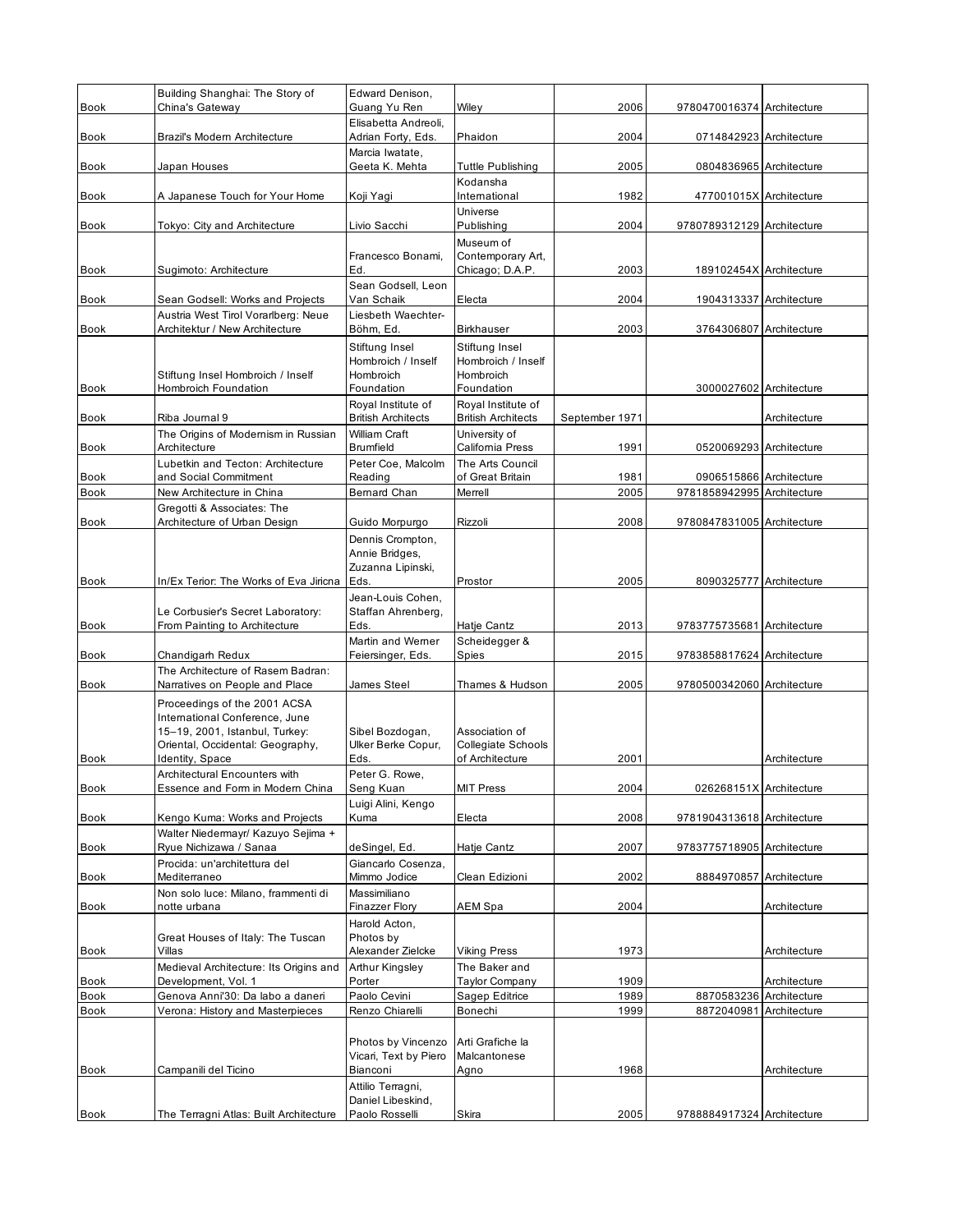| Book                | Italy Builds                                                        | G. E. Kidder Smith                      | Reinhold<br>Publishing               | 1955         |                                                       | Architecture |
|---------------------|---------------------------------------------------------------------|-----------------------------------------|--------------------------------------|--------------|-------------------------------------------------------|--------------|
|                     |                                                                     | Jean-Francois de                        | Princeton                            |              |                                                       |              |
| <b>Book</b>         | The Little House                                                    | Bastide                                 | <b>Architectural Press</b>           | 1996         | 1568980175 Architecture                               |              |
|                     |                                                                     |                                         | Instituto                            |              |                                                       |              |
| Book                | Cattedrali di Francia                                               | <b>Marcel Belvianes</b>                 | Geografico de<br>Agostini            | 1953         |                                                       | Architecture |
|                     | The Tallest Tower: Eiffel and the                                   |                                         | Houghton, Mifflin                    |              |                                                       |              |
| <b>Book</b>         | <b>Belle Epoque</b>                                                 | Joseph Harriss                          | & Co                                 | 1975         |                                                       | Architecture |
| Book                | Visionare & Vertriebene                                             | Matthias Boeckl, Ed.                    | Emst&Sohn                            | 1995         | 3433024456 Architecture                               |              |
|                     |                                                                     | Alessandro de                           |                                      |              |                                                       |              |
|                     |                                                                     | Magistris, Michel                       |                                      |              |                                                       |              |
| Book<br><b>Book</b> | Odile Decq Benoit Cornette<br>Offene Raume/Public Spaces            | Vernes<br>Boris Podrecca                | Electa<br>Springer-Verlag            | 2003<br>2004 | 9788837025038 Architecture<br>3211005137 Architecture |              |
|                     |                                                                     |                                         | The Trust for                        |              |                                                       |              |
|                     | Viollet-le-Duc: Architect, Artist, Master                           | Françoise Bercé,                        | Museum                               |              |                                                       |              |
| Book                | of Historic Preservation                                            | <b>Bruno Foucart</b>                    | Exhibitions                          | 1988         |                                                       | Architecture |
| <b>Book</b>         | Urban Textures: Yves Lion<br>Hendrik Petrus Berlag: Complete        | Jean-Louis Cohen                        | <b>Birkhauser</b>                    | 2005         | 3764363010 Architecture                               |              |
| Book                | Works                                                               | Sergio Polano, Ed.                      | Rizzoli                              | 1988         | 0847809013 Architecture                               |              |
|                     | Premises: Invested Space in Visual                                  |                                         | Guggenheim                           |              |                                                       |              |
|                     | Arts, Architecture & Design from                                    |                                         | Museum<br>Publications               |              |                                                       |              |
| Book<br><b>Book</b> | France: 1958-1998<br>Claude-Nicolas Le Doux                         | Anthony Vidler                          | <b>MIT Press</b>                     | 1998<br>1990 | 0892072148 Architecture<br>0262220326 Architecture    |              |
| <b>Book</b>         | Le Corbusier: Architecture and Form                                 | Peter Blake                             | Pelican Books                        | 1960         |                                                       | Architecture |
|                     |                                                                     |                                         | George Braziller,                    |              |                                                       |              |
| Book                | Le Corbusier                                                        | Francoise Choay                         | Inc<br>Yale University               | 1960         |                                                       | Architecture |
| Book                | The Final Testament of Père Corbu                                   | Ivan Žaknić                             | Press                                | 1997         | 0300063539 Architecture                               |              |
| <b>Book</b>         | Notre-Dame of Paris                                                 | Allan Temko                             | The Viking Press                     | 1955         |                                                       | Architecture |
|                     |                                                                     |                                         | Lars Muller                          |              |                                                       |              |
| Book<br><b>Book</b> | Le Corbusier: Architect of Books<br>De essentie van het fragment    | Catherine De Smet<br>Lucien Herve       | Publishers<br>NAi Publishers         | 2005<br>1992 | 3037780347 Architecture<br>9072469399 Architecture    |              |
|                     | Walking Through Le Corbusier: A                                     |                                         |                                      |              |                                                       |              |
| Book                | Tour of His Masterworks                                             | Jose Baltanas                           | Thames & Hudson                      | 2006         | 9780500512333 Architecture                            |              |
|                     |                                                                     |                                         | Paris Société<br>Anonyme d           |              |                                                       |              |
|                     |                                                                     |                                         | Economie Mixte                       |              |                                                       |              |
|                     |                                                                     | Johan-Otto Von                          | Nationale Tête                       |              |                                                       |              |
| <b>Book</b>         | La Grande Arche: Tête Défense                                       | Spreckelsen                             | Défense                              |              |                                                       | Architecture |
|                     |                                                                     | Mission                                 | <b>Mission</b><br>interministérielle |              |                                                       |              |
|                     |                                                                     | interministérielle de                   | de coordination                      |              |                                                       |              |
|                     |                                                                     | coordination des                        | des grandes                          |              |                                                       |              |
|                     |                                                                     | grandes opérations<br>d'architecture et | opérations<br>d'architecture et      |              |                                                       |              |
| Book                | Grands Projets de l'Etat 1979-1989                                  | d'urbanisme                             | d'urbanisme                          |              |                                                       | Architecture |
|                     | Frank Lloyd Wright's Martin House:                                  |                                         | Princeton                            |              |                                                       |              |
| <b>Book</b>         | Architecture as Portraiture<br>Truth Against the World: Frank Lloyd | Jack Quinan                             | <b>Architectural Press</b>           | 2004         | 1568984197 Architecture                               |              |
|                     | Wright Speaks for an Organic                                        |                                         | The Preservation                     |              |                                                       |              |
| Book                | Architecture                                                        | Patrick J. Meehan                       | Press                                | 1992         | 0891331743 Architecture                               |              |
| Book                | Frank Lloyd Wright                                                  | Ada Louise Huxtable Viking Press        |                                      | 2004         | 0670033421 Architecture                               |              |
|                     | On and By Frank Lloyd Wright: A                                     |                                         |                                      |              |                                                       |              |
| Book                | <b>Primer of Architectural Principles</b>                           | Robert McCarter, Ed. Phaidon            |                                      | 2006         | 0714844705 Architecture                               |              |
| <b>Book</b>         | Frank Lloyd Wright                                                  | Robert McCarter                         | <b>Reaktion Books</b>                | 2006         | 1861892683 Architecture                               |              |
|                     |                                                                     | Terence Riley, Peter                    | The Museum of<br>Modern Art, New     |              |                                                       |              |
| Book                | Frank Lloyd Wright: Architect                                       | Reed                                    | York                                 | 1994         | 0870706438 Architecture                               |              |
|                     | Many Masks: A Life of Frank Lloyd                                   |                                         |                                      |              |                                                       |              |
| Book                | Wright                                                              | <b>Brendan Gill</b>                     | Putnam Books                         | 1987         | 0399132325 Architecture                               |              |
| Book                | Frank Lloyd Wright versus America:<br>The 1930s                     | Donald Leslie<br>Johnson                | <b>MIT Press</b>                     | 1990         | 0262100444 Architecture                               |              |
|                     |                                                                     |                                         |                                      |              |                                                       |              |
|                     | Usonia: Frank Lloyd Wright's Design                                 |                                         | The Preservation                     |              |                                                       |              |
| Book                | for America                                                         | Alvin Rosenbaum                         | Press                                | 1993         | 9780891332015 Architecture                            |              |
|                     | About Wright: An Album of<br>Recollections by Those Who Knew        |                                         |                                      |              |                                                       |              |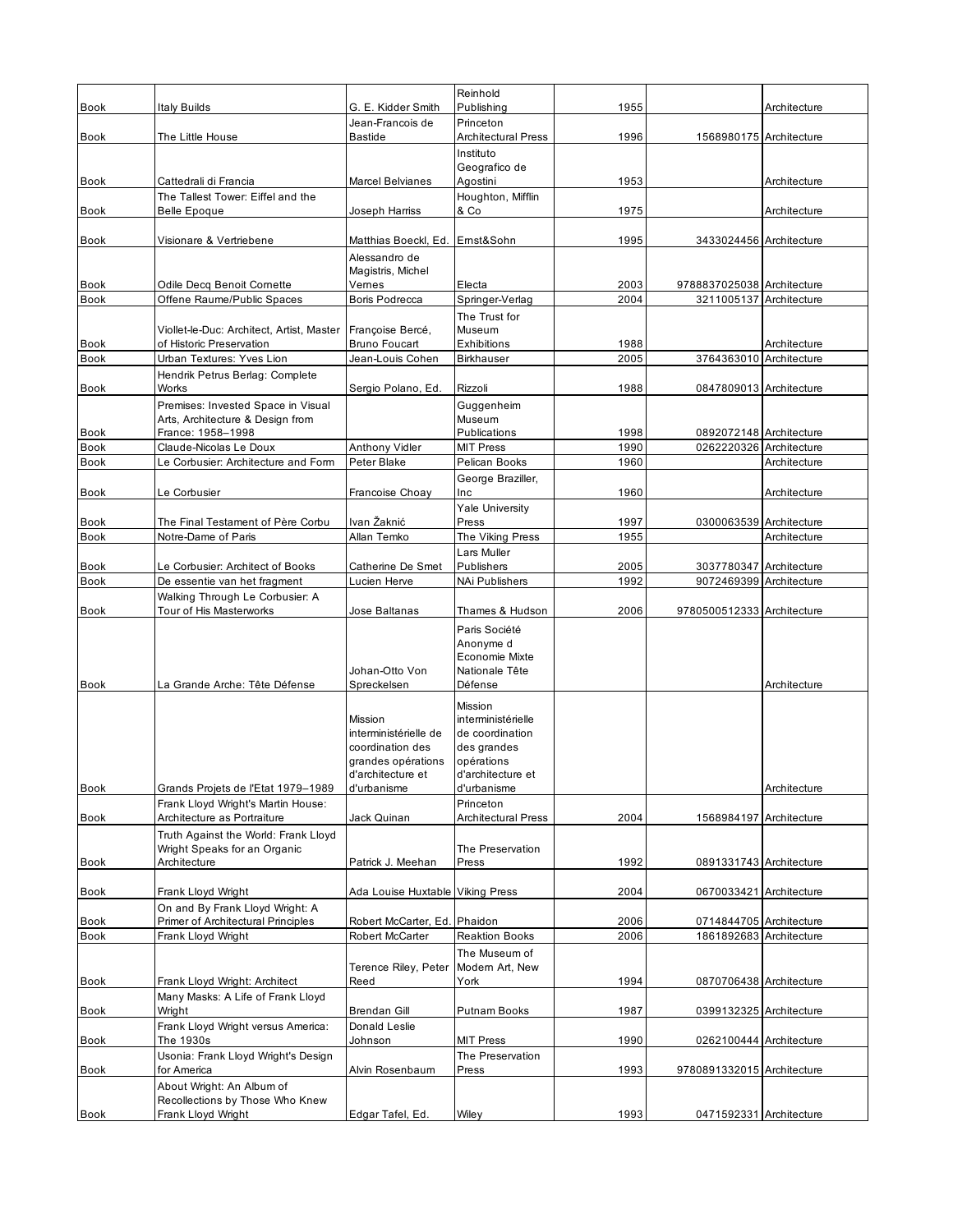|                     | In the Nature of Materials: The<br><b>Buildings of Frank Lloyd Wright</b> | Henry-Russell                            | Duell, Sloan and                           |                         |                                                    |              |
|---------------------|---------------------------------------------------------------------------|------------------------------------------|--------------------------------------------|-------------------------|----------------------------------------------------|--------------|
| <b>Book</b>         | 1887-1941                                                                 | Hitchcock                                | Pearce                                     | 1942                    |                                                    | Architecture |
| <b>Book</b>         | Writings on Wright: Selected<br>Comment on Frank Lloyd Wright             | H. Allen Brooks, Ed.                     | <b>MIT Press</b>                           | 1985                    | 0262520869 Architecture                            |              |
|                     | The Prairie School: Frank Lloyd<br>Wright and His Midwest                 |                                          |                                            |                         |                                                    |              |
| <b>Book</b>         | Contemporaries                                                            | H. Allen Brooks                          | W. W. Norton                               | 1972                    | 0393008118 Architecture                            |              |
| Book                | The Architecture of Frank Lloyd<br>Wright: A Guide to Extant Structures   | William Allin Storrer                    | University of<br>Chicago Press             | 1993                    |                                                    | Architecture |
|                     | Design for Life: The Architecture of                                      |                                          |                                            |                         |                                                    |              |
| Book                | Sim Van der Ryn                                                           | Sim Van der Ryn                          | Gibbs Smith                                | 2005                    | 1586855301 Architecture                            |              |
|                     |                                                                           | Andrea                                   |                                            |                         |                                                    |              |
|                     | Rural Studio: Samuel Mockbee and                                          | Oppenheimer Dean,                        | Princeton                                  |                         |                                                    |              |
| <b>Book</b>         | an Architecture of Decency                                                | <b>Timothy Hursley</b>                   | <b>Architectural Press</b><br>Los Angelese | 2002                    | 9781568982922 Architecture                         |              |
|                     |                                                                           |                                          | Forum for                                  |                         |                                                    |              |
| <b>Book</b>         | Los Angeles Boulevard: Eight X-<br>Rays of the Body Public                | Douglas R. Suisman                       | Architecture and<br>Urban Design           | 1989                    |                                                    | Architecture |
|                     |                                                                           | Photos by Alan                           |                                            |                         |                                                    |              |
| Book                | Frank Lloyd Wright: The Houses                                            | Weintraub, Text by<br>Alan Hell          | Rizzoli                                    | 2005                    | 0847827364 Architecture                            |              |
|                     |                                                                           |                                          | <b>MAK Center for</b>                      |                         |                                                    |              |
|                     |                                                                           |                                          | Art and                                    |                         |                                                    |              |
|                     | Sympathetic Seeing: Esther McCoy<br>and the Heart of American Modernist   | Kimberli Meyer,                          | Architecture,<br>Verlag fur                |                         |                                                    |              |
| Book                | Architecture and Design                                                   | Susan Morgan                             | Moderne Kunst                              | 2011                    | 9783869842653 Architecture                         |              |
| Book                | Five California Architects<br>Man About Town: Frank Lloyd Wright          | <b>Esther McCoy</b>                      | Praeger                                    | 1975                    | 0275717208 Architecture                            |              |
| <b>Book</b>         | in New York City                                                          | Herbert Muschamp                         | <b>MIT Press</b>                           | 1983                    | 0262131927 Architecture                            |              |
|                     |                                                                           | Lisa Graziose, Chris<br>Rogers, Marion   |                                            |                         |                                                    |              |
|                     |                                                                           | Weiss, Michael                           | Seattle Art                                |                         |                                                    |              |
| Book<br><b>Book</b> | Olympic Sculpture Park<br>Sex, Death and God in L.A.                      | Manfredi<br>David Reid                   | Museum<br>Pantheon Books                   | 2007<br>1992            | 0932216579 Architecture<br>0394573218 Architecture |              |
|                     | Iconography and Electronics Upon a                                        |                                          |                                            |                         |                                                    |              |
| <b>Book</b>         | Generic Architecture: A View from the<br>Drafting Room                    | Robert Venturi                           | <b>MIT Press</b>                           | 1996                    | 0262220512 Architecture                            |              |
|                     |                                                                           |                                          | The Museum of                              |                         |                                                    |              |
| Book                | Complexity and Contradiction in<br>Architecture                           | Robert Venturi                           | Modern Art, New<br>York                    | 1988, Second<br>Edition | 0870702823 Architecture                            |              |
|                     |                                                                           |                                          | Pomegranate                                |                         |                                                    |              |
| <b>Book</b>         | Mobile Homes by Famous Architects                                         | Steve Schaecher                          | Communications                             | 2002                    | 0764920243 Architecture                            |              |
|                     |                                                                           | David B. Brownlee,                       |                                            |                         |                                                    |              |
|                     | Out of the Ordinary: Robert Venturi,                                      | David G. De Long,                        | Philadelphia                               |                         |                                                    |              |
| Book                | Denise Scott Brown and Associates                                         | Kathryn B. Hiesinger Museum of Art       |                                            | 2001                    | 0876331487 Architecture                            |              |
|                     |                                                                           | Dora Epstein Jones,                      |                                            |                         |                                                    |              |
| Book                | Zago Architecture and Office dA:<br>Two Installations                     | Julianna Morais,<br>Martha Read          | Sci-Arc Press                              | 2003                    | 0976007916 Architecture                            |              |
|                     | Tri-Towers of Babel: Questioning                                          |                                          | Columbia Books                             |                         |                                                    |              |
| Book<br><b>Book</b> | Ground Zero<br>American Architecture and Urbanism                         | Bernard Tschumi<br><b>Vincent Scully</b> | of Architecture<br>Prager                  | 2003<br>1969            | 1883584256 Architecture                            | Architecture |
|                     |                                                                           |                                          | School of                                  |                         |                                                    |              |
|                     |                                                                           |                                          | Architecture and                           |                         |                                                    |              |
|                     |                                                                           |                                          | Planning,<br>University at                 |                         |                                                    |              |
|                     |                                                                           |                                          | Buffalo, The State                         |                         |                                                    |              |
| Book                | Toshiko Mori                                                              | Brian Carter, Ed.                        | University of New<br>York                  | 2003                    | 9780970786364 Architecture                         |              |
|                     | Bernard Tschumi: Zenith de Rouen                                          | Todd Gannon,                             | Princeton                                  |                         |                                                    |              |
| Book                | [Source Books in Architecture 3]                                          | Jeffrey Kipnis, Eds.                     | <b>Architectural Press</b>                 | 2003                    | 9781568983820 Architecture                         |              |
|                     | Los Angeles Forum for Architecture                                        |                                          | Los Angeles<br>Forum for                   |                         |                                                    |              |
| <b>Book</b>         | and Urban Design, Forum Annual<br>2004                                    | Kazys Vamelis, Ed.                       | Architecture and<br>Urban Design           | 2004                    | 9780976316602 Architecture                         |              |
|                     |                                                                           | Eeva-Liisa                               |                                            |                         |                                                    |              |
|                     |                                                                           | Pelkonen, Donald                         | <b>Yale University</b>                     |                         |                                                    |              |
| <b>Book</b>         | Eero Saarinen: Shaping the Future                                         | Albrecht                                 | Press                                      | 2006                    | 9780300112825 Architecture                         |              |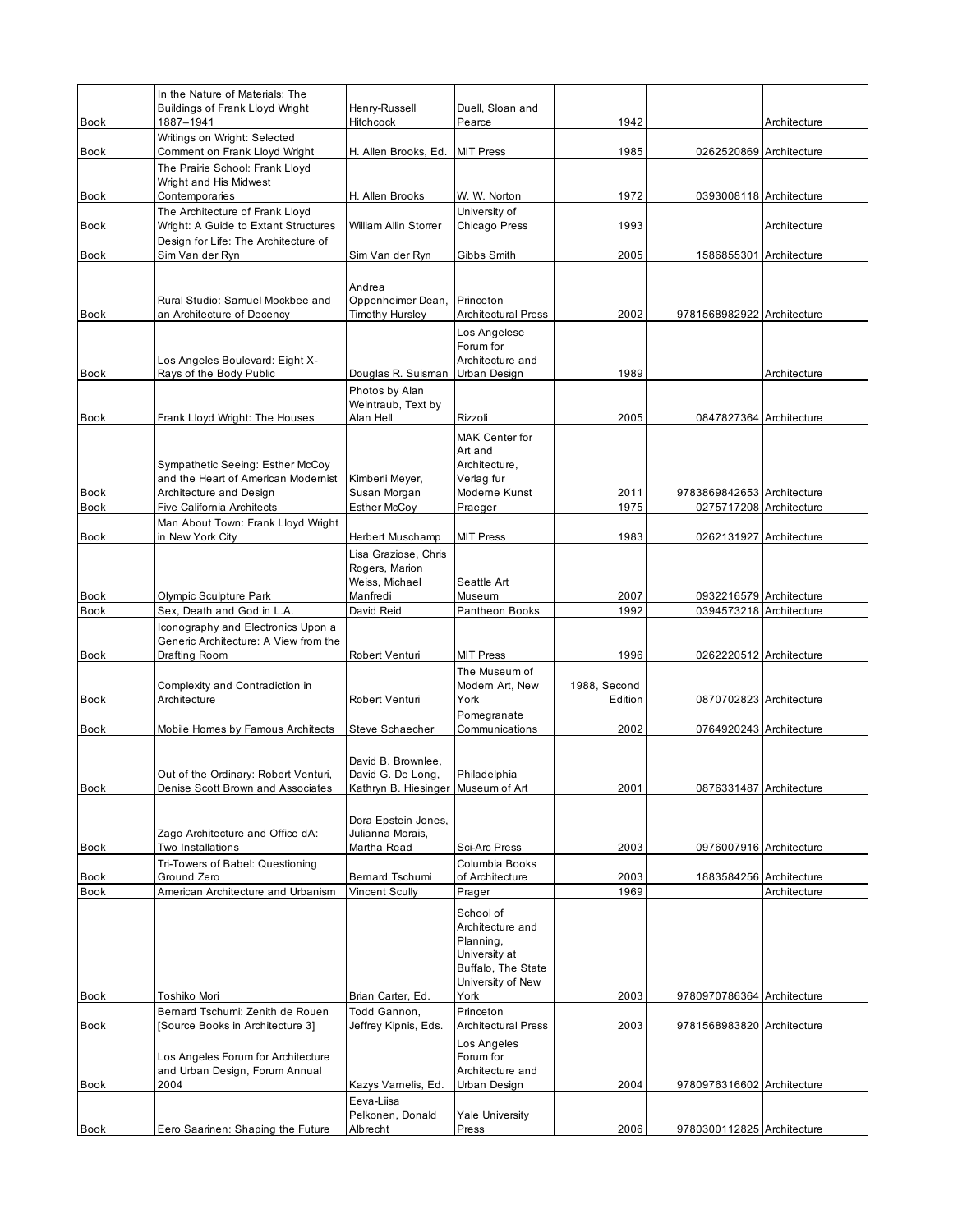| <b>Book</b>                | Robert A.M. Stern: Buildings and<br>Towns                                                                           | Peter Morris Dixon,<br>Ed.                                                                | Monacelli Press                                                                                | 2007         | 9781580931922 Architecture |              |
|----------------------------|---------------------------------------------------------------------------------------------------------------------|-------------------------------------------------------------------------------------------|------------------------------------------------------------------------------------------------|--------------|----------------------------|--------------|
|                            | George Washington Smith: Architect                                                                                  |                                                                                           |                                                                                                |              |                            |              |
| <b>Book</b>                | of the Spanish Colonial Revival                                                                                     | Patricia Gebhard                                                                          | Gibbs Smith                                                                                    | 2005         | 1586855107 Architecture    |              |
| Book                       | Eero Saarinen: An Architecture of<br>Multiplicity                                                                   | Antonio Román                                                                             | Princeton<br><b>Architectural Press</b>                                                        | 2003         | 1568983409 Architecture    |              |
| <b>Book</b>                | Roto Works: Stillpoints                                                                                             | Michael Rotondi,<br>Clark Stevens,<br>Albert Pope, Eric<br>Owen Moss                      | Rizzoli                                                                                        | 2006         | 9780847828135 Architecture |              |
|                            | Yale School of Architecture                                                                                         | Elisa Lui, Erica<br>Schroeder, Leo<br>Stevens, Pierce<br>Reynoldson,<br>Timothy Applebee, | Yale School of                                                                                 |              |                            |              |
| <b>Book</b>                | Retrospecta 2005/2006                                                                                               | Eds.                                                                                      | Architecture                                                                                   | 2006         | 9780977236282 Architecture |              |
| <b>Book</b>                | <b>Sky Scrapers</b>                                                                                                 | Andres Lepik                                                                              | Prestel                                                                                        | 2004         | 3791331558 Architecture    |              |
| Book                       | Sky Scrapers: Structure and Design                                                                                  | <b>Matthew Wells</b>                                                                      | <b>Yale University</b><br>Press                                                                | 2005         | 0300106793 Architecture    |              |
|                            | What If? Quaderno 9: Solare: Lean<br>Linear City                                                                    | Paolo Soleri                                                                              |                                                                                                |              |                            | Architecture |
| <b>Book</b>                | Expressing Structure: The                                                                                           |                                                                                           |                                                                                                |              |                            |              |
| Book                       | Technology of Large-Scale Buildings                                                                                 | Virginia Fairweather                                                                      | <b>Birkhauser</b>                                                                              | 2004         | 3764366664 Architecture    |              |
| <b>Book</b>                | Paul Rudolph: The Late Work                                                                                         | Roberto de Alba                                                                           | Princeton<br><b>Architectural Press</b>                                                        | 2003         | 1568984014 Architecture    |              |
|                            |                                                                                                                     |                                                                                           | MAK Center for<br>Art and<br>Architecture, Los<br>Angeles; Prestel                             |              |                            |              |
| <b>Book</b><br><b>Book</b> | Schindler by MAK<br>Natchez: Symbol of the Old South                                                                | Peter Noever, Ed.<br>Nola Nance Oliver                                                    | Verlag<br><b>Hastings House</b>                                                                | 2005<br>1940 | 3791328379 Architecture    | Architecture |
| <b>Book</b>                | Atlas of Novel Tectonics                                                                                            | Reiser+Umemoto                                                                            | Princeton<br><b>Architectural Press</b>                                                        | 2006         | 9781568985541 Architecture |              |
| <b>Book</b>                | Architectural Design, Vol. 76, No. 2,<br>Profile No. 180: Techniques and<br>Technologies in Morphogenetic<br>Design | Michael Hensel,<br>Achim Menges,<br>Michael Weinstock                                     | Wiley-Academy                                                                                  | 2006         | 9780470015292 Architecture |              |
| Book                       | Ira Rakatansky: As Modern as<br>Tomorrow                                                                            | John Caserta,<br>Lynnette Widder,<br>Eds.                                                 | William Stout,<br>Rhode Island<br>School of Design                                             | 2010         | 9780981966700 Architecture |              |
| <b>Book</b>                | Pugh+Scarpa: Report 2005                                                                                            | Bruce Q. Lan, Ed.                                                                         | China Architecture<br>& Building Press                                                         | 2005         | 9787112073856 Architecture |              |
| Book                       | The Architectural League of New<br>York: 125 Years [X2]                                                             | Gregory Wessner,<br>Ed.                                                                   | The Architectural<br>League of New<br>York                                                     | 2006         |                            | Architecture |
| <b>Book</b>                | The Question of New Orleans                                                                                         | Laurie Hawkinson,<br>Laura Kurgan, Scott<br>Marble, Kelvin<br>Shawn Sealey, Eds.          | Columbia<br>University<br>Graduate School<br>of Architecture.<br>Planning, and<br>Preservation | 2006         | 1883584426 Architecture    |              |
|                            | Eliot Noyes: A Pioneer of Design and<br>Architecture in the Age of American                                         |                                                                                           |                                                                                                |              |                            |              |
| Book                       | Modernism                                                                                                           | Gordon Bruce                                                                              | Phaidon<br>School of                                                                           | 2006         | 9780714843506 Architecture |              |
| <b>Book</b>                | The Richard H. Driehaus Prize                                                                                       | Demetri Porphyrios                                                                        | Architecture,<br>University of Notre<br>Dame                                                   | 2004         | 0967054826 Architecture    |              |
| Book                       | From Beaux-Arts to Postmodern:<br>Architect's Drawing from the<br>Collection of Barbara Pine                        | S. Ellen Dykes, Ed.                                                                       | Board of<br>Govemors of the<br><b>Federal Reserve</b><br>System                                |              |                            | Architecture |
| Book                       | Richard Neutra                                                                                                      | Esther McCoy                                                                              | George Braziller,<br>Inc.                                                                      | 1960         |                            | Architecture |
|                            | The Architecture of Richard Neutra:<br>From International Style to California                                       | Arthur Drexler,                                                                           | The Museum of<br>Modern Art, New                                                               |              |                            |              |
| Book                       | Modern                                                                                                              | Thomas S. Hines                                                                           | York                                                                                           | 1982         | 0870705067 Architecture    |              |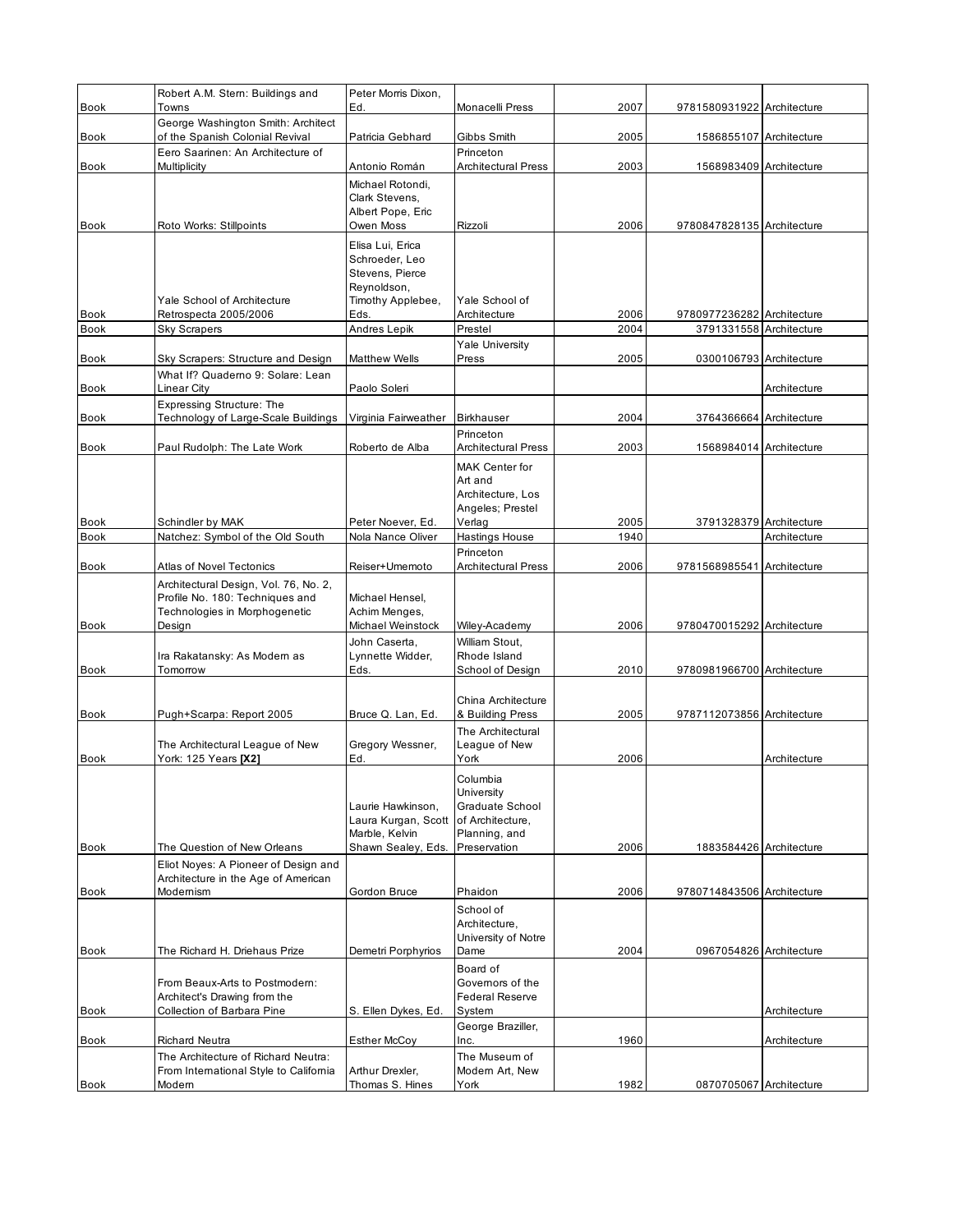|                            |                                                                                       |                                                                              | Mary and Leigh                                                                                                              |              |                                                    |              |
|----------------------------|---------------------------------------------------------------------------------------|------------------------------------------------------------------------------|-----------------------------------------------------------------------------------------------------------------------------|--------------|----------------------------------------------------|--------------|
|                            |                                                                                       |                                                                              | <b>Block Gallery,</b><br>Northwestern                                                                                       |              |                                                    |              |
| <b>Book</b>                | Architects' Drawings from the<br>Collection of Barbara Pine                           |                                                                              | University                                                                                                                  | 1987         | 0941680053 Architecture                            |              |
| <b>Book</b>                | New New York: Architecture of a City                                                  | lan Luna, Ed.                                                                | Rizzoli                                                                                                                     | 2004         | 0847825744 Architecture                            |              |
|                            | Richard Neutra and the Search for                                                     |                                                                              |                                                                                                                             |              |                                                    |              |
| <b>Book</b>                | Modern Architecture                                                                   | Thomas S. Hines                                                              | Rizzoli                                                                                                                     | 2006         | 0847827631 Architecture                            |              |
| Book                       | The Modern American House                                                             | Sandy Isenstadt                                                              | Cambridge<br><b>University Press</b>                                                                                        | 2006         | 9780521770132 Architecture                         |              |
| <b>Book</b>                | Samuel Mockbee and the Rural<br>Studio: Community Architecture                        | David Moos, Gail<br>Treschel                                                 | Birmingham<br>Museum of Art                                                                                                 | 2003         | 093139452X Architecture                            |              |
| <b>Book</b>                | McKim, Mead & White, Architects                                                       | Leland M. Roth                                                               | Harper & Row                                                                                                                | 1985         | 0064301362 Architecture                            |              |
| Book                       | Maybeck's Landscapes: Drawing in<br>Nature [X2]                                       | Dianne Harris                                                                | William Stout                                                                                                               | 2004         | 0974621404 Architecture                            |              |
|                            | Robert Mills: Architect of the                                                        | H.M. Pierce                                                                  | Columbia                                                                                                                    |              |                                                    |              |
| Book                       | Washington Monument 1781-1855                                                         | Gallagher                                                                    | <b>University Press</b>                                                                                                     | 1925         |                                                    | Architecture |
| <b>Book</b><br><b>Book</b> | Richard Meier Architect 1964-1984<br><b>Richard Meier</b>                             | <b>Richard Meier</b><br>Kenneth Frampton                                     | Rizzoli<br>Electa                                                                                                           | 1984<br>2002 | 0847804976 Architecture<br>1904313132 Architecture |              |
| Book                       | marble fairbanks: Bootstrapping<br>[Michigan Architecture Papers 12]                  | Luke Bulman, Ed.                                                             | University of<br>Michigan                                                                                                   | 2005         | 9781891197376 Architecture                         |              |
| <b>Book</b>                | newyork-architects 01-02                                                              | <b>PSA Publishers</b>                                                        | <b>PSA Publishers</b>                                                                                                       | 2001         | 3952079944 Architecture                            |              |
| Book                       | Architecture Tailored: Kevin Kennon<br>[Design Document Series 16]                    | Kevin Kennon<br>Architect                                                    | Suh Kyong won                                                                                                               | 2006         | 8991111173 Architecture                            |              |
|                            | Readings from the Architecture of                                                     |                                                                              |                                                                                                                             |              |                                                    |              |
| <b>Book</b>                | Louis I. Kahn                                                                         | Jeffry Kieffer                                                               | Jeffry Kieffer                                                                                                              | 2001         | 1401009956 Architecture                            |              |
| Book                       | Representative Projects of SOM                                                        | Skidmore, Owings &<br>Merrill                                                | Skidmore, Owings<br>& Merrill                                                                                               | 1983         |                                                    | Architecture |
| Book                       | Pamphlet Architecture 26: 13<br>Projects for the Sheridan Expressway                  | Jonathan D.<br>Solomon                                                       | Princeton<br><b>Architectural Press</b>                                                                                     | 2004         | 1568984545 Architecture                            |              |
| Book                       | Louis I. Kahn: Beyond Time and Style Carter Wiseman                                   |                                                                              | W. W. Norton                                                                                                                | 2007         | 0393731650 Architecture                            |              |
| Book                       | Louis I. Kahn                                                                         | Kent Larson                                                                  | The Monacelli<br>Press                                                                                                      | 2000         | 158093014X Architecture                            |              |
|                            |                                                                                       |                                                                              | Gibbs M. Smith,                                                                                                             |              |                                                    |              |
| Book                       | The Second Generation                                                                 | <b>Esther McCoy</b>                                                          | Inc.                                                                                                                        | 1984         | 0879051191 Architecture                            |              |
|                            |                                                                                       | Hanrahan + Meyers                                                            |                                                                                                                             |              |                                                    |              |
| <b>Book</b>                | The Four States of Architecture                                                       | Architects                                                                   | Wiley-Academy<br>The University of                                                                                          | 2002         | 0471496529 Architecture                            |              |
|                            |                                                                                       |                                                                              | lowa School of Art                                                                                                          |              |                                                    |              |
| <b>Book</b>                | Hybrid Instrument                                                                     | Steven Holl                                                                  | and Art History                                                                                                             | 2006         | 9780874141573 Architecture                         |              |
| Book                       | Farnsworth House                                                                      | Maritz Vandenberg                                                            | Phaidon                                                                                                                     | 2005         | 0714845582 Architecture                            |              |
| Book                       | Growth, Efficiency, and Modernism:<br>GSA Buildings of the 1950s, 60s and<br>70s      | Robinson &<br>Associates, Inc.;<br>Judith H. Robinson;<br>Stephanie S. Foell | U.S. General<br>Services<br>Administration,<br>Office of the Chief<br>Architect, Center<br>for Historic<br><b>Buildings</b> | 2003         |                                                    | Architecture |
|                            | Romantic Modernist: The Life and                                                      |                                                                              | The Monacelli                                                                                                               |              |                                                    |              |
| <b>Book</b>                | Work of Norman Jaffe, Architect                                                       | Alastair Gordon                                                              | Press                                                                                                                       | 2005         | 1580931561 Architecture                            |              |
| <b>Book</b>                | Glass House                                                                           | Toshio Nakamura,<br>Ed.                                                      | The Monacelli<br>Press                                                                                                      | 2007         | 9781580931861 Architecture                         |              |
| Book                       | The Glass House [X2]                                                                  |                                                                              | Philip Johnson<br>Glass House                                                                                               | 2007         |                                                    | Architecture |
| <b>Book</b>                | The Philip Johnson Tapes: Interviews<br>by Robert A.M. Stern                          | Robert A.M. Stern                                                            | The Monacelli<br>Press                                                                                                      | 2008         | 9781580932141 Architecture                         |              |
| Book                       | "Symbolic Essence" and Other<br>Writings on Modern Architecture                       | William H. Jordy                                                             | <b>Yale University</b><br>Press                                                                                             | 2005         | 0300094493 Architecture                            |              |
|                            |                                                                                       | Jones. Partners:                                                             | Princeton                                                                                                                   |              |                                                    |              |
| Book                       | El Segundo                                                                            | Architecture<br>David Whitney,                                               | <b>Architectural Press</b>                                                                                                  | 2007         | 9781568987002 Architecture                         |              |
| Book                       | Philip Johnson: The Glass House                                                       | Jeffrey Kipnis, Eds.                                                         | Pantheon Books                                                                                                              | 1993         | 0679423737 Architecture                            |              |
| Book                       | Peter Eisenman: Barfuss auf weiss<br>glühenden mauern/Barefoot on white-<br>hot walls | Peter Noever, Ed.                                                            | MAK, Hatje Cantz                                                                                                            | 2004         | 3775715614 Architecture                            |              |
|                            |                                                                                       |                                                                              | The Monacelli                                                                                                               |              |                                                    |              |
| Book                       | CodeX: The City of Culture of Galicia                                                 | Eisenman Architects                                                          | Press                                                                                                                       | 2005         | 1580931383 Architecture                            |              |
| Book                       | Nanoarchitecture: A New Species of<br>Architecture [X2]                               | John M. Johansen                                                             | Princeton<br><b>Architectural Press</b>                                                                                     | 2002         | 1568983018 Architecture                            |              |
| Book                       | Architecture of Democracy [X2]                                                        | Allan Greenberg                                                              | Rizzoli                                                                                                                     | 2006         | 9780847827930 Architecture                         |              |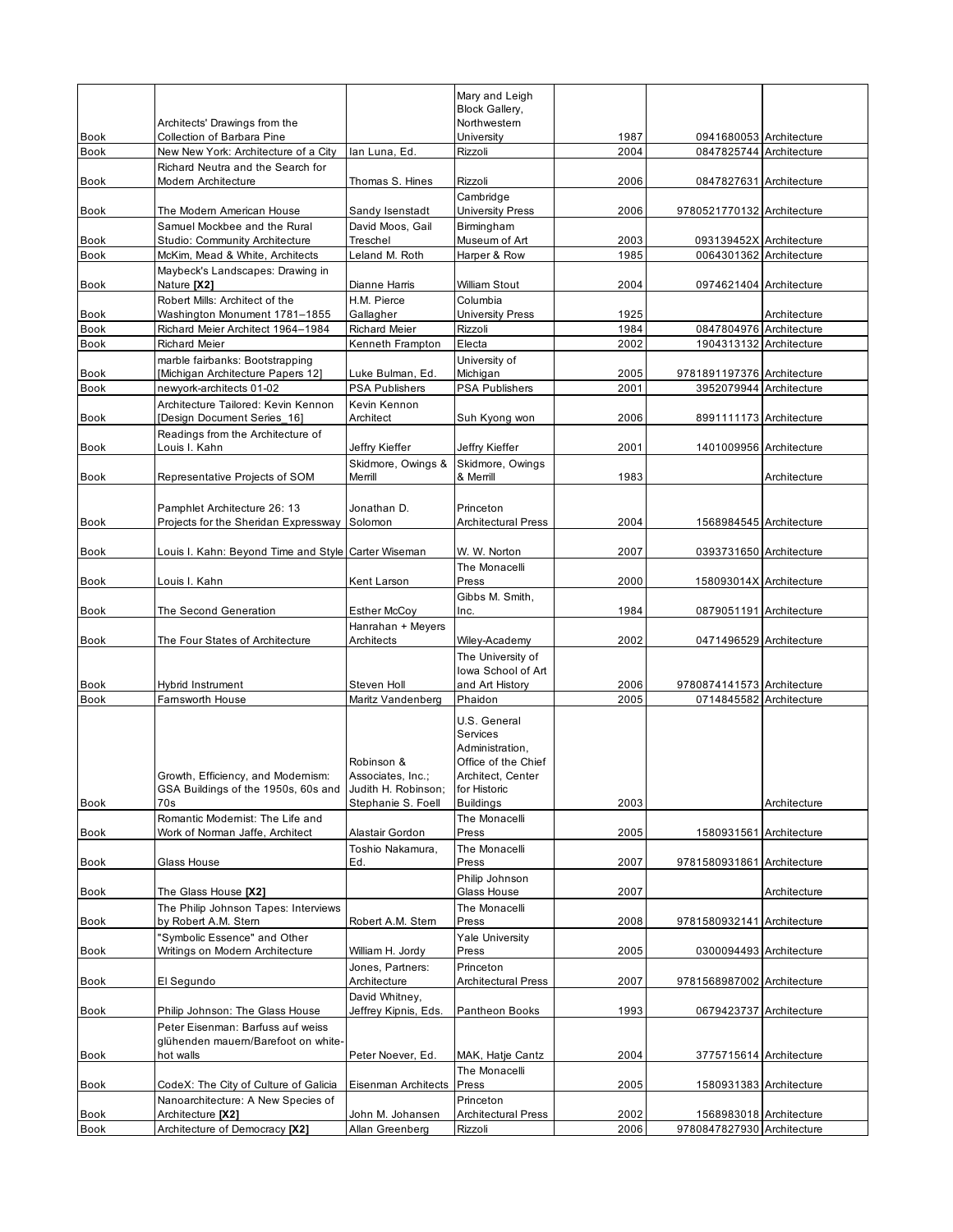| Book                       | HouseX                                                              | Peter Eisenman                              | Rizzoli                                 | 1982         | 0847803465 Architecture                     |              |
|----------------------------|---------------------------------------------------------------------|---------------------------------------------|-----------------------------------------|--------------|---------------------------------------------|--------------|
|                            | John M. Johansen: A Life in the                                     |                                             |                                         |              |                                             |              |
| Book                       | Continuum of Modern Architecture                                    | John M. Johansen                            | L'Arca Edizioni                         | 1995         | 8878380105 Architecture                     |              |
|                            | Mack Scogin Merrill Elam-Knowlton                                   |                                             | Princeton                               |              |                                             |              |
| Book                       | Hall: Source Books in Architecture 6                                | Todd Gannon, Ed.                            | <b>Architectural Press</b>              | 2005         | 1568985215 Architecture                     |              |
|                            | Seven American Utopias: The                                         |                                             |                                         |              |                                             |              |
|                            | Architecture of Communitarian                                       |                                             |                                         |              |                                             |              |
| Book                       | Socialism, 1790-1975                                                | Dolores Hayden                              | <b>MIT Press</b>                        | 1976         | 0262080826 Architecture                     |              |
| <b>Book</b><br><b>Book</b> | Lot-Ek: Mobile Dwelling Unit<br>Irving J. Gill, Architect 1870-1936 | <b>Christopher Scoates</b><br>Marvin Rand   | D.A.P.<br>Gibbs Smith                   | 2003<br>2006 | 9781891024689 Architecture<br>9781586854461 | Architecture |
|                            |                                                                     | John W. Cook,                               |                                         |              |                                             |              |
| <b>Book</b>                | <b>Conversations with Architects</b>                                | <b>Heinrich Klotz</b>                       | Praeger                                 | 1973         |                                             | Architecture |
|                            |                                                                     |                                             | <b>UC Berkeley</b>                      |              |                                             |              |
|                            |                                                                     |                                             | College of                              |              |                                             |              |
|                            |                                                                     | Helaine Kaplan                              | Environmental                           |              |                                             |              |
| <b>Book</b>                | Wurster Redux: A Celebration                                        | Prentice                                    | Design                                  | 2003         |                                             | Architecture |
|                            |                                                                     | Lauren Weiss                                | Palm Springs Art                        |              |                                             |              |
|                            | Steel and Shade: The Architecture of                                | Bricker, Sidney                             | Museum, Kehrer                          |              |                                             |              |
| Book                       | Donald Wexler                                                       | Williams                                    | Heidelberg Berlin                       | 2011         | 9783868281910 Architecture                  |              |
|                            |                                                                     |                                             |                                         |              |                                             |              |
| <b>Book</b>                | Weiss Manfredi: Surface/Subsurface                                  | Michael A. Manfredi,<br><b>Marion Weiss</b> | Princeton<br><b>Architectural Press</b> | 2008         | 9781568987330 Architecture                  |              |
|                            | America's Building: The Historical                                  |                                             |                                         | 1966 Second  |                                             |              |
| <b>Book</b>                | Forces that Shaped It                                               | James Marston Fitch                         | <b>Houghton Mifflin</b>                 | Edition      |                                             | Architecture |
|                            |                                                                     |                                             | Art and                                 |              |                                             |              |
|                            |                                                                     |                                             | Architecture                            |              |                                             |              |
|                            | Built for the People of the United                                  |                                             | Gallery, The                            |              |                                             |              |
|                            | States: Fifty Years of TVA                                          | Marian Moffett,                             | University of                           |              |                                             |              |
| <b>Book</b>                | Architecture                                                        | Larence Wodehouse Tennessee                 |                                         | 1983         |                                             | Architecture |
|                            |                                                                     |                                             |                                         |              |                                             |              |
|                            |                                                                     | The Nation Trust for                        |                                         |              |                                             |              |
| <b>Book</b>                | America's Forgotten Architecture                                    | <b>Historic Preservation</b>                | Pantheon Books                          | 1976         | 0394496922 Architecture                     |              |
|                            |                                                                     | Lois A. Craig and<br>the Staff of the       |                                         |              |                                             |              |
|                            | The Federal Presence: Architecture,                                 | <b>Federal Architecture</b>                 |                                         |              |                                             |              |
| <b>Book</b>                | Politics, and National Design                                       | Project                                     | <b>MIT Press</b>                        | 1984         | 0262530597 Architecture                     |              |
|                            | Taliesin Diary: A Year with Frank                                   |                                             |                                         |              |                                             |              |
| <b>Book</b>                | Lloyd Wright                                                        | Priscilla J. Henken                         | W. W. Norton                            | 2012         | 9780393733808 Architecture                  |              |
|                            | <b>Edward Durrell Stone: Modernism's</b>                            |                                             |                                         |              |                                             |              |
| <b>Book</b>                | <b>Populist Architect</b>                                           | Mary Anne Hunting                           | W. W. Norton                            | 2013         | 9780393733013 Architecture                  |              |
|                            | Ground: Adventures in Life and                                      |                                             |                                         |              |                                             |              |
| <b>Book</b>                | Architecture                                                        | Daniel Libeskind                            | <b>Riverhead Books</b>                  | 2004         | 9781573222921 Architecture                  |              |
|                            |                                                                     |                                             |                                         |              |                                             |              |
| <b>Book</b>                | Soleritown                                                          | Emanuele Piccardo,<br>Filippo Romano        |                                         | 2007         | 9788895459004 Architecture                  |              |
|                            |                                                                     | Adam Page, Eva                              | plug_in                                 |              |                                             |              |
| <b>Book</b>                | Zwischenstation Dresden                                             | Hertzsch, Eds.                              | Vice Versa Verlag                       | 1996         | 3980321282 Architecture                     |              |
|                            |                                                                     |                                             | The Museum of                           |              |                                             |              |
|                            |                                                                     | Terence Riley, Guy                          | Modern Art, New                         |              |                                             |              |
| Book                       | <b>Tall Buildings</b>                                               | Nordenson                                   | York                                    | 2003         | 0870700952 Architecture                     |              |
|                            | Robert Venturi, Denise Scott Brown,                                 |                                             |                                         |              |                                             |              |
|                            | and Steven Izenour at Acadia                                        | Marion Boulton                              | Acadia Summer                           |              |                                             |              |
| Book                       | Summer Arts Program                                                 | Stroud                                      | Arts Program                            | 2010         | 9780979764226 Architecture                  |              |
|                            |                                                                     |                                             | Princeton                               |              |                                             |              |
|                            |                                                                     | Esther da Costa                             | University Art<br>Museum, Yale          |              |                                             |              |
| Book                       | Frank Gehry: On Line                                                | Meyer                                       | University Press                        | 2008         | 9780300122145 Architecture                  |              |
|                            |                                                                     |                                             |                                         |              |                                             |              |
|                            |                                                                     | Guy Nordenson,                              |                                         |              |                                             |              |
|                            |                                                                     | Catherine Seavitt,                          |                                         |              |                                             |              |
| <b>Book</b>                | On the Water: Palisade Bay                                          | Adam Yarinsky, Eds.                         | <b>Guy Nordenson</b>                    | 2009         |                                             | Architecture |
|                            |                                                                     |                                             | Princeton                               |              |                                             |              |
| Book                       | Theater of Architecture                                             | Hugh Hardy                                  | <b>Architectural Press</b>              | 2013         | 9781616891312 Architecture                  |              |
|                            | Alexander Gorlin: Buildings and                                     |                                             |                                         |              |                                             |              |
| <b>Book</b>                | Projects<br>Old Buildings, New Designs:                             | Alexander Gorlin                            | Rizzoli<br>Princeton                    | 1997         | 0847820122 Architecture                     |              |
| Book                       | <b>Architectural Transformations</b>                                | <b>Charles Bloszies</b>                     | <b>Architectural Press</b>              | 2012         | 9781616890353 Architecture                  |              |
|                            | Engineered Transparency-The                                         |                                             |                                         |              |                                             |              |
|                            | Technical, Visual, and Spatial Effects                              | Michael Bell,                               | Princeton                               |              |                                             |              |
| Book                       | of Glass                                                            | Jeannie Kim, Eds.                           | <b>Architectural Press</b>              | 2009         | 9781568987989 Architecture                  |              |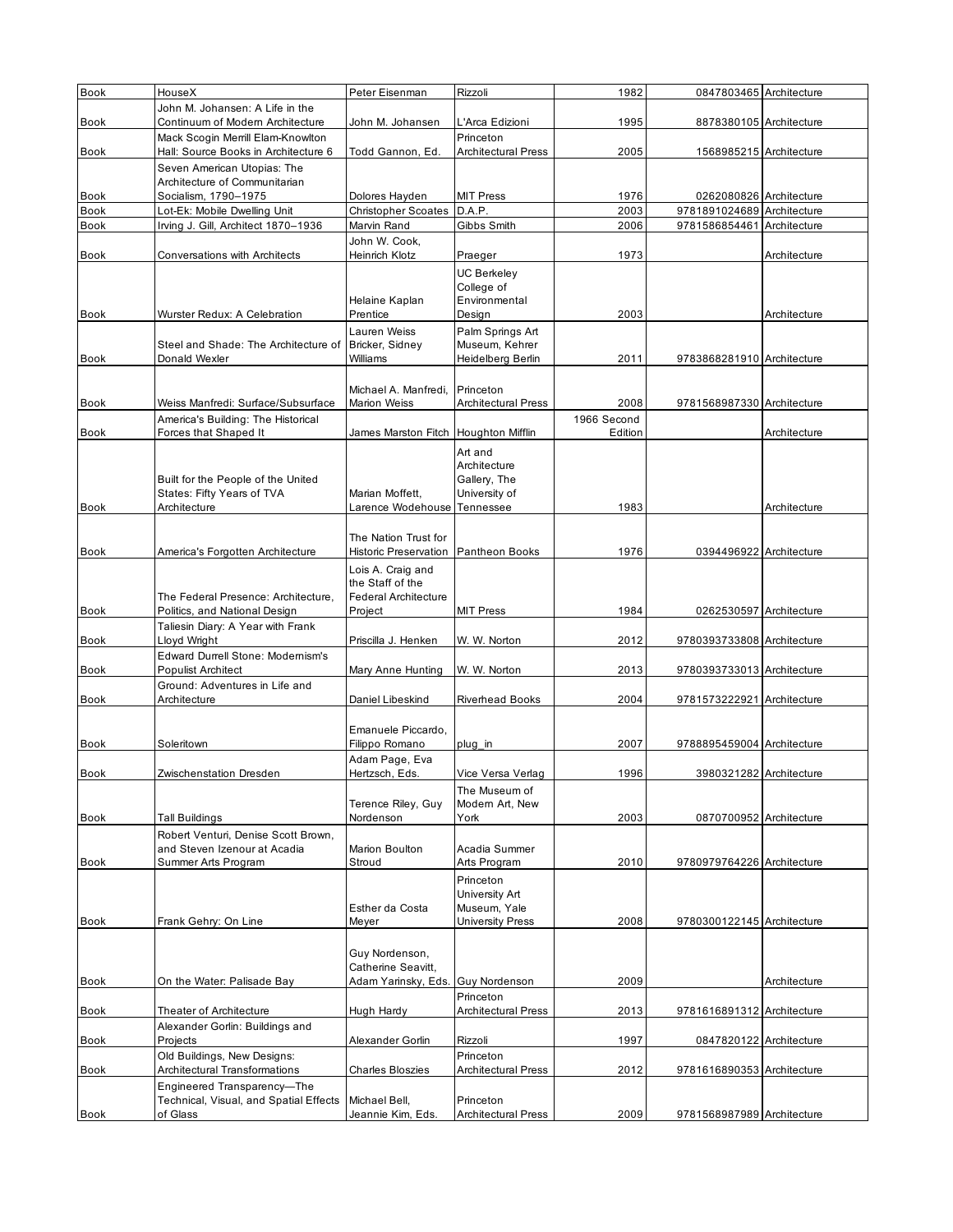|             | Fuller Houses: R. Buckminster Fuller's                            |                                              |                                             |      |                            |              |
|-------------|-------------------------------------------------------------------|----------------------------------------------|---------------------------------------------|------|----------------------------|--------------|
| <b>Book</b> | Dymaxiom Dwellings and Other<br>Domestic Adventures               | Federico Neder                               | Lars Muller                                 | 2008 | 9783037781418 Architecture |              |
|             |                                                                   |                                              | Princeton                                   |      |                            |              |
| Book        | Beach Houses: Andrew Geller                                       | Alastair Gordon                              | <b>Architectural Press</b>                  | 2003 | 1568983212 Architecture    |              |
| Book        | Sticks & Stones: Architectural America                            | Lee Friedlander                              | Kraenkel Gallery                            | 2004 | 1891024973 Architecture    |              |
| <b>Book</b> | Greene & Greene                                                   | Marvin Rand                                  | Gibbs Smith                                 | 2005 | 1586854453 Architecture    |              |
|             |                                                                   | Gwathmey Siegel<br>and Associates            |                                             |      |                            |              |
|             |                                                                   | Architects, Charles                          |                                             |      |                            |              |
| <b>Book</b> | <b>Gwathmey Siegel Apartments</b>                                 | Gwathmey, Paul<br>Goldberger                 | Rizzoli                                     | 2004 | 0847826864 Architecture    |              |
|             |                                                                   | Patrick Loughran,                            |                                             |      |                            |              |
| <b>Book</b> | Frank O. Gehry - Marta Herford                                    | Ed.                                          | <b>Birkhauser</b>                           | 2005 | 3764371625 Architecture    |              |
|             |                                                                   | <b>Gwathmey Siegel</b><br>and Associates     |                                             |      |                            |              |
|             |                                                                   | Architects, Robert                           |                                             |      |                            |              |
| <b>Book</b> | Gwathmey Siegel: Buildings and<br>Projects 1992-2002              | A.M. Stern; Brad<br>Collins, Ed.             | Rizzoli                                     | 2003 | 0847825299 Architecture    |              |
|             | Steven Holl: Simmons Hall [Source                                 |                                              | Princeton                                   |      |                            |              |
| Book        | Books in Architecture 5]                                          | Todd Gannon, Ed.                             | <b>Architectural Press</b>                  | 2004 | 1568984642 Architecture    |              |
| <b>Book</b> | A Guide to the Work of Greene &<br>Greene                         | Randell L. Makinson                          | Peregrine Smith                             | 1974 | 0879050152 Architecture    |              |
|             |                                                                   | Jean-Louis Cohen,                            |                                             |      |                            |              |
|             | Liquid Stone: New Architecture in<br>Concrete                     | G. Martin Moeller,                           | Princeton<br><b>Architectural Press</b>     |      |                            |              |
| <b>Book</b> | Architectuur=Een Boek /                                           | Jr, Eds.<br>Aaron Betsky, Jaap               |                                             | 2006 | 9783764374839 Architecture |              |
| Book        | Architecture=A Book                                               | Evert Abrahamse                              | NAi Publishers                              | 2004 |                            | Architecture |
| Book        | Civil Architecture<br>The Architectural Record, Vol. 1, No.       | <b>Richard Dattner</b>                       | McGraw Hill<br>The Record and               | 1995 | 0070156654                 | Architecture |
| Book        |                                                                   |                                              | Guide                                       | 1891 |                            | Architecture |
|             | James Carpenter: Environmental                                    |                                              | Princeton                                   |      |                            |              |
| Book        | Refractions                                                       | Sandro Marpillero<br>C. Ford Peatross,       | <b>Architectural Press</b><br>Johns Hopkins | 2006 | 1568986084 Architecture    |              |
| <b>Book</b> | Capital Drawings                                                  | Ed.                                          | <b>University Press</b>                     | 2005 | 0801872324 Architecture    |              |
|             |                                                                   |                                              |                                             |      |                            |              |
|             | The Master Architect Series VI,                                   | <b>Bruce Fowle, Daniel</b><br>Kaplan, SUdhir |                                             |      |                            |              |
|             | Designing for the Built Realm: Fox &                              | Jambhekar, Sylvia                            |                                             |      |                            |              |
| Book        | <b>Fowle Architects</b>                                           | Smith, Mark Strauss                          | Images Publishing                           | 2005 | 1920744002 Architecture    |              |
| Book        | Marcel Breuer, Architect: The Career<br>and the Buildings         | Isabelle Hyman                               | Abrams                                      | 2001 | 0810942658 Architecture    |              |
|             | An Architecture of the Ozarks: The                                |                                              | Princeton                                   |      |                            |              |
| <b>Book</b> | Works of Marlon Blackwell                                         | Marlon Blackwell                             | <b>Architectural Press</b><br>University of | 2005 | 156898488X Architecture    |              |
| <b>Book</b> | Modernism at Mid-Century                                          | Robert Bruegmann                             | Chicago Press                               | 1994 | 0226076946 Architecture    |              |
|             |                                                                   | Alexander von                                |                                             |      |                            |              |
| Book        | Marcel Breuer: Design and<br>Architecture                         | Vegesack, Mathias<br>Remmele, Eds.           | Vitra Design<br>Museum                      | 2003 | 3931936422 Architecture    |              |
|             |                                                                   |                                              |                                             |      |                            |              |
| Book        | Edward Charles Bassett 1921-1999:<br>A Collection of His Drawings | <b>Edward Charles</b><br><b>Bassett</b>      | Skidmore, Owings<br>& Merrill               | 2005 |                            | Architecture |
| Book        | Arquitectonica                                                    | <b>Beth Dunlop</b>                           | Rizzoli                                     | 2004 | 084782697X Architecture    |              |
|             |                                                                   | Constance M.                                 |                                             |      |                            |              |
| Book        | Ant Farm 1968-1978 [X2]                                           | Lewallen, Steve<br>Seid                      | University of<br>California Press           | 2004 | 0520240308 Architecture    |              |
|             |                                                                   |                                              | Little, Brown, &                            |      |                            |              |
| <b>Book</b> | Horizons                                                          | Normal Bel Geddes                            | Company                                     | 1932 |                            | Architecture |
|             | Emilio Ambasz: Casa del Retiro                                    | Emilio Ambasz,<br>Michael Alassio,           |                                             |      |                            |              |
| Book        | Espiritual                                                        | Peter Buchanan                               | Skira                                       | 2005 | 8876243364 Architecture    |              |
| Book        | Emilio Ambasz: A Technological<br>Arcadia                         | Fulvio Irace                                 | Skira                                       | 2004 | 8884918235 Architecture    |              |
|             |                                                                   | David Gebhard,                               |                                             |      |                            |              |
|             |                                                                   | Harriette Von                                |                                             |      |                            |              |
| <b>Book</b> | The Architecture of Gregory Ain                                   | Breton, Lauren<br>Weiss                      | <b>USCB Art Museum</b>                      | 1980 |                            | Architecture |
| <b>Book</b> | Natural Architecture, Artificial Design                           | Emilio Ambasz                                | Electa                                      | 2001 | 9788843578146              | Architecture |
| Book        | The WPA Guide to California                                       | <b>Federal Writers</b><br>Project            | Pantheon Books                              | 1984 | 0394722906 Architecture    |              |
|             |                                                                   |                                              |                                             |      |                            |              |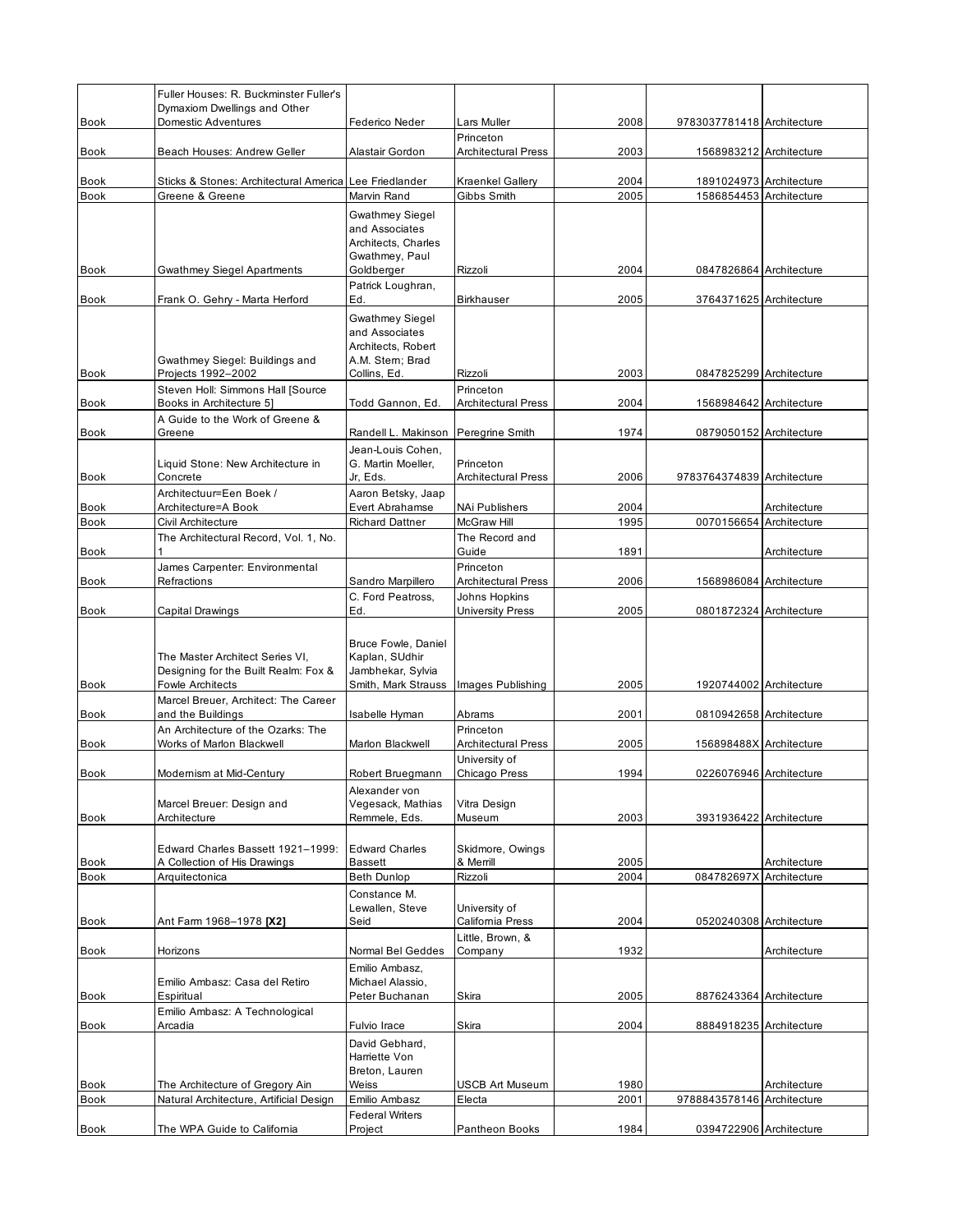| <b>Book</b> | The WPA Guide to America                                             | Bernard A.<br>Weisberger, Ed.         | Pantheon Books                          | 1985                   | 0394729595 Architecture    |                        |
|-------------|----------------------------------------------------------------------|---------------------------------------|-----------------------------------------|------------------------|----------------------------|------------------------|
|             |                                                                      |                                       | L'Association des                       |                        |                            |                        |
|             |                                                                      |                                       | Architectes de la                       |                        |                            |                        |
|             |                                                                      |                                       | Province de                             |                        |                            |                        |
| Book        | Architecture Montreal                                                | Norbert Schoenauer<br>Franz Schulze,  | Quebec                                  |                        |                            | Architecture           |
|             | Chicago's Famous Buildings, Fourth                                   | Kevin Harrington,                     | University of                           | 1993, Fourth           |                            |                        |
| <b>Book</b> | Edition                                                              | Eds                                   | Chicago Press                           | Edition                | 0226740625 Architecture    |                        |
| Book        | Chicago's Famous Buildings, Third<br>Edition                         | Ira J. Bach, Ed.                      | University of<br>Chicago Press          | 1980, Third<br>Edition | 0226033961 Architecture    |                        |
| <b>Book</b> | Toronto Architecture: A City Guide                                   | Patricia McHugh                       | Mercury Books                           | 1985                   | 0969197101 Architecture    |                        |
|             | Pocket Guide to Chicago                                              | Judith Paine                          |                                         | 2004, Second           |                            |                        |
| Book        | Architecture [X2]                                                    | McBrien                               | W. W. Norton                            | Edition                | 0393731553 Architecture    |                        |
|             | This is Brooklyn: A Guide to the<br>Borough's Historic Districts and |                                       | The Fund for the<br>Borough of          |                        |                            |                        |
| <b>Book</b> | Landmarks                                                            | Andrew S. Dolkart                     | Brooklyn, Inc.                          | 1990                   |                            | Architecture           |
|             |                                                                      | Francis R Kowsky;                     |                                         |                        |                            |                        |
|             |                                                                      | Mark Goldman;                         |                                         |                        |                            |                        |
|             |                                                                      | Austin M Fox; John<br>D Randall: Jack |                                         |                        |                            |                        |
|             |                                                                      | Quinan; Teresa                        |                                         |                        |                            |                        |
|             |                                                                      | Lasher; Reyner                        |                                         |                        |                            |                        |
|             |                                                                      | Banham; Charles E<br>Beveridge; Henry |                                         |                        |                            |                        |
| <b>Book</b> | Buffalo Architecture: A Guide [X2]                                   | <b>Russell Hitchcock</b>              | <b>MIT Press</b>                        | 1981                   | 9780262520638 Architecture |                        |
|             |                                                                      |                                       |                                         | 2005, Revised          |                            |                        |
| Book        | The Architecture Traveler<br>Sottsass e Sottsass: Itinerari di       | Sydney LeBlanc                        | W. W. Norton                            | Edition                | 9780393731743 Architecture |                        |
| Book        | architettura                                                         | Gianni Pettena                        | Testo&Immagine                          | 2001                   | 8883820353 Architecture    |                        |
|             | The American Home: Architecture                                      |                                       | Little, Brown, &                        |                        |                            |                        |
| <b>Book</b> | and Society 1815-1915                                                | David P. Handlin                      | Company<br>The Preservation             | 1979                   | 0316343005 Architecture    |                        |
| Book        | New Energy from Old Buildings                                        | Diane Maddex, Ed.                     | Press                                   | 1981                   | 089133095X Architecture    |                        |
|             | The Pritzker Architecture Prize 1990:                                | Jensen and Walker,                    | Jensen and                              |                        |                            |                        |
| Book        | Aldo Rossi                                                           | Inc.                                  | Walker, Inc.                            | 1990                   |                            | Architecture           |
| <b>Book</b> | Architettura come tema/Architecture<br>as theme [Lotus Documents]    | Oswald Mathias<br>Ungers              | Electa, Rizzoli                         | 1982                   | 0847852632 Architecture    |                        |
| <b>Book</b> | Aldo Rossi: Architetture Padane                                      | Aldo Rossi                            | Edizioni Panini                         | 1984                   | 8876860282 Architecture    |                        |
|             | Tre città/Three Cities: Perugia,                                     |                                       |                                         |                        |                            |                        |
| <b>Book</b> | Milano, Mantova [Lotus Documents]                                    | Aldo Rossi                            | Electa<br>Princeton                     | 1984                   |                            | Architecture           |
| <b>Book</b> | Cinegram Folie: Le Parc de la Villette                               | <b>Bernard Tschumi</b>                | <b>Architectural Press</b>              | 1987                   | 0910413371 Architecture    |                        |
|             |                                                                      |                                       |                                         |                        |                            |                        |
|             |                                                                      | CAMPO, Gianfranco                     |                                         |                        |                            |                        |
|             |                                                                      | Bombaci, Matteo<br>Costanzo, Luca     |                                         |                        |                            |                        |
|             |                                                                      | Galofaro, Davide                      |                                         |                        |                            |                        |
| <b>Book</b> | Unbuilt Rome                                                         | Sacconi, Eds.                         | Libria                                  | 2017                   | 9788867641093 Architecture |                        |
|             |                                                                      | Emanuele Piccardo.                    |                                         |                        |                            |                        |
| <b>Book</b> | L'architetto di Urbino                                               | Giancarlo De Carlo                    | plug in                                 | 2015                   | 9788895459233 Architecture |                        |
|             | Modernism and the Posthumanist                                       |                                       |                                         |                        |                            |                        |
| <b>Book</b> | Subject: The Architecture of Hannes<br>Meyer and Ludwig Hilberseimer | K. Michael Hays                       | <b>MIT Press</b>                        | 1992                   | 0262082128 Architecture    |                        |
|             |                                                                      | Benjamin Aranda,                      | Princeton                               |                        |                            |                        |
| Book        | Pamphlet Architecture 27: Tooling                                    | Chris Lasch                           | Architectural Press                     | 2006                   | 1568985479 Architecture    |                        |
| Book        | Native Genius in Anonymous<br>Architecture                           | Sibyl Moholy-Nagy                     | Horizon Press                           | 1957                   |                            | Architecture           |
| Book        | L'Andrea Doria                                                       | Caterina Frisone                      | Marsilio                                | 2006                   |                            | 883179100 Architecture |
|             | Pamphlet Architecture 9: Rural and                                   |                                       | Princeton                               |                        |                            |                        |
| Book        | Urban House Types                                                    | Steven Holl                           | <b>Architectural Press</b><br>Princeton | 1982                   | 9780910413152 Architecture |                        |
| <b>Book</b> | Pamphlet Architecture 5: The<br><b>Alphabetical City</b>             | Steven Holl                           | <b>Architectural Press</b>              | 1980                   | 0910413169 Architecture    |                        |
|             |                                                                      |                                       | Universe                                |                        |                            |                        |
| Book        | Skyscraper: Vertical Now                                             | Eric Howeler                          | Publishing                              | 2003                   | 0789310058 Architecture    |                        |
| <b>Book</b> | Lotus International 66: I loft<br>americani/American lofts           | Pierluigi Nicolin, Ed.                | Electa                                  | 1990                   | 0847855627 Architecture    |                        |
|             | Thinking the Present: Recent                                         | K. Michael Hays,                      | Princeton                               |                        |                            |                        |
| Book        | American Architecture                                                | Carol Burns, Eds.                     | <b>Architectural Press</b>              | 1990                   | 0910413932 Architecture    |                        |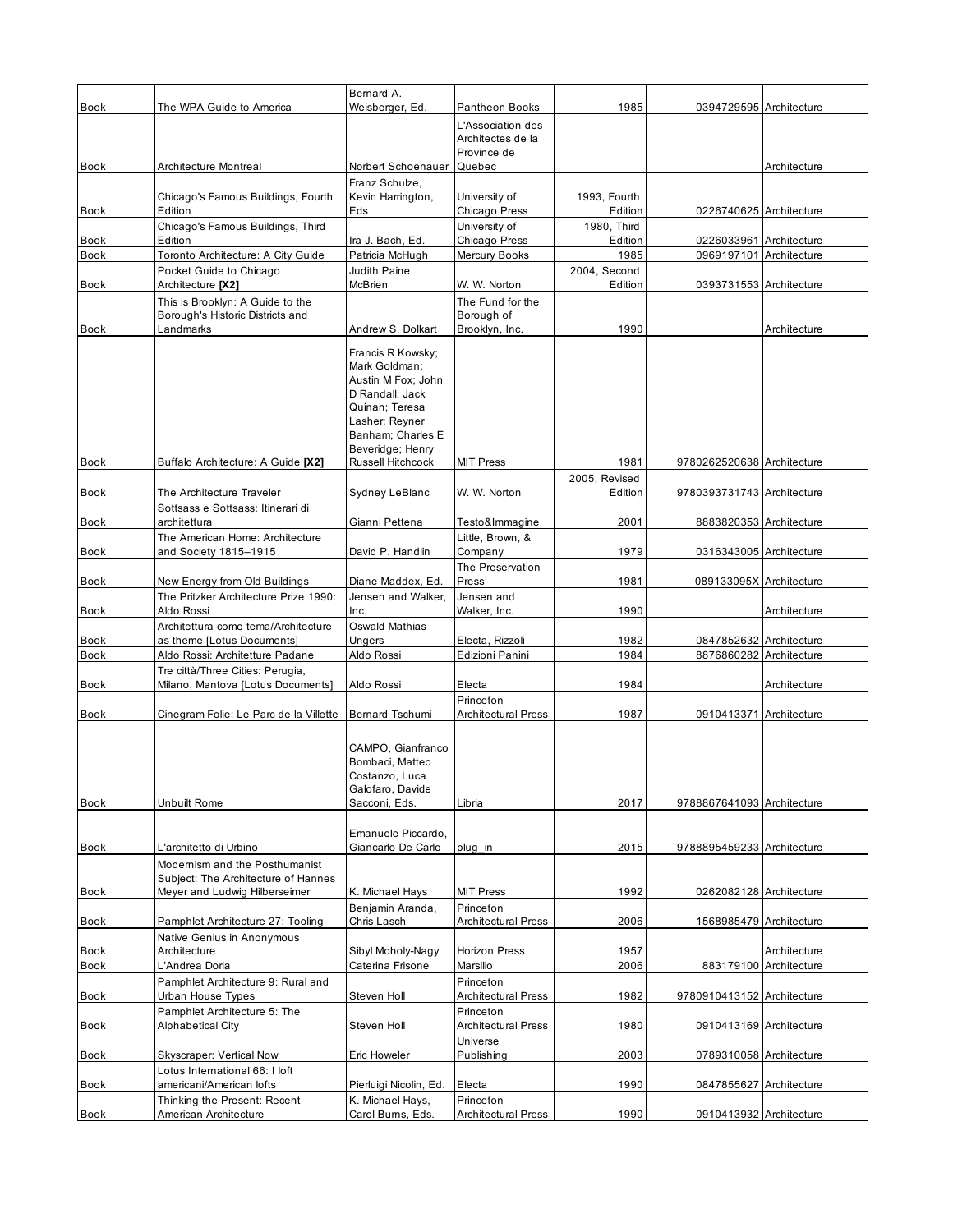| <b>Book</b>  | [Re] Reading Perspecta: The First 50<br>Years of the Yale Architectural<br>Journal                                          | Robert A.M. Stern,<br>Alan Plattus, Peggy<br>Deamer                                    | <b>MIT Press</b>                                                                            | 2004         | 0262195062 Architecture                            |                        |
|--------------|-----------------------------------------------------------------------------------------------------------------------------|----------------------------------------------------------------------------------------|---------------------------------------------------------------------------------------------|--------------|----------------------------------------------------|------------------------|
|              |                                                                                                                             | S. Allen Chambers.                                                                     | Oxford University                                                                           |              |                                                    |                        |
| Book         | Buildings of West Virginia<br>Guide to Cambridge Architecture:                                                              | Jr.                                                                                    | Press                                                                                       | 2004         | 0195165489 Architecture                            |                        |
| <b>Book</b>  | <b>Ten Walking Tours</b>                                                                                                    | Robert Bell Rettig                                                                     | <b>MIT Press</b>                                                                            | 1969         |                                                    | Architecture           |
| <b>Book</b>  | AIA Guide to Chicago, 2nd Edition                                                                                           | Alice Sinkevitch, Ed.                                                                  | Harcourt, Inc.                                                                              | 2004         | 0156029081                                         | Architecture           |
|              | A Guide to Architecture in San                                                                                              | David Gebhard,<br>Roger Montgomery,<br>Robert Winter, John<br>Woodbridge, Sally        | Peregrine Smith                                                                             |              |                                                    |                        |
| <b>Book</b>  | Francisco & Northern California                                                                                             | Woodbridge                                                                             | Inc.                                                                                        | 1973         | 0879050101 Architecture                            |                        |
| <b>Book</b>  | Hamlets of the Adirondacks: History,<br>Preservation and Investment                                                         | Roger Trancik                                                                          |                                                                                             | 1983         |                                                    | Architecture           |
|              | Modern Architecture in Europe: A<br>Guide to Buildings Since the                                                            | Dennis J. De Witt,                                                                     |                                                                                             |              |                                                    |                        |
| <b>Book</b>  | <b>Industrial Revolution</b>                                                                                                | Elizabeth De Witt                                                                      | E. P. Dutton                                                                                | 1987         | 0525244158 Architecture                            |                        |
| Book         | A Guide to 150 Years of Chicago<br>Architecture                                                                             | Robert Bruegmann,<br>Sabra Clark, Paul<br>Florian, Douglas<br>Stoker, Cynthia<br>Weese | Chicago Review<br>Press                                                                     | 1985         | 0914091816 Architecture                            |                        |
|              | America's Architectural Roots: Ethnic                                                                                       |                                                                                        | Preservation                                                                                |              |                                                    |                        |
| <b>Book</b>  | Groups that Built America                                                                                                   | Dell Upton, Ed.                                                                        | Press, Wiley                                                                                | 1986<br>1987 | 0471143499 Architecture<br>0946590702 Architecture |                        |
| <b>Book</b>  | The Clore Gallery<br>Architecture of the San Francisco                                                                      | Robin Hamlyn, Ed.                                                                      | The Tate Gallery<br><b>William Stout</b>                                                    |              |                                                    |                        |
| Book         | Bay Area: A History and Guide                                                                                               | Mitchell Schwarzer                                                                     | Publishers                                                                                  |              | 9780974621456 Architecture                         |                        |
| Book         | The New St. Pölten                                                                                                          | Otto Kapfinger,<br>Michaela Steiner,<br>Eds.                                           | SpringerWienNewY<br>ork                                                                     | 1997         | 3211829547 Architecture                            |                        |
|              | American Building: Materials and<br>Techniques from the Beginning of                                                        |                                                                                        |                                                                                             |              |                                                    |                        |
| <b>Book</b>  | the Colonial Settlements to the<br>Present                                                                                  | Carl W. Condit                                                                         | University of<br>Chicago Press                                                              | 1968         |                                                    | 226114538 Architecture |
|              |                                                                                                                             |                                                                                        |                                                                                             |              |                                                    |                        |
| <b>Book</b>  | Antoni Gaudi: I Maestri del Novecento Lara Vinca Masani                                                                     |                                                                                        | Sadea Sansoni                                                                               | 1969         |                                                    | Architecture           |
|              |                                                                                                                             | Lucien Hervé,                                                                          |                                                                                             |              |                                                    |                        |
| Book         | Intimité et Immensité [X2]<br>Eastern State Penitentiary: Crucible                                                          | Bernard Noël                                                                           | <b>Editions Temenos</b><br>Philadelphia                                                     | 1994         | 291052101X Architecture                            |                        |
| Book         | of Good Intentions                                                                                                          | Norman Johnston                                                                        | Museum of Art                                                                               | 1994         | 087633091X Architecture                            |                        |
|              |                                                                                                                             | Norman F. Carver,                                                                      |                                                                                             |              |                                                    |                        |
| Book         | Italian Hilltowns<br>Caves of God: The Monastic<br><b>Environment of Byzantine</b>                                          | Jr.                                                                                    | Documan Press                                                                               | 1985         | 0932076017 Architecture                            |                        |
| Book         | Cappadocia                                                                                                                  | Spiro Kostof                                                                           | <b>MIT Press</b>                                                                            | 1972         | 0262110423 Architecture                            |                        |
| Book         | A Shared Experience: The History,<br>Architecture and Historic<br>Designations of the Lower Rio<br>Grande Heritage Corridor | Mario L. Sánchez,<br>Ed.                                                               | Los Caminos del<br>Rio Heritage<br>Project and the<br><b>Texas Historical</b><br>Commission | 1991         |                                                    | Architecture           |
|              | Architects on Architecture: New                                                                                             |                                                                                        | Walker and                                                                                  |              |                                                    |                        |
| Book         | Directions in America                                                                                                       | Paul Heyer                                                                             | Company                                                                                     | 1978         | 0802771181 Architecture                            |                        |
| <b>Book</b>  | Imagination Ltd<br>George Ranalli: Buildings and                                                                            | Imagination Ltd                                                                        | Imagination Ltd<br>Princeton                                                                | 1995         |                                                    | Architecture           |
| Book         | Projects                                                                                                                    | George Ranalli                                                                         | <b>Architectural Press</b>                                                                  | 1988         | 0910413428 Architecture                            |                        |
|              | The Politics of Architecture: A<br>Perspective on Nelson A. Rockefeller                                                     | Samuel E. Bleecker                                                                     | The Rutledge                                                                                | 1981         | 083170389X Architecture                            |                        |
| Book<br>Book | AIA Guide to New York City                                                                                                  | Norval White, Elliot<br>Willensky                                                      | Press<br>Macmillan<br>Company                                                               | 1969         |                                                    | Architecture           |
| Book         | The Architecture of New York City:<br>Histories and Views of Important<br>Structures, Sites, and Symbols                    | Donald Martin<br>Reynolds                                                              | Macmillan<br>Company                                                                        | 1984         | 0026024004 Architecture                            |                        |
| Book         | The Architecture of Community                                                                                               | Léon Krier                                                                             | <b>Island Press</b>                                                                         | 2009         | 9781597265782 Architecture                         |                        |
| Book         | Architecture and Suburbia                                                                                                   | John Archer                                                                            | University of<br>Minnesota Press<br>Princeton                                               | 2005         | 0816643032 Architecture                            |                        |
| Book         | <b>Bunker Archeology</b>                                                                                                    | Paul Virilio                                                                           | <b>Architectural Press</b>                                                                  | 1994         | 9781568980157 Architecture                         |                        |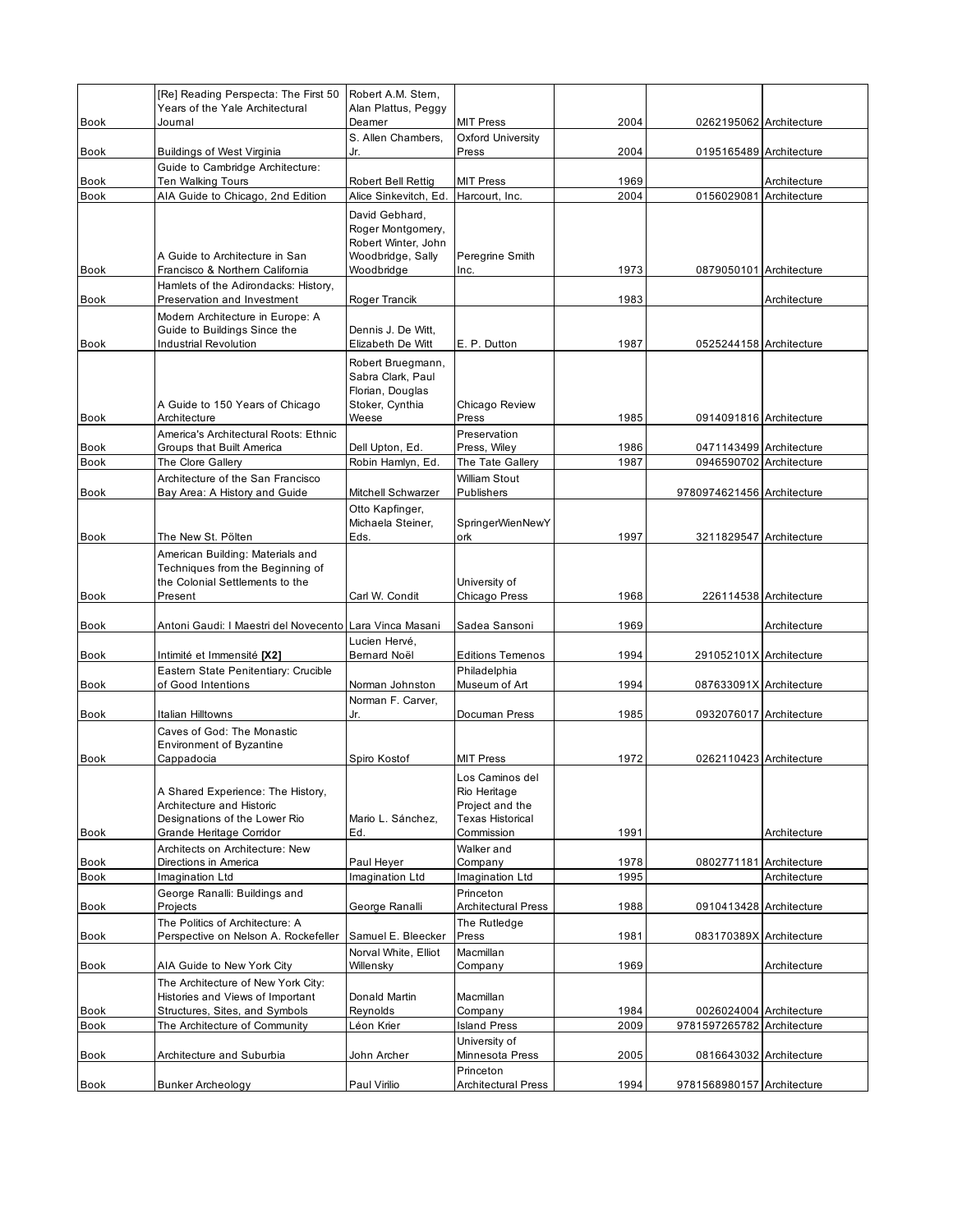|                            | Holidays After the Fall: Seaside                                       | Elke Beyer, Anke                    |                               |              |                                           |              |
|----------------------------|------------------------------------------------------------------------|-------------------------------------|-------------------------------|--------------|-------------------------------------------|--------------|
| <b>Book</b>                | Architecture and Urbanism in<br><b>Bulgaria and Croatia</b>            | Hagemann, Michael<br>Zinganel, Eds. | Jovis                         | 2013         | 9783868592269 Architecture                |              |
| <b>Book</b>                | Finland                                                                | Roger Connah                        | <b>Reaktion Books</b>         | 2006         | 1861892500 Architecture                   |              |
|                            |                                                                        |                                     |                               |              |                                           |              |
| <b>Book</b>                | Naked Airport                                                          | Alastair Gordon                     | <b>Metropolitan Books</b>     | 2004         | 0805065180 Architecture                   |              |
|                            | Wars of Classification: Architecture                                   | Taisto H. Makela,                   | Princeton                     |              |                                           |              |
| Book                       | and Modernity                                                          | Wallis Miller, Eds.                 | <b>Architectural Press</b>    | 1991         | 0910413827 Architecture                   |              |
| <b>Book</b>                | Daniel Libeskind                                                       | Daniel Libeskind                    | Zumbotel<br>Masterpieces      |              |                                           | Architecture |
|                            | Christopher Alexander: The Search                                      |                                     |                               |              |                                           |              |
| <b>Book</b>                | for a New Paradigm in Architecture                                     | <b>Stephen Grabow</b>               | Oriel Press                   | 1983         | 0853621993 Architecture                   |              |
|                            | The Architecture of H. H. Richardson                                   | Henry-Russell                       |                               |              |                                           |              |
| <b>Book</b>                | and His Times                                                          | Hitchcock                           | <b>MIT Press</b>              | 1970         | 0262580128 Architecture                   |              |
|                            |                                                                        |                                     | <b>Harvard University</b>     |              |                                           |              |
| <b>Book</b>                | Architecture and the Spirit of Man<br>Eco-Tec: Architecture of the In- | Joseph Hudnut                       | Press<br>Princeton            | 1949         |                                           | Architecture |
| Book                       | Between                                                                | Amerigo Marras, Ed.                 | <b>Architectural Press</b>    | 1999         | 1568981597 Architecture                   |              |
|                            | Travels in Modern Architecture                                         | Howard Robertson,                   | Architectural                 |              |                                           |              |
| Book                       | 1925-1930                                                              | F.R. Yerbury                        | Association                   | 1989         | 187089006X Architecture                   |              |
|                            |                                                                        |                                     | Princeton                     |              |                                           |              |
| <b>Book</b>                | <b>Mortal City</b>                                                     | Peter Lang, Ed.                     | <b>Architectural Press</b>    | 1995         | 9781568980461 Architecture                |              |
|                            |                                                                        | Peter Lang, Tam                     | Princeton                     |              |                                           |              |
| <b>Book</b>                | Suburban Discipline                                                    | Miller, Eds.<br>John Fleming, Hugh  | <b>Architectural Press</b>    | 1997         | 9781568981062 Architecture                |              |
|                            | The Penguin Dictionary of                                              | Honour, Nikolaus                    |                               |              |                                           |              |
| Book                       | Architecture                                                           | Pevsner                             | Penguin Books                 | 1972         | 0140510133 Architecture                   |              |
|                            |                                                                        | Nick Wates, Charles                 |                               |              |                                           |              |
| <b>Book</b>                | Community Architecture                                                 | Knevitt                             | Penguin Books                 | 1987         | 9780140104288 Architecture                |              |
|                            | The Official Guidebook and Map of                                      | Colonial                            | Colonial                      |              |                                           |              |
| Book                       | Colonial Williamsburg                                                  | Williamsburg, Inc.                  | Williamsburg, Inc.            | 1951         |                                           | Architecture |
|                            |                                                                        | Antonello Vagge;<br>Giuseppe Vagge, |                               |              |                                           |              |
| <b>Book</b>                | An Architectural Descent                                               | Ed.                                 | <b>AVGE</b>                   | 1990         |                                           | Architecture |
|                            | An Introduction to Modern                                              | Elizabeth Mock, J.                  |                               |              |                                           |              |
| Book                       | Architecture                                                           | M. Richards                         | Pelican Books                 | 1947         |                                           | Architecture |
|                            | Industrial Archeology: A New Look at                                   | Theodore Anton                      |                               |              |                                           |              |
| <b>Book</b><br><b>Book</b> | the American Heritage<br>Conceptual Art                                | Sande<br>Peter Osborne, Ed.         | Penguin Books<br>Phaidon      | 1976<br>2002 | 0140049711 Architecture<br>0714839302 Art |              |
|                            |                                                                        |                                     | Gemeentemuseum                |              |                                           |              |
|                            | Constant: New Babylon. To Us,                                          | Benno Tempel,                       | Den Haag, Hatje               |              |                                           |              |
| Book                       | Liberty                                                                | director of exhibition              | Cantz                         | 2016         | 978377574134 Art                          |              |
|                            |                                                                        |                                     | <b>Yale University</b>        |              |                                           |              |
| <b>Book</b>                | Robert Irwin: A Conditional Art                                        | <b>Matthew Sims</b>                 | Press                         | 2016         | 9780300173833 Art                         |              |
| <b>Book</b>                | Cypress Hill Really Loving Nat Geo                                     | Thomas McMahan                      | Coloured<br>Publishing        | 2017         |                                           | Art          |
|                            |                                                                        | Arthur C. Danto,                    |                               |              |                                           |              |
|                            |                                                                        | Timothy Hyman,                      |                               |              |                                           |              |
| Book                       | <b>Red Grooms</b>                                                      | Marco Livingstone                   | Rizzoli                       | 2004         | 9780847825776 Art                         |              |
|                            |                                                                        |                                     | Fratelli Fabbri               |              |                                           |              |
| <b>Book</b>                | Maestri del Colore 102: Leonardo                                       | Dino Fabbri                         | Editori                       | 1965         |                                           | Art          |
| Book                       | Maestri del Colore 10: Michelangelo                                    | Dino Fabbri                         | Fratelli Fabbri<br>Editori    | 1963         |                                           | Art          |
|                            |                                                                        | Carlo Mollino;                      |                               |              |                                           |              |
|                            | Carlo Mollino: Photographs,                                            | Francesco Zanot,                    |                               |              |                                           |              |
| Book                       | 1934-1973                                                              | Ed.                                 | Silvana Editoriale            | 2018         | 9788836638987 Art                         |              |
|                            |                                                                        | Frank, Keith, and                   |                               |              |                                           |              |
| <b>Book</b>                | Beken of Cowes: La Course                                              | Kenneth Beken                       | Arthaud/Neptune               | 1975         |                                           | Art          |
|                            | <b>Automatic Cities: The Architectural</b>                             |                                     | Museum of<br>Contemporary Art |              |                                           |              |
| Book                       | Imaginary in Contemporary Art                                          | Robin Clark                         | San Diego                     | 2009         | 9780934418713 Art                         |              |
|                            | Living as Form: Socially Engaged Art                                   |                                     |                               |              |                                           |              |
| Book                       | from 1991-2011                                                         | Nato Thompson, Ed. MIT Press        |                               | 2012         | 978026201734 Art                          |              |
| Book                       | Stefan Kiełsznia: Ulica Nowa 3                                         | Ulrike Grossarth                    | <b>Spector Books</b>          | 2011         | 9783940064158 Art                         |              |
| Book                       | Two Cabins by James Benning                                            | Julie Ault, Ed.                     | A.R.T. Press                  | 2011         | 0923183485 Art                            |              |
| <b>Book</b>                | Alice Aycock: Sculpture and Projects                                   | Robert Hobbs                        | <b>MIT Press</b>              | 2005         | 0262083996 Art                            |              |
|                            |                                                                        |                                     | Bibliothèque<br>nationale de  |              |                                           |              |
|                            |                                                                        |                                     | France, Gagosian              |              |                                           |              |
| Book                       | Richard Prince: American Prayer                                        | <b>Richard Prince</b>               | Gallery                       | 2011         | 9780847836499 Art                         |              |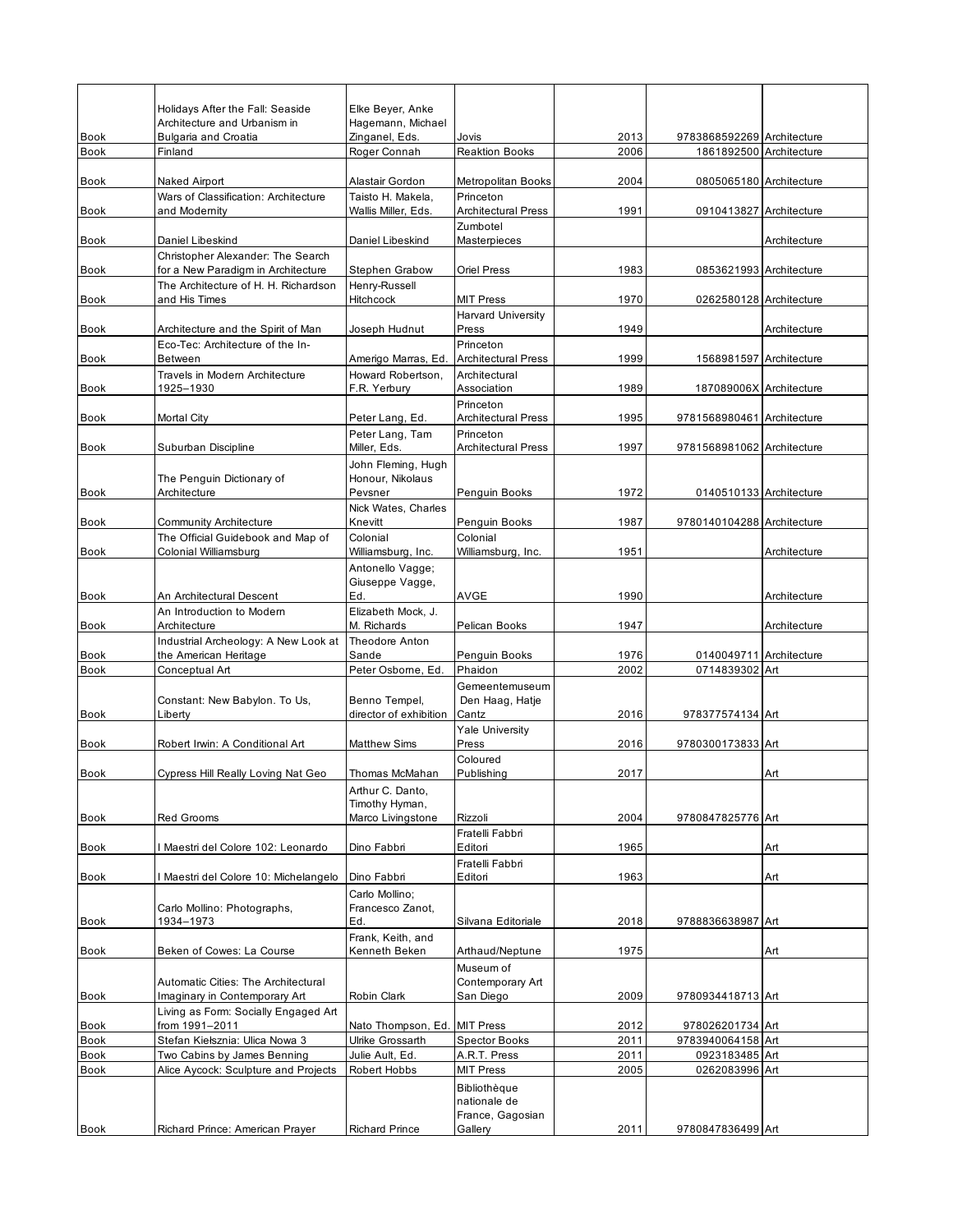| <b>Book</b>         | Art and Life                           | Udo Kultermann                 | Praeger                                    | 1971            |                   | Art |
|---------------------|----------------------------------------|--------------------------------|--------------------------------------------|-----------------|-------------------|-----|
|                     |                                        | Constance M.                   |                                            |                 |                   |     |
|                     |                                        | Lewallen, Karen                |                                            |                 |                   |     |
| <b>Book</b>         | New California Art Circa 1970          | Moss                           | <b>UC Press</b>                            | 2011            | 9780520270619 Art |     |
|                     |                                        |                                | Los Angeles                                |                 |                   |     |
|                     |                                        |                                | <b>County Museum</b>                       |                 |                   |     |
| <b>Book</b>         | Man Ray 1966                           | Jules Langsner                 | of Art                                     | 1966            |                   | Art |
|                     |                                        |                                | John Weber                                 |                 |                   |     |
| <b>Book</b>         | <b>Five Stories</b>                    | Lucio Pozzi                    | Gallery                                    | 1974            |                   | Art |
|                     |                                        |                                | Kunsthaus                                  |                 |                   |     |
| Book                | Ai WeiWei: Art, Architecture           | <b>Yilmaz Dziewior</b>         | Bregenz                                    | 2011            |                   | Art |
| <b>Book</b>         | Ansel Adams: Singular Images           | Ansel Adams                    | Morgan & Morgan                            | 1974            | 0871000466 Art    |     |
| <b>Book</b>         | Robert Irwin: Site Determined          | Matthew Simms, Ed.             | Delmonico, Prestel                         | 2018            | 9783791356716 Art |     |
|                     | Edward Ruscha: Los Angeles             | Richard Marshall,              | <b>Whitney Museum</b>                      |                 |                   |     |
| <b>Book</b>         | Apartments                             | Ed.                            | of American Art                            | 1990            | 087427074X Art    |     |
| <b>Book</b>         | Dean Fleming: Paintings 1992-2004      | Dean Fleming                   | <b>Spotlight Graphics</b>                  |                 |                   | Art |
|                     | Il Corso del Coltello/The Course of    |                                |                                            |                 |                   |     |
| <b>Book</b>         | the Knife                              | Germano Celant                 | Rizzoli                                    | 1986            | 084780822-X Art   |     |
|                     | The Art of the Preseplo: The           |                                |                                            |                 |                   |     |
|                     | Neapolitan Crib of the Banco di        | Marisa Piccoli                 |                                            |                 |                   |     |
| <b>Book</b>         | Napoli Collection                      | Catello                        | Banco di Napoli                            | 1987            |                   | Art |
| <b>Book</b>         | The Big Archive                        | Sven Spieker                   | <b>MIT Press</b>                           | 2008            | 9780262195706 Art |     |
| Book                | Happenings                             | Michael Kirby                  | Dutton                                     | 1965            |                   | Art |
|                     | A Report on the Art and Technology     |                                |                                            |                 |                   |     |
|                     | Program of the Los Angeles County      |                                |                                            |                 |                   |     |
| <b>Book</b>         | Museum of Art 1967-1971                | Maurice Tuchman                | LACMA                                      | 1971            |                   | Art |
|                     | Gli ambienti del gruppo T, Die         |                                |                                            |                 |                   |     |
| <b>Book</b>         | ambienti der Gruppe T                  | Lucilla Meloni                 | Silvana Editoriale                         | 2004            | 888215761x Art    |     |
| Book                | Andrea Branzi: Open Enclosures         | Andrea Branzi                  | <b>Fondation Cartier</b>                   | 2008            | 9782869250819 Art |     |
|                     |                                        |                                |                                            | 2005, reprinted |                   |     |
|                     | Summer of Love: Art of the             | Christoph                      |                                            | w/ corrections  |                   |     |
| <b>Book</b>         | Psychedelic Era                        | Grunenberg                     | Tate Publishing                            | 2007            | 9781854375957 Art |     |
|                     |                                        | Sean Corcoran,                 |                                            |                 |                   |     |
| <b>Book</b>         | See a City: Todd Webb's New York       | Daniel Okrent, Eds.            | Thames & Hudson                            | 2017            | 9780500544884 Art |     |
|                     |                                        |                                | Aleksandra                                 |                 |                   |     |
| <b>Book</b>         | Kasubaworks, 1942-2010                 | Melissa Howard, Ed.            | Kasuba                                     | 2012            |                   | Art |
|                     |                                        |                                | San Antonio                                |                 |                   |     |
|                     | Psychedelic: Optical and Visionary     |                                | Museum of Art,                             |                 |                   |     |
|                     |                                        |                                |                                            |                 |                   |     |
| <b>Book</b>         | Art Since the 1960s                    | David S. Rubin, Ed.            | <b>MIT Press</b>                           | 2010            | 9780262014045 Art |     |
|                     | Two, Three, Four: Multiples in African |                                | Muhlenberg                                 |                 |                   |     |
| <b>Book</b>         | Art                                    | Donna Page                     | College                                    | 1987            |                   | Art |
|                     |                                        |                                | Design Museum,                             |                 |                   |     |
|                     |                                        |                                | <b>National Glass</b>                      |                 |                   |     |
|                     |                                        | James Peto, Angie              | Centre, TwoTen                             |                 |                   |     |
| Book                | Leopold and Rudolf Blaschka            | Hudson, Eds.                   | Gallery                                    | 2002            | 9781872005454 Art |     |
|                     | Automotive Prosthetic: Technological   |                                |                                            |                 |                   |     |
|                     | Mediation and the Car in Conceptual    | Charissa N.                    | University of                              |                 |                   |     |
| Book                | Art                                    | Terranova                      | <b>Texas Press</b>                         | 2014            | 9780292754041 Art |     |
|                     | The Movie Art of Syd Mead Visual       | Syd Mead, Craig                |                                            |                 |                   |     |
| Book                | Futurist                               | Hodgetts                       | <b>Titan Books</b>                         | 2017            | 9781785651182 Art |     |
|                     |                                        | Barbara Bloom,                 |                                            |                 |                   |     |
|                     | The Collections of Barbara Bloom       | David Hickey,                  |                                            |                 |                   |     |
| <b>Book</b>         | [X2]                                   | Susan Tallman                  | Steidl, ICP                                | 2007            | 9783865216212 Art |     |
|                     |                                        | Jenny Holzer, Peter            | SCHLEBRÜGGE.E                              |                 |                   |     |
| <b>Book</b>         | Jenny Holzer. XX                       | Noever                         | <b>DITOR</b>                               | 2006            | 9783851600827 Art |     |
|                     | Look at Me: Celebrity Culture at the   | Mona Schieren,                 | Verlag für                                 |                 |                   |     |
| Book                | Venice Art Biennale                    | Andrea Sick, Eds.              | moderne Kunst                              | 2011            | 9783869841779 Art |     |
|                     |                                        |                                | New York                                   |                 |                   |     |
| <b>Book</b>         | The Writings of Robert Smithson        | Nancy Holt, Ed.                | <b>University Press</b>                    | 1979            | 0814733956 Art    |     |
|                     |                                        |                                |                                            | 1988, revised   |                   |     |
|                     | Performance Art: From Futurism to      |                                | Harry N. Abrams,                           | and enlarged    |                   |     |
| Book                | the Present                            | RoseLee Goldberg               | Inc.                                       | edition         | 9780810923713 Art |     |
|                     | Beat Memories: The Photographs of      |                                |                                            |                 |                   |     |
| Book                | Allen Ginsberg                         | Sarah Greenough                | Prestel                                    | 2010            | 9783791350523 Art |     |
|                     |                                        |                                |                                            | 2018, Third     |                   |     |
|                     |                                        |                                |                                            | Revised English |                   |     |
| Book                | Fish Story                             | Allan Sekula                   | <b>MACK</b>                                | Edition         | 9781912339044 Art |     |
|                     | Imagining Eurasia: Visualizing a       |                                |                                            |                 |                   |     |
| Book<br><b>Book</b> | <b>Continental History</b><br>Air Art  | Kyong Park<br>Willoughby Sharp | L Nour Editions<br><b>Kineticism Press</b> | 2019<br>1968    | 9781733521208 Art | Art |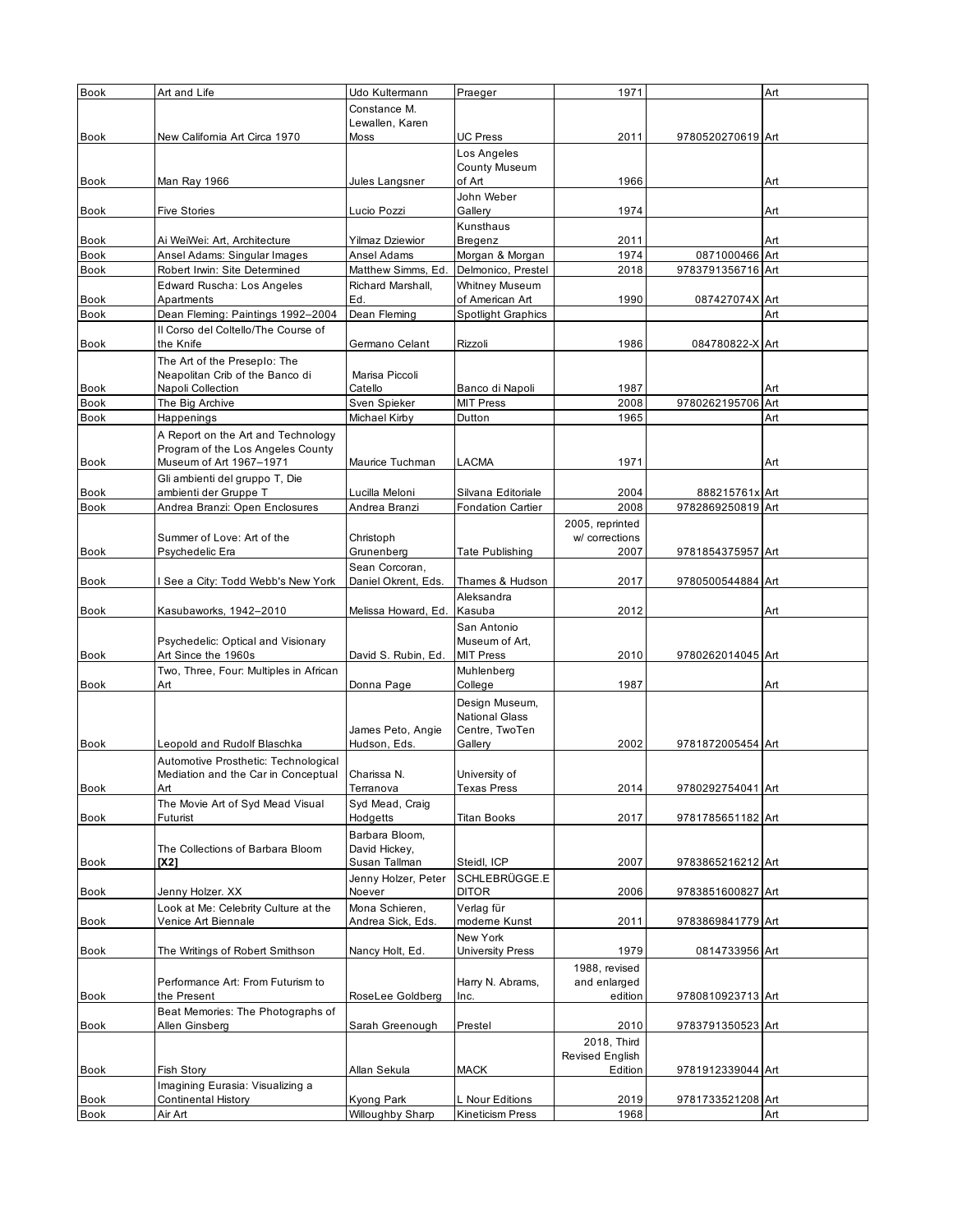| <b>Book</b>                | ReSite: Manual of Scores,<br>Manifestos & Radical Actions, No. 8,<br>Vol. 2                                                                                     | David Dellafiora, Ed. Field Study                                                    |                                                                                     | 2014 |                                        | Art |
|----------------------------|-----------------------------------------------------------------------------------------------------------------------------------------------------------------|--------------------------------------------------------------------------------------|-------------------------------------------------------------------------------------|------|----------------------------------------|-----|
|                            | Looking Up: Rachel Whiteread's<br><b>Water Tower</b>                                                                                                            |                                                                                      |                                                                                     |      |                                        |     |
| <b>Book</b><br><b>Book</b> | Aldo Rossi: Opera Grafica                                                                                                                                       | Louise Neri, Ed.<br>Aldo Rossi                                                       | Public Art Fund<br>Silvana Editoriale                                               | 2015 | 9783908247166 Art<br>9788836630844 Art |     |
| <b>Book</b>                | 1972                                                                                                                                                            | Noritaka Minami                                                                      | Kehrer                                                                              | 2015 | 9783868285482 Art                      |     |
| <b>Book</b>                | George F. Maciunas: Diagram of<br>Historical Development of Fluxus and<br>Other 4 Dimentional, Aural, Optic,<br>Olfactory, Epithelial, and Tactile Art<br>Forms | George Maciunas                                                                      | Primary Information                                                                 | 2015 | 9780990689669 Art                      |     |
| <b>Book</b>                |                                                                                                                                                                 | Christopher Hoover,<br><b>Project Coordinator</b>                                    | [Untitled] [X2]                                                                     | 1989 |                                        | Art |
| Book                       | Painting, Power and Patronage: The<br>Rise of the Professional Artist in<br>Renaissance Italy                                                                   | <b>Bram Kempers</b>                                                                  | Allen Lane,<br>Penguin Press                                                        | 1987 | 0713990201 Art                         |     |
| <b>Book</b>                | This book about the work of Claes<br>Oldenburg was written by Barbara<br>Rose for The Museum of Modern Art                                                      | <b>Barbara Rose</b>                                                                  | The Museum of<br>Modern Art                                                         | 1970 |                                        | Art |
| Book                       | Claes Oldenburg                                                                                                                                                 | Barbara Rose                                                                         | The Museum of<br>Modern Art                                                         | 1970 | 0870705091 Art                         |     |
| Book                       | 112 Greene Street: The Early Years<br>(1970–1974)                                                                                                               | Jessamyn Fiore,<br>Louise Sørensen                                                   | David Zwimer.<br>Radius Books                                                       | 2012 | 9781934435410 Art                      |     |
| <b>Book</b>                | 2016 in Museums, Money, and<br>Politics                                                                                                                         | Andrea Fraser                                                                        | Westreich<br>Wagner, CCA<br>Wattis Institute for<br>Contemporary<br>Arts, MIT Press | 2018 | 9780262535458 Art                      |     |
| <b>Book</b>                | Sweet Earth: Experimental Utopias in<br>America                                                                                                                 | Joel Sternfeld                                                                       | Steidl                                                                              | 2006 | 9783865211248 Art                      |     |
| Book                       | Tra Firenze e Santa Teresa dentro le<br>quinte dell'arte ('73/'87):<br>Art/Tapes/22 [X2]                                                                        | Maria Gloria Bicocchi Cavallino                                                      | Edizioni del                                                                        | 2003 | 8885664202 Art                         |     |
| Book                       | The Prologue, The Poltergeist, and<br>the Hollow Tree                                                                                                           | Jimmy Raskin                                                                         | Foundation 20 21                                                                    | 2005 | 1891027158 Art                         |     |
| <b>Book</b>                | Ed Ruscha's Los Angeles                                                                                                                                         | Alexandra Schwartz                                                                   | <b>MIT Press</b>                                                                    | 2010 | 9780262013642 Art                      |     |
| Book                       | Album                                                                                                                                                           | Antoni Miralda                                                                       |                                                                                     | 1973 |                                        | Art |
| <b>Book</b>                | Studio Olafur Eliasson: Open House,<br>TYT (Take Your Time) Vol. 7                                                                                              | Olafur Eliasson,<br>Anna Engberg-<br>Pedersen, Joanna<br>Warsza, Christina<br>Werner | Studio Olafur<br>Eliasson                                                           | 2017 | 9783000565663 Art                      |     |
| Book                       | Behind Those Stones [37th Biennial<br>of Venice, Belgium]                                                                                                       | Dietro I Sassi                                                                       |                                                                                     | 1976 |                                        | Art |
| <b>Book</b>                | From the Horde to the Bee                                                                                                                                       | Marco Fusinato                                                                       |                                                                                     | 2015 |                                        | Art |
| Book                       | Roving Pictures: Snapshots                                                                                                                                      | Mehrdad Hadighi,<br>Ed.                                                              | Burchfield-Penney<br>Art Center                                                     | 2003 | 0964949016 Art                         |     |
| Book                       | Formulas for Now                                                                                                                                                | Hans Ulrich Obrist                                                                   | Thames & Hudson                                                                     | 2008 | 9780500238509 Art                      |     |
| Book                       | Venice 1948-1986: The Art Scene.<br>Photographs from the ArchivioArte<br>Fondazione Modena                                                                      | Luca Massimo<br>Barbero                                                              | Fondazione<br>Cassa di<br>Risparmio di<br>Modena                                    | 2006 | 9788876247446 Art                      |     |
| Book                       | Running Time: Films of the Cold War<br>Tatlin's Tower: Monument to                                                                                              | Nora Sayre                                                                           | The Dial Press                                                                      | 1982 | 0385276214 Art                         |     |
| Book                       | Revolution                                                                                                                                                      | Norbert Lynton                                                                       | <b>Yale University</b><br>Press                                                     | 2009 | 9780300111309 Art                      |     |
| Book                       | Dennis Oppenheim: Body to<br>Performance 1969-73                                                                                                                | Nick Kaye, Amy van<br>Winkle Oppenheim                                               | Skira                                                                               | 2016 | 9788857230320 Art                      |     |
| Book                       | As it wereSo to speak: A Museum<br>Collection in Dialogue with Barbara<br>Bloom [X2]                                                                            | Barbara Bloom                                                                        | <b>Yale University</b><br>Press                                                     | 2015 | 9780300215731 Art                      |     |
| Book                       | Tatlin: New Art for a New World                                                                                                                                 | Museum Tinguely,<br>Basel                                                            | Hatje Cantz                                                                         | 2012 | 9783775733632 Art                      |     |
| Book                       | Suburban Escape: The Art of<br>California Sprawl                                                                                                                | Ann M. Wolfe                                                                         | Center for<br>American Places                                                       | 2006 | 1930066546 Art                         |     |
| Book                       | Kiki Smith, Seton Smith, Tony Smith                                                                                                                             | Friedrich Meschede                                                                   | Kunsthalle<br>Bielefeld; Kerber                                                     | 2012 | 9783866787650 Art                      |     |
| Book                       | Poets of the Cities New York and<br>San Francisco 1950-1965                                                                                                     | Neil A. Chassman                                                                     | E. P. Dutton & Co.                                                                  | 1974 |                                        | Art |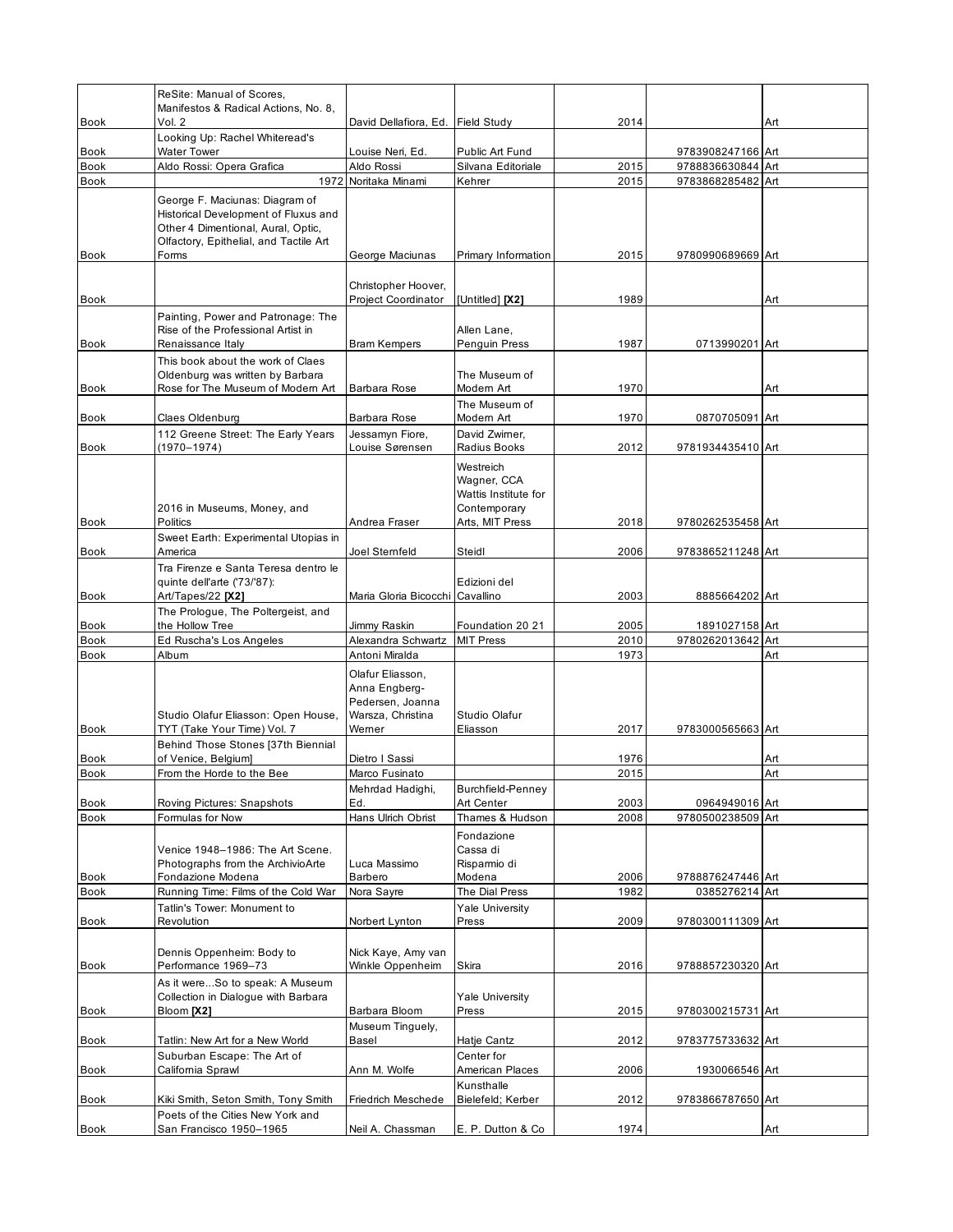| <b>Book</b>                | City of Ambition: Artists and New York                              | Elisabeth Sussman,<br>John G. Hanhardt | <b>Whitney Museum</b><br>of American Art;<br>Flammarion | 1996         | 0874271088 Art                   |     |
|----------------------------|---------------------------------------------------------------------|----------------------------------------|---------------------------------------------------------|--------------|----------------------------------|-----|
|                            |                                                                     | Bernard Brunon,                        |                                                         |              |                                  |     |
| Book                       | That's Painting Productions                                         | Michael Kosch,<br>Pascal Beausse       | Roma Publications                                       | 2008         | 9789077459263 Art                |     |
| Book                       | Diego Rivera: Paradise Lost at<br>Rockefeller Center                | Irene Herner De<br>Larrea              | Edicupes                                                | 1987         |                                  | Art |
| <b>Book</b>                | New York                                                            | Don Hunstein                           | Spring Books                                            | 1962         |                                  | Art |
|                            | Ai Wei Wei: With Millk, Find                                        |                                        |                                                         |              |                                  |     |
| Book                       | Something Everybody Can Use                                         | Xavier Costa, Ed.                      | Actar                                                   | 2010         | 9788492861460 Art                |     |
|                            | Ai Wei Wei's Blog: Writings,<br>Interviews, and Digital Rants,      | Lee Ambrozy,                           |                                                         |              |                                  |     |
| <b>Book</b>                | 2006-2009                                                           | Ed/Trans                               | <b>MIT Press</b>                                        | 2011         | 9780262015219 Art                |     |
|                            | Martha Rosler: The Bowery in two                                    |                                        |                                                         |              |                                  |     |
| Book                       | inadequate descriptive systems<br>Silence: Lectures and Writings by | Steve Edwards                          | <b>Afterall Books</b><br>Wesleyan                       | 2012         | 9781846380846 Art                |     |
| Book                       | John Cage                                                           | John Cage                              | University Press                                        | 1961         | 0819560286 Art                   |     |
|                            | Ron Church: California and Hawaii 60                                |                                        |                                                         |              |                                  |     |
| Book                       | to $65$                                                             | Ron Church                             | T. Adler Books                                          | 2006         | 0966377184 Art                   |     |
| <b>Book</b>                | The Art of Light                                                    | László Moholy-Nagy                     | La Fabrica<br><b>Whitney Museum</b>                     | 2010         | 9788492841349 Art                |     |
| Book                       | Ed Ruscha and Photography                                           | Sylvia Wolf                            | of American Art                                         | 2004         | 3865210171 Art                   |     |
|                            | Alice Aycock Drawings: Some Stories                                 |                                        | Parrish Art                                             |              |                                  |     |
| Book                       | Are Worth Repeating                                                 | Jonathan Fineberg                      | Museum                                                  | 2013         | 9780300191103 Art                |     |
| <b>Book</b>                | The Wild West                                                       | David Levinthal                        | Smithsonian<br><b>Institution Press</b>                 | 1993         | 1560982918 Art                   |     |
|                            |                                                                     |                                        |                                                         |              |                                  |     |
| Book                       | The World of Marcel Duchamp, 1887-                                  | <b>Calvin Tomkins</b>                  | Time-Life                                               | 1966         |                                  | Art |
| Book                       | Sophy Rickett                                                       | Celia Davies, Ed.                      | Photoworks, Steidl                                      | 2005         | 3865210880 Art                   |     |
| Book                       | Robert Smithson: The Collected<br>Writings                          | Jack Flam, Ed.                         | University of<br>California Press                       | 1996         | 0520203852 Art                   |     |
|                            |                                                                     |                                        | The Museum of                                           |              |                                  |     |
|                            |                                                                     | Sarah Hermanson                        | Modern Art, New                                         |              |                                  |     |
| Book                       | Michael Wesely: Open Shutter                                        | Meister                                | York                                                    | 2004         | 0870706829 Art                   |     |
|                            |                                                                     |                                        | Yale University                                         |              |                                  |     |
| Book<br><b>Book</b>        | Atget's Seven Albums<br>Landscape A                                 | Molly Nesbit<br>Nicolas Faure          | Press<br>Steidl                                         | 1992<br>2006 | 0300035802 Art<br>3865212123 Art |     |
| <b>Book</b>                | Dan Holdsworth                                                      | Dan Holdsworth                         | Steidl/Photoworks                                       | 2006         | 3865210872 Art                   |     |
|                            | Wim Wenders: Pictures from the                                      |                                        |                                                         |              |                                  |     |
| Book                       | Surface of the Earth                                                | Wim Wenders                            | Schirmer Art Books                                      | 2003         | 3829600518 Art                   |     |
|                            |                                                                     |                                        | The Museum of                                           |              |                                  |     |
| <b>Book</b>                | Thomas Demand                                                       | Roxana Marcoci                         | Modern Art, New<br>York                                 | 2005         | 0870700804 Art                   |     |
|                            |                                                                     | Dennis Crompton,                       |                                                         |              |                                  |     |
|                            | Servants of Light: The Book of the                                  | Richard Franklin,                      | The Magic                                               |              |                                  |     |
| Book                       | Lantern                                                             | Stephen Herbert                        | Lantern Society                                         | 1997         | 0951044141 Art                   |     |
| Book                       | Big Bell Beta                                                       | Nigel Helyer                           | <b>PICA Press</b>                                       | 1992         | 1875386106 Art                   |     |
| <b>Book</b><br><b>Book</b> | Miracle in Milan<br>The Snow Show                                   | Vittorio de Sica<br>Lance Fung, Ed.    | Penguin Books<br>Thames & Hudson                        | 1968<br>2005 | 9780500238196 Art                | Art |
|                            |                                                                     | Germano Celant,                        |                                                         |              |                                  |     |
| <b>Book</b>                | Architecture & Arts 1900-2004                                       | Ed.                                    | Skira                                                   | 2004         | 8876240098 Art                   |     |
|                            |                                                                     |                                        |                                                         |              |                                  |     |
|                            |                                                                     | Brigitte Felderer,                     |                                                         |              |                                  |     |
|                            |                                                                     | Gottfried Fliedl, Otto                 |                                                         |              |                                  |     |
|                            |                                                                     | Kapfinger, Eleonora                    |                                                         |              |                                  |     |
| <b>Book</b>                | Secession: Permanence of an Idea                                    | Louis, James Shedel Hatje Cantz        |                                                         | 1997         | 3775707123 Art                   |     |
|                            |                                                                     | Desiree Treichl-<br>Sturgkh, Peter     |                                                         |              |                                  |     |
|                            |                                                                     | Noever, Manfred                        |                                                         |              |                                  |     |
|                            | 2MAK: The MAK Backstage Book                                        | Wakolbinger,                           |                                                         |              |                                  |     |
| Book                       | 2001                                                                | Rainald Franz, Eds.                    | <b>MAK Art Society</b>                                  | 1999         | 3900688400 Art                   |     |
|                            |                                                                     |                                        | Maschietto &                                            |              |                                  |     |
| Book                       | Acque Meridiane                                                     | Dario Bartolini<br>Katherine Baetjer,  | Musolino<br>The Metropolitan                            | 2001         | 8887700648 Art                   |     |
| Book                       | Canaletto                                                           | J. G. Links                            | Museum of Art                                           | 1989         | 0870995596 Art                   |     |
| <b>Book</b>                | Bemini                                                              | Howard Hibbard                         | Pelican Books                                           | 1965         |                                  | Art |
|                            |                                                                     |                                        | The Solomon R.                                          |              |                                  |     |
|                            |                                                                     |                                        | Guggenheim                                              |              |                                  |     |
| Book                       | Francis Picabia                                                     | William A. Camfield                    | Museum                                                  | 1970         |                                  | Art |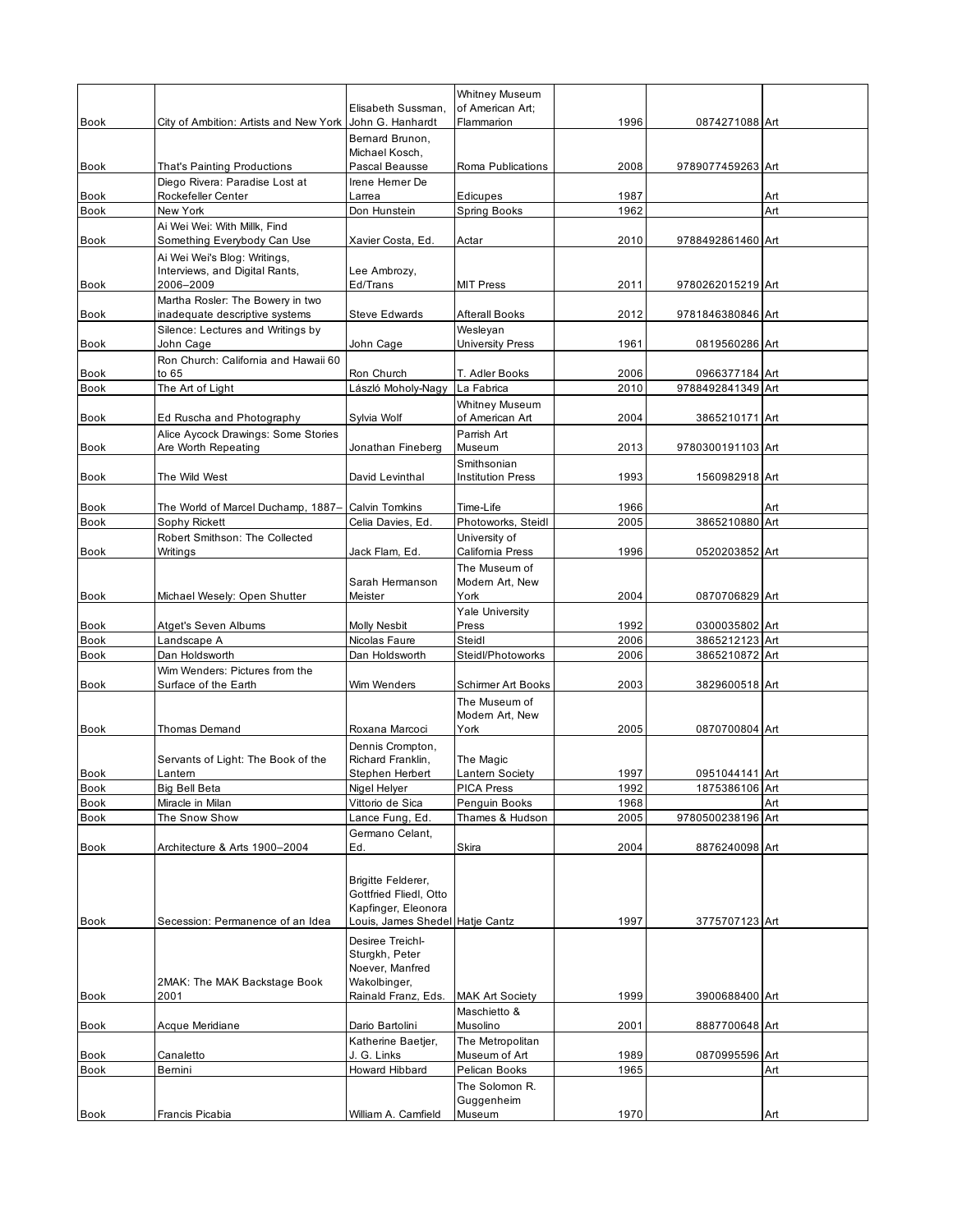|                            |                                                                                                 | Gail Harrison                             | College Art<br>Association of       |              |                   |     |
|----------------------------|-------------------------------------------------------------------------------------------------|-------------------------------------------|-------------------------------------|--------------|-------------------|-----|
| <b>Book</b>                | Art Journal, Vol. 41, No. 3                                                                     | Roman, Ed.                                | America                             | 1981         |                   | Art |
|                            |                                                                                                 |                                           | The Armand<br>Hammer Museum         |              |                   |     |
| Book                       | Kazimir Malevich, 1878-1935                                                                     | Jeanne D'Andrea<br>Peter Noever, Carl     | of Art<br>Academy of Fine           | 1990         | 0962695300 Art    |     |
| Book                       | Stop the Violence!!!                                                                            | Pruscha, Eds.                             | Arts, Austria; MAK                  | 1999         | 3900688435 Art    |     |
| <b>Book</b>                | Art Under Control in North Korea                                                                | Jane Portal                               | <b>Reaktion Books</b>               | 2005         | 9781861892362 Art |     |
| <b>Book</b>                | Giulio Romano                                                                                   | Sergio Polano, Ed.                        | Electa                              | 1989         | 9788843529537 Art |     |
|                            |                                                                                                 |                                           | The Metropolitan<br>Museum of Art,  |              |                   |     |
| Book                       | Boccioni<br>The Situationist International: A                                                   | Ester Coen                                | Abrams<br><b>Black Dog</b>          | 1988         | 0870995235 Art    |     |
| <b>Book</b>                | User's Guide                                                                                    | Simon Ford                                | Publishing                          | 2005         | 1904772056 Art    |     |
| Book                       | An endless adventurean endless<br>passionan endless banquet: A<br><b>Situationist Scrapbook</b> | Iwona Blazwick, Ed.                       | ICA, Verso                          | 1989         | 0860919838 Art    |     |
|                            |                                                                                                 | Thomas S. Michie,                         | Museum of Art,                      |              |                   |     |
| Book                       | John Prip: Master Metalsmith                                                                    | Christopher P.<br>Monkhouse, Eds.         | RISD; American<br>Craft Museum      | 1987         | 0911517480 Art    |     |
|                            |                                                                                                 | Paul Eisenhauer,<br>Ed.                   | Schiffer Publishing                 | 2010         |                   |     |
| Book                       | Wharton Esherick Studio & Collection<br>Of the Diagram: The Work of Marjorie                    | Aaron Lecy, Jean-                         | Slought                             |              | 9780764334498 Art |     |
| Book                       | Welish                                                                                          | Michel Rabaté, Eds.                       | Foundation                          | 2003         | 0971484821 Art    |     |
| Book                       | 5000 Artists Return to Artists Space:<br>25 Years                                               | Claudia Gould,<br>Valerie Smith, Eds.     | <b>Artists Space</b>                | 1998         | 0966362608 Art    |     |
|                            |                                                                                                 |                                           |                                     |              |                   |     |
|                            | New Community: In the Open City                                                                 |                                           | Anyang Public Art                   |              |                   |     |
| Book                       | [Anyang Public Art Project 2010]                                                                | Jin-young Lim, Ed.<br>Benjamin Ball,      | Project Foundation                  | 2010         | 9788995992036 Art |     |
| <b>Book</b>                | Rip Curl Canyon                                                                                 | <b>Gaston Nogues</b>                      | <b>Rice Gallery</b>                 | 2007         | 1932281282 Art    |     |
|                            | Remote Control: Power, Cultures,                                                                |                                           |                                     |              |                   |     |
| <b>Book</b><br><b>Book</b> | and the World of Appearances<br>But Even So: Picture Poems                                      | Barbara Kruger<br>Kenneth Patchen         | <b>MIT Press</b><br>New Directions  | 1993<br>1968 | 0262111772 Art    | Art |
|                            |                                                                                                 |                                           | Studio Vista,                       |              |                   |     |
| <b>Book</b>                | De Stijl                                                                                        | Paul Overy                                | Dutton                              | 1969         |                   | Art |
| <b>Book</b>                | Photography                                                                                     | Eric de Mare                              | Penguin Books                       | 1968         |                   | Art |
|                            | Whitney Independent Study Program                                                               | David Clark,<br>Rachael Barrett,          | Whitney<br>Independent              |              |                   |     |
| <b>Book</b>                | 1989-90<br>In the Shadow of No Towers                                                           | Karin Sanders, et al.                     | <b>Study Program</b>                | 1990         |                   | Art |
| <b>Book</b>                |                                                                                                 | Art Spiegelman<br>Paper Monument,         | Pantheon Books                      | 2004         | 0375423079 Art    |     |
| Book                       | I like your work: art and etiquette                                                             | Ed.                                       | Paper Monument                      | 2009         | 9780979757525 Art |     |
| Book                       | The Optical Edge                                                                                | Robert C. Morgan,<br><b>Guest Curator</b> | Pratt Manhattan<br>Gallery          | 2007         | 0974038148 Art    |     |
| <b>Book</b>                | Who Cares                                                                                       | Anne Pastemak,<br>Doug Ashford            | CreativeTime<br><b>Books</b>        | 2006         | 192857002X Art    |     |
|                            |                                                                                                 |                                           | Fundacion<br>Salamanca<br>Ciudad de |              |                   |     |
| Book                       | Judith Barry: Body Without Limits                                                               | Judith Barry<br>Haluk Akakçe; Peter       | Cultura/Bancaja<br>CreativeTime     | 2002         | 9788496603646 Art |     |
| Book                       | Haluk Akakçe: Sky is the Limit                                                                  | Eleey, Ed.<br>Ruth A. Peltason,           | <b>Books</b><br>Princeton           | 2007         | 1928570046 Art    |     |
| <b>Book</b>                | Creative Time: The Book                                                                         | Ed.                                       | <b>Architectural Press</b>          | 2007         | 9781568986968 Art |     |
|                            |                                                                                                 |                                           | Museum of<br>Modern Art, New        |              |                   |     |
| Book                       | <b>Sleepwalkers</b>                                                                             | Doug Aitken                               | York                                | 2007         | 9780870700453 Art |     |
| Book                       | Frank Stella: Painting into<br>Architecture                                                     | Essay by Paul<br>Goldberger               | The Metropolitan<br>Museum of Art   | 2007         | 9781588392688 Art |     |
| Book                       | Language to Cover a Page: The<br>Early Writings of Vito Acconci                                 | Vito Acconci; Craig<br>Dworkin, Ed.       | <b>MIT Press</b>                    | 2006         | 0262012243 Art    |     |
| Book                       | Come Alive! The Spirited Art of Sister<br>Corita                                                | Julie Ault                                | <b>Four Comers</b><br><b>Books</b>  | 2006         | 9780954502522 Art |     |
| Book                       | <b>Frederick Kiesler</b>                                                                        | Lisa Phillips                             | Whitney Museum<br>of American Art   | 1989         | 0874270634 Art    |     |
|                            |                                                                                                 | Bettina Funcke,                           |                                     |              |                   |     |
| Book                       | <b>Grey Flags</b>                                                                               | Joseph Logan                              | <b>SculptureCenter</b>              | 2006         | 097039554X Art    |     |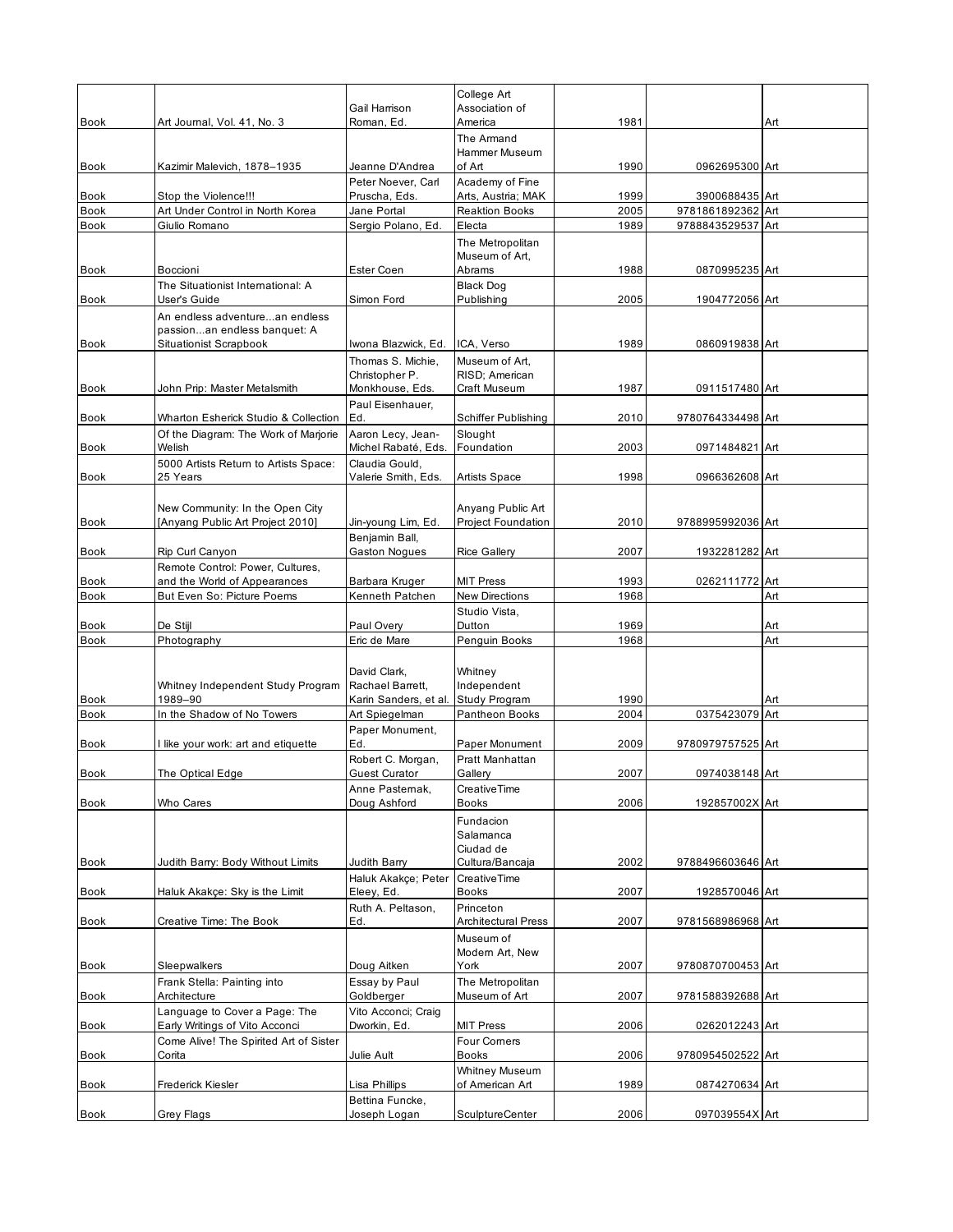|             |                                                                                        |                                                                                                                                       | KW-Institute for<br>Contemporary Art,                                            |      |                   |     |
|-------------|----------------------------------------------------------------------------------------|---------------------------------------------------------------------------------------------------------------------------------------|----------------------------------------------------------------------------------|------|-------------------|-----|
|             | Territories: Islands, Camps and Other                                                  | Klaus Biesenbach,                                                                                                                     | Verlag der<br>Buchhandlung                                                       |      |                   |     |
| <b>Book</b> | <b>States of Utopia</b>                                                                | Ed.                                                                                                                                   | Walther König                                                                    | 2003 | 3883757349 Art    |     |
| <b>Book</b> | Morgan O'Hara: Live Transmission 4                                                     | Morgan O'Hara                                                                                                                         | Lubrina Editoriale                                                               | 2006 | 887766326X Art    |     |
| <b>Book</b> | Object to be Destroyed: The Work of<br>Gordon Matta-Clark                              | Pamela M. Lee                                                                                                                         | <b>MIT Press</b>                                                                 | 2000 | 0262122200 Art    |     |
|             |                                                                                        |                                                                                                                                       | Museum of<br>Contemporary Art,                                                   |      |                   |     |
| Book        | Gordon Matta-Clark: A Retrospective                                                    | Mary Jane Jacob                                                                                                                       | Chicago                                                                          | 1985 | 0933856202 Art    |     |
| Book        | Building Against Image 1979-1987                                                       | Dennis Adams                                                                                                                          | Alternative<br>Museum                                                            | 1987 | 932075134 Art     |     |
| Book        | Transmission: The Art of Matta and<br>Gordon Matta-Clark                               | Betti-Sue Hertz                                                                                                                       | San Diego<br>Museum of Art                                                       | 2006 | 0937108383 Art    |     |
|             |                                                                                        | Judith Barry, Dara<br>Bimbaum, Barbara<br>Ess, Dan Graham,<br>Rodney Graham,                                                          | American<br>Academy in<br>Rome, Canadian<br>Cultural Centre in<br>Rome, Galleria |      |                   |     |
| <b>Book</b> | Non in Codice                                                                          | John Knight                                                                                                                           | Pieroni Rome                                                                     | 1987 |                   | Art |
|             | Not Only Possible But Also<br>Necessary: Optimism in the Age of                        |                                                                                                                                       | Istanbul Kultur                                                                  |      |                   |     |
| Book        | Global War                                                                             | Ilkay Balic Ayvaz                                                                                                                     | Sanat Vakfi                                                                      | 2007 | 9789757363637 Art |     |
|             | Zen No Zen: Aspects of Noguchi's                                                       |                                                                                                                                       | The Isamu<br>Noguchi                                                             |      |                   |     |
| <b>Book</b> | <b>Sculptural Vision</b>                                                               | Bonnie Rychlak                                                                                                                        | Foundation Inc.<br><b>Whitney Museum</b>                                         | 2002 | 0970931018 Art    |     |
| Book        | Artschwager, Richard                                                                   | <b>Richard Armstrong</b>                                                                                                              | of American Art.<br>W. W. Norton Co.                                             | 1988 | 087427057X Art    |     |
|             |                                                                                        | Ania Corcilius,<br>Josephine<br>Meckseper, Pia<br>Moos, Chris Neville,<br>Dario Nunez, Franz<br>Stauffenberg and<br>Christopher Roth, |                                                                                  |      |                   |     |
| <b>Book</b> | This is Your Home                                                                      | Sarah Vogwill                                                                                                                         |                                                                                  | 1994 |                   | Art |
|             |                                                                                        |                                                                                                                                       | The Aldrich<br>Museum of                                                         |      |                   |     |
| Book        | Living with Contemporary Art                                                           | Harry Philbrick,<br>Curator                                                                                                           | Contemporary Art                                                                 | 1995 | 9781888332001 Art |     |
|             |                                                                                        |                                                                                                                                       | Northern Gallery                                                                 |      |                   |     |
|             |                                                                                        | Graham Hussin, Ele                                                                                                                    | for Contemporary                                                                 |      |                   |     |
| <b>Book</b> | Nothing                                                                                | Carpenter, Eds.<br>Lucy Orta, Nicolas<br>Bourriaud, Robert<br>Pinto, Maia<br>Damianovic, Jorge<br>Orta, Paul Virilio,                 | Art                                                                              | 2001 | 1902854098 Art    |     |
| <b>Book</b> | Lucy Orta                                                                              | Andrew Bolton                                                                                                                         | Phaidon                                                                          | 2003 | 0714843008 Art    |     |
| Book        | Ilya Kabakov: The Old Reading Room Ilya Kabakov                                        |                                                                                                                                       | <b>Vossiuspers AUP</b>                                                           | 1999 | 905629069X Art    |     |
| Book        | MAK 2002: Art and Austria?                                                             | MAK                                                                                                                                   | <b>MAK</b>                                                                       | 2002 |                   | Art |
| <b>Book</b> | MAK Without Compromise: Musuems<br>without Futures                                     | MAK                                                                                                                                   | <b>MAK</b>                                                                       | 2001 |                   | Art |
|             |                                                                                        | Sammlung                                                                                                                              | Ludwig Forum für<br>internationale                                               |      |                   |     |
| Book        | Dirty Data                                                                             | Schürmann                                                                                                                             | Kunst                                                                            | 1992 |                   | Art |
|             |                                                                                        | Fred W. McDarrah,                                                                                                                     |                                                                                  |      |                   |     |
| <b>Book</b> | The Artist's World                                                                     | Intro by Thomas B.<br>Hess                                                                                                            | E. P. Dutton                                                                     | 1961 |                   | Art |
|             |                                                                                        | Lucy Bullivant,<br>Pedro Gadanho,                                                                                                     |                                                                                  |      |                   |     |
| Book        | Space Invaders: The Final Frontier                                                     | Eds                                                                                                                                   | The British Council                                                              | 2001 | 0863554903 Art    |     |
| Book        | The Interventionists: Users' Manual<br>for the Creative Disruption of<br>Everyday Life | Nato Thompson,<br>Gregory Sholette,<br>Eds.                                                                                           | <b>MIT Press</b>                                                                 | 2004 | 026220150X Art    |     |
| Book        | Palimpsest                                                                             | Nacy Goldring                                                                                                                         | Mazzotta                                                                         | 2005 | 8820217465 Art    |     |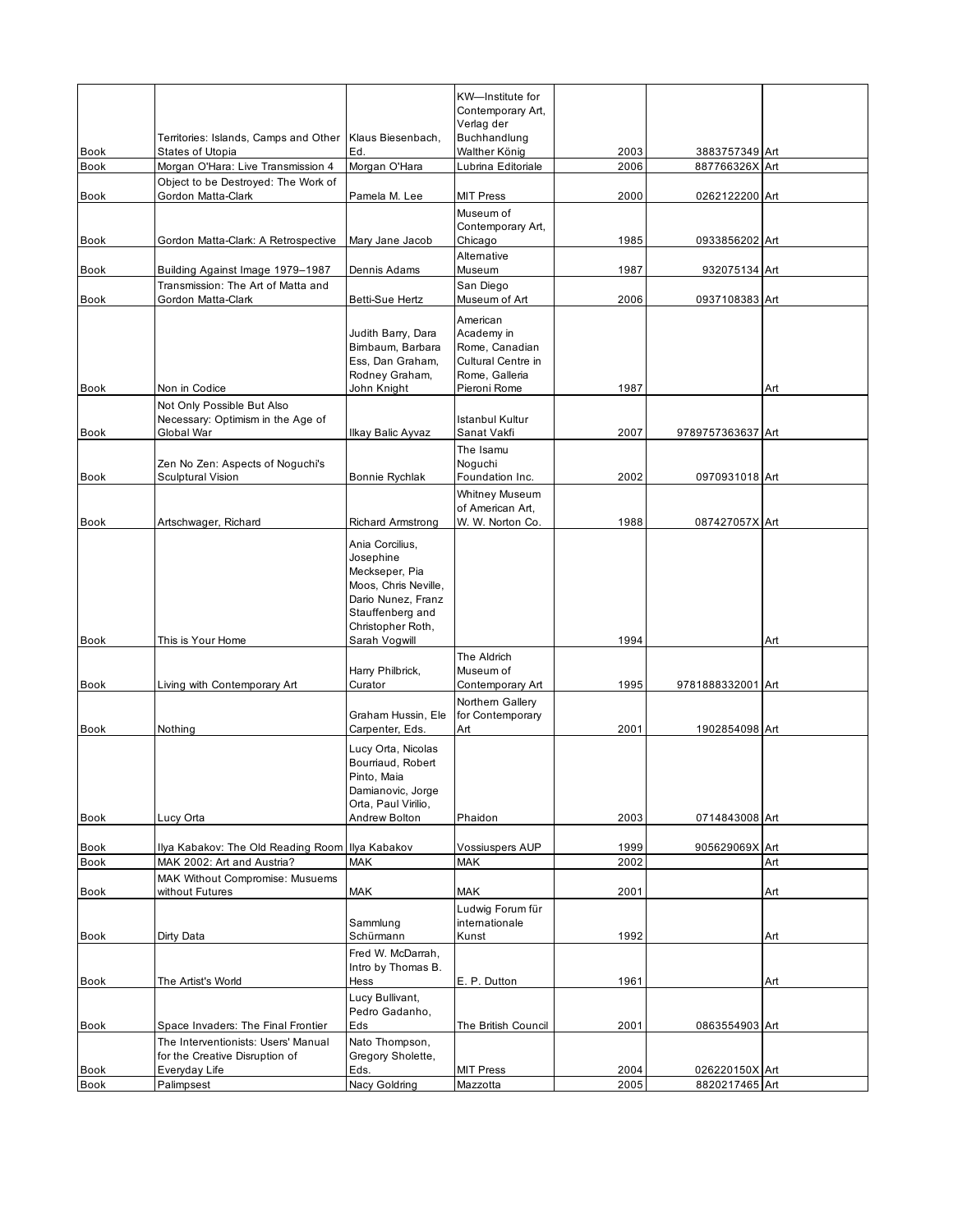|              | Judith Barry [Austrian Friedrich<br>Kiesler-Prize for Architecture and the        | Eva Christina Kraus.                                                                                              | Österreichische<br>Friedrich und<br>Lillian Kiesler-                                                                        |              |                                  |     |
|--------------|-----------------------------------------------------------------------------------|-------------------------------------------------------------------------------------------------------------------|-----------------------------------------------------------------------------------------------------------------------------|--------------|----------------------------------|-----|
| Book         | Arts]<br>Jahresbroschüre: Experimentelle                                          | Ed.<br>Edda Hoffer,                                                                                               | Privatstiftung                                                                                                              | 2000         |                                  | Art |
| Book         | Visuelle Gestaltung 95/96<br>Burnt Whole: Contemporary Artists                    | Thomas Maier<br>Marek Bartelik,<br>Karen Holtzman,<br>Sarit Shapira,                                              | Washington                                                                                                                  | 1996         |                                  | Art |
| <b>Book</b>  | Reflect on the Holocaust                                                          | Wolfgang Winkler                                                                                                  | Project for the Arts                                                                                                        | 1994         | 0937237035 Art                   |     |
| <b>Book</b>  | Jahresbroschüre 93/94:<br>Meisterklasse für Experimentelle<br>Visuelle Gestaltung | Edda Hoefer,<br>Thomas Redl                                                                                       | Meisterklasse für<br>Experimentelle<br>Visuelle<br>Gestaltung                                                               | 1994         |                                  | Art |
| <b>Book</b>  | <b>Public Works</b>                                                               | Stephen Neil<br>Greengard                                                                                         | The Mitchell<br>Wolfson Jr<br>Collection of<br>Decorative and<br>Propaganda Arts,<br>Miami-Dade<br><b>Community College</b> | 1984         |                                  | Art |
| <b>Book</b>  | Alix Lambert: Male Pattern Baldness                                               | Alix Lambert                                                                                                      | Art & Public                                                                                                                | 1994         |                                  | Art |
| Book         | Transformers                                                                      | Ralph Rugoff                                                                                                      | Independent<br>Curators<br>Incorporated                                                                                     | 1994         |                                  | Art |
|              |                                                                                   |                                                                                                                   | The Museum of                                                                                                               |              |                                  |     |
|              |                                                                                   |                                                                                                                   | Modern Art, New                                                                                                             |              |                                  |     |
| Book         | The Photographer's Eye                                                            | John Szarkowski                                                                                                   | York                                                                                                                        | 1966         | 0870705253 Art                   |     |
|              | Looking at Photographs: 100<br>Pictures from the Collection of the                |                                                                                                                   | The Museum of<br>Modern Art, New                                                                                            |              |                                  |     |
| Book         | Museum of Modern Art                                                              | John Szarkowski                                                                                                   | York                                                                                                                        | 1973         | 0870705156 Art                   |     |
| Book         | Art & Ideology                                                                    | Tim Yohn, Ed.                                                                                                     | The New Museum<br>of Contemporary<br>Art                                                                                    |              |                                  | Art |
|              |                                                                                   |                                                                                                                   | Turtle Island                                                                                                               |              |                                  |     |
| <b>Book</b>  | Fame & Love in New York                                                           | <b>Ed Sanders</b>                                                                                                 | Foundation                                                                                                                  | 1980         | 0913666327 Art                   |     |
| <b>Book</b>  | steirisc[her:]bst                                                                 | Brigitte Bidovec,<br>Manuela Honsig-<br>Erlenburg, Sabine<br>Reisner, Wolfgang<br>Reiter, Dietmar<br>Seiler, Eds. | steirischer herbst,<br>Veranstaltungs<br>GmbH<br>Kunstraum                                                                  | 2000         |                                  | Art |
| Book         | Bolisch [X2]                                                                      | Michael Dörner                                                                                                    | Elbschloss                                                                                                                  | 1997         | 3924639981 Art                   |     |
| Book         | The Aperture History of Photography<br>Series No. 10: Erich Salomon               | Robert Delpire, Ed.                                                                                               | Aperture, Inc.                                                                                                              | 1978         | 0893810231 Art                   |     |
| Book         | The Aperture History of Photography<br>Series No. 6: André Kertész                | Robert Delpire, Ed.                                                                                               | Aperture, Inc.                                                                                                              | 1977         | 0912334967 Art                   |     |
| Book         | The Aperture History of Photography<br>Series No. 7: August Sander                | Robert Delpire, Ed.                                                                                               | Aperture, Inc.                                                                                                              | 1977         | 089381007X Art                   |     |
|              | The Aperture History of Photography                                               |                                                                                                                   |                                                                                                                             |              |                                  |     |
| <b>Book</b>  | Series No. 8: Weegee                                                              | Robert Delpire, Ed.                                                                                               | Aperture, Inc.                                                                                                              | 1978         | 0893810215 Art                   |     |
| Book         | The Aperture History of Photography<br>Series No. 5: Jacques-Henri Lartigue       | Robert Delpire, Ed.                                                                                               | Aperture, Inc.                                                                                                              | 1976         | 0893810010 Art                   |     |
|              |                                                                                   | Graham Ellard,                                                                                                    |                                                                                                                             |              |                                  |     |
| Book         | Passagen                                                                          | Stephen Johnstone                                                                                                 | Ikon Gallery                                                                                                                | 1995         |                                  | Art |
| Book         | Crash: Nostalgia for the Absence of<br>Cyberspace                                 | Robert Reynolds,<br>Thomas Zummer,<br>Ed.                                                                         | Thread Waxing<br>Space                                                                                                      | 1994         | 0964134713 Art                   |     |
|              | Getting Up: Subway Graffiti in New<br>York                                        |                                                                                                                   |                                                                                                                             |              |                                  |     |
| Book<br>Book | The Un/Necessary Image                                                            | Craig Castleman<br>Peter D'Agostino,<br>Antonio Muntadas,<br>Eds.                                                 | MIT Press<br>Tanam Press                                                                                                    | 1982<br>1982 | 0262030896 Art<br>0934378304 Art |     |
|              | Let Me See If I Can Keep This                                                     | Thread Waxing                                                                                                     | Thread Waxing                                                                                                               |              |                                  |     |
| Book         | Straight                                                                          | Space                                                                                                             | Space                                                                                                                       | 1997         | 189102700X Art                   |     |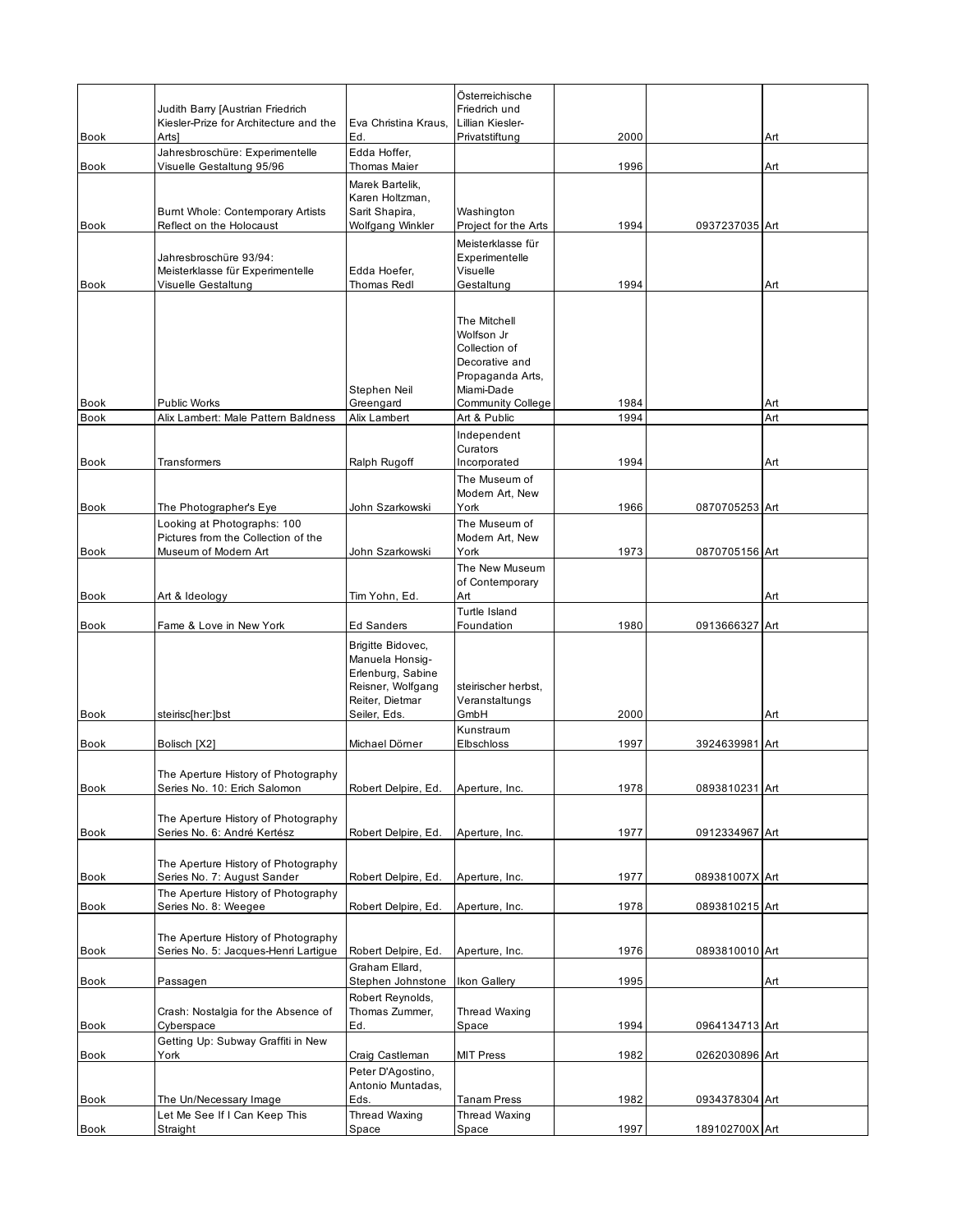| <b>Book</b>                |                                                                                                       | Komar & Melamid;<br>Dore Ashton, Ed.                  | Independent                                     | 1994                    |                           |             |
|----------------------------|-------------------------------------------------------------------------------------------------------|-------------------------------------------------------|-------------------------------------------------|-------------------------|---------------------------|-------------|
|                            | Monumental Propaganda                                                                                 |                                                       | Curators Inc.                                   |                         | 0916365425 Art            |             |
| Book                       | Object, Image, Inquiry: The Art<br>Historian at Work                                                  | Marilyn Schmitt,<br>General Ed.                       | The Getty Art<br>History Information<br>Program | 1988                    | 0892361352 Art History    |             |
| <b>Book</b>                | History of Modern Art                                                                                 | H. H. Amason                                          | Prentice Hall,<br>Abrams                        |                         |                           | Art History |
|                            | The Last Art College: Nova Scotia                                                                     |                                                       |                                                 |                         |                           |             |
|                            | College of Art and Design,                                                                            |                                                       |                                                 |                         |                           |             |
| Book                       | 1968-1978                                                                                             | Garry Neill Kennedy<br>Marilyn Stokstad,              | <b>MIT Press</b>                                | 2012<br>2010, Fourth    | 9780262016902 Art History |             |
| Book                       | Art: A Brief History                                                                                  | Michael W. Cothren                                    | <b>Prentice Hall</b>                            | Edition                 | 9780136059097 Art History |             |
| <b>Book</b>                | Art: A Brief History                                                                                  | Marilyn Stokstad                                      | Prentice Hall                                   | 2007, Third<br>Edition  | 9780131955417 Art History |             |
| <b>Book</b>                | Joan Mitchell: Lady Painter, A Life                                                                   | Patricia Albers                                       | Knopf                                           | 2011                    | 9780375414374 Art History |             |
|                            |                                                                                                       | William B. Scott,                                     | Johns Hopkins                                   |                         |                           |             |
| Book                       | New York Modern<br>The Downtown Book: The New York                                                    | Peter M. Rutkoff                                      | <b>University Press</b><br>Princeton            | 1999                    | 0801859980 Art History    |             |
| Book                       | Art Scene 1974-1984                                                                                   | Marvin J. Taylor, Ed.                                 | <b>University Press</b>                         | 2006                    | 9780691122861 Art History |             |
| <b>Book</b>                | How New York Stole of the Idea of<br>Modern Art: Abstract Expressionism,<br>Freedom, and the Cold War | Serge Guilbaut,<br>Translated by Arthur<br>Goldhammer | University of<br>Chicago Press                  | 1983                    | 0226310396 Art History    |             |
|                            |                                                                                                       |                                                       | Abrams, Museum                                  |                         |                           |             |
| Book                       | Art of the Forties                                                                                    | Riva Castleman, Ed.                                   | of Modern Art                                   | 1991                    | 0870701886 Art History    |             |
| <b>Book</b>                | Painters and Public Life in<br><b>Eighteenth-Century Paris</b>                                        | Thomas E. Crow                                        | <b>Yale University</b><br>Press                 | 1985                    | 0300033540 Art History    |             |
|                            |                                                                                                       |                                                       | University of                                   |                         |                           |             |
| <b>Book</b>                | The Futurist Moment                                                                                   | Mariorie Perloff                                      | Chicago Press                                   |                         | 2003 9780226657387        | Art History |
| <b>Book</b>                | Classic Art                                                                                           | H. Wölfflin                                           | Phaidon                                         | 1953, Second<br>Edition |                           | Art History |
| <b>Book</b>                | Baroque and Rococo Art                                                                                | Erich Hubala                                          | Universe Books                                  | 1976                    | 0876631952                | Art History |
| <b>Book</b>                | Michelangelo's Mountain: The Quest<br>for Perfection in the Marble Quarries<br>of Carrara             | Eric Scigliano                                        | <b>Free Press</b>                               | 2005                    | 9780743254779 Art History |             |
|                            | A Renaissance Tapestry: The                                                                           |                                                       |                                                 |                         |                           |             |
| Book                       | Gonzaga of Mantua<br>The Holland Park Circle: Artists and                                             | Kate Simon                                            | Harper & Row<br><b>Yale University</b>          | 1981                    | 0060158476 Art History    |             |
| Book                       | Victorian Society                                                                                     | Caroline Dakers                                       | Press                                           | 1999                    | 0300081642 Art History    |             |
| <b>Book</b>                | The Independent Group: Postwar<br>Britain and the Aesthetics of Plenty                                | David Robbins, Ed.                                    | <b>MIT Press</b>                                | 1990                    | 0262181398 Art History    |             |
|                            |                                                                                                       |                                                       | Oxford University                               |                         |                           |             |
| <b>Book</b><br><b>Book</b> | Leonardo<br>Ravenna: Art and History                                                                  | Martin Kemp<br>Giuseppe Bovini                        | Press<br>Longo Press                            | 2004                    | 0192805460 Art History    | Art History |
|                            |                                                                                                       |                                                       |                                                 |                         |                           |             |
|                            | Mexican Modernity: The Avant-Garde                                                                    |                                                       |                                                 |                         |                           |             |
| <b>Book</b>                | and the Technological Revolution                                                                      | Ruben Gallo                                           | <b>MIT Press</b><br>Columbia                    | 2006                    | 0262072645 Art History    |             |
| Book                       | Roman Sources of Christian Art                                                                        | Emerson H. Swift                                      | University Press                                | 1951                    |                           | Art History |
| <b>Book</b>                | Italian Art 1900-1945                                                                                 | Pontus Hulten,<br>Germano Celant                      | Bompiani                                        | 1989                    |                           | Art History |
|                            | Leon Battista Alberti: Universal Man                                                                  |                                                       | University of                                   |                         |                           |             |
| Book                       | of the Early Renaissance<br>Daily Life of French Artists in the                                       | Joan Gadol                                            | Chicago Press<br>George Allen &                 | 1973                    |                           | Art History |
| Book                       | NIneteenth Century                                                                                    | Jacques Letheve                                       | Unwin                                           | 1972                    |                           | Art History |
| Book                       | Principles of Art History                                                                             | Heinrich Wölfflin                                     | Dover                                           | 1950                    |                           | Art History |
| Book                       | Art and Act: On Causes in<br>History-Manet, Gropius, Mondrian                                         | Peter Gay                                             | Harper & Row                                    | 1976                    | 0064332489 Art History    |             |
|                            | Public Sculpture and the Civic Ideal                                                                  |                                                       | University of                                   |                         |                           |             |
| Book                       | in New York City 1890-1930<br>From the Classicists to the                                             | Michele H. Bogart                                     | Chicago Press                                   | 1989                    | 0226063097 Art History    |             |
|                            | Impressionists: Art and Architecture                                                                  | <b>Elizabeth Gilmore</b>                              |                                                 |                         |                           |             |
| Book                       | in the Nineteenth Century                                                                             | Holt                                                  | Anchor Books                                    | 1966                    |                           | Art History |
|                            |                                                                                                       |                                                       | Davis Museum                                    |                         |                           |             |
|                            | Davis Museum and Cultural Center:                                                                     |                                                       | and Cultural<br>Center, Wellesley               |                         |                           |             |
| Book                       | History and Holdings                                                                                  | Lucy Flint-Gohlke                                     | College                                         | 1993                    | 1881894002 Art History    |             |
| Book                       | The Brown Decades: A Study of the<br>Arts in America 1865-1895                                        | Lewis Mumford                                         | Dover                                           | 1955                    |                           | Art History |
|                            |                                                                                                       |                                                       |                                                 |                         |                           |             |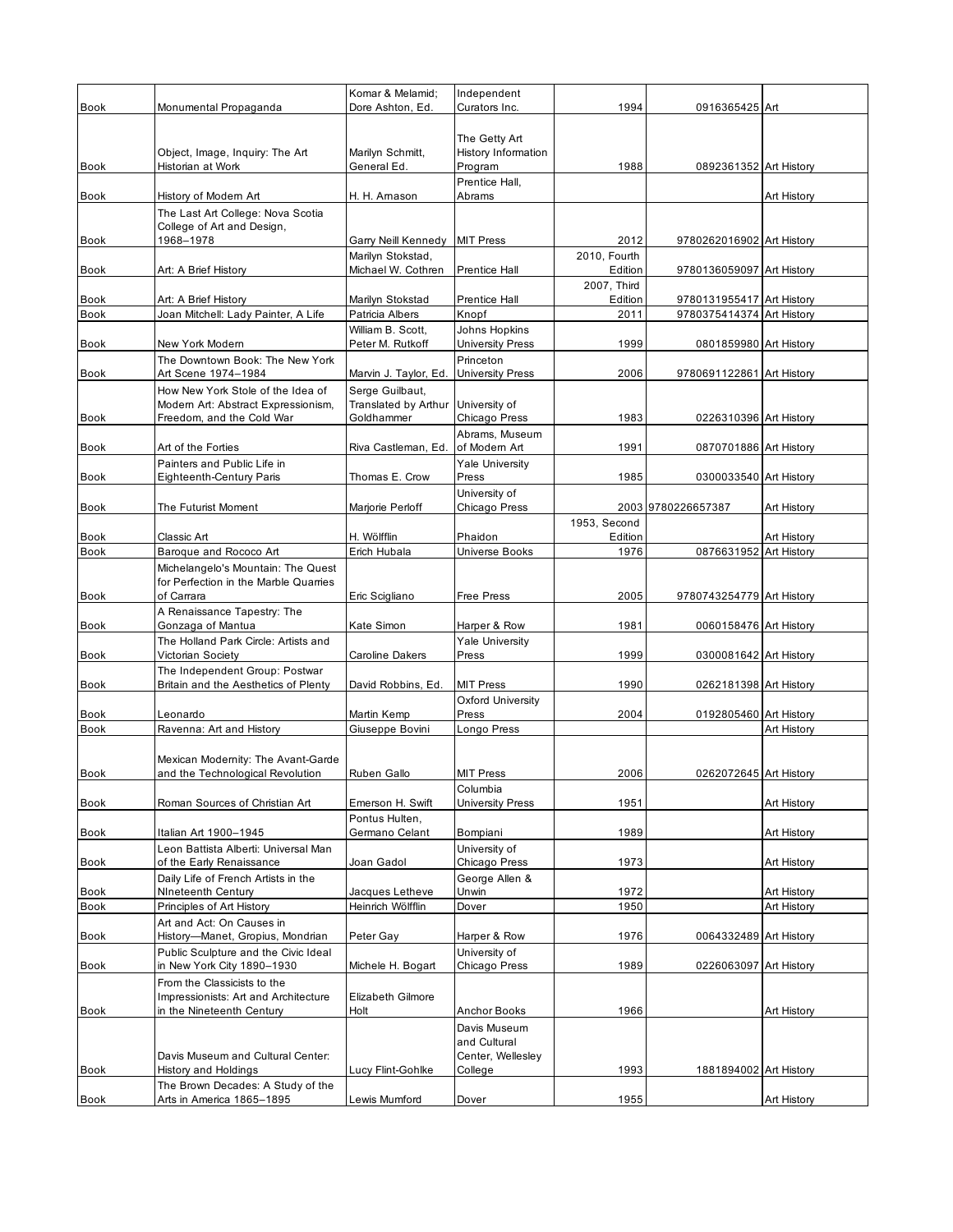|                     |                                                                             |                                                                                                                                | The Museum of<br>Modern Art, New                                       |                 |                           |             |
|---------------------|-----------------------------------------------------------------------------|--------------------------------------------------------------------------------------------------------------------------------|------------------------------------------------------------------------|-----------------|---------------------------|-------------|
| <b>Book</b>         | The History of Photography                                                  | <b>Beaumont Newhall</b>                                                                                                        | York                                                                   | 1964            | 0870703749 Art History    |             |
| <b>Book</b>         | Art and Politics of the Second Empire                                       | Patricia Mainardi                                                                                                              | <b>Yale University</b><br>Press                                        | 1987            | 0300038712 Art History    |             |
|                     | The Architectural Historian in America                                      | Elisabeth Blair                                                                                                                | National Gallery of                                                    |                 |                           |             |
| Book                | [Studies in the History of Art 35]                                          | MacDougall, Ed.                                                                                                                | Art, Washington                                                        | 1990            | 0894681397 Art History    |             |
| <b>Book</b>         | The Société Anonyme: Modernism<br>for America                               | Jennifer R. Gross                                                                                                              | Yale University<br>Press                                               | 2006            | 9780300109214 Art History |             |
| <b>Book</b>         | Arnold Schoenberg, Wassily<br>Kandinsky: Letters, Pictures and<br>Documents | Jelena Halh-Koch,<br>Ed.                                                                                                       | Faber and Faber                                                        | 1980            | 0571131948 Art History    |             |
|                     | Alberto Giacometti and America [Pro                                         | Tamara S. Evans,                                                                                                               | The Graduate<br>School and<br>University Center,<br>City University of |                 |                           |             |
| Book                | Helvetia Swiss Lectureship 2]                                               | Ed.                                                                                                                            | New York                                                               | 1984            |                           | Art History |
| Book                | The Painting of Modern Life: Paris in<br>the Art of Manet and His Followers | T.J. Clark                                                                                                                     | Princeton<br><b>University Press</b>                                   | 1984            | 0691002754 Art History    |             |
| <b>Book</b>         | Image of the People: Gustave<br>Courbet and the 1848 Revolution             | T.J. Clark                                                                                                                     | Princeton<br><b>University Press</b>                                   | 1982            | 0691039828 Art History    |             |
| <b>Book</b>         | Joseph Beuys: Life and Works                                                | Götz Adriani,<br>Winfried Konnertz,<br>Karin Thomas                                                                            | Barron's                                                               | 1979            | 0812021754 Art History    |             |
|                     |                                                                             |                                                                                                                                | <b>Yale University</b>                                                 |                 |                           |             |
| Book                | The Critical Historians of Art                                              | Michael Podro<br>Gregory Battcock,                                                                                             | Press                                                                  | 1982            | 0300032234 Art History    |             |
| Book                | Minimal Art: A Critical Anthology                                           | Ed.                                                                                                                            | E.P. Dutton                                                            | 1968            |                           | Art History |
|                     |                                                                             |                                                                                                                                | The Cooper Union<br>School of Art and                                  |                 |                           |             |
| <b>Book</b>         | The Arts and the Center of Power                                            | Morse Peckham                                                                                                                  | Architecture                                                           | 1972            |                           | Art History |
| Book                | City Art: New York's Percent for Art<br>Program                             | Eleanor Heartney,<br>Adam Gopnik,<br>Michael R.<br>Bloomberg;<br>Photography by<br>David S. Allee;<br>Marvin Heiferman,<br>Ed. | Merrell                                                                | 2005            | 185894290X Art History    |             |
|                     |                                                                             |                                                                                                                                | University Press of                                                    |                 |                           |             |
| <b>Book</b>         | 1789: The Emblems of Reason                                                 | Jean Starobinksi                                                                                                               | Virginia                                                               | 1982            |                           | Art History |
| <b>Book</b>         | Art and Architecture in the Service of<br>Politics                          | Henry A. Millon,<br>Linda Nochlin, Eds.                                                                                        | <b>MIT Press</b>                                                       | 1978            | 0262131374 Art History    |             |
| <b>Book</b>         | New Theatres for Old                                                        | Mordecai Gorelik                                                                                                               | Samuel French                                                          | 1957            |                           | Art History |
| Book                | American Art Since 1900: A Critical<br>History                              | Barbara Rose                                                                                                                   | Praeger                                                                | 1967            |                           | Art History |
| <b>Book</b>         | The Social History of Art, Vol. 3 [X2]                                      | Amold Hauser                                                                                                                   | Vintage Books                                                          |                 | 39470116X Art History     |             |
| Book                | The Ardis Anthology of Russian<br>Futurism                                  | Ellendea Proffer,<br>Carl R. Proffer                                                                                           | ARdis                                                                  | 1980            | 0882334697 Art History    |             |
|                     | The Oxford Companion to the                                                 |                                                                                                                                | Oxford University                                                      | 1967, Third     |                           |             |
| Book<br><b>Book</b> | Theatre<br>Neo-Classicism                                                   | Phyllis Hartnoll, Ed.<br>Hugh Honour                                                                                           | Press<br>Pelican Books                                                 | Edition<br>1968 | 0192115316 Art History    | Art History |
|                     |                                                                             | George Grosz, John<br>Heartfield, Wieland                                                                                      |                                                                        |                 |                           |             |
| Book                | Art Is In Danger!                                                           | Herzfelde                                                                                                                      | <b>Curbstone Press</b>                                                 | 1987            | 0915306514 Art History    |             |
| Book                | Changing: Essays in Art Criticism                                           | Lucy R. Lippard                                                                                                                | Dutton Paperback                                                       | 1971            |                           | Art Theory  |
| <b>Book</b>         | Rethinking Curating: Art After New<br>Media                                 | Beryl Graham,<br>Sarah Cook                                                                                                    | <b>MIT Press</b>                                                       | 2009            | 9780262013888 Art Theory  |             |
| Book                | Cautionary Tales: Critical Curating                                         | Steven Rand,<br>Heather Kouris                                                                                                 | ApexArt                                                                | 2007            | 1933347104 Art Theory     |             |
| Book                | Life Between Borders                                                        | Steven Rand,<br><b>Heather Felty</b>                                                                                           | ApexArt                                                                | 2014            | 9781933347653 Art Theory  |             |
| Book                | The Culture of Curating and the<br>Curating of Culture(s)                   | Paul O'Neill                                                                                                                   | <b>MIT Press</b>                                                       | 2012            | 9780262017725 Art Theory  |             |
|                     |                                                                             |                                                                                                                                | Philadelphia                                                           |                 |                           |             |
| Book                | What Makes a Great Exhibition?                                              | Paula Marincola, Ed.                                                                                                           | Exhibitions<br>Initiative                                              | 2006            | 9780970834614 Art Theory  |             |
|                     |                                                                             |                                                                                                                                |                                                                        |                 |                           |             |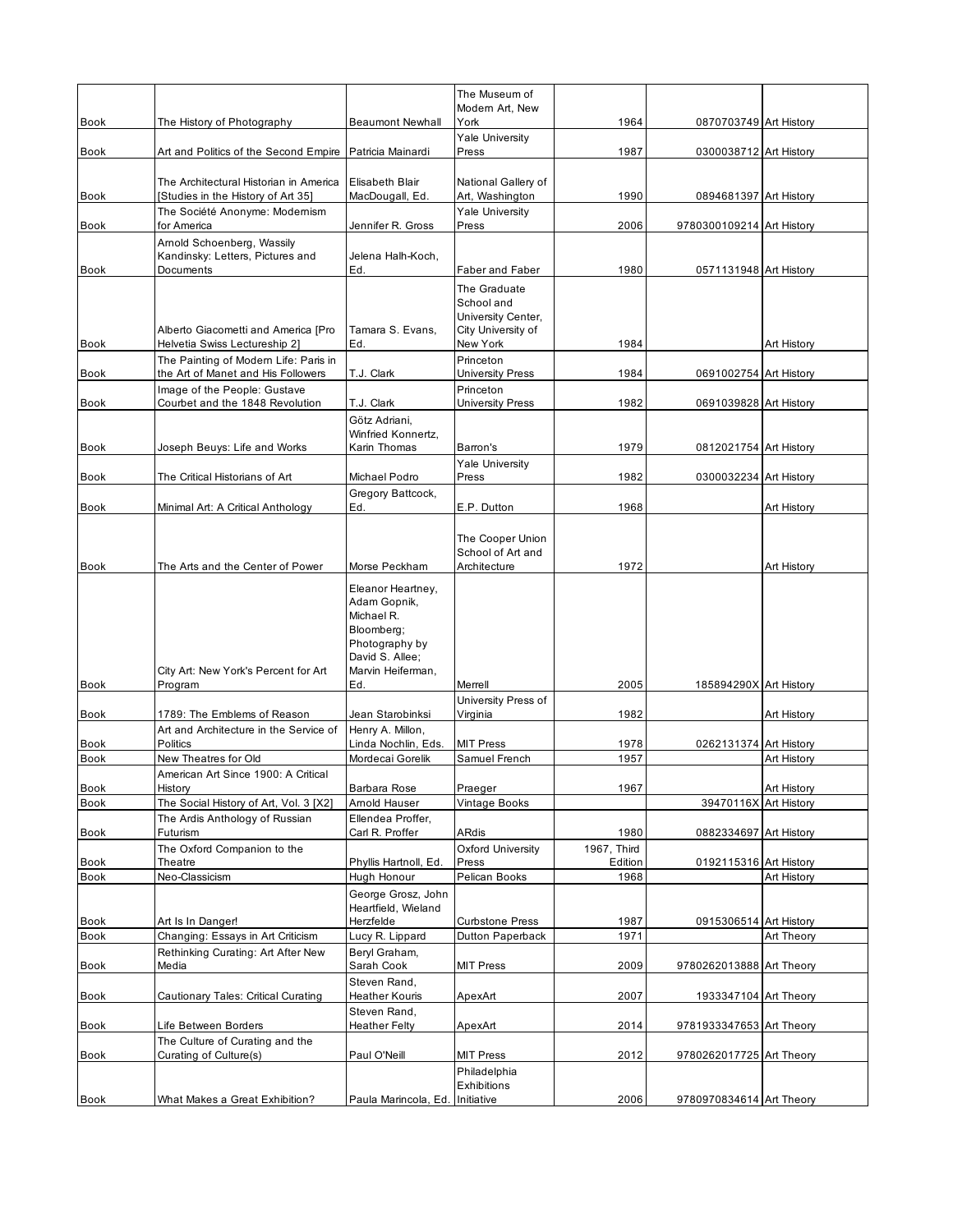|                     | Creating Exhibitions: Collaboration in                                | Polly McKenna-                        |                                             |                     |                                                |            |
|---------------------|-----------------------------------------------------------------------|---------------------------------------|---------------------------------------------|---------------------|------------------------------------------------|------------|
| <b>Book</b>         | the Planning, Development, and<br>Design of Innovative Experiences    | Cress, Janet A.<br>Kamien             | Wiley                                       | 2013                | 9781118306345 Art Theory                       |            |
| Book                | The Tradition of the New                                              | Harold Rosenberg                      | McGraw Hill                                 | 1965                |                                                | Art Theory |
|                     | And Our Faces, My Heart, Brief as                                     |                                       |                                             |                     |                                                |            |
| Book                | Photos                                                                | John Berger                           | Pantheon Books                              | 1984                | 0394724275 Art Theory                          |            |
|                     |                                                                       | Thomas DaCosta                        | University of                               |                     |                                                |            |
| Book                | Toward a Geography of Art<br>The Birth and Rebirth of Pictorial       | Kaufmann                              | Chicago Press                               | 2004<br>1987, Third | 0226133125 Art Theory                          |            |
| Book                | Space                                                                 | John White                            | <b>Faber and Faber</b>                      | Edition             | 0571147194 Art Theory                          |            |
| <b>Book</b>         | The Nature and Art of Motion                                          | Gyorgy Kepes                          | George Braziller                            | 1965                |                                                | Art Theory |
|                     | Pentagram Paper 26: On Pride and                                      | Sir Ernst Gombrich,                   |                                             |                     |                                                |            |
| Book                | Prejudice in the Arts                                                 | ОM                                    | Pentagram Design                            |                     |                                                | Art Theory |
|                     | Heaven's Gift: A New Programmatic<br>Strategy for the Presentation of | Peter Noeve, Sepp<br>Müller. Michael  |                                             |                     |                                                |            |
| <b>Book</b>         | Contemporary Art                                                      | Embacher                              | Hatje Cantz                                 | 2000                |                                                | Art Theory |
|                     | The Ideas of Progress and Their                                       |                                       |                                             |                     |                                                |            |
| <b>Book</b>         | Impact on Art                                                         | E. H. Gombrich                        | The Cooper Union                            | 1971                |                                                | Art Theory |
| Book                | The Social Production of Art                                          | Janet Wolff                           | Macmillan Press                             | 1981                | 0333271475 Art Theory                          |            |
| <b>Book</b>         | Art and Culture: Critical Essays                                      | <b>Clement Greenberg</b>              | <b>Beacon Press</b>                         | 1965                | 0807066818 Art Theory                          |            |
| Book                | The Necessity of Art: A Marxist<br>Approach                           | Ernst Fischer                         |                                             |                     |                                                |            |
|                     |                                                                       | Robert L. Herbert,                    | Penguin Books                               | 1981                | 0140551514 Art Theory                          |            |
| Book                | Modern Artists on Art                                                 | Ed.                                   | Prentice Hall Inc                           | 1964                |                                                | Art Theory |
|                     |                                                                       | Marguerite                            |                                             |                     |                                                |            |
| Book                | That Mighty Sculptor, Time                                            | Yourcenar                             | Noonday Press                               | 1993                |                                                | Art Theory |
| <b>Book</b>         | The European Iceberg                                                  | Germano Celant                        | Rizzoli                                     | 1985                | 084780657X Art Theory                          |            |
|                     |                                                                       |                                       | The Belknap                                 |                     |                                                |            |
| <b>Book</b>         | The Theory of the Avant-Garde                                         | Renato Poggioli                       | Press of Harvard<br><b>University Press</b> | 1968                | 0674882164 Art Theory                          |            |
|                     |                                                                       |                                       |                                             |                     |                                                |            |
|                     |                                                                       |                                       | Los Angeles<br>Musuem of                    |                     |                                                |            |
|                     | A Minimal Future? Art as Object                                       | Ann Goldstein, Lisa                   | Contemporary Art,                           |                     |                                                |            |
| <b>Book</b>         | 1958-1968                                                             | Mark, Ed.                             | <b>MIT Press</b>                            | 2004                | 0262072513 Art Theory                          |            |
|                     |                                                                       | Richard Hertz,                        |                                             |                     |                                                |            |
| Book                | Twentieth Century Art Theory                                          | Norman M. Klein                       | <b>Prentice Hall</b>                        | 1990                | 0139333916 Art Theory                          |            |
| Book                | Reading in Detail: Aesthetics and the<br>Feminine                     | Naomi Schor                           | Methuen, Inc.                               | 1987                | 0416015115 Art Theory                          |            |
|                     | The Function of Criticism: From the                                   |                                       |                                             |                     |                                                |            |
| Book                | Spectator to the Post-Structuralism                                   | Terry Eagleton                        | Verso                                       | 1984                | 0860917991 Art Theory                          |            |
|                     |                                                                       |                                       | State University of                         |                     |                                                |            |
|                     |                                                                       |                                       | New York at                                 |                     |                                                |            |
| <b>Book</b>         | Art Criticism Vol. 3, No. 3                                           | Donald Kuspit, Ed.                    | Stonybrook                                  | 1987                |                                                | Art Theory |
|                     | A Debate on Abstraction                                               | Sanford Wurmfeld,<br>Ed.              | Hunter College Art<br>Galleries             | 1989                |                                                | Art Theory |
| Book<br><b>Book</b> | Camera Lucida                                                         | <b>Roland Barthes</b>                 | Hill and Wang                               | 1981                |                                                | Art Theory |
|                     | Vision and Painting: The Logic of the                                 |                                       | <b>Yale University</b>                      |                     |                                                |            |
| Book                | Gaze                                                                  | Norman Bryson                         | Press                                       | 1983                | 0300035837 Art Theory                          |            |
| Book                | The Optical Unconscious                                               | Rosalind E. Krauss                    | <b>MIT Press</b>                            | 1993                | 026211173X Art Theory                          |            |
|                     | The Originality of the Avant Garde                                    |                                       |                                             |                     |                                                |            |
| Book                | and Other Modernist Myths                                             | Rosalind E. Krauss                    | <b>MIT Press</b>                            | 1987                | 0262610469 Art Theory<br>0941920100 Art Theory |            |
| Book<br>Book        | Vision and Visuality<br>Perpetual Inventory                           | Hal Foster, Ed.<br>Rosalind E. Krauss | <b>Bay Press</b><br><b>MIT Press</b>        | 1988<br>2010        | 9780262013802 Art Theory                       |            |
|                     |                                                                       |                                       | University of                               |                     |                                                |            |
| Book                | Iconology: Image, Text, Ideology                                      | W.J.T. Mitchell                       | Chicago Press                               | 1986                | 0226532283 Art Theory                          |            |
|                     |                                                                       | Philomena Mariani,                    |                                             |                     |                                                |            |
| <b>Book</b>         | <b>Critical Fictions</b>                                              | Ed.                                   | <b>Bay Press</b>                            | 1991                | 0941920240 Art Theory                          |            |
|                     |                                                                       | Arnold J. Toynbee,                    |                                             |                     |                                                |            |
|                     |                                                                       | Louis I. Kahn,                        |                                             |                     |                                                |            |
|                     |                                                                       | Annette Michelson,                    |                                             |                     |                                                |            |
|                     |                                                                       | B. F. Skinner,<br>James Seawright, J. |                                             |                     |                                                |            |
|                     |                                                                       | W. Bumham,                            |                                             |                     |                                                |            |
| Book                | On the Future of Art                                                  | <b>Herbert Marcuse</b>                | Viking Compass                              | 1970                |                                                | Art Theory |
| Book                | After Brockman: A Symposium                                           |                                       | <b>Abyss Publications</b>                   | 1974                | 0911856145 Art Theory                          |            |
|                     |                                                                       |                                       | Farrar, Straus and                          |                     |                                                |            |
| Book                | On Photography                                                        | Susan Sontag                          | Giroux                                      | 1977                | 0374226261 Art Theory                          |            |
| Book                | A Human Touch                                                         | Renny Ramakers,<br>Ed.                | Droog                                       | 2006                | 9789080857438 Design                           |            |
| Book                | Simply Droog                                                          | Anneke Moors, Ed.                     | Droog                                       | 2006                | 9789080857421                                  | Design     |
| Book                | Droog Event 2: Urban Play                                             | Scott Burnham, Ed.                    | Droog                                       | 2008                | 9789079810017 Design                           |            |
|                     |                                                                       |                                       |                                             |                     |                                                |            |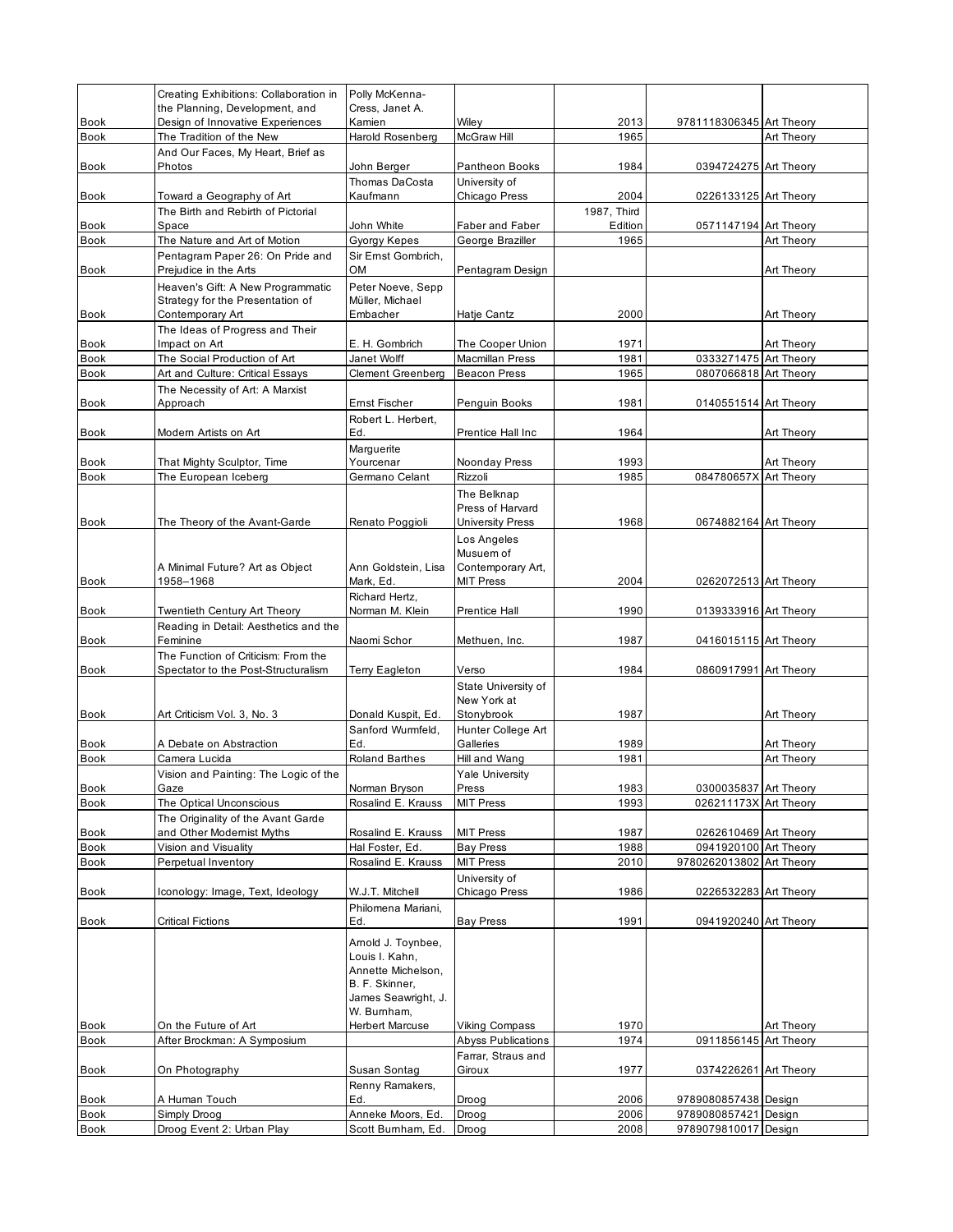| <b>Book</b> | Heavenly Bodies: Fashion and the<br>Catholic Imagination                                    | Andrew Bolton                               | Metropolitan<br>Museum of Art            | 2018 | 9781588396457 Design |        |
|-------------|---------------------------------------------------------------------------------------------|---------------------------------------------|------------------------------------------|------|----------------------|--------|
|             | Design Quarterly 122: Site: The                                                             |                                             |                                          |      |                      |        |
|             | Meaning of Place in Art and                                                                 | Mildred Friedman,                           | MIT Press, Walker                        |      |                      |        |
| Book        | Architecture                                                                                | Ed.<br>James Wines /                        | Art Center                               | 1983 |                      | Design |
|             |                                                                                             | SITE: Michele                               |                                          |      |                      |        |
| Book        | The Light Bulb Series [X2]                                                                  | Calzavara, Ed.                              | Foscarini                                | 2018 |                      | Design |
|             | Wings for Words: The Story of<br>Johann Gutenberg and His Invention                         | Douglas C.                                  |                                          |      |                      |        |
| Book        | of Printing                                                                                 | McMurtrie                                   | Rand McNally                             | 1940 |                      | Design |
| Book        | Pueblo Deco                                                                                 | Carla Breeze                                | Rizzoli                                  | 1990 | 0847811778 Design    |        |
| Book        | Arthropods: New Design Futures                                                              | Jim Burns                                   | Praeger Publishers                       | 1971 |                      | Design |
| <b>Book</b> | Far from Equilibrium                                                                        | Sanford Kwinter                             | Actar                                    | 2008 | 9788496540644 Design |        |
|             | Clip, Stamp, Fold: The Radical                                                              |                                             |                                          |      |                      |        |
| Book        | Architecture of Little Magazines 196X<br>to 197X [X2]                                       | Beatriz Colomina,<br>Craig Buckley, Eds.    | Actar                                    | 2010 | 9788496954526 Design |        |
| <b>Book</b> | La sinestia delle arti 1960-2000                                                            | Ugo La Pietra                               | Mazzotta                                 | 2001 | 882021458-X Design   |        |
|             | The Experimenters: Chance and                                                               |                                             | University of                            |      |                      |        |
| Book        | Design at Black Mountain College                                                            | Eva Díaz                                    | Chiacgo Press<br>Princeton               | 2015 | 9780226067988 Design |        |
| Book        | Cartographies of Times                                                                      | Daniel Rosenberg,<br><b>Anthony Grafton</b> | <b>Architectural Press</b>               | 2010 | 9781568987637 Design |        |
|             |                                                                                             |                                             | Lund Humphries,                          |      |                      |        |
|             |                                                                                             |                                             | The Iris and B.                          |      |                      |        |
|             |                                                                                             |                                             | Gerald Cantor<br>Center for Visual       |      |                      |        |
|             | Design for the Corporate World,                                                             |                                             | Arts, Stanford                           |      |                      |        |
| Book        | 1950–1975                                                                                   | Wim de Wit, Ed.                             | University                               | 2017 | 9781848221949 Design |        |
|             | Figuration in Contemporary Design,                                                          | Robert V. Sharp,                            | Art Institute of<br>Chicago, Yale        |      |                      |        |
| Book        | A+D Series                                                                                  | Elizabeth Stepina                           | University Press                         | 2007 | 9780300136753 Design |        |
|             |                                                                                             |                                             |                                          |      |                      |        |
| Book        | The Bureaucracy of Beauty: Design<br>in the Age of its Global Reproducibility Arindam Dutta |                                             | Routledge                                | 2007 | 9780415979207 Design |        |
|             | The Interface: IBM and the                                                                  |                                             |                                          |      |                      |        |
|             | Transformation of Corporate Design                                                          |                                             | University of                            |      |                      |        |
| Book        | 1945-1976<br><b>Engineering Experiment Station</b>                                          | John Harwood                                | Minnesota Press                          | 2011 | 9780816674527 Design |        |
|             | Bulletin 203: Space Enclosure                                                               |                                             | The Ohio State                           |      |                      |        |
| Book        | Systems                                                                                     | Donald G. Wood                              | University                               |      |                      | Design |
|             |                                                                                             | Victoria de Grazia,                         | European Institute                       |      |                      |        |
|             | The Last Days of Print Culture:                                                             | Nancy Goldring,                             | at Columbia                              |      |                      |        |
| <b>Book</b> | Raffone in Naples                                                                           | curators                                    | University                               | 2016 | 9780692676769 Design |        |
| <b>Book</b> | Adhocism                                                                                    | Charles Jencks,<br>Nathan Silver            | <b>Anchor Books</b>                      | 1973 | 385017111 Design     |        |
|             |                                                                                             | Bobbye Tigerman,                            |                                          |      |                      |        |
| <b>Book</b> | A Handbook of California Design                                                             | ed                                          | LACMA, MIT Press                         | 2013 | 9780262518383 Design |        |
|             |                                                                                             |                                             | Architectural<br>History                 |      |                      |        |
|             | Baths and Bathing in Classical                                                              |                                             | Foundation, MIT                          |      |                      |        |
| Book        | Antiquity                                                                                   | Fikret Yegül                                | Press                                    | 1992 | 0262240351 Design    |        |
|             |                                                                                             | Jennifer Harris,<br>Sarah Hyde & Greg       | <b>Trefoil Design</b>                    |      |                      |        |
| Book        | 1966 and All That                                                                           | Smith                                       | Library                                  | 1986 | 862940877 Design     |        |
|             |                                                                                             |                                             | PDSP/School of                           |      |                      |        |
| Book        | Via Occupation                                                                              | Morgan Martinson,<br>Ed.                    | Design, University<br>of Pennsylvania    | 2008 | 9780980003604 Design |        |
|             |                                                                                             | Eames Demetrios.                            | Vitra Design                             |      |                      |        |
| Book        | <b>Essential Eames: Words &amp; Pictures</b>                                                | Carla Hartman, Eds                          | Museum                                   | 2017 | 9783945852170 Design |        |
|             | Buckminster Fuller and Isamu                                                                |                                             | Noguchi Museum,<br>5 Continents          |      |                      |        |
| Book        | Noguchi: Best of Friends                                                                    | Shoji Sadao                                 | Editions                                 | 2011 | 9788874395439 Design |        |
|             | Designing San Francisco: Art, Land,                                                         |                                             |                                          |      |                      |        |
|             | and Urban Renewal in the City by the                                                        |                                             | Princeton                                |      |                      |        |
| Book        | Bay                                                                                         | Alison Isenberg                             | <b>University Press</b><br>University of | 2017 | 9780691172545 Design |        |
| Book        | Designing Our Way to a Better World                                                         | Thomas Fisher                               | Minnesota Press                          | 2016 | 9780816698882 Design |        |
|             |                                                                                             | Franca Santi                                |                                          |      |                      |        |
| Book        | A Trip Through Italian Design                                                               | Gualteri                                    | Maurizio Corraini                        | 2003 | 9788887942316 Design |        |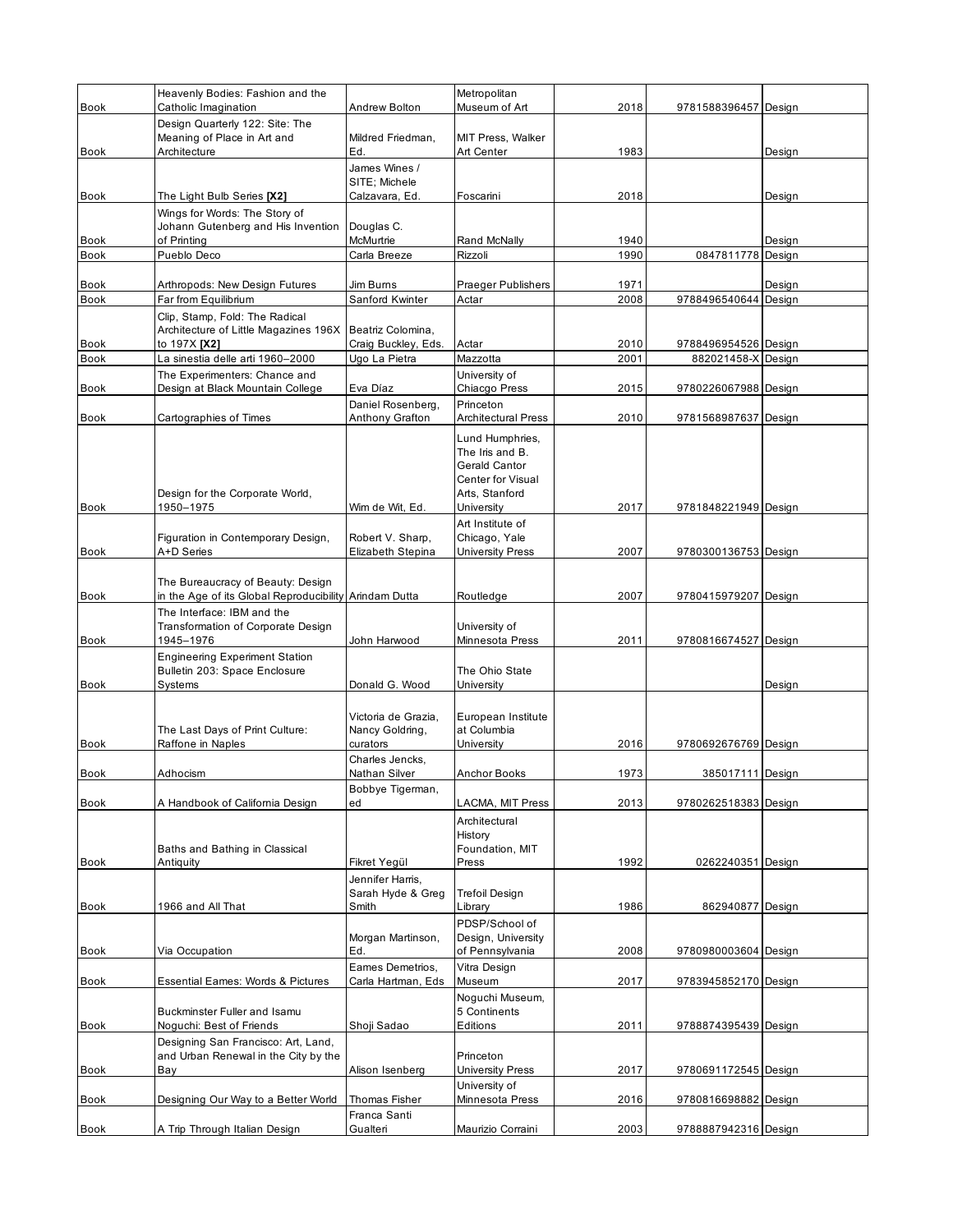|                     | Richard Neutra: Möbel Furniture, The                                                  |                                                  | Ernst Wasmuth                                                                                                     |                        |                                              |        |
|---------------------|---------------------------------------------------------------------------------------|--------------------------------------------------|-------------------------------------------------------------------------------------------------------------------|------------------------|----------------------------------------------|--------|
| <b>Book</b>         | <b>Body and Senses</b><br>Pentagram Papers 33: The Slide                              | Barbara Lamprecht                                | Verlag Tübingen                                                                                                   | 2015                   | 9783803032171                                | Design |
| <b>Book</b>         | Rule Vanishes [X2]                                                                    | Lance Knobel                                     | Pentagram                                                                                                         | 2004                   |                                              | Design |
| <b>Book</b>         | Histories of Ornament: From Global<br>to Local                                        | Gülru Necipoglu,<br>Alina Payne                  | Princeton<br>University Press                                                                                     | 2016                   | 9780691167282 Design                         |        |
| <b>Book</b>         | The Uncommon Life of Common<br>Objects                                                | Akiko Busch                                      | Metropolis Books                                                                                                  |                        | 9781933045061 Design                         |        |
| Book                | Design and the Creative Process                                                       | Daryl Joseph Moore                               | <b>Thomson Delmar</b><br>Leaming                                                                                  | 2007                   | 1401861644 Design                            |        |
| <b>Book</b>         | The Art of Display                                                                    | Laura Lazzaroni,<br>Luca Molinari, Eds.          | Skira                                                                                                             | 2006                   | 8876247793 Design                            |        |
|                     | How to See: A Guide to Reading our                                                    |                                                  | Design Within                                                                                                     |                        |                                              |        |
| Book                | Man-Made Environment                                                                  | George Nelson<br>Miroslava Hájek,                | Reach                                                                                                             | 2003                   | 0974491802 Design                            |        |
| <b>Book</b>         | Bruno Munari: My Futurist Past                                                        | Luca Zaffarano                                   | Silvana Editoriale                                                                                                | 2012                   | 9788836624751 Design                         |        |
| Book                | Chasing the Perfect                                                                   | Natalia Ilyin                                    | Metropolis Books                                                                                                  | 2005                   | 9781933045214 Design                         |        |
| <b>Book</b>         | An Eames Anthology                                                                    | Charles and Ray<br>Eames; Daniel<br>Ostroff, Ed. | <b>Yale University</b><br>Press                                                                                   | 2015                   | 9780300203455 Design                         |        |
| <b>Book</b>         | On Loos, Omament and Crime                                                            | Juan José Lahuerta                               | <b>Tenov Books</b>                                                                                                | 2015                   | 9788493923150 Design                         |        |
|                     |                                                                                       |                                                  | Farrar, Straus and                                                                                                |                        |                                              |        |
| Book<br><b>Book</b> | Now I Sit Me Down<br>Alfa Rome: A Century of Innovation                               | Witold Rybczynski<br>Schiffer Publishing         | Giroux<br>Schiffer Publishing                                                                                     | 2016<br>2012           | 9780374223212 Design<br>9780764340727 Design |        |
|                     | Artificial Intelligence from Stanley                                                  |                                                  |                                                                                                                   |                        |                                              |        |
|                     | Kubrick to Steven Spielberg: The                                                      | Jan Harlan, Jane M.                              |                                                                                                                   |                        |                                              |        |
| Book                | Vision Behind the Film                                                                | Struthers, Eds.<br>Kenny Schachter,              | Thames & Hudson                                                                                                   | 2009                   | 9780500514894 Design                         |        |
| Book                | #Manual                                                                               | Stuart Gurr                                      | Ambrose Press                                                                                                     |                        |                                              | Design |
| <b>Book</b>         | Aerospace Design [X2]                                                                 | Anthony M.<br>Springer, Ed.                      | Merrell                                                                                                           | 2003                   | 1858942071 Design                            |        |
| Book                | The Inflatable Moment: Pneumatics<br>and Protest in '68                               | Marc Dessauce, Ed.                               | Princeton<br><b>University Press</b>                                                                              | 1999                   | 1568981767 Design                            |        |
|                     |                                                                                       | Lars Müller                                      | Lars Müller<br>Publishers                                                                                         | 2015                   |                                              |        |
| <b>Book</b>         | Max Bill's View of Things                                                             |                                                  |                                                                                                                   | 2013, Expanded         | 9783037783726 Design                         |        |
| Book                | Adhocism: The Case for Improvisation Nathan Silver                                    | Charles Jencks,                                  | <b>MIT Press</b>                                                                                                  | and Updated<br>Edition | 9780262518444 Design                         |        |
| <b>Book</b>         | Cold War Confrontations: US<br>Exhibitions and their Role in the<br>Cultural Cold War | Jack Masey,<br>Conway Lloyd<br>Morgan            | Lars Müller<br>Publishers                                                                                         | 2008                   | 9783037781234 Design                         |        |
|                     | Cracking the Whip: Essays on Design                                                   |                                                  | Fairchild                                                                                                         |                        |                                              |        |
| <b>Book</b>         | and its Side Effects<br>Buy Me a Mercedes Benz: The Book                              | Ralph Caplan                                     | Publications                                                                                                      | 2006                   | 1563673908 Design                            |        |
| <b>Book</b>         | of the Museum                                                                         | Unstudio, HG Merz                                | Actar                                                                                                             | 2006                   | 8496540375 Design                            |        |
| <b>Book</b>         | Form Follows Idea: An Introduction to<br>Design Poetics                               | Maxine Naylor,<br>Ralph Ball                     | <b>Black Dog</b><br>Publishing                                                                                    | 2005                   | 1904772218 Design                            |        |
|                     |                                                                                       |                                                  | <b>Yale University</b>                                                                                            | 2005, Fourth           |                                              |        |
| <b>Book</b>         | Pioneers of Modern Design [X2]                                                        | Nikolaus Pevsner                                 | Press<br><b>RCA CRD</b>                                                                                           | Edition                | 9780300105711 Design                         |        |
| Book                | Hertzian Tales                                                                        | <b>Anthony Dunne</b>                             | Research<br>Publications                                                                                          | 1999                   | 1874175276 Design                            |        |
|                     |                                                                                       |                                                  | The Belknap<br>Press of Harvard                                                                                   |                        |                                              |        |
| Book                | Dominance by Design                                                                   | Michael Adas                                     | University Press                                                                                                  | 2006                   | 0674018672 Design                            |        |
|                     |                                                                                       |                                                  | Center for<br>Inclusive Design &<br>Environmental<br>Access, University<br>at Buffalo, The<br>State University of |                        |                                              |        |
| Book                | Universal Design New York 2                                                           | Danise Levine, Ed.                               | New York                                                                                                          | 2003                   | 0971420238 Design                            |        |
| Book                | The Dream Factory: Alessi Since<br>1921 [X2]                                          | Alberto Alessi                                   | Könemann                                                                                                          | 1998                   | 3829013779 Design                            |        |
| Book                | Objects of Desire: Design & Society<br>from Wedgwood to IBM                           | Adrian Forty                                     | Pantheon                                                                                                          | 1986                   | 0394507924 Design                            |        |
|                     |                                                                                       | Alexandra von                                    |                                                                                                                   |                        |                                              |        |
| Book                | Design Berlin: New Projects for a<br>Changing City                                    | Vegesac, Mateo<br>Kries, Britt Angelis           | Vitra Design<br>Museum                                                                                            | 2003                   | 3931936406 Design                            |        |
|                     |                                                                                       |                                                  |                                                                                                                   |                        |                                              |        |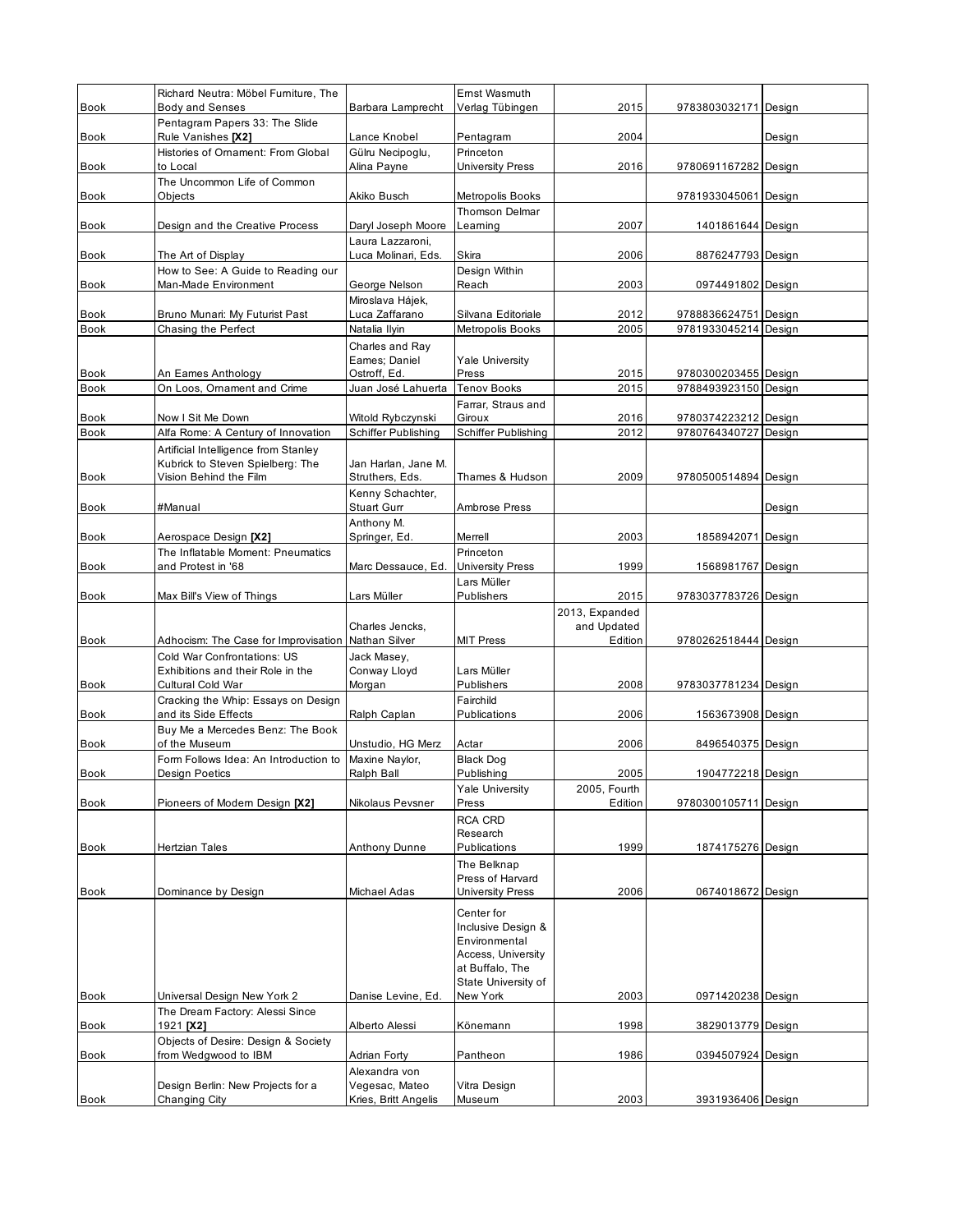|                     | The Roman Stamp: Frame and                                   |                                                            |                                   |              |                      |        |
|---------------------|--------------------------------------------------------------|------------------------------------------------------------|-----------------------------------|--------------|----------------------|--------|
| <b>Book</b>         | Facade in Some Forms of<br>Neoclassicism                     | Robert M. Adams                                            | University of<br>California Press | 1974         | 0520023455 Design    |        |
| <b>Book</b>         | The Life of William Morris, Vol. 2                           | J. W. Mackail                                              | Pocket Library                    | 1912         |                      | Design |
|                     |                                                              | Sandy Naime,                                               |                                   |              |                      |        |
| Book                | William Morris Today                                         | Curator                                                    | ICA London                        | 1984         | 0905263340 Design    |        |
| <b>Book</b>         | Design in Civilization                                       | Noel Carrington                                            | The Bodley Head                   | 1947         |                      | Design |
|                     |                                                              | Wongvipa                                                   |                                   |              |                      |        |
|                     |                                                              | Devahastin na<br>Ayudhya, Sakul                            |                                   |              |                      |        |
| Book                | Modern Asian Living                                          | Intakul                                                    | Periplus Editions                 | 2005         | 0794602916 Design    |        |
|                     |                                                              |                                                            | Universe                          |              |                      |        |
| <b>Book</b>         | Aircraft                                                     | Le Corbusier                                               | Publishing                        | 1988         | 0876636776 Design    |        |
|                     | Chasing the Perfect: Thoughts on                             |                                                            |                                   |              |                      |        |
| Book                | Modernist Design in Our Time                                 | Natalia Ilyan                                              | Metropolis Books                  | 2006         | 1933045213 Design    |        |
| <b>Book</b>         | Domesticity at War                                           | Beatriz Colomina                                           | <b>MIT Press</b>                  | 2007         | 9780262033619 Design |        |
|                     |                                                              | Martin Eidelberg,                                          |                                   |              |                      |        |
|                     |                                                              | Thomas Hine, Pat<br>Kirkham, David A.                      |                                   |              |                      |        |
|                     | The Eames Lounge Chair: An Icon of                           | Hanks, C. Ford                                             | Grand Rapids Art                  |              |                      |        |
| <b>Book</b>         | Modern Design                                                | Peatross                                                   | Museum, Merrell                   | 2006         | 1858943027 Design    |        |
|                     |                                                              | Alessandro Mendini,                                        |                                   |              |                      |        |
| Book                | Tea and Coffee Towers                                        | Ed.                                                        | Electa                            | 2003         | 9788837022518 Design |        |
| <b>Book</b>         | La Caffettiera e Pulcinella                                  | Riccardo Dalisi                                            | Officina Alessi                   | 1987         |                      | Design |
|                     | Recycled Papers: The Essential                               | Claudia G.                                                 |                                   |              |                      |        |
| Book<br><b>Book</b> | Guide<br>Coyote v. Acme                                      | Thompson<br>lan Frazier                                    | <b>MIT Press</b><br>Pentagram     | 1992<br>2013 | 0262200899 Design    | Design |
| Book                | The Alphabet: A Critical Assessment                          | Marian Bantjes                                             | Pentagram                         | 2005         |                      | Design |
| Book                | A Number of Numbers                                          | Pentagram                                                  | Pentagram Design                  |              |                      | Design |
|                     |                                                              |                                                            | Princeton                         |              |                      |        |
| <b>Book</b>         | D.I.Y.--Design It Yourself                                   | Ellen Lupton                                               | <b>Architectural Press</b>        | 2005         | 1568985525 Design    |        |
|                     |                                                              |                                                            |                                   |              |                      |        |
|                     | Pentagram Papers 35: Tin                                     |                                                            |                                   |              |                      |        |
| Book                | Tabernacles and Other Buildings [X3] Alasdair Ogilvie        |                                                            | Pentagram Design                  |              |                      | Design |
| <b>Book</b>         | Pentagram Papers 36: Marks of Africa Fernando Medina         |                                                            | Pentagram Design                  |              |                      | Design |
|                     | Pentagram Papers 37: Forgotten                               |                                                            |                                   |              |                      |        |
| Book                | Architects [X2]                                              | Myra Warhaftig                                             | Pentagram Design                  |              |                      | Design |
|                     |                                                              | Anna Sten, Richard                                         |                                   |              |                      |        |
|                     | Pentagram Papers 38: The Russian                             | Neutra, Julius                                             |                                   |              |                      |        |
| <b>Book</b>         | Garbo <sup>[X2]</sup>                                        | Shulman                                                    | Pentagram Design                  |              |                      | Design |
|                     |                                                              |                                                            |                                   |              |                      |        |
| <b>Book</b>         |                                                              | Joe Ely, Michael                                           |                                   |              |                      |        |
|                     | Pentagram Papers 39: Signs [X2]<br>Pentagram Papers 40: Time | O'Brien, Randal Ford Pentagram Design<br>Hilde Gottschalk, |                                   |              |                      | Design |
| Book                | Signature                                                    | Sara Fishko                                                | Pentagram Design                  |              |                      | Design |
|                     |                                                              | Judith Turner,                                             |                                   |              |                      |        |
| Book                | Pentagram Papers 41: WTC [X2]                                | <b>Philippe Petit</b>                                      | Pentagram Design                  |              |                      | Design |
|                     |                                                              | Arline Simon, Victor                                       |                                   |              |                      |        |
|                     | Pentagram Papers 43: Drawing                                 | Navasky, Emily                                             |                                   |              |                      |        |
| Book                | McCarthy                                                     | Oberman                                                    | Pentagram Design                  |              |                      | Design |
| Book                | Pentagram Papers 46: Pressing<br>Memories                    | Agnes Leibbrand                                            | Pentagram Design                  |              |                      | Design |
|                     | Pentagram Papers 47: Museum                                  |                                                            |                                   |              |                      |        |
| Book                | Collection                                                   | <b>Brent Birnbaum</b>                                      | Pentagram Design                  |              |                      | Design |
|                     | Pentagram Papers 48: Long Lens,                              |                                                            |                                   |              |                      |        |
| Book                | Wide Angle                                                   | Pentagram Design                                           | Pentagram Design                  |              |                      | Design |
|                     |                                                              |                                                            | Cooper-Hewitt                     |              |                      |        |
| Book                | <b>MAN transFORMS</b>                                        | Lisa Taylor, Ed.                                           | Museum                            | 1976         |                      | Design |
|                     |                                                              | Oscar Guayabero,                                           |                                   |              |                      |        |
|                     | Crossed Lines: New Territories of                            | David Lorente,<br>Amadeu                                   |                                   |              |                      |        |
| Book                | Design                                                       | Santacana, Eds.                                            | Actar                             | 2003         | 9788495951441 Design |        |
|                     |                                                              | Renato Nicolini,                                           |                                   |              |                      |        |
|                     |                                                              | Marina Fiorentino,                                         |                                   |              |                      |        |
|                     |                                                              | Drawings by Chiara                                         |                                   |              |                      |        |
| Book                | Roma Design Guide                                            | Passigli                                                   | Abitare Segesta                   | 1990         |                      | Design |
|                     | The Dream Factory: Alessi Since                              |                                                            |                                   |              |                      |        |
| <b>Book</b>         | 1921                                                         | Alberto Alessi                                             | Electa, Alessi                    | 1998         |                      | Design |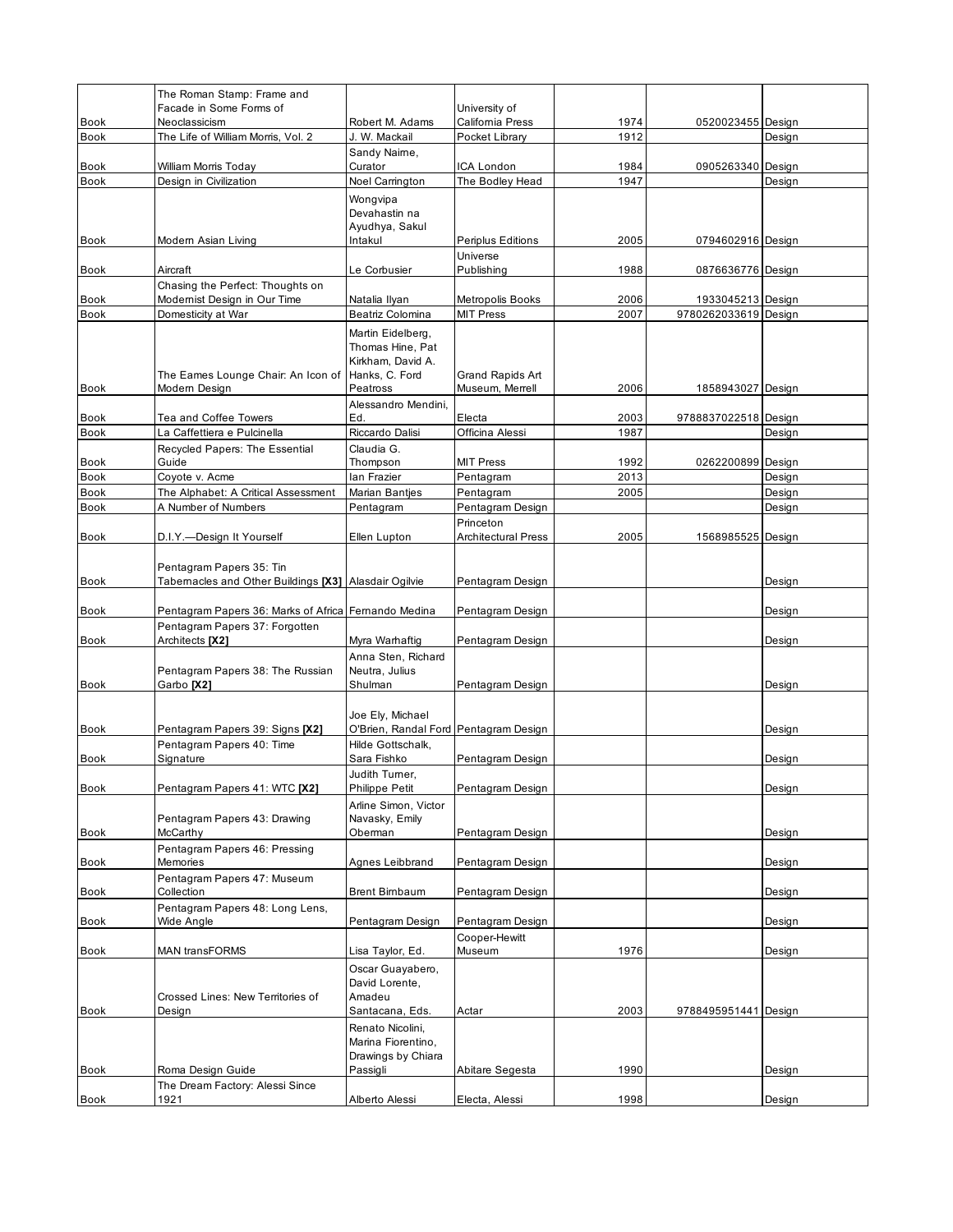|             | Mentalitäten: Niederländisches<br>Design, Prämierte Arbeiten des<br>Designpreises Rotterdam 1993-1996<br>/ Mentalities: Dutch Design | Bart Lootsma, Gert                                                                    |                                                      |                         |                              |                        |
|-------------|--------------------------------------------------------------------------------------------------------------------------------------|---------------------------------------------------------------------------------------|------------------------------------------------------|-------------------------|------------------------------|------------------------|
| <b>Book</b> | Nominated Products of the Design<br>Prize, Rotterdam 1993-1996                                                                       | Staal, Christine de<br>Baan                                                           | O dubbel D, Den<br>Haag                              | 1996                    |                              | Desian                 |
| <b>Book</b> | The Power of Maps                                                                                                                    | Denis Wood                                                                            | <b>Guilford Press</b>                                | 1992                    | 0898624932                   | Design                 |
| <b>Book</b> | The "Bobbed Wire" IX Bible                                                                                                           | Jack Glover                                                                           | Cow Puddle Press                                     | 1996                    |                              | Design                 |
| <b>Book</b> | Our Valley, Our Choice: Building a<br>Livable Future for the San Joaquin<br>Valley                                                   | The Great Valley<br>Center                                                            | Heyday Books                                         | 2007                    | 9781597140584 Environment    |                        |
|             | The Battle for the Life and Beauty of                                                                                                |                                                                                       | Oxford University                                    |                         |                              |                        |
| Book        | the Earth                                                                                                                            | Christoph Alexander                                                                   | Press                                                | 2012                    | 9780199898077 Environment    |                        |
| <b>Book</b> | <b>Beyond Environment</b>                                                                                                            | Emanuele Piccardo,<br>Amit Wolf                                                       | Actar                                                | 2014                    | 9781940291338 Environment    |                        |
| <b>Book</b> | John McHale: The Expendable<br>Reader                                                                                                | John McHale, ed.<br>Alex Kitnick                                                      | <b>GSAPP Books</b>                                   | 2011                    | 9781883584702 Environment    |                        |
|             |                                                                                                                                      | Karl Pieber, Peter                                                                    |                                                      |                         |                              |                        |
| Book        | <b>Espalier Fruit Trees</b>                                                                                                          | Modl                                                                                  | Schiffer                                             | 2014                    | 9780764344886 Environment    |                        |
| <b>Book</b> | Going Solar                                                                                                                          | <b>Tomm Stanley</b>                                                                   | Chelsea Green<br>Publishing                          | 2004                    |                              | 0476010829 Environment |
| Book        | Delta Primer: A Field Guide to the<br>California Delta                                                                               | Jane Wolff                                                                            | <b>William Stout</b><br>Publishers                   | 2003                    |                              | 0970973179 Environment |
|             | The Ripple Effect: The Fate of<br>Freshwater in the Twenty-First                                                                     |                                                                                       |                                                      |                         |                              |                        |
| <b>Book</b> | Century                                                                                                                              | Alex Prud'homme                                                                       | Scribner                                             | 2011                    | 9781416535454 Environment    |                        |
| Book        | Building Green: A Complete How-To<br>Guide to Alternative Building Methods                                                           | Clarke Snell, Tim<br>Callahan                                                         | Lark Books                                           | 2005                    |                              | 1579905323 Environment |
|             |                                                                                                                                      |                                                                                       | Chelsea Green                                        |                         |                              |                        |
| <b>Book</b> | Mid-Course Correction                                                                                                                | Ray C. Anderson                                                                       | Publishing                                           | 2000                    |                              | 0964595354 Environment |
| <b>Book</b> | America's Environmental Report<br>Card: Are we Making the Grade?                                                                     | Harvey Blatt                                                                          | <b>MIT Press</b>                                     | 2005                    |                              | 0262025728 Environment |
| <b>Book</b> | The Great Central Valley: California's<br>Heartland                                                                                  | Stephen Johnson,<br>Gerald Haslam,<br>Robert Dawson                                   | University of<br>California Press                    | 1993                    |                              | 0520077776 Environment |
| <b>Book</b> | The Miami River                                                                                                                      | Donald C. Gaby                                                                        | The Historical<br>Association of<br>Southern Florida | 1993                    |                              | 0935761047 Environment |
| <b>Book</b> | Beautiful California                                                                                                                 | <b>Editors of Sunset</b><br><b>Books and Sunset</b><br>Magazine; Dorothy<br>Krell, Ed | Lane Magazine<br>and Book<br>Company                 | 1969, Second<br>Edition |                              | Environment            |
|             |                                                                                                                                      | Raymond H. Torrey,<br>Frank Place, Jr.,                                               | American<br>Geographical                             | 1951. Third             |                              |                        |
| <b>Book</b> | New York Walk Book<br>The Visual Display of Quantitative                                                                             | Robert L. Dickinson                                                                   | Society                                              | Edition                 |                              | Environment            |
| Book        | Information                                                                                                                          | <b>Edward Tufte</b>                                                                   | <b>Graphics Press</b>                                | 1993                    |                              | Graphic Design         |
| Book        | Art for All: British Posters for Transport Teri J. Edelstein                                                                         |                                                                                       | <b>Yale University</b><br>Press                      | 2010                    | 9780300152975 Graphic Design |                        |
| Book        | Power to the People: The Graphic<br>Design of the Radical Press and the<br>Rise of Counter-Culture, 1964-1974                        | Geoff Kaplan, Ed.                                                                     | University of<br>Chicago Press                       | 2013                    | 9780226424354 Graphic Design |                        |
| Book        | Earthquakes, Mudslides, Fires &<br>Riots: California & Graphic Design<br>1936-1986                                                   | Louise Sandhaus                                                                       | Metropolis Books                                     | 2014                    | 9781938922619 Graphic Design |                        |
| Book        | Univers Revolved                                                                                                                     | Ji Lee                                                                                | Abrams                                               | 2004                    | 9780810943490 Graphic Design |                        |
| Book        | Terrible Honesty: Mongrel Manhattan<br>in the 1920s                                                                                  | Ann Douglas                                                                           | Noonday                                              | 1995                    | 0374524629 History           |                        |
| Book        | City of Eros: New York City,<br>Prostitution, and the<br>Commercialization of Sex, 1790-1920 Timothy J. Gilfoyle                     |                                                                                       | W. W. Norton &<br>Company                            | 1992                    | 9780393311082 History        |                        |
| Book        | Daily Life in Ancient Rome                                                                                                           | Jerome Carcopino                                                                      | <b>Yale University</b><br>Press                      | 1968                    |                              | History                |
| Book        | Fin-de-siècle Vienna: Politics and<br>Culture                                                                                        | Carl E. Schorske                                                                      | Vintage Books                                        | 1981                    | 0394744780 History           |                        |
|             | Irresistible Empire: America's                                                                                                       |                                                                                       | The Belknap                                          |                         |                              |                        |
|             | Advance Through 20th-Century                                                                                                         |                                                                                       | Press of Harvard                                     |                         |                              |                        |
| <b>Book</b> | Europe                                                                                                                               | Victoria de Grazia                                                                    | University Press                                     | 2005                    | 0674016726 History           |                        |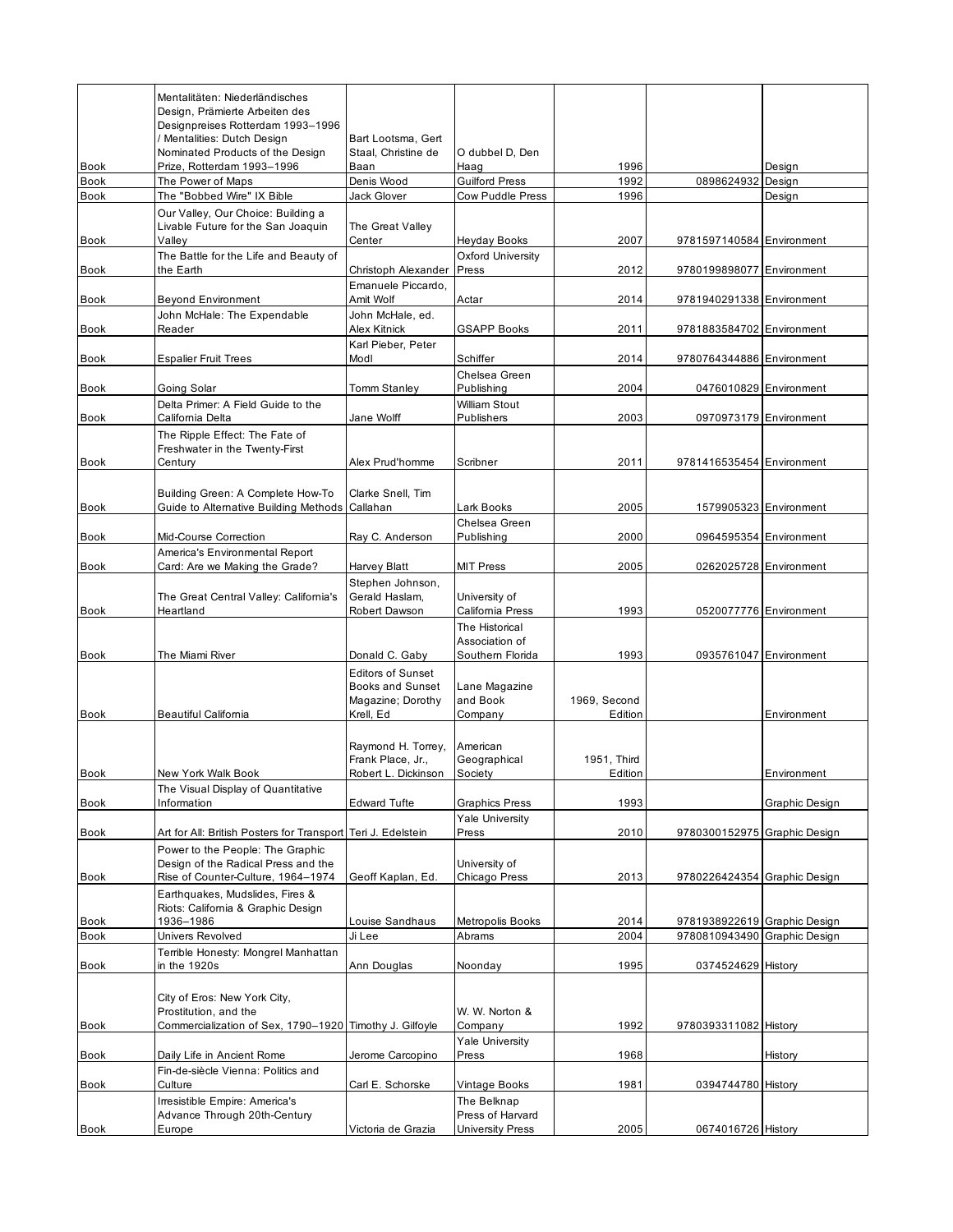|              |                                                                      |                                    | The Belknap                             |              |                                          |           |
|--------------|----------------------------------------------------------------------|------------------------------------|-----------------------------------------|--------------|------------------------------------------|-----------|
|              | A History of Private Life, Vol. 1: From                              |                                    | Press of Harvard                        |              |                                          |           |
| <b>Book</b>  | Pagan Rome to Byzantium                                              | Paul Veyne, Ed.                    | <b>University Press</b><br>The Belknap  | 1987         |                                          | History   |
|              | A History of Private Life, Vol. 2:                                   |                                    | Press of Harvard                        |              |                                          |           |
| Book         | Revelations of the Medieval World                                    | Georges Duby, Ed.                  | <b>University Press</b>                 | 1988         |                                          | History   |
| <b>Book</b>  | Living on the Edge in Leonardo's<br>Florence                         | Gene Brucker                       | University of<br>California Press       | 2005         | 0520241347 History                       |           |
|              | The Life and Times of Dante [Curtis                                  | Dr. Enzo Orlandi,                  |                                         |              |                                          |           |
| Book         | International Portraits of Greatness]                                | Maria Luisa Rizzatti               | <b>Curtis Books</b>                     | 1967         |                                          | History   |
| Book         | Making Democracy Work: Civic<br>Traditions in Modern Italy           | Robert D. Putnam                   | Princeton<br><b>Architectural Press</b> | 1993         | 0691037388 History                       |           |
| <b>Book</b>  | Changing Metropolis: Earliest<br>Photographs of London 1839-1879     | Gavin Stamp                        | Viking                                  | 1984         | 0670800589 History                       |           |
| Book         | Power and Imagination: City-States<br>in Renaissance Italy           | Lauro Martines                     | Knopf                                   | 1979         | 0394501128 History                       |           |
|              |                                                                      |                                    | Quadrangle                              |              |                                          |           |
| Book         | The Paris Commune 1871                                               | <b>Stewart Edwards</b>             | Paperback                               | 1971         | 081296277X History                       |           |
| <b>Book</b>  |                                                                      |                                    | Johns Hopkins                           | 1999         |                                          |           |
|              | Cultivating California<br>The Promised Land: The Great Black         | David Vaught                       | <b>University Press</b>                 |              | 0801862213 History                       |           |
|              | Migration and How it Changed                                         |                                    |                                         |              |                                          |           |
| Book         | America                                                              | Nicholas Lemann                    | Knopf                                   | 1991         |                                          | History   |
|              | Bath: A Social History 1680-1850 or                                  |                                    |                                         |              |                                          |           |
| <b>Book</b>  | A Valley of Pleasure, yet a Sink of<br>Iniquity                      | R.S. Neale                         | Routledge &<br>Kegan Paul               | 1981         | 071000639X History                       |           |
|              |                                                                      |                                    | Bodleian Library,                       |              |                                          |           |
|              | Over There: Instructions for American                                | Bodleian Library,                  | University of                           |              |                                          |           |
| Book         | Servicemen in Britain, 1942                                          | University of Oxford               | Oxford                                  | 1994         | 1851240365 History                       |           |
| <b>Book</b>  | And Then Came Ford                                                   | <b>Charles Merz</b>                | Doubleday, Doran<br>& Company           | 1929         |                                          | History   |
|              |                                                                      | Maria Luisa                        |                                         |              |                                          |           |
|              |                                                                      | Ambrosini with Mary                | Barnes & Nobles                         |              |                                          |           |
| <b>Book</b>  | The Secret Archives of the Vatican                                   | Willis                             | <b>Books</b>                            | 1996         | 0760701253 History                       |           |
| <b>Book</b>  | Highway to Heaven                                                    | Christopher Finch                  | <b>Harper Collins</b>                   | 1992         | 0060165510 History                       |           |
|              | The Proud Tower: A Portrait of the                                   | Barbara W.                         | Macmillan                               |              |                                          |           |
| <b>Book</b>  | World Before the War: 1890-1914                                      | Tuchman                            | Company                                 | 1966         |                                          | History   |
|              | The Pelican Economic History of<br>Britain, Vol. 3, From 1750 to the |                                    |                                         |              |                                          |           |
| <b>Book</b>  | Present Day: Industry and Empire                                     | E. J. Hobsbawm                     | Pelican Books                           | 1969         |                                          | History   |
|              | The American Newness: Culture and                                    |                                    | <b>Harvard University</b>               |              |                                          |           |
| <b>Book</b>  | Politics in the Age of Emerson                                       | Irving Howe                        | Press                                   | 1986         | 0674026403 History                       |           |
| Book         | A History of the United States, Vol. 1:<br>The Birth of the U.S.A.   | R.B. Nye, J.E.<br>Morpurgo         | Penguin Books                           | 1955         |                                          | History   |
|              |                                                                      | Urban Tigner                       | The University of                       |              |                                          |           |
| <b>Book</b>  | Daily Living in the Twelfth Century                                  | Holmes, Jr.                        | Wisconsin Press                         | 1966         |                                          | History   |
|              | The Cultural Life of the American                                    |                                    |                                         |              |                                          |           |
| Book         | Colonies, 1607-1763                                                  | Louis B. Wright                    | Harper Torchbooks                       | 1962         |                                          | History   |
| <b>Book</b>  | Memoirs of Hadrian                                                   | Marguerite<br>Yourcenar            | Modern Library                          | 1984         | 0394605055 History                       |           |
|              | A New England Town: The First                                        | Kenneth A.                         |                                         |              |                                          |           |
| Book         | <b>Hundred Years</b>                                                 | Lockridge                          | W. W. Norton                            | 1970         | 0393098842 History                       |           |
| Book         | Albert Speer: The End of a Myth                                      | Matthias Schmidt                   | St. Martin's Press                      | 1984         | 031201709X History                       |           |
| <b>Book</b>  | Red Spanish Notebook                                                 | Mary Low, Juan<br>Brea             | City Lights                             | 1979         | 0872861325 History                       |           |
|              |                                                                      | Johann Wolfgang                    |                                         |              |                                          |           |
| Book         | Italian Journey 1786-1788                                            | von Goethe                         | Schocken Books                          | 1968         |                                          | History   |
|              | Chinatown, N.Y.: Labor and Politics,                                 |                                    | Monthly Review                          |              |                                          |           |
| Book<br>Book | 1930–1950<br>L'Italia Fascista 1922-1940                             | Peter Kwong<br>Patrizia Dogliani   | Press<br>Sansoni                        | 1979<br>1999 | 0853455260 History<br>8838371342 History |           |
|              |                                                                      |                                    |                                         |              |                                          |           |
|              |                                                                      | Photographs by Los                 |                                         |              |                                          |           |
|              |                                                                      | Conner, Jan<br>Groover, Stephen    |                                         |              |                                          |           |
|              |                                                                      | A. Scheer, and                     |                                         |              |                                          |           |
|              |                                                                      | Philip Trager; by                  |                                         |              |                                          |           |
|              |                                                                      | Jean E. Feinberg,                  |                                         |              |                                          |           |
|              |                                                                      | with an essay by                   |                                         |              |                                          | Landscape |
| Book         | Wave Hill Pictured                                                   | Peter H. Sauer<br>Emily Wei Rales, | Abrams                                  | 1991         | 0810939541 Architecture                  |           |
|              | Glenstone Field Guide 01,                                            | Anne Reeve, Fanna                  | Glenstone                               | 2018, First  |                                          | Landscape |
| Book         | 2018–2019                                                            | Gebreyesus                         | Museum                                  | Edition      | 9780999802922 Architecture               |           |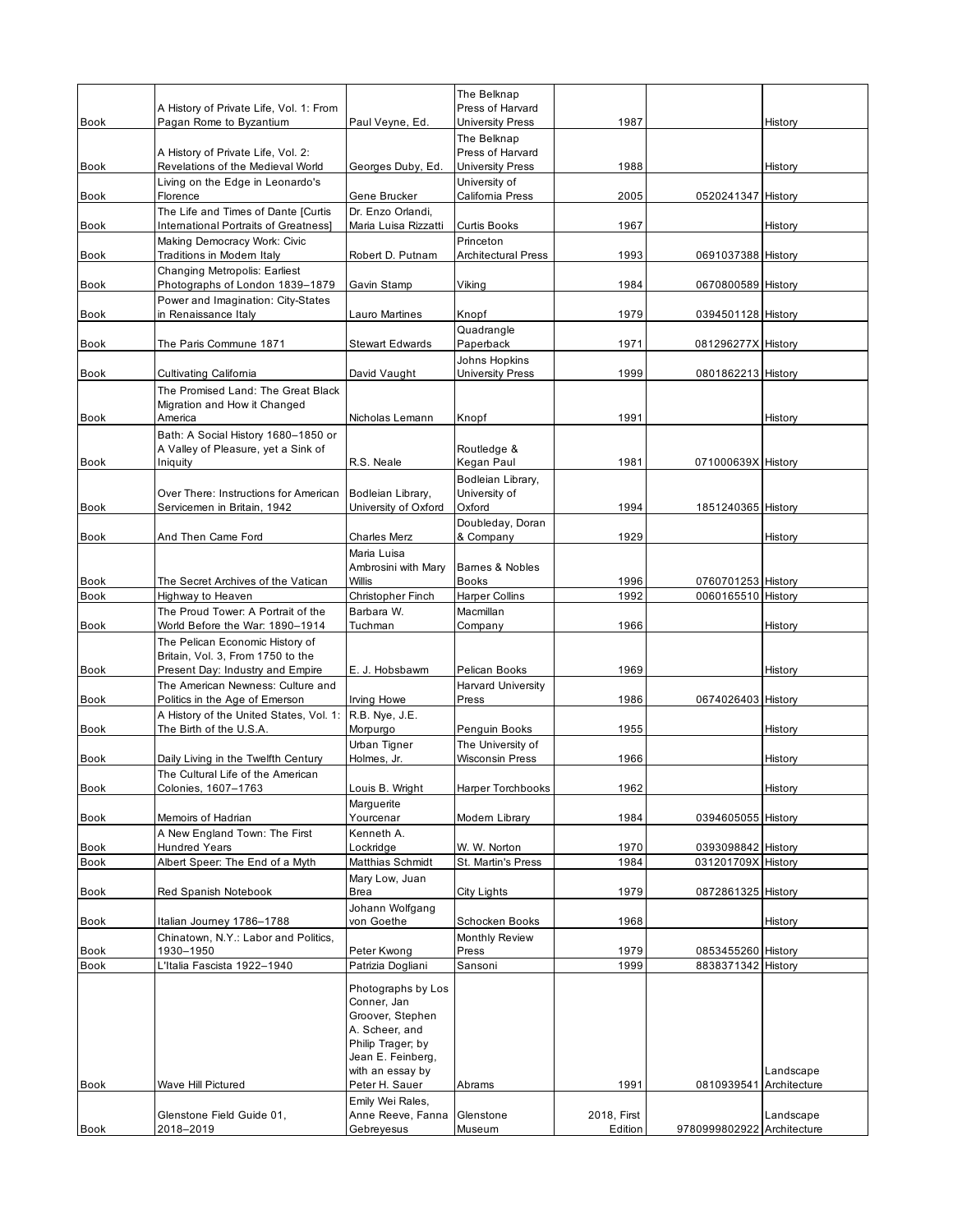|                     | Delta Primer: A Field Guide to the<br>California Delta                                                                                        | Jane Wolff                                                                                    | <b>William Stout</b><br>Publishers                          | 2003 | 0970973179                 | Landscape<br>Architecture                 |
|---------------------|-----------------------------------------------------------------------------------------------------------------------------------------------|-----------------------------------------------------------------------------------------------|-------------------------------------------------------------|------|----------------------------|-------------------------------------------|
| <b>Book</b>         | Lucius Burckhardt Writings:                                                                                                                   | Jesko Fezer, Martin                                                                           | SpringerWienNewY                                            |      |                            | Landscape                                 |
| <b>Book</b>         | Rethinking Man-made Environments                                                                                                              | Schmitz, Eds                                                                                  | ork                                                         | 2012 | 9783709112564 Architecture |                                           |
|                     | Reading the American Landscape:                                                                                                               | Lex ter Braak. David<br>Hamers, Anne                                                          |                                                             |      |                            | Landscape                                 |
| <b>Book</b>         | An Index of Books and Images                                                                                                                  | Hoogewoning, et al                                                                            | <b>NAi Publishers</b>                                       | 2010 | 9789056627034 Architecture |                                           |
| Book                | Lezioni di paesaggio                                                                                                                          | Emanuele Piccardo                                                                             | plug in                                                     | 2009 | 9788895459028 Architecture | Landscape                                 |
| <b>Book</b>         | Between Sea and Sky: Landscapes<br>of Long Island's North Fork                                                                                | Jake Rajs                                                                                     | The Monacelli<br>Press                                      | 2006 | 1580931790 Architecture    | Landscape                                 |
| <b>Book</b>         | <b>Building Natures</b>                                                                                                                       | Julia E. Daniel                                                                               | University of<br>Virginia Press                             | 2017 | 9780813940847              | Landscape<br>Architecture                 |
| <b>Book</b>         | <b>Community Gardens</b>                                                                                                                      | Ink Cap Press                                                                                 | Ink Cap Press                                               | 2017 |                            | Landscape<br>Architecture                 |
| <b>Book</b>         | The Donnell and Eckbo Gardens:<br>Modern Californian Masterworks                                                                              | Marc Treib                                                                                    | <b>William Stout</b><br>Publishers                          | 2005 | 0974621412 Architecture    | Landscape                                 |
| <b>Book</b>         | Where the Revolution Began:<br>Lawrence and Anna Halprin and the<br>Reinvention of Public Space                                               | John Beardsley,<br>Janice Ross, Randy<br>Gragg                                                | Spacemaker Press                                            | 2009 | 9780982439210 Architecture | Landscape                                 |
| Book                | Land and Natural Development<br>(LAND) Code: Guidelines for<br>Sustainable Land Development                                                   | Diana Balmori and<br>Gaboury Benoit                                                           | Wiley                                                       | 2007 | 9780470049846 Architecture | Landscape                                 |
| <b>Book</b>         | Drawn to Landscape: The Pioneering<br>Work of J. B. Jackson                                                                                   | Janet Mendelsohn,<br>Chris Wilson, Eds.                                                       | George F.<br>Thompson<br>Publishing                         | 2015 | 9781938086366 Architecture | Landscape                                 |
| <b>Book</b>         | American Playgrounds                                                                                                                          | Susan G. Solomon                                                                              | University Press of<br>New England                          | 2005 | 9781584655176 Architecture | Landscape                                 |
|                     |                                                                                                                                               |                                                                                               | Doubleday,<br>Natural History                               |      |                            | Landscape                                 |
| <b>Book</b>         | Design with Nature                                                                                                                            | lan L. McHarg                                                                                 | Press                                                       | 1971 |                            | Architecture                              |
| <b>Book</b>         | <b>Site Matters</b>                                                                                                                           | Carol J. Bums,<br>Andrea Kahn, Eds.                                                           | Routledge                                                   | 2005 | 0415949769 Architecture    | Landscape                                 |
| Book                | Thomas Church: Designing a Modern<br>California Landscape [X2]                                                                                | Marc Treib, Ed.                                                                               | William Stout<br>Publishers                                 | 2004 | 9780970973153 Architecture | Landscape                                 |
| <b>Book</b>         | Modern Public Gardens: Roy<br>Royston and the Suburban Park                                                                                   | Reuben M. Rainey,<br>JC Miller                                                                | William Stout<br>Publishers                                 | 2006 | 0974621420 Architecture    | Landscape                                 |
| <b>Book</b>         | Radical Landscapes: Reinventing<br>Outdoor Space                                                                                              | Jane Amidon                                                                                   | Thames & Hudson                                             | 2001 | 050028427X Architecture    | Landscape                                 |
| <b>Book</b>         | Peter Walker and Partners:<br>Landscape Architecture: Defining the<br>Craft                                                                   | Peter Walker and<br>Partners                                                                  | <b>ORO</b> Editions                                         | 2005 | 9780974680019 Architecture | Landscape                                 |
| <b>Book</b>         | Labyrinths & Mazes                                                                                                                            | Jürgen Hohmuth                                                                                | Prestel                                                     | 2003 | 3791329227                 | Landscape<br>Architecture                 |
|                     | Frederick Law Olmsted and the<br>American Environmental Tradition                                                                             | Albert Fein                                                                                   |                                                             | 1972 |                            | Landscape                                 |
| <b>Book</b><br>Book | Peter Walker and Partners: Nasher<br>Sculpture Center Garden [Knowlton<br>School of Architecture Source Books<br>in Landscape Architecture 31 | Jane Amidon, Ed.                                                                              | George Braziller<br>Princeton<br><b>Architectural Press</b> | 2006 | 9781568985671              | Architecture<br>Landscape<br>Architecture |
| Book                | Forty Years of Landscape<br>Architecture: Central Park                                                                                        | Frederick Law<br>Olmsted, Sr.;<br>Frederick Law<br>Olmsted, Jr.,<br>Theodora Kimball,<br>Eds. | <b>MIT Press</b>                                            | 1973 | 0262650061 Architecture    | Landscape                                 |
|                     | 75 Years of Landscape Architecture                                                                                                            |                                                                                               |                                                             |      |                            | Landscape                                 |
| Book                | at Berkeley                                                                                                                                   | Michael Laurie<br>Nicholas Alfrey,<br>Paul Barker,<br>Margaret Drabble,                       | Bernard Jacobson                                            |      |                            | Architecture<br>Landscape                 |
| Book                | Towards a New Landscape<br>Inside Outside: Between Architecture                                                                               | et. al.<br>Anita Berrizbeitia,                                                                | Limited<br>Rockport                                         | 1993 | 1872784127 Architecture    | Landscape                                 |
| Book                | and Landscape                                                                                                                                 | Linda Pollak                                                                                  | Publishers                                                  | 2003 | 9781592530137              | Architecture                              |
| Book                | Changing Places: Contemporary<br>German Landscape Architecture                                                                                | <b>Bund Deutscher</b><br>Landschaftsarchitekt<br>en BDLA, Ed.                                 | <b>Birkhauser</b>                                           | 2005 | 3764372060 Architecture    | Landscape                                 |
|                     | Land&Scape Series: Waterscapes:<br>Using plant systems to treat                                                                               | Hélène Izembart,                                                                              | <b>Editorial Gustavo</b>                                    |      |                            | Landscape                                 |
| Book                | wastewater                                                                                                                                    | Bertrand Le Boudec                                                                            | Gili                                                        | 2003 | 8425218861 Architecture    |                                           |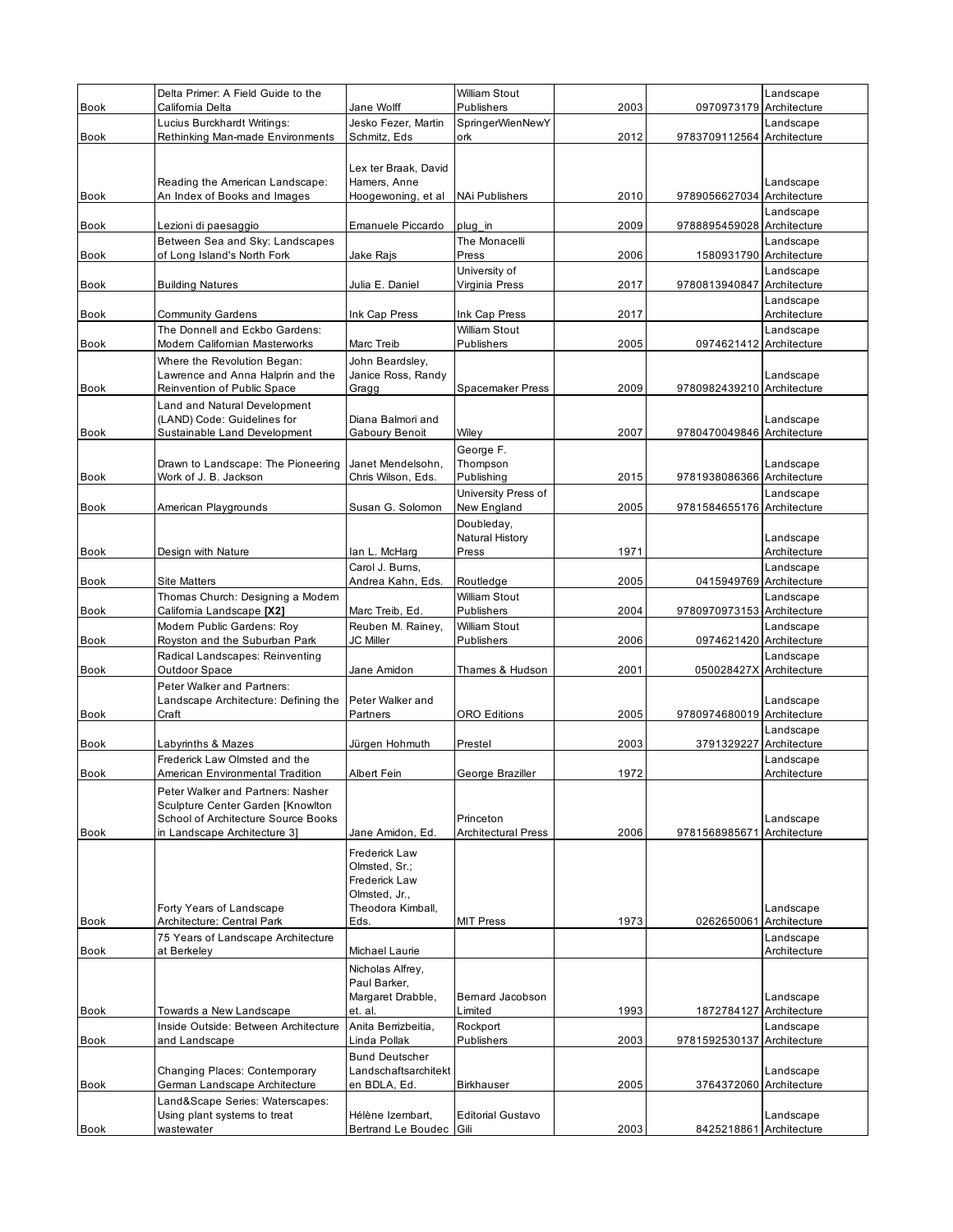| <b>Book</b>                | Landscapes, Gender, and Ritual<br>Space: The Ancient Greek<br>Experience                              | Susan Guettel Cole                                                                 | University of<br>California Press       | 2004         | 0520235444 Architecture                 | Landscape                 |
|----------------------------|-------------------------------------------------------------------------------------------------------|------------------------------------------------------------------------------------|-----------------------------------------|--------------|-----------------------------------------|---------------------------|
| <b>Book</b>                | Groundswell: Constructing the<br>Contemporary Landscape                                               | Peter Reed                                                                         | Museum of<br>Modern Art                 | 2005         | 087070379X Architecture                 | Landscape                 |
|                            |                                                                                                       |                                                                                    |                                         |              |                                         | Landscape                 |
| <b>Book</b>                | Gardens by Design<br>Nature: The End of Art,                                                          | Noël Kingsbury                                                                     | <b>Timber Press</b>                     | 2005         | 0881927414 Architecture                 | Landscape                 |
| <b>Book</b>                | Environmental Landscapes                                                                              | Alan Sonfist                                                                       | Gli Ori                                 | 2004         | 0615125336 Architecture                 |                           |
|                            | Michael Van Valkenburgh<br>Associates: Allegheny Riverfront Park<br>Source Books in Landscape         |                                                                                    | Princeton                               |              |                                         | Landscape                 |
| Book                       | Architecture 1] [X2]                                                                                  | Jane Amidon, Ed.                                                                   | <b>Architectural Press</b>              | 2005         | 9781568985046 Architecture              |                           |
| <b>Book</b>                | Olmsted's America: An "Unpractical"<br>Man and His Vision of Civilization                             | Lee Hall                                                                           | <b>Bulfinch Press</b>                   | 1995         | 9780821219980 Architecture              | Landscape                 |
| <b>Book</b>                | Park Maker: A Life of Frederick Law<br>Olmsted                                                        | Elizabeth Stevenson                                                                | Macmillan                               | 1977         | 0026144409 Architecture                 | Landscape                 |
| Book                       | Gardening at Sissinghurst                                                                             | Tony Lord                                                                          | <b>Frances Lincoln</b>                  | 1995         | 071120991X Architecture                 | Landscape                 |
|                            |                                                                                                       |                                                                                    | <b>BBC Worldwide</b><br>Limited         |              |                                         | Landscape                 |
| <b>Book</b>                | Small Town Gardens<br>Land&Scape Series: Walkscapes:                                                  | Rachel de Thame                                                                    | <b>Editorial Gustavo</b>                | 2001         | 9780563537854 Architecture              | Landscape                 |
| Book                       | Walking as an aesthetic practice                                                                      | Francesco Careri                                                                   | Gili                                    | 2002         | 8425218411 Architecture                 |                           |
|                            | Frederick Law Olmsted and the                                                                         |                                                                                    | The Belknap<br>Press of Harvard         |              |                                         | Landscape                 |
| <b>Book</b>                | <b>Boston Park System</b>                                                                             | Cynthia Zeitzevsky                                                                 | <b>University Press</b>                 | 1982         | 0674318315 Architecture                 |                           |
| <b>Book</b>                | Gardens of Provence and the Côte<br>d'Azur                                                            | Marie-Françoise<br>Valéry; Photos by<br>Deidi con Schaewen                         | Taschen                                 | 2001         | 3822816094 Architecture                 | Landscape                 |
| <b>Book</b>                | Topiary and the Art of Training Plants                                                                | David Joyce                                                                        | Frances Lincoln                         | 1999         | 0711211574 Architecture                 | Landscape                 |
|                            |                                                                                                       |                                                                                    |                                         |              |                                         | Landscape                 |
| <b>Book</b>                | The Garden of Cosmic Speculation                                                                      | Charles Jencks                                                                     | Frances Lincoln                         | 2003         | 0711222169 Architecture                 | Landscape                 |
| <b>Book</b>                | Lafayette Park Detroit                                                                                | Charles Waldheim                                                                   | Prestel                                 | 2004         | 3791330446 Architecture                 |                           |
| <b>Book</b>                | Building the Garden: The<br>Architecture of Joseph Allen Stein in<br>India and California             | Stephen White                                                                      | <b>Oxford University</b><br>Press       | 1993         |                                         | Landscape<br>Architecture |
| Book                       | Overlook: Exploring the Internal<br>Fringes of America with The Center<br>for Land Use Interpretation | Matthew Coolidge,<br>Sarah Simons, Eds.                                            | Metropolis Books                        | 2006         | 1933045337 Architecture                 | Landscape                 |
| <b>Book</b>                | A World With a View                                                                                   | <b>Christopher Tunnard</b>                                                         | <b>Yale University</b><br>Press         | 1978         | 0300021577                              | Landscape<br>Architecture |
|                            |                                                                                                       |                                                                                    | American<br>Conservation                |              |                                         |                           |
| <b>Book</b>                | <b>Cluster Development</b>                                                                            | William H. Whyte                                                                   | Association                             | 1964         |                                         | Planning                  |
|                            | Crabgrass Frontier: The                                                                               |                                                                                    | <b>Oxford University</b>                |              |                                         |                           |
| Book                       | Suburbanization of the United States   Kenneth T. Jackson                                             |                                                                                    | Press                                   | 1985         | 0195049837 Planning                     |                           |
| Book                       | American City Planning Since 1980                                                                     | Mel Scott                                                                          | University of<br>California Press       | 1969         |                                         | Planning                  |
| <b>Book</b>                | New York New York                                                                                     | Lawrence Halprin                                                                   | Lawrence Halprin<br>& Associates        | 1968         |                                         | Planning                  |
|                            | The Infrastructural City: Networked                                                                   |                                                                                    |                                         |              |                                         |                           |
| Book                       | Ecologies in Los Angeles<br>Planning in the Public Domain: From                                       | Kazys Vamelis, Ed.                                                                 | Actar<br>Princeton                      | 2008         | 9788496954250 Planning                  |                           |
| Book                       | Knowledge to Action                                                                                   | John Friedmann                                                                     | <b>University Press</b>                 | 1987         | 9780691022680 Planning                  |                           |
| <b>Book</b><br><b>Book</b> | Space Colonies<br>New Orleans Under Reconstruction:<br>The Crisis in Planning                         | Fabian Reimann<br>Carol McMichael<br>Reese, Michael<br>Sorkin, Anthony<br>Fontenot | <b>Spector Books</b><br>Verso           | 2017<br>2014 | 9783959051217<br>9781781682722 Planning | Planning                  |
| Book                       | The Anatomy of the Village                                                                            | Thomas Sharp                                                                       | Penguin Books                           | 1946         |                                         | Planning                  |
| Book                       | Paradise Planned: The Garden<br>Suburb and the Modern City                                            | Robert A. M. Stern,<br>David Fishman, and<br>Jacob Tilove                          | Monacelli Press                         | 2013         | 9781580933261 Planning                  |                           |
| <b>Book</b>                | Formerly Urban: Projecting Rust Belt<br>Futures                                                       | Julia Czerniak, Ed.                                                                | Princeton<br><b>Architectural Press</b> | 2013         | 9781616890896 Planning                  |                           |
| <b>Book</b>                | Shopping Town                                                                                         | Victor Gruen                                                                       | University of<br>Minnesota Press        | 2017         | 9781517902100 Planning                  |                           |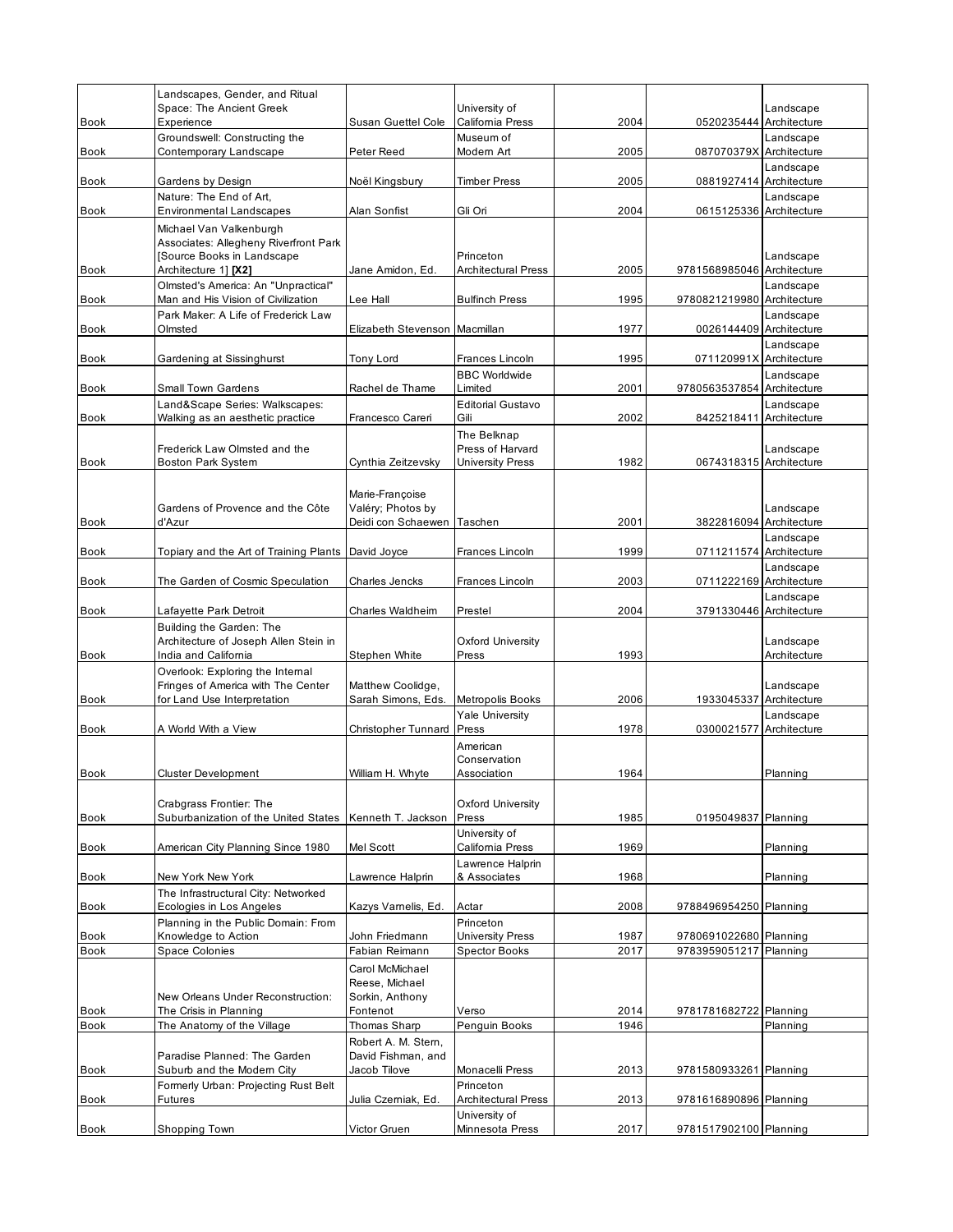|             | Black Bonanza: How an Oil Hunt                                                |                                                     |                                                      |      |                        |          |
|-------------|-------------------------------------------------------------------------------|-----------------------------------------------------|------------------------------------------------------|------|------------------------|----------|
| Book        | Grew into the Union Oil Company of<br>California                              | Frank J. Taylor and<br>Earl M. Welty                | McGraw-Hill                                          | 1950 |                        | Planning |
| Book        | The Necessary Monument                                                        | Theo Crosby                                         | New York Graphic<br>Society                          | 1970 | SBN 821203932 Planning |          |
|             | Hell's Kitchen South: Developing                                              | Michael Conard,                                     | Design Trust for                                     |      |                        |          |
| Book        | Strategies [X2]<br>And on the Eighth Day: The Last                            | David Smiley                                        | Public Space                                         | 2002 | 0971694265 Planning    |          |
|             | Word on City Planning and Planners                                            | Richard Hedman,                                     |                                                      |      |                        |          |
| Book        | by Hedman and Bair                                                            | Fred Bair Jr                                        | <b>Falcon Press</b>                                  | 1961 |                        | Planning |
| Book        | A New Infrastructure: Innovative<br><b>Transit Solutions for Los Angeles</b>  | <b>SCI-ARC Future</b><br>Initiatives Program        | <b>SCI-ARC Future</b><br>Initiatives Program         | 2009 |                        | Planning |
|             |                                                                               | Rachel Abrams,<br>Stephanie Elson,                  |                                                      |      |                        |          |
|             |                                                                               | Chelsea Mauldin,                                    | Design Trust for                                     |      |                        |          |
| <b>Book</b> | Taxi 07: Road Forward                                                         | Eds.<br>José Maria de                               | Public Space                                         | 2007 | 9780977717514 Planning |          |
| <b>Book</b> | Collective Housing: A Manual                                                  | Lapuerta                                            | Actar                                                | 2007 | 9788496954151 Planning |          |
| Book        | Urban Design Manhattan: Regional<br>Plan Association                          | Rai Y. Okamoto,<br>Frank E. Williams                | <b>Viking Press</b>                                  | 1969 |                        | Planning |
|             | Intersections: The Grand Concourse                                            | Antonio Sergio                                      | Fordham                                              |      |                        |          |
| <b>Book</b> | at 100                                                                        | Bessa                                               | <b>University Press</b>                              | 2009 | 9780823230785 Planning |          |
| <b>Book</b> | Urban Planning in Pre-Columbian<br>America                                    | Jorge Hardy                                         | George Braziller                                     | 1968 |                        | Planning |
|             |                                                                               | Andres Duany,<br>Elizabeth Plater-                  |                                                      |      |                        |          |
| <b>Book</b> | The New Civic Art: Elements of Town<br>Planning                               | Zyberk, Robert<br>Alminana                          | Rizzoli                                              | 2003 | 0847821862 Planning    |          |
|             |                                                                               |                                                     |                                                      |      |                        |          |
|             | Olmsted South: Old South Critic, New<br>South Planner                         | Dana F. White,                                      |                                                      | 1979 |                        |          |
| <b>Book</b> | Buildings of Britain: Yesterday,                                              | Victor A. Kramer, Ed.<br><b>British Information</b> | <b>Greenwood Press</b><br><b>British Information</b> |      | 0313207240 Planning    |          |
| <b>Book</b> | Today & Tomorrow                                                              | Services                                            | Services                                             |      |                        | Planning |
|             |                                                                               |                                                     |                                                      |      |                        |          |
|             | London Docklands Decade of                                                    | London Docklands                                    | London<br>Docklands                                  |      |                        |          |
| <b>Book</b> | Achievement 1981–1991                                                         | Development Corp.                                   | Development Corp.                                    | 1991 |                        | Planning |
|             | Tomorrow's London: A Background                                               |                                                     |                                                      |      |                        |          |
| Book        | to the Greater London Development<br>Plan                                     | Greater London<br>Council                           | Greater London<br>Council                            |      |                        | Planning |
|             | Planning the Eternal City: Roman                                              |                                                     |                                                      |      |                        |          |
|             | Politics and Planning Since World                                             |                                                     | <b>Yale University</b>                               |      |                        |          |
| <b>Book</b> | War II                                                                        | Robert C. Fried                                     | Press                                                | 1973 | 030001554 Planning     |          |
| <b>Book</b> | Transforming Paris: The Life and<br>Labors of Baron Haussmann                 | David P. Jordan                                     | University of<br>Chicago Press                       | 1995 | 9780226410388 Planning |          |
|             | When the Cathedrals Were White: A                                             |                                                     |                                                      |      |                        |          |
|             | Journey to the Country of Timid                                               |                                                     |                                                      |      |                        |          |
| Book        | People                                                                        | Le Corbusier                                        | Reynal & Hitchcock                                   | 1947 |                        | Planning |
|             |                                                                               | Comité Français<br>pour l'expansion et              | Comité Français<br>pour l'expansion                  |      |                        |          |
|             |                                                                               | le rayonnement                                      | et le rayonnement                                    |      |                        |          |
| Book        | La Défense: Meeting New Standards<br>of Excellence                            | international de<br>Paris La Défense                | international de<br>Paris La Défense                 |      |                        | Planning |
|             |                                                                               | National Capital                                    | National Capital                                     |      |                        |          |
|             | Extending the Legacy: Planning                                                | Planning                                            | Planning                                             |      |                        |          |
| Book        | America's Capital for the 21st Century<br>New Architecture and City Planning: | Commission                                          | Commission<br>Philosophical                          | 1997 | 096615441X Planning    |          |
| Book        | A Symposium                                                                   | Paul Zucker, Ed.                                    | Library                                              | 1944 |                        | Planning |
| <b>Book</b> | The Urban Community: Housing and<br>Planning in the Progressive Era           | Roy Lubove                                          | Prentice Hall Inc                                    | 1967 |                        | Planning |
|             | Urbanization and Urban Planning in                                            | Michael Dear, Allen                                 |                                                      |      |                        |          |
| Book        | Capitalist Society                                                            | J. Scott, Eds.                                      | Methuen                                              | 1981 | 0416746500 Planning    |          |
| Book        | TVA and the Grass Roots                                                       | <b>Philip Selznick</b>                              | Harper & Row                                         | 1966 |                        | Planning |
| Book        | Housing and Regional Planning                                                 | Herman Kobbe                                        | E.P. Dutton & Co.<br>Illini Books,                   | 1941 |                        | Planning |
|             | The New Exploration: A Philosophy                                             |                                                     | University of                                        |      |                        |          |
| Book        | of Regional Planning                                                          | <b>Benton MacKaye</b>                               | <b>Illinois Press</b>                                | 1972 | 0252725816 Planning    |          |
| Book        | Garden Cities of To-Morrow                                                    | <b>Ebenezer Howard</b>                              | <b>MIT Press</b>                                     | 1965 | 0262580020 Planning    |          |
|             | Town-planning in the Netherlands                                              |                                                     | P. N. van Kampen                                     |      |                        |          |
| Book        | since 1900                                                                    | R. Blijstra                                         | & zoon nv                                            |      |                        | Planning |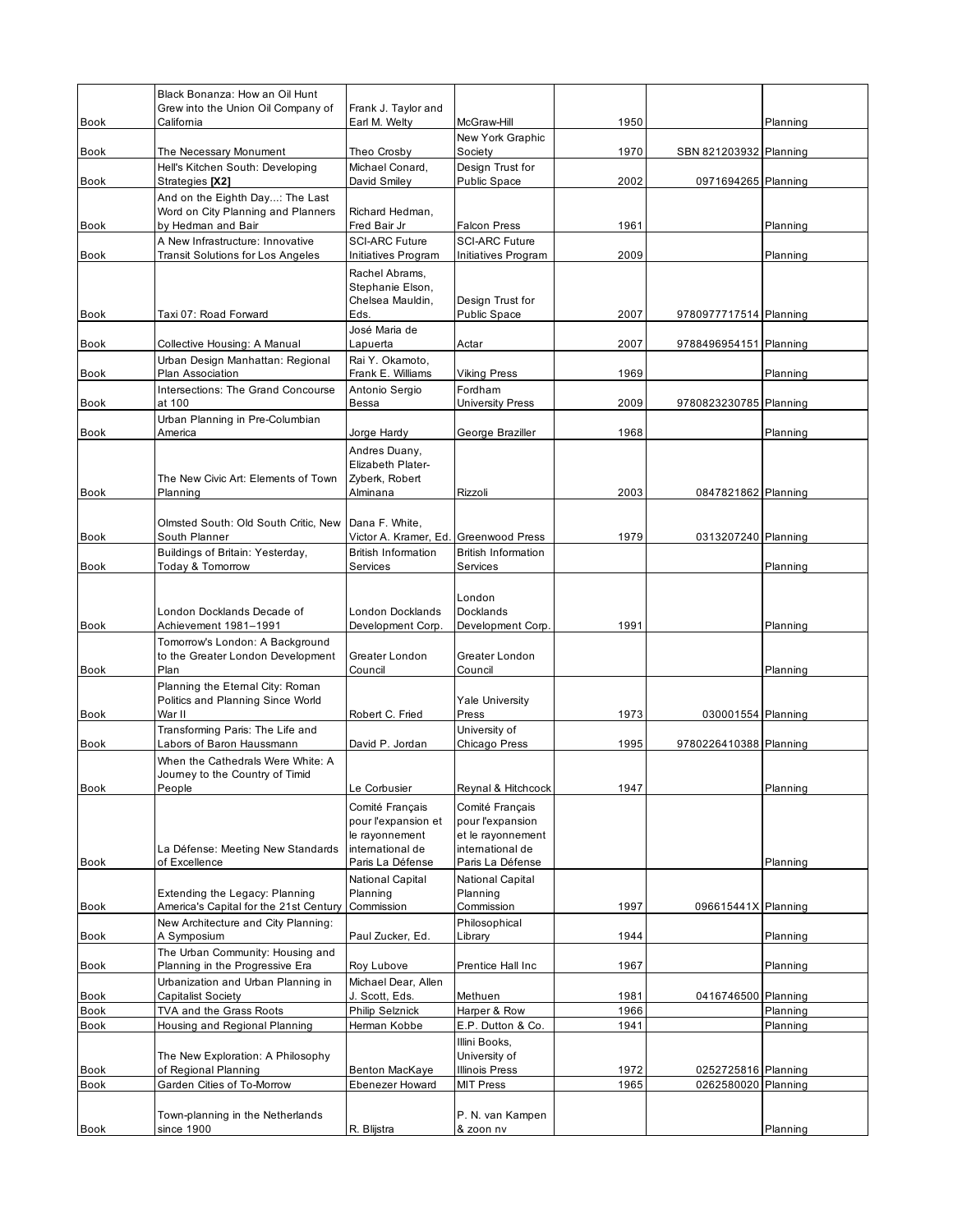| <b>Book</b>  | The Architecture of the City                                             | Aldo Rossi           | <b>Oppositions Books</b>        | 1982                    | 0262181010 Planning    |          |
|--------------|--------------------------------------------------------------------------|----------------------|---------------------------------|-------------------------|------------------------|----------|
|              |                                                                          | Nathaniel Alexander  |                                 |                         |                        |          |
| <b>Book</b>  | The American Aesthetic                                                   | Owings               | Harper & Row                    | 1969                    |                        | Planning |
|              |                                                                          |                      | Temple Hoyne                    |                         |                        |          |
|              |                                                                          |                      | <b>Buell Center for</b>         |                         |                        |          |
|              |                                                                          |                      | the Study of                    |                         |                        |          |
|              |                                                                          |                      | American                        |                         |                        |          |
|              |                                                                          |                      | Architecture at                 |                         |                        |          |
| <b>Book</b>  | Public Housing: A New Conversation                                       | Reinhold Martin      | Columbia<br>University          | 2009                    |                        | Planning |
|              | Intown Living: A Different American                                      | Ann Breen, Dick      |                                 |                         |                        |          |
| Book         | Dream                                                                    | Rigby                | <b>Island Press</b>             | 2004                    | 1597260029 Planning    |          |
|              |                                                                          |                      | Center for                      |                         |                        |          |
|              |                                                                          |                      | Planning &                      |                         |                        |          |
|              |                                                                          |                      | Development                     |                         |                        |          |
| <b>Book</b>  | City Designers and the Pluralistic City                                  | Donald Appleyard     | Research                        | 1969                    |                        | Planning |
|              |                                                                          | Alexei Gutnov, A.    |                                 |                         |                        |          |
|              |                                                                          | Baburov, G.          |                                 |                         |                        |          |
|              |                                                                          | Djumenton, S.        |                                 |                         |                        |          |
| <b>Book</b>  | The Ideal Communist City                                                 | Kharitonova, et. al. | George Braziller                | 1968                    | 080760576X Planning    |          |
|              | The American Planner: Biographies                                        | Donald A.            |                                 |                         |                        |          |
| Book         | and Recollections                                                        | Krueckeberg, Ed.     | Methuen, Inc.                   | 1983                    | 0416333605 Planning    |          |
|              |                                                                          | Commission for the   | Commission for                  |                         |                        |          |
| Book         | Welwyn Garden City                                                       | New Towns            | the New Towns                   | 1969                    |                        | Planning |
|              | Land-Use Planning: A Casebook on<br>the Use, Misuse, and Re-use of       |                      |                                 |                         |                        |          |
| <b>Book</b>  | Urban Land                                                               | Charles M. Haar      | Little, Brown and<br>Company    | 1971, Second<br>Edition |                        | Planning |
|              |                                                                          |                      |                                 |                         |                        |          |
|              | Modern Housing Estates: A Practical<br>Guide to their Planning, Design & |                      |                                 |                         |                        |          |
| <b>Book</b>  | Development                                                              | <b>Stanley Gale</b>  | B. T. Batsford Ltd.             | 1949                    |                        | Planning |
|              |                                                                          | Harvey S. Perfloff,  | University of                   |                         |                        |          |
| Book         | Planning and the Urban Community                                         | Ed.                  | Pittsburgh Press                | 1961                    |                        | Planning |
|              | Otto Neurath-City Planning:                                              |                      |                                 |                         |                        |          |
|              | Proposing a socio-political Map for                                      |                      | Innsbruck                       |                         |                        |          |
| Book         | Modern Urbanism                                                          | Sophie Hochhäusl     | <b>University Press</b>         | 2011                    | 9783902811073 Planning |          |
| <b>Book</b>  | Planning Theory for Practitioners                                        | Michael P. Brooks    | <b>Planners Press</b>           | 2002                    | 1884829597 Planning    |          |
|              | The American City: A Documentary                                         |                      |                                 |                         |                        |          |
| Book         | History                                                                  | Charles N. Glaab     | Dorsey Press                    | 1963                    |                        | Planning |
|              | Silver Cities: The Photography of                                        |                      | <b>Temple University</b>        |                         |                        |          |
| Book         | American Urbanization 1839-1915                                          | Peter Bacon Hales    | Press                           | 1984                    | 0877222991 Planning    |          |
|              | The Forgotten Frontier: Urban                                            |                      |                                 |                         |                        |          |
| <b>Book</b>  | Planning in the American West<br>Before 1890                             |                      | University of<br>Missouri Press | 1981                    |                        |          |
|              |                                                                          | John W. Reps         |                                 |                         | 0826203523 Planning    |          |
|              |                                                                          |                      | Coalition to Save               |                         |                        |          |
|              | A Dream Fulfilled: City and                                              | Andrew S. Dolkart,   | City and<br>Suburban            |                         |                        |          |
| <b>Book</b>  | Suburban's York Avenue Estate                                            | Sharon Z. Macosko    | Housing, Inc.                   | 1988                    |                        | Planning |
|              | The Model Village and its Cottages:                                      | Michael Durman,      |                                 |                         |                        |          |
| Book         | Bournville 1895-1914                                                     | Michael Harrison     |                                 |                         |                        | Planning |
|              | God's Own Junkyard: The Planned                                          |                      |                                 |                         |                        |          |
|              | Deterioration of America's Landscape                                     |                      | Holt, Rinehart and              |                         |                        |          |
| Book         | [X2]                                                                     | Peter Blake          | Winston                         | 1964                    |                        | Planning |
|              |                                                                          | Manuel Castells,     |                                 |                         |                        |          |
| Book         | Technopoles of the World                                                 | Peter Hall           | Routledge                       | 1994                    | 0415100151 Planning    |          |
| <b>Book</b>  | Planning the Fourth Migration                                            | Carl Sussman, Ed.    | <b>MIT Press</b>                | 1976                    | 0262191482 Planning    |          |
|              |                                                                          |                      |                                 |                         |                        |          |
| Book         | The Origins of Modern Town Planning Leonardo Benevolo                    |                      | <b>MIT Press</b>                | 1971                    | 0262520184 Planning    |          |
|              | Wasteland: Building the American<br>Dream                                | Stephen A. Kurtz     | Praeger                         | 1973                    |                        | Planning |
| Book<br>Book | Garden Cities of Tomorrow                                                | Ebenezer Howard      | <b>MIT Press</b>                | 1965                    | 0262580020             | Planning |
|              | East River Drive Dedication June 18.                                     | Public Works         | Public Works                    |                         |                        |          |
| Book         | 1940                                                                     | Administration       | Administration                  | 1940                    |                        | Planning |
|              |                                                                          |                      |                                 |                         |                        |          |
|              |                                                                          | P. Abrosimov, N.     | State Building and              |                         |                        |          |
|              | Construction and Reconstruction of                                       | Baranov, A. Vlasov,  | Architecture                    |                         |                        |          |
| <b>Book</b>  | Towns, 1945-1957                                                         | V. Shkvarikov        | Publishing House                | 1958                    |                        | Planning |
|              | City Development: A Report to the                                        |                      | <b>Rutgers University</b>       |                         |                        |          |
| Book         | Camegie Dunfermline Trust                                                | Patrick Geddes       | Press                           | 1973                    | 0813507480 Planning    |          |
|              | The New Deal in the Suburbs: A                                           |                      |                                 |                         |                        |          |
|              | History of the Greenbelt Town                                            |                      | Ohio State                      |                         |                        |          |
| <b>Book</b>  | Program 1935-1954                                                        | Joseph L. Arnold     | <b>University Press</b>         | 1971                    |                        | Planning |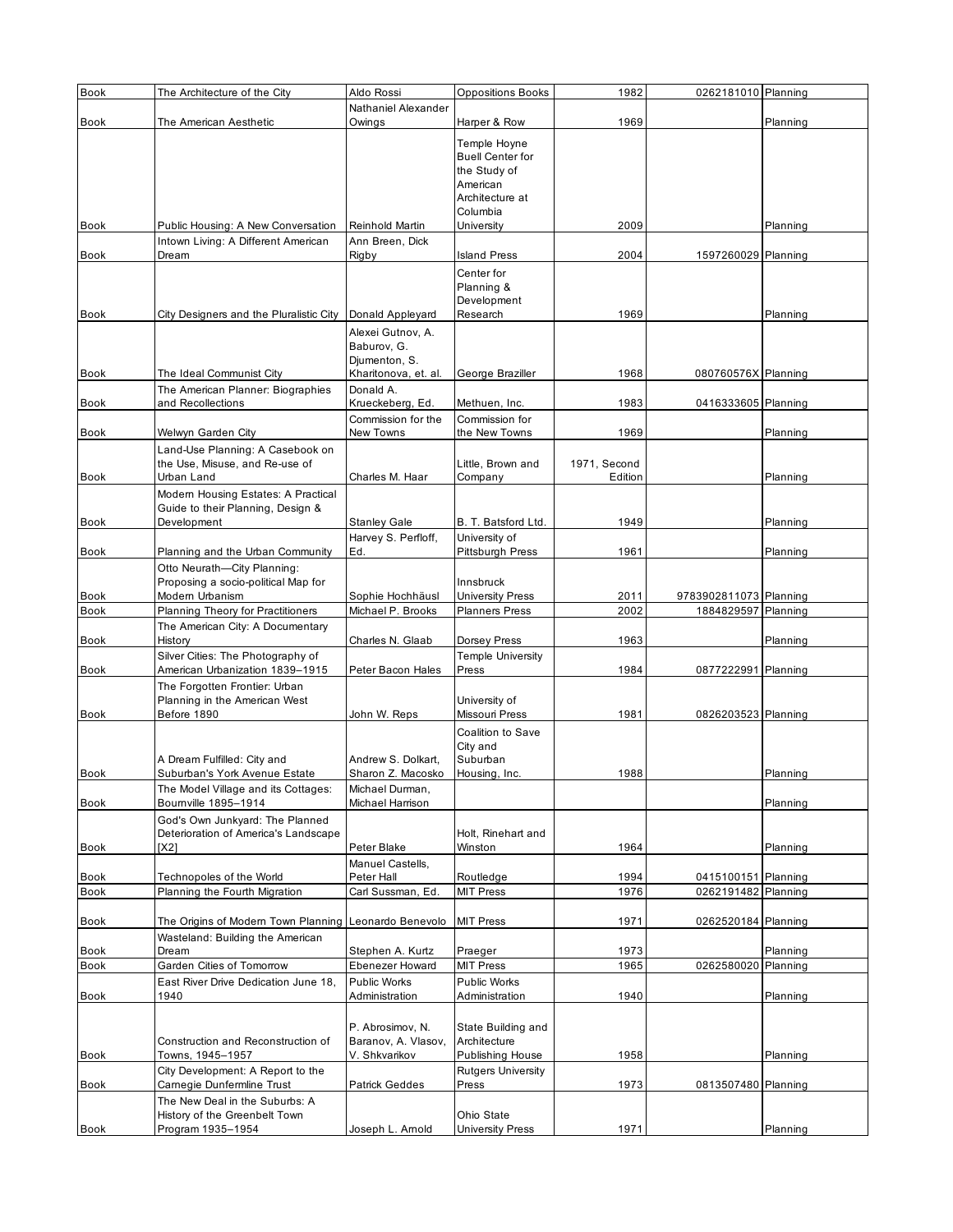|                            | Sir Raymond Unwin: Architect,                                                     |                                                              |                                                                         |              |                             |                                                      |
|----------------------------|-----------------------------------------------------------------------------------|--------------------------------------------------------------|-------------------------------------------------------------------------|--------------|-----------------------------|------------------------------------------------------|
| <b>Book</b>                | Planner and Visionary                                                             | Frank Jackson                                                | A. Zwemmer Ltd.                                                         | 1985         | 0302005919 Planning         |                                                      |
| <b>Book</b>                | Toward New Towns for America                                                      | C.S. Stein                                                   | <b>MIT Press</b>                                                        | 1989         |                             | Planning                                             |
| <b>Book</b>                | A Field Guide to Sprawl                                                           | Dolores Hayden                                               | W. W. Norton                                                            | 2004         | 0393731251                  | Planning                                             |
| <b>Book</b>                | California's Utopian Colonies                                                     | Robert V. Hine                                               | University of<br>California Press                                       | 1983         | 0520048857 Planning         |                                                      |
| Book                       | Designing Modern America: The<br>Regional Planning Association and<br>Its Members | Edward K. Span                                               | Ohio State<br><b>University Press</b>                                   | 1996         | 0814207227 Planning         |                                                      |
| <b>Book</b>                | Managing the Sense of a Region                                                    | Kevin Lynch                                                  | <b>MIT Press</b>                                                        | 1976         | 0262120720 Planning         |                                                      |
| Book                       | The City Builders                                                                 | Susan S. Fainstein                                           | Blackwell<br>Publishers                                                 | 1994         | 0631182446 Planning         |                                                      |
|                            | Bourgeois Utopias: The Rise and Fall                                              |                                                              |                                                                         |              |                             |                                                      |
| <b>Book</b><br><b>Book</b> | of Suburbia<br>After the Planners                                                 | Robert Fishman<br>Robert Goodman                             | <b>Basic Books</b><br><b>Touchstone Books</b>                           | 1987<br>1971 | 0465007473 Planning         | Planning                                             |
|                            | The Public Landscape of the New                                                   |                                                              | <b>Yale University</b>                                                  |              |                             |                                                      |
| <b>Book</b>                | Deal                                                                              | Phoebe Cutler                                                | Press                                                                   | 1985         | 0300032560 Planning         |                                                      |
| Book                       | Utopia Deferred                                                                   | Jean Baudrillard                                             | Semiotext(e)                                                            | 2006         | 9781584350330 Social Theory |                                                      |
| Book                       | <b>Globalization and Its Enemies</b>                                              | Daniel Cohen                                                 | <b>MIT Press</b>                                                        | 2006         | 9780262033503 Social Theory |                                                      |
|                            | Escape to Utopia: The Communal                                                    |                                                              |                                                                         |              |                             |                                                      |
| Book                       | Movement in America                                                               | Everett Webber                                               | <b>Hastings House</b>                                                   | 1959         |                             | Social Theory                                        |
| <b>Book</b>                | A History of Contemporary Italy                                                   | Paul Ginsborg                                                | Penguin                                                                 | 1990         | 9780140124965 Social Theory |                                                      |
| Book                       | From Disaster to Diversity: What's<br>Next for New York City's Economy?           | Jonathan P. Hicks,<br>Dan Morris, Eds.                       | Drum Major<br>Institute                                                 | 2009         | 9780615334523 Social Theory |                                                      |
|                            | Americans and the California Dream:                                               |                                                              | Peregrine Smith,                                                        | 1973, pb ed. |                             |                                                      |
| <b>Book</b>                | 1850-1915                                                                         | Kevin Starr                                                  | Inc                                                                     | 1981         |                             | 0879050837 Social Theory                             |
| Book                       | Bury My Heart at Wounded Knee: An<br>Indian History of the American West          | Dee Brown                                                    | Holt, Rinehart,<br>Winston                                              | 1970         |                             | 0030853222 Social Theory                             |
| Book                       | History and Repression                                                            | Carlos Feliciano                                             | The Committee to<br>Defend Carlos<br>Feliciano                          | 1972         |                             | Social Theory                                        |
|                            | Globalization: The Human                                                          |                                                              | Columbia                                                                |              |                             |                                                      |
| <b>Book</b>                | Consequences                                                                      | Zygmunt Bauman                                               | <b>University Press</b>                                                 | 1998         | 9780231114295 Social Theory |                                                      |
| <b>Book</b>                | What is it to be human?                                                           | Kenan Malik                                                  | Institute of Ideas<br>University of                                     | 2001         |                             | 1904025005 Social Theory                             |
| <b>Book</b>                | Postmodern Education                                                              | Stanly Aronowitz,<br>Henry A. Giroux                         | Minnesota Press                                                         | 1991         |                             | 0816618801 Social Theory                             |
| <b>Book</b>                | The Logic of Sense                                                                | Gilles Deleuze                                               | Columbia<br><b>University Press</b>                                     | 1990         |                             | 0231059833 Social Theory                             |
| Book                       | Space, Place, and Gender                                                          | Doreen Massey                                                | University of<br>Minnesota Press                                        | 1994         |                             | 0816626170 Social Theory                             |
| <b>Book</b>                | One Market Under God                                                              | Thomas Frank                                                 | Doubleday                                                               | 2000         | 9780385495035 Social Theory |                                                      |
| Book                       | Visions of Utopia                                                                 | Edward Rothstein,<br>Herbert Muschamp,<br>Martin E. Marty    | NYPL, Oxford<br><b>University Press</b>                                 | 2003         | 9780195171617 Social Theory |                                                      |
|                            |                                                                                   | John Ruskin; C. R.                                           | American Book                                                           |              |                             |                                                      |
| <b>Book</b>                | Ruskin's Sesame and Lilies                                                        | Rounds, Ed.                                                  | Company<br>V2 Publishing,                                               | 1916         |                             | Social Theory                                        |
| <b>Book</b>                | Understanding Media Theory                                                        | Arjen Mulder                                                 | NAi Publishers                                                          | 2004         |                             | 9056623885 Social Theory                             |
| <b>Book</b>                | Read My Desire: Lacan Against the<br><b>Historicists</b>                          | Joan Copjec                                                  | <b>MIT Press</b>                                                        | 1994         |                             | 0262032198 Social Theory                             |
|                            |                                                                                   |                                                              | Institute of                                                            |              |                             |                                                      |
| Book                       | ICA Documents 4/5: Postmodernism                                                  | Lisa Appignanesi                                             | Contemporary Arts                                                       | 1986         |                             | 0905263952 Social Theory                             |
| Book                       | Pacific Wall                                                                      | Jean-François<br>Lyotard                                     | The Lapis Press                                                         | 1979         |                             | 0932499643 Social Theory                             |
| <b>Book</b>                | The Movement of the Free Spirit                                                   | Raoul Vaneigem                                               | Zone Books                                                              | 1994         | 0942299701                  | Social Theory                                        |
|                            | October: The First Decade,                                                        | Annette Michelson,<br>Rosalind Krauss,<br>Douglas Crimp, and |                                                                         |              |                             |                                                      |
| Book                       | 1976-1986                                                                         | Joan Copjec                                                  | <b>MIT Press</b>                                                        | 1987         |                             | 0262132222 Social Theory                             |
| Book                       | <b>Bubbles: Spheres 1</b>                                                         | Peter Sloterdijk                                             | Seimotext(e)                                                            | 2011         | 9781584351047 Social Theory |                                                      |
|                            |                                                                                   |                                                              | Farrar, Straus and                                                      |              |                             |                                                      |
| Book                       | The Big Test                                                                      | Nicholas Lemann                                              | Giroux                                                                  | 2000         | 9780374527518 Social Theory |                                                      |
| Book<br>Book               | Fast Cars, Clean Bodies<br>Arcades Project                                        | Kristin Ross<br>Walter Benjamin                              | <b>MIT Press</b><br>The Belknap<br>Press of Harvard<br>University Press | 1995<br>1999 |                             | 0262181614 Social Theory<br>067404326X Social Theory |
|                            | The Dialectics of Seeing: Walter                                                  |                                                              |                                                                         |              |                             |                                                      |
| Book                       | Benjamin and the Arcades Project                                                  | Susan Buck-Morss                                             | <b>MIT Press</b>                                                        | 1989         |                             | 0262022680 Social Theory                             |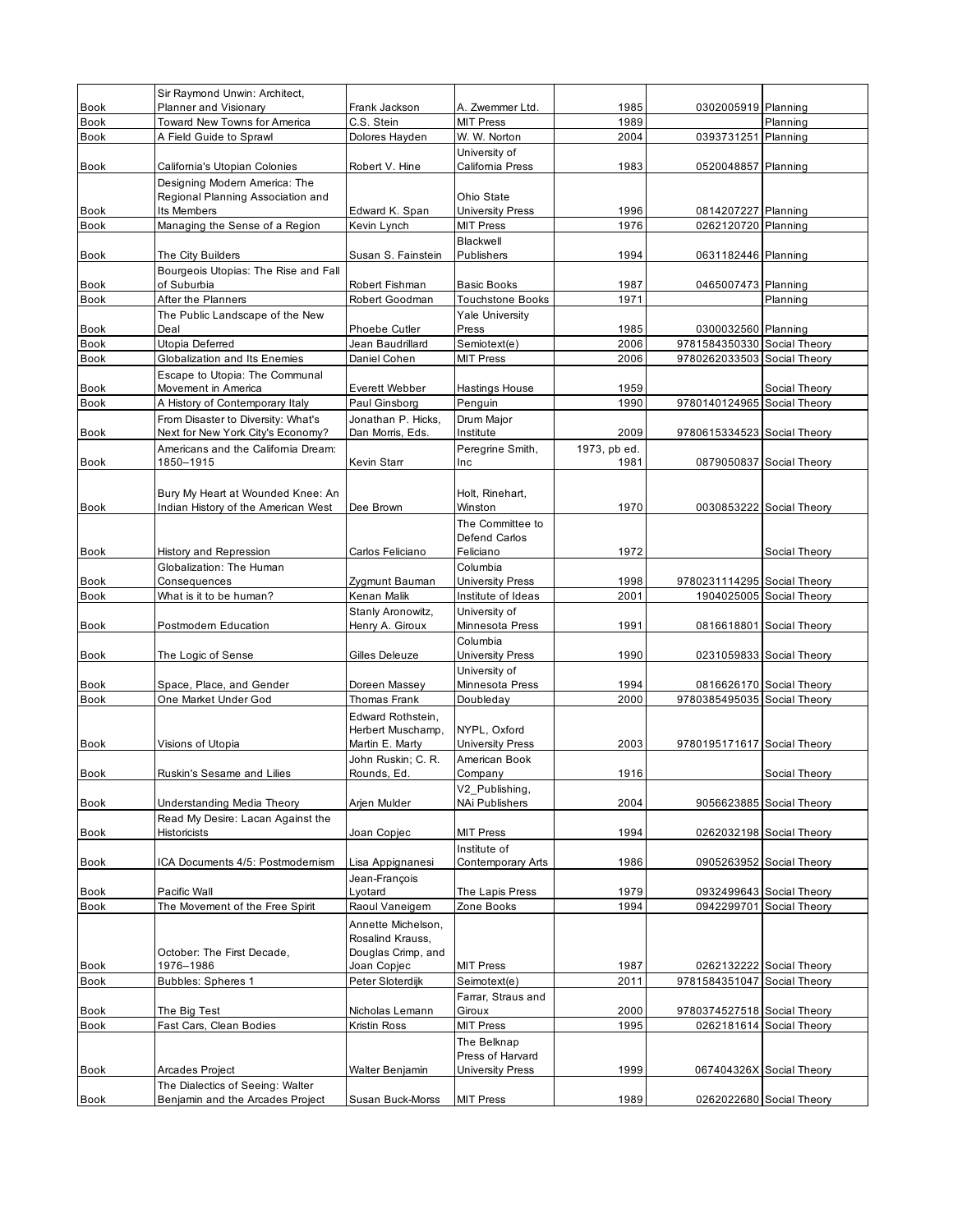| <b>Book</b>         | Profane Illumination: Walter Benjamin<br>and the Paris of Surrealist Revolution | Margaret Cohen                           | University of<br>California Press      | 1993                                   | 9780520201507 Social Theory |                                           |
|---------------------|---------------------------------------------------------------------------------|------------------------------------------|----------------------------------------|----------------------------------------|-----------------------------|-------------------------------------------|
| <b>Book</b>         | The Revolution of Everyday Life                                                 | Raoul Vaneigem                           | Left Bank Books,<br><b>Rebel Press</b> | 1994, Second<br><b>Revised Edition</b> |                             | 0939306069 Social Theory                  |
| <b>Book</b>         | Theory of Religion                                                              | Georges Bataille                         | Zone Books                             | 1992                                   |                             | 0942299094 Social Theory                  |
| Book                | Postmodern Geographies                                                          | Edward W. Soja                           | Verso                                  | 1989                                   |                             | 0860919366 Social Theory                  |
| <b>Book</b>         | The Social Production of Urban<br>Space                                         | M. Gottdiener                            | University of<br><b>Texas Press</b>    | 1985, Second<br>Edition                |                             | 0292727720 Social Theory                  |
| Book                | The Emergence of Social Space:<br>Rimbaud and the Paris Commune                 | Kristin Ross                             | University of<br>Minnesota Press       | 1988                                   |                             | 0816616876 Social Theory                  |
|                     |                                                                                 | Georg Wilhelm                            | The Library of                         |                                        |                             |                                           |
| Book                | Reason in History                                                               | Friedrich Hegel                          | Liberal Arts                           | 1953                                   |                             | Social Theory                             |
| Book                | The Fold: Leibniz and the Baroque                                               | Gilles Deleuze                           | University of<br>Minnesota Press       | 1993                                   |                             | 0816616019 Social Theory                  |
| <b>Book</b>         | The Sphinx in the City: Urban Life,<br>the Control of Disorder, and Women       | Elizabeth Wilson                         | University of<br>California Press      | 1991                                   | 9780520078642 Social Theory |                                           |
| Book                | Matter and Memory                                                               | Henri Bergson                            | Zone Books                             | 1991                                   |                             | 0942299051 Social Theory                  |
|                     |                                                                                 | Robert Scoble, Shel                      | <b>Patrick Brewster</b>                |                                        |                             |                                           |
| Book                | The Fourth Transformation<br>Down to Earth: Politics in the New                 | Israel                                   | Press                                  | 2017                                   | 9781539894445 Social Theory |                                           |
| <b>Book</b>         | Climatic Regime                                                                 | <b>Bruno Latour</b>                      | Polity Press                           | 2018                                   | 9781509530571 Social Theory |                                           |
|                     |                                                                                 | Gilles Deleuze, Felix                    |                                        |                                        |                             |                                           |
| Book                | On the Line                                                                     | Guattari                                 | Semiotext(e)<br><b>Black Dog</b>       | 1983                                   |                             | 0936756012 Social Theory                  |
| <b>Book</b>         | The World: Who Wants It?                                                        | Ben Nicholson                            | Publishing                             | 2004                                   | 1904772021                  | Social Theory                             |
| Book                | The British Marxist Historians                                                  | Harvey J. Kaye                           | <b>Polity Press</b>                    | 1984                                   |                             | 0745600166 Social Theory                  |
|                     | The Structures of Everyday Life,                                                |                                          |                                        |                                        |                             |                                           |
| Book                | Civilization and Capitalism 15th-18th<br>Century, Vol. 1                        | <b>Femand Braudel</b>                    | Harper & Row                           | 1979                                   |                             | 0060148454 Social Theory                  |
|                     |                                                                                 |                                          | The Belknap                            |                                        |                             |                                           |
|                     | Popular Front Paris and the Poetics                                             | Dudley Andrew,                           | Press of Harvard                       |                                        |                             |                                           |
| <b>Book</b>         | of Culture                                                                      | Steven Ungar                             | <b>University Press</b>                | 2005                                   |                             | 067401703X Social Theory                  |
| Book                | Faith for Living                                                                | Lewis Mumford                            | Harcourt, Brace<br>and Company         | 1940                                   |                             | Social Theory                             |
|                     | The Marxist Reader: Works that                                                  |                                          |                                        |                                        |                             |                                           |
| <b>Book</b>         | Changed the World                                                               | Emile Bums, Ed.                          | Avenel<br>Harcourt, Brace              | 1982                                   |                             | 0517387662 Social Theory                  |
| <b>Book</b>         | Faith for Living                                                                | Lewis Mumford                            | and Company                            | 1940                                   |                             | Social Theory                             |
| <b>Book</b>         | The Golden Day                                                                  | Lewis Mumford                            | Boni & Liveright                       | 1928                                   |                             | Social Theory                             |
|                     |                                                                                 |                                          | Westvaco                               |                                        |                             |                                           |
| Book<br><b>Book</b> | Democracy in America<br>Illness as Metaphor                                     | Alexis de Tocqueville<br>Susan Sontag    | Corporation<br>Vintage Books           | 1999<br>1979                           | 0394728440                  | Social Theory<br>Social Theory            |
| <b>Book</b>         | Drawing the Line                                                                | Paul Goodman                             | Random House                           | 1962                                   |                             | Social Theory                             |
|                     |                                                                                 |                                          | Farrar, Straus and                     |                                        |                             |                                           |
| <b>Book</b>         | Under the Sign of Satum                                                         | Susan Sontag                             | Giroux                                 | 1980                                   |                             | Social Theory                             |
| Book                | Social Thought in America: The<br>Revolt Against Formalism                      | Morton White                             | Oxford University<br>Press             | 1976                                   |                             | 0195198379 Social Theory                  |
| <b>Book</b>         | Representations of the Intellectual                                             | Edward W. Said                           | Vintage Books                          | 1996                                   |                             | 0679761276 Social Theory                  |
|                     | Compulsory Mis-education and the                                                |                                          |                                        |                                        |                             |                                           |
| <b>Book</b><br>Book | Community of Scholars<br>The Age of Reform                                      | Paul Goodman<br>Richard Hofstadter       | Vintage Books<br>Vintage Books         | 1964<br>1955                           |                             | Social Theory<br>Social Theory            |
|                     | The Myth of the Machine: The                                                    |                                          | Harcourt, Brace,                       |                                        |                             |                                           |
| Book                | Pentagon of Power                                                               | Lewis Mumford                            | Jovanovich                             | 1970                                   |                             | 0151639744 Social Theory                  |
|                     | The Van Wyck Brooks Lewis                                                       |                                          |                                        |                                        |                             |                                           |
| Book                | Mumford Letters: The Record of a<br>Literary Friendship, 1921-1963              | Robert E. Spiller, Ed. E.P. Dutton & Co. |                                        | 1970                                   |                             | Social Theory                             |
|                     | The Letters of Lewis Mumford and                                                |                                          |                                        |                                        |                             |                                           |
|                     | Frederic J. Osborn: A Transatlantic                                             |                                          |                                        |                                        |                             |                                           |
| Book                | Dialogue, 1938-70                                                               | Michael Hughes, Ed.                      | Praeger                                | 1972                                   |                             | Social Theory                             |
| Book                | The Myth of the Machine: Technics<br>and Human Development                      | Lewis Mumford                            | Harcourt, Brace &<br>World             | 1967                                   |                             | Social Theory                             |
|                     | To Colonize Eden: Land and                                                      |                                          | Gordon &                               |                                        |                             |                                           |
| <b>Book</b>         | Jeffersonian Democracy                                                          | Daniel Green                             | Cremonesi<br>Harcourt, Brace           | 1977                                   |                             | 0860330389 Social Theory                  |
| Book                | In the Name of Sanity                                                           | Lewis Mumford                            | and Company                            | 1954                                   |                             | Social Theory                             |
|                     |                                                                                 |                                          | Harcourt, Brace,                       |                                        |                             |                                           |
| Book<br><b>Book</b> | The Conduct of Life<br>Anti-Intellectualism in American Life                    | Lewis Mumford<br>Richard Hofstadter      | Jovanovich<br>Alfred A. Knopf          | 1970<br>1963                           |                             | 0156216000 Social Theory<br>Social Theory |
|                     | Fear of Falling: The Inner Life of the                                          |                                          |                                        |                                        |                             |                                           |
| Book                | Middle Class                                                                    | Barbara Ehrenreich                       | HarperPerennial                        | 1989                                   |                             | 0060973331 Social Theory                  |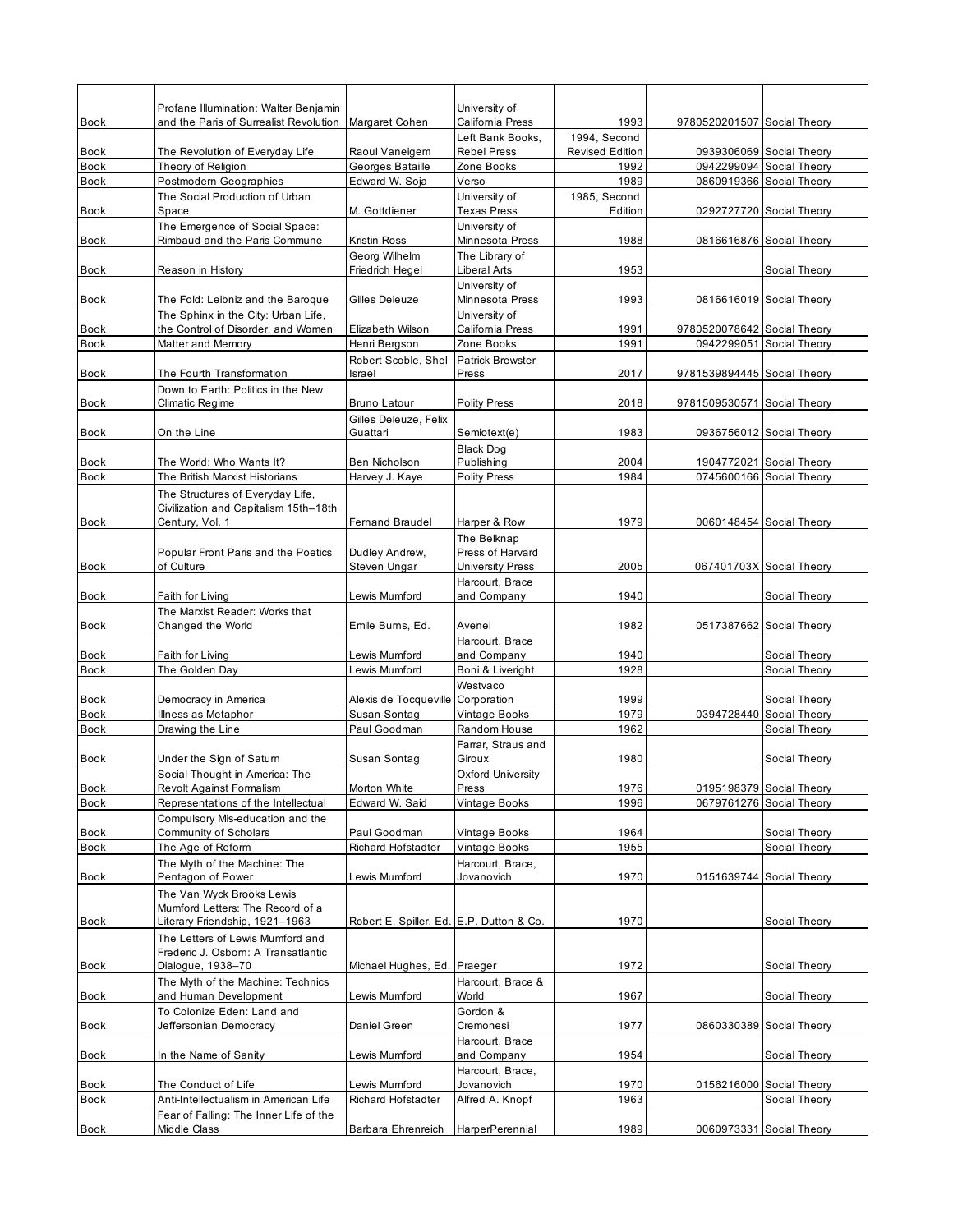|                            |                                                                       | Michael Kidron,                      |                                       |              |                             |                                                      |
|----------------------------|-----------------------------------------------------------------------|--------------------------------------|---------------------------------------|--------------|-----------------------------|------------------------------------------------------|
| <b>Book</b>                | The New State of the World Atlas                                      | <b>Ronald Segal</b>                  | Simon & Schuster                      | 1984         |                             | 0671506641 Social Theory                             |
| Book                       | Recognizing European Modernities:<br>A Montage of the Present         | Allan Pred                           | Routledge                             | 1995         |                             | 0415121361 Social Theory                             |
|                            | Lusitania Vol. 8: Being on Line: Net                                  |                                      |                                       |              |                             |                                                      |
| Book                       | Subjectivity                                                          | Martim Avillez, Ed.                  | Lusitania Press                       | 1996         |                             | 1882791045 Social Theory                             |
|                            | Twenties in the Sixties: Previously                                   |                                      | Assembling, Wild                      |              |                             |                                                      |
| Book                       | Uncollected Critical Essays                                           | <b>Richard Kostelanetz</b>           | and Woolley                           | 1979         |                             | 0915066251 Social Theory                             |
| <b>Book</b>                | Autopia: Cars and Culture                                             | Peter Wollen, Joe<br>Kerr, Ed.       | <b>Reaktion Books</b>                 | 2002         |                             | 1861891326 Social Theory                             |
|                            |                                                                       |                                      | Blackwell                             |              |                             |                                                      |
| <b>Book</b>                | The Condition of Postmodernity                                        | David Harvey                         | Publishers                            | 1989         |                             | 0631162941 Social Theory                             |
|                            | Ministers of Reform: The                                              |                                      |                                       |              |                             |                                                      |
| <b>Book</b>                | Progressive's Achievement in<br>American Civilization, 1889-1920      | Robert M. Crunden                    | <b>Basic Books</b>                    | 1982         |                             | 0465046312 Social Theory                             |
|                            | The Condition of the Working Class                                    |                                      | Progress                              |              |                             |                                                      |
| <b>Book</b>                | in England                                                            | <b>Friedrich Engels</b>              | Publishers                            | 1973         |                             | Social Theory                                        |
| <b>Book</b>                | Guy Debord: Revolutionary                                             | Len Bracken                          | Feral House                           | 1997         |                             | Social Theory                                        |
|                            | Non-Places: Introduction to an                                        |                                      |                                       |              |                             |                                                      |
| <b>Book</b><br><b>Book</b> | Anthropology of Supermodernity<br>Critique of Everyday Life, Vol. 1   | Marc Augé<br>Henri Lefebvre          | Verso<br>Verso                        | 1995<br>1991 |                             | 1859840515 Social Theory<br>0860915875 Social Theory |
|                            |                                                                       |                                      | Transaction                           |              |                             |                                                      |
| <b>Book</b>                | Everyday Life in the Modern World                                     | Henri Lefebvre                       | Publishers                            | 1990         |                             | 0878559728 Social Theory                             |
|                            | The Social Production of Urban                                        |                                      | University of                         |              |                             |                                                      |
| <b>Book</b>                | Space                                                                 | M. Gottdiener                        | <b>Texas Pres</b>                     | 1985         |                             | 0292776144 Social Theory                             |
| <b>Book</b>                | Introduction to Modernity<br>The Veritable Split in the               | Henri Lefebvre<br>Guy Debord,        | Verso                                 | 1995         |                             | 1859840566 Social Theory                             |
|                            | International, Public Circular of the                                 | Gianfranco                           | Chronos                               |              |                             |                                                      |
| <b>Book</b>                | Situationist International                                            | Sanguinetti                          | Publications                          | 1990         |                             | 0950838020 Social Theory                             |
|                            | The Body and the City:                                                |                                      |                                       |              |                             |                                                      |
|                            | Psychoanalysis, Space and                                             |                                      |                                       |              |                             |                                                      |
| <b>Book</b>                | Subjectivity                                                          | Steve Pile                           | Routledge<br>Indiana University       | 1996         | 9780415141925 Social Theory |                                                      |
| Book                       | After the Great Divide                                                | Andreas Huyssen                      | Press                                 | 1986         |                             | 0253203996 Social Theory                             |
| <b>Book</b>                | The History of Sexuality, Vol. 1                                      | Michel Foucault                      | Pelican Books                         | 1978         |                             | Social Theory                                        |
|                            |                                                                       | Gilles Deleuze, Felix                | University of                         |              |                             |                                                      |
| <b>Book</b>                | A Thousand Plateaus                                                   | Guattari<br>Alfred North             | Minnesota Press                       | 1987         |                             | 0816614024 Social Theory                             |
| Book                       | Science and the Modern World                                          | Whitehead                            | <b>Mentor Books</b>                   | 1925         |                             | Social Theory                                        |
|                            |                                                                       |                                      | Grossman                              |              |                             |                                                      |
| <b>Book</b>                | Civilizing the Machine                                                | John F. Kasson                       | Publishers                            | 1976         | 0670224847                  | Social Theory                                        |
|                            |                                                                       |                                      | Continuum                             |              |                             |                                                      |
| <b>Book</b>                | The Essential Frankfurt School<br>Reader                              | Andrew Arato, Eike<br>Gebhardt, Eds. | Publishing<br>Company                 | 1988         |                             | 0826401945 Social Theory                             |
|                            | The Penguin History of Western                                        |                                      |                                       |              |                             |                                                      |
| <b>Book</b>                | Philosophy                                                            | D.W. Hamlyn                          | Penguin Books                         | 1987         | 9780140137521 Social Theory |                                                      |
|                            |                                                                       |                                      | Princeton                             |              |                             |                                                      |
| Book                       | Marxism and Form                                                      | Frederic Jameson                     | <b>University Press</b>               | 1971         |                             | 069101311X Social Theory                             |
| <b>Book</b>                | Fear and Loathing on the Campaign<br>Trail '72                        | Dr. Hunter S.<br>Thompson            | <b>Straight Arrow</b><br><b>Books</b> | 1973         |                             | 0879320532 Social Theory                             |
|                            | The Two Revolutions: Gramsci and                                      |                                      |                                       |              |                             |                                                      |
| Book                       | the Dilemmas of Western Marxism                                       | Carl Boggs                           | South End Press                       | 1984         |                             | 0896082253 Social Theory                             |
|                            |                                                                       |                                      | Holt. Rinehart and                    |              |                             |                                                      |
| Book<br><b>Book</b>        | Tepoztlán: Village in Mexico<br>The Origin of The Species             | Oscar Lewis<br>Barbara Barg          | Winston<br>Semiotext(e)               | 1960<br>1994 |                             | Social Theory<br>Social Theory                       |
|                            | Culture Inc.: The Corporate Takeover                                  |                                      | <b>Oxford University</b>              |              |                             |                                                      |
| Book                       | of Public Expression                                                  | Herbert I. Schiller                  | Press                                 | 1989         |                             | 0195067835 Social Theory                             |
|                            |                                                                       | Ernest Mandel,                       |                                       |              |                             |                                                      |
| <b>Book</b>                | The Marxist Theory of Alienation                                      | George Novack                        | <b>Pathfinder Press</b>               | 1970         |                             | Social Theory                                        |
|                            | A History of Philosophy: Volume 4:<br>Modern Philosophy: Descartes to | Frederick                            |                                       |              |                             |                                                      |
| Book                       | Leibniz                                                               | Copleston, S.J.                      | Doubleday                             | 1963         |                             | Social Theory                                        |
|                            |                                                                       |                                      | Seven Stories                         |              |                             |                                                      |
| Book                       |                                                                       | 9-11 Noam Chomsky                    | Press                                 | 2001         |                             | 1583224890 Social Theory                             |
|                            | The Seminar of Jacques Lacan,                                         |                                      |                                       |              |                             |                                                      |
| Book                       | Book XI: The Four Fundamental<br>Concepts of Psychoanalysis           | Jacques-Alain Miller,<br>Ed          | W. W. Norton                          | 1998         |                             | 0393317757 Social Theory                             |
| Book                       | Utopia                                                                | Sir Thomas More                      | Pocket Books                          | 1965         |                             | 0671459163 Social Theory                             |
| Book                       | The Plague                                                            | <b>Albert Camus</b>                  | Time Inc.                             | 1962         |                             | Social Theory                                        |
| <b>Book</b>                | Writing in Society                                                    | Raymond Williams                     | Verso                                 | 1985         | 086091772X Social Theory    |                                                      |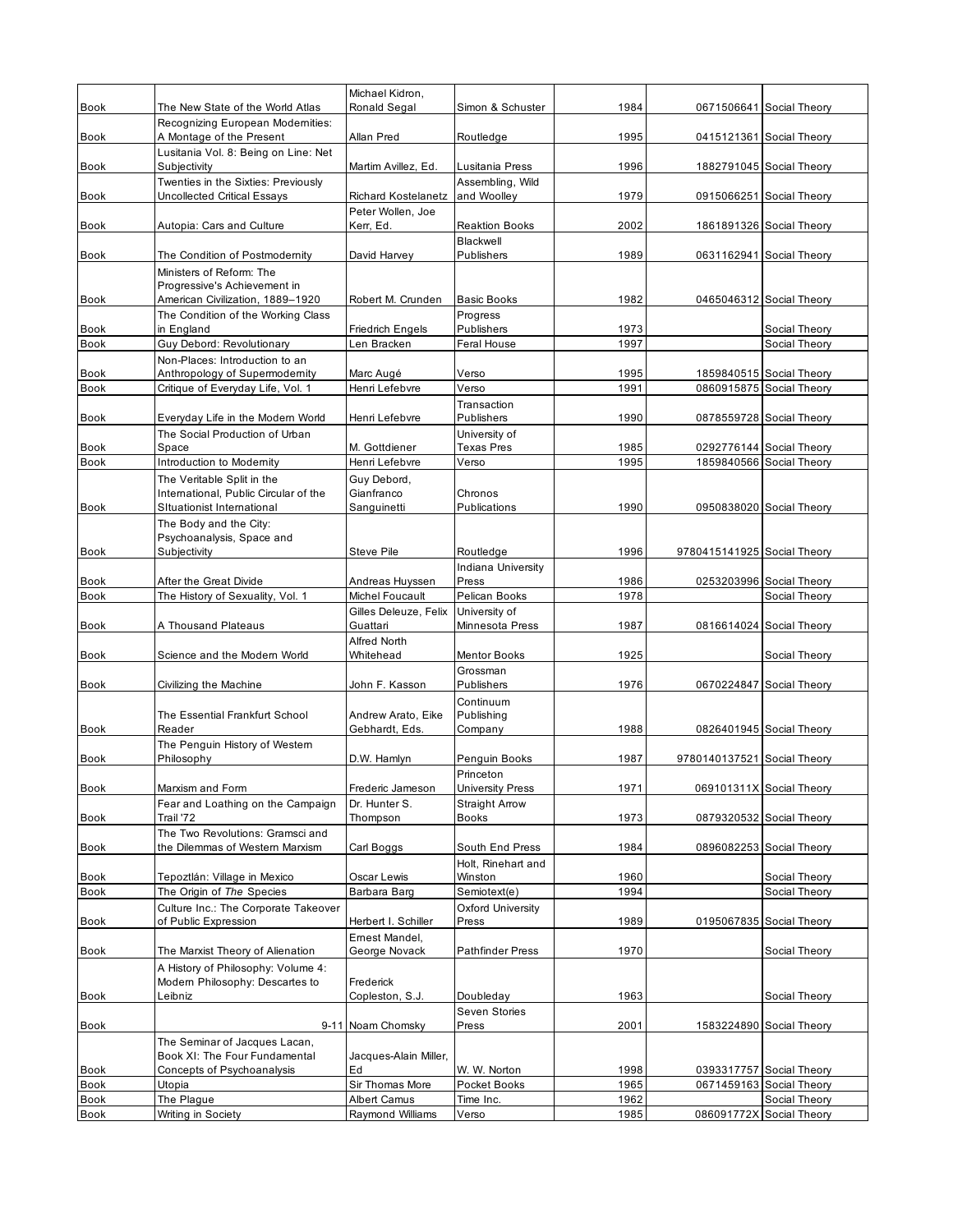| <b>Book</b><br><b>Book</b> | In the Shadow of the Silent Majorities<br>The Transcendence of the Ego | Jean Baudrillard<br>Jean-Paul Sartre | Semiotext(e)<br>Noonday                     | 1983<br>1957 |               | Social Theory<br>Social Theory                       |
|----------------------------|------------------------------------------------------------------------|--------------------------------------|---------------------------------------------|--------------|---------------|------------------------------------------------------|
|                            | The Communist Manifesto: A Modern                                      | Karl Marx, Frederick                 |                                             |              |               |                                                      |
| <b>Book</b>                | Edition                                                                | Engels                               | Verso                                       | 1998         |               | 1859848982 Social Theory                             |
|                            | T.A.Z. The Temporary Autonomous<br>Zone, Ontological Anarchy, Poetic   |                                      |                                             |              |               |                                                      |
| Book                       | Terrorism                                                              | Hakim Bey                            | Autonomedia                                 | 1991         |               | 0936756764 Social Theory                             |
|                            |                                                                        |                                      | Heinemann                                   |              |               |                                                      |
| <b>Book</b>                | The Ruling Class                                                       | Peter Bames                          | London                                      | 1969<br>1973 |               | 0435230565 Social Theory<br>039471914X Social Theory |
| <b>Book</b>                | Madness & Civilization<br>Teoria o Critica: Saggio sul marxismo        | Michel Foucault                      | Vintage Books                               |              |               |                                                      |
| Book                       | di Adorno                                                              | Enzo Rutigliano                      | Dedalo Libri                                | 1977         |               | Social Theory                                        |
|                            |                                                                        |                                      | <b>Harvard University</b>                   |              |               |                                                      |
| <b>Book</b>                | Michel Foucault                                                        | Didier Eribon                        | Press                                       | 1991         |               | 0674572866 Social Theory                             |
|                            | Through the Vanishing Point: Space                                     | Marcshall McLuhan.                   | Harper Colophon                             |              |               |                                                      |
| Book                       | in Poetry and Painting                                                 | Harley Parker                        | <b>Books</b>                                | 1968         |               | Social Theory                                        |
| <b>Book</b>                | The Sociology of Marx                                                  | Henri Lefebvre                       | Vintage Books                               | 1969         |               | Social Theory                                        |
| <b>Book</b>                | Death and Sensuality: A Study of<br>Eroticism and the Taboo            | Georges Bataille                     | <b>Ballantine Books</b>                     | 1962         |               | Social Theory                                        |
|                            | The Order of Things: An Archaeology                                    |                                      |                                             |              |               |                                                      |
| <b>Book</b>                | of the Human Sciences                                                  | Michel Foucault                      | Vintage Books                               | 1973         |               | 0394719352 Social Theory                             |
| <b>Book</b><br><b>Book</b> | Foucault Live<br>Remarks on Marx                                       | Michel Foucault<br>Michel Foucault   | Semiotext(e)<br>Semiotext(e)                | 1989<br>1991 |               | 0936756322 Social Theory<br>0936756330 Social Theory |
|                            | The Coming of the Book: The Impact                                     | Lucien Febvre,                       |                                             |              |               |                                                      |
| Book                       | of Printing 1450-1800                                                  | Henri-Jean Martin                    | <b>Verso Editions</b>                       | 1984         |               | 0860917975 Social Theory                             |
|                            | The Dark Brain of Piranesi and Other                                   | Marguerite                           | Farrar, Straus and                          |              |               |                                                      |
| <b>Book</b>                | Essays                                                                 | Yourcenar                            | Giroux<br>Stanford                          | 1984         |               | 374177090 Social Theory                              |
| <b>Book</b>                | Antonio Gramsci and the Origins of<br>Italian Communism                | John M. Cammett                      | <b>University Press</b>                     | 1967         |               | Social Theory                                        |
|                            | The Modern Prince and Other                                            |                                      | International                               |              |               |                                                      |
| <b>Book</b>                | Writings                                                               | Antonio Gramsci                      | <b>Publishers</b>                           | 1983         |               | 0717801330 Social Theory                             |
| <b>Book</b><br><b>Book</b> | The Age of Reform<br><b>History and Class Consciousness</b>            | Richard Hofstadter<br>Georg Lukács   | Vintage Books<br><b>MIT Press</b>           | 1955<br>1971 |               | Social Theory<br>0262620200 Social Theory            |
|                            |                                                                        |                                      | Columbia                                    |              |               |                                                      |
| <b>Book</b>                | Culture & Society 1780-1950                                            | Raymond Williams                     | <b>University Press</b>                     | 1983         |               | 0231057016 Social Theory                             |
|                            |                                                                        |                                      | Foreign                                     |              |               |                                                      |
| <b>Book</b>                | Karl Marx and Frederick Engels On<br><b>Britain</b>                    | Karl Marx, Frederick<br>Engels       | Languages<br><b>Publishing House</b>        | 1953         |               | Social Theory                                        |
|                            |                                                                        |                                      |                                             |              |               |                                                      |
|                            |                                                                        |                                      | Indiana University                          |              |               |                                                      |
| <b>Book</b>                | The Vision Machine                                                     | Paul Virilio                         | Press, British Film<br>Institute Publishing | 1994         |               | 085170445X Social Theory                             |
|                            | French Modern: Norms and Forms of                                      |                                      |                                             |              |               |                                                      |
| <b>Book</b>                | the Social Environment                                                 | Paul Rabinow                         | <b>MIT Press</b>                            | 1989         |               | 0262181347 Social Theory                             |
|                            |                                                                        |                                      |                                             |              |               | Social                                               |
| Book                       | America                                                                | Ralph Steadman                       | <b>Straight Arrow</b><br><b>Books</b>       | 1974         | 0879320796 re | Theory/Countercultu                                  |
|                            | Generation of Swine: Gonzo Papers,                                     |                                      |                                             |              |               | Social                                               |
|                            | Vol. 2, Tales of Shame and                                             |                                      |                                             |              |               | Theory/Countercultu                                  |
| Book                       | Degradation in the 80s                                                 | Hunter S. Thompson Summit Books      |                                             | 1988         | 0671661477    | re                                                   |
|                            | The Kandy-Kolored Tangerine-Flake                                      |                                      |                                             |              |               | Social<br>Theory/Countercultu                        |
| Book                       | Streamline Baby                                                        | Tom Wolfe                            | Pocket Books                                | 1965         |               | re                                                   |
|                            |                                                                        |                                      |                                             |              |               | Social                                               |
| <b>Book</b>                | Positively Fourth Street                                               | David Hajdu                          | Farrar, Straus and<br>Giroux                | 2001         | 0374281998 re | Theory/Countercultu                                  |
|                            |                                                                        |                                      |                                             |              |               | Social                                               |
|                            |                                                                        |                                      |                                             |              |               | Theory/Countercultu                                  |
| <b>Book</b>                | The Last Words of Dutch Schultz                                        | William S. Burroughs                 | The Viking Press                            | 1975         |               | re                                                   |
|                            | Marx, Engels and Lenin: On the                                         | Karl Marx, Friedrich                 | Foreign                                     | 1975, First  |               | Social<br>Theory/Countercultu                        |
| Book                       | Dictatorship of the Proletariat                                        | Engels, V. I. Lenin                  | Languages Press                             | Edition      |               | re                                                   |
|                            |                                                                        |                                      |                                             |              |               | Social                                               |
| Book                       | Marxism and the National Question                                      | J. Stalin                            | Foreign<br>Languages Press                  | 1947         |               | Theory/Countercultu<br>re                            |
|                            |                                                                        |                                      |                                             |              |               | Social                                               |
|                            | San Francisco Renaissance:                                             |                                      | Gotham Book                                 |              |               | Theory/Countercultu                                  |
| Book                       | Photographs of the '50s and '60s                                       | Merril Greene, Ed.                   | Mart, Inc.                                  | 1975         |               | re                                                   |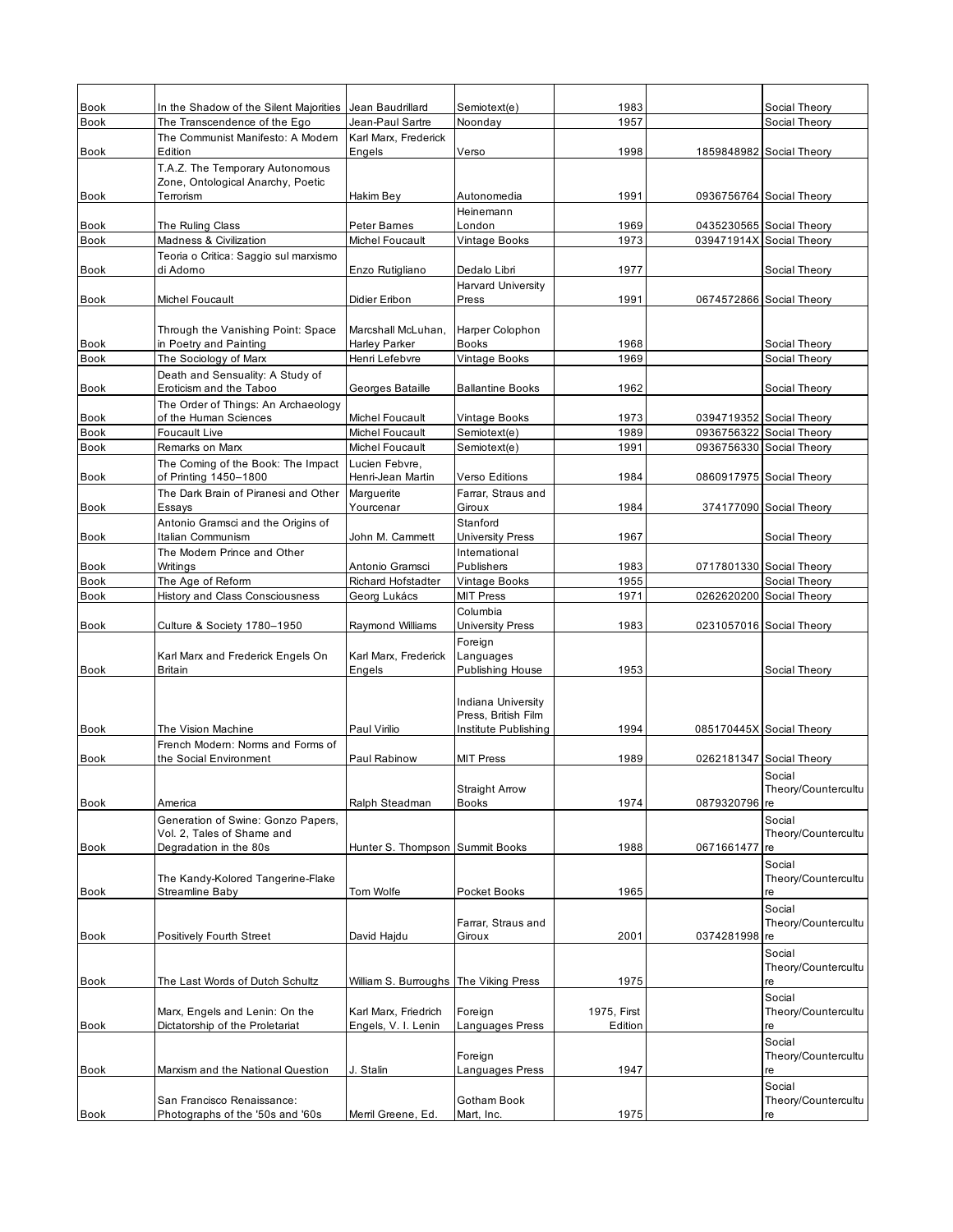|                                                                          | Jean Lacouture                                                                                                                                                                                                                                                                                       | Pantheon                                                                                                                                    |                                                                                                                             |                                      | Social<br>Theory/Countercultu<br>re                           |
|--------------------------------------------------------------------------|------------------------------------------------------------------------------------------------------------------------------------------------------------------------------------------------------------------------------------------------------------------------------------------------------|---------------------------------------------------------------------------------------------------------------------------------------------|-----------------------------------------------------------------------------------------------------------------------------|--------------------------------------|---------------------------------------------------------------|
|                                                                          |                                                                                                                                                                                                                                                                                                      |                                                                                                                                             |                                                                                                                             |                                      | Social<br>Theory/Countercultu                                 |
| Manchild in the Promised Land                                            | Claude Brown                                                                                                                                                                                                                                                                                         | Macmillan                                                                                                                                   | 1965                                                                                                                        |                                      | re<br>Social                                                  |
| People's Park                                                            | Alan Copeland, Ed.                                                                                                                                                                                                                                                                                   | <b>Ballantine Books</b>                                                                                                                     | 1969                                                                                                                        |                                      | Theory/Countercultu<br>re                                     |
| Huerfano: A Memoir of Life in the                                        |                                                                                                                                                                                                                                                                                                      | University of<br>Massachusetts                                                                                                              |                                                                                                                             |                                      | Social<br>Theory/Countercultu<br>re                           |
|                                                                          |                                                                                                                                                                                                                                                                                                      |                                                                                                                                             |                                                                                                                             |                                      | Social<br>Theory/Countercultu                                 |
| Scrapbook of a Taos Hippie                                               | Iris Keltz                                                                                                                                                                                                                                                                                           | Press                                                                                                                                       | 2000                                                                                                                        |                                      | re<br>Social                                                  |
| Sixties Design                                                           | Phillippe Garner                                                                                                                                                                                                                                                                                     | Taschen                                                                                                                                     | 2003                                                                                                                        | 3822829374                           | Theory/Countercultu<br>re                                     |
| West of Center: Art and the<br>Counterculture Experiment in              | Elissa Auther and                                                                                                                                                                                                                                                                                    | University of                                                                                                                               |                                                                                                                             |                                      | Social<br>Theory/Countercultu                                 |
| America, 1965-1977                                                       | Adam Lerner, Eds                                                                                                                                                                                                                                                                                     | Minnesota Press                                                                                                                             | 2012                                                                                                                        | 9780816677269                        | re                                                            |
|                                                                          | Anders<br>Stephanson,                                                                                                                                                                                                                                                                                |                                                                                                                                             |                                                                                                                             |                                      | Social                                                        |
| The Sixties Without Apology                                              | Frederic Jameson                                                                                                                                                                                                                                                                                     | Minnesota Press                                                                                                                             | 1984                                                                                                                        | 816613370 re                         | Theory/Countercultu                                           |
| The Making of a Counterculture [X2]                                      | Theodore Roszak                                                                                                                                                                                                                                                                                      | Doubleday                                                                                                                                   | 1968                                                                                                                        | LIC card number<br>6915215 re        | Social<br>Theory/Countercultu                                 |
| The New Beats: Exploring the Music,<br>Culture, and Attitudes of Hip-Hop | S.H. Femando Jr.                                                                                                                                                                                                                                                                                     | Anchor Books                                                                                                                                | 1994                                                                                                                        | 038547119X                           | Social<br>Theory/Countercultu<br>re                           |
| Max's Kansas City Stories                                                | Tony Weinberger                                                                                                                                                                                                                                                                                      | The Bobbs-Merrill<br>Company                                                                                                                | 1971                                                                                                                        |                                      | Social<br>Theory/Countercultu<br>re                           |
| Writing Across the Landscape:<br>Lawrence Ferlinghetti Travel Journals   | Lawrence<br>Ferlinghettil; Giada<br>Diano, Matthew                                                                                                                                                                                                                                                   | Liveright                                                                                                                                   |                                                                                                                             |                                      | Social<br>Theory/Countercultu                                 |
|                                                                          |                                                                                                                                                                                                                                                                                                      |                                                                                                                                             |                                                                                                                             |                                      | Social<br>Theory/Countercultu                                 |
| Essays                                                                   | Ellen Willis                                                                                                                                                                                                                                                                                         | University Press                                                                                                                            | 1992                                                                                                                        | 081956284x                           | re                                                            |
| NOVA Broadcast 2: Miss Vietnam                                           | Carl Weissner,                                                                                                                                                                                                                                                                                       | The Nova                                                                                                                                    |                                                                                                                             |                                      | Social<br>Theory/Countercultu<br>re                           |
|                                                                          | Jack Kerouac,                                                                                                                                                                                                                                                                                        |                                                                                                                                             |                                                                                                                             |                                      | Social<br>Theory/Countercultu                                 |
| San Francisco to New York                                                | Welch                                                                                                                                                                                                                                                                                                | Grey Fox Press                                                                                                                              | 1973                                                                                                                        | 0912516046 re                        |                                                               |
| Notes from the Pop Underground                                           | Peter Belsito, Ed.                                                                                                                                                                                                                                                                                   | The Last Gasp of<br>San Francisco                                                                                                           | 1985                                                                                                                        | 0967193379 re                        | Social<br>Theory/Countercultu                                 |
| Across the Great Divide: A Photo                                         |                                                                                                                                                                                                                                                                                                      | University of New                                                                                                                           |                                                                                                                             |                                      | Social<br>Theory/Countercultu<br>re                           |
|                                                                          |                                                                                                                                                                                                                                                                                                      | Portents/Gotham                                                                                                                             |                                                                                                                             |                                      | Social<br>Theory/Countercultu                                 |
| Scenes Along the Road                                                    | Ann Charters                                                                                                                                                                                                                                                                                         | Book Mart                                                                                                                                   | 1972                                                                                                                        |                                      | re<br>Social                                                  |
| Against the War in Vietnam<br>1963-1975                                  | Nancy Zaroulis,<br>Gerald Sullivan                                                                                                                                                                                                                                                                   | Holt, Rinehart and<br>Winston                                                                                                               | 1984                                                                                                                        | 0030056039                           | Theory/Countercultu<br>re                                     |
|                                                                          |                                                                                                                                                                                                                                                                                                      |                                                                                                                                             |                                                                                                                             |                                      | Social<br>Theory/Countercultu                                 |
| On The Road                                                              | Jack Kerouac                                                                                                                                                                                                                                                                                         | Signet Books                                                                                                                                | 1957                                                                                                                        |                                      | re<br>Social                                                  |
| Conversations with Erik H. Erikson &<br>Huey P. Newton                   | Kai T. Erikson                                                                                                                                                                                                                                                                                       | W. W. Norton                                                                                                                                | 1973                                                                                                                        | 0393054837                           | Theory/Countercultu<br>re                                     |
| In the Teeth of War: Photographic<br>Documentary of the March 26th,      | Dave Dellinger, A. J.<br>Muste, Donald                                                                                                                                                                                                                                                               | The Fifth Avenue                                                                                                                            |                                                                                                                             |                                      | Social<br>Theory/Countercultu                                 |
| Against the War in Vietnam                                               | Mailer, et al                                                                                                                                                                                                                                                                                        | Parade Committee                                                                                                                            | 1966                                                                                                                        |                                      | re                                                            |
|                                                                          | André Malraux<br>Counterculture<br>1960-2010<br>No More Nice Girls: Counterculture<br>and Texts of Other Happenings<br>Trip Trap: Haiku Along the Road from<br>Chronicle of the Counterculture<br>Who Spoke Up? American Protest<br>In Search of Common Ground:<br>1966, New York City Demonstration | Roberta Price<br>Sohnya Sayres,<br>Stanley Aronowitz,<br>Gleeson, Eds<br>Translator<br>Albert Saijo, Lew<br>Roberta Price<br>Duncan, Norman | Press<br>Cinco Puntos<br>University of<br>Publishing<br>Wesleyan<br><b>Broadcast Press</b><br>Mexico Press<br>Vietnam Peace | 1975<br>2004<br>2015<br>1968<br>2010 | 0394483677<br>1558494693<br>9781631490019 re<br>9780826349576 |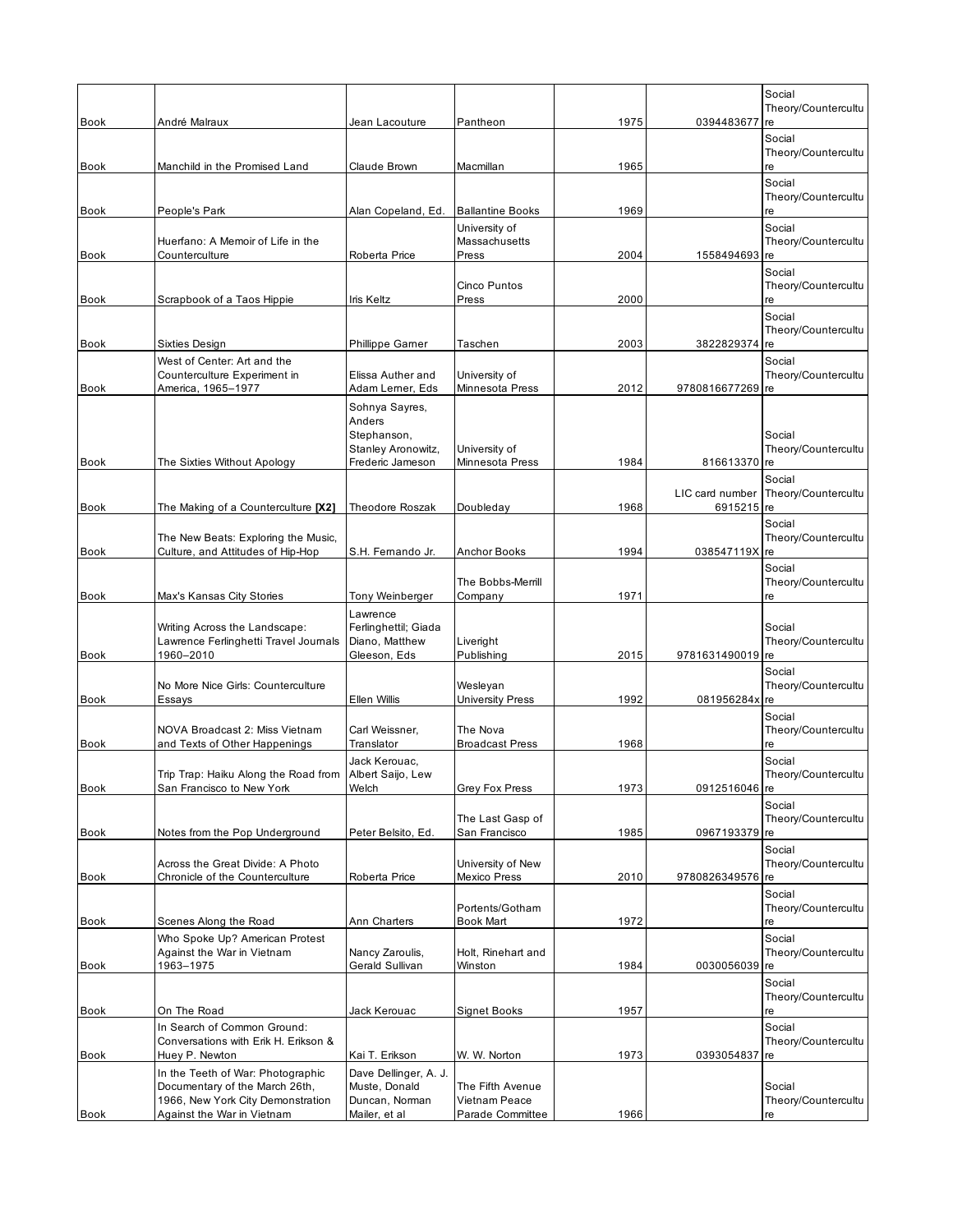|                     |                                                                                      | Giorgio Ciucci,<br>Francesco Dal Co.<br>Mario Manieri-Elia, |                                              |                           |                                                              |                 |
|---------------------|--------------------------------------------------------------------------------------|-------------------------------------------------------------|----------------------------------------------|---------------------------|--------------------------------------------------------------|-----------------|
| <b>Book</b>         | The American City                                                                    | Manfredo Tafuri                                             | Granada                                      | 1980                      | 0246113685 Urbanism                                          |                 |
| Book                | Megastructure: Urban Futures of the<br><b>Recent Past</b>                            | Reyner Banham                                               | Harper & Row                                 | 1976, First US<br>Edition |                                                              | <b>Urbanism</b> |
| Book                | Another City: Urban Life and Urban<br>Spaces in the New American Republic Dell Upton |                                                             | <b>Yale University</b><br>Press              | 2008                      | 9780300124880 Urbanism                                       |                 |
| <b>Book</b>         | Evil Paradises: Dreamworlds of<br>Neoliberalism                                      | Mike Davis, Daniel<br><b>Bertrand Monk</b>                  | The New Press                                | 2007                      | 9781595580764 Urbanism                                       |                 |
| Book                | Work and the City                                                                    | Frank Duffy                                                 | <b>Black Dog</b><br>Publishing               | 2008                      | 9781906155124 Urbanism                                       |                 |
|                     |                                                                                      | Kevin M. Kruse,<br>Thomas J. Sugrue,                        | University of                                |                           |                                                              |                 |
| <b>Book</b>         | The New Suburban History                                                             | Eds.                                                        | Chicago Press                                | 2006                      | 0226456633 Urbanism                                          |                 |
|                     | Invented Edens: Techno-Cities of the                                                 | Robert H. Kargon                                            |                                              |                           |                                                              |                 |
| <b>Book</b>         | Twentieth Century                                                                    | and Arthur P. Molella MIT Press                             | Design Trust for                             | 2008                      | 9780262113205 Urbanism                                       |                 |
| Book                | Life Along the Elevated                                                              | Krisanne Johnson                                            | Public Space                                 | 2013                      | 9780977717545 Urbanism                                       |                 |
| Book                | How the Other Half Worships                                                          | Camilo José Vergara Press                                   | <b>Rutgers University</b>                    | 2005                      | 9780813536828 Urbanism                                       |                 |
| Book                | The City Reader                                                                      | Richard T. LeGates,<br>Frederic Stout, Eds.                 | Routledge                                    | 1996                      | 0415119014 Urbanism                                          |                 |
|                     | Requiem for the City at the End of                                                   |                                                             |                                              |                           |                                                              |                 |
| <b>Book</b>         | the Millenium [X2]<br>Rising in the East: Contemporary                               | Sanford Kwinter                                             | Actar                                        | 2010                      | 9788492861202 Urbanism                                       |                 |
| Book                | New Towns in Asia                                                                    | Rachel Keeton                                               | <b>SUN Architecture</b>                      | 2011                      | 9789461056832 Urbanism                                       |                 |
| Book                | Notes on the Underground: An<br>Essay on Technology, Society, and<br>the Imagination | Rosalind Williams                                           | <b>MIT Press</b>                             | 2008                      | 9780262731904 Urbanism                                       |                 |
| Book                | Designing the Modern City: Urbanism<br>Since 1850                                    | Eric Mumford                                                | <b>Yale University</b><br>Press              | 2018                      | 9780300207729 Urbanism                                       |                 |
| <b>Book</b>         | Mapping London: Making Sense of<br>the City                                          | Simon Foxell                                                | <b>Black Dog</b><br>Publishing               | 2007                      | 9781906155070 Urbanism                                       |                 |
| <b>Book</b>         | L.A. Under the Influence: The<br>Hidden Logic of Urban Property                      | Roger Sherman                                               | University of<br>Minnesota Press             | 2010                      | 9780816649471 Urbanism                                       |                 |
| <b>Book</b>         | Overdrive: L.A. Constructs the Future<br>1940-1990                                   | Wim de Wit and<br>Christopher James<br>Alexander, Eds.      | The Getty<br>Research Institute              | 2013                      | 9781606061282 Urbanism                                       |                 |
|                     |                                                                                      | Architekturzentrum                                          | Architekturzentrum                           |                           |                                                              |                 |
| Book                | Housing in Vienna<br>Counter Institution: Activist Estates of                        | Wien                                                        | Wien<br><b>Empire State</b>                  | 2008                      |                                                              | Urbanism        |
| <b>Book</b>         | the Lower East Side                                                                  | Nandini Bagchee                                             | Editions                                     | 2018                      |                                                              | Urbanism        |
| Book                | Autogestion, or Henri Lefebvre in<br>New Belgrade                                    | Sabine Bitter,<br>Helmut Weber                              | Fillip Editions,<br><b>Stemberg Press</b>    | 2009                      | Fillip: 9780973813357<br>Stemberg:<br>9781933128771 Urbanism |                 |
|                     |                                                                                      | Craig Buckley and<br>Jean-Louis Violeau.                    |                                              |                           |                                                              |                 |
| Book<br><b>Book</b> | Utopie (x2)<br>Topologies                                                            | Eds<br>Larry Busbea                                         | Semiotext(e)<br>MIT                          | 2011<br>2007              | 9781584350958 Urbanism<br>9780262026116 Urbanism             |                 |
|                     |                                                                                      |                                                             | Harcourt, Brace &                            |                           |                                                              |                 |
| Book                | The City in History<br>The City: It's Growth, It's Decay, It's                       | Lewis Mumford                                               | World<br>Reinhold                            | 1961                      |                                                              | Urbanism        |
| Book                | Future                                                                               | Eliel Saarinen                                              | Publishing                                   | 1943                      |                                                              | Urbanism        |
| Book                | Power, Culture, and Place: Essays<br>on New York City                                | John Hull<br>Mollenkopf, Ed.                                | Russell Sage<br>Foundation                   | 1988                      | 0871546035 Urbanism                                          |                 |
| <b>Book</b>         | Rome: Urban Formation and<br>Transformation                                          | Jon Michael<br>Schwarling                                   | Applied Research<br>and Design<br>Publishing | 2017                      | 9781939621702 Urbanism                                       |                 |
| Book                | Modernism in the Streets: A Life and<br>Times in Essays                              | Marshall Berman                                             | Verso                                        | 2017                      | 9781784784980 Urbanism                                       |                 |
| Book                | <b>Building and Dwelling</b>                                                         | <b>Richard Sennett</b>                                      | Farrar, Strauss<br>and Giroux                | 2018                      | 9780374200336 Urbanism                                       |                 |
| <b>Book</b>         | The Functional City: The CIAM and<br>Comelis van Eesteren, 1928-1960                 | Kees Somer                                                  | NAi Publishers                               | 2007                      | 9789056625764 Urbanism                                       |                 |
| <b>Book</b>         | Metropolis Berlin: 1880-1940                                                         | lain Boyd Whyte,<br>David Frisby, Eds.                      | University of<br>California Press            | 2012                      | 9780520270374 Urbanism                                       |                 |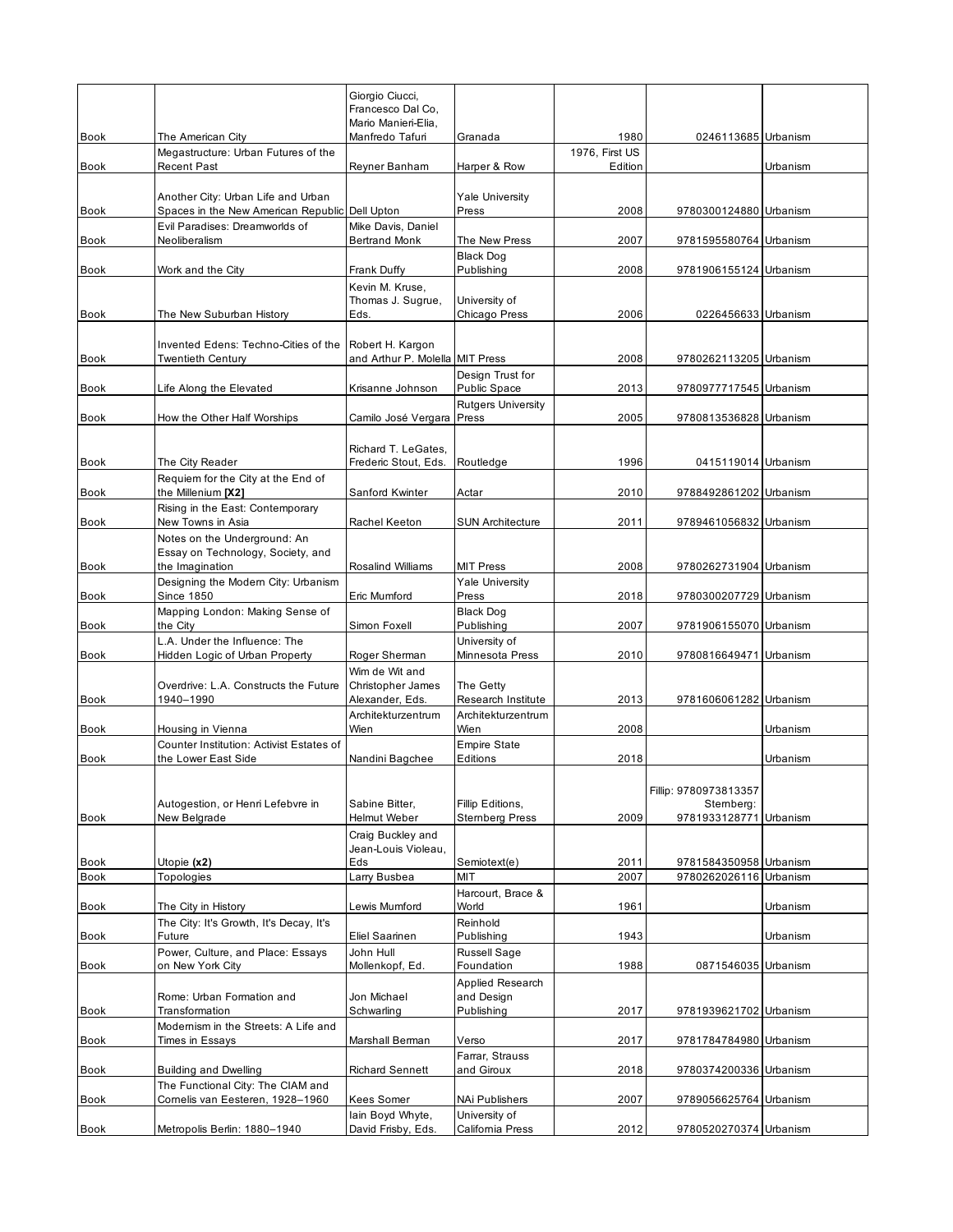|             | Berlin Replayed: Cinema and Urban                                |                                           | University of                              |                     |                        |          |
|-------------|------------------------------------------------------------------|-------------------------------------------|--------------------------------------------|---------------------|------------------------|----------|
| <b>Book</b> | Nostalgia in the Postwall Era                                    | Brigitta B. Wagner                        | Minnesota Press                            | 2016                | 9780816691746 Urbanism |          |
|             |                                                                  | Josef Paul<br>Kleihues, Christina         |                                            |                     |                        |          |
| Book        | Berlin-New York: Like and Unlike                                 | Rathgeber                                 | Rizzoli                                    | 1993                | 0847816575 Urbanism    |          |
| <b>Book</b> | Tabula Plena: Forms of Urban<br>Preservation                     | Bryony Roberts, Ed.                       | Lars Muller                                | 2016                | 9783037784914 Urbanism |          |
|             | Code and Clay, Data and Dirt: Five                               |                                           | University of                              |                     |                        |          |
| Book        | Thousand Years of Urban Media                                    | Shannon Mattern                           | Minnesota Press                            | 2017                | 9781517902445 Urbanism |          |
| Book        | The Largest Art: A Measured<br>Manifesto for a Plural Urbanism   | Brent D. Ryan                             | <b>MIT Press</b>                           | 2017                | 9780262036672 Urbanism |          |
|             | The Provisional City: Los Angeles                                |                                           |                                            |                     |                        |          |
| <b>Book</b> | Stories of Architecture and Urbanism                             | Dana Cuff                                 | MIT Press                                  | 2000                | 0262032767 Urbanism    |          |
| Book        | Sovereign City: The City-State<br>Through History                | Geoffrey Parker                           | <b>Reaktion Books</b>                      | 2004                | 1861892195 Urbanism    |          |
|             | (Land)fill Istanbul: Twelve Scenarios                            |                                           |                                            |                     |                        |          |
| <b>Book</b> | for a Global City                                                | Esra Akcan                                | Yayimlayan                                 | 2004                | 9759665026 Urbanism    |          |
|             | New Money, Nice Town: How Capital                                |                                           |                                            |                     |                        |          |
| Book        | Works in the New Urban Economy                                   | Leonard Nevarez                           | Routledge                                  | 2003                | 0415933439 Urbanism    |          |
| <b>Book</b> | A Shout in the Street: An Excursion<br>into the Modern City      | Peter Jukes                               | Farrar, Straus and<br>Giroux               | 1990                |                        | Urbanism |
|             |                                                                  |                                           | Maisonneuve                                |                     |                        |          |
| Book        | <b>Philosophical Streets</b>                                     | Dennis Crow, Ed.                          | Press                                      | 1990                | 094462409X Urbanism    |          |
| Book        | Writing the City into Being: Essays on<br>Johannesburg 1998-2008 | Linday Bremner                            | <b>Fourthwall Books</b>                    | 2010                | 9780986985003 Urbanism |          |
|             | Sentient City: Ubiquitous Computing,                             |                                           |                                            |                     |                        |          |
| Book        | Architecture, and the Future of Urban<br>Space                   | Mark Shepard, Ed.                         | <b>MIT Press</b>                           | 2011                | 9780262515863 Urbanism |          |
|             |                                                                  |                                           | Δημοτική                                   |                     |                        |          |
|             |                                                                  |                                           | Επιχείρηση                                 |                     |                        |          |
|             |                                                                  |                                           | Κοινωνικής<br>Πολιτιστικής και             |                     |                        |          |
|             |                                                                  |                                           | Τουριστικής                                |                     |                        |          |
|             | Δράμα: Εικόνες και μνήμες της                                    |                                           | Ανάπτυξης Δήμου                            |                     |                        |          |
| <b>Book</b> | παλιάς πόλης                                                     | Αθανάσιος Κάζης                           | Δράμας                                     | 2005                | 9608791030 Urbanism    |          |
|             | Metropolis: An American City in                                  | Agnes Rogers,                             |                                            |                     |                        |          |
| Book        | Photographs                                                      | Frederick Lewis Allen Harper & Brothers   |                                            | 1934                |                        | Urbanism |
| <b>Book</b> | The Phantom Public Sphere                                        | Bruce Robbins, Ed.                        | University of<br>Minnesota Press           | 1993                | 9780816621262 Urbanism |          |
|             |                                                                  | <b>Wolfgang Scheppe</b>                   |                                            |                     |                        |          |
|             |                                                                  | & the IUAV Class                          |                                            |                     |                        |          |
| <b>Book</b> | Migropolis: Venice/Atlas of a Global<br>Situation                | on Politics of<br>Representation          | Hatje Cantz                                | 2009                | 9783775724852 Urbanism |          |
|             | The New Urban Renewal: The                                       |                                           |                                            |                     |                        |          |
|             | Economic Transformatin of Harlem                                 |                                           | University of                              |                     |                        |          |
| Book        | and Bronzeville                                                  | Derek S. Hyra                             | Chicago Press                              | 2008<br>2006, Third | 9780226366043 Urbanism |          |
| Book        | Urban Geography                                                  | Tim Hall                                  | Routledge                                  | Edition             | 9780415344463 Urbanism |          |
|             |                                                                  | Alfredo                                   |                                            |                     |                        |          |
|             |                                                                  | Brillembourg, Kristin<br>Feireiss, Hubert | Prestel. German<br><b>Federal Cultural</b> |                     |                        |          |
| Book        | Informal City: Caracas Case                                      | Klumpner                                  | Foundation                                 | 2005                | 9783791333915 Urbanism |          |
|             |                                                                  |                                           | The Belknap                                |                     |                        |          |
| Book        | Venice From The Ground Up                                        | James H. S.<br>McGregor                   | Press of Harvard<br>University Press       | 2006                | 978067402338 Urbanism  |          |
|             | The New York Waterfront: Evolution                               |                                           |                                            |                     |                        |          |
|             | and Building Culture of the Port and                             |                                           | The Monacelli                              |                     |                        |          |
| Book        | Harbor                                                           | Kevin Bone, Ed.                           | Press<br>Harper Colophon                   | 1997                | 1885254547 Urbanism    |          |
| Book        | Spanish Harlem: Anatomy of Poverty                               | Patricia Cayo Sexton                      | <b>Books</b>                               | 1965                |                        | Urbanism |
| Book        | The New Metropolis: New York City<br>1840–1857                   | Edward K. Spann                           | Coumbia<br><b>University Press</b>         | 1981                | 0231050852 Urbanism    |          |
|             |                                                                  |                                           | The Treasure                               |                     |                        |          |
|             |                                                                  | Laura Spencer                             | <b>Tower Publishing</b>                    |                     |                        |          |
| Book        | New York: The Giant City<br>Scenes from the City: Filmmaking in  | Portor                                    | Company                                    | 1939                |                        | Urbanism |
| Book        | New York                                                         | James Sanders, Ed.                        | Rizzoli                                    | 2006                | 0847828905 Urbanism    |          |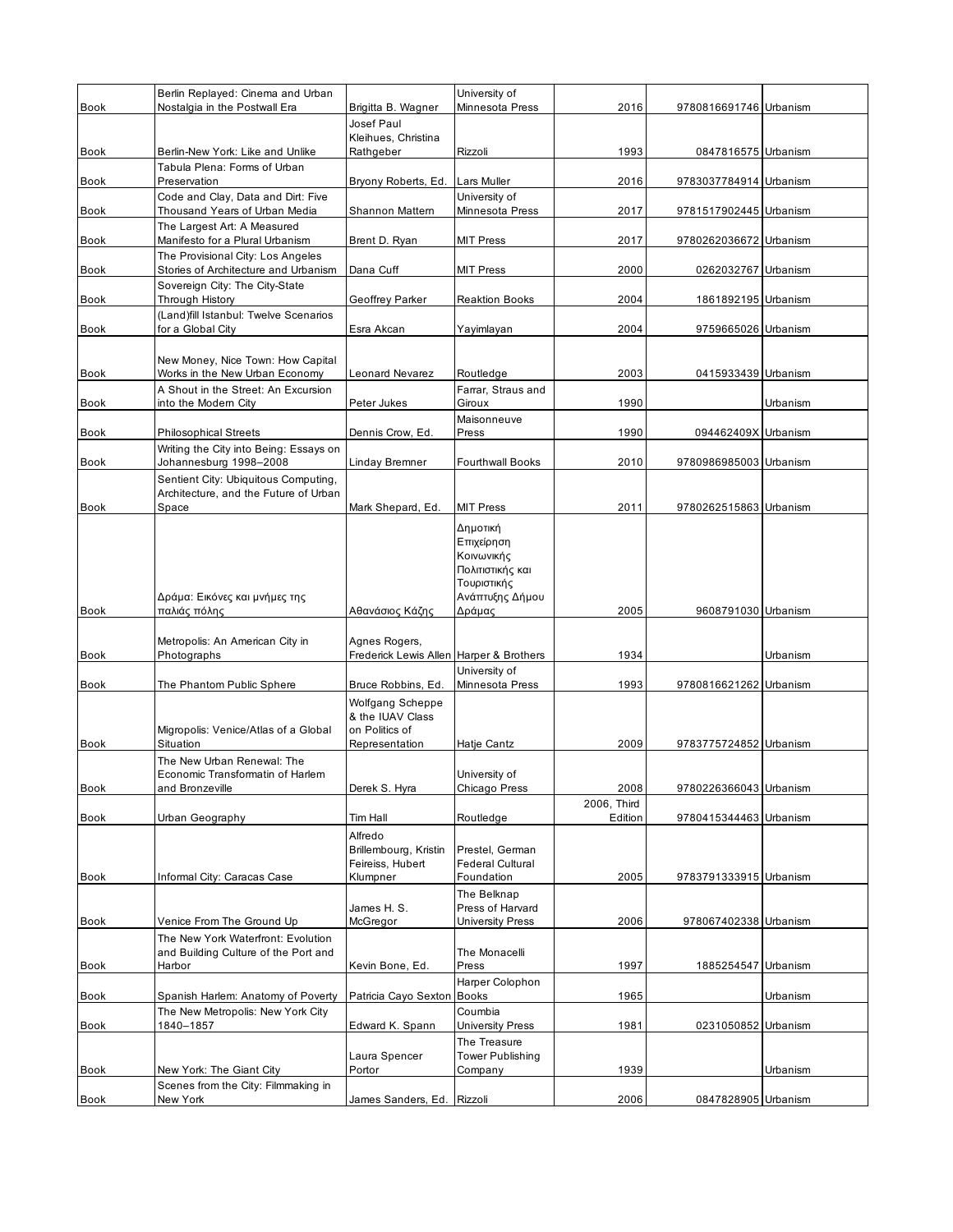|             | Touring Gotham's Archaeological                                            | Diana diZerega<br>Wall, Anne-Marie      | <b>Yale University</b>               |      |                        |          |
|-------------|----------------------------------------------------------------------------|-----------------------------------------|--------------------------------------|------|------------------------|----------|
| <b>Book</b> | Past                                                                       | Cantwell                                | Press                                | 2004 | 9780300103885 Urbanism |          |
| Book        | The Abuse of Power: The Permanent<br>Goverment and the Fall of New York    | Jack Newfield and<br>Paul DuBrul        | <b>Viking Press</b>                  | 1977 | 0670102040 Urbanism    |          |
| Book        | The Informational City                                                     | <b>Manuel Castells</b>                  | Blackwell                            | 1989 | 0631179372 Urbanism    |          |
|             |                                                                            | John H. Mollenkopf,                     |                                      |      |                        |          |
|             |                                                                            | Manuel Castells,                        | Russell Sage                         |      |                        |          |
| <b>Book</b> | Dual City: Restructuring New York                                          | Eds.                                    | Foundation                           | 1991 | 0871546086 Urbanism    |          |
| <b>Book</b> | Dead Cities                                                                | Mike Davis                              | The New Press                        | 2002 | 1565847652 Urbanism    |          |
| Book        | The WPA Guide to New York City                                             | Lou Gody, Ed.                           | Pantheon Books                       | 1982 | 0394712153 Urbanism    |          |
|             |                                                                            | David Ward, Olivier                     | <b>Russell Sage</b>                  |      |                        |          |
| <b>Book</b> | The Landscape of Modernity                                                 | Zunz, Eds.                              | Foundation                           | 1992 | 087154900X Urbanism    |          |
|             | The City of Collective Memory: Its<br>Historical Imagery and Architectural |                                         |                                      |      |                        |          |
| Book        | Entertainments                                                             | M. Christine Boyer                      | <b>MIT Press</b>                     | 1994 | 0262023717 Urbanism    |          |
|             |                                                                            |                                         | Johns Hopkins                        |      |                        |          |
| Book        | <b>Inventing Times Square</b>                                              | William R. Taylor, Ed. University Press |                                      | 1991 | 0801853370 Urbanism    |          |
|             |                                                                            | Kenneth T.                              |                                      |      |                        |          |
|             |                                                                            | Jackson, John B.                        | <b>Yale University</b>               |      |                        |          |
| <b>Book</b> | The Neighborhoods of Brooklyn                                              | Manbeck, Eds.                           | Press                                | 2004 | 0300103107 Urbanism    |          |
| <b>Book</b> | NYC @tlas                                                                  | Stephan Van Dam                         | VanDam, Inc.                         | 2004 | 0931141907 Urbanism    |          |
|             |                                                                            |                                         | The Little                           |      |                        |          |
| Book        | 100 New Yorkers                                                            | Julia Holmes                            | Bookroom                             | 2004 | 1892145316 Urbanism    |          |
|             | Times Square Routlette: Remaking                                           |                                         |                                      |      |                        |          |
| Book        | the City Icon                                                              | Lynne B. Sagalyn                        | <b>MIT Press</b>                     | 2001 | 9780262194624 Urbanism |          |
|             |                                                                            | Mikael Hård,                            |                                      |      |                        |          |
|             | Urban Machinery: Inside Modern                                             | Thomas J. Misa,                         |                                      | 2008 |                        |          |
| Book        | <b>European Cities</b>                                                     | Eds.                                    | <b>MIT Press</b><br>McGill-Queens    |      | 9780262083690 Urbanism |          |
| <b>Book</b> | The Art of the City                                                        | Raffaele Milani                         | University Press                     | 2017 | 9780773551336 Urbanism |          |
|             |                                                                            |                                         | Getty Research                       |      |                        |          |
| <b>Book</b> | Las Vegas in the Rearview Mirror                                           | Martino Stierli                         | Institute                            | 2013 | 9781606061374 Urbanism |          |
|             |                                                                            |                                         | University of                        |      |                        |          |
| Book        | Henri Lefebvre on Space                                                    | Lukasz Stanek                           | Minnesota Press                      | 2011 | 9780816666171 Urbanism |          |
|             | Walking in Berlin: A Flaneur in the                                        |                                         |                                      |      |                        |          |
| Book        | Capital                                                                    | Franz Hessel                            | <b>MIT Press</b>                     | 2017 | 9780262036351 Urbanism |          |
|             |                                                                            | The Editors of                          | Doubleday Anchor                     |      |                        |          |
| Book        | The Exploding Metropolis                                                   | Fortune                                 | <b>Books</b>                         | 1958 |                        | Urbanism |
| <b>Book</b> | <b>Beirut City Center</b>                                                  | Larry E. McPherson                      | Solidere, Steidl                     | 2006 | 9783865212184 Urbanism |          |
| <b>Book</b> | A Distant City: Images of Urban<br>Experience in the Medieval World        | Chiara Frugoni                          | Princeton<br><b>University Press</b> | 1991 | 0691040834 Urbanism    |          |
|             |                                                                            |                                         | <b>Yale University</b>               |      |                        |          |
| Book        | City: Urbanism and its End                                                 | Douglas W. Rae                          | Press                                | 2003 | 9780300095777 Urbanism |          |
| <b>Book</b> | Taking Sustainable Cities Seriously                                        | Kent E. Portney                         | <b>MIT Press</b>                     | 2003 | 9780262661324          | Urbanism |
|             | Terra Incognita: Vacant Land and                                           | Ann O'M. Bowman,                        | Georgetown                           |      |                        |          |
| Book        | Urban Strategies                                                           | Michael A. Pagano                       | <b>University Press</b>              | 2004 | 9781589010079 Urbanism |          |
| <b>Book</b> | Cities and the Creative Class                                              | Richard Florida                         | Routledge                            | 2005 | 9780415948876 Urbanism |          |
|             | The City Assembled: The Elements                                           |                                         |                                      |      |                        |          |
| Book        | of Urban Form Through History                                              | Spiro Kostof                            | Thames & Hudson                      | 2005 | 0500281726 Urbanism    |          |
|             |                                                                            |                                         | Conference/Altern                    |      |                        |          |
|             |                                                                            |                                         | ative State and                      |      |                        |          |
|             | The Cities' Wealth: Programs for                                           | Community                               | Local Public                         |      |                        |          |
|             | Community Economic Control in                                              | Ownership                               | Policies, Institute                  |      |                        |          |
| Book        | Berkeley, California<br>Ideal Cities: Utopianism and the                   | <b>Organizing Project</b>               | for Policy Studies                   | 1976 |                        | Urbanism |
| Book        | (Un)Built Environment                                                      | Ruth Eaton                              | Thames & Hudson                      | 2001 | 0500341869 Urbanism    |          |
|             |                                                                            | Felipe Correa,                          | Applied Research                     |      |                        |          |
|             | Mexico City: Between Geometry and                                          | Carlos Garciavelez                      | and Design                           |      |                        |          |
| Book        | Geography                                                                  | Alfaro                                  | Publishing                           | 2015 | 9781940743080 Urbanism |          |
|             | A City for Children: Women,                                                |                                         |                                      |      |                        |          |
|             | Architecture, and the Charitable                                           |                                         | University of                        |      |                        |          |
| Book        | landscapes of Oakland, 1850-1950                                           | Marta Gutman                            | Chicago Press                        | 2014 | 9780226311289 Urbanism |          |
| Book        | The Italian Townscape                                                      | Ivor de Wolfe                           | Artifice                             | 2013 | 9781908967091          | Urbanism |
|             |                                                                            | H. Peter                                |                                      |      |                        |          |
|             | Houser: The Life and Work of                                               | Oberlander, Eva                         |                                      |      |                        |          |
| Book        | Catherine Bauer                                                            | Newbrun                                 | <b>UBC Press</b>                     | 1999 | 0774807202 Urbanism    |          |
|             |                                                                            | Sabine Bitter,                          |                                      |      |                        |          |
| Book        | <b>Making Ruins</b>                                                        | Helmut Weber                            | Tripwire                             | 2019 |                        | Urbanism |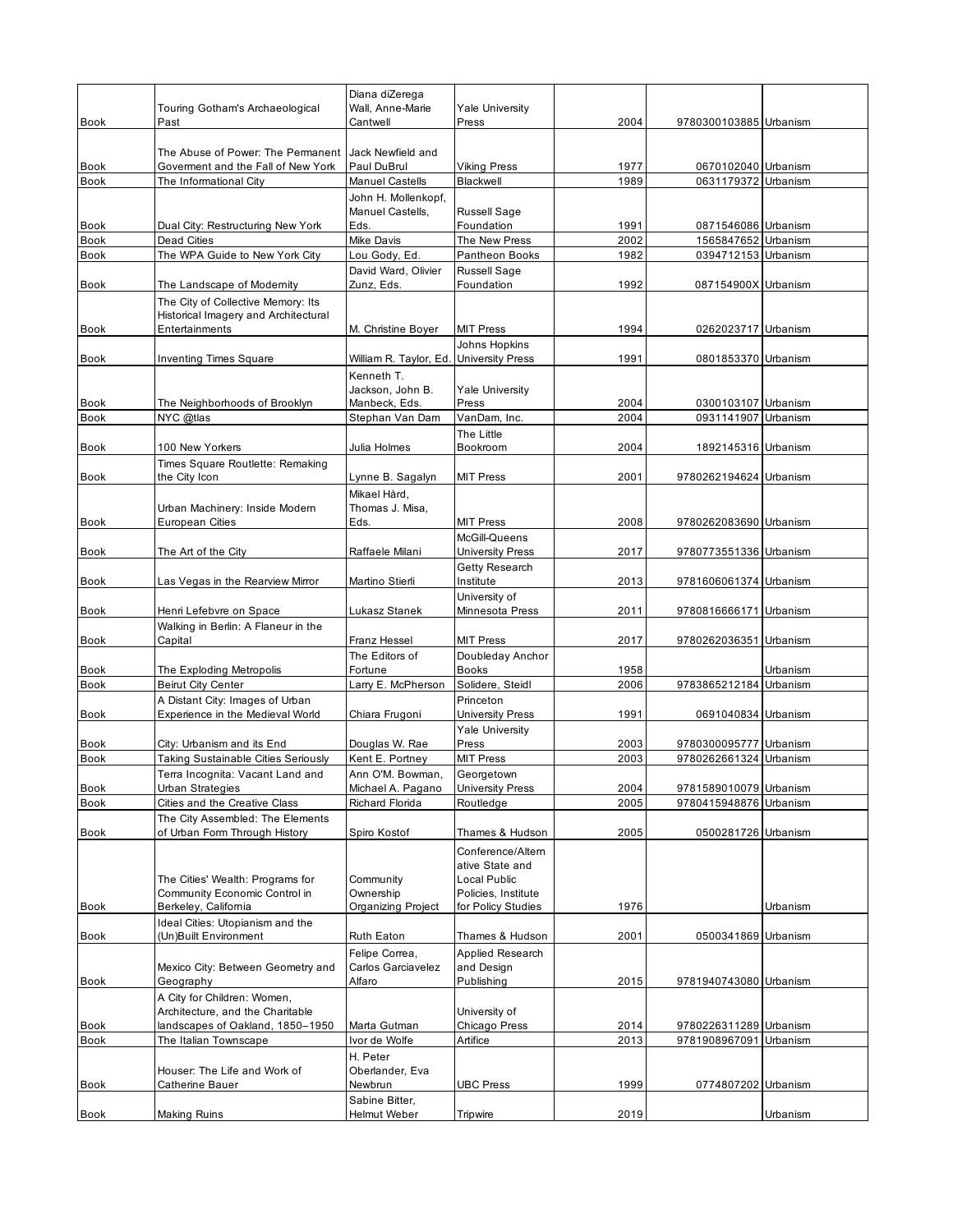|             |                                                                        |                                        | Piccola Biblioteca                       |                               |                        |          |
|-------------|------------------------------------------------------------------------|----------------------------------------|------------------------------------------|-------------------------------|------------------------|----------|
| <b>Book</b> | Un progetto per l'urbanistica<br>Werner Hegemann and the Search        | Bernardo Secchi<br>Christiane          | Einaudi                                  | 1989                          | 8806114484 Urbanism    |          |
| Book        | for Universal Urbanism                                                 | Crasemann Collins                      | W. W. Norton                             | 2005                          | 0393731561 Urbanism    |          |
|             |                                                                        |                                        |                                          |                               |                        |          |
|             | Omaments of the Metropolis: Sigfried                                   |                                        |                                          |                               |                        |          |
| Book        | Kracauer and Modern Urban Culture                                      | Henrik Reeh                            | <b>MIT Press</b>                         | 2005                          | 0262182378 Urbanism    |          |
|             |                                                                        | Richard Plunz,<br>Mojdeh Baratloo,     |                                          |                               |                        |          |
|             | Geothermal Larderallo: Tuscany, Italy                                  | Michael Conard,                        | Princeton                                |                               |                        |          |
| Book        | [New Urbanisms 7]                                                      | Eds.                                   | <b>Architectural Press</b>               | 2005                          | 1568985347 Urbanism    |          |
| Book        | London 2000                                                            | Peter Hall                             | Praeger                                  | 1969, revised<br>and expanded |                        | Urbanism |
|             |                                                                        |                                        | Doubleday Anchor                         |                               |                        |          |
| <b>Book</b> | <b>Medieval Cities</b>                                                 | Henri Pirenne                          | <b>Books</b>                             | 1956                          |                        | Urbanism |
|             |                                                                        |                                        | Princeton                                |                               |                        |          |
| <b>Book</b> | <b>Medieval Cities</b>                                                 | Henri Pirenne                          | <b>University Press</b>                  | 1970                          | 0691007608 Urbanism    |          |
|             |                                                                        | Richard Plunz,<br>Mojdeh Baratloo,     |                                          |                               |                        |          |
|             | New Urbanisms: Mostar: Bosnia &                                        | Michael Conard,                        | cba/Studio Works                         |                               |                        |          |
| <b>Book</b> | Herzegovina                                                            | Eds.                                   | 6                                        | 1998                          | 1883584132 Urbanism    |          |
| <b>Book</b> | Milano Madrid: Forma Della Città e<br>Progetto Urbano                  | Paolo Caputo, Ed.                      | Electa                                   | 1998                          | 9788843565818 Urbanism |          |
|             | Places of Their Own: African                                           |                                        |                                          |                               |                        |          |
|             | American Suburbanization in the                                        |                                        | University of                            |                               |                        |          |
| <b>Book</b> | Twentieth Century [X2]                                                 | Andrew Wiese                           | Chicago Press                            | 2004                          | 0226896412 Urbanism    |          |
|             |                                                                        |                                        | The Museum of<br>Contemporary Art,       |                               |                        |          |
|             | Urban Revisions: Current Projects for                                  | Russell Ferguson,                      | Los Angeles; MIT                         |                               |                        |          |
| Book        | the Public Realm                                                       | Ed.                                    | Press                                    | 1994                          | 0914357344 Urbanism    |          |
|             |                                                                        | Frederick Gutheim,                     |                                          |                               |                        |          |
| Book        | The Federal City: Plans & Realities                                    | Wilcomb E.<br>Washburn, Ed.            | Smithsonian<br>Institution               | 1976                          |                        | Urbanism |
|             |                                                                        | Raymond W. Gastil,                     |                                          |                               |                        |          |
| <b>Book</b> | Open: New Designs for Public Space                                     | Zoe Ryan                               | Van Alen Institute                       | 2004                          | 1568984707 Urbanism    |          |
|             |                                                                        | Frederick Gutheim,                     |                                          |                               |                        |          |
| <b>Book</b> | Worthy of the Nation                                                   | Antoinette J. Lee,<br>Eds.             | Johns Hopkins<br><b>University Press</b> | 2006, Second<br>Edition       | 0801883288 Urbanism    |          |
|             | Chicago: A Geography of the City                                       |                                        | Center for                               |                               |                        |          |
| <b>Book</b> | and its Region                                                         | John C. Hudson                         | American Places                          | 2006                          | 0226358062 Urbanism    |          |
| <b>Book</b> | Dream Cities                                                           | Douglas Goldring<br>Alan Trachtenberg, | T. Fisher Unwin                          | 1913                          |                        | Urbanism |
|             |                                                                        | Peter Neill, Peter C.                  | <b>Oxford University</b>                 |                               |                        |          |
| <b>Book</b> | The City: American Experience                                          | Bunnell                                | Press                                    | 1971                          | 0195014006 Urbanism    |          |
| <b>Book</b> | The Urban Wilderness: A History of                                     | Sam Bass Warner,<br>Jr.                |                                          |                               |                        | Urbanism |
|             | the American City                                                      |                                        | Harper & Row<br>Johns Hopkins            | 1972                          |                        |          |
| Book        | Social Justice and the City                                            | David Harvey                           | <b>University Press</b>                  | 1973                          | 0810816882 Urbanism    |          |
| Book        | Dark Age Ahead                                                         | Jane Jacobs                            | Random House                             | 2004                          | 1400062322             | Urbanism |
| Book        | The Urban Prospect                                                     | Lewis Mumford                          | Harcourt, Brace &                        |                               |                        |          |
|             |                                                                        |                                        |                                          |                               |                        |          |
| Book        |                                                                        |                                        | World                                    | 1968                          |                        | Urbanism |
|             | Guide to Garden City [1986 Facsimile]                                  | Thomas Adams                           | Letchworth Public<br>Library             | 1986                          | 0901354376 Urbanism    |          |
|             |                                                                        |                                        | Southern Illinois                        |                               |                        |          |
| Book        | The Urban Millenium                                                    | Josef W. Konvitz                       | University Press                         | 1985                          | 0809312018 Urbanism    |          |
| Book        | Prisoners of Progress: American<br>Industrial Cities, 1850-1920        | Maury Klein, Harvey<br>A. Kantor       | Macmillan Press                          | 1976                          | 0025638807 Urbanism    |          |
|             | The Urban Question: A Marxist                                          |                                        |                                          |                               |                        |          |
| Book        | Approach                                                               | <b>Manuel Castells</b>                 | <b>MIT Press</b>                         | 1980                          | 026253035X Urbanism    |          |
|             |                                                                        | Felizitas Lenz-                        |                                          |                               |                        |          |
| Book        | The City: New Town or Home Town?<br>Cities Perceived: Urban Society in | Romeiss                                | Praeger                                  | 1973                          |                        | Urbanism |
|             | European and American Thought,                                         |                                        | Columbia                                 |                               |                        |          |
| Book        | 1820-1940                                                              | Andrew Lees                            | <b>University Press</b>                  | 1985                          | 0231062400 Urbanism    |          |
|             |                                                                        |                                        | University of                            |                               |                        |          |
| Book        | Some Cities                                                            | Victor Burgin<br>Constance             | California Press<br>Harper Colophon      | 1996                          | 0520206363 Urbanism    |          |
| Book        | The Rise of Urban America                                              | McLaughlin Green                       | <b>Books</b>                             | 1965                          |                        | Urbanism |
| Book        | <b>Cyber Cities</b>                                                    | M. Christine Boyer                     | Princeton<br><b>Architectural Press</b>  | 1996                          | 1568980485 Urbanism    |          |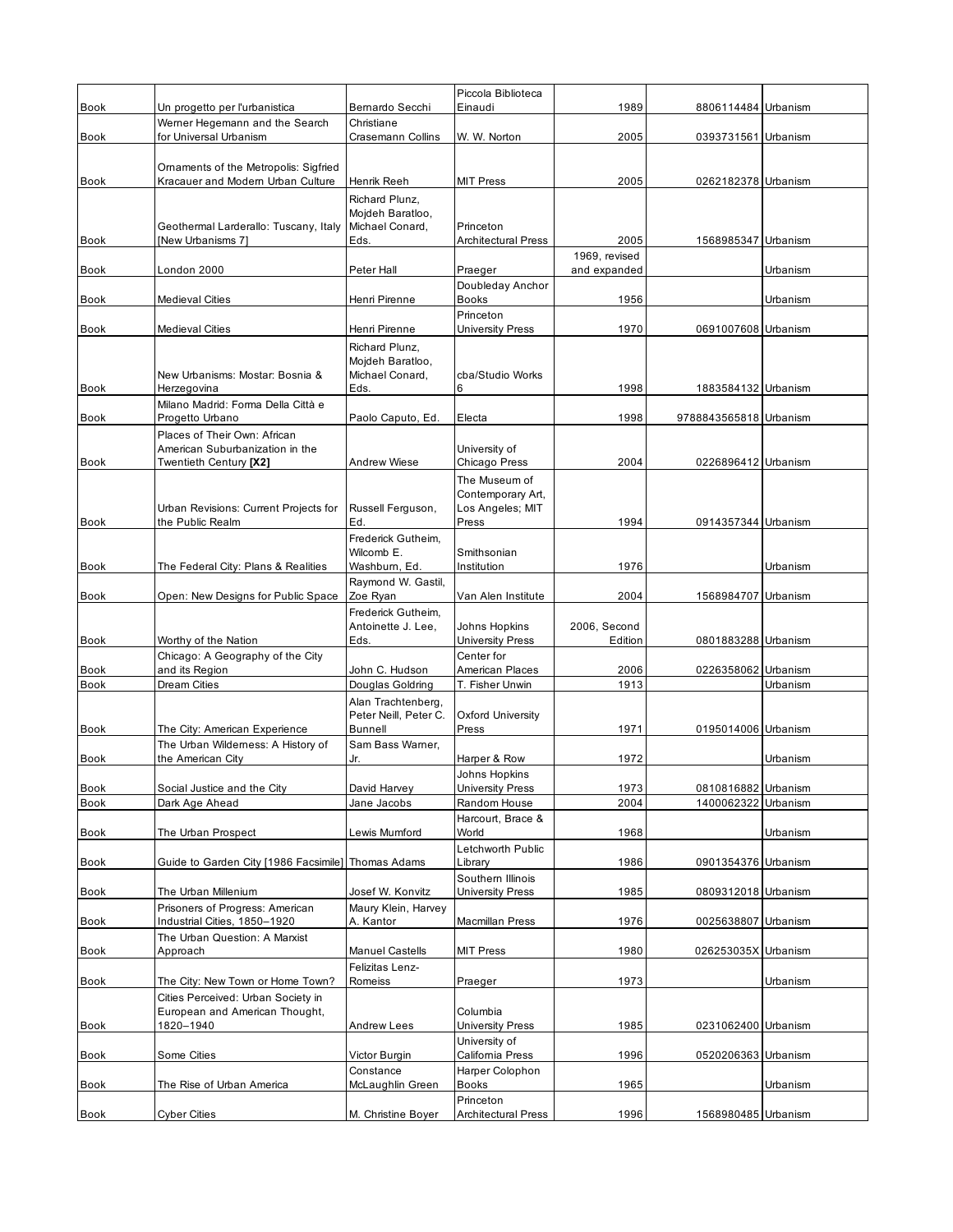|                            |                                                                                |                                                                               | Kendall/Hunt<br>Publishing                                        |              |                        |          |
|----------------------------|--------------------------------------------------------------------------------|-------------------------------------------------------------------------------|-------------------------------------------------------------------|--------------|------------------------|----------|
| <b>Book</b>                | Introduction to the City                                                       | Anthony Filipovitch                                                           | Company                                                           | 1989         | 0840355009 Urbanism    |          |
| <b>Book</b>                | Serve City: Interactive Urbanism                                               | Regina Sonnabend,<br>Ed.                                                      | Jovis, Edition<br><b>Bauhaus</b>                                  | 2003         | 393614918 Urbanism     |          |
| <b>Book</b>                | Architecture Landscape Urbanism 8:<br>Urbanism and the Art of Memory           | Sèbastien Marot                                                               | Architectural<br>Association                                      | 2003         | 1902902262 Urbanism    |          |
| Book                       | American Apocalypse: The Great Fire<br>and the Myth of Chicago                 | Ross Miller                                                                   | University of<br>Chicago Press                                    | 1990         | 0226525996 Urbanism    |          |
|                            | The Dream City: A Portfolio of                                                 | N. D. Thompson                                                                |                                                                   |              |                        |          |
| <b>Book</b>                | Photographic Views of the World's<br>Columbian Exposition                      | Publishing Co.,<br>Prof. Halsey C. Ives                                       | N. D. Thompson<br>Publishing Co.                                  | 1893         |                        | Urbanism |
| <b>Book</b>                | London: The Biography                                                          | Peter Ackroyd                                                                 | Chatto & Windus                                                   | 2000         | 1856197166             | Urbanism |
|                            | Suburban Maul: 69 Luxury Homes                                                 |                                                                               |                                                                   |              |                        |          |
| <b>Book</b><br><b>Book</b> | [X2]<br>Parisian Views                                                         | <b>Rick Valicenti</b><br><b>Shelley Rice</b>                                  | Thirstype.com<br><b>MIT Press</b>                                 | 2003<br>1997 | 0262181843 Urbanism    | Urbanism |
|                            |                                                                                |                                                                               | The New                                                           |              |                        |          |
| Book                       | The Highway and the City                                                       | Lewis Mumford                                                                 | American Library                                                  | 1963         |                        | Urbanism |
| <b>Book</b>                | Salgamundi No. 49: Prophecy<br>Reconsidered                                    | Robert Boyers, Ed.                                                            | Skidmore College                                                  | 1980         |                        | Urbanism |
| <b>Book</b>                | Low Life                                                                       | Luc Sante                                                                     | Vintage Books                                                     | 1992         | 0679738762 Urbanism    |          |
|                            |                                                                                | Dennis Flanagan,                                                              |                                                                   |              |                        |          |
| Book                       | Cities: A Scientific American Book                                             | Ed.                                                                           | Borzoi Books                                                      | 1965         |                        | Urbanism |
|                            |                                                                                | Bruce Brugmann,<br>Greggar Sletteland,                                        | San Francisco<br>Bay Guardian                                     |              |                        |          |
| <b>Book</b>                | The Ultimate High Rise                                                         | Eds.                                                                          | <b>Books</b>                                                      | 1971         |                        | Urbanism |
|                            |                                                                                |                                                                               |                                                                   |              |                        |          |
| Book                       | The New Urban Frontier:<br>Gentrification and the Revanchist City Neil Smith   |                                                                               | Routledge                                                         | 1996         | 041513255X Urbanism    |          |
|                            | Privately Owned Public Space: The                                              |                                                                               |                                                                   |              |                        |          |
| Book                       | New York City Experience                                                       | Jerold S. Kayden                                                              | Wiley                                                             | 2000         | 0471362573 Urbanism    |          |
|                            |                                                                                |                                                                               | Forty-Second<br><b>Street Property</b><br>Owners and<br>Merchants |              |                        |          |
| <b>Book</b>                | Mid-Manhattan                                                                  | Martin Clary                                                                  | Association Inc                                                   | 1929         |                        | Urbanism |
|                            | Sprawl Costs: Economic Impacts of                                              | Robert W. Burchell,<br>Anthony Downs,<br>Barbara McCann,                      |                                                                   |              |                        |          |
| <b>Book</b>                | Unchecked Development                                                          | and Sahan Mukherji                                                            | <b>Island Press</b>                                               | 2005         | 1559635304 Urbanism    |          |
| <b>Book</b>                | New Design Cities                                                              | Marie-Josée<br>Lacroix, François<br>Barré, Saskia<br>Sassen, John<br>Thackara | Commerce Design<br>Montreal                                       | 2005         | 2980204641 Urbanism    |          |
|                            | Variations on a Theme Park: The                                                |                                                                               |                                                                   |              |                        |          |
| Book                       | New American City and the End of<br><b>Public Space</b>                        | Michael Sorkin, Ed.                                                           | Hill and Wang                                                     | 1992         | 0374523142 Urbanism    |          |
|                            | Loose Space: Possibility and                                                   | Karen A. Franck,                                                              |                                                                   |              |                        |          |
| Book                       | Diversity in Urban Life                                                        | <b>Quentin Stevens</b>                                                        | Routledge                                                         | 2007         | 9780415701174 Urbanism |          |
| Book                       | Shrinking Cities, Vol. 2: Interventions                                        | Philipp Oswalt, Ed.                                                           | Hatje Cantz                                                       | 2006         | 9783775717113 Urbanism |          |
|                            | Yerba Buena: Land Grab and<br>Community Resistance in San                      |                                                                               | National Housing<br>and Economic<br>Development Law               |              |                        |          |
| Book                       | Francisco                                                                      | Chester Hartman                                                               | Project                                                           | 1974         | 0912078375 Urbanism    |          |
|                            | Cities on Stone: Nineteenth Century<br>Lithographs Images of the Urban<br>West | John W. Reps                                                                  | Amon Carter<br>Museum                                             | 1976         | 088360051X Urbanism    |          |
| Book                       | The American City: A Sourcebook of                                             | Anselm L. Strauss,                                                            | Aldine Publishing                                                 |              |                        |          |
| Book                       | Urban Imagery                                                                  | Ed.                                                                           | Company                                                           | 1968         |                        | Urbanism |
| Book                       | The Contested City                                                             | John H. Mollenkopf                                                            | Princeton<br><b>University Press</b>                              | 1983         | 0691022208 Urbanism    |          |
| Book                       | New Orleans Rebuilds                                                           |                                                                               | Forum for Urban<br>Design                                         | 2005         |                        | Urbanism |
| Book                       | Building Suburbia: Green Fields and<br>Urban Growth, 1820-2000                 | Dolores Hayden                                                                | Pantheon Books                                                    | 2003         | 0375421289 Urbanism    |          |
|                            |                                                                                |                                                                               |                                                                   |              |                        |          |
|                            | Surburban Nation: The Rise of                                                  | Andres Duany,                                                                 |                                                                   |              |                        |          |
| Book                       | Sprawl and the Decline of the<br>American Dream                                | Elizabeth Plater-<br>Zyberk, Jeff Speck                                       | North Point Press                                                 | 2000         | 0865475571 Urbanism    |          |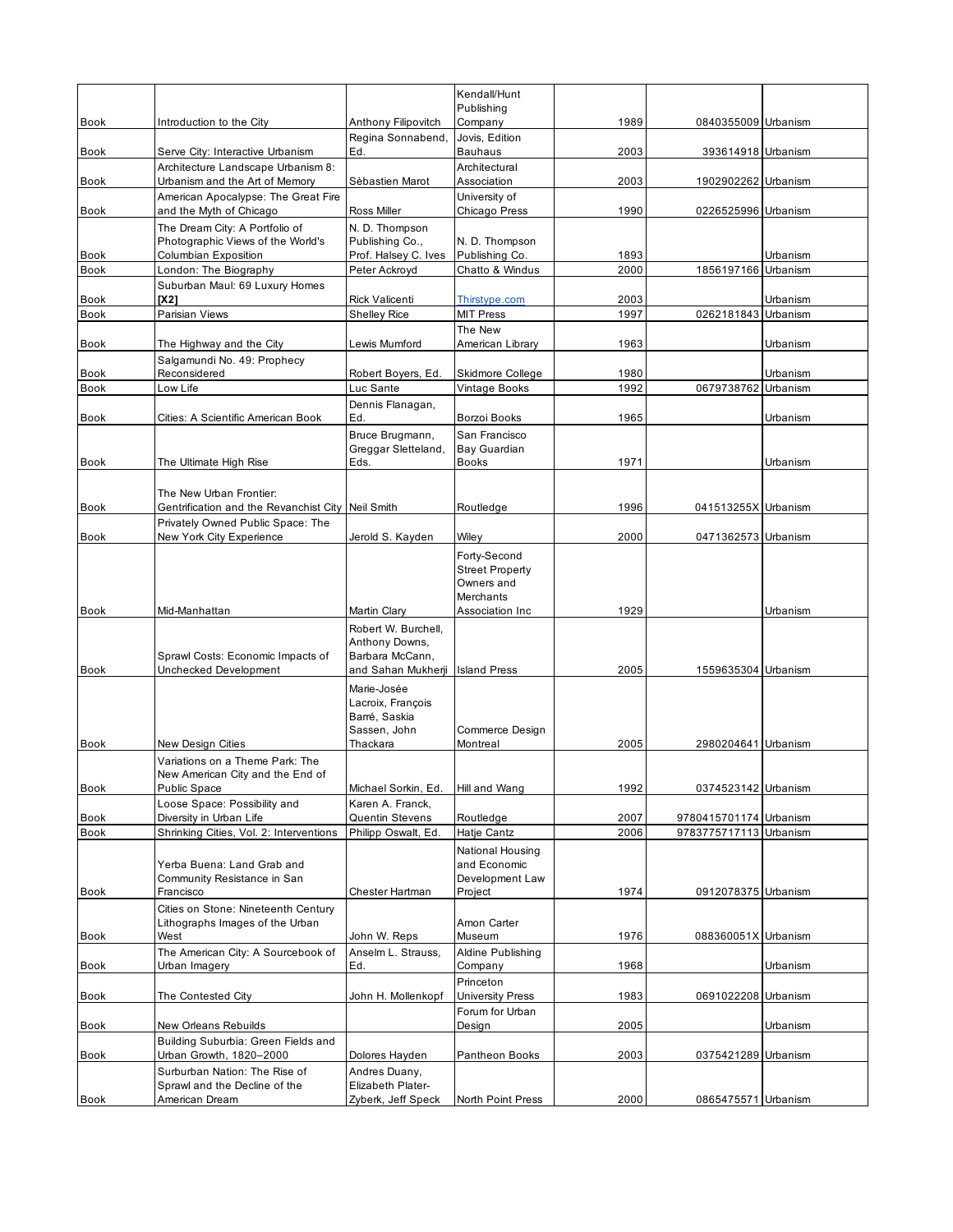|             |                                                                |                                     | Slought                           |      |                        |          |
|-------------|----------------------------------------------------------------|-------------------------------------|-----------------------------------|------|------------------------|----------|
|             |                                                                |                                     | Foundation,                       |      |                        |          |
| <b>Book</b> | <b>Cities Without Citizens</b>                                 | Eduardo Cadava,<br>Aaron Levy, Eds. | Rosenbach<br>Museum & Library     | 2003 | 0971484848 Urbanism    |          |
|             | The Castells Reader on Cities and                              |                                     | Blackwell                         |      |                        |          |
| <b>Book</b> | Social Theory                                                  | Ida Susser, Ed.                     | Publishers                        | 2002 | 0631219331 Urbanism    |          |
|             |                                                                |                                     | The Copp Clark                    |      |                        |          |
| Book        | The Evolving City                                              | Ruben C. Bellan                     | Publishing<br>Company             | 1971 |                        | Urbanism |
|             |                                                                |                                     | Reinhold                          |      |                        |          |
| <b>Book</b> | Townscape                                                      | Gordon Cullen                       | Publishing Corp                   | 1961 |                        | Urbanism |
|             |                                                                | Dennis R. Judd,                     |                                   |      |                        |          |
|             |                                                                | Susan Fainstein,                    | <b>Yale University</b>            |      |                        |          |
| Book        | The Tourist City                                               | Eds.<br>Hans Blumenfeld;            | Press                             | 1999 | 0300078463 Urbanism    |          |
|             |                                                                | Paul D. Spreiregen,                 |                                   |      |                        |          |
| <b>Book</b> | The Modern Metropolis                                          | Ed.                                 | <b>MIT Press</b>                  | 1967 |                        | Urbanism |
| <b>Book</b> | Cities of the Prairie                                          | Daniel J. Elazar                    | <b>Basic Books</b>                | 1970 |                        | Urbanism |
|             |                                                                | Lawrence Vale,                      |                                   |      |                        |          |
| <b>Book</b> | The Resilient City: How Modern Cities<br>Recover from Disaster | Thomas<br>Campanella, Ed.           | Oxford University<br>Press        | 2005 | 0195175832 Urbanism    |          |
| Book        | <b>Towards Cosmopolis</b>                                      | Leonie Sandercock                   | Wiley                             | 1998 | 0471971987             | Urbanism |
|             |                                                                |                                     | University of                     |      |                        |          |
| <b>Book</b> | Bargaining for Brooklyn                                        | Nicole P. Marwell                   | Chicago Press                     | 2007 | 9780226509075 Urbanism |          |
|             |                                                                | Sallie Westwood,                    |                                   |      |                        |          |
| <b>Book</b> | <b>Imagining Cities</b>                                        | John Williams, Eds.                 | Routledge                         | 1997 | 0415144302 Urbanism    |          |
|             |                                                                | Christopher<br>Tunnard, Henry       |                                   |      |                        |          |
| <b>Book</b> | American Skyline                                               | Hope Reed                           | <b>Mentor Books</b>               | 1956 |                        | Urbanism |
| <b>Book</b> | A World of Strangers                                           | Lyn H. Lofland                      | <b>Basic Books</b>                | 1973 |                        | Urbanism |
| <b>Book</b> | New York: A Physical History                                   | Norval White                        | Atheneum                          | 1987 | 0689116586 Urbanism    |          |
| Book        | New York Underground: The                                      | Julia Solis                         |                                   | 2004 | 0415950139 Urbanism    |          |
|             | Anatomy of a City<br>Matrix of Man: An Illustrated History     |                                     | Routledge<br>Frederick A.         |      |                        |          |
| Book        | of Urban Environment                                           | Sibyl Moholy-Nagy                   | Praeger                           | 1968 |                        | Urbanism |
|             | Sense of the City: An Altemate                                 |                                     | Lars Muller                       |      |                        |          |
| Book        | Approach to Urbanism                                           | Mirko Zardini, Ed.                  | Publishers                        | 2005 |                        | Urbanism |
|             |                                                                | Sam Bass Warner,                    |                                   |      |                        |          |
| Book        | American Urban Form: A<br>Representative History               | Andrew H.<br>Whittemore             | <b>MIT Press</b>                  | 2012 | 9780262017213 Urbanism |          |
|             | Megalopolis: The Urbanized                                     |                                     |                                   |      |                        |          |
|             | Northeastern Seaboard of the United                            |                                     |                                   |      |                        |          |
| Book        | <b>States</b>                                                  | Jean Gottmann                       | <b>MIT Press</b>                  | 1961 |                        | Urbanism |
|             | Classic New York: Georgian gentility                           |                                     |                                   |      |                        |          |
| Book        | to Greek elegance                                              | Ada Louise Huxtable Anchor Books    | <b>Cornell University</b>         | 1964 |                        | Urbanism |
| Book        | Manhattan For Rent, 1785-1850                                  | Elizabeth Blackmar                  | Press                             | 1989 | 0801420245 Urbanism    |          |
| Book        | The Assassination of New York                                  | <b>Robert Fitch</b>                 | Verso                             | 1993 | 0860913902 Urbanism    |          |
| Book        | City of Quartz                                                 | Mike Davis                          | Verso                             | 1990 | 0860913031 Urbanism    |          |
| <b>Book</b> | The Streets Were Paved With Gold                               | Ken Auletta                         | Vintage Books                     | 1980 | 0394743555 Urbanism    |          |
| Book        | Manhattan '45                                                  | Jan Morris                          | <b>Oxford University</b><br>Press | 1987 | 0195066642 Urbanism    |          |
|             | Waterfront: A Journey Around                                   |                                     |                                   |      |                        |          |
| Book        | Manhattan                                                      | Phillip Lopate                      | Crown Publishing                  | 2004 | 0609605054 Urbanism    |          |
| Book        | The Economy of Cities                                          | Jane Jacobs                         | Random House                      | 1969 |                        | Urbanism |
| Book        | The Village in the City                                        | Nicholas Taylor                     | Temple Smith                      | 1973 | 0851170110 Urbanism    |          |
| <b>Book</b> | Cities for Citizens                                            | Mike Douglass,<br>John Friedmann    | Wiley                             | 1998 | 0471977098 Urbanism    |          |
| Book        | Miami                                                          | Joan Didion                         | Pocket Books                      | 1987 | 067166820X Urbanism    |          |
|             | American Cities in the Growth of the                           | Constance                           | Harper Colophon                   |      |                        |          |
| Book        | Nation                                                         | McLaughlin Green                    | Books                             | 1965 |                        | Urbanism |
| Book        | As a City upon a Hill: The Town in<br>American History         | Page Smith                          | <b>MIT Press</b>                  | 1966 | 026269042X Urbanism    |          |
|             |                                                                | Nathan Glazer,                      |                                   |      |                        |          |
|             |                                                                | <b>Daniel Patrick</b>               |                                   |      |                        |          |
| Book        | Beyond the Melting Pot                                         | Moynihan                            | <b>MIT Press</b>                  | 1963 |                        | Urbanism |
|             |                                                                | Mike Davis, Steven<br>Hiatt, Marie  |                                   |      |                        |          |
|             |                                                                | Kennedy, Susan                      |                                   |      |                        |          |
|             | Fire in the Heart: The Radical Politics                        | Ruddick, Michael                    |                                   |      |                        |          |
| Book        | of Place in America                                            | Sprinker, Eds.                      | Verso                             | 1990 | 0860919765 Urbanism    |          |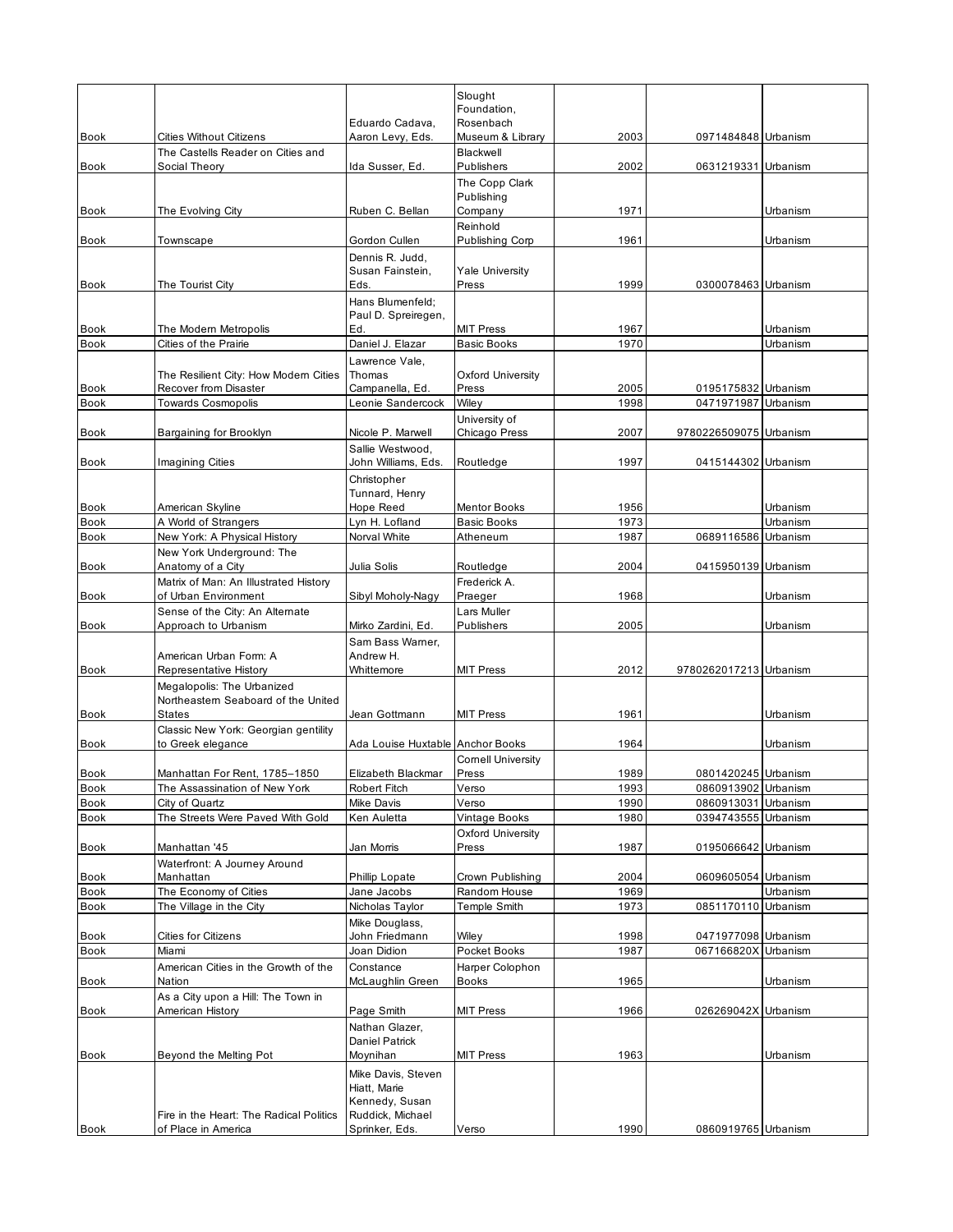| Book         | The Image of the City                                             | Kevin Lynch                                          | <b>MIT Press</b>                        | 1960                 | 0262620014 Urbanism |  |
|--------------|-------------------------------------------------------------------|------------------------------------------------------|-----------------------------------------|----------------------|---------------------|--|
|              |                                                                   |                                                      | Harcourt, Brace,                        |                      |                     |  |
| <b>Book</b>  | Invisible Cities                                                  | Italo Calvino                                        | Jovanovich                              | 1974                 | 0156453800 Urbanism |  |
|              |                                                                   |                                                      | Ars Nova                                |                      |                     |  |
| <b>Book</b>  | Rotes Wien / Red Vienna 1919-34                                   | Helmut Weihsmann                                     | Medienverlag                            | 1984                 | 3900347239 Urbanism |  |
|              |                                                                   |                                                      |                                         |                      |                     |  |
| Book         | Die bemalte Stadt                                                 | Horst Schmidt-<br>Brümmer, Feelie Lee DuMont Aktuell |                                         | 1973                 | 3770107195 Urbanism |  |
|              |                                                                   | Oscar Handlin, John                                  |                                         |                      |                     |  |
| <b>Book</b>  | The Historian and the City                                        | Burchard                                             | <b>MIT Press</b>                        | 1963                 | 0262580063 Urbanism |  |
| <b>Book</b>  | The First Cities                                                  | Ruth Whitehouse                                      | Phaidon                                 | 1977                 | 0714817244 Urbanism |  |
|              | Consciousness and the Urban                                       |                                                      | Johns Hopkins                           |                      |                     |  |
| Book         | Experience                                                        | David Harvey                                         | University Press                        | 1985                 | 0801830516 Urbanism |  |
| <b>Book</b>  | The Book                                                          | Amaranth Borsuk                                      | <b>MIT Press</b>                        | 2018                 | 9780262535410       |  |
|              | Death Valley to Yosemite: Frontier                                | L. Burr Belden.                                      |                                         |                      |                     |  |
| Book         | Mining Camps & Ghost Towns                                        | Mary DeDecker                                        | <b>Spotted Dog Press</b>                | 2000                 | 9780964753082       |  |
|              |                                                                   | <b>Benton Rain</b>                                   |                                         |                      |                     |  |
|              | The Editor in Chief: A Practical<br>Management Guide for Magazine | Patterson and<br>Coleman E.P.                        | <b>lowa State</b>                       |                      |                     |  |
| <b>Book</b>  | Editors                                                           | Patterson                                            | <b>University Press</b>                 | 1997                 | 9780813810843       |  |
|              |                                                                   | Barbara                                              |                                         |                      |                     |  |
| <b>Book</b>  | Florence Nightingale                                              | Montgomery Dossey                                    | Springhouse                             | 2000                 | 0874349842          |  |
|              |                                                                   | James and Carolyn                                    |                                         |                      |                     |  |
| Book         | The Small Towns Book                                              | Robertson                                            | Anchor Books                            | 1978                 | 038511012-X         |  |
|              |                                                                   |                                                      | R. Bemporad &                           |                      |                     |  |
| <b>Book</b>  | Il giornalino di Gian Burrasca                                    |                                                      |                                         | Figlio 1934, 37th ed |                     |  |
| Book         | Touch the Earth                                                   | Compiled by T. C.<br>McLuhan                         | <b>Promontory Press</b>                 | 1971                 |                     |  |
|              | Ortho's Home Improvement                                          |                                                      |                                         |                      |                     |  |
| Book         | Encyclopedia                                                      | Ortho Books                                          | Orthos Books                            | 1994                 | 897212703           |  |
| <b>Book</b>  | Concrete and Culture                                              | C1                                                   | <b>Reaktion Books</b>                   | 2012                 | 9781861898975       |  |
|              |                                                                   |                                                      | The Irwin S.                            |                      |                     |  |
|              |                                                                   |                                                      | Chanin School of                        |                      |                     |  |
|              | Adventures of the Symbol: Magic for                               |                                                      | Architecture of the                     |                      |                     |  |
| Book         | the Sake of Art                                                   | Francesco Pellizzi                                   | Cooper Union                            | 1986                 |                     |  |
| Book<br>Book | Working Hypothesis [X2]<br>Evergreen Review Reader                | Chris Mann<br>Barney Rosset, Ed.                     | <b>Station Hill Arts</b><br>Grove Press | 1998<br>1968         | 1581770502          |  |
|              |                                                                   |                                                      |                                         |                      |                     |  |
| Book         | Landscape as a Cabinet of Curiosities Günther Vogt                |                                                      | Lars Muller                             | 2015                 | 9783037783047       |  |
|              |                                                                   |                                                      | The Permanent                           |                      |                     |  |
| Book         | Murder at Bean and Beluga                                         | Diane Mayo                                           | Press                                   | 1983                 | 0932966330          |  |
|              |                                                                   |                                                      | Harcourt, Brace                         |                      |                     |  |
| Book         | Herman Melville                                                   | Lewis Mumford                                        | and Company                             | 1929                 |                     |  |
| Book         | Project for a Revolution in New York                              | Alain Robbe-Grillet                                  | <b>Grove Press</b>                      | 1972                 | 0394177681          |  |
| Book         | Cosmicomics                                                       | Italo Calvino                                        | <b>Collier Books</b>                    | 1968                 |                     |  |
|              |                                                                   | T. Affleck Greeves.                                  |                                         |                      |                     |  |
|              | Bedford Park: The First Garden                                    | Peter Murray;<br>Photos by Ellen                     | The Bedford Park                        | 2010, Revised        |                     |  |
| Book         | Suburb                                                            | Rooney                                               | Society                                 | Edition              | 9781906848125       |  |
|              | Us & Them: What the British Think of                              | Drawings by Paul                                     | Princeton                               |                      |                     |  |
| Book         | Americans                                                         | Davis                                                | <b>Architectural Press</b>              | 2004                 | 1568984944          |  |
| Book         | Lanterns and Lances                                               | James Thurber                                        | Time Incorporated                       | 1962                 |                     |  |
| Book         | Twilight in Italy                                                 | D.H. Lawrence                                        | Viking Press                            | 1962                 |                     |  |
|              | MAK Austrian Museum of Applied                                    |                                                      |                                         |                      |                     |  |
| Book         | Arts [Prestel Museum Guide]                                       | Peter Noever, Ed.                                    | Prestel                                 | 1993                 | 3791313258          |  |
| Book         | Herman Melville                                                   | Lewis Mumford                                        | The Literary Guild<br>of America        | 1929                 |                     |  |
|              |                                                                   |                                                      | Weidenfeld &                            |                      |                     |  |
| Book         | Lewis Mumford: A Life                                             | Donald L. Miller                                     | Nicolson                                | 1989                 | 1555842445          |  |
|              |                                                                   |                                                      | Ocean Publishing                        |                      |                     |  |
| Book         | The Facts About Muscle Shoals                                     | Martin Clary                                         | Company                                 | 1924                 |                     |  |
|              |                                                                   |                                                      | Dave Haselwood                          |                      |                     |  |
|              |                                                                   |                                                      | Books, City Lights                      |                      |                     |  |
| Book         | Indian Journals                                                   | Allen Ginsberg                                       | Books                                   | 1970                 |                     |  |
| Book         | The Video Primer                                                  | Richard Robinson                                     | Links Books                             | 1974                 | 0825630339          |  |
|              | California Heartland: Writing from the                            | Gerald W. Haslam,<br>James D. Houston,               |                                         |                      |                     |  |
| Book         | Great Central Valley                                              | Eds.                                                 | Capra Press                             | 1978                 | 0884960846          |  |
|              |                                                                   |                                                      | The Belknap                             |                      |                     |  |
|              |                                                                   |                                                      | Press of Harvard                        |                      |                     |  |
| Book         | On Hashish                                                        | Walter Benjamin                                      | <b>University Press</b>                 | 2006                 | 9780674022218       |  |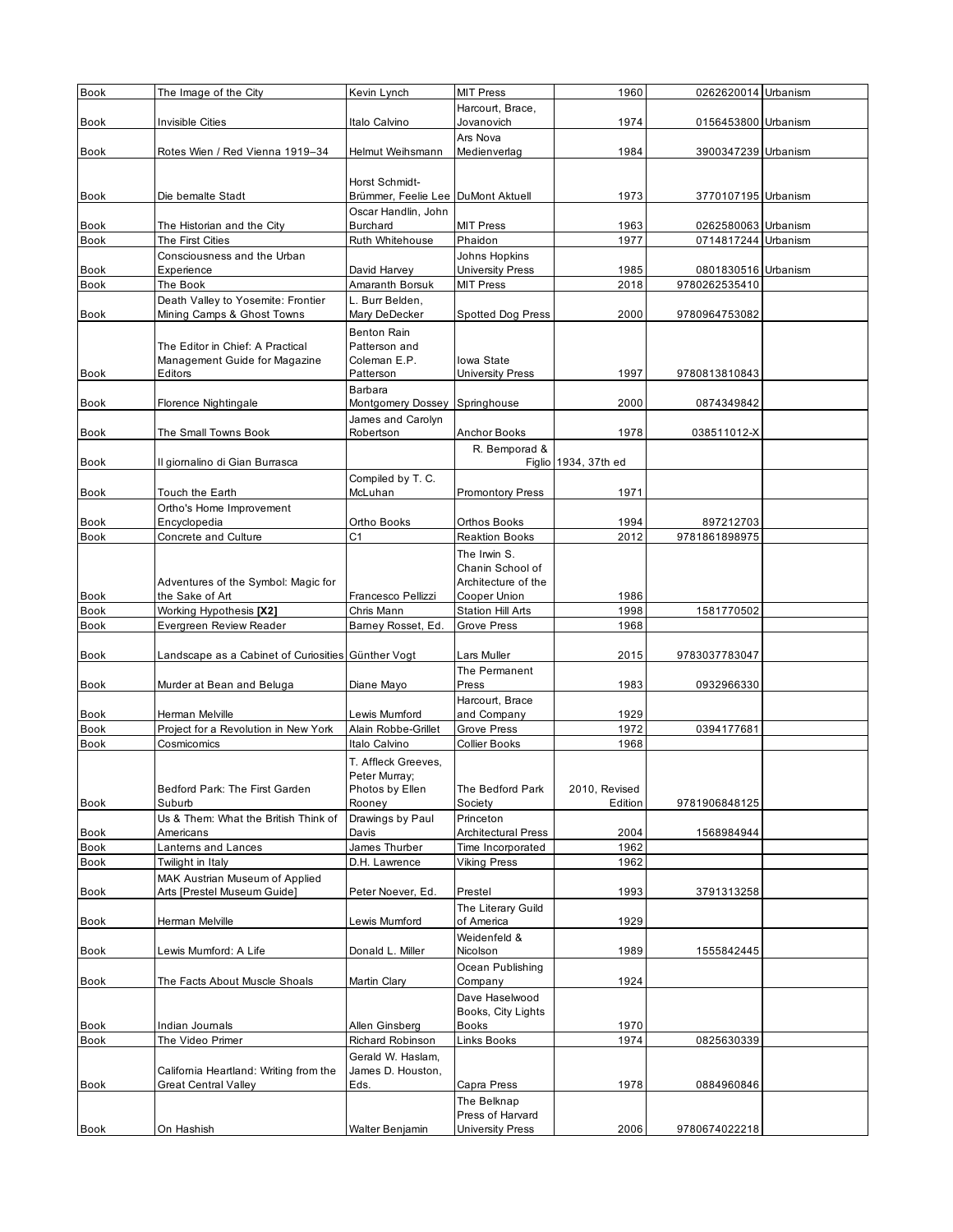|                            |                                                                               |                                      | The Belknap                                        |              |                                |                                    |
|----------------------------|-------------------------------------------------------------------------------|--------------------------------------|----------------------------------------------------|--------------|--------------------------------|------------------------------------|
|                            |                                                                               |                                      | Press of Harvard                                   |              |                                |                                    |
| <b>Book</b><br><b>Book</b> | Berlin Childhood around 1900<br>Old London Street Cries                       | Walter Benjamin<br>Andrew W. Tuer    | <b>University Press</b><br><b>The Scolar Press</b> | 2006         | 9780674022225<br>0859674029    |                                    |
| <b>Book</b>                | Man's Fate                                                                    | André Malraux                        | Vintage Books                                      | 1968         |                                |                                    |
| Book                       | Wirrwarr                                                                      | Jürgen Mayer H.                      | Hatje Cantz                                        | 2011         | 9783775727792 Architecture     |                                    |
|                            | Do, Flex, Test: Dialogues in Design                                           |                                      |                                                    |              |                                |                                    |
| <b>Book</b>                | Making                                                                        | Regina Pozo                          | Buró Buró                                          | 2015         | 9786079625535 Design           |                                    |
|                            |                                                                               |                                      | McSweeney's                                        |              |                                |                                    |
| <b>Book</b>                | Arboretum                                                                     | David Byme                           | Books                                              | 2006         | 1932416579 Art                 |                                    |
|                            | Armin Linke, Srdjan Jovanović Weiss,<br>Socialist Architecture: The Vanishing |                                      |                                                    |              |                                |                                    |
| Book                       | Act                                                                           | Tpbia Bezzola, Ed.                   | JRP, Ringier                                       | 2012         | 9783037642450 Architecture     |                                    |
|                            |                                                                               |                                      | <b>Harvard University</b>                          |              |                                |                                    |
| <b>Book</b>                | Film Noir and the Spaces of Modernity Edward Dimendberg                       |                                      | Press                                              | 2004         | 9780674013469 Urbanism         |                                    |
| <b>Book</b>                | Xingu                                                                         | Elizabeth Wharton                    | Bük                                                | 2005         | 9780976425441                  |                                    |
| <b>Book</b>                | Ice                                                                           | Lynn Davis                           | Bük                                                | 2005         | 9780976425434                  |                                    |
| <b>Book</b>                | My Life with Dick                                                             | Jeffrey Vallance                     | Bük                                                | 2005         | 9780976425427                  |                                    |
| Book<br><b>Book</b>        | A Modest Proposal<br>The Mall in Peril                                        | Jonathan Swift<br>Christopher Knight | Bük<br>Bük                                         | 2005<br>2005 | 9780976425410<br>9780976425403 |                                    |
|                            | The ABCs from Grossman's Glossary                                             |                                      |                                                    |              |                                |                                    |
|                            | of Every Humorous Word in the                                                 |                                      |                                                    |              |                                |                                    |
| <b>Book</b>                | English Language                                                              | <b>Richard Grossman</b>              | Bük                                                | 2005         | 9780976425458                  |                                    |
|                            | Disappear Here: On Perspective and                                            |                                      | Architecture                                       |              |                                |                                    |
| Catalog                    | Other Kinds of Space [X2]                                                     | Sam Jacob Studio                     | Gallery                                            | 2018         |                                | Architectural Theory               |
|                            |                                                                               | Sabine Bitter,                       |                                                    |              |                                |                                    |
| Catalog                    | Right, to the City                                                            | Helmut Weber                         | Museen Landes                                      | 2009         |                                | 9783854742135 Architectural Theory |
| Catalog                    | Front, Field, Line, Plane:<br>Researching the Militant Image                  | Sabine Bitter,<br>Helmut Weber       | adocs publishing                                   | 2016         |                                | 9783943253108 Architectural Theory |
|                            |                                                                               |                                      |                                                    |              |                                |                                    |
|                            |                                                                               | Douglas Davis,                       | Grey Art Gallery<br>and Study Center,              |              |                                |                                    |
|                            | Modern Redux: Critical Alternatives                                           | Thomas W.                            | New York                                           |              |                                |                                    |
| Catalog                    | for Architecture in the Next Decade                                           | Sokolowski                           | University                                         | 1986         |                                | 0934349010 Architectural Theory    |
| Catalog                    | Architecture in Uniform                                                       | Jean-Louis Cohen                     | CCA, Hazan                                         | 2011         | 9780920785928 Architecture     |                                    |
|                            |                                                                               | Paola Morsiani,                      |                                                    |              |                                |                                    |
| Catalog                    | Andrea Zittel: Critical Space                                                 | Trevor Smith                         | Prestel                                            | 2005         | 9783791333977 Architecture     |                                    |
| Catalog                    | Paul Villinski: Emergency Response<br>Studio                                  | Paul Villinski                       | Rice University Art<br>Gallery                     | 2009         | 1932281355 Architecture        |                                    |
|                            |                                                                               |                                      |                                                    |              |                                |                                    |
|                            | Günther Feuerstein: Visionary<br>Architecture in Austria in the Sixties       |                                      |                                                    |              |                                |                                    |
|                            | and Seventies [catalog for Sixth                                              |                                      |                                                    |              |                                |                                    |
|                            | International Architecture Biennale.                                          |                                      |                                                    |              |                                |                                    |
| Catalog                    | Venice]                                                                       | Günther Feuerstein                   |                                                    | 1966         | 3854152035 Architecture        |                                    |
| Catalog                    | Crab Studio, London 2010                                                      | Crab Studio                          | Crab Studio                                        | 2010<br>2005 |                                | Architecture                       |
| Catalog                    | Catalogue: Foster and Partners<br>Haresh Lalvani at OMI International         | <b>Foster and Partners</b>           | Prestel                                            |              | 9783791332987 Architecture     |                                    |
| Catalog                    | Arts Center                                                                   | Haresh Lalvani                       | Lalvani Studio Inc                                 | 2014         |                                | Architecture                       |
|                            |                                                                               |                                      | La biennale di                                     |              |                                |                                    |
|                            |                                                                               |                                      | Venezia, 11                                        |              |                                |                                    |
|                            |                                                                               | Guido Beltramini,                    | Mostra                                             |              |                                |                                    |
|                            |                                                                               | Alessandra                           | Internazionale di                                  |              |                                |                                    |
| Catalog                    | Carlo Scarpa e l'origine delle cose                                           | Scandurra                            | Architettura                                       | 2008         | 9788831796538 Architecture     |                                    |
|                            | The Weissenhofsiedlung                                                        |                                      |                                                    |              |                                |                                    |
|                            | Experimental Housing built for the<br>Deutscher Werkbund, Stuttgart 1927      |                                      | Deutsche Verlags-                                  |              |                                |                                    |
| Catalog                    | [X2]                                                                          | Karin Kirsch                         | Anstalt                                            | 1993         |                                | Architecture                       |
|                            |                                                                               | David Gebhard and                    | University of                                      |              |                                |                                    |
| Catalog                    | 1868-1968: Architecture in California                                         | Hariette Von Breton                  | California                                         | 1968         |                                | Architecture                       |
|                            |                                                                               |                                      | Virginia Museum,                                   |              |                                |                                    |
| Catalog                    | SITE: Buildings and Spaces                                                    | SITE                                 | Richmond                                           | 1980         | 0917046102 Architecture        |                                    |
|                            | E. Stewart Williams. Architect: An                                            |                                      | Palm Springs Art                                   |              |                                |                                    |
| Catalog                    | <b>Eloquent Modernist</b><br>Coop Himmelblau: Six Projects for                | Sidney Williams, Ed.                 | Museum<br>Verlag Jürgen                            | 2014         | 9780692216897 Architecture     |                                    |
| Catalog                    | Four Cities                                                                   | Coop Himmelblau                      | Häusser                                            | 1993         | 3927902454 Architecture        |                                    |
|                            | 11th Venice Architecture Biennale,                                            | Grigory Revzin,                      | Ministry of Culture                                |              |                                |                                    |
|                            | Russia Pavilion. A Game of Chess:                                             | Pavel Khoroshilov,                   | of the Russian                                     |              |                                |                                    |
| Catalog                    | Toumament for Russia, Vol. 2                                                  | Eds.                                 | Federation                                         | 2008         |                                | Architecture                       |
|                            | Walter Pichler: Kestner-                                                      |                                      | Kestner-                                           |              |                                |                                    |
|                            | Gesellschafter Hannover, 25 März bis                                          |                                      | Gesellschaft                                       |              |                                |                                    |
| Catalog                    | 1. Mai 1977, Katalog 2/1977                                                   | Walter Pichler                       | Hannover                                           | 1977         |                                | Architecture                       |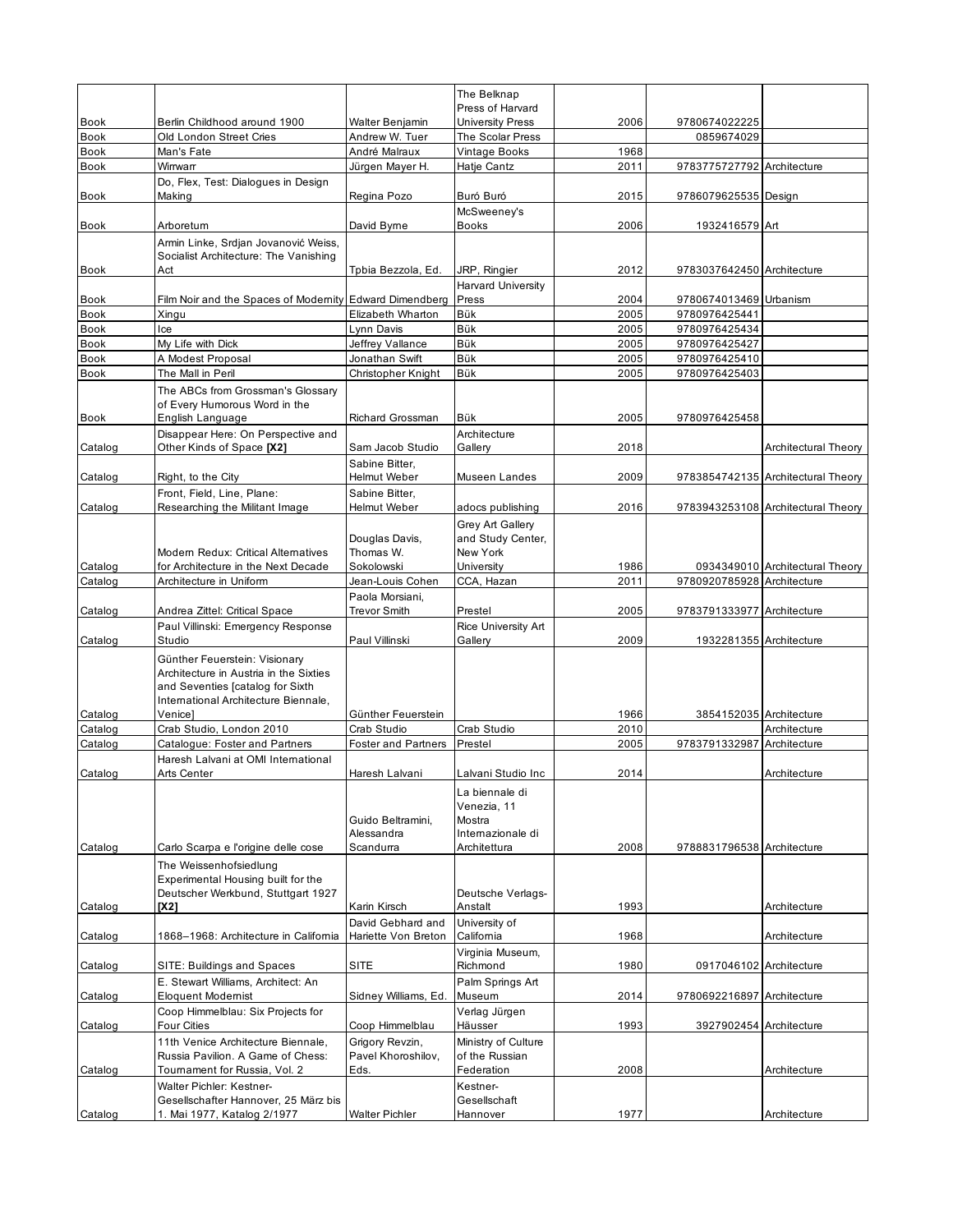|                    |                                                                         |                                           | Royal College of                 |              |                            |                              |
|--------------------|-------------------------------------------------------------------------|-------------------------------------------|----------------------------------|--------------|----------------------------|------------------------------|
|                    |                                                                         |                                           | Art, Zoological                  |              |                            |                              |
| Catalog            | Zoo-topia                                                               | Eszter Steierhoffer                       | Society of London                | 2012         | 9789638958334 Architecture |                              |
|                    | Catalogue of the Andrew Alpern<br>Collection of Drawing Instruments at  | Andrew Alpern,<br>James F.                |                                  |              |                            |                              |
|                    | the Avery Architectural and Fine Arts                                   | O'Gorman, Carole                          |                                  |              |                            |                              |
| Catalog            | Library, Columbia University                                            | Ann Fabian                                | W. W. Norton                     | 2010         | 9780978903732 Architecture |                              |
|                    | Architects/Designers/Planners for                                       |                                           |                                  |              |                            |                              |
|                    | Social Responsibility/NY 4th Benefit                                    |                                           |                                  |              |                            |                              |
|                    | Auction and International Exhibition                                    |                                           |                                  |              |                            |                              |
| Catalog            | of Architectural Drawings                                               |                                           | <b>ADPSR</b>                     | 1988         |                            | Architecture                 |
|                    | Stadt=Form Raum Netz [Exhibition                                        |                                           |                                  |              |                            |                              |
|                    | magazine, Austrian Pavilion, 10th<br>Architecture Biennale Venice] [X2] |                                           | SpringerWienNewY<br>ork          | 2006         |                            |                              |
| Catalog            |                                                                         | Wolf D. Prix                              |                                  |              | 9783211394984 Architecture |                              |
|                    | Emilio Ambasz, Steven Holl:                                             | Emilio Ambasz,                            | The Museum of<br>Modern Art, New |              |                            |                              |
| Catalog            | Architecture                                                            | Steven Holl                               | York                             | 1989         |                            | Architecture                 |
|                    |                                                                         | Lebbeus Woods                             |                                  |              |                            |                              |
|                    |                                                                         | and Christoph a.                          |                                  |              |                            |                              |
| Catalog            | The Light Pavilion                                                      | Kumpusch                                  | Lars Müller                      | 2013         | 9783037783092 Architecture |                              |
|                    |                                                                         |                                           | Yale School of                   |              |                            |                              |
|                    |                                                                         |                                           | Architecture                     |              |                            |                              |
| Catalog            | The Representation of Architecture                                      | Massimo Scolari                           | Gallery                          | 2012         |                            | Architecture                 |
|                    | Hans Hollein: Aufbauen und                                              |                                           | Aedes, Zumtobel                  |              |                            |                              |
| Catalog<br>Catalog | Aushöhlen<br>L.O.M.O. mit Haus-Rucker-Co                                | Hans Hollein<br>O&O Baukunst              | Staff<br><b>O&amp;O Baukunst</b> | 2003<br>2013 |                            | Architecture<br>Architecture |
|                    | Günter Günschel:                                                        | Elisabeth Fuchs-                          | <b>Wenzel Hablik</b>             |              |                            |                              |
| Catalog            | Architekturphantasien 2000–2002                                         | Belhamri                                  | Museum                           | 2003         |                            | Architecture                 |
|                    | Günter Günschel: Architektonische                                       | <b>Elisabeth Fuchs-</b>                   | Wenzel Hablik                    |              |                            |                              |
| Catalog            | Denkspiele                                                              | Belhamri                                  | Museum                           | 1999         | 3000043160 Architecture    |                              |
|                    |                                                                         |                                           | Richard Feigen                   |              |                            |                              |
| Catalog            | Hollein in Chicago                                                      | Hans Hollein                              | Gallery                          | 1969         |                            | Architecture                 |
|                    | Blue: Architecture of UN                                                | Malkit Shoshan,                           |                                  |              |                            |                              |
| Catalog            | Peacekeeping Mission                                                    | Curator                                   | Het Nieuwe Institut              | 2016         |                            | Architecture                 |
|                    |                                                                         | 15 Mostra                                 |                                  |              |                            |                              |
|                    | Biennale Architettura 2016:                                             | Internazionale du<br>Architettura         | Marsilio Editori                 | 2016         | 978883172377 Architecture  |                              |
| Catalog<br>Catalog | Reporting from the Front<br>Cutting Through the Suburbs                 | Carriage Trade                            | Carriage Trade                   | 2014         |                            | Architecture                 |
|                    |                                                                         |                                           |                                  |              |                            |                              |
|                    |                                                                         |                                           | RealismusStudio,                 |              |                            |                              |
|                    |                                                                         | Julie Ault, Martin                        | Neue Gesellschaft                |              |                            |                              |
| Catalog            | Outdoor Systems, Indoor Distributions Beck                              |                                           | für Bildende Kunst               | 2000         | 3926796693 Architecture    |                              |
|                    | Executive Box: A project for                                            |                                           | Dresden                          |              |                            |                              |
| Catalog            | documenta X by Adam Page [X2]                                           | Adam Page                                 | Kunstverein                      | 1997         | 3000016848 Architecture    |                              |
|                    | Walter Pichler: Austria, Biennale di                                    |                                           | Residenz Verlag                  |              |                            |                              |
| Catalog            | Venezia 1982                                                            | <b>Walter Pichler</b><br>K. Michael Havs. |                                  | 1982         |                            | Architecture                 |
| Catalog            | Buckminster Fuller: Starting with the<br>Universe                       | Dana Miller                               | <b>Yale University</b><br>Press  | 2008         | 9780300126204 Architecture |                              |
|                    | Hans Hollein: Métaphores et                                             |                                           | <b>Centre Georges</b>            |              |                            |                              |
| Catalog            | Métamorphoses                                                           | Hans Hollein                              | Pompidou                         | 1987         | 9782858503209 Architecture |                              |
|                    | The Guggenheim Museum Salzburg:                                         |                                           | Guggenheim                       |              |                            |                              |
| Catalog            | A Project by Hans Hollein                                               | Hans Hollein                              | Museum Salzburg                  | 1990         | 3701706786 Architecture    |                              |
| Catalog            | Mutations @ morphes                                                     | R, DSV & Sie P.                           | Éditions HYX                     | 1998         |                            | Architecture                 |
|                    | Luigi Pellegrin: Alle porte                                             |                                           | Galleria Stefania                |              |                            |                              |
| Catalog            | dell'Architettura                                                       | Luigi Pellegrin                           | Miscetti                         | 1992         |                            | Architecture                 |
|                    |                                                                         |                                           | Ernst Wasmuth                    |              |                            |                              |
| Catalog            | Radically Modern: Urban Planning<br>and Architecture in 1960s Berlin    | Thomas Köhler,<br>Ursula Müller, Eds.     | Verlag Tübingen<br>Berlin        | 2015         | 9783803007933 Architecture |                              |
|                    |                                                                         | Herbert Lechmayer,                        |                                  |              |                            |                              |
| Catalog            | Work & Culture                                                          | Eleonora Louis                            | <b>Ritter Verlag</b>             | 1998         | 3854152299 Architecture    |                              |
|                    |                                                                         |                                           | Gobierno                         |              |                            |                              |
|                    |                                                                         |                                           | Bolivariano de                   |              |                            |                              |
|                    |                                                                         |                                           | Venezuela,                       |              |                            |                              |
|                    | Ciudad Socializante vs. Ciudad                                          |                                           | Fundación                        |              |                            |                              |
|                    | Alienante [13 Mostra Internazionale                                     | Andreina Agustí,                          | Museos                           |              |                            |                              |
| Catalog            | di Architettura]                                                        | Tiziana Mazzucato                         | Nacionales                       | 2012         | 9789807253024 Architecture |                              |
| Catalog            | L'anima sottile del bosco                                               | Francesco Dal Co                          | Panaria Group                    | 2019         |                            | Architecture                 |
|                    |                                                                         | Cansu Cürgen,<br>Yelta Köm, Kerem         |                                  |              |                            |                              |
|                    | Vardiya [16 Mostra Internazionale di                                    | Piker, Nizam Onur                         | Istanbul Kültür                  |              |                            |                              |
| Catalog            | Architettura, Turkey Pavilion]                                          | Sönmez                                    | Sanat Vakfi                      | 2018         | 9786055275488 Architecture |                              |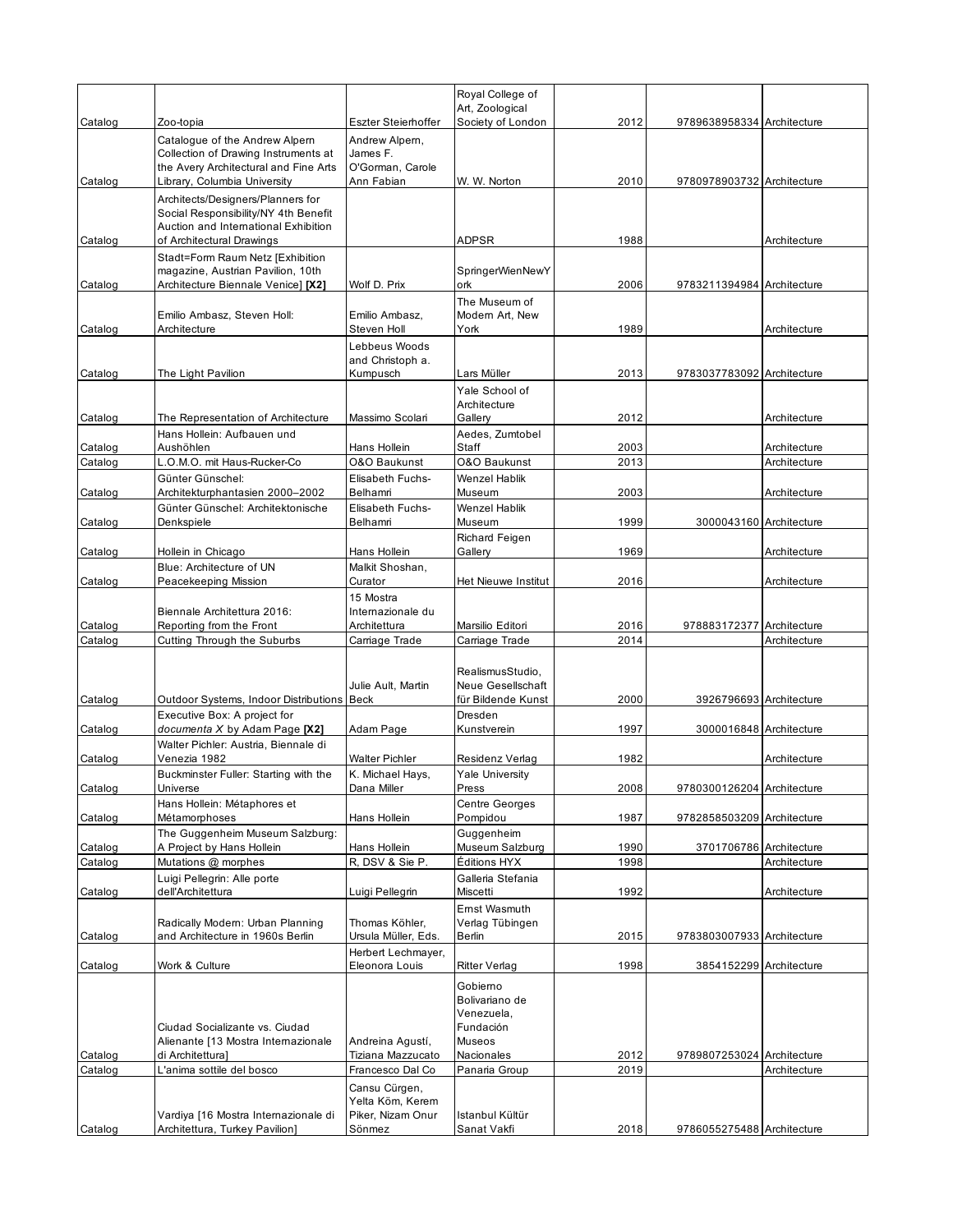|         | City of the Bang [Korea Pavilion, 9th                                                                                                                                                                      |                                                                                        |                                                                                                                           |      |                            |                        |
|---------|------------------------------------------------------------------------------------------------------------------------------------------------------------------------------------------------------------|----------------------------------------------------------------------------------------|---------------------------------------------------------------------------------------------------------------------------|------|----------------------------|------------------------|
| Catalog | International Architecture Exhibition]                                                                                                                                                                     | Chung Guyan                                                                            |                                                                                                                           | 2004 |                            | Architecture           |
| Catalog | Darzanà: Two Arsenals, One Vessel<br>[15 Mostra Internazionale di<br>Architettura, Turkey Pavilion]                                                                                                        | Feride Çiçekoğlu                                                                       | Istanbul<br>Foundation for<br>Culture and Arts                                                                            | 2016 | 9786055275280 Architecture |                        |
| Catalog | Less No! Close, Closer                                                                                                                                                                                     | Manuel Henriques,<br><b>Executive Director</b>                                         | Lisbon<br>Architecture<br>Triennial                                                                                       | 2013 |                            | Architecture           |
| Catalog | Beyond the Urban Edge: The Ideal<br>City? [2013 Bi-City Bienniale of<br>Urbanism/Architecture (Hong Kong)]                                                                                                 | Travis Bunt.<br><b>Executive Curator</b>                                               | The Hong Kong<br>Institute of<br>Architects, Hong<br>Kong Institute of<br>Planners, Hong<br>Kong Designers<br>Association | 2013 |                            | Architecture           |
| Catalog | The Lives of Spaces [11 Mostra<br>Internazionale di Architettura, Ireland<br>Pavilion] [X2]                                                                                                                | Hugh Campbell,<br>Samantha Martin-<br>McAuliffe, Brian<br>Ward and Nathalie<br>Weadick | Irish Architecture<br>Foundation                                                                                          | 2008 | 9781905254354 Architecture |                        |
|         | Experimental Architecture: Out<br>There, Architecture Beyond Building,<br>Vol. 3 [11 Mostra Internazionale di                                                                                              |                                                                                        |                                                                                                                           |      |                            |                        |
| Catalog | Architettura]                                                                                                                                                                                              | Aaron Betsky, Ed.                                                                      | Marsilio Editori                                                                                                          | 2008 | 978883179447 Architecture  |                        |
| Catalog | Workbook: The Official Catalog for<br>Workshopping: An American Model<br>of Architectural Practice [The U.S.<br>Pavilion for La Biennale di Venezia.<br>Biennale Architettura 20101                        | Emily Abruzzo, Ed.                                                                     | 306090, Inc.                                                                                                              | 2010 | 9781616890179 Architecture |                        |
| Catalog | Experimental Architecture: Out<br>There, Architecture Beyond Building,<br>Vol. 4: Participating Countries,<br>Special and Collateral Events, Travel<br>Guide [11 Mostra Internazionale di<br>Architettura] | Aaron Betsky, Ed.                                                                      | Marsilio Editori                                                                                                          | 2008 | 978883179447 Architecture  |                        |
| Catalog | Kibbutz: Architecture Without<br>Precedents [The Israeli Pavilion, The<br>12th International Architecture<br>Exhibition, The Venice Biennial]                                                              | Galia Bar Or, Ed.                                                                      |                                                                                                                           | 2010 |                            | Architecture           |
| Catalog | Biennale Architettura 2012, Venice,<br>Arsenale, Kingdom of Bahrain<br>National Participation                                                                                                              | Rashad Faraj,<br>Noura Al Sayeh                                                        | Ministry of Culture,<br>Kingdom of<br>Bahrain                                                                             | 2012 |                            | Architecture           |
| Catalog | Uruguay/012: Panavision, Prácticas<br>Diversas, Miradas Comunes [13<br>Mostra Internazionale di Architettura,<br>Uruguay Pavilion]                                                                         | Pedro Livini,<br>Gonzalo Carrasco.<br>Eds.                                             |                                                                                                                           | 2012 |                            | Architecture           |
| Catalog | Atlante Della Triennale [1999<br>Triennale di Milano] [X3]                                                                                                                                                 | Alessandro Rocca                                                                       | Edizione della<br>Triennale                                                                                               | 1999 | 8881582503 Architecture    |                        |
| Catalog | People Meet in Architecture /<br>Biennale Architettura 2010:<br>Participating Countries / Collateral<br>Events                                                                                             | Fondazione La<br>Biennale di Venezia                                                   | Marsilio                                                                                                                  | 2010 | 978883170651 Architecture  |                        |
|         | Next: 8th International Architecture                                                                                                                                                                       | Fondazione La                                                                          |                                                                                                                           |      |                            |                        |
| Catalog | Exhibition<br>6th Internatonal Architecture<br>Exhibition: Sensing the Future: The                                                                                                                         | Biennale di Venezia                                                                    | Marsilio                                                                                                                  | 2002 | 0847825213 Architecture    |                        |
| Catalog | Architect as Seismograph                                                                                                                                                                                   | Alberto Prandi, Ed.                                                                    | Electa                                                                                                                    | 1996 |                            | 882080397 Architecture |
| Catalog | People Meet in Architecture /<br>Biennale Architettura 2010: Exhibition Martina Mian, Ed.                                                                                                                  |                                                                                        | Marsilio                                                                                                                  | 2010 | 978883170651 Architecture  |                        |
| Catalog | Less Aesthetics, More Ethics [7th<br>International Architecture Exhibition]                                                                                                                                | Doriana O. Mandrelli                                                                   | Marsilio                                                                                                                  | 2000 | 8820804204 Architecture    |                        |
| Catalog | Annali dell'architettura e delle città                                                                                                                                                                     | Marco Casamonti                                                                        | Motta Architettura                                                                                                        | 2007 |                            | Architecture           |
|         | Kingdom of Bahrain National<br>Participation at the 12th International                                                                                                                                     | Noura Al-Sayeh,                                                                        | Ministry of Culture,<br>Kingdom of                                                                                        |      |                            |                        |
| Catalog | Architecture Exhibition [X2]                                                                                                                                                                               | Léopold Banchini                                                                       | Bahrain                                                                                                                   | 2010 | 978283990738 Architecture  |                        |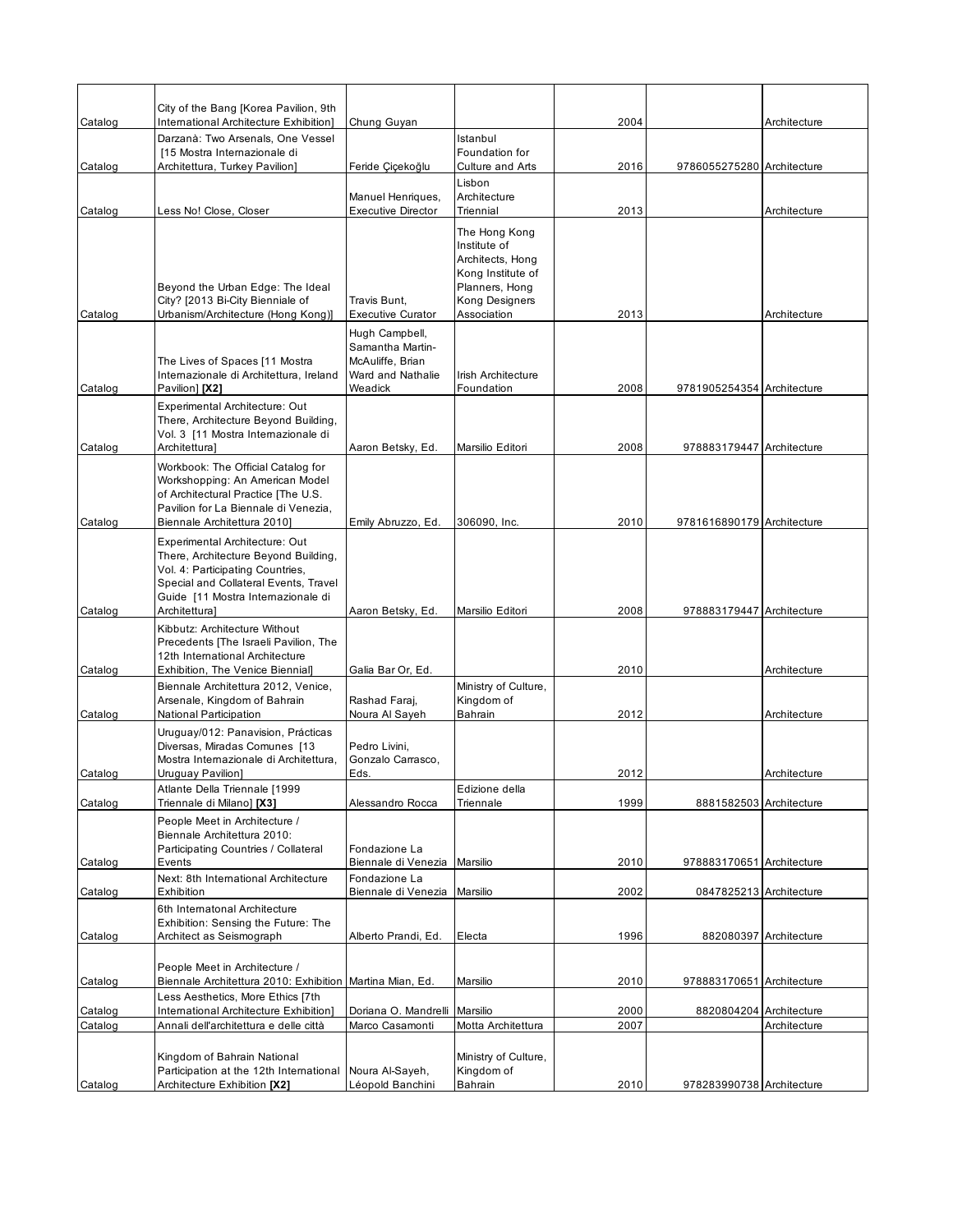|                    |                                                                                                                                                         |                                                | Shenzhen & Hong<br>Kong Bi-City<br>Biennale of      |              |                            |              |
|--------------------|---------------------------------------------------------------------------------------------------------------------------------------------------------|------------------------------------------------|-----------------------------------------------------|--------------|----------------------------|--------------|
| Catalog            | 2011 Shenzhen & Hong Kong Bi-City<br>Biennale of Urbanism/Architecture                                                                                  | <b>Terence Riley</b>                           | Urbanism/Architect<br>ure                           | 2011         |                            | Architecture |
| Catalog            | Biennale Architettura 2012: Common<br>Ground [X2]                                                                                                       | Fondazione La<br>Biennale di Venezia           | Marsilio                                            | 2012         | 978883171366 Architecture  |              |
| Catalog            | 11th Venice Architecture Biennale.<br>Russia Pavilion. A Game of Chess:<br>Toumament for Russia, Vol. 4                                                 | Grigory Revzin,<br>Pavel Khoroshilov,<br>Eds.  | Ministry of Culture<br>of the Russian<br>Federation | 2008         |                            | Architecture |
|                    | Experimental Architecture: Out<br>There, Architecture Beyond Building,<br>Vol. 1: Installations [11 Mostra                                              |                                                |                                                     |              |                            |              |
| Catalog            | Internazionale di Architettura]<br>Falemos de Casas: Entra o Norte e o                                                                                  | Aaron Betsky, Ed.                              | Marsilio Editori                                    | 2008         | 978883179447 Architecture  |              |
|                    | Sol/Let's Talk About Houses:<br>Between North and South [Lisbon                                                                                         |                                                |                                                     |              |                            |              |
| Catalog            | Architecture Triennial 2010]<br>Falemos de Casas: Concursos/Let's                                                                                       | Delfim Sardo, Ed.                              | Athena                                              | 2010         | 9789893100066 Architecture |              |
| Catalog            | <b>Talk About Houses: Competitions</b><br>[Lisbon Architecture Triennial 2010]                                                                          | Delfim Sardo, Ed.                              | Athena                                              | 2010         | 9789893100073 Architecture |              |
|                    | Falemos de Casas: Quando a Arte<br>Fala Arquitectura/Let's Talk About<br>Houses: When Art Speaks<br>Architecture [Lisbon Architecture                   |                                                |                                                     |              |                            |              |
| Catalog<br>Catalog | Triennial 2010]<br>Ruhr/Triennale Triennale Trienalle                                                                                                   | Delfim Sardo, Ed.<br><b>Heiner Goebbels</b>    | Athena<br>Ruhrtriennale                             | 2010<br>2014 | 9789893100080 Architecture | Architecture |
|                    | Convertible City: Modes of<br>Densification and Dissolving<br>Boundaries [Venice Biennale 2006,<br>10th International Architecture                      | Armand Gruentuch,                              | Bundesministerium<br>für Verkehr, Bau<br>und        |              |                            |              |
| Catalog            | Exhibition]<br>Venice Take Away: Ideas to Change                                                                                                        | Almut Ernst, Eds.<br>Vanessa Norwood,          | Stadtentwicklung<br>Architectural                   | 2006         | 9783931435097 Architecture |              |
| Catalog            | <b>British Architecture</b>                                                                                                                             | Vicky Richardson                               | Association                                         | 2012         | 9781907896248 Architecture |              |
| Catalog            | Reduce, Reuse, Recycle:<br>Architecture as Resource [German<br>Pavilion, 13th International<br>Architecture Exhibition, La Biennale<br>di Venezia 2012] | Muck Petzet, Florian<br>Heilmeyer, Eds.        | Hatje Cantz                                         | 2012         | 9783775734257 Architecture |              |
| Catalog            | Modernity, Promise or Menace?<br>[French Pavilion at the 14th<br>International Architecture<br>Exhibition-la Biennale di Venezia                        | Jean-Louis Cohen.<br>Vanessa Grossman,<br>Eds. | Éditions<br>Dominique Carré                         | 2014         |                            | Architecture |
| Catalog            | A Clockwork Jerusalem                                                                                                                                   | Alastair Donald,<br>Gwen Webber                | The Vinyl Factory                                   | 2014         | 9780957391451 Architecture |              |
| Catalog            | Modernism and its Doubles: The<br>South African Experience 1914-2014 Porte                                                                              | Lemaseya Khama,<br>Jean-Pierre de la           |                                                     | 2014         |                            | Architecture |
|                    | Casablanca, Chandigarh: A Report                                                                                                                        | Tom Avermaete,                                 |                                                     |              |                            |              |
| Catalog            | on Modernization                                                                                                                                        | Maristella Casciato<br>Bernard Tschumi         | CCA, Park Books                                     |              | 2014 9783906027364         | Architecture |
| Catalog            | Virtual [Expo 2004]                                                                                                                                     | Architects                                     | <b>BTuA/press</b><br><b>Bartlett School of</b>      | 2002         | 2951944209 Architecture    |              |
| Catalog            | The Ideal City                                                                                                                                          | Colin Foumier, Ed.                             | Architecture, UCL                                   | 2010         | 9780957235519 Architecture |              |
|                    |                                                                                                                                                         | Pierre Huyghe;<br>Linda Norden, Scott          | <b>Harvard University</b>                           |              |                            |              |
| Catalog            | This Is Not a Time for Dreaming                                                                                                                         | Rothkopf, Eds.<br>Frederic Borel, Odile        | Art Museums                                         | 2005         |                            | Architecture |
|                    |                                                                                                                                                         | Decq et Benoît<br>Cornette, Michael            | A3: Architecture                                    |              |                            |              |
| Catalog            | <b>Three French Architects</b>                                                                                                                          | W. Kagan                                       | Art Association                                     | 1994         | 2950887309 Architecture    |              |
| Catalog            | Mario Bellini: Italian Beauty:<br>Architecture, Design, and More                                                                                        | Francesco Moschini                             | Silvana Editoriale                                  | 2017         | 9788836636006 Architecture |              |
|                    | Terza Mostra Internazionale di<br>Architettura/Third International<br>Exhibition of Architecture, Vols. 1                                               |                                                |                                                     |              |                            |              |
| Catalog            | and 2                                                                                                                                                   | Carlo Pirovano, Ed.                            | Electa Editrice                                     | 1985         | 884351198X Architecture    |              |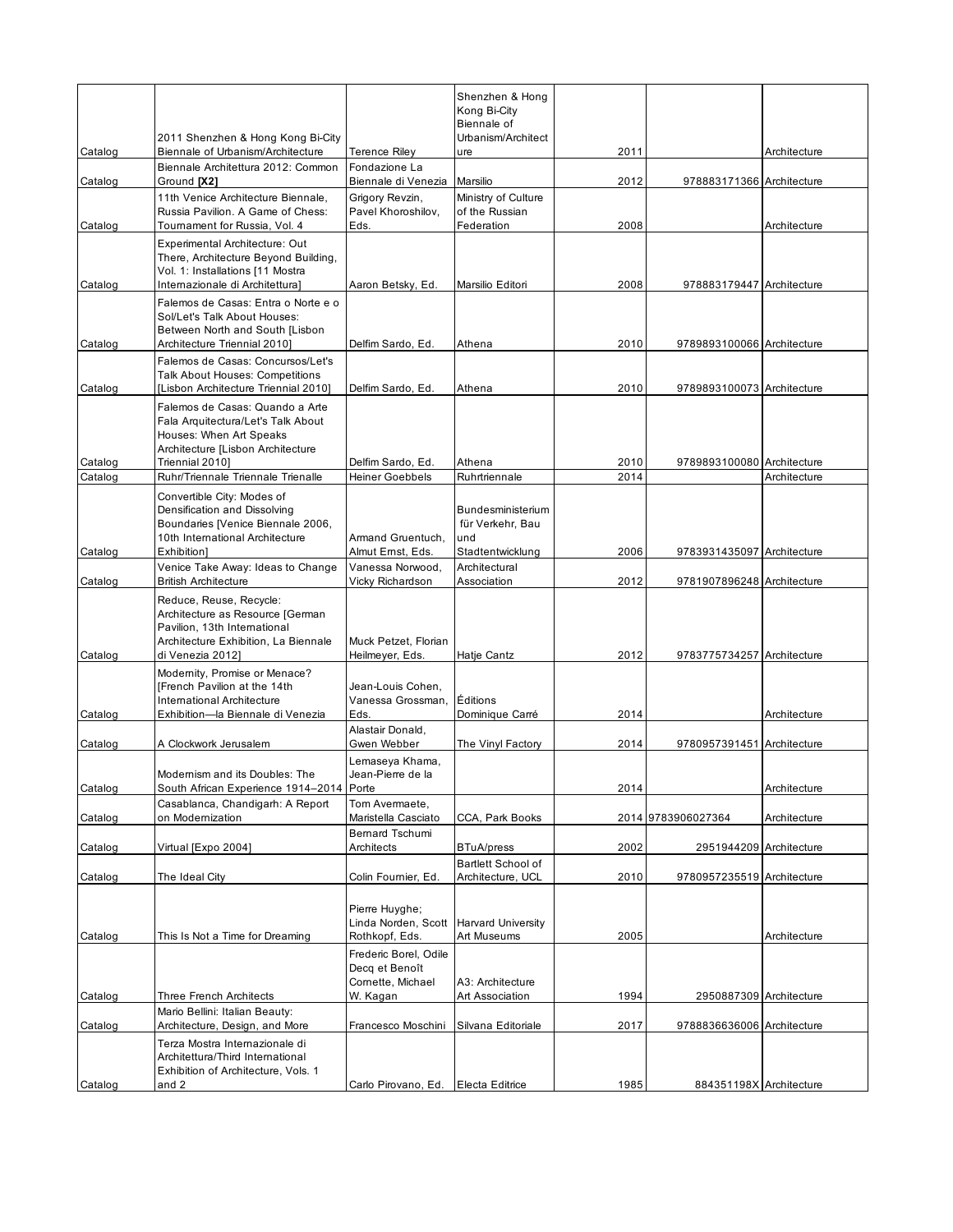|                    |                                                                             |                                          | New York<br>Chapter/American                      |              |                                                       |              |
|--------------------|-----------------------------------------------------------------------------|------------------------------------------|---------------------------------------------------|--------------|-------------------------------------------------------|--------------|
|                    |                                                                             | Alessandra Latour,                       | Institute of                                      |              |                                                       |              |
| Catalog            | Alexander Rodchenki                                                         | Ed.                                      | Architects                                        | 1987         |                                                       | Architecture |
| Catalog            | Der Richtung Nach/General Direction                                         | Sabine Bitter                            | Galerie Grita Insam                               | 1992         |                                                       | Architecture |
| Catalog            | Vito Acconci: Courtyard in the Wind                                         | Heinz Schütz, Ed.                        | <b>Reihe Cantz</b>                                | 2003         | 3775791450 Architecture                               |              |
|                    |                                                                             | Sabine Bitter.                           | <b>Edition Camera</b>                             |              |                                                       |              |
| Catalog<br>Catalog | BitterWeber: Live Like This<br>David Georges Emmerich                       | Helmut Weber                             | Austria<br><b>Editions HYX</b>                    | 2005<br>1997 | 3900508585 Architecture<br>9782910385095 Architecture |              |
|                    |                                                                             |                                          | The Architectural                                 |              |                                                       |              |
|                    |                                                                             |                                          | League of New                                     |              |                                                       |              |
|                    | Renzo Piano Building Workshop:                                              | Peter Buchanan.                          | York, The Italian<br>Cultural Institute           |              |                                                       |              |
| Catalog            | <b>Selected Projects</b>                                                    | Curator                                  |                                                   | 1993         |                                                       | Architecture |
|                    |                                                                             | Barry Bergdoll,<br>Carlos Eduardo        |                                                   |              |                                                       |              |
|                    |                                                                             | Comas, Jorge                             | The Museum of                                     |              |                                                       |              |
| Catalog            | Latin America in Construction:<br>Architecture 1955-1980                    | Francisco Liernur,<br>Patricio del Real  | Modern Art, New<br>York                           | 2015         | 9780870709630 Architecture                            |              |
|                    |                                                                             | Paolo Portoghesi,                        | Studio di Porta                                   |              |                                                       |              |
| Catalog            | Architektur/Architecture 1960-1969                                          | Vittorio Gigliotti                       | Pinciana                                          |              |                                                       | Architecture |
|                    | Walter Pichler: Zeichnungen von                                             |                                          | Galerie Heike                                     |              |                                                       |              |
| Catalog            | 1961 bis 1975                                                               | Walter Pichler                           | Curtze<br>Galerie                                 | 1976         |                                                       | Architecture |
|                    | Raimund Abraham, Works:                                                     |                                          | Grünangergasse                                    |              |                                                       |              |
| Catalog            | 1960-1973                                                                   | Raimund Abraham                          | 12                                                | 1973         |                                                       | Architecture |
| Catalog            | Shin Takamatsu                                                              | Paolo Polledri, Ed.                      | SF MoMA; Rizzoli                                  | 1993         | 9780847817467                                         | Architecture |
| Catalog            | Joep Lluís Sert: Arquitectura i<br>disseny urbà, Treball en equip           | Fundació Joan Miró                       | Fundació Joan<br>Miró                             | 1979         |                                                       | Architecture |
|                    |                                                                             |                                          | Albrizzi Editore.                                 |              |                                                       |              |
|                    | 1781-1841 Schinkel: l'architetto del                                        | Gianfranco Dogliani,                     | Cluva Libreria                                    |              |                                                       |              |
| Catalog            | principe                                                                    | Ed.                                      | Editrice                                          | 1982         |                                                       | Architecture |
| Catalog            | Aldo v. Eyck: Projekten 1948–1961                                           |                                          | Johan van de<br>Beek                              | 1981         |                                                       | Architecture |
|                    | Paradigmata [9th International                                              |                                          |                                                   |              |                                                       |              |
|                    | Exhibition of Architecture, Venice                                          | Theopilos                                | Hellenic Ministry of                              |              |                                                       |              |
| Catalog            | Biennale, Greek Participation]                                              | Tramboulis, Ed.                          | Culture                                           | 2004         | 960214405X Architecture                               |              |
|                    | Renzo Piano: La fabbrica della                                              |                                          |                                                   |              |                                                       |              |
|                    | musica, L'auditorium Paganini nella                                         |                                          |                                                   |              |                                                       |              |
| Catalog            | Città di Parma/The Music Factor, The<br>City of Parma's Auditorium Paganini | Fulvio Irace,<br>Gabriele Basilico       | <b>Editrice Abitare</b><br>Segesta                | 2002         | 8886116462 Architecture                               |              |
|                    |                                                                             |                                          |                                                   |              |                                                       |              |
|                    |                                                                             | The Foreign and                          | The Foreign and                                   |              |                                                       |              |
|                    |                                                                             | Commonwealth                             | Commonwealth                                      |              |                                                       |              |
|                    |                                                                             | Office of the United<br>Kingdom of Great | Office of the<br>United Kingdom of                |              |                                                       |              |
|                    | New British Embassy Building and                                            | Britain and Northern                     | Great Britain and                                 |              |                                                       |              |
| Catalog            | Housing 1985                                                                | Ireland                                  | Northern Ireland                                  | 1985         |                                                       | Architecture |
|                    | Michelangelo Architect: The Facade                                          |                                          |                                                   |              |                                                       |              |
| Catalog            | of San Lorenzo and the drum and<br>dome of St. Peter's                      | Henry A. Millon,<br>Craig Hugh Smyth     | Olivetti                                          | 1988         |                                                       | Architecture |
|                    |                                                                             |                                          |                                                   |              |                                                       |              |
|                    | Josep Lluis Sert: Architect to the Arts                                     |                                          | Carpenter Center                                  |              |                                                       |              |
| Catalog            | [Exhibition Dec. 2, 1978-Feb 1,<br>1979]                                    | Robert Gardner                           | for the Visual Arts.<br><b>Harvard University</b> | 1978         |                                                       | Architecture |
|                    | Premio Architettura Citta di Odderzo                                        |                                          |                                                   |              |                                                       |              |
| Catalog            | 8 Edizione, 2004                                                            | Paolo Vocialta                           | Il Poligrafo                                      | 2004         | 8871154231 Architecture                               |              |
|                    |                                                                             | Musée des Beaux-                         | Musée des Beaux-                                  |              |                                                       |              |
|                    | La Chaux-de-Fonds et Jeanneret                                              | Arts et Musée<br>d?Histoire, La          | Arts et Musée<br>d?Histoire, La                   |              |                                                       |              |
| Catalog            | Avant Le Corbusier                                                          | Chaux-de-Fonds                           | Chaux-de-Fonds                                    | 1987         |                                                       | Architecture |
|                    |                                                                             |                                          | The Museum of                                     |              |                                                       |              |
|                    | <b>Hector Guimard</b>                                                       | F. Lanier Graham                         | Modern Art, New<br>York                           | 1970         |                                                       | Architecture |
| Catalog            | Ceci n'est pas une rêverie: The                                             | Emmanuel Petit,                          | Yale School of                                    |              |                                                       |              |
| Catalog            | Architecture of Stanley Tigerman                                            | Curator                                  | Architecture                                      | 2011         | 9870982638590 Architecture                            |              |
|                    | A Quiet Grandeur: The Architectural                                         |                                          | Cranbrook                                         |              |                                                       |              |
| Catalog            | Drawings of Eliel Saarinen for<br>Kingswood School Cranbrook                | John Gerard                              | Academy of Art<br>Museum                          | 1984         |                                                       | Architecture |
|                    |                                                                             |                                          |                                                   |              |                                                       |              |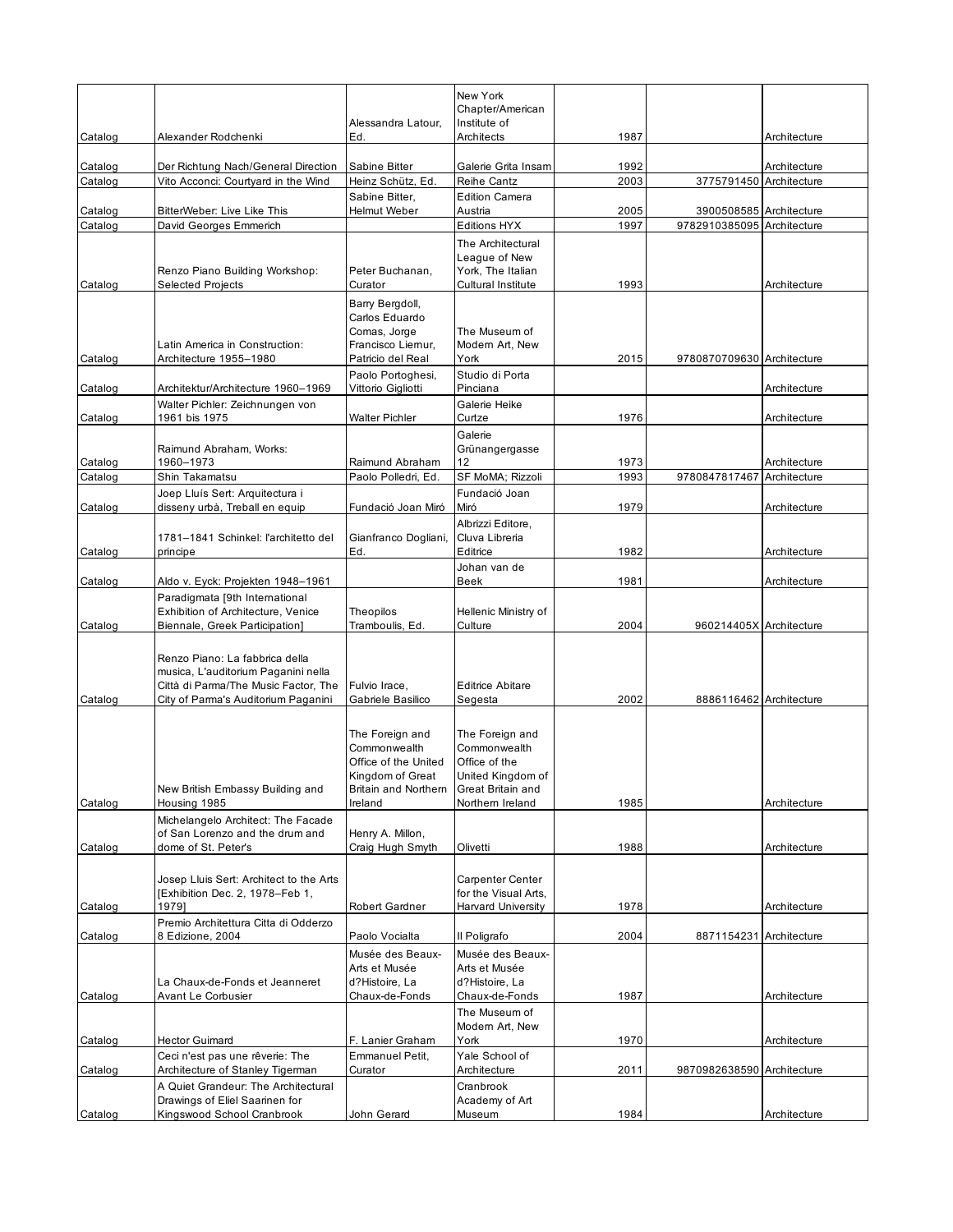|         |                                                                                                         | Ingrid Schaffner,<br>Srdjan Jovanovic<br>Weiss, William   | ICA Philadelphia,<br>Graham                                    |      |                            |                                   |
|---------|---------------------------------------------------------------------------------------------------------|-----------------------------------------------------------|----------------------------------------------------------------|------|----------------------------|-----------------------------------|
| Catalog | Anne Tyng: Inhabiting Geometry                                                                          | Whitaker                                                  | Foundation                                                     | 2011 | 9780884541219 Architecture |                                   |
| Catalog | Mother's House: Robert Venturi's Big<br>Little House for Vanna Venturi                                  |                                                           | Woodmere Art<br>Museum                                         | 2006 |                            | Architecture                      |
| Catalog | Lilly Reich: Designer and Architect                                                                     | Matilda McQuaid,<br>Ed.                                   | The Museum of<br>Modern Art, New<br>York                       | 1996 | 0870701444 Architecture    |                                   |
| Catalog | Louis I. Kahn: Richards Medical<br>Research Building [Museum of<br>Modern Art Bulletin, Vol. 28, No. 1] |                                                           | Museum of<br>Modern Art, New<br>York                           | 1961 |                            | Architecture                      |
| Catalog | Philip Johnson Architect: The First<br><b>Forty Years</b>                                               | Virginia Dajani,<br>Curator                               | The Municipal Art<br>Society of New<br>York                    |      |                            | Architecture                      |
| Catalog | John Hejduk: The Riga Project                                                                           | John Hejduk                                               | The University of<br>the Arts                                  | 1987 |                            | Architecture                      |
|         |                                                                                                         | Kenneth Frampton,<br>Silvia Kolbowski,                    |                                                                |      |                            |                                   |
| Catalog | 16 IAUS: William Lescaze                                                                                | Eds.                                                      | Rizzoli                                                        | 1982 | 0847804283 Architecture    |                                   |
|         |                                                                                                         | Philip Johnson,<br>Mark Wigley                            | The Museum of<br>Modern Art, New                               |      |                            |                                   |
| Catalog | Deconstructivist Architecture<br>Whatever Happened to LA?                                               |                                                           | York                                                           | 1988 | 087070298X Architecture    |                                   |
| Catalog | Architectural and Urban Experiments<br>1970-1990                                                        | Jeffrey Inaba, Peter<br>Zellner, Curators                 | <b>SCI-Arc Gallery</b>                                         | 2005 |                            | Architecture                      |
| Catalog | Rafael Viñoly Architects: Recent<br>Projects                                                            | Rafael Viñoly<br>Architects                               | Rafael Viñoly<br>Architects                                    | 2005 |                            | Architecture                      |
| Catalog | Adam Page                                                                                               | Petra Lewey, Ed.                                          | Städtisches<br>Museum Zwickau                                  | 1997 | 3980500071 Architecture    |                                   |
| Catalog | Myron Goldsmith                                                                                         | The Arts Club of<br>Chicago                               | The Arts Club of<br>Chicago                                    | 2007 | 1891925237 Architecture    |                                   |
|         | Krischanitz, Federle: Neue Welt                                                                         | Kunsthaus Bregenz<br>/ archiv kunst<br>architektur / Köb, |                                                                |      |                            |                                   |
| Catalog | Schule                                                                                                  | Edelbert                                                  | Verlag Gerd Hatje                                              | 1994 | 3775704201 Architecture    |                                   |
| Catalog | Aldo Rossi: Architecture, Projects &<br>Drawings                                                        | Micha Bandini,<br>David Dunster, Aldo<br>Rossi            | Institute of<br>Contemporary Arts                              | 1983 | 090526326X Architecture    |                                   |
| Catalog | Sabine Bitter & Helmut Weber:<br><b>Recent Works</b>                                                    | Sabine Bitter,<br>Helmut Weber                            |                                                                |      |                            | Architecture                      |
| Catalog | Modern Redux: Critical Alternatives<br>for Architecture in the Next Decade                              | Douglas Davis,<br>Thomas W.<br>Sokolowski                 | Grey Art Gallery<br>and Study Center                           | 1986 | 0934349010 Architecture    |                                   |
| Catalog | Custom Built: A Twenty-Year Survery<br>of Work by Allan Wexler                                          | Christopher<br>Scoates, Debra<br>Wilbur                   | Atlanta College of<br>Art Gallery, City<br>Gallery at Chastain | 1999 | 1564660702 Architecture    |                                   |
| Catalog | Project DMZ                                                                                             | Cathleen Crabb, Ed.                                       | Storefront for<br>Art+Architecture                             | 1988 |                            | Architecture                      |
| Catalog | Valentin Rothmaler:<br>Aktionskunstprojekte                                                             | Valentin Rothmaler                                        | Ministerium für<br>Bildung                                     | 1993 |                            | Architecture                      |
|         | The Michael Graves Exhibition: New                                                                      |                                                           | Visual Arts<br>Gallery, Florida<br>International               |      |                            |                                   |
| Catalog | Projects 1978-83                                                                                        | Odile Decq, Benoit                                        | University                                                     | 1983 |                            | Architecture                      |
| Catalog | Hyper-Tension                                                                                           | Cornette                                                  | Aedes                                                          | 1995 |                            | Architecture                      |
| Catalog | Sheet Metal Craftmanship: Progress<br>in Building [X2]                                                  | David Chase.<br>Carolyn Laray                             | National Building<br>Museum,<br>Washington, D.C.               | 1988 | 0961975202 Architecture    |                                   |
| Catalog | Randy Shull: Wide Open                                                                                  | J. Richard Gruber,<br>curator                             | <b>Black Mountain</b><br>College Museum +<br>Arts Center       | 2016 |                            | 9781532310379 Architecture/Design |
| Catalog | John Knight, ŁEETSOII<br>François Dallegret: Réminiscences                                              | <b>Hoshour Gallery</b>                                    | <b>Hoshour Gallery</b>                                         | 1988 |                            | Art                               |
| Catalog | fluorescentes                                                                                           | François Dallegret                                        | Musée du Québec                                                | 1999 | 2551191211 Art             |                                   |
| Catalog | Valentin Rothmaler                                                                                      | Emmely Baumann,<br>Rüdiger Dom                            | callidus, Verlag<br>wissenschaftlicher                         | 2010 | 9783940677426 Art          |                                   |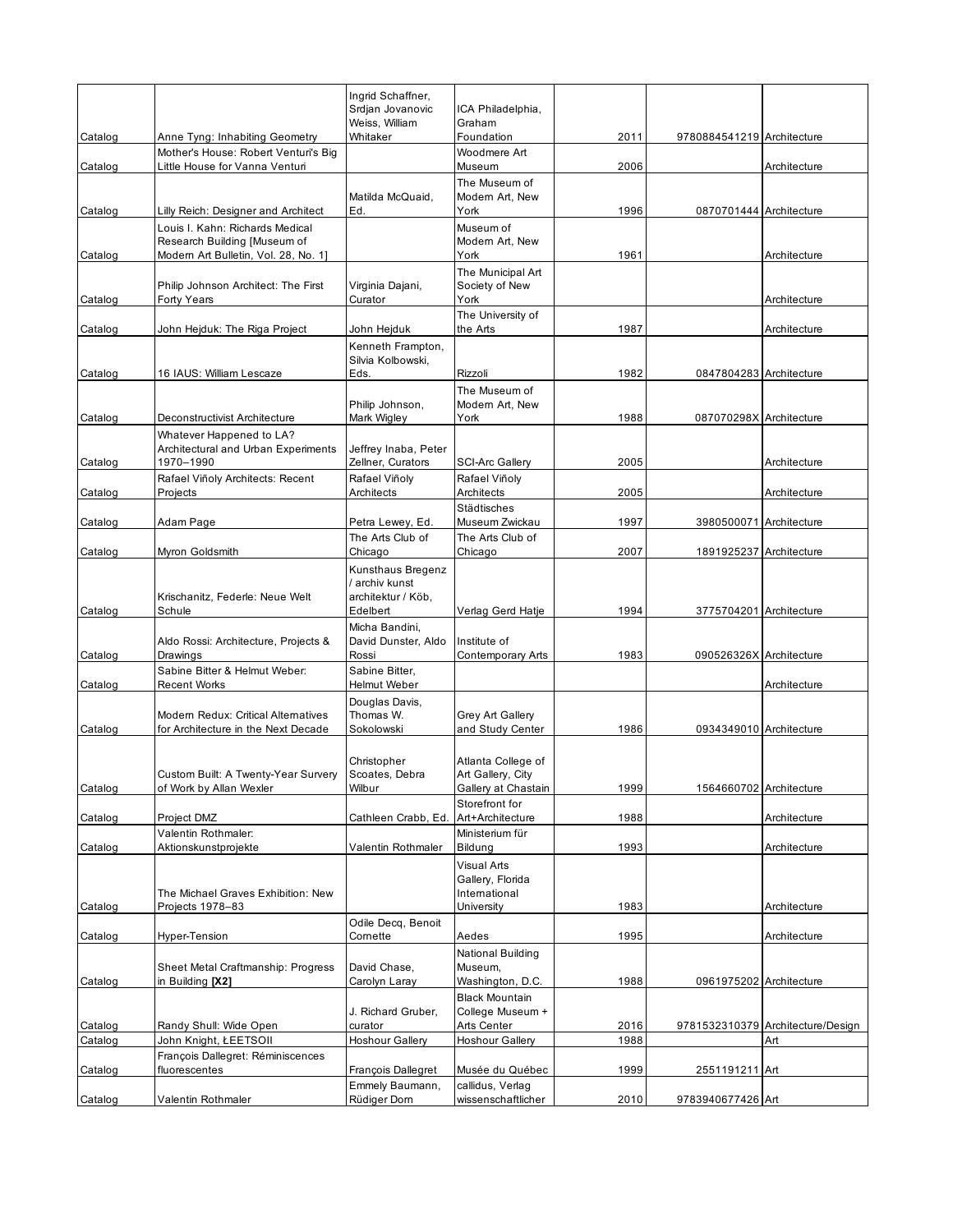|                    |                                                                                                        | Vincenzo Ferrari,                                                      | Neue Galerie am                                                                                                        |              |                    |            |
|--------------------|--------------------------------------------------------------------------------------------------------|------------------------------------------------------------------------|------------------------------------------------------------------------------------------------------------------------|--------------|--------------------|------------|
| Catalog            | Des kaisers neue kleider                                                                               | Ugo La Pietra, Luca<br>Palazzoli                                       | Landesmuseum<br>Joanneum                                                                                               | 1974         |                    | Art        |
| Catalog            | Siah Armajani                                                                                          | Siah Armajani                                                          | The Arts Club of<br>Chicago                                                                                            | 1992         |                    | Art        |
| Catalog            | Jenny Holzer                                                                                           | Diane Waldman                                                          | Solomon R.<br>Guggenheim<br>Foundation,<br>Abrams                                                                      | 1989         | 0892070684 Art     |            |
| Catalog            | Lawrence Weiner: As Far as the Eye<br>Can See                                                          | Lawrence Weiner                                                        | The Museum of<br>Contemporary Art,<br>Los Angeles;<br><b>Whitney Museum</b><br>of Art; Yale<br><b>University Press</b> | 2007         | 9780300126952 Art  |            |
| Catalog            | Victor Pasmore: Constructions                                                                          | Victor Pasmore                                                         | Marlborough<br>Graphics                                                                                                | 2004         |                    | Art        |
| Catalog            | Selection 1968: University of<br>California, Berkeley                                                  | University Art<br>Museum, University<br>of California,<br>Berkeley     | University of<br>California, Berkeley                                                                                  | 1968         |                    | Art        |
| Catalog            | For a Permanent Public Art: WPA<br>Murals in the Health and Hospitals<br>Corporation's Collection [X3] | Gladys Peña,<br>Curator                                                | Health and<br>Hospitals<br>Corporation, Art<br>Commission of the<br>City of New York                                   | 1989         |                    | Art        |
| Catalog            | John Knight                                                                                            | Storm King Art<br>Center                                               | Storm King Art<br>Center                                                                                               | 2001         |                    | Art        |
|                    | The Whitney Studio Club and                                                                            | Lloyd Goodrich,                                                        | <b>Whitney Museum</b>                                                                                                  |              |                    |            |
| Catalog<br>Catalog | American Art 1900-1932<br>Nature & Politics                                                            | <b>Guest Curator</b><br><b>Thomas Struth</b>                           | of American Art<br><b>MACK</b>                                                                                         | 1975         | 2016 9781910164471 | Art<br>Art |
| Catalog            | Spectacular Optical                                                                                    | Sandra Antelo-<br>Suarez, Michael<br>Mark Madore, Eds                  | TRANS>arts.cultur<br>es.media, Thread<br><b>Waxing Space</b>                                                           | 1998         | 1888209046 Art     |            |
| Catalog            | Working in Public                                                                                      | John Barrett-<br>Lennard                                               | Artspace Visual<br><b>Arts Centre</b>                                                                                  | 1992         | 0646101803 Art     |            |
| Catalog            | Judith Barry                                                                                           | Judith Barry                                                           | 8th International<br>Cairo Biennale                                                                                    | 2001         |                    | Art        |
|                    | Art is Life/Life is Art: The Graphic                                                                   |                                                                        | The University of<br>lowa Musuem of                                                                                    |              |                    |            |
| Catalog            | Work of Dieter Roth [X2]<br>Pulse Dome Project: Art & Design by                                        | Dieter Roth                                                            | Art<br>Halsey Institute of                                                                                             | 1999         | 0874141168 Art     |            |
| Catalog<br>Catalog | Don ZanFagna<br>Liga Nieuw Beelden *1955 + 1969                                                        | Mark Sloan, Curator<br>Liga Nieuw Beelden                              | Contemporary Art<br>Vrij beelden                                                                                       | 2012<br>1969 | 9781467550161 Art  | Art        |
| Catalog            | Mr. Nam June Paik, 365 days after<br>he left                                                           | Ahn Yeon-Min, Kim<br>You-Na                                            | Hankuk Art<br>Museum                                                                                                   | 2007         |                    | Art        |
| Catalog            | Josef Albers in Mexico                                                                                 | Lauren Hinkson                                                         | Solomon R.<br>Guggenheim<br>Foundation                                                                                 | 2017         | 9780892075362 Art  |            |
| Catalog            | Light Unveiled                                                                                         | Lauretta Vinciarelli                                                   | <b>TOTAH</b>                                                                                                           | 2016         | 9780997589108 Art  |            |
| Catalog            | One                                                                                                    | Stefan Eins                                                            | Österrreichischen<br>Galerie                                                                                           | 1991         |                    | Art        |
| Catalog            | Alighiero Boetti: Game Plan                                                                            | Lynne Cooke, Mark<br>Godfrey, Christian<br>Rattemeyer, Eds.            | The Museum of<br>Modern Art                                                                                            | 2012         | 9780870708190 Art  |            |
| Catalog            | Indizi opera in situ                                                                                   | Daniel Buren                                                           | Museo di<br>Capodimonte,<br>Electa Napoli                                                                              | 1987         |                    | Art        |
| Catalog            | Frederick Kiesler (1890-1965):<br>Galaxies                                                             | Frederick Kiesler,<br>Robert Pincus-<br>Witten, Alfred H.<br>Barr, Jr. | Alfred Kren Gallery                                                                                                    | 1986         |                    | Art        |
| Catalog            | Gianni Colombo: Intermutabiliti<br>1959/1974                                                           | Gianni Colombo,<br>Studio Marconi                                      | Studio Marconi                                                                                                         | 1975         |                    | Art        |
| Catalog            | Robert Smithson in Texas                                                                               | Leigh A. Arnold,<br>Amy von Lintel,<br>Jonathan Revett                 | Estate of Robert<br>Smithson, James<br>Cohan Gallery                                                                   | 2014         | 9780984680948 Art  |            |
| Catalog            | Vita Mayer: Iconografia di una<br>Fabbrica                                                             | Maurizio Giufrè                                                        | <b>Editrice Quinlan</b>                                                                                                | 2018         | 9788899390204 Art  |            |
|                    |                                                                                                        |                                                                        |                                                                                                                        |              |                    |            |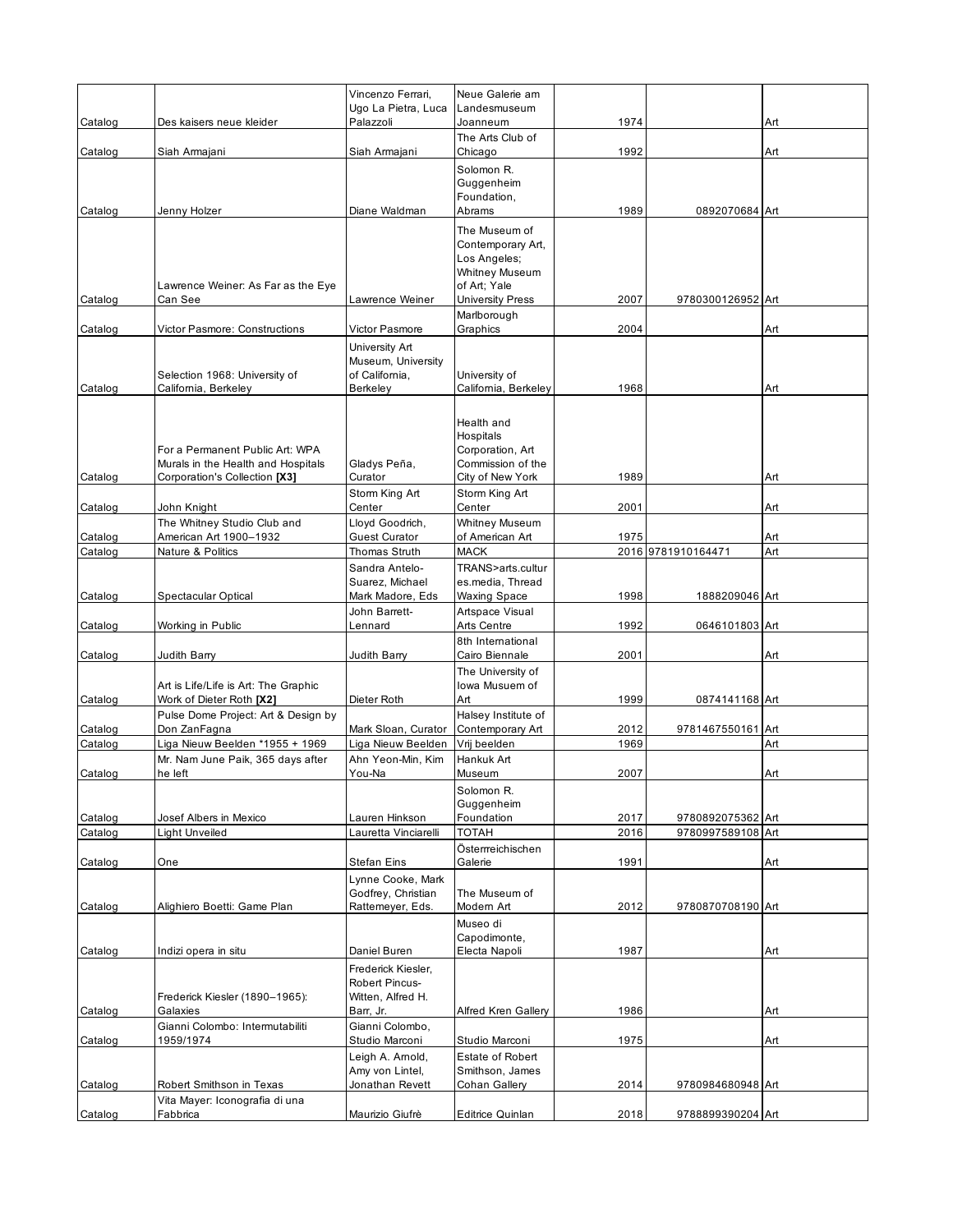|                    |                                                                                                                                                     |                                                                                    | Isamu Noguchi                                                                                      |              |                                     |     |
|--------------------|-----------------------------------------------------------------------------------------------------------------------------------------------------|------------------------------------------------------------------------------------|----------------------------------------------------------------------------------------------------|--------------|-------------------------------------|-----|
| Catalog            | Relocated                                                                                                                                           | Isamu Noguchi<br>Galerie Nova                                                      | Foundation<br>Galerie Nova                                                                         | 2001         | 097093100X Art                      |     |
| Catalog            | Cobra                                                                                                                                               | Spectra                                                                            | Spectra                                                                                            | 1986         |                                     | Art |
|                    | Mixed Use, Manhattan: Photography<br>and Related Practices, 1970s to                                                                                | Lynne Cooke,<br>Douglas Crimp,                                                     | Museo Nacional<br>Centro de Arte<br>Reina Sofia, MIT                                               |              |                                     |     |
| Catalog            | Present                                                                                                                                             | Kristin Poor, Eds.                                                                 | Press                                                                                              | 2010         | 9780262014823 Art                   |     |
| Catalog            | Light Cycle: Explosion Project for<br>Central Park                                                                                                  | Cai Guo-Qiang                                                                      | Asia Society;<br><b>Creative Time</b>                                                              | 2004         | 0878480986 Art                      |     |
| Catalog            | Tom Burr: Surplus of Myself                                                                                                                         | Tom Burr; Kristina<br>Scepanski, Ed.                                               | Westfälischer<br>Kunstverein                                                                       | 2017         |                                     | Art |
| Catalog            | Desire                                                                                                                                              | David Levinthal                                                                    | Ansel Adams<br>Center                                                                              | 1993         |                                     | Art |
| Catalog            | Remembrances of the Near East:<br>The Photographs of Bonfils,<br>1867-1907                                                                          | Robert A.<br>Sobieszek, Carney<br>E.S. Gavin, Eds.                                 | International<br>Museum of<br>Photography at<br>George Eastman<br>House, Harvard<br>Semitic Museum | 1980         |                                     | Art |
|                    |                                                                                                                                                     |                                                                                    | Institute of                                                                                       |              |                                     |     |
| Catalog            | Accumulated Vision, Barry Le Va                                                                                                                     | Barry Le Va; Ingrid<br>Schaffner, Curator                                          | Contemporary Art,<br>University of<br>Pennsylvania                                                 | 2005         | 0884541061 Art                      |     |
| Catalog            | David Ireland                                                                                                                                       | David Ireland                                                                      | Institute of<br>Contemporary Art<br>@ Maine College<br>of Art                                      | 1997         |                                     | Art |
|                    |                                                                                                                                                     |                                                                                    | The Solomon R.<br>Guggenheim                                                                       |              |                                     |     |
| Catalog<br>Catalog | Josef Albers: A Retrospective<br>Steidl Spring/Summer 2019                                                                                          | Nicholas Fox Weber<br>Steidl                                                       | Foundation<br>Steidl                                                                               | 1988<br>2018 | 0892070676 Art<br>9783958295728 Art |     |
|                    | Flemish Drawings in the Age of<br>Rubens: Selected Works From                                                                                       | Anne-Marie Logan,                                                                  | Davis Museum<br>and Cultural<br>Center, Wellesley                                                  |              |                                     |     |
| Catalog            | <b>American Collections</b>                                                                                                                         | Ed.                                                                                | College                                                                                            | 1993         | 0295973161 Art                      |     |
| Catalog            | The Marcel Duchamp Exhibition                                                                                                                       | William B.<br>Humphreys, Ed.                                                       | F.I.U. Publications                                                                                | 1985         |                                     | Art |
| Catalog            | La delicata scacchiera/The Delicate<br>Chessboard. Marcel Duchamp:<br>1902/1968                                                                     | Achille Bonito Oliva                                                               | Centro Di/ edizioni                                                                                | 1973         |                                     | Art |
| Catalog            | Turn of the Century: An Installation<br>by Richard Baim, August 8-October<br>4, 1992                                                                | <b>Richard Baim</b>                                                                | Hood Museum of<br>Art, Dartmouth<br>College                                                        | 1992         |                                     | Art |
| Catalog            | Georg Baselitz: The Women of<br>Dresden/Georg Baselitz: 45                                                                                          | Georg Baselitz                                                                     | McEville/The Pace<br>Gallery                                                                       | 1990         |                                     | Art |
| Catalog            | Architecture Sequences                                                                                                                              | Philippe Guerrier,<br>Jenny Lowe, Lorna<br>McNeur. Deborah<br>Oliver, Peter Wilson | <b>Artists Space</b>                                                                               |              |                                     | Art |
| Catalog            | Quincy                                                                                                                                              | Carl Andre                                                                         | Primary Information                                                                                | 2013         | 9780985136468 Art                   |     |
|                    | 7th Paris Biennial: Parc Floral de<br>Paris, Bois de Vincennes, September<br>24/November 1, 1971, Italy, General<br>Secretary: Achille Bonito Oliva |                                                                                    |                                                                                                    | 1971         |                                     | Art |
| Catalog            | La Biennale di Venezia: Annuario                                                                                                                    | Bruno Corà, Ed.                                                                    | Editions Centro Di<br>La Biennale di                                                               |              |                                     |     |
| Catalog            | 1975, Eventi del 1974<br>The Expendable Ikon: Works by                                                                                              | Charlotta Kotik,<br>John McHale,<br>Lawrence Alloway,<br>Reyner Banham,            | Venezia<br>Albright-Knox Art                                                                       | 1975         |                                     | Art |
| Catalog            | John McHale                                                                                                                                         | Richard Hamilton                                                                   | Gallery                                                                                            | 1984         | 0914782541 Art                      |     |
| Catalog            | I. Kabakov "We are leaving here<br>forever!" Installation                                                                                           | I. Kabakov                                                                         | Carnegie Museum<br>Pittsburgh                                                                      | 1991         |                                     | Art |
| Catalog            | May Stevens, Selections: Big Daddy<br>1967-75                                                                                                       | May Stevens, Lucy<br>R. Lippard                                                    | Lemer-Heller<br>Gallery                                                                            | 1975         |                                     | Art |
| Catalog            | Pergamon: The Telephos Frieze from<br>the Great Altar, Vol. 1                                                                                       | Renée Dreyfus,<br>Ellen Schraudolph                                                | Fine Arts Musuem<br>of San Francisco                                                               | 1996         | 0884010899 Art                      |     |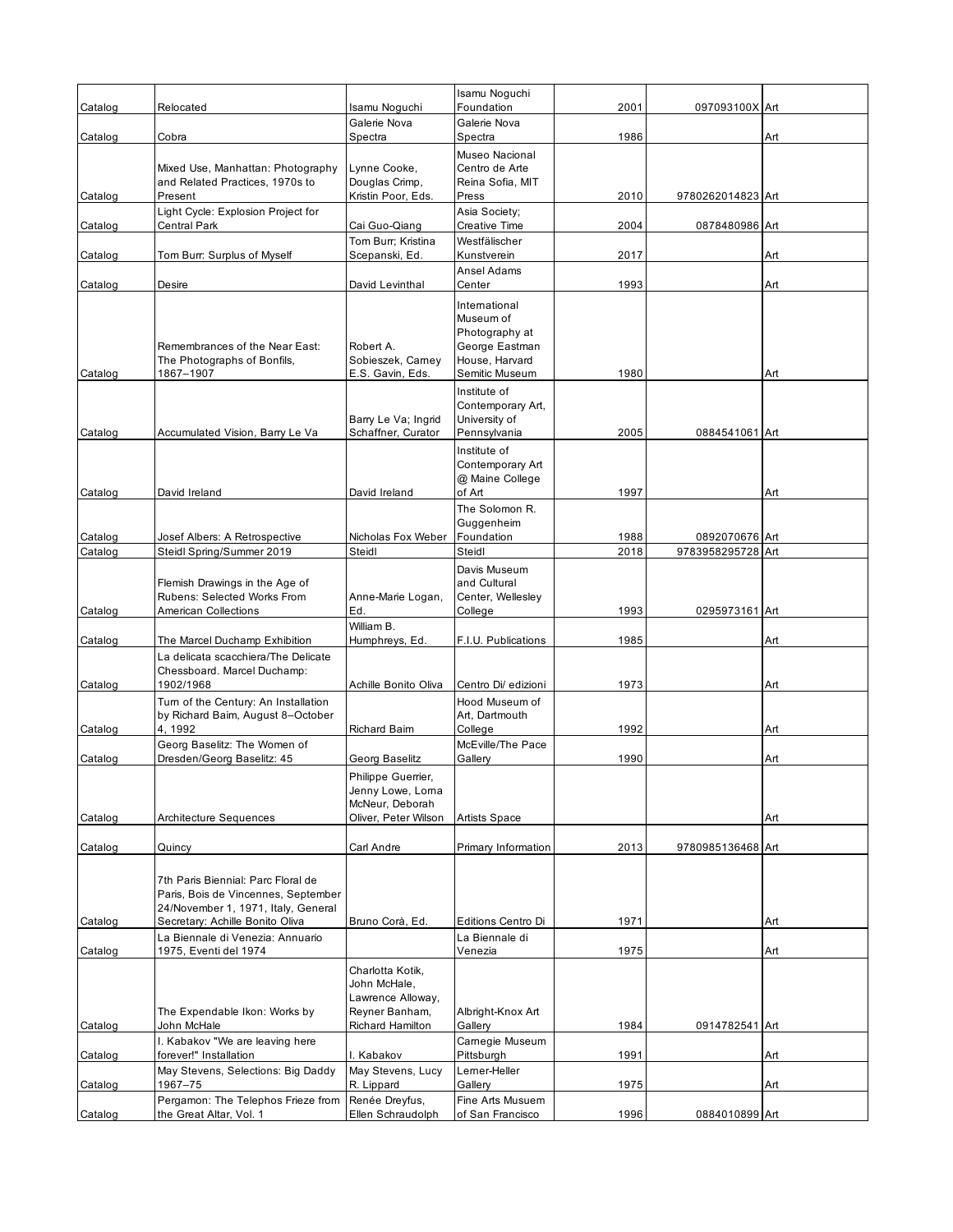|                    | The Crystal Palace: Photographs by                                                                 | International<br>Museum of<br>Photography at<br>George Eastman | International<br>Museum of<br>Photography at<br>George Eastman                             |              |                                  |            |
|--------------------|----------------------------------------------------------------------------------------------------|----------------------------------------------------------------|--------------------------------------------------------------------------------------------|--------------|----------------------------------|------------|
| Catalog            | Philip H. Delamotte<br>Circle: Constructive Art in Britain                                         | House                                                          | House<br>Kettle's Yard                                                                     | 1980         |                                  | Art        |
| Catalog            | 1934-40                                                                                            | Jeremy Lewison, Ed.                                            | Gallery                                                                                    | 1982         | 090707412X Art                   |            |
| Catalog            | Wunschmaschine Welterfindung                                                                       | Brigitte Felderer, Ed.                                         | Springer-Verlag                                                                            | 1996         | 3211828729 Art                   |            |
|                    | Teatro di San Carlo, La Serva<br>Padrona, Giovanni Battista<br>Pergolesi, New York, Mark Hellinger |                                                                | Press Office and<br><b>Public Relations of</b><br>the San Carlo                            |              |                                  |            |
| Catalog            | Theatre, October 6, 1987                                                                           | Gianni Altavilla, Ed.<br>Patrick Beaucé,                       | Theater                                                                                    | 1987         |                                  | Art        |
| Catalog            | Objectile                                                                                          | <b>Bernard Cache</b>                                           | Editions HYX                                                                               | 1998         | 2910385124 Art                   |            |
| Catalog            | Mind the Gap                                                                                       | Eva Diaz, Beth<br>Stryker                                      | Smack Mellon                                                                               | 2006         |                                  | Art        |
| Catalog            | James Rosenquist                                                                                   | Brydon Smith,<br>Curator                                       | La Galerie<br>nationale du<br>Canada                                                       | 1968         |                                  | Art        |
|                    | Walker Evans: American                                                                             | Walker Evans,                                                  | The Museum of<br>Modern Art, New                                                           |              |                                  |            |
| Catalog<br>Catalog | Photographs [X2]<br>Lucas Samaras                                                                  | Lincoln Kirstein<br>Lucas Samaras                              | York<br>Pace Gallery                                                                       | 1988<br>1991 | 0870702386 Art<br>1878283200 Art |            |
|                    |                                                                                                    |                                                                | Galerie du jour                                                                            |              |                                  |            |
| Catalog<br>Catalog | plus de lumière<br>John Chamberlain: New Sculpture                                                 | Claude Lévêque<br>John Chamberlain                             | agnès b.<br>Pace Gallery                                                                   | 1998<br>1991 | 2905075953 Art<br>1878283146 Art |            |
|                    |                                                                                                    |                                                                | Presentation                                                                               |              |                                  |            |
| Catalog            | Projections: Mise en abyme                                                                         | Judith Barry                                                   | House Gallery                                                                              | 1997         | 0920293387 Art                   |            |
| Catalog            | Movements: Introduction to a<br><b>Working Process</b>                                             | Petra Blaisse                                                  | Inside Outside                                                                             | 2000         |                                  | Art        |
| Catalog            | Michael Dömer: Zwischen Risiko und<br>Einrichtung                                                  | Michael Dömer,<br>Valentin Rothmaler                           | <b>Werkstatt Galerie</b><br>20                                                             | 1998         |                                  | Art        |
|                    |                                                                                                    |                                                                | Irwin S. Chanin<br>School of<br>Architecture of the<br>Cooper Union for<br>the Advancement |              |                                  |            |
| Catalog<br>Catalog | Slutzky: Recent Work<br>Recent British Video                                                       | Steven Hillyer, Ed.<br><b>Stuart Marshall</b>                  | of Science and Art<br><b>British Council</b>                                               | 2002<br>1983 |                                  | Art<br>Art |
| Catalog            | Dara Bimbaum                                                                                       | Corinne Diserens,<br>Curator                                   | Institut Valencia<br>d'Art Modern                                                          | 1991         | 8478906207                       | Art        |
|                    |                                                                                                    | Andreas Ginkel,                                                |                                                                                            |              |                                  |            |
| Catalog            | Andrea Fisher                                                                                      | Andrea Fisher<br>Birgit Eusterschulte,                         | <b>Gimpel Fils Gallery</b>                                                                 | 1994         |                                  | Art        |
| Catalog            | Adaptationen/Adaptations                                                                           | Barbara Heinrich,<br>Eds.                                      | Kunsthalle<br>Fridericianum<br>Museum of                                                   | 2004         | 3927015393 Art                   |            |
| Catalog            | Robert Irwin                                                                                       | Ira Licht, Curator                                             | Contemporary Art,<br>Chicago                                                               | 1976         |                                  | Art        |
| Catalog            | Donald Judd, Sculpture, 1991                                                                       | Donald Judd, Essay<br>by Yve-Alain Bois                        | The Pace Gallery                                                                           | 1990         | 1878283172 Art                   |            |
| Catalog            | The Dark Room: reVIEWing the<br>Camera Obscura                                                     | Alicia Imperiale                                               | HERE Home for<br>Contemporary<br>Theater and Art                                           | 1985         |                                  | Art        |
| Catalog            | Christian Hellmich                                                                                 | Christian Hellmich,<br>Mark Gisbourne                          | Lehmann Maupin                                                                             | 2006         |                                  | Art        |
| Catalog            | American Mastery: Eight Artists in the<br>Permanent Collection of the Whitney<br>Museum            | Patterson Sims, Ed.                                            | Whitney Museum<br>of American Art at<br>Equitable Center                                   | 1987         |                                  | Art        |
| Catalog            | Michael Dömer: Zwischen Risiko und<br>Einrichtung                                                  | Michael Dömer,<br>Valentin Rothmaler                           | Werkstatt Galerie                                                                          | 1998         |                                  | Art        |
|                    | Material: Public Works-The Bridge                                                                  | Thomas Hirschhorn,<br>Anthony Spira,                           |                                                                                            |              |                                  |            |
| Catalog            | 2000                                                                                               | Craig Martin, Eds.                                             | <b>Book Works</b>                                                                          | 2000         | 1870699556 Art                   |            |
| Catalog            | Natura Naturata: An Argument for<br>Still Life                                                     | Cornelia Lauf,<br>Curator                                      | Josh Baer Gallery                                                                          | 1989         |                                  | Art        |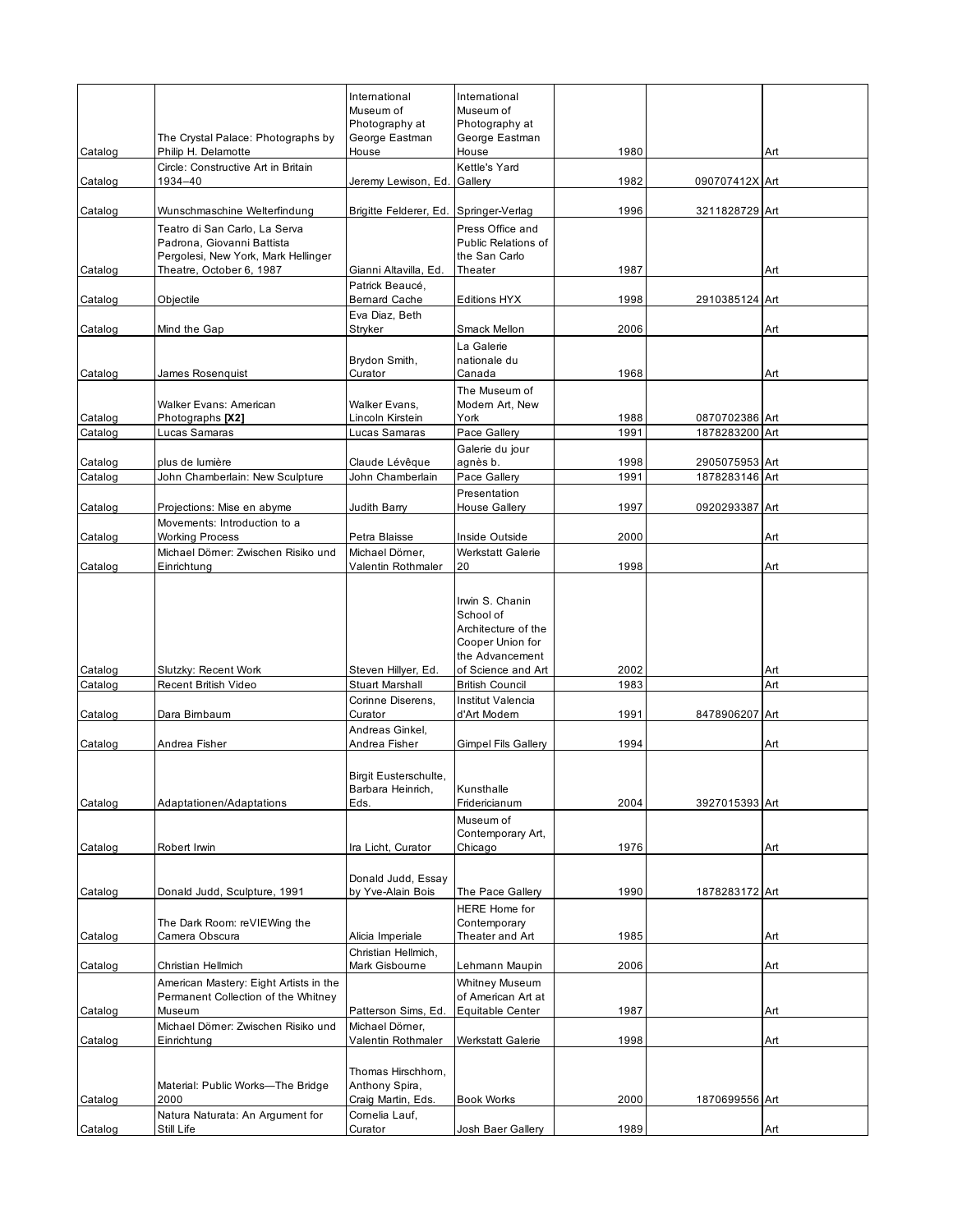|                    | Artists at Home: The Holland Park                                          |                                        | Leighton House                         |              |                              |                     |
|--------------------|----------------------------------------------------------------------------|----------------------------------------|----------------------------------------|--------------|------------------------------|---------------------|
| Catalog            | Circle, 1850-1900                                                          | <b>Caroline Dakers</b>                 | Museum                                 | 1999         | 0902242180 Art History       |                     |
|                    |                                                                            | Irene Gordon,<br>Lucile M. Golson,     |                                        |              |                              |                     |
|                    |                                                                            | Leon Katz, Douglas                     | The Museum of                          |              |                              |                     |
|                    |                                                                            | Cooper, Ellen B.                       | Modern Art, New                        |              |                              |                     |
| Catalog            | Four Americans in Paris                                                    | Hirschland                             | York                                   | 1970         |                              | Art History         |
| Catalog            | Art for the Masses (1911–1917): A<br>Radical Magazine and its Graphics     | Rebecca Zurier                         | Yale University Art<br>Gallery         | 1985         |                              | Art History         |
|                    |                                                                            | Sally Tomlinson,                       | San Diego                              |              |                              |                     |
| Catalog            | <b>High Societies</b>                                                      | <b>Walter Medeiros</b>                 | Museum of Art                          | 2001         | 937108278 Art Theory         |                     |
| Catalog            | Mathias Klotz: The Poetics of Boxes                                        | Mathias Klotz                          | Aedes                                  | 2013         |                              | Design              |
|                    |                                                                            | Emily Wei Rales,                       |                                        |              |                              |                     |
| Catalog            | Charles Ray                                                                | Nora Severson<br>Cafritz, Ali Nemerov  | Glenstone<br>Museum                    | 2018         | 9780980108651 Design         |                     |
|                    |                                                                            | Donald Judd,                           |                                        |              |                              |                     |
|                    |                                                                            | Drawings by Claude                     |                                        |              |                              |                     |
| Catalog            | Donald Judd Furniture                                                      | Armstrong                              | Judd Foundation                        | 2017         |                              | Design              |
|                    |                                                                            | Shenzhen Biennale                      |                                        |              |                              |                     |
|                    | Urban Border: 2013 Bi-City Biennale<br>of Urbanism/Architecture (Shenzhen) | of<br>Urbanism/Architectur             |                                        |              |                              |                     |
| Catalog            | [X2]                                                                       | e                                      | ZHI Wenjun                             | 2013         | 9787560854205 Design         |                     |
|                    | Jean Prouvé, Charles & Ray Eames:                                          |                                        |                                        |              |                              |                     |
| Catalog            | Constructive Furniture                                                     | Vitra                                  | Vitra                                  | 2002         |                              | Design              |
| Catalog            | Marble: Italian Culture, Technology<br>and Design                          | Italian Institute for<br>Foreign Trade | Italian Institute for<br>Foreign Trade | 1987         |                              | Design              |
|                    |                                                                            |                                        | Franz Wittmann                         |              |                              |                     |
| Catalog            | Recreation Josef Hoffmann                                                  |                                        | ΚG                                     |              |                              | Design              |
|                    | Connections: The Work of Charles                                           | Ralph Caplan, Philip                   |                                        |              |                              |                     |
| Catalog            | and Ray Eames                                                              | Morrison                               | <b>UCLA Art Council</b>                | 1976         |                              | Design              |
| Catalog<br>Catalog | Officina Alessi<br>Alessi 1998 Production Yearbook                         | F.A.O. spa<br>F.A.O. spa               | F.A.O. spa<br>F.A.O. spa               | 1992<br>1998 |                              | Design<br>Design    |
|                    |                                                                            | Franca Santi                           |                                        |              |                              |                     |
| Catalog            | Abitare Identikit: Tables                                                  | Gualteri, Ed.                          | Abitare Segesta                        | 1985         |                              | Design              |
|                    | Mettiamo su casa insieme identikit:                                        |                                        |                                        |              |                              |                     |
| Catalog            | Lamps                                                                      | Abitare                                | Abitare                                | 1986         |                              | Design              |
| Catalog            | Memphis Milano 1989                                                        | Memphis Milano                         | Memphis Milano                         | 1989         |                              | Design              |
|                    | Jan Tschichold and the New                                                 |                                        | <b>Bard Graduate</b><br>Center, Yale   |              |                              |                     |
| Catalog            | Typography                                                                 | Paul Stirton                           | University Press                       | 2019         | 9780300243956 Graphic Design |                     |
|                    | Gilbert Keith Chesterton: An                                               |                                        |                                        |              |                              |                     |
|                    | Exhibition Catalogue of English and                                        |                                        |                                        |              |                              |                     |
|                    | American First Editions on the                                             |                                        |                                        |              |                              |                     |
|                    | Occasion of the Centenary of His<br>Birth 1974-1974 Along with             |                                        |                                        |              |                              |                     |
|                    | Appreciations and Tributes to the                                          |                                        | <b>Wahlert Memorial</b>                |              |                              | Social              |
|                    | Man and His Works by Friends and                                           |                                        | Library, Loras                         |              |                              | Theory/Countercultu |
| Catalog            | Critics                                                                    | <b>REPOHistory</b>                     | College<br><b>REPOHistory</b>          | 1974         |                              | re<br>Urbanism      |
| Catalog            | The Lower Manhattan Sign Project                                           |                                        |                                        | 1992         |                              |                     |
|                    |                                                                            | Sarah Bayliss, Amy                     |                                        |              |                              |                     |
|                    |                                                                            | Michael Homes,                         |                                        |              |                              |                     |
|                    | Suburban Home Life: Tracking the                                           | Christopher Robert                     | <b>Whitney Museum</b>                  |              |                              |                     |
| Catalog            | American Dream                                                             | Hoover, Miwon Kwon                     | of American Art                        | 1989         |                              | Urbanism            |
|                    | Urban Mythologies: The Bronx                                               | John Alan Farmer,                      | The Bronx<br>Museum of the             |              |                              |                     |
| Catalog            | Represented Since the 1960s                                                | Ed.                                    | Arts                                   | 1999         | 9780917535260 Urbanism       |                     |
|                    |                                                                            | Hou Hanru, Hans                        |                                        |              |                              |                     |
| Catalog            | Cities on the Move                                                         | Ulrich Obrist, Eds                     | Verlag Gerd Hatje                      | 1997         | 377570727 Urbanism           |                     |
|                    |                                                                            |                                        | Public Art Fund:                       |              |                              |                     |
|                    |                                                                            |                                        | Governors Island                       |              |                              |                     |
|                    |                                                                            |                                        |                                        |              |                              |                     |
|                    | Governors Island: Photographs by                                           |                                        | Preservation and<br>Education          |              |                              |                     |
| Catalog            | Lisa Kereszi & Andrew Moore                                                | Anne Wehr, Ed.                         | Corporation                            | 2005         | 9780960848836 Urbanism       |                     |
|                    |                                                                            | Sabine Bitter,                         |                                        |              |                              |                     |
| Catalog            | Werkschau XXIII                                                            | Helmut Weber                           | Fotogalerie Wien                       | 2018         | 9783902725455 Urbanism       |                     |
|                    |                                                                            | Adriano Pedrosa,                       | San Diego                              |              |                              |                     |
|                    |                                                                            | Julie Dunn, Claudia<br>Algara, Marcela | Museum of Art,<br>Centro Cultural      |              |                              |                     |